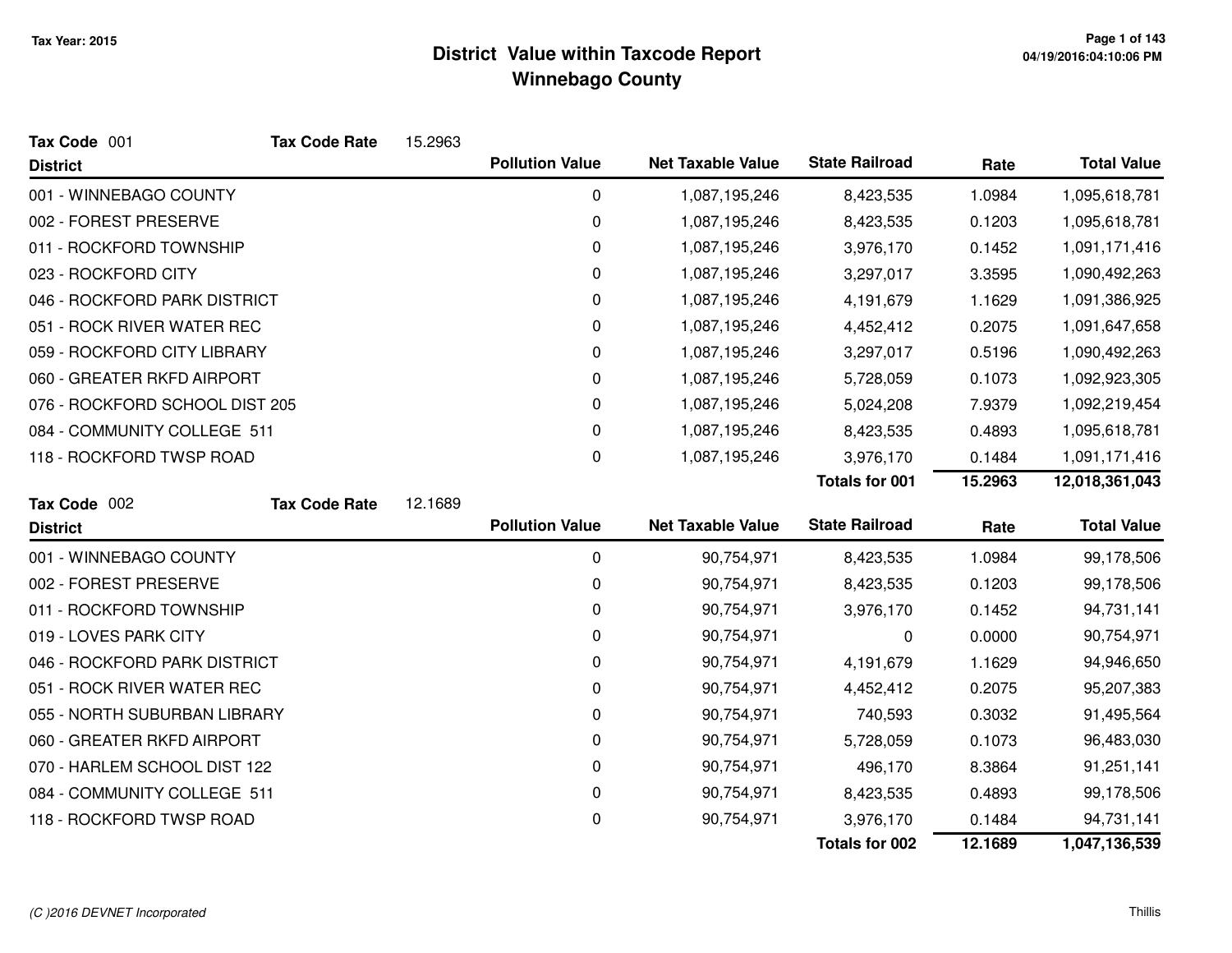| Tax Code 003                   | <b>Tax Code Rate</b> | 12.6072 |                        |                          |                       |         |                    |
|--------------------------------|----------------------|---------|------------------------|--------------------------|-----------------------|---------|--------------------|
| <b>District</b>                |                      |         | <b>Pollution Value</b> | <b>Net Taxable Value</b> | <b>State Railroad</b> | Rate    | <b>Total Value</b> |
| 001 - WINNEBAGO COUNTY         |                      |         | 0                      | 23,468,328               | 8,423,535             | 1.0984  | 31,891,863         |
| 002 - FOREST PRESERVE          |                      |         | 0                      | 23,468,328               | 8,423,535             | 0.1203  | 31,891,863         |
| 011 - ROCKFORD TOWNSHIP        |                      |         | 0                      | 23,468,328               | 3,976,170             | 0.1452  | 27,444,498         |
| 031 - CHERRY VALLEY FIRE       |                      |         | 0                      | 23,468,328               | 827,972               | 0.9999  | 24,296,300         |
| 046 - ROCKFORD PARK DISTRICT   |                      |         | 0                      | 23,468,328               | 4,191,679             | 1.1629  | 27,660,007         |
| 054 - CHERRY VALLEY LIBRARY    |                      |         | 0                      | 23,468,328               | 939,290               | 0.3976  | 24,407,618         |
| 060 - GREATER RKFD AIRPORT     |                      |         | 0                      | 23,468,328               | 5,728,059             | 0.1073  | 29,196,387         |
| 076 - ROCKFORD SCHOOL DIST 205 |                      |         | 0                      | 23,468,328               | 5,024,208             | 7.9379  | 28,492,536         |
| 084 - COMMUNITY COLLEGE 511    |                      |         | 0                      | 23,468,328               | 8,423,535             | 0.4893  | 31,891,863         |
| 118 - ROCKFORD TWSP ROAD       |                      |         | 0                      | 23,468,328               | 3,976,170             | 0.1484  | 27,444,498         |
|                                |                      |         |                        |                          | <b>Totals for 003</b> | 12.6072 | 284,617,433        |
| Tax Code 005                   | <b>Tax Code Rate</b> | 12.2096 |                        |                          |                       |         |                    |
| <b>District</b>                |                      |         | <b>Pollution Value</b> | <b>Net Taxable Value</b> | <b>State Railroad</b> | Rate    | <b>Total Value</b> |
| 001 - WINNEBAGO COUNTY         |                      |         | 0                      | 9,684,668                | 8,423,535             | 1.0984  | 18,108,203         |
| 002 - FOREST PRESERVE          |                      |         | 0                      | 9,684,668                | 8,423,535             | 0.1203  | 18,108,203         |
| 011 - ROCKFORD TOWNSHIP        |                      |         | 0                      | 9,684,668                | 3,976,170             | 0.1452  | 13,660,838         |
| 031 - CHERRY VALLEY FIRE       |                      |         | 0                      | 9,684,668                | 827,972               | 0.9999  | 10,512,640         |
| 046 - ROCKFORD PARK DISTRICT   |                      |         | 0                      | 9,684,668                | 4,191,679             | 1.1629  | 13,876,347         |
| 060 - GREATER RKFD AIRPORT     |                      |         | 0                      | 9,684,668                | 5,728,059             | 0.1073  | 15,412,727         |
| 076 - ROCKFORD SCHOOL DIST 205 |                      |         | 0                      | 9,684,668                | 5,024,208             | 7.9379  | 14,708,876         |
| 084 - COMMUNITY COLLEGE 511    |                      |         | 0                      | 9,684,668                | 8,423,535             | 0.4893  | 18,108,203         |
| 118 - ROCKFORD TWSP ROAD       |                      |         | 0                      | 9,684,668                | 3,976,170             | 0.1484  | 13,660,838         |
|                                |                      |         |                        |                          | Totals for 005        | 12.2096 | 136, 156, 875      |
| Tax Code 006                   | <b>Tax Code Rate</b> | 12.0380 |                        |                          |                       |         |                    |
| <b>District</b>                |                      |         | <b>Pollution Value</b> | <b>Net Taxable Value</b> | <b>State Railroad</b> | Rate    | <b>Total Value</b> |
| 001 - WINNEBAGO COUNTY         |                      |         | 0                      | 118,613,023              | 8,423,535             | 1.0984  | 127,036,558        |
| 002 - FOREST PRESERVE          |                      |         | 0                      | 118,613,023              | 8,423,535             | 0.1203  | 127,036,558        |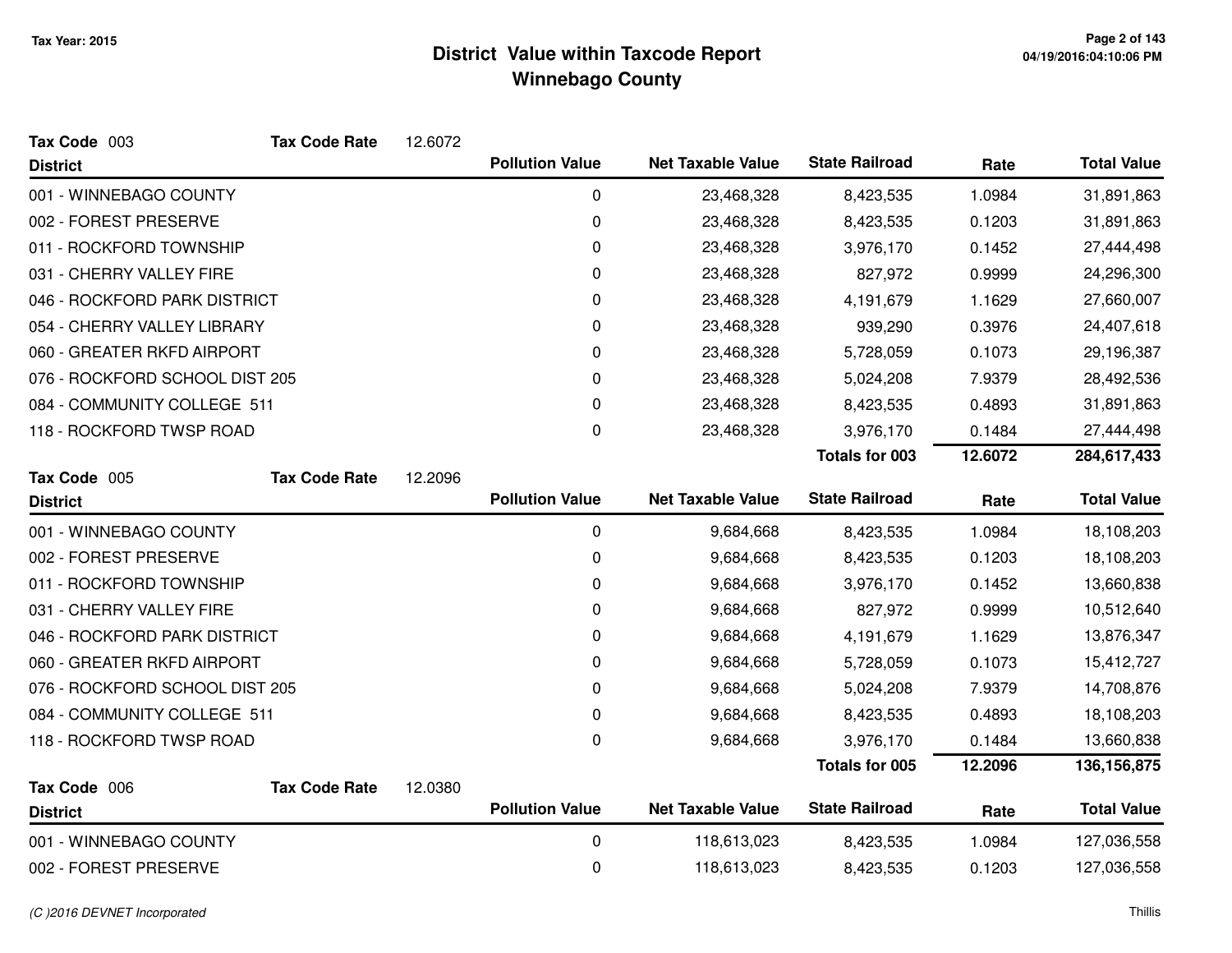| Tax Code 006                 | <b>Tax Code Rate</b> | 12.0380 |                        |                          |                       |         |                    |
|------------------------------|----------------------|---------|------------------------|--------------------------|-----------------------|---------|--------------------|
| <b>District</b>              |                      |         | <b>Pollution Value</b> | <b>Net Taxable Value</b> | <b>State Railroad</b> | Rate    | <b>Total Value</b> |
| 006 - HARLEM TOWNSHIP        |                      |         | 0                      | 118,613,023              | 0                     | 0.1140  | 118,613,023        |
| 019 - LOVES PARK CITY        |                      |         | 0                      | 118,613,023              | 0                     | 0.0000  | 118,613,023        |
| 046 - ROCKFORD PARK DISTRICT |                      |         | 0                      | 118,613,023              | 4,191,679             | 1.1629  | 122,804,702        |
| 051 - ROCK RIVER WATER REC   |                      |         | 0                      | 118,613,023              | 4,452,412             | 0.2075  | 123,065,435        |
| 055 - NORTH SUBURBAN LIBRARY |                      |         | 0                      | 118,613,023              | 740,593               | 0.3032  | 119,353,616        |
| 060 - GREATER RKFD AIRPORT   |                      |         | $\Omega$               | 118,613,023              | 5,728,059             | 0.1073  | 124,341,082        |
| 070 - HARLEM SCHOOL DIST 122 |                      |         | 0                      | 118,613,023              | 496,170               | 8.3864  | 119,109,193        |
| 084 - COMMUNITY COLLEGE 511  |                      |         | 0                      | 118,613,023              | 8,423,535             | 0.4893  | 127,036,558        |
| 113 - HARLEM TWSP ROAD       |                      |         | 0                      | 118,613,023              | 0                     | 0.0487  | 118,613,023        |
|                              |                      |         |                        |                          | <b>Totals for 006</b> | 12.0380 | 1,345,622,771      |
| Tax Code 007                 | <b>Tax Code Rate</b> | 11.8305 |                        |                          |                       |         |                    |
| <b>District</b>              |                      |         | <b>Pollution Value</b> | <b>Net Taxable Value</b> | <b>State Railroad</b> | Rate    | <b>Total Value</b> |
| 001 - WINNEBAGO COUNTY       |                      |         | 0                      | 3,293,022                | 8,423,535             | 1.0984  | 11,716,557         |
| 002 - FOREST PRESERVE        |                      |         | $\mathbf 0$            | 3,293,022                | 8,423,535             | 0.1203  | 11,716,557         |
| 006 - HARLEM TOWNSHIP        |                      |         | 0                      | 3,293,022                | 0                     | 0.1140  | 3,293,022          |
| 019 - LOVES PARK CITY        |                      |         | 0                      | 3,293,022                | 0                     | 0.0000  | 3,293,022          |
| 046 - ROCKFORD PARK DISTRICT |                      |         | 0                      | 3,293,022                | 4,191,679             | 1.1629  | 7,484,701          |
| 055 - NORTH SUBURBAN LIBRARY |                      |         | 0                      | 3,293,022                | 740,593               | 0.3032  | 4,033,615          |
| 060 - GREATER RKFD AIRPORT   |                      |         | 0                      | 3,293,022                | 5,728,059             | 0.1073  | 9,021,081          |
| 070 - HARLEM SCHOOL DIST 122 |                      |         | 0                      | 3,293,022                | 496,170               | 8.3864  | 3,789,192          |
| 084 - COMMUNITY COLLEGE 511  |                      |         | 0                      | 3,293,022                | 8,423,535             | 0.4893  | 11,716,557         |
| 113 - HARLEM TWSP ROAD       |                      |         | 0                      | 3,293,022                | 0                     | 0.0487  | 3,293,022          |
|                              |                      |         |                        |                          | <b>Totals for 007</b> | 11.8305 | 69,357,326         |
| Tax Code 008                 | <b>Tax Code Rate</b> | 11.7204 |                        |                          |                       |         |                    |
| <b>District</b>              |                      |         | <b>Pollution Value</b> | <b>Net Taxable Value</b> | <b>State Railroad</b> | Rate    | <b>Total Value</b> |
| 001 - WINNEBAGO COUNTY       |                      |         | 0                      | 42,673,271               | 8,423,535             | 1.0984  | 51,096,806         |
| 002 - FOREST PRESERVE        |                      |         | 0                      | 42,673,271               | 8,423,535             | 0.1203  | 51,096,806         |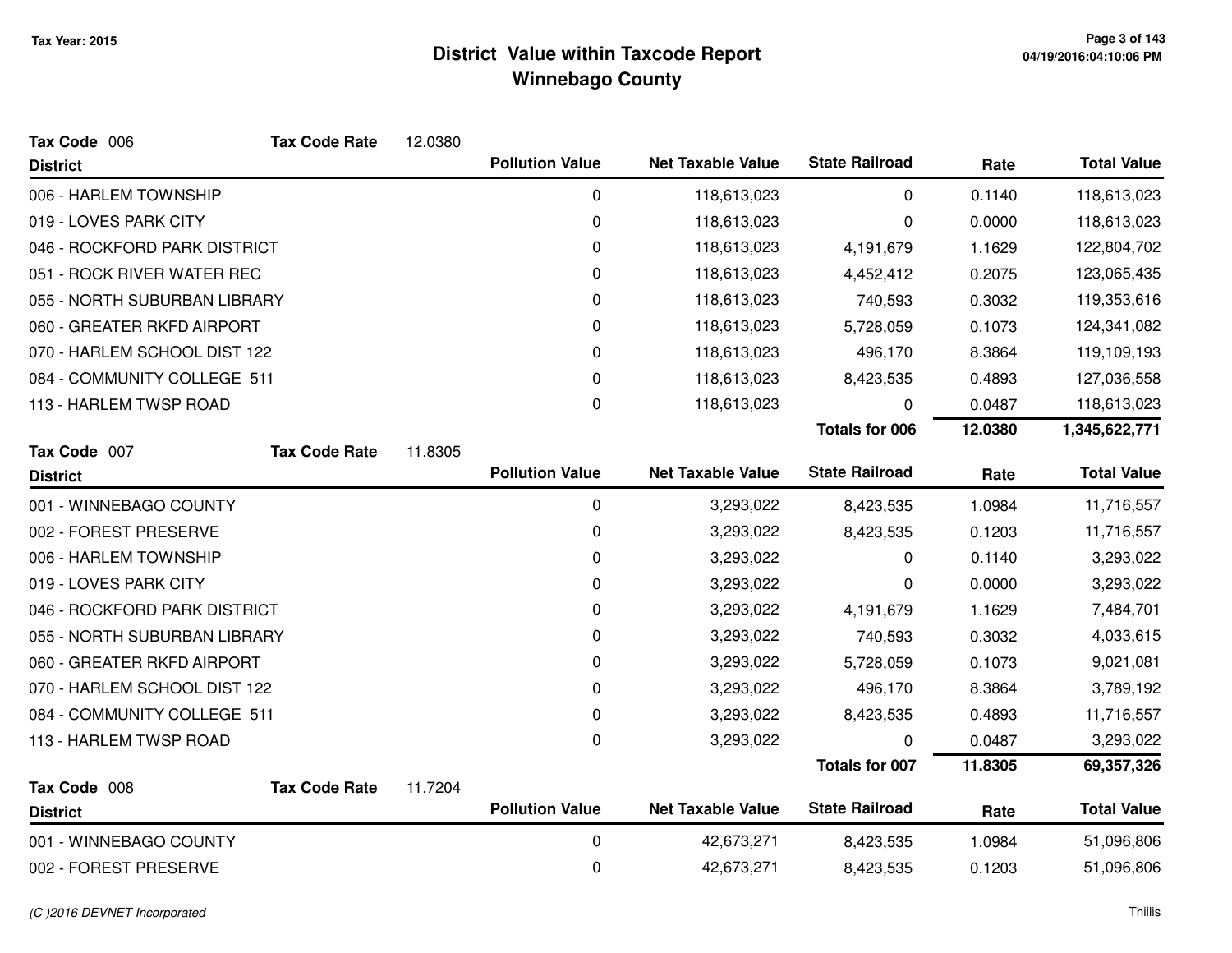| Tax Code 008                   | <b>Tax Code Rate</b> | 11.7204 |                        |                          |                       |         |                    |
|--------------------------------|----------------------|---------|------------------------|--------------------------|-----------------------|---------|--------------------|
| <b>District</b>                |                      |         | <b>Pollution Value</b> | <b>Net Taxable Value</b> | <b>State Railroad</b> | Rate    | <b>Total Value</b> |
| 011 - ROCKFORD TOWNSHIP        |                      |         | 0                      | 42,673,271               | 3,976,170             | 0.1452  | 46,649,441         |
| 019 - LOVES PARK CITY          |                      |         | 0                      | 42,673,271               | 0                     | 0.0000  | 42,673,271         |
| 046 - ROCKFORD PARK DISTRICT   |                      |         | 0                      | 42,673,271               | 4,191,679             | 1.1629  | 46,864,950         |
| 051 - ROCK RIVER WATER REC     |                      |         | 0                      | 42,673,271               | 4,452,412             | 0.2075  | 47,125,683         |
| 055 - NORTH SUBURBAN LIBRARY   |                      |         | 0                      | 42,673,271               | 740,593               | 0.3032  | 43,413,864         |
| 060 - GREATER RKFD AIRPORT     |                      |         | 0                      | 42,673,271               | 5,728,059             | 0.1073  | 48,401,330         |
| 076 - ROCKFORD SCHOOL DIST 205 |                      |         | 0                      | 42,673,271               | 5,024,208             | 7.9379  | 47,697,479         |
| 084 - COMMUNITY COLLEGE 511    |                      |         | 0                      | 42,673,271               | 8,423,535             | 0.4893  | 51,096,806         |
| 118 - ROCKFORD TWSP ROAD       |                      |         | 0                      | 42,673,271               | 3,976,170             | 0.1484  | 46,649,441         |
|                                |                      |         |                        |                          | <b>Totals for 008</b> | 11.7204 | 522,765,877        |
| Tax Code 010                   | <b>Tax Code Rate</b> | 12.6211 |                        |                          |                       |         |                    |
| <b>District</b>                |                      |         | <b>Pollution Value</b> | <b>Net Taxable Value</b> | <b>State Railroad</b> | Rate    | <b>Total Value</b> |
| 001 - WINNEBAGO COUNTY         |                      |         | $\mathbf 0$            | 3,780,106                | 8,423,535             | 1.0984  | 12,203,641         |
| 002 - FOREST PRESERVE          |                      |         | 0                      | 3,780,106                | 8,423,535             | 0.1203  | 12,203,641         |
| 011 - ROCKFORD TOWNSHIP        |                      |         | 0                      | 3,780,106                | 3,976,170             | 0.1452  | 7,756,276          |
| 037 - NORTH PARK FIRE          |                      |         | 0                      | 3,780,106                | 424,145               | 0.4522  | 4,204,251          |
| 046 - ROCKFORD PARK DISTRICT   |                      |         | 0                      | 3,780,106                | 4,191,679             | 1.1629  | 7,971,785          |
| 051 - ROCK RIVER WATER REC     |                      |         | 0                      | 3,780,106                | 4,452,412             | 0.2075  | 8,232,518          |
| 055 - NORTH SUBURBAN LIBRARY   |                      |         | 0                      | 3,780,106                | 740,593               | 0.3032  | 4,520,699          |
| 060 - GREATER RKFD AIRPORT     |                      |         | 0                      | 3,780,106                | 5,728,059             | 0.1073  | 9,508,165          |
| 070 - HARLEM SCHOOL DIST 122   |                      |         | 0                      | 3,780,106                | 496,170               | 8.3864  | 4,276,276          |
| 084 - COMMUNITY COLLEGE 511    |                      |         | 0                      | 3,780,106                | 8,423,535             | 0.4893  | 12,203,641         |
| 118 - ROCKFORD TWSP ROAD       |                      |         | 0                      | 3,780,106                | 3,976,170             | 0.1484  | 7,756,276          |
|                                |                      |         |                        |                          | <b>Totals for 010</b> | 12.6211 | 90,837,169         |
| Tax Code 012                   | <b>Tax Code Rate</b> | 10.2191 |                        |                          |                       |         |                    |
| <b>District</b>                |                      |         | <b>Pollution Value</b> | <b>Net Taxable Value</b> | <b>State Railroad</b> | Rate    | <b>Total Value</b> |
| 001 - WINNEBAGO COUNTY         |                      |         | 0                      | 138,804                  | 8,423,535             | 1.0984  | 8,562,339          |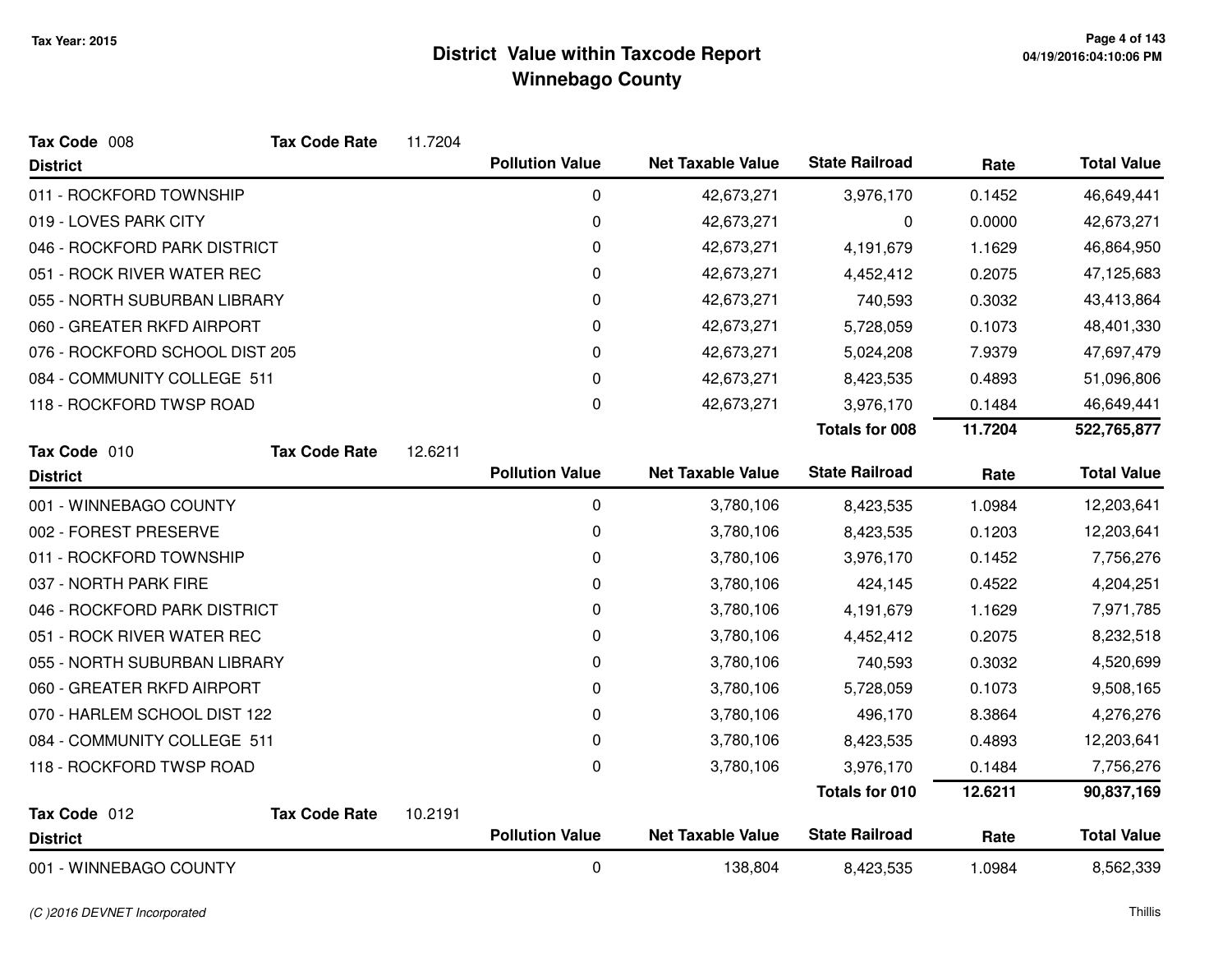| Tax Code 012                   | <b>Tax Code Rate</b> | 10.2191 |                        |                          |                       |         |                    |
|--------------------------------|----------------------|---------|------------------------|--------------------------|-----------------------|---------|--------------------|
| <b>District</b>                |                      |         | <b>Pollution Value</b> | <b>Net Taxable Value</b> | <b>State Railroad</b> | Rate    | <b>Total Value</b> |
| 002 - FOREST PRESERVE          |                      |         | 0                      | 138,804                  | 8,423,535             | 0.1203  | 8,562,339          |
| 006 - HARLEM TOWNSHIP          |                      |         | 0                      | 138,804                  | 0                     | 0.1140  | 138,804            |
| 019 - LOVES PARK CITY          |                      |         | 0                      | 138,804                  | 0                     | 0.0000  | 138,804            |
| 055 - NORTH SUBURBAN LIBRARY   |                      |         | 0                      | 138,804                  | 740,593               | 0.3032  | 879,397            |
| 060 - GREATER RKFD AIRPORT     |                      |         | 0                      | 138,804                  | 5,728,059             | 0.1073  | 5,866,863          |
| 076 - ROCKFORD SCHOOL DIST 205 |                      |         | 0                      | 138,804                  | 5,024,208             | 7.9379  | 5,163,012          |
| 084 - COMMUNITY COLLEGE 511    |                      |         | 0                      | 138,804                  | 8,423,535             | 0.4893  | 8,562,339          |
| 113 - HARLEM TWSP ROAD         |                      |         | 0                      | 138,804                  | 0                     | 0.0487  | 138,804            |
|                                |                      |         |                        |                          | <b>Totals for 012</b> | 10.2191 | 38,012,701         |
| Tax Code 013                   | <b>Tax Code Rate</b> | 11.8694 |                        |                          |                       |         |                    |
| <b>District</b>                |                      |         | <b>Pollution Value</b> | <b>Net Taxable Value</b> | <b>State Railroad</b> | Rate    | <b>Total Value</b> |
| 001 - WINNEBAGO COUNTY         |                      |         | 0                      | 19,966,011               | 8,423,535             | 1.0984  | 28,389,546         |
| 002 - FOREST PRESERVE          |                      |         | 0                      | 19,966,011               | 8,423,535             | 0.1203  | 28,389,546         |
| 011 - ROCKFORD TOWNSHIP        |                      |         | 0                      | 19,966,011               | 3,976,170             | 0.1452  | 23,942,181         |
| 037 - NORTH PARK FIRE          |                      |         | 0                      | 19,966,011               | 424,145               | 0.4522  | 20,390,156         |
| 046 - ROCKFORD PARK DISTRICT   |                      |         | 0                      | 19,966,011               | 4,191,679             | 1.1629  | 24,157,690         |
| 051 - ROCK RIVER WATER REC     |                      |         | 0                      | 19,966,011               | 4,452,412             | 0.2075  | 24,418,423         |
| 060 - GREATER RKFD AIRPORT     |                      |         | 0                      | 19,966,011               | 5,728,059             | 0.1073  | 25,694,070         |
| 076 - ROCKFORD SCHOOL DIST 205 |                      |         | 0                      | 19,966,011               | 5,024,208             | 7.9379  | 24,990,219         |
| 084 - COMMUNITY COLLEGE 511    |                      |         | 0                      | 19,966,011               | 8,423,535             | 0.4893  | 28,389,546         |
| 118 - ROCKFORD TWSP ROAD       |                      |         | 0                      | 19,966,011               | 3,976,170             | 0.1484  | 23,942,181         |
|                                |                      |         |                        |                          | <b>Totals for 013</b> | 11.8694 | 252,703,558        |
| Tax Code 014                   | <b>Tax Code Rate</b> | 15.2963 |                        |                          |                       |         |                    |
| <b>District</b>                |                      |         | <b>Pollution Value</b> | <b>Net Taxable Value</b> | <b>State Railroad</b> | Rate    | <b>Total Value</b> |
| 001 - WINNEBAGO COUNTY         |                      |         | 0                      | 1,658,616                | 8,423,535             | 1.0984  | 10,082,151         |
| 002 - FOREST PRESERVE          |                      |         | 0                      | 1,658,616                | 8,423,535             | 0.1203  | 10,082,151         |
| 011 - ROCKFORD TOWNSHIP        |                      |         | 0                      | 1,658,616                | 3,976,170             | 0.1452  | 5,634,786          |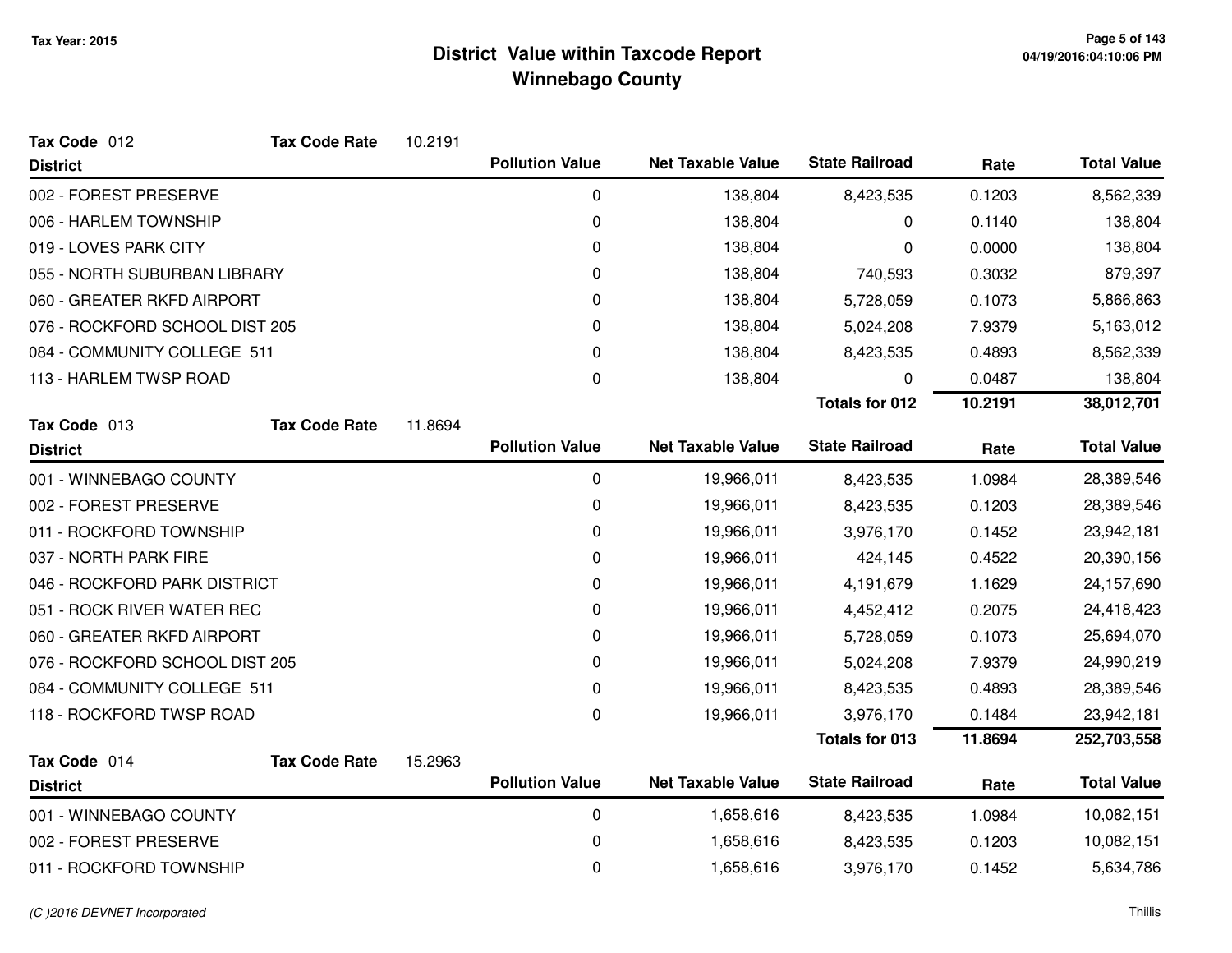| Tax Code 014                   | <b>Tax Code Rate</b> | 15.2963 |                        |                          |                       |         |                    |
|--------------------------------|----------------------|---------|------------------------|--------------------------|-----------------------|---------|--------------------|
| <b>District</b>                |                      |         | <b>Pollution Value</b> | <b>Net Taxable Value</b> | <b>State Railroad</b> | Rate    | <b>Total Value</b> |
| 023 - ROCKFORD CITY            |                      |         | 0                      | 1,658,616                | 3,297,017             | 3.3595  | 4,955,633          |
| 046 - ROCKFORD PARK DISTRICT   |                      |         | $\pmb{0}$              | 1,658,616                | 4,191,679             | 1.1629  | 5,850,295          |
| 051 - ROCK RIVER WATER REC     |                      |         | $\pmb{0}$              | 1,658,616                | 4,452,412             | 0.2075  | 6,111,028          |
| 059 - ROCKFORD CITY LIBRARY    |                      |         | 0                      | 1,658,616                | 3,297,017             | 0.5196  | 4,955,633          |
| 060 - GREATER RKFD AIRPORT     |                      |         | 0                      | 1,658,616                | 5,728,059             | 0.1073  | 7,386,675          |
| 076 - ROCKFORD SCHOOL DIST 205 |                      |         | 0                      | 1,658,616                | 5,024,208             | 7.9379  | 6,682,824          |
| 084 - COMMUNITY COLLEGE 511    |                      |         | 0                      | 1,658,616                | 8,423,535             | 0.4893  | 10,082,151         |
| 104 - SOUTH ROCKFORD TIF       |                      |         | 0                      | 769,469                  | 0                     | 0.0000  | 769,469            |
| 118 - ROCKFORD TWSP ROAD       |                      |         | 0                      | 1,658,616                | 3,976,170             | 0.1484  | 5,634,786          |
|                                |                      |         |                        |                          | <b>Totals for 014</b> | 15.2963 | 78,227,582         |
| Tax Code 016                   | <b>Tax Code Rate</b> | 11.4172 |                        |                          |                       |         |                    |
| <b>District</b>                |                      |         | <b>Pollution Value</b> | <b>Net Taxable Value</b> | <b>State Railroad</b> | Rate    | <b>Total Value</b> |
| 001 - WINNEBAGO COUNTY         |                      |         | $\pmb{0}$              | 4,167                    | 8,423,535             | 1.0984  | 8,427,702          |
| 002 - FOREST PRESERVE          |                      |         | $\pmb{0}$              | 4,167                    | 8,423,535             | 0.1203  | 8,427,702          |
| 011 - ROCKFORD TOWNSHIP        |                      |         | 0                      | 4,167                    | 3,976,170             | 0.1452  | 3,980,337          |
| 046 - ROCKFORD PARK DISTRICT   |                      |         | 0                      | 4,167                    | 4,191,679             | 1.1629  | 4,195,846          |
| 051 - ROCK RIVER WATER REC     |                      |         | 0                      | 4,167                    | 4,452,412             | 0.2075  | 4,456,579          |
| 060 - GREATER RKFD AIRPORT     |                      |         | $\pmb{0}$              | 4,167                    | 5,728,059             | 0.1073  | 5,732,226          |
| 076 - ROCKFORD SCHOOL DIST 205 |                      |         | 0                      | 4,167                    | 5,024,208             | 7.9379  | 5,028,375          |
| 084 - COMMUNITY COLLEGE 511    |                      |         | 0                      | 4,167                    | 8,423,535             | 0.4893  | 8,427,702          |
| 118 - ROCKFORD TWSP ROAD       |                      |         | $\pmb{0}$              | 4,167                    | 3,976,170             | 0.1484  | 3,980,337          |
|                                |                      |         |                        |                          | <b>Totals for 016</b> | 11.4172 | 52,656,806         |
| Tax Code 017                   | <b>Tax Code Rate</b> | 12.8147 |                        |                          |                       |         |                    |
| <b>District</b>                |                      |         | <b>Pollution Value</b> | <b>Net Taxable Value</b> | <b>State Railroad</b> | Rate    | <b>Total Value</b> |
| 001 - WINNEBAGO COUNTY         |                      |         | $\pmb{0}$              | 19,356,440               | 8,423,535             | 1.0984  | 27,779,975         |
| 002 - FOREST PRESERVE          |                      |         | 0                      | 19,356,440               | 8,423,535             | 0.1203  | 27,779,975         |
| 011 - ROCKFORD TOWNSHIP        |                      |         | 0                      | 19,356,440               | 3,976,170             | 0.1452  | 23,332,610         |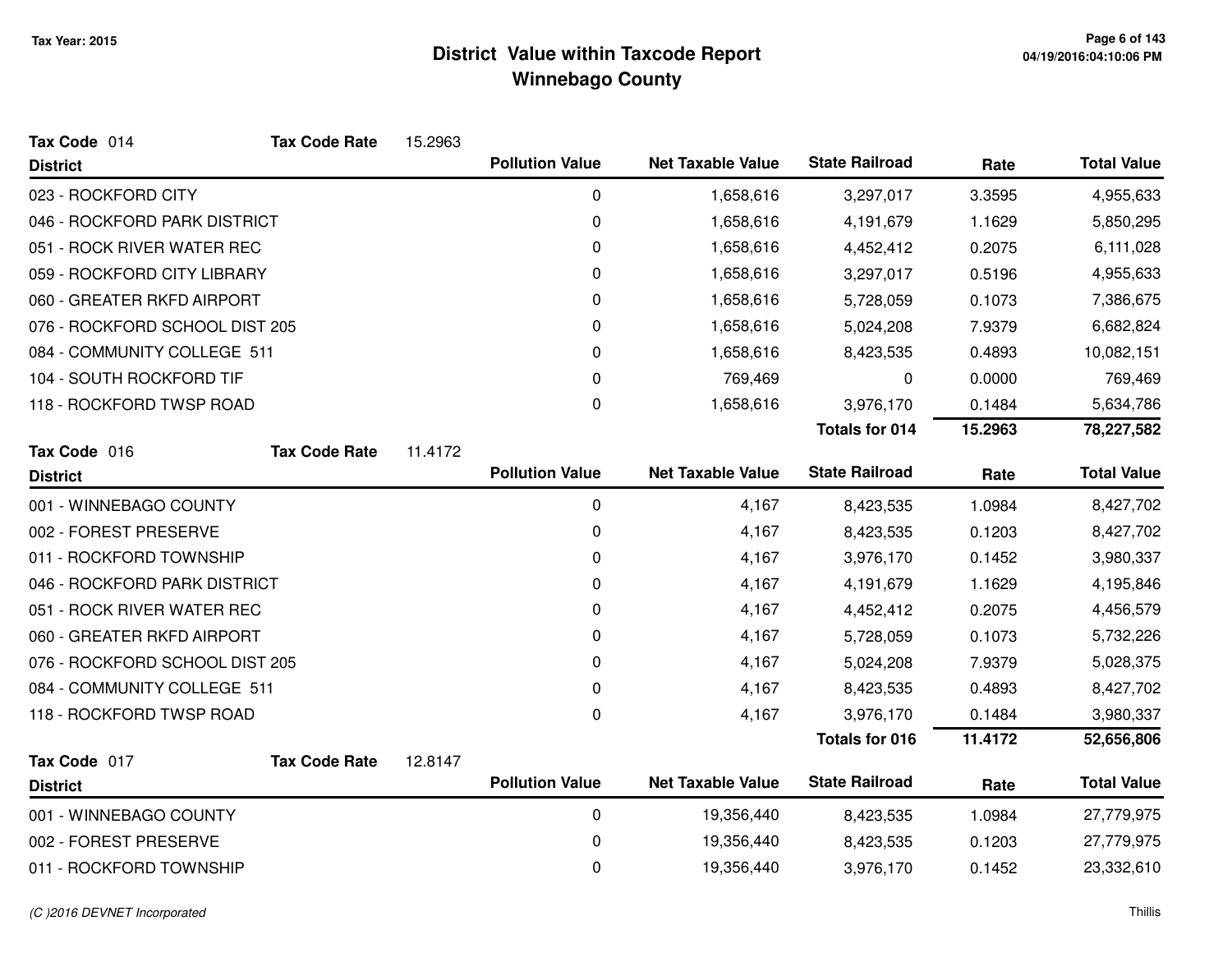| Tax Code 017                   | <b>Tax Code Rate</b> | 12.8147 |                        |                          |                       |         |                    |
|--------------------------------|----------------------|---------|------------------------|--------------------------|-----------------------|---------|--------------------|
| <b>District</b>                |                      |         | <b>Pollution Value</b> | <b>Net Taxable Value</b> | <b>State Railroad</b> | Rate    | <b>Total Value</b> |
| 031 - CHERRY VALLEY FIRE       |                      |         | 0                      | 19,356,440               | 827,972               | 0.9999  | 20,184,412         |
| 046 - ROCKFORD PARK DISTRICT   |                      |         | 0                      | 19,356,440               | 4,191,679             | 1.1629  | 23,548,119         |
| 051 - ROCK RIVER WATER REC     |                      |         | 0                      | 19,356,440               | 4,452,412             | 0.2075  | 23,808,852         |
| 054 - CHERRY VALLEY LIBRARY    |                      |         | 0                      | 19,356,440               | 939,290               | 0.3976  | 20,295,730         |
| 060 - GREATER RKFD AIRPORT     |                      |         | 0                      | 19,356,440               | 5,728,059             | 0.1073  | 25,084,499         |
| 076 - ROCKFORD SCHOOL DIST 205 |                      |         | 0                      | 19,356,440               | 5,024,208             | 7.9379  | 24,380,648         |
| 084 - COMMUNITY COLLEGE 511    |                      |         | 0                      | 19,356,440               | 8,423,535             | 0.4893  | 27,779,975         |
| 118 - ROCKFORD TWSP ROAD       |                      |         | 0                      | 19,356,440               | 3,976,170             | 0.1484  | 23,332,610         |
|                                |                      |         |                        |                          | <b>Totals for 017</b> | 12.8147 | 267,307,405        |
| Tax Code 018                   | <b>Tax Code Rate</b> | 12.4171 |                        |                          |                       |         |                    |
| <b>District</b>                |                      |         | <b>Pollution Value</b> | <b>Net Taxable Value</b> | <b>State Railroad</b> | Rate    | <b>Total Value</b> |
| 001 - WINNEBAGO COUNTY         |                      |         | 0                      | 45,995,918               | 8,423,535             | 1.0984  | 54,419,453         |
| 002 - FOREST PRESERVE          |                      |         | 0                      | 45,995,918               | 8,423,535             | 0.1203  | 54,419,453         |
| 011 - ROCKFORD TOWNSHIP        |                      |         | 0                      | 45,995,918               | 3,976,170             | 0.1452  | 49,972,088         |
| 031 - CHERRY VALLEY FIRE       |                      |         | 0                      | 45,995,918               | 827,972               | 0.9999  | 46,823,890         |
| 046 - ROCKFORD PARK DISTRICT   |                      |         | 0                      | 45,995,918               | 4,191,679             | 1.1629  | 50,187,597         |
| 051 - ROCK RIVER WATER REC     |                      |         | 0                      | 45,995,918               | 4,452,412             | 0.2075  | 50,448,330         |
| 060 - GREATER RKFD AIRPORT     |                      |         | 0                      | 45,995,918               | 5,728,059             | 0.1073  | 51,723,977         |
| 076 - ROCKFORD SCHOOL DIST 205 |                      |         | 0                      | 45,995,918               | 5,024,208             | 7.9379  | 51,020,126         |
| 084 - COMMUNITY COLLEGE 511    |                      |         | 0                      | 45,995,918               | 8,423,535             | 0.4893  | 54,419,453         |
| 118 - ROCKFORD TWSP ROAD       |                      |         | 0                      | 45,995,918               | 3,976,170             | 0.1484  | 49,972,088         |
|                                |                      |         |                        |                          | <b>Totals for 018</b> | 12.4171 | 513,406,455        |
| Tax Code 019                   | <b>Tax Code Rate</b> | 11.5273 |                        |                          |                       |         |                    |
| <b>District</b>                |                      |         | <b>Pollution Value</b> | <b>Net Taxable Value</b> | <b>State Railroad</b> | Rate    | <b>Total Value</b> |
| 001 - WINNEBAGO COUNTY         |                      |         | 0                      | 0                        | 8,423,535             | 1.0984  | 8,423,535          |
| 002 - FOREST PRESERVE          |                      |         | 0                      | 0                        | 8,423,535             | 0.1203  | 8,423,535          |
| 006 - HARLEM TOWNSHIP          |                      |         | 0                      | 0                        | 0                     | 0.1140  | 0                  |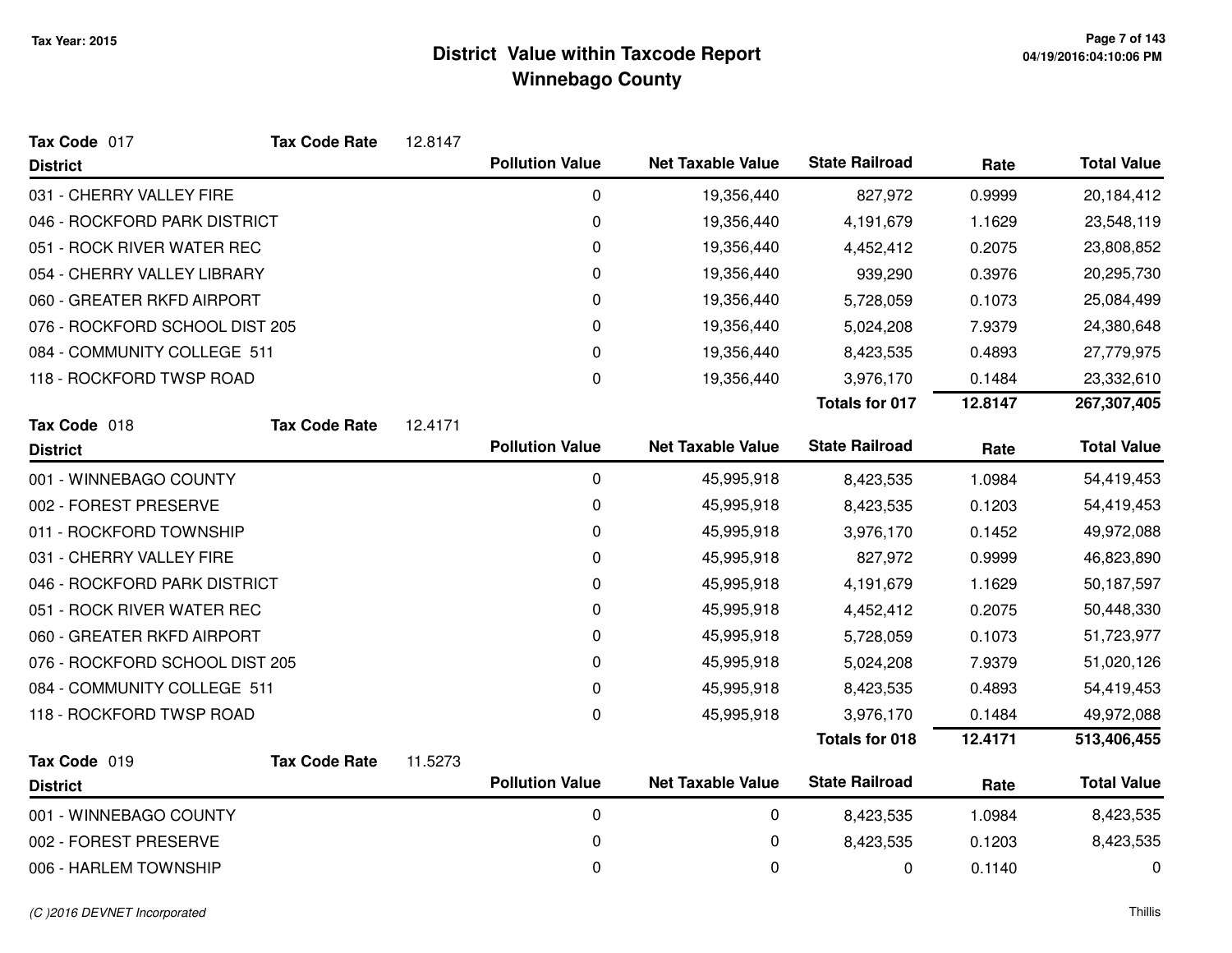| Tax Code 019                   | <b>Tax Code Rate</b> | 11.5273 |                        |                          |                       |         |                    |
|--------------------------------|----------------------|---------|------------------------|--------------------------|-----------------------|---------|--------------------|
| <b>District</b>                |                      |         | <b>Pollution Value</b> | <b>Net Taxable Value</b> | <b>State Railroad</b> | Rate    | <b>Total Value</b> |
| 019 - LOVES PARK CITY          |                      |         | 0                      | 0                        | 0                     | 0.0000  | 0                  |
| 046 - ROCKFORD PARK DISTRICT   |                      |         | 0                      | 0                        | 4,191,679             | 1.1629  | 4,191,679          |
| 060 - GREATER RKFD AIRPORT     |                      |         | 0                      | 0                        | 5,728,059             | 0.1073  | 5,728,059          |
| 070 - HARLEM SCHOOL DIST 122   |                      |         | 0                      | 0                        | 496,170               | 8.3864  | 496,170            |
| 084 - COMMUNITY COLLEGE 511    |                      |         | 0                      | 0                        | 8,423,535             | 0.4893  | 8,423,535          |
| 113 - HARLEM TWSP ROAD         |                      |         | 0                      | 0                        | 0                     | 0.0487  | 0                  |
|                                |                      |         |                        |                          | <b>Totals for 019</b> | 11.5273 | 35,686,513         |
| Tax Code 020                   | <b>Tax Code Rate</b> | 11.3820 |                        |                          |                       |         |                    |
| <b>District</b>                |                      |         | <b>Pollution Value</b> | <b>Net Taxable Value</b> | <b>State Railroad</b> | Rate    | <b>Total Value</b> |
| 001 - WINNEBAGO COUNTY         |                      |         | $\mathbf 0$            | 16,611                   | 8,423,535             | 1.0984  | 8,440,146          |
| 002 - FOREST PRESERVE          |                      |         | 0                      | 16,611                   | 8,423,535             | 0.1203  | 8,440,146          |
| 006 - HARLEM TOWNSHIP          |                      |         | 0                      | 16,611                   | 0                     | 0.1140  | 16,611             |
| 019 - LOVES PARK CITY          |                      |         | 0                      | 16,611                   | 0                     | 0.0000  | 16,611             |
| 046 - ROCKFORD PARK DISTRICT   |                      |         | 0                      | 16,611                   | 4,191,679             | 1.1629  | 4,208,290          |
| 055 - NORTH SUBURBAN LIBRARY   |                      |         | 0                      | 16,611                   | 740,593               | 0.3032  | 757,204            |
| 060 - GREATER RKFD AIRPORT     |                      |         | 0                      | 16,611                   | 5,728,059             | 0.1073  | 5,744,670          |
| 076 - ROCKFORD SCHOOL DIST 205 |                      |         | 0                      | 16,611                   | 5,024,208             | 7.9379  | 5,040,819          |
| 084 - COMMUNITY COLLEGE 511    |                      |         | 0                      | 16,611                   | 8,423,535             | 0.4893  | 8,440,146          |
| 113 - HARLEM TWSP ROAD         |                      |         | $\mathbf 0$            | 16,611                   | 0                     | 0.0487  | 16,611             |
|                                |                      |         |                        |                          | <b>Totals for 020</b> | 11.3820 | 41,121,254         |
| Tax Code 021                   | <b>Tax Code Rate</b> | 15.7448 |                        |                          |                       |         |                    |
| <b>District</b>                |                      |         | <b>Pollution Value</b> | <b>Net Taxable Value</b> | <b>State Railroad</b> | Rate    | <b>Total Value</b> |
| 001 - WINNEBAGO COUNTY         |                      |         | 0                      | 14,323,464               | 8,423,535             | 1.0984  | 22,746,999         |
| 002 - FOREST PRESERVE          |                      |         | 0                      | 14,323,464               | 8,423,535             | 0.1203  | 22,746,999         |
| 011 - ROCKFORD TOWNSHIP        |                      |         | 0                      | 14,323,464               | 3,976,170             | 0.1452  | 18,299,634         |
| 023 - ROCKFORD CITY            |                      |         | 0                      | 14,323,464               | 3,297,017             | 3.3595  | 17,620,481         |
| 046 - ROCKFORD PARK DISTRICT   |                      |         | 0                      | 14,323,464               | 4,191,679             | 1.1629  | 18,515,143         |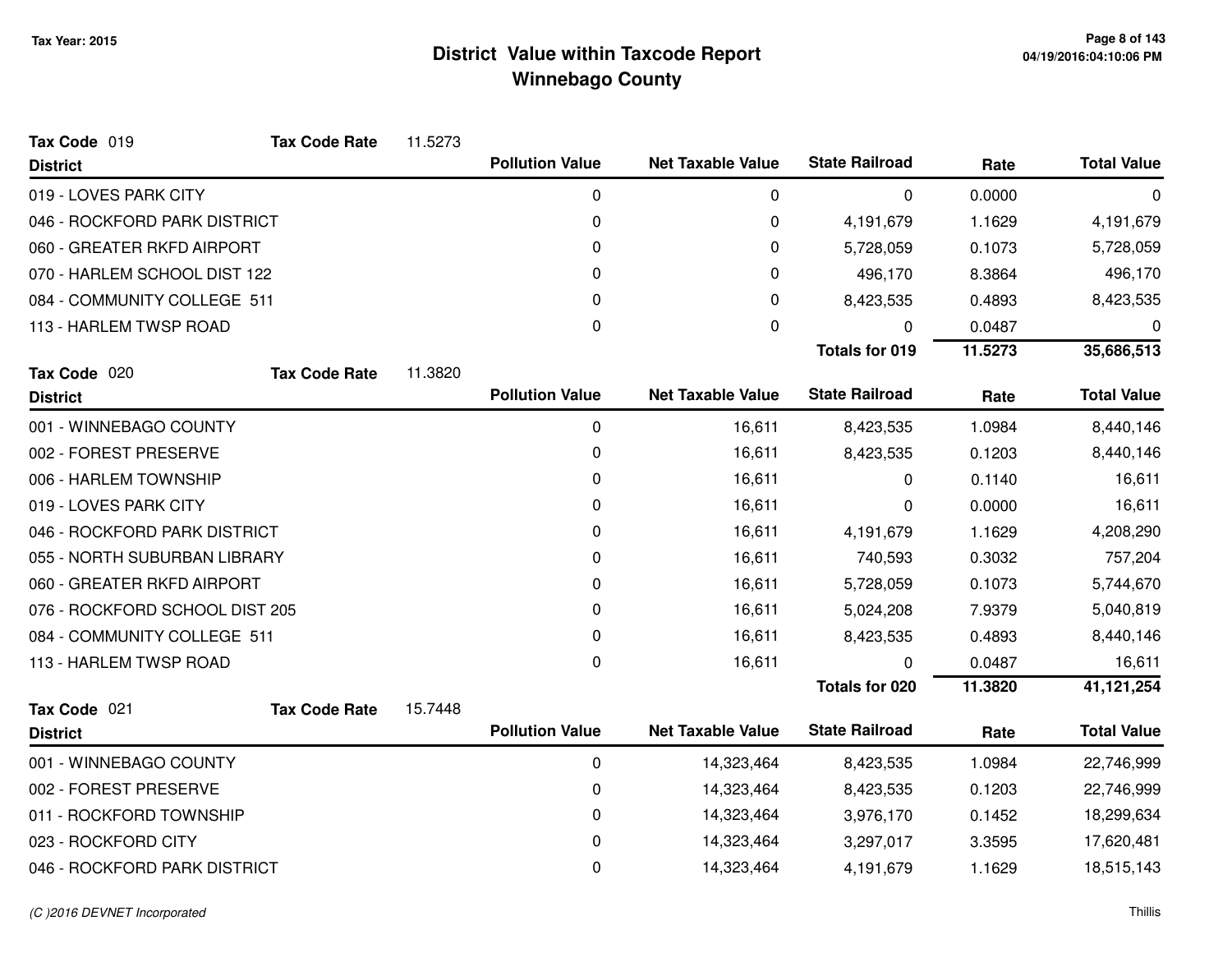| Tax Code 021                   | <b>Tax Code Rate</b> | 15.7448 |                        |                          |                       |         |                    |
|--------------------------------|----------------------|---------|------------------------|--------------------------|-----------------------|---------|--------------------|
| <b>District</b>                |                      |         | <b>Pollution Value</b> | <b>Net Taxable Value</b> | <b>State Railroad</b> | Rate    | <b>Total Value</b> |
| 051 - ROCK RIVER WATER REC     |                      |         | 0                      | 14,323,464               | 4,452,412             | 0.2075  | 18,775,876         |
| 059 - ROCKFORD CITY LIBRARY    |                      |         | $\mathbf 0$            | 14,323,464               | 3,297,017             | 0.5196  | 17,620,481         |
| 060 - GREATER RKFD AIRPORT     |                      |         | 0                      | 14,323,464               | 5,728,059             | 0.1073  | 20,051,523         |
| 070 - HARLEM SCHOOL DIST 122   |                      |         | 0                      | 14,323,464               | 496,170               | 8.3864  | 14,819,634         |
| 084 - COMMUNITY COLLEGE 511    |                      |         | 0                      | 14,323,464               | 8,423,535             | 0.4893  | 22,746,999         |
| 118 - ROCKFORD TWSP ROAD       |                      |         | 0                      | 14,323,464               | 3,976,170             | 0.1484  | 18,299,634         |
|                                |                      |         |                        |                          | <b>Totals for 021</b> | 15.7448 | 212,243,403        |
| Tax Code 026                   | <b>Tax Code Rate</b> | 11.5895 |                        |                          |                       |         |                    |
| <b>District</b>                |                      |         | <b>Pollution Value</b> | <b>Net Taxable Value</b> | <b>State Railroad</b> | Rate    | <b>Total Value</b> |
| 001 - WINNEBAGO COUNTY         |                      |         | 0                      | 24,027,790               | 8,423,535             | 1.0984  | 32,451,325         |
| 002 - FOREST PRESERVE          |                      |         | 0                      | 24,027,790               | 8,423,535             | 0.1203  | 32,451,325         |
| 006 - HARLEM TOWNSHIP          |                      |         | 0                      | 24,027,790               | 0                     | 0.1140  | 24,027,790         |
| 019 - LOVES PARK CITY          |                      |         | 0                      | 24,027,790               | 0                     | 0.0000  | 24,027,790         |
| 046 - ROCKFORD PARK DISTRICT   |                      |         | $\mathbf 0$            | 24,027,790               | 4,191,679             | 1.1629  | 28,219,469         |
| 051 - ROCK RIVER WATER REC     |                      |         | 0                      | 24,027,790               | 4,452,412             | 0.2075  | 28,480,202         |
| 055 - NORTH SUBURBAN LIBRARY   |                      |         | $\pmb{0}$              | 24,027,790               | 740,593               | 0.3032  | 24,768,383         |
| 060 - GREATER RKFD AIRPORT     |                      |         | 0                      | 24,027,790               | 5,728,059             | 0.1073  | 29,755,849         |
| 076 - ROCKFORD SCHOOL DIST 205 |                      |         | 0                      | 24,027,790               | 5,024,208             | 7.9379  | 29,051,998         |
| 084 - COMMUNITY COLLEGE 511    |                      |         | 0                      | 24,027,790               | 8,423,535             | 0.4893  | 32,451,325         |
| 113 - HARLEM TWSP ROAD         |                      |         | 0                      | 24,027,790               | 0                     | 0.0487  | 24,027,790         |
|                                |                      |         |                        |                          | <b>Totals for 026</b> | 11.5895 | 309,713,246        |
| Tax Code 027                   | <b>Tax Code Rate</b> | 15.2963 |                        |                          |                       |         |                    |
| <b>District</b>                |                      |         | <b>Pollution Value</b> | <b>Net Taxable Value</b> | <b>State Railroad</b> | Rate    | <b>Total Value</b> |
| 001 - WINNEBAGO COUNTY         |                      |         | 0                      | 1,901,752                | 8,423,535             | 1.0984  | 10,325,287         |
| 002 - FOREST PRESERVE          |                      |         | 0                      | 1,901,752                | 8,423,535             | 0.1203  | 10,325,287         |
| 011 - ROCKFORD TOWNSHIP        |                      |         | 0                      | 1,901,752                | 3,976,170             | 0.1452  | 5,877,922          |
| 023 - ROCKFORD CITY            |                      |         | 0                      | 1,901,752                | 3,297,017             | 3.3595  | 5,198,769          |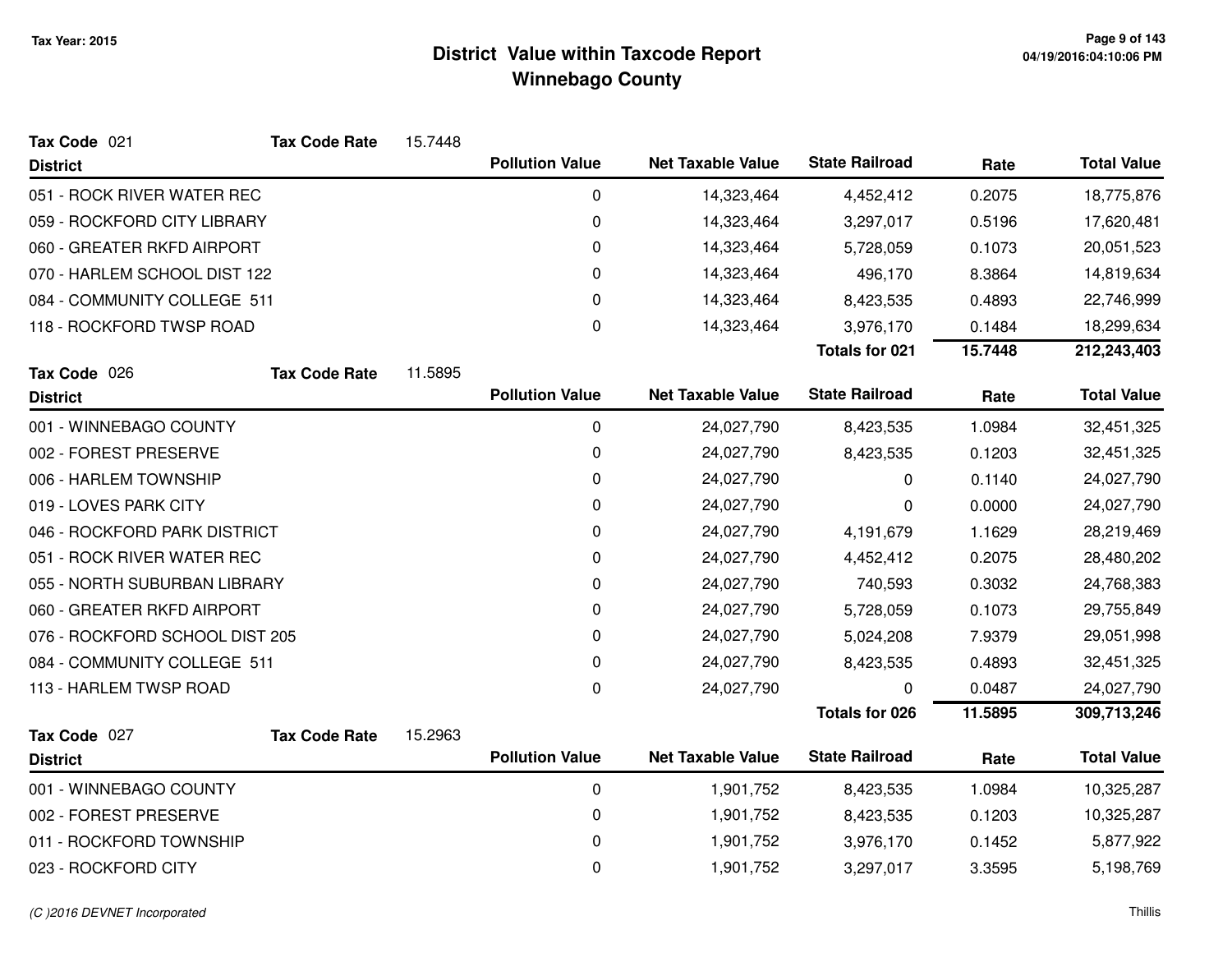| Tax Code 027                   | <b>Tax Code Rate</b> | 15.2963 |                        |                          |                       |         |                    |
|--------------------------------|----------------------|---------|------------------------|--------------------------|-----------------------|---------|--------------------|
| <b>District</b>                |                      |         | <b>Pollution Value</b> | <b>Net Taxable Value</b> | <b>State Railroad</b> | Rate    | <b>Total Value</b> |
| 046 - ROCKFORD PARK DISTRICT   |                      |         | 0                      | 1,901,752                | 4,191,679             | 1.1629  | 6,093,431          |
| 051 - ROCK RIVER WATER REC     |                      |         | 0                      | 1,901,752                | 4,452,412             | 0.2075  | 6,354,164          |
| 059 - ROCKFORD CITY LIBRARY    |                      |         | 0                      | 1,901,752                | 3,297,017             | 0.5196  | 5,198,769          |
| 060 - GREATER RKFD AIRPORT     |                      |         | 0                      | 1,901,752                | 5,728,059             | 0.1073  | 7,629,811          |
| 076 - ROCKFORD SCHOOL DIST 205 |                      |         | 0                      | 1,901,752                | 5,024,208             | 7.9379  | 6,925,960          |
| 084 - COMMUNITY COLLEGE 511    |                      |         | 0                      | 1,901,752                | 8,423,535             | 0.4893  | 10,325,287         |
| 090 - EASTSIDE TIF             |                      |         | 0                      | 2,434,428                | 0                     | 0.0000  | 2,434,428          |
| 118 - ROCKFORD TWSP ROAD       |                      |         | 0                      | 1,901,752                | 3,976,170             | 0.1484  | 5,877,922          |
|                                |                      |         |                        |                          | <b>Totals for 027</b> | 15.2963 | 82,567,037         |
| Tax Code 028                   | <b>Tax Code Rate</b> | 15.2963 |                        |                          |                       |         |                    |
| <b>District</b>                |                      |         | <b>Pollution Value</b> | <b>Net Taxable Value</b> | <b>State Railroad</b> | Rate    | <b>Total Value</b> |
| 001 - WINNEBAGO COUNTY         |                      |         | 0                      | 2,127,489                | 8,423,535             | 1.0984  | 10,551,024         |
| 002 - FOREST PRESERVE          |                      |         | 0                      | 2,127,489                | 8,423,535             | 0.1203  | 10,551,024         |
| 011 - ROCKFORD TOWNSHIP        |                      |         | 0                      | 2,127,489                | 3,976,170             | 0.1452  | 6,103,659          |
| 023 - ROCKFORD CITY            |                      |         | 0                      | 2,127,489                | 3,297,017             | 3.3595  | 5,424,506          |
| 046 - ROCKFORD PARK DISTRICT   |                      |         | 0                      | 2,127,489                | 4,191,679             | 1.1629  | 6,319,168          |
| 051 - ROCK RIVER WATER REC     |                      |         | 0                      | 2,127,489                | 4,452,412             | 0.2075  | 6,579,901          |
| 059 - ROCKFORD CITY LIBRARY    |                      |         | 0                      | 2,127,489                | 3,297,017             | 0.5196  | 5,424,506          |
| 060 - GREATER RKFD AIRPORT     |                      |         | 0                      | 2,127,489                | 5,728,059             | 0.1073  | 7,855,548          |
| 076 - ROCKFORD SCHOOL DIST 205 |                      |         | 0                      | 2,127,489                | 5,024,208             | 7.9379  | 7,151,697          |
| 084 - COMMUNITY COLLEGE 511    |                      |         | 0                      | 2,127,489                | 8,423,535             | 0.4893  | 10,551,024         |
| 091 - WESTSIDE TIF             |                      |         | 0                      | 2,797,910                | 0                     | 0.0000  | 2,797,910          |
| 118 - ROCKFORD TWSP ROAD       |                      |         | 0                      | 2,127,489                | 3,976,170             | 0.1484  | 6,103,659          |
|                                |                      |         |                        |                          | <b>Totals for 028</b> | 15.2963 | 85,413,626         |
| Tax Code 030                   | <b>Tax Code Rate</b> | 11.4172 |                        |                          |                       |         |                    |
| <b>District</b>                |                      |         | <b>Pollution Value</b> | <b>Net Taxable Value</b> | <b>State Railroad</b> | Rate    | <b>Total Value</b> |
| 001 - WINNEBAGO COUNTY         |                      |         | 0                      | 335,258                  | 8,423,535             | 1.0984  | 8,758,793          |

#### (C )2016 DEVNET Incorporated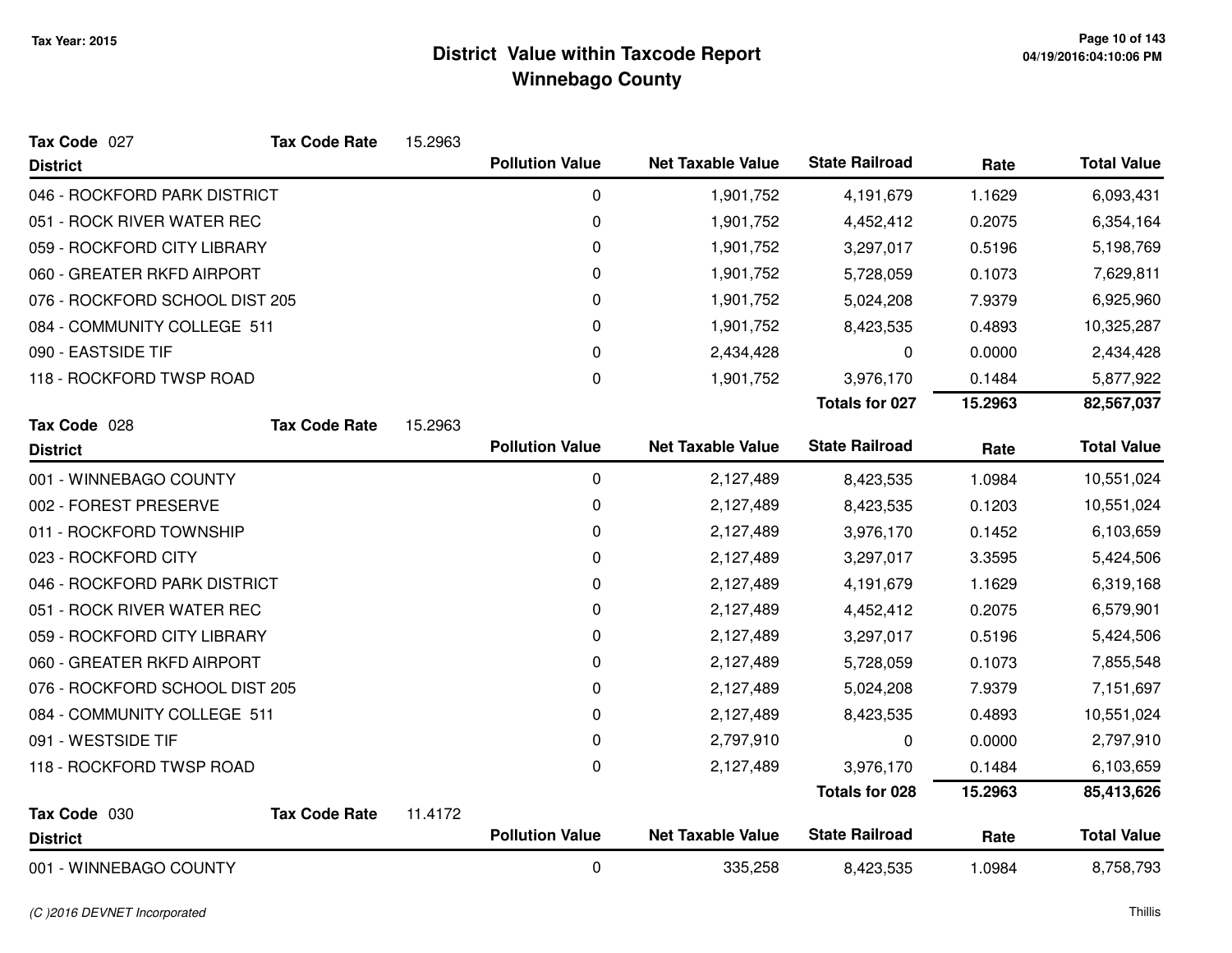| Tax Code 030                   | <b>Tax Code Rate</b> | 11.4172 |                        |                          |                       |         |                    |
|--------------------------------|----------------------|---------|------------------------|--------------------------|-----------------------|---------|--------------------|
| <b>District</b>                |                      |         | <b>Pollution Value</b> | <b>Net Taxable Value</b> | <b>State Railroad</b> | Rate    | <b>Total Value</b> |
| 002 - FOREST PRESERVE          |                      |         | 0                      | 335,258                  | 8,423,535             | 0.1203  | 8,758,793          |
| 011 - ROCKFORD TOWNSHIP        |                      |         | 0                      | 335,258                  | 3,976,170             | 0.1452  | 4,311,428          |
| 019 - LOVES PARK CITY          |                      |         | 0                      | 335,258                  | 0                     | 0.0000  | 335,258            |
| 046 - ROCKFORD PARK DISTRICT   |                      |         | 0                      | 335,258                  | 4,191,679             | 1.1629  | 4,526,937          |
| 051 - ROCK RIVER WATER REC     |                      |         | 0                      | 335,258                  | 4,452,412             | 0.2075  | 4,787,670          |
| 060 - GREATER RKFD AIRPORT     |                      |         | 0                      | 335,258                  | 5,728,059             | 0.1073  | 6,063,317          |
| 076 - ROCKFORD SCHOOL DIST 205 |                      |         | 0                      | 335,258                  | 5,024,208             | 7.9379  | 5,359,466          |
| 084 - COMMUNITY COLLEGE 511    |                      |         | 0                      | 335,258                  | 8,423,535             | 0.4893  | 8,758,793          |
| 118 - ROCKFORD TWSP ROAD       |                      |         | 0                      | 335,258                  | 3,976,170             | 0.1484  | 4,311,428          |
|                                |                      |         |                        |                          | Totals for 030        | 11.4172 | 55,971,883         |
| Tax Code 031                   | <b>Tax Code Rate</b> | 11.6619 |                        |                          |                       |         |                    |
| <b>District</b>                |                      |         | <b>Pollution Value</b> | <b>Net Taxable Value</b> | <b>State Railroad</b> | Rate    | <b>Total Value</b> |
| 001 - WINNEBAGO COUNTY         |                      |         | 0                      | 4,170,954                | 8,423,535             | 1.0984  | 12,594,489         |
| 002 - FOREST PRESERVE          |                      |         | $\mathbf 0$            | 4,170,954                | 8,423,535             | 0.1203  | 12,594,489         |
| 011 - ROCKFORD TOWNSHIP        |                      |         | 0                      | 4,170,954                | 3,976,170             | 0.1452  | 8,147,124          |
| 037 - NORTH PARK FIRE          |                      |         | 0                      | 4,170,954                | 424,145               | 0.4522  | 4,595,099          |
| 046 - ROCKFORD PARK DISTRICT   |                      |         | 0                      | 4,170,954                | 4,191,679             | 1.1629  | 8,362,633          |
| 060 - GREATER RKFD AIRPORT     |                      |         | 0                      | 4,170,954                | 5,728,059             | 0.1073  | 9,899,013          |
| 076 - ROCKFORD SCHOOL DIST 205 |                      |         | 0                      | 4,170,954                | 5,024,208             | 7.9379  | 9,195,162          |
| 084 - COMMUNITY COLLEGE 511    |                      |         | 0                      | 4,170,954                | 8,423,535             | 0.4893  | 12,594,489         |
| 118 - ROCKFORD TWSP ROAD       |                      |         | $\mathbf 0$            | 4,170,954                | 3,976,170             | 0.1484  | 8,147,124          |
|                                |                      |         |                        |                          | <b>Totals for 031</b> | 11.6619 | 86,129,622         |
| Tax Code 033                   | <b>Tax Code Rate</b> | 15.2963 |                        |                          |                       |         |                    |
| <b>District</b>                |                      |         | <b>Pollution Value</b> | <b>Net Taxable Value</b> | <b>State Railroad</b> | Rate    | <b>Total Value</b> |
| 001 - WINNEBAGO COUNTY         |                      |         | 0                      | 510                      | 8,423,535             | 1.0984  | 8,424,045          |
| 002 - FOREST PRESERVE          |                      |         | 0                      | 510                      | 8,423,535             | 0.1203  | 8,424,045          |
| 011 - ROCKFORD TOWNSHIP        |                      |         | 0                      | 510                      | 3,976,170             | 0.1452  | 3,976,680          |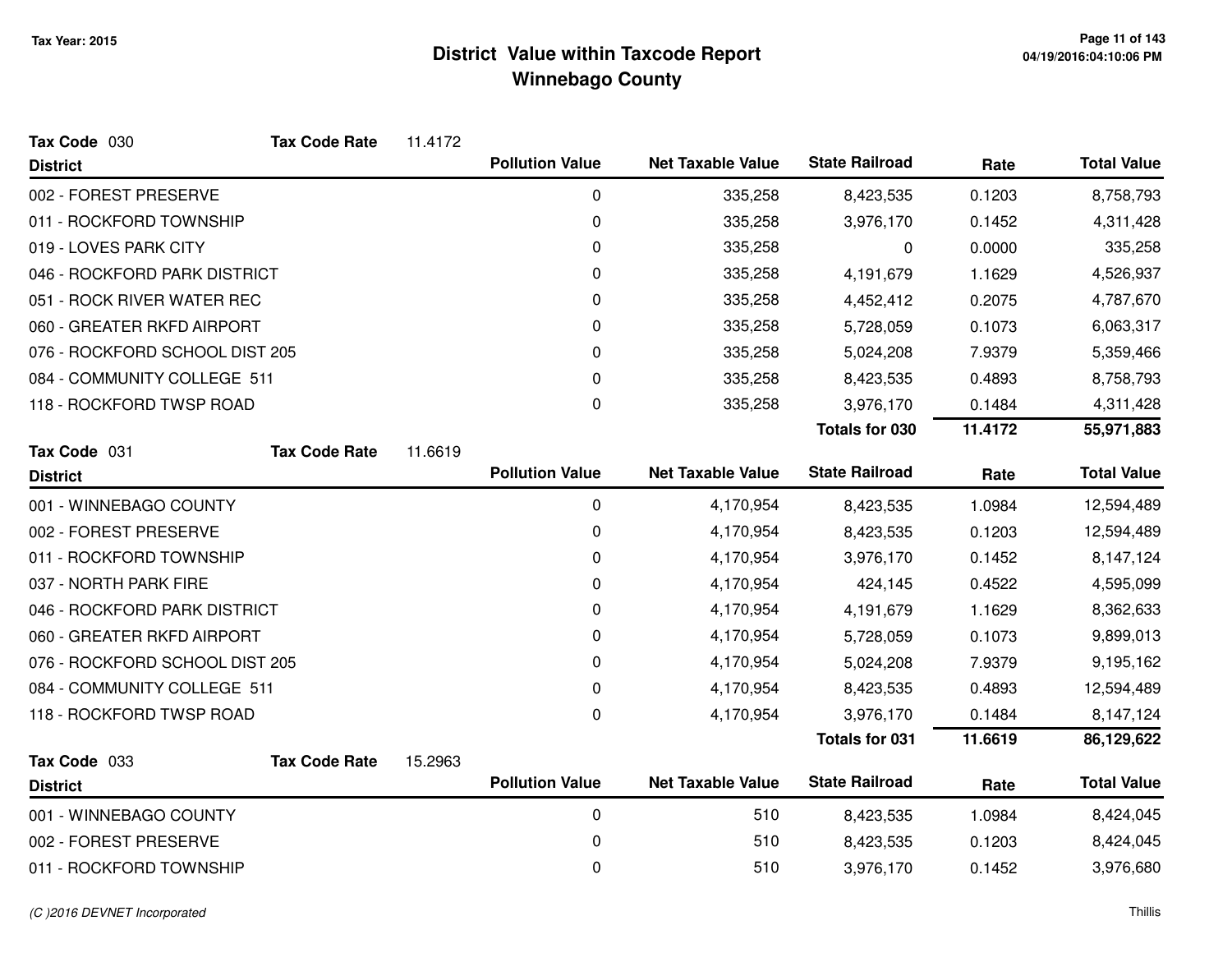| Tax Code 033                   | <b>Tax Code Rate</b> | 15.2963 |                        |                          |                       |         |                    |
|--------------------------------|----------------------|---------|------------------------|--------------------------|-----------------------|---------|--------------------|
| <b>District</b>                |                      |         | <b>Pollution Value</b> | <b>Net Taxable Value</b> | <b>State Railroad</b> | Rate    | <b>Total Value</b> |
| 023 - ROCKFORD CITY            |                      |         | 0                      | 510                      | 3,297,017             | 3.3595  | 3,297,527          |
| 046 - ROCKFORD PARK DISTRICT   |                      |         | 0                      | 510                      | 4,191,679             | 1.1629  | 4,192,189          |
| 051 - ROCK RIVER WATER REC     |                      |         | 0                      | 510                      | 4,452,412             | 0.2075  | 4,452,922          |
| 059 - ROCKFORD CITY LIBRARY    |                      |         | $\Omega$               | 510                      | 3,297,017             | 0.5196  | 3,297,527          |
| 060 - GREATER RKFD AIRPORT     |                      |         | 0                      | 510                      | 5,728,059             | 0.1073  | 5,728,569          |
| 076 - ROCKFORD SCHOOL DIST 205 |                      |         | 0                      | 510                      | 5,024,208             | 7.9379  | 5,024,718          |
| 084 - COMMUNITY COLLEGE 511    |                      |         | 0                      | 510                      | 8,423,535             | 0.4893  | 8,424,045          |
| 091 - WESTSIDE TIF             |                      |         | 0                      | 0                        | 0                     | 0.0000  | 0                  |
| 118 - ROCKFORD TWSP ROAD       |                      |         | $\Omega$               | 510                      | 3,976,170             | 0.1484  | 3,976,680          |
|                                |                      |         |                        |                          | <b>Totals for 033</b> | 15.2963 | 59,218,947         |
| Tax Code 034                   | <b>Tax Code Rate</b> | 15.2963 |                        |                          |                       |         |                    |
| <b>District</b>                |                      |         | <b>Pollution Value</b> | <b>Net Taxable Value</b> | <b>State Railroad</b> | Rate    | <b>Total Value</b> |
| 001 - WINNEBAGO COUNTY         |                      |         | 0                      | 4,870,823                | 8,423,535             | 1.0984  | 13,294,358         |
| 002 - FOREST PRESERVE          |                      |         | 0                      | 4,870,823                | 8,423,535             | 0.1203  | 13,294,358         |
| 011 - ROCKFORD TOWNSHIP        |                      |         | 0                      | 4,870,823                | 3,976,170             | 0.1452  | 8,846,993          |
| 023 - ROCKFORD CITY            |                      |         | 0                      | 4,870,823                | 3,297,017             | 3.3595  | 8,167,840          |
| 046 - ROCKFORD PARK DISTRICT   |                      |         | 0                      | 4,870,823                | 4,191,679             | 1.1629  | 9,062,502          |
| 051 - ROCK RIVER WATER REC     |                      |         | 0                      | 4,870,823                | 4,452,412             | 0.2075  | 9,323,235          |
| 059 - ROCKFORD CITY LIBRARY    |                      |         | 0                      | 4,870,823                | 3,297,017             | 0.5196  | 8,167,840          |
| 060 - GREATER RKFD AIRPORT     |                      |         | 0                      | 4,870,823                | 5,728,059             | 0.1073  | 10,598,882         |
| 076 - ROCKFORD SCHOOL DIST 205 |                      |         | 0                      | 4,870,823                | 5,024,208             | 7.9379  | 9,895,031          |
| 084 - COMMUNITY COLLEGE 511    |                      |         | 0                      | 4,870,823                | 8,423,535             | 0.4893  | 13,294,358         |
| 092 - SEVENTH ST TIF           |                      |         | 0                      | 4,941,855                | 0                     | 0.0000  | 4,941,855          |
| 118 - ROCKFORD TWSP ROAD       |                      |         | 0                      | 4,870,823                | 3,976,170             | 0.1484  | 8,846,993          |
|                                |                      |         |                        |                          | <b>Totals for 034</b> | 15.2963 | 117,734,245        |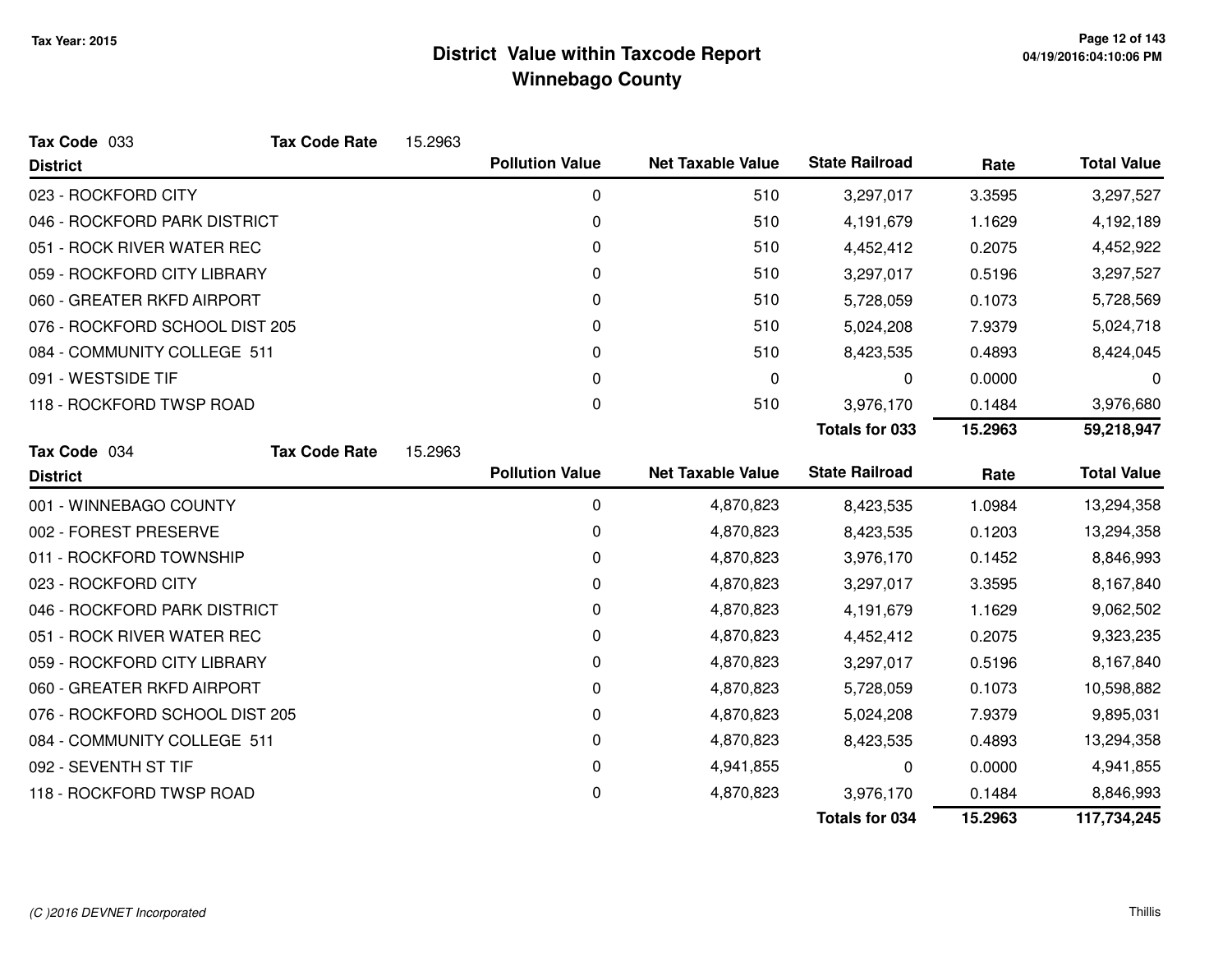| Tax Code 035                   | <b>Tax Code Rate</b> | 11.9614 |                        |                          |                       |         |                    |
|--------------------------------|----------------------|---------|------------------------|--------------------------|-----------------------|---------|--------------------|
| <b>District</b>                |                      |         | <b>Pollution Value</b> | <b>Net Taxable Value</b> | <b>State Railroad</b> | Rate    | <b>Total Value</b> |
| 001 - WINNEBAGO COUNTY         |                      |         | 0                      | 727,408                  | 8,423,535             | 1.0984  | 9,150,943          |
| 002 - FOREST PRESERVE          |                      |         | 0                      | 727,408                  | 8,423,535             | 0.1203  | 9,150,943          |
| 011 - ROCKFORD TOWNSHIP        |                      |         | 0                      | 727,408                  | 3,976,170             | 0.1452  | 4,703,578          |
| 019 - LOVES PARK CITY          |                      |         | 0                      | 727,408                  | 0                     | 0.0000  | 727,408            |
| 046 - ROCKFORD PARK DISTRICT   |                      |         | 0                      | 727,408                  | 4,191,679             | 1.1629  | 4,919,087          |
| 055 - NORTH SUBURBAN LIBRARY   |                      |         | 0                      | 727,408                  | 740,593               | 0.3032  | 1,468,001          |
| 060 - GREATER RKFD AIRPORT     |                      |         | 0                      | 727,408                  | 5,728,059             | 0.1073  | 6,455,467          |
| 070 - HARLEM SCHOOL DIST 122   |                      |         | 0                      | 727,408                  | 496,170               | 8.3864  | 1,223,578          |
| 084 - COMMUNITY COLLEGE 511    |                      |         | 0                      | 727,408                  | 8,423,535             | 0.4893  | 9,150,943          |
| 118 - ROCKFORD TWSP ROAD       |                      |         | 0                      | 727,408                  | 3,976,170             | 0.1484  | 4,703,578          |
|                                |                      |         |                        |                          | Totals for 035        | 11.9614 | 51,653,526         |
| Tax Code 036                   | <b>Tax Code Rate</b> | 15.0888 |                        |                          |                       |         |                    |
| <b>District</b>                |                      |         | <b>Pollution Value</b> | <b>Net Taxable Value</b> | <b>State Railroad</b> | Rate    | <b>Total Value</b> |
| 001 - WINNEBAGO COUNTY         |                      |         | $\mathbf 0$            | 10,690,612               | 8,423,535             | 1.0984  | 19,114,147         |
| 002 - FOREST PRESERVE          |                      |         | 0                      | 10,690,612               | 8,423,535             | 0.1203  | 19,114,147         |
| 011 - ROCKFORD TOWNSHIP        |                      |         | 0                      | 10,690,612               | 3,976,170             | 0.1452  | 14,666,782         |
| 023 - ROCKFORD CITY            |                      |         | 0                      | 10,690,612               | 3,297,017             | 3.3595  | 13,987,629         |
| 046 - ROCKFORD PARK DISTRICT   |                      |         | 0                      | 10,690,612               | 4,191,679             | 1.1629  | 14,882,291         |
| 059 - ROCKFORD CITY LIBRARY    |                      |         | 0                      | 10,690,612               | 3,297,017             | 0.5196  | 13,987,629         |
| 060 - GREATER RKFD AIRPORT     |                      |         | 0                      | 10,690,612               | 5,728,059             | 0.1073  | 16,418,671         |
| 076 - ROCKFORD SCHOOL DIST 205 |                      |         | 0                      | 10,690,612               | 5,024,208             | 7.9379  | 15,714,820         |
| 084 - COMMUNITY COLLEGE 511    |                      |         | 0                      | 10,690,612               | 8,423,535             | 0.4893  | 19,114,147         |
| 118 - ROCKFORD TWSP ROAD       |                      |         | $\Omega$               | 10,690,612               | 3,976,170             | 0.1484  | 14,666,782         |
|                                |                      |         |                        |                          | <b>Totals for 036</b> | 15.0888 | 161,667,045        |
| Tax Code 038                   | <b>Tax Code Rate</b> | 15.2963 |                        |                          |                       |         |                    |
| <b>District</b>                |                      |         | <b>Pollution Value</b> | <b>Net Taxable Value</b> | <b>State Railroad</b> | Rate    | <b>Total Value</b> |
| 001 - WINNEBAGO COUNTY         |                      |         | $\mathbf 0$            | 978,111                  | 8,423,535             | 1.0984  | 9,401,646          |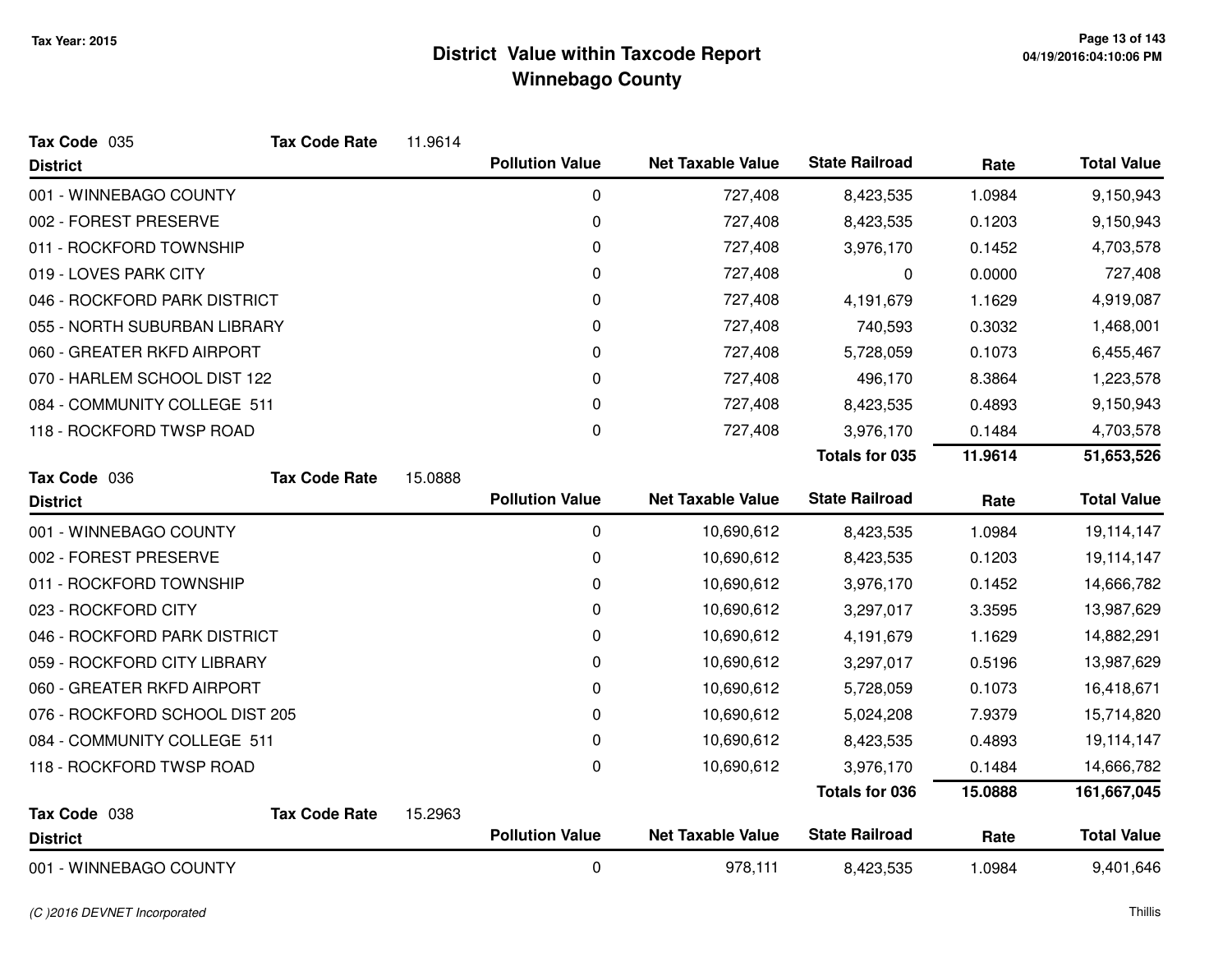| Tax Code 038                   | <b>Tax Code Rate</b> | 15.2963 |                        |                          |                       |         |                    |
|--------------------------------|----------------------|---------|------------------------|--------------------------|-----------------------|---------|--------------------|
| <b>District</b>                |                      |         | <b>Pollution Value</b> | <b>Net Taxable Value</b> | <b>State Railroad</b> | Rate    | <b>Total Value</b> |
| 002 - FOREST PRESERVE          |                      |         | $\mathbf 0$            | 978,111                  | 8,423,535             | 0.1203  | 9,401,646          |
| 011 - ROCKFORD TOWNSHIP        |                      |         | 0                      | 978,111                  | 3,976,170             | 0.1452  | 4,954,281          |
| 023 - ROCKFORD CITY            |                      |         | 0                      | 978,111                  | 3,297,017             | 3.3595  | 4,275,128          |
| 046 - ROCKFORD PARK DISTRICT   |                      |         | 0                      | 978,111                  | 4,191,679             | 1.1629  | 5,169,790          |
| 051 - ROCK RIVER WATER REC     |                      |         | 0                      | 978,111                  | 4,452,412             | 0.2075  | 5,430,523          |
| 059 - ROCKFORD CITY LIBRARY    |                      |         | 0                      | 978,111                  | 3,297,017             | 0.5196  | 4,275,128          |
| 060 - GREATER RKFD AIRPORT     |                      |         | 0                      | 978,111                  | 5,728,059             | 0.1073  | 6,706,170          |
| 076 - ROCKFORD SCHOOL DIST 205 |                      |         | 0                      | 978,111                  | 5,024,208             | 7.9379  | 6,002,319          |
| 084 - COMMUNITY COLLEGE 511    |                      |         | 0                      | 978,111                  | 8,423,535             | 0.4893  | 9,401,646          |
| 091 - WESTSIDE TIF             |                      |         | 0                      | 1,038,544                | 0                     | 0.0000  | 1,038,544          |
| 118 - ROCKFORD TWSP ROAD       |                      |         | 0                      | 978,111                  | 3,976,170             | 0.1484  | 4,954,281          |
|                                |                      |         |                        |                          | <b>Totals for 038</b> | 15.2963 | 71,011,102         |
| Tax Code 039                   | <b>Tax Code Rate</b> | 15.2963 |                        |                          |                       |         |                    |
| <b>District</b>                |                      |         | <b>Pollution Value</b> | <b>Net Taxable Value</b> | <b>State Railroad</b> | Rate    | <b>Total Value</b> |
| 001 - WINNEBAGO COUNTY         |                      |         | 0                      | 306,713                  | 8,423,535             | 1.0984  | 8,730,248          |
| 002 - FOREST PRESERVE          |                      |         | 0                      | 306,713                  | 8,423,535             | 0.1203  | 8,730,248          |
| 011 - ROCKFORD TOWNSHIP        |                      |         | 0                      | 306,713                  | 3,976,170             | 0.1452  | 4,282,883          |
| 023 - ROCKFORD CITY            |                      |         | 0                      | 306,713                  | 3,297,017             | 3.3595  | 3,603,730          |
| 046 - ROCKFORD PARK DISTRICT   |                      |         | 0                      | 306,713                  | 4,191,679             | 1.1629  | 4,498,392          |
| 051 - ROCK RIVER WATER REC     |                      |         | 0                      | 306,713                  | 4,452,412             | 0.2075  | 4,759,125          |
| 059 - ROCKFORD CITY LIBRARY    |                      |         | 0                      | 306,713                  | 3,297,017             | 0.5196  | 3,603,730          |
| 060 - GREATER RKFD AIRPORT     |                      |         | 0                      | 306,713                  | 5,728,059             | 0.1073  | 6,034,772          |
| 076 - ROCKFORD SCHOOL DIST 205 |                      |         | 0                      | 306,713                  | 5,024,208             | 7.9379  | 5,330,921          |
| 084 - COMMUNITY COLLEGE 511    |                      |         | 0                      | 306,713                  | 8,423,535             | 0.4893  | 8,730,248          |
| 092 - SEVENTH ST TIF           |                      |         | 0                      | 62,592                   | 0                     | 0.0000  | 62,592             |
|                                |                      |         |                        |                          |                       |         |                    |
| 118 - ROCKFORD TWSP ROAD       |                      |         | 0                      | 306,713                  | 3,976,170             | 0.1484  | 4,282,883          |

#### (C )2016 DEVNET Incorporated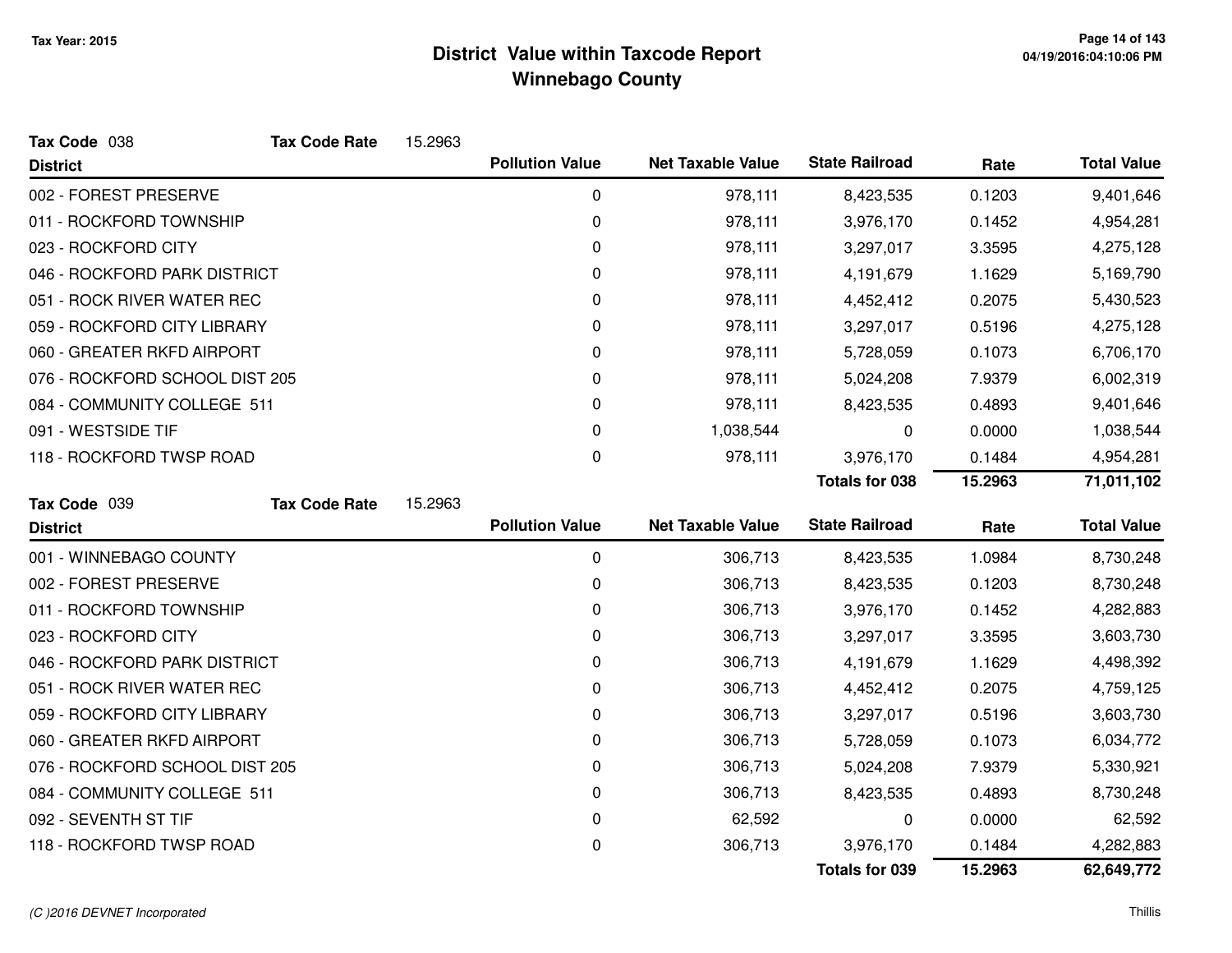| Tax Code 040                   | <b>Tax Code Rate</b> | 11.9651 |                        |                          |                       |         |                    |
|--------------------------------|----------------------|---------|------------------------|--------------------------|-----------------------|---------|--------------------|
| <b>District</b>                |                      |         | <b>Pollution Value</b> | <b>Net Taxable Value</b> | <b>State Railroad</b> | Rate    | <b>Total Value</b> |
| 001 - WINNEBAGO COUNTY         |                      |         | 0                      | 70,506                   | 8,423,535             | 1.0984  | 8,494,041          |
| 002 - FOREST PRESERVE          |                      |         | 0                      | 70,506                   | 8,423,535             | 0.1203  | 8,494,041          |
| 011 - ROCKFORD TOWNSHIP        |                      |         | 0                      | 70,506                   | 3,976,170             | 0.1452  | 4,046,676          |
| 037 - NORTH PARK FIRE          |                      |         | 0                      | 70,506                   | 424,145               | 0.4522  | 494,651            |
| 046 - ROCKFORD PARK DISTRICT   |                      |         | 0                      | 70,506                   | 4,191,679             | 1.1629  | 4,262,185          |
| 055 - NORTH SUBURBAN LIBRARY   |                      |         | 0                      | 70,506                   | 740,593               | 0.3032  | 811,099            |
| 060 - GREATER RKFD AIRPORT     |                      |         | 0                      | 70,506                   | 5,728,059             | 0.1073  | 5,798,565          |
| 076 - ROCKFORD SCHOOL DIST 205 |                      |         | 0                      | 70,506                   | 5,024,208             | 7.9379  | 5,094,714          |
| 084 - COMMUNITY COLLEGE 511    |                      |         | 0                      | 70,506                   | 8,423,535             | 0.4893  | 8,494,041          |
| 118 - ROCKFORD TWSP ROAD       |                      |         | 0                      | 70,506                   | 3,976,170             | 0.1484  | 4,046,676          |
|                                |                      |         |                        |                          | Totals for 040        | 11.9651 | 50,036,689         |
| Tax Code 042                   | <b>Tax Code Rate</b> | 12.0417 |                        |                          |                       |         |                    |
| <b>District</b>                |                      |         | <b>Pollution Value</b> | <b>Net Taxable Value</b> | <b>State Railroad</b> | Rate    | <b>Total Value</b> |
| 001 - WINNEBAGO COUNTY         |                      |         | 0                      | 3,102,969                | 8,423,535             | 1.0984  | 11,526,504         |
| 002 - FOREST PRESERVE          |                      |         | 0                      | 3,102,969                | 8,423,535             | 0.1203  | 11,526,504         |
| 006 - HARLEM TOWNSHIP          |                      |         | 0                      | 3,102,969                | 0                     | 0.1140  | 3,102,969          |
| 037 - NORTH PARK FIRE          |                      |         | 0                      | 3,102,969                | 424,145               | 0.4522  | 3,527,114          |
| 046 - ROCKFORD PARK DISTRICT   |                      |         | 0                      | 3,102,969                | 4,191,679             | 1.1629  | 7,294,648          |
| 051 - ROCK RIVER WATER REC     |                      |         | 0                      | 3,102,969                | 4,452,412             | 0.2075  | 7,555,381          |
| 055 - NORTH SUBURBAN LIBRARY   |                      |         | 0                      | 3,102,969                | 740,593               | 0.3032  | 3,843,562          |
| 060 - GREATER RKFD AIRPORT     |                      |         | 0                      | 3,102,969                | 5,728,059             | 0.1073  | 8,831,028          |
| 076 - ROCKFORD SCHOOL DIST 205 |                      |         | 0                      | 3,102,969                | 5,024,208             | 7.9379  | 8,127,177          |
| 084 - COMMUNITY COLLEGE 511    |                      |         | 0                      | 3,102,969                | 8,423,535             | 0.4893  | 11,526,504         |
| 113 - HARLEM TWSP ROAD         |                      |         | 0                      | 3,102,969                | 0                     | 0.0487  | 3,102,969          |
|                                |                      |         |                        |                          |                       |         |                    |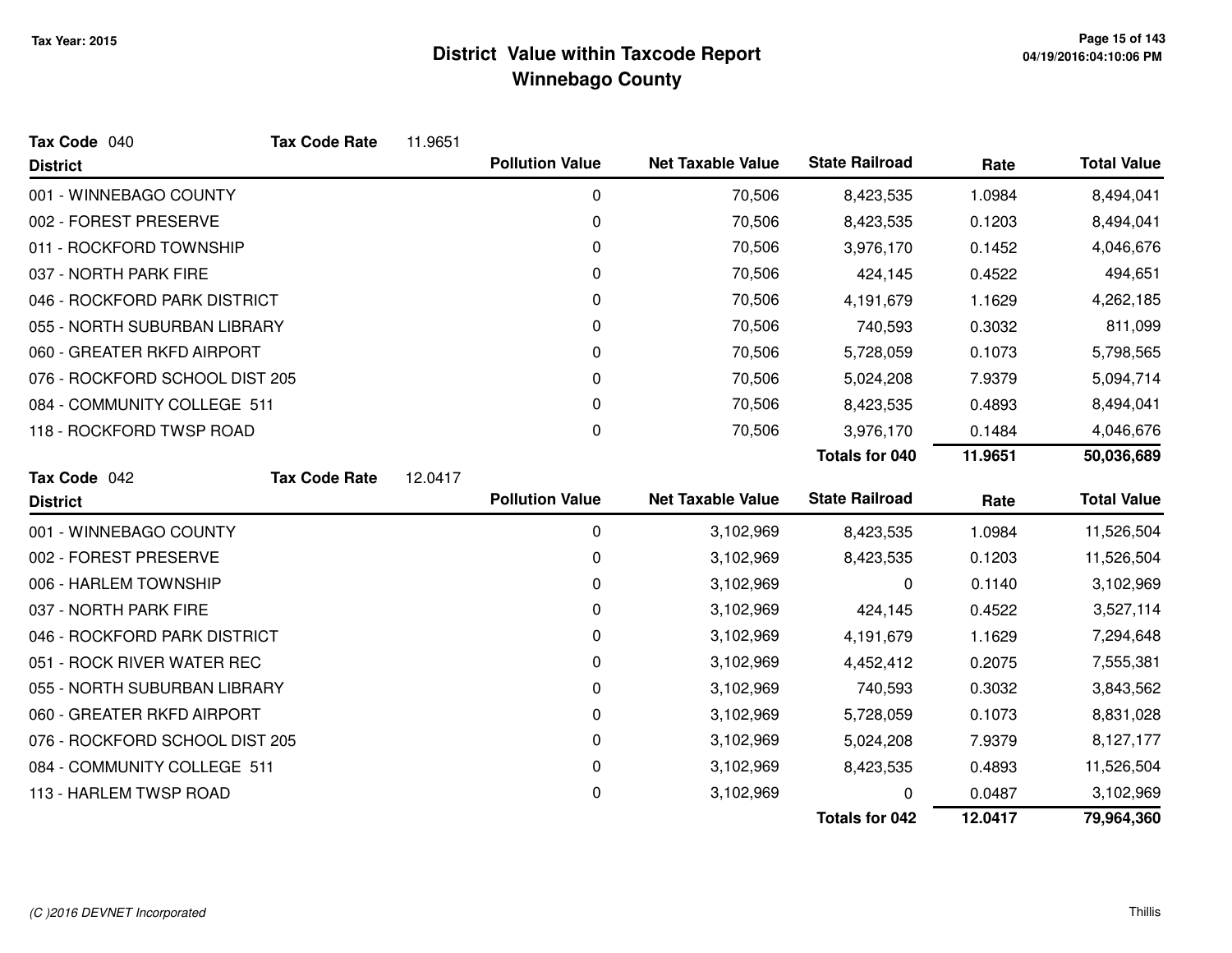| Tax Code 044                   | <b>Tax Code Rate</b> | 11.5129 |                        |                          |                       |         |                    |
|--------------------------------|----------------------|---------|------------------------|--------------------------|-----------------------|---------|--------------------|
| <b>District</b>                |                      |         | <b>Pollution Value</b> | <b>Net Taxable Value</b> | <b>State Railroad</b> | Rate    | <b>Total Value</b> |
| 001 - WINNEBAGO COUNTY         |                      |         | 0                      | 8,423                    | 8,423,535             | 1.0984  | 8,431,958          |
| 002 - FOREST PRESERVE          |                      |         | 0                      | 8,423                    | 8,423,535             | 0.1203  | 8,431,958          |
| 011 - ROCKFORD TOWNSHIP        |                      |         | 0                      | 8,423                    | 3,976,170             | 0.1452  | 3,984,593          |
| 019 - LOVES PARK CITY          |                      |         | 0                      | 8,423                    | 0                     | 0.0000  | 8,423              |
| 046 - ROCKFORD PARK DISTRICT   |                      |         | 0                      | 8,423                    | 4,191,679             | 1.1629  | 4,200,102          |
| 055 - NORTH SUBURBAN LIBRARY   |                      |         | 0                      | 8,423                    | 740,593               | 0.3032  | 749,016            |
| 060 - GREATER RKFD AIRPORT     |                      |         | 0                      | 8,423                    | 5,728,059             | 0.1073  | 5,736,482          |
| 076 - ROCKFORD SCHOOL DIST 205 |                      |         | 0                      | 8,423                    | 5,024,208             | 7.9379  | 5,032,631          |
| 084 - COMMUNITY COLLEGE 511    |                      |         | 0                      | 8,423                    | 8,423,535             | 0.4893  | 8,431,958          |
| 118 - ROCKFORD TWSP ROAD       |                      |         | 0                      | 8,423                    | 3,976,170             | 0.1484  | 3,984,593          |
|                                |                      |         |                        |                          | <b>Totals for 044</b> | 11.5129 | 48,991,714         |
| Tax Code 045                   | <b>Tax Code Rate</b> | 10.4266 |                        |                          |                       |         |                    |
| <b>District</b>                |                      |         | <b>Pollution Value</b> | <b>Net Taxable Value</b> | <b>State Railroad</b> | Rate    | <b>Total Value</b> |
| 001 - WINNEBAGO COUNTY         |                      |         | 0                      | 291,922                  | 8,423,535             | 1.0984  | 8,715,457          |
| 002 - FOREST PRESERVE          |                      |         | 0                      | 291,922                  | 8,423,535             | 0.1203  | 8,715,457          |
| 006 - HARLEM TOWNSHIP          |                      |         | 0                      | 291,922                  | 0                     | 0.1140  | 291,922            |
| 019 - LOVES PARK CITY          |                      |         | 0                      | 291,922                  | 0                     | 0.0000  | 291,922            |
| 051 - ROCK RIVER WATER REC     |                      |         | 0                      | 291,922                  | 4,452,412             | 0.2075  | 4,744,334          |
| 055 - NORTH SUBURBAN LIBRARY   |                      |         | 0                      | 291,922                  | 740,593               | 0.3032  | 1,032,515          |
| 060 - GREATER RKFD AIRPORT     |                      |         | 0                      | 291,922                  | 5,728,059             | 0.1073  | 6,019,981          |
| 076 - ROCKFORD SCHOOL DIST 205 |                      |         | 0                      | 291,922                  | 5,024,208             | 7.9379  | 5,316,130          |
| 084 - COMMUNITY COLLEGE 511    |                      |         | 0                      | 291,922                  | 8,423,535             | 0.4893  | 8,715,457          |
| 113 - HARLEM TWSP ROAD         |                      |         | 0                      | 291,922                  | 0                     | 0.0487  | 291,922            |
|                                |                      |         |                        |                          | <b>Totals for 045</b> | 10.4266 | 44,135,097         |
| Tax Code 046                   | <b>Tax Code Rate</b> | 15.0452 |                        |                          |                       |         |                    |
| <b>District</b>                |                      |         | <b>Pollution Value</b> | <b>Net Taxable Value</b> | <b>State Railroad</b> | Rate    | <b>Total Value</b> |
| 001 - WINNEBAGO COUNTY         |                      |         | 0                      | 28,866                   | 8,423,535             | 1.0984  | 8,452,401          |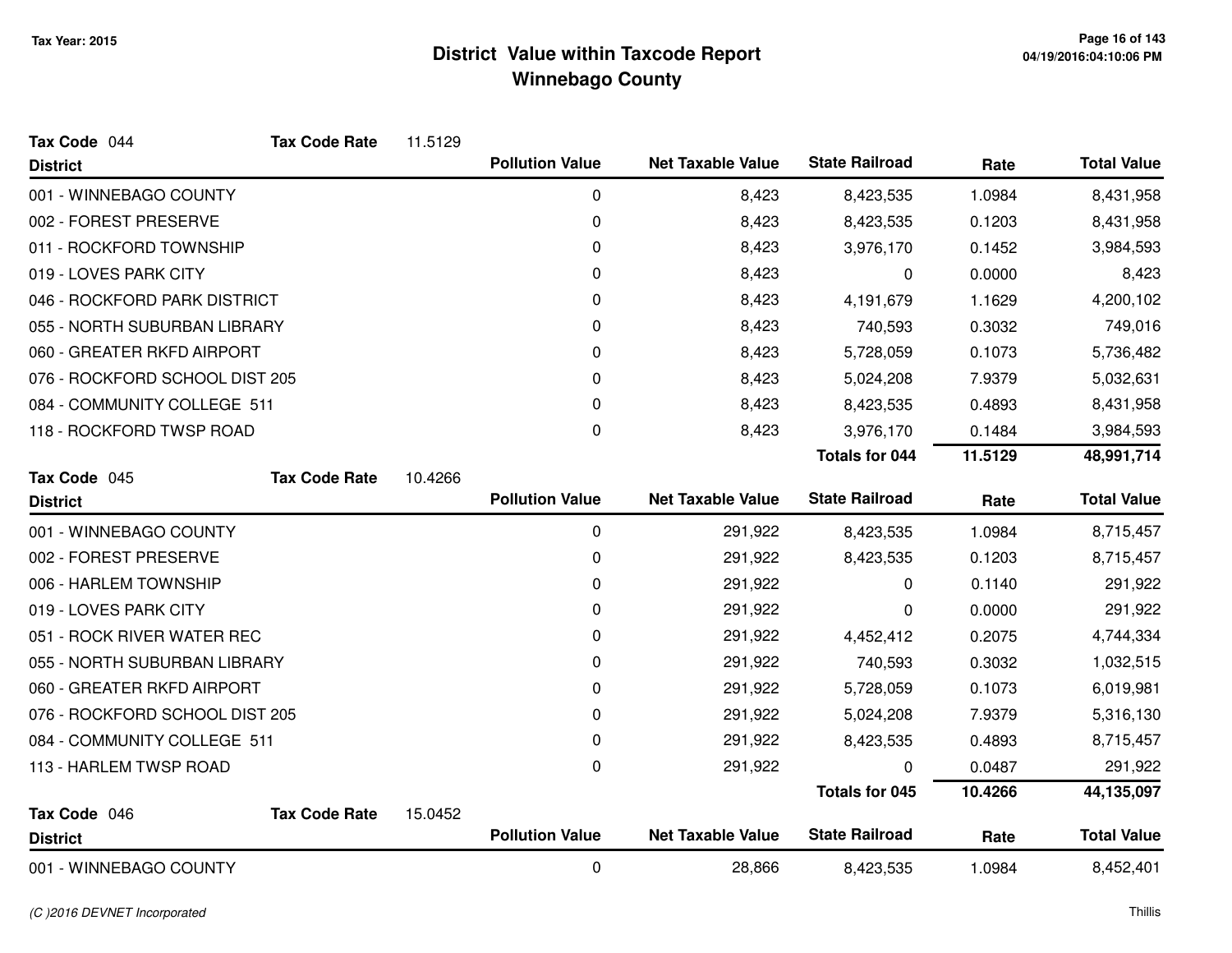| Tax Code 046                   | <b>Tax Code Rate</b> | 15.0452 |                        |                          |                       |         |                    |
|--------------------------------|----------------------|---------|------------------------|--------------------------|-----------------------|---------|--------------------|
| <b>District</b>                |                      |         | <b>Pollution Value</b> | <b>Net Taxable Value</b> | <b>State Railroad</b> | Rate    | <b>Total Value</b> |
| 002 - FOREST PRESERVE          |                      |         | 0                      | 28,866                   | 8,423,535             | 0.1203  | 8,452,401          |
| 009 - OWEN TOWNSHIP            |                      |         | 0                      | 28,866                   | 270,360               | 0.1485  | 299,226            |
| 023 - ROCKFORD CITY            |                      |         | 0                      | 28,866                   | 3,297,017             | 3.3595  | 3,325,883          |
| 046 - ROCKFORD PARK DISTRICT   |                      |         | 0                      | 28,866                   | 4,191,679             | 1.1629  | 4,220,545          |
| 059 - ROCKFORD CITY LIBRARY    |                      |         | 0                      | 28,866                   | 3,297,017             | 0.5196  | 3,325,883          |
| 076 - ROCKFORD SCHOOL DIST 205 |                      |         | 0                      | 28,866                   | 5,024,208             | 7.9379  | 5,053,074          |
| 084 - COMMUNITY COLLEGE 511    |                      |         | 0                      | 28,866                   | 8,423,535             | 0.4893  | 8,452,401          |
| 116 - OWEN TWSP ROAD           |                      |         | 0                      | 28,866                   | 270,360               | 0.2088  | 299,226            |
|                                |                      |         |                        |                          | <b>Totals for 046</b> | 15.0452 | 41,881,040         |
| Tax Code 047                   | <b>Tax Code Rate</b> | 15.2963 |                        |                          |                       |         |                    |
| <b>District</b>                |                      |         | <b>Pollution Value</b> | <b>Net Taxable Value</b> | <b>State Railroad</b> | Rate    | <b>Total Value</b> |
| 001 - WINNEBAGO COUNTY         |                      |         | 0                      | 3,861                    | 8,423,535             | 1.0984  | 8,427,396          |
| 002 - FOREST PRESERVE          |                      |         | 0                      | 3,861                    | 8,423,535             | 0.1203  | 8,427,396          |
| 011 - ROCKFORD TOWNSHIP        |                      |         | 0                      | 3,861                    | 3,976,170             | 0.1452  | 3,980,031          |
| 023 - ROCKFORD CITY            |                      |         | 0                      | 3,861                    | 3,297,017             | 3.3595  | 3,300,878          |
| 046 - ROCKFORD PARK DISTRICT   |                      |         | 0                      | 3,861                    | 4,191,679             | 1.1629  | 4,195,540          |
| 051 - ROCK RIVER WATER REC     |                      |         | 0                      | 3,861                    | 4,452,412             | 0.2075  | 4,456,273          |
| 059 - ROCKFORD CITY LIBRARY    |                      |         | 0                      | 3,861                    | 3,297,017             | 0.5196  | 3,300,878          |
| 060 - GREATER RKFD AIRPORT     |                      |         | 0                      | 3,861                    | 5,728,059             | 0.1073  | 5,731,920          |
| 076 - ROCKFORD SCHOOL DIST 205 |                      |         | 0                      | 3,861                    | 5,024,208             | 7.9379  | 5,028,069          |
| 084 - COMMUNITY COLLEGE 511    |                      |         | 0                      | 3,861                    | 8,423,535             | 0.4893  | 8,427,396          |
| 105 - LINCOLNWOOD TIF          |                      |         | 0                      | 361,520                  | 0                     | 0.0000  | 361,520            |
| 118 - ROCKFORD TWSP ROAD       |                      |         | 0                      | 3,861                    | 3,976,170             | 0.1484  | 3,980,031          |
|                                |                      |         |                        |                          | <b>Totals for 047</b> | 15.2963 | 59,617,328         |
| Tax Code 048                   | <b>Tax Code Rate</b> | 15.2963 |                        |                          |                       |         |                    |
| <b>District</b>                |                      |         | <b>Pollution Value</b> | <b>Net Taxable Value</b> | <b>State Railroad</b> | Rate    | <b>Total Value</b> |
| 001 - WINNEBAGO COUNTY         |                      |         | $\mathbf 0$            | 178,032                  | 8,423,535             | 1.0984  | 8,601,567          |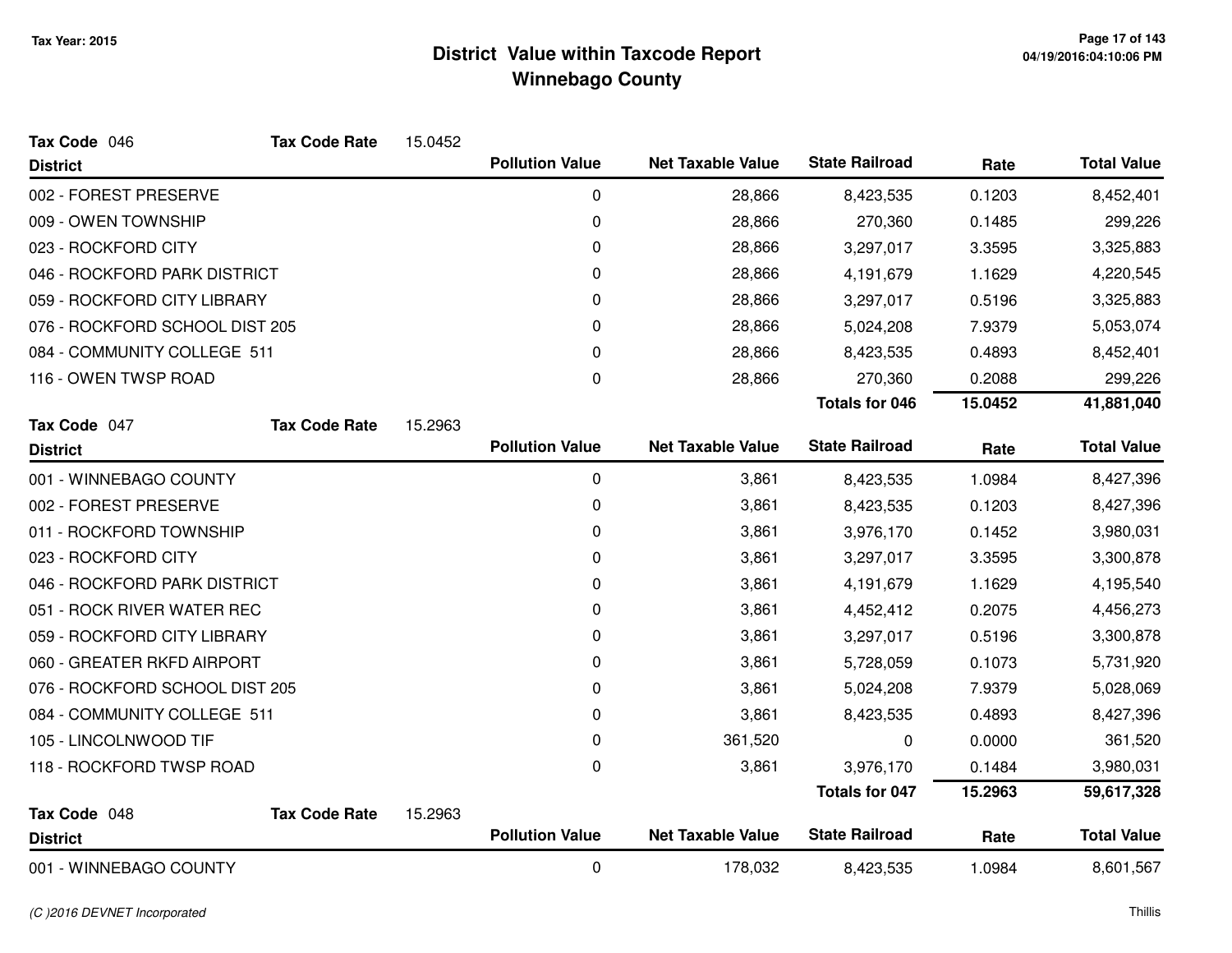| Tax Code 048                   | <b>Tax Code Rate</b> | 15.2963 |                        |                          |                       |         |                    |
|--------------------------------|----------------------|---------|------------------------|--------------------------|-----------------------|---------|--------------------|
| <b>District</b>                |                      |         | <b>Pollution Value</b> | <b>Net Taxable Value</b> | <b>State Railroad</b> | Rate    | <b>Total Value</b> |
| 002 - FOREST PRESERVE          |                      |         | 0                      | 178,032                  | 8,423,535             | 0.1203  | 8,601,567          |
| 011 - ROCKFORD TOWNSHIP        |                      |         | $\pmb{0}$              | 178,032                  | 3,976,170             | 0.1452  | 4,154,202          |
| 023 - ROCKFORD CITY            |                      |         | 0                      | 178,032                  | 3,297,017             | 3.3595  | 3,475,049          |
| 046 - ROCKFORD PARK DISTRICT   |                      |         | 0                      | 178,032                  | 4,191,679             | 1.1629  | 4,369,711          |
| 051 - ROCK RIVER WATER REC     |                      |         | 0                      | 178,032                  | 4,452,412             | 0.2075  | 4,630,444          |
| 059 - ROCKFORD CITY LIBRARY    |                      |         | 0                      | 178,032                  | 3,297,017             | 0.5196  | 3,475,049          |
| 060 - GREATER RKFD AIRPORT     |                      |         | 0                      | 178,032                  | 5,728,059             | 0.1073  | 5,906,091          |
| 076 - ROCKFORD SCHOOL DIST 205 |                      |         | 0                      | 178,032                  | 5,024,208             | 7.9379  | 5,202,240          |
| 084 - COMMUNITY COLLEGE 511    |                      |         | 0                      | 178,032                  | 8,423,535             | 0.4893  | 8,601,567          |
| 107 - SPRINGFIELD CORNERS TIF  |                      |         | 0                      | 1,362,339                | 0                     | 0.0000  | 1,362,339          |
| 118 - ROCKFORD TWSP ROAD       |                      |         | $\pmb{0}$              | 178,032                  | 3,976,170             | 0.1484  | 4,154,202          |
|                                |                      |         |                        |                          | <b>Totals for 048</b> | 15.2963 | 62,534,028         |
| Tax Code 049                   | <b>Tax Code Rate</b> | 12.3023 |                        |                          |                       |         |                    |
| <b>District</b>                |                      |         | <b>Pollution Value</b> | <b>Net Taxable Value</b> | <b>State Railroad</b> | Rate    | <b>Total Value</b> |
| 001 - WINNEBAGO COUNTY         |                      |         | 0                      | 16,748,993               | 8,423,535             | 1.0984  | 25,172,528         |
| 002 - FOREST PRESERVE          |                      |         | $\pmb{0}$              | 16,748,993               | 8,423,535             | 0.1203  | 25,172,528         |
| 006 - HARLEM TOWNSHIP          |                      |         | 0                      | 16,748,993               | 0                     | 0.1140  | 16,748,993         |
| 025 - ROSCOE VILLAGE           |                      |         | 0                      | 16,748,993               | 0                     | 0.6589  | 16,748,993         |
| 035 - HARLEM-ROSCOE FIRE       |                      |         | 0                      | 16,748,993               | 317,502               | 0.7683  | 17,066,495         |
| 051 - ROCK RIVER WATER REC     |                      |         | 0                      | 16,748,993               | 4,452,412             | 0.2075  | 21,201,405         |
| 055 - NORTH SUBURBAN LIBRARY   |                      |         | 0                      | 16,748,993               | 740,593               | 0.3032  | 17,489,586         |
| 060 - GREATER RKFD AIRPORT     |                      |         | 0                      | 16,748,993               | 5,728,059             | 0.1073  | 22,477,052         |
| 070 - HARLEM SCHOOL DIST 122   |                      |         | 0                      | 16,748,993               | 496,170               | 8.3864  | 17,245,163         |
| 084 - COMMUNITY COLLEGE 511    |                      |         | 0                      | 16,748,993               | 8,423,535             | 0.4893  | 25,172,528         |
| 113 - HARLEM TWSP ROAD         |                      |         | 0                      | 16,748,993               |                       | 0.0487  | 16,748,993         |
|                                |                      |         |                        |                          | <b>Totals for 049</b> | 12.3023 | 221,244,264        |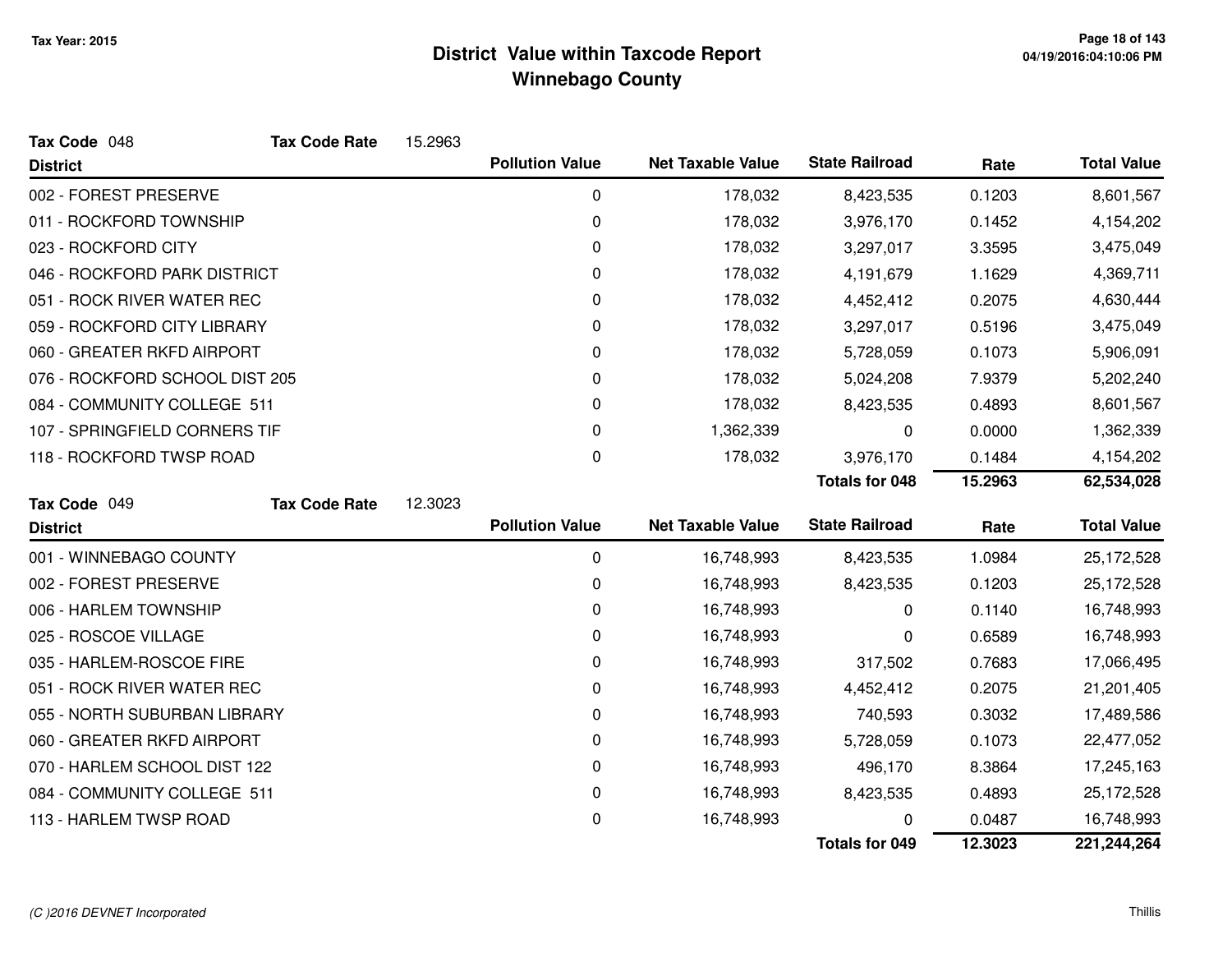| Tax Code 050                   | <b>Tax Code Rate</b> | 12.0012 |                        |                          |                       |         |                    |
|--------------------------------|----------------------|---------|------------------------|--------------------------|-----------------------|---------|--------------------|
| <b>District</b>                |                      |         | <b>Pollution Value</b> | <b>Net Taxable Value</b> | <b>State Railroad</b> | Rate    | <b>Total Value</b> |
| 001 - WINNEBAGO COUNTY         |                      |         | 0                      | 5,782,880                | 8,423,535             | 1.0984  | 14,206,415         |
| 002 - FOREST PRESERVE          |                      |         | 0                      | 5,782,880                | 8,423,535             | 0.1203  | 14,206,415         |
| 011 - ROCKFORD TOWNSHIP        |                      |         | 0                      | 5,782,880                | 3,976,170             | 0.1452  | 9,759,050          |
| 038 - NORTHWEST FIRE           |                      |         | 0                      | 5,782,880                | 210,077               | 0.5840  | 5,992,957          |
| 046 - ROCKFORD PARK DISTRICT   |                      |         | 0                      | 5,782,880                | 4,191,679             | 1.1629  | 9,974,559          |
| 051 - ROCK RIVER WATER REC     |                      |         | 0                      | 5,782,880                | 4,452,412             | 0.2075  | 10,235,292         |
| 060 - GREATER RKFD AIRPORT     |                      |         | 0                      | 5,782,880                | 5,728,059             | 0.1073  | 11,510,939         |
| 076 - ROCKFORD SCHOOL DIST 205 |                      |         | 0                      | 5,782,880                | 5,024,208             | 7.9379  | 10,807,088         |
| 084 - COMMUNITY COLLEGE 511    |                      |         | 0                      | 5,782,880                | 8,423,535             | 0.4893  | 14,206,415         |
| 118 - ROCKFORD TWSP ROAD       |                      |         | 0                      | 5,782,880                | 3,976,170             | 0.1484  | 9,759,050          |
|                                |                      |         |                        |                          | Totals for 050        | 12.0012 | 110,658,180        |
| Tax Code 051                   | <b>Tax Code Rate</b> | 11.7937 |                        |                          |                       |         |                    |
| <b>District</b>                |                      |         | <b>Pollution Value</b> | <b>Net Taxable Value</b> | <b>State Railroad</b> | Rate    | <b>Total Value</b> |
| 001 - WINNEBAGO COUNTY         |                      |         | 0                      | 8,324,465                | 8,423,535             | 1.0984  | 16,748,000         |
| 002 - FOREST PRESERVE          |                      |         | 0                      | 8,324,465                | 8,423,535             | 0.1203  | 16,748,000         |
| 011 - ROCKFORD TOWNSHIP        |                      |         | 0                      | 8,324,465                | 3,976,170             | 0.1452  | 12,300,635         |
| 038 - NORTHWEST FIRE           |                      |         | 0                      | 8,324,465                | 210,077               | 0.5840  | 8,534,542          |
| 046 - ROCKFORD PARK DISTRICT   |                      |         | 0                      | 8,324,465                | 4,191,679             | 1.1629  | 12,516,144         |
| 060 - GREATER RKFD AIRPORT     |                      |         | 0                      | 8,324,465                | 5,728,059             | 0.1073  | 14,052,524         |
| 076 - ROCKFORD SCHOOL DIST 205 |                      |         | 0                      | 8,324,465                | 5,024,208             | 7.9379  | 13,348,673         |
| 084 - COMMUNITY COLLEGE 511    |                      |         | 0                      | 8,324,465                | 8,423,535             | 0.4893  | 16,748,000         |
| 118 - ROCKFORD TWSP ROAD       |                      |         | 0                      | 8,324,465                | 3,976,170             | 0.1484  | 12,300,635         |
|                                |                      |         |                        |                          | <b>Totals for 051</b> | 11.7937 | 123,297,153        |
| Tax Code 052                   | <b>Tax Code Rate</b> | 11.5017 | <b>Pollution Value</b> | <b>Net Taxable Value</b> | <b>State Railroad</b> |         | <b>Total Value</b> |
| <b>District</b>                |                      |         |                        |                          |                       | Rate    |                    |
| 001 - WINNEBAGO COUNTY         |                      |         | 0                      | 347,424                  | 8,423,535             | 1.0984  | 8,770,959          |
| 002 - FOREST PRESERVE          |                      |         | 0                      | 347,424                  | 8,423,535             | 0.1203  | 8,770,959          |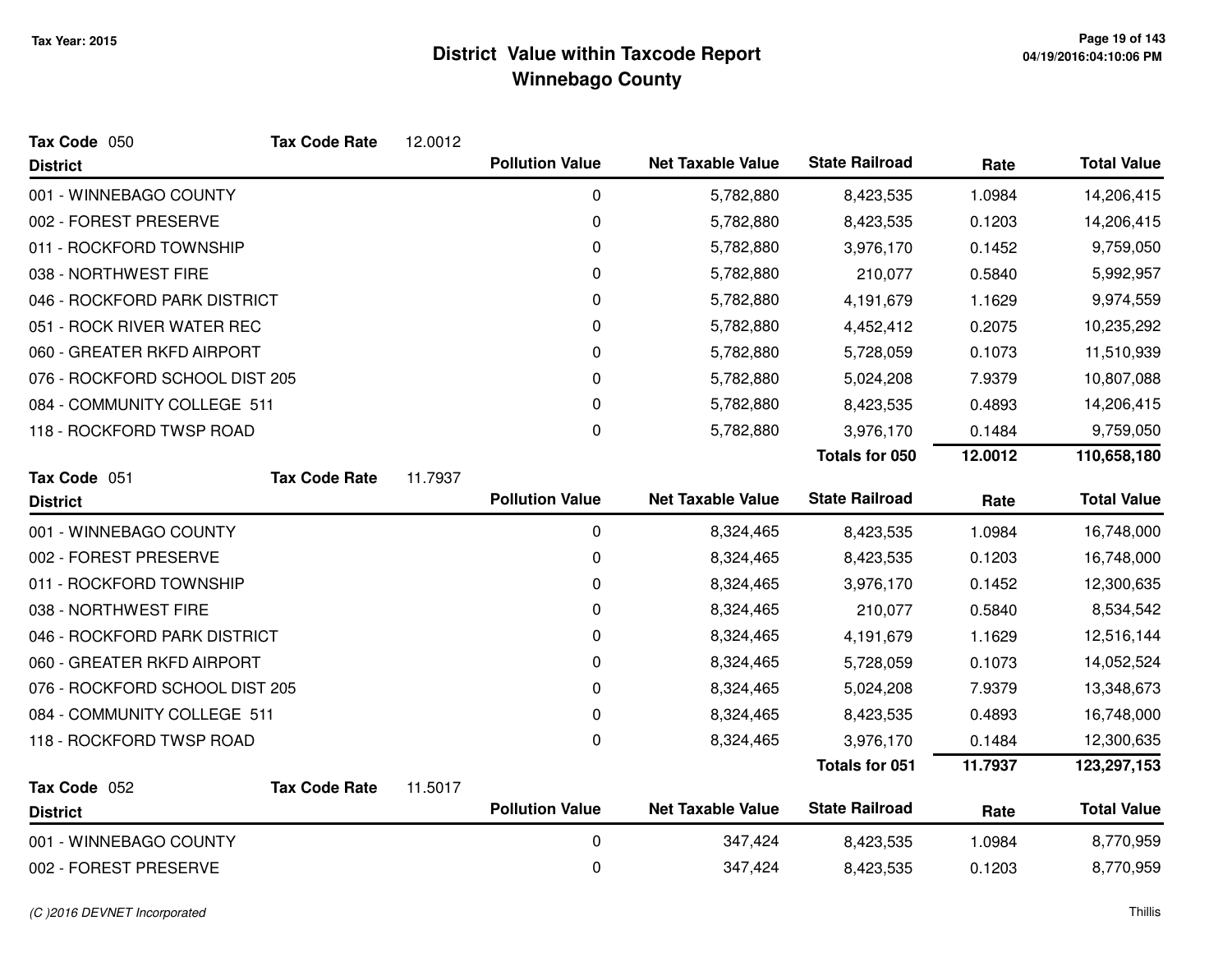| Tax Code 052                   | <b>Tax Code Rate</b> | 11.5017 |                        |                          |                       |         |                    |
|--------------------------------|----------------------|---------|------------------------|--------------------------|-----------------------|---------|--------------------|
| <b>District</b>                |                      |         | <b>Pollution Value</b> | <b>Net Taxable Value</b> | <b>State Railroad</b> | Rate    | <b>Total Value</b> |
| 011 - ROCKFORD TOWNSHIP        |                      |         | $\pmb{0}$              | 347,424                  | 3,976,170             | 0.1452  | 4,323,594          |
| 038 - NORTHWEST FIRE           |                      |         | 0                      | 347,424                  | 210,077               | 0.5840  | 557,501            |
| 046 - ROCKFORD PARK DISTRICT   |                      |         | 0                      | 347,424                  | 4,191,679             | 1.1629  | 4,539,103          |
| 058 - WINNEBAGO LIBRARY        |                      |         | 0                      | 347,424                  | 0                     | 0.2182  | 347,424            |
| 060 - GREATER RKFD AIRPORT     |                      |         | 0                      | 347,424                  | 5,728,059             | 0.1073  | 6,075,483          |
| 082 - WINNEBAGO UNIT SD #323   |                      |         | 0                      | 347,424                  | 1,536,175             | 7.4277  | 1,883,599          |
| 084 - COMMUNITY COLLEGE 511    |                      |         | 0                      | 347,424                  | 8,423,535             | 0.4893  | 8,770,959          |
| 118 - ROCKFORD TWSP ROAD       |                      |         | 0                      | 347,424                  | 3,976,170             | 0.1484  | 4,323,594          |
|                                |                      |         |                        |                          | <b>Totals for 052</b> | 11.5017 | 48,363,175         |
| Tax Code 053                   | <b>Tax Code Rate</b> | 12.2514 |                        |                          |                       |         |                    |
| <b>District</b>                |                      |         | <b>Pollution Value</b> | <b>Net Taxable Value</b> | <b>State Railroad</b> | Rate    | <b>Total Value</b> |
| 001 - WINNEBAGO COUNTY         |                      |         | 0                      | 1,529,322                | 8,423,535             | 1.0984  | 9,952,857          |
| 002 - FOREST PRESERVE          |                      |         | 0                      | 1,529,322                | 8,423,535             | 0.1203  | 9,952,857          |
| 011 - ROCKFORD TOWNSHIP        |                      |         | 0                      | 1,529,322                | 3,976,170             | 0.1452  | 5,505,492          |
| 036 - NEW MILFORD FIRE         |                      |         | 0                      | 1,529,322                | 43,474                | 0.8342  | 1,572,796          |
| 046 - ROCKFORD PARK DISTRICT   |                      |         | 0                      | 1,529,322                | 4,191,679             | 1.1629  | 5,721,001          |
| 051 - ROCK RIVER WATER REC     |                      |         | 0                      | 1,529,322                | 4,452,412             | 0.2075  | 5,981,734          |
| 060 - GREATER RKFD AIRPORT     |                      |         | 0                      | 1,529,322                | 5,728,059             | 0.1073  | 7,257,381          |
| 076 - ROCKFORD SCHOOL DIST 205 |                      |         | 0                      | 1,529,322                | 5,024,208             | 7.9379  | 6,553,530          |
| 084 - COMMUNITY COLLEGE 511    |                      |         | 0                      | 1,529,322                | 8,423,535             | 0.4893  | 9,952,857          |
| 118 - ROCKFORD TWSP ROAD       |                      |         | $\mathbf 0$            | 1,529,322                | 3,976,170             | 0.1484  | 5,505,492          |
|                                |                      |         |                        |                          | Totals for 053        | 12.2514 | 67,955,997         |
| Tax Code 056                   | <b>Tax Code Rate</b> | 15.2963 |                        |                          |                       |         |                    |
| <b>District</b>                |                      |         | <b>Pollution Value</b> | <b>Net Taxable Value</b> | <b>State Railroad</b> | Rate    | <b>Total Value</b> |
| 001 - WINNEBAGO COUNTY         |                      |         | $\pmb{0}$              | 309,289                  | 8,423,535             | 1.0984  | 8,732,824          |
| 002 - FOREST PRESERVE          |                      |         | 0                      | 309,289                  | 8,423,535             | 0.1203  | 8,732,824          |
| 011 - ROCKFORD TOWNSHIP        |                      |         | 0                      | 309,289                  | 3,976,170             | 0.1452  | 4,285,459          |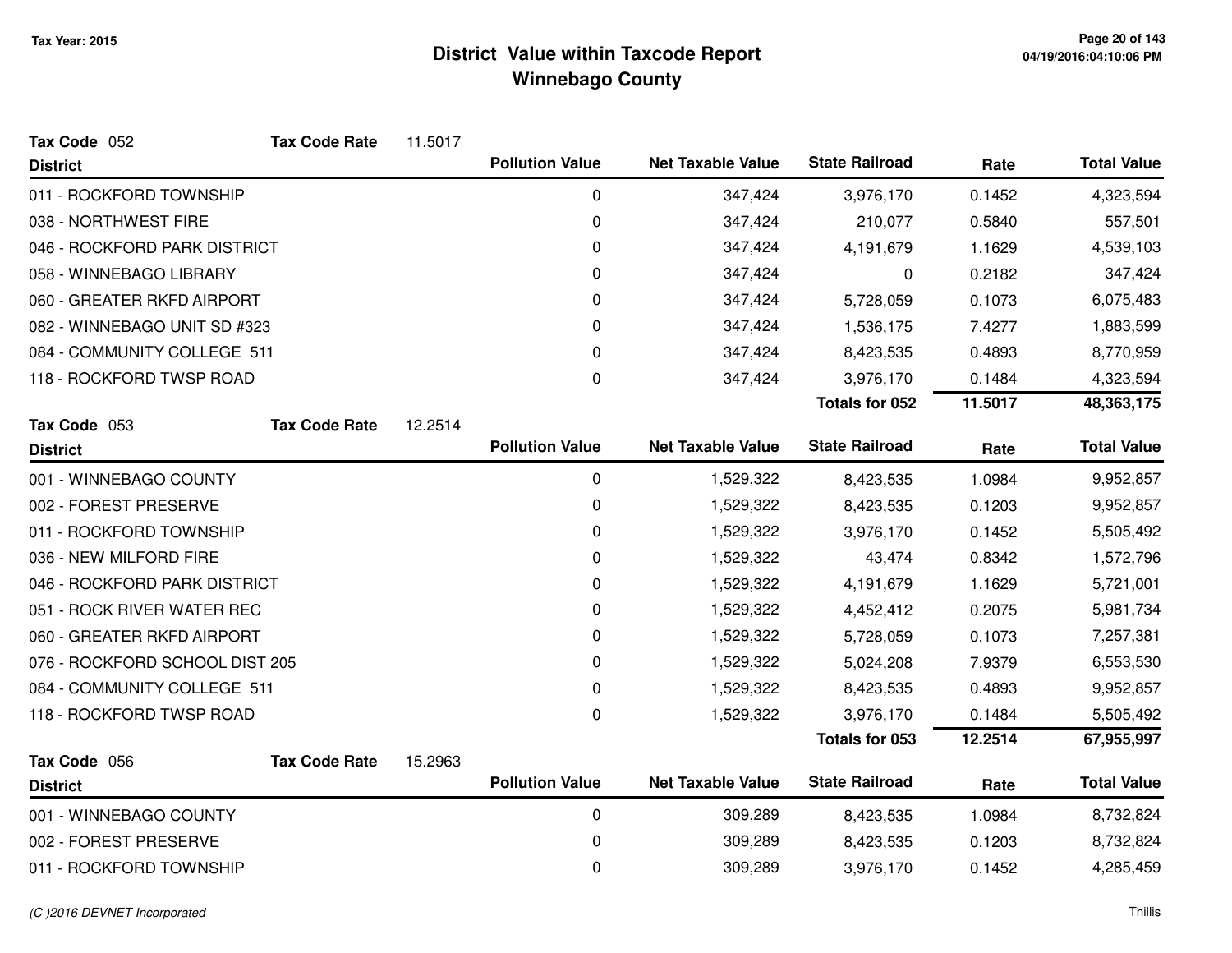| Tax Code 056                   | <b>Tax Code Rate</b> | 15.2963 |                        |                          |                       |         |                    |
|--------------------------------|----------------------|---------|------------------------|--------------------------|-----------------------|---------|--------------------|
| <b>District</b>                |                      |         | <b>Pollution Value</b> | <b>Net Taxable Value</b> | <b>State Railroad</b> | Rate    | <b>Total Value</b> |
| 023 - ROCKFORD CITY            |                      |         | 0                      | 309,289                  | 3,297,017             | 3.3595  | 3,606,306          |
| 046 - ROCKFORD PARK DISTRICT   |                      |         | 0                      | 309,289                  | 4,191,679             | 1.1629  | 4,500,968          |
| 051 - ROCK RIVER WATER REC     |                      |         | 0                      | 309,289                  | 4,452,412             | 0.2075  | 4,761,701          |
| 059 - ROCKFORD CITY LIBRARY    |                      |         | 0                      | 309,289                  | 3,297,017             | 0.5196  | 3,606,306          |
| 060 - GREATER RKFD AIRPORT     |                      |         | 0                      | 309,289                  | 5,728,059             | 0.1073  | 6,037,348          |
| 076 - ROCKFORD SCHOOL DIST 205 |                      |         | 0                      | 309,289                  | 5,024,208             | 7.9379  | 5,333,497          |
| 084 - COMMUNITY COLLEGE 511    |                      |         | 0                      | 309,289                  | 8,423,535             | 0.4893  | 8,732,824          |
| 109 - COUNTRY OAKS SSA         |                      |         | 0                      | 309,289                  | 0                     | 0.0000  | 309,289            |
| 118 - ROCKFORD TWSP ROAD       |                      |         | 0                      | 309,289                  | 3,976,170             | 0.1484  | 4,285,459          |
|                                |                      |         |                        |                          | <b>Totals for 056</b> | 15.2963 | 62,924,805         |
| Tax Code 057                   | <b>Tax Code Rate</b> | 11.9884 |                        |                          |                       |         |                    |
| <b>District</b>                |                      |         | <b>Pollution Value</b> | <b>Net Taxable Value</b> | <b>State Railroad</b> | Rate    | <b>Total Value</b> |
| 001 - WINNEBAGO COUNTY         |                      |         | 0                      | 8,504,802                | 8,423,535             | 1.0984  | 16,928,337         |
| 002 - FOREST PRESERVE          |                      |         | $\mathbf 0$            | 8,504,802                | 8,423,535             | 0.1203  | 16,928,337         |
| 011 - ROCKFORD TOWNSHIP        |                      |         | 0                      | 8,504,802                | 3,976,170             | 0.1452  | 12,480,972         |
| 043 - WEST SUBURBAN FIRE       |                      |         | 0                      | 8,504,802                | 31,751                | 0.5712  | 8,536,553          |
| 046 - ROCKFORD PARK DISTRICT   |                      |         | 0                      | 8,504,802                | 4,191,679             | 1.1629  | 12,696,481         |
| 051 - ROCK RIVER WATER REC     |                      |         | 0                      | 8,504,802                | 4,452,412             | 0.2075  | 12,957,214         |
| 060 - GREATER RKFD AIRPORT     |                      |         | 0                      | 8,504,802                | 5,728,059             | 0.1073  | 14,232,861         |
| 076 - ROCKFORD SCHOOL DIST 205 |                      |         | 0                      | 8,504,802                | 5,024,208             | 7.9379  | 13,529,010         |
| 084 - COMMUNITY COLLEGE 511    |                      |         | 0                      | 8,504,802                | 8,423,535             | 0.4893  | 16,928,337         |
| 118 - ROCKFORD TWSP ROAD       |                      |         | 0                      | 8,504,802                | 3,976,170             | 0.1484  | 12,480,972         |
|                                |                      |         |                        |                          | Totals for 057        | 11.9884 | 137,699,074        |
| Tax Code 058                   | <b>Tax Code Rate</b> | 11.7809 |                        |                          |                       |         |                    |
| <b>District</b>                |                      |         | <b>Pollution Value</b> | <b>Net Taxable Value</b> | <b>State Railroad</b> | Rate    | <b>Total Value</b> |
| 001 - WINNEBAGO COUNTY         |                      |         | $\mathbf 0$            | 1,429,295                | 8,423,535             | 1.0984  | 9,852,830          |
| 002 - FOREST PRESERVE          |                      |         | 0                      | 1,429,295                | 8,423,535             | 0.1203  | 9,852,830          |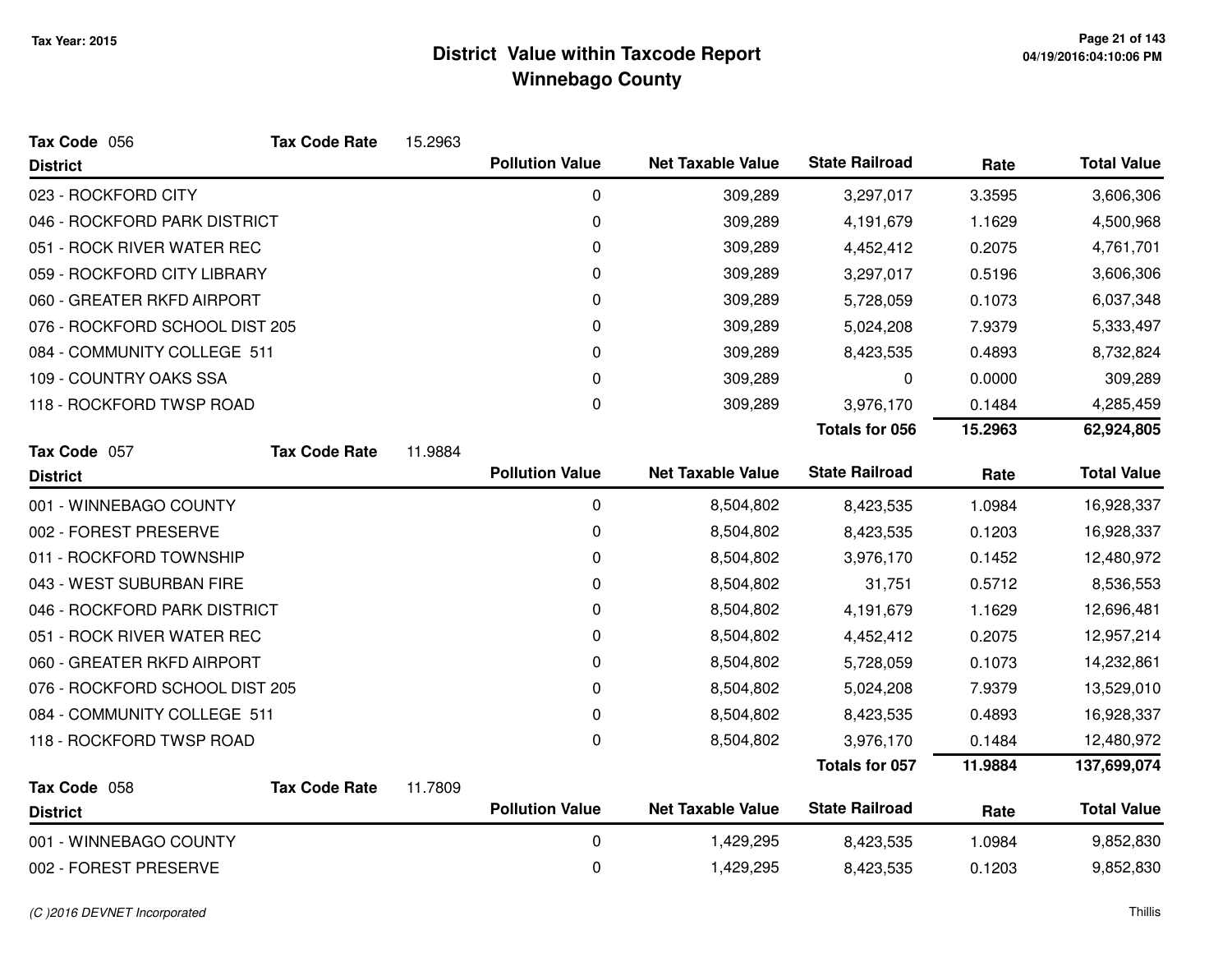| Tax Code 058                       | <b>Tax Code Rate</b> | 11.7809 |                        |                          |                       |         |                    |
|------------------------------------|----------------------|---------|------------------------|--------------------------|-----------------------|---------|--------------------|
| <b>District</b>                    |                      |         | <b>Pollution Value</b> | <b>Net Taxable Value</b> | <b>State Railroad</b> | Rate    | <b>Total Value</b> |
| 011 - ROCKFORD TOWNSHIP            |                      |         | 0                      | 1,429,295                | 3,976,170             | 0.1452  | 5,405,465          |
| 043 - WEST SUBURBAN FIRE           |                      |         | $\mathbf 0$            | 1,429,295                | 31,751                | 0.5712  | 1,461,046          |
| 046 - ROCKFORD PARK DISTRICT       |                      |         | 0                      | 1,429,295                | 4,191,679             | 1.1629  | 5,620,974          |
| 060 - GREATER RKFD AIRPORT         |                      |         | $\mathbf 0$            | 1,429,295                | 5,728,059             | 0.1073  | 7,157,354          |
| 076 - ROCKFORD SCHOOL DIST 205     |                      |         | $\mathbf 0$            | 1,429,295                | 5,024,208             | 7.9379  | 6,453,503          |
| 084 - COMMUNITY COLLEGE 511        |                      |         | 0                      | 1,429,295                | 8,423,535             | 0.4893  | 9,852,830          |
| 118 - ROCKFORD TWSP ROAD           |                      |         | $\mathbf 0$            | 1,429,295                | 3,976,170             | 0.1484  | 5,405,465          |
|                                    |                      |         |                        |                          | <b>Totals for 058</b> | 11.7809 | 61,062,297         |
| Tax Code 059                       | <b>Tax Code Rate</b> | 12.8609 |                        |                          |                       |         |                    |
| <b>District</b>                    |                      |         | <b>Pollution Value</b> | <b>Net Taxable Value</b> | <b>State Railroad</b> | Rate    | <b>Total Value</b> |
| 001 - WINNEBAGO COUNTY             |                      |         | $\mathbf 0$            | 1,414,484                | 8,423,535             | 1.0984  | 9,838,019          |
| 002 - FOREST PRESERVE              |                      |         | 0                      | 1,414,484                | 8,423,535             | 0.1203  | 9,838,019          |
| 011 - ROCKFORD TOWNSHIP            |                      |         | 0                      | 1,414,484                | 3,976,170             | 0.1452  | 5,390,654          |
| 043 - WEST SUBURBAN FIRE           |                      |         | 0                      | 1,414,484                | 31,751                | 0.5712  | 1,446,235          |
| 046 - ROCKFORD PARK DISTRICT       |                      |         | 0                      | 1,414,484                | 4,191,679             | 1.1629  | 5,606,163          |
| 051 - ROCK RIVER WATER REC         |                      |         | $\pmb{0}$              | 1,414,484                | 4,452,412             | 0.2075  | 5,866,896          |
| 060 - GREATER RKFD AIRPORT         |                      |         | 0                      | 1,414,484                | 5,728,059             | 0.1073  | 7,142,543          |
| 065 - WASHINGTON PARK STREET LIGHT |                      |         | $\mathbf 0$            | 1,414,484                | 0                     | 0.8725  | 1,414,484          |
| 076 - ROCKFORD SCHOOL DIST 205     |                      |         | 0                      | 1,414,484                | 5,024,208             | 7.9379  | 6,438,692          |
| 084 - COMMUNITY COLLEGE 511        |                      |         | $\Omega$               | 1,414,484                | 8,423,535             | 0.4893  | 9,838,019          |
| 118 - ROCKFORD TWSP ROAD           |                      |         | $\mathbf 0$            | 1,414,484                | 3,976,170             | 0.1484  | 5,390,654          |
|                                    |                      |         |                        |                          | Totals for 059        | 12.8609 | 68,210,378         |
| Tax Code 060                       | <b>Tax Code Rate</b> | 11.7809 |                        |                          |                       |         |                    |
| <b>District</b>                    |                      |         | <b>Pollution Value</b> | <b>Net Taxable Value</b> | <b>State Railroad</b> | Rate    | <b>Total Value</b> |
| 001 - WINNEBAGO COUNTY             |                      |         | $\mathbf 0$            | 1,412,882                | 8,423,535             | 1.0984  | 9,836,417          |
| 002 - FOREST PRESERVE              |                      |         | 0                      | 1,412,882                | 8,423,535             | 0.1203  | 9,836,417          |
| 011 - ROCKFORD TOWNSHIP            |                      |         | $\mathbf 0$            | 1,412,882                | 3,976,170             | 0.1452  | 5,389,052          |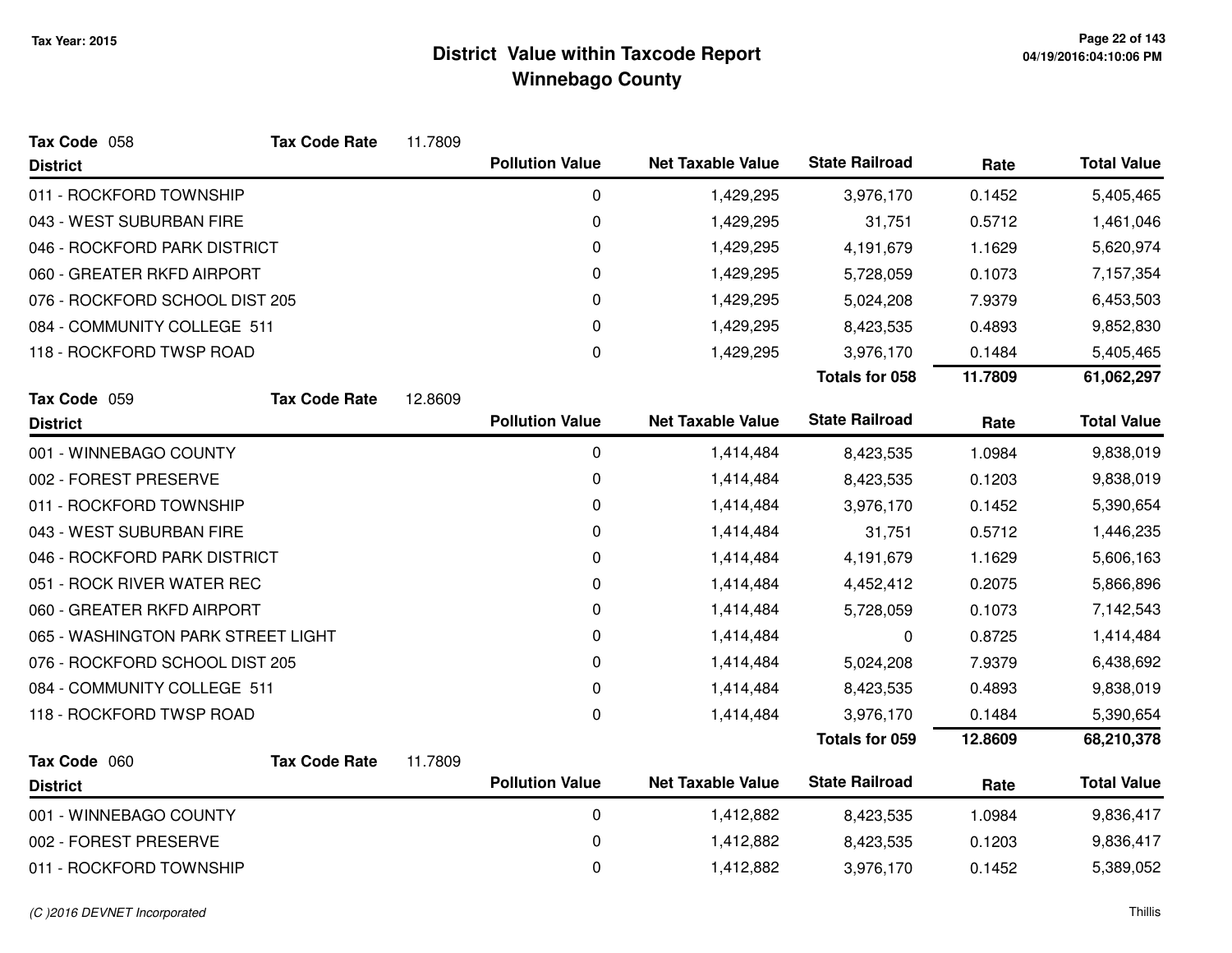| Tax Code 060                   | <b>Tax Code Rate</b> | 11.7809 |                        |                          |                       |         |                    |
|--------------------------------|----------------------|---------|------------------------|--------------------------|-----------------------|---------|--------------------|
| <b>District</b>                |                      |         | <b>Pollution Value</b> | <b>Net Taxable Value</b> | <b>State Railroad</b> | Rate    | <b>Total Value</b> |
| 043 - WEST SUBURBAN FIRE       |                      |         | 0                      | 1,412,882                | 31,751                | 0.5712  | 1,444,633          |
| 046 - ROCKFORD PARK DISTRICT   |                      |         | $\pmb{0}$              | 1,412,882                | 4,191,679             | 1.1629  | 5,604,561          |
| 060 - GREATER RKFD AIRPORT     |                      |         | $\mathbf 0$            | 1,412,882                | 5,728,059             | 0.1073  | 7,140,941          |
| 062 - RKFD - WINN DRAINAGE     |                      |         | 0                      | 1,412,882                | 0                     | 0.0000  | 1,412,882          |
| 076 - ROCKFORD SCHOOL DIST 205 |                      |         | 0                      | 1,412,882                | 5,024,208             | 7.9379  | 6,437,090          |
| 084 - COMMUNITY COLLEGE 511    |                      |         | $\Omega$               | 1,412,882                | 8,423,535             | 0.4893  | 9,836,417          |
| 118 - ROCKFORD TWSP ROAD       |                      |         | $\boldsymbol{0}$       | 1,412,882                | 3,976,170             | 0.1484  | 5,389,052          |
|                                |                      |         |                        |                          | Totals for 060        | 11.7809 | 62,327,462         |
| Tax Code 061                   | <b>Tax Code Rate</b> | 12.1726 |                        |                          |                       |         |                    |
| <b>District</b>                |                      |         | <b>Pollution Value</b> | <b>Net Taxable Value</b> | <b>State Railroad</b> | Rate    | <b>Total Value</b> |
| 001 - WINNEBAGO COUNTY         |                      |         | 0                      | 2,518,433                | 8,423,535             | 1.0984  | 10,941,968         |
| 002 - FOREST PRESERVE          |                      |         | 0                      | 2,518,433                | 8,423,535             | 0.1203  | 10,941,968         |
| 011 - ROCKFORD TOWNSHIP        |                      |         | $\mathbf 0$            | 2,518,433                | 3,976,170             | 0.1452  | 6,494,603          |
| 037 - NORTH PARK FIRE          |                      |         | $\mathbf 0$            | 2,518,433                | 424,145               | 0.4522  | 2,942,578          |
| 046 - ROCKFORD PARK DISTRICT   |                      |         | 0                      | 2,518,433                | 4,191,679             | 1.1629  | 6,710,112          |
| 051 - ROCK RIVER WATER REC     |                      |         | 0                      | 2,518,433                | 4,452,412             | 0.2075  | 6,970,845          |
| 055 - NORTH SUBURBAN LIBRARY   |                      |         | $\mathbf 0$            | 2,518,433                | 740,593               | 0.3032  | 3,259,026          |
| 060 - GREATER RKFD AIRPORT     |                      |         | $\mathbf 0$            | 2,518,433                | 5,728,059             | 0.1073  | 8,246,492          |
| 076 - ROCKFORD SCHOOL DIST 205 |                      |         | $\mathbf 0$            | 2,518,433                | 5,024,208             | 7.9379  | 7,542,641          |
| 084 - COMMUNITY COLLEGE 511    |                      |         | 0                      | 2,518,433                | 8,423,535             | 0.4893  | 10,941,968         |
| 118 - ROCKFORD TWSP ROAD       |                      |         | $\mathbf 0$            | 2,518,433                | 3,976,170             | 0.1484  | 6,494,603          |
|                                |                      |         |                        |                          | <b>Totals for 061</b> | 12.1726 | 81,486,804         |
| Tax Code 062                   | <b>Tax Code Rate</b> | 11.9884 |                        |                          |                       |         |                    |
| <b>District</b>                |                      |         | <b>Pollution Value</b> | <b>Net Taxable Value</b> | <b>State Railroad</b> | Rate    | <b>Total Value</b> |
| 001 - WINNEBAGO COUNTY         |                      |         | $\mathbf 0$            | 5,848,674                | 8,423,535             | 1.0984  | 14,272,209         |
| 002 - FOREST PRESERVE          |                      |         | 0                      | 5,848,674                | 8,423,535             | 0.1203  | 14,272,209         |
| 011 - ROCKFORD TOWNSHIP        |                      |         | $\mathbf 0$            | 5,848,674                | 3,976,170             | 0.1452  | 9,824,844          |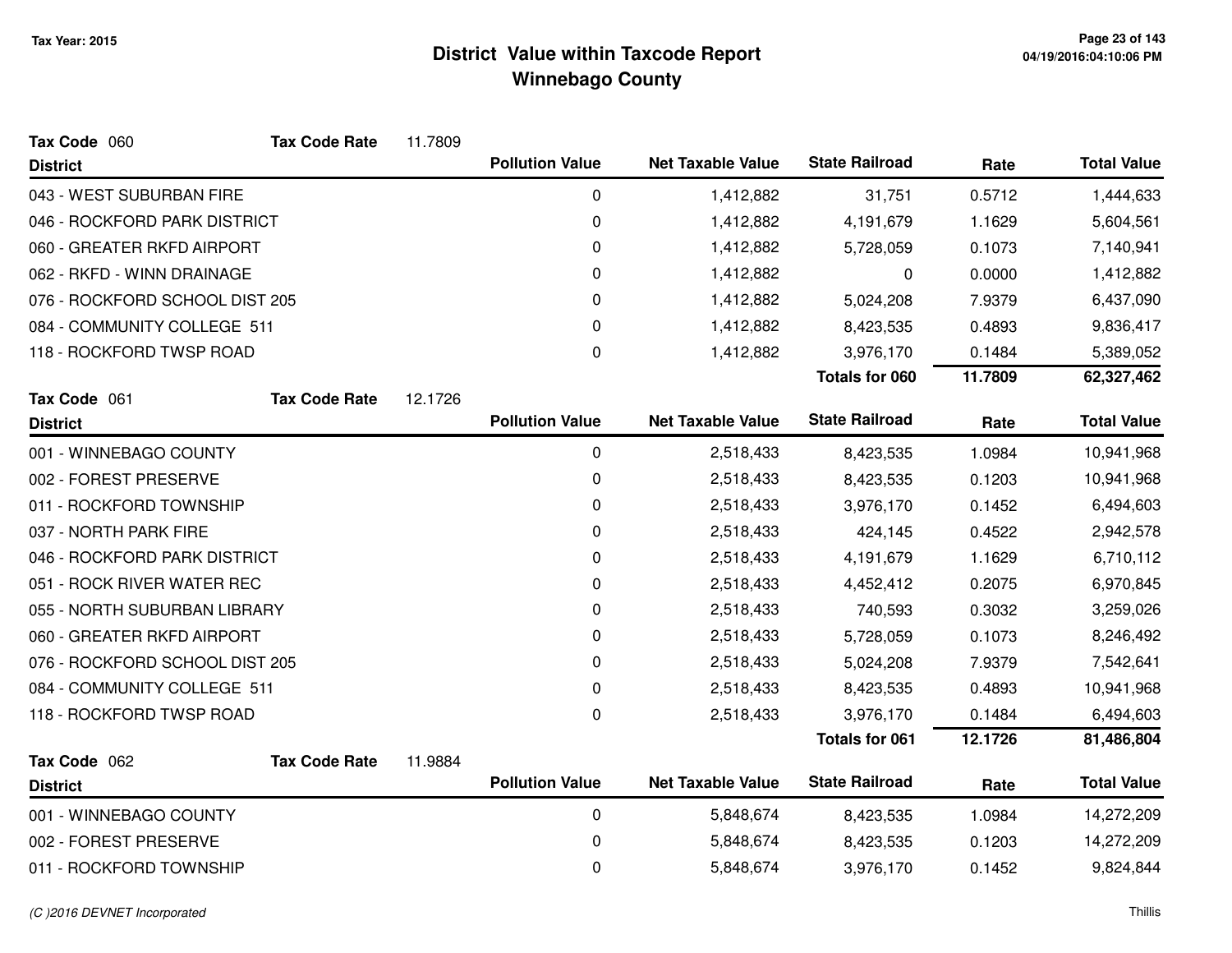| Tax Code 062                   | <b>Tax Code Rate</b> | 11.9884 |                        |                          |                       |         |                    |
|--------------------------------|----------------------|---------|------------------------|--------------------------|-----------------------|---------|--------------------|
| <b>District</b>                |                      |         | <b>Pollution Value</b> | <b>Net Taxable Value</b> | <b>State Railroad</b> | Rate    | <b>Total Value</b> |
| 043 - WEST SUBURBAN FIRE       |                      |         | 0                      | 5,848,674                | 31,751                | 0.5712  | 5,880,425          |
| 046 - ROCKFORD PARK DISTRICT   |                      |         | 0                      | 5,848,674                | 4,191,679             | 1.1629  | 10,040,353         |
| 051 - ROCK RIVER WATER REC     |                      |         | 0                      | 5,848,674                | 4,452,412             | 0.2075  | 10,301,086         |
| 060 - GREATER RKFD AIRPORT     |                      |         | 0                      | 5,848,674                | 5,728,059             | 0.1073  | 11,576,733         |
| 062 - RKFD - WINN DRAINAGE     |                      |         | 0                      | 5,848,674                | 0                     | 0.0000  | 5,848,674          |
| 076 - ROCKFORD SCHOOL DIST 205 |                      |         | 0                      | 5,848,674                | 5,024,208             | 7.9379  | 10,872,882         |
| 084 - COMMUNITY COLLEGE 511    |                      |         | 0                      | 5,848,674                | 8,423,535             | 0.4893  | 14,272,209         |
| 118 - ROCKFORD TWSP ROAD       |                      |         | 0                      | 5,848,674                | 3,976,170             | 0.1484  | 9,824,844          |
|                                |                      |         |                        |                          | <b>Totals for 062</b> | 11.9884 | 116,986,468        |
| Tax Code 063                   | <b>Tax Code Rate</b> | 11.4889 |                        |                          |                       |         |                    |
| <b>District</b>                |                      |         | <b>Pollution Value</b> | <b>Net Taxable Value</b> | <b>State Railroad</b> | Rate    | <b>Total Value</b> |
| 001 - WINNEBAGO COUNTY         |                      |         | 0                      | 1,799,840                | 8,423,535             | 1.0984  | 10,223,375         |
| 002 - FOREST PRESERVE          |                      |         | 0                      | 1,799,840                | 8,423,535             | 0.1203  | 10,223,375         |
| 011 - ROCKFORD TOWNSHIP        |                      |         | 0                      | 1,799,840                | 3,976,170             | 0.1452  | 5,776,010          |
| 043 - WEST SUBURBAN FIRE       |                      |         | 0                      | 1,799,840                | 31,751                | 0.5712  | 1,831,591          |
| 046 - ROCKFORD PARK DISTRICT   |                      |         | 0                      | 1,799,840                | 4,191,679             | 1.1629  | 5,991,519          |
| 058 - WINNEBAGO LIBRARY        |                      |         | 0                      | 1,799,840                | 0                     | 0.2182  | 1,799,840          |
| 060 - GREATER RKFD AIRPORT     |                      |         | 0                      | 1,799,840                | 5,728,059             | 0.1073  | 7,527,899          |
| 082 - WINNEBAGO UNIT SD #323   |                      |         | 0                      | 1,799,840                | 1,536,175             | 7.4277  | 3,336,015          |
| 084 - COMMUNITY COLLEGE 511    |                      |         | 0                      | 1,799,840                | 8,423,535             | 0.4893  | 10,223,375         |
| 118 - ROCKFORD TWSP ROAD       |                      |         | 0                      | 1,799,840                | 3,976,170             | 0.1484  | 5,776,010          |
|                                |                      |         |                        |                          | <b>Totals for 063</b> | 11.4889 | 62,709,009         |
| Tax Code 064                   | <b>Tax Code Rate</b> | 11.6723 |                        |                          |                       |         |                    |
| <b>District</b>                |                      |         | <b>Pollution Value</b> | <b>Net Taxable Value</b> | <b>State Railroad</b> | Rate    | <b>Total Value</b> |
| 001 - WINNEBAGO COUNTY         |                      |         | 0                      | 11,772,031               | 8,423,535             | 1.0984  | 20,195,566         |
| 002 - FOREST PRESERVE          |                      |         | 0                      | 11,772,031               | 8,423,535             | 0.1203  | 20,195,566         |
| 011 - ROCKFORD TOWNSHIP        |                      |         | 0                      | 11,772,031               | 3,976,170             | 0.1452  | 15,748,201         |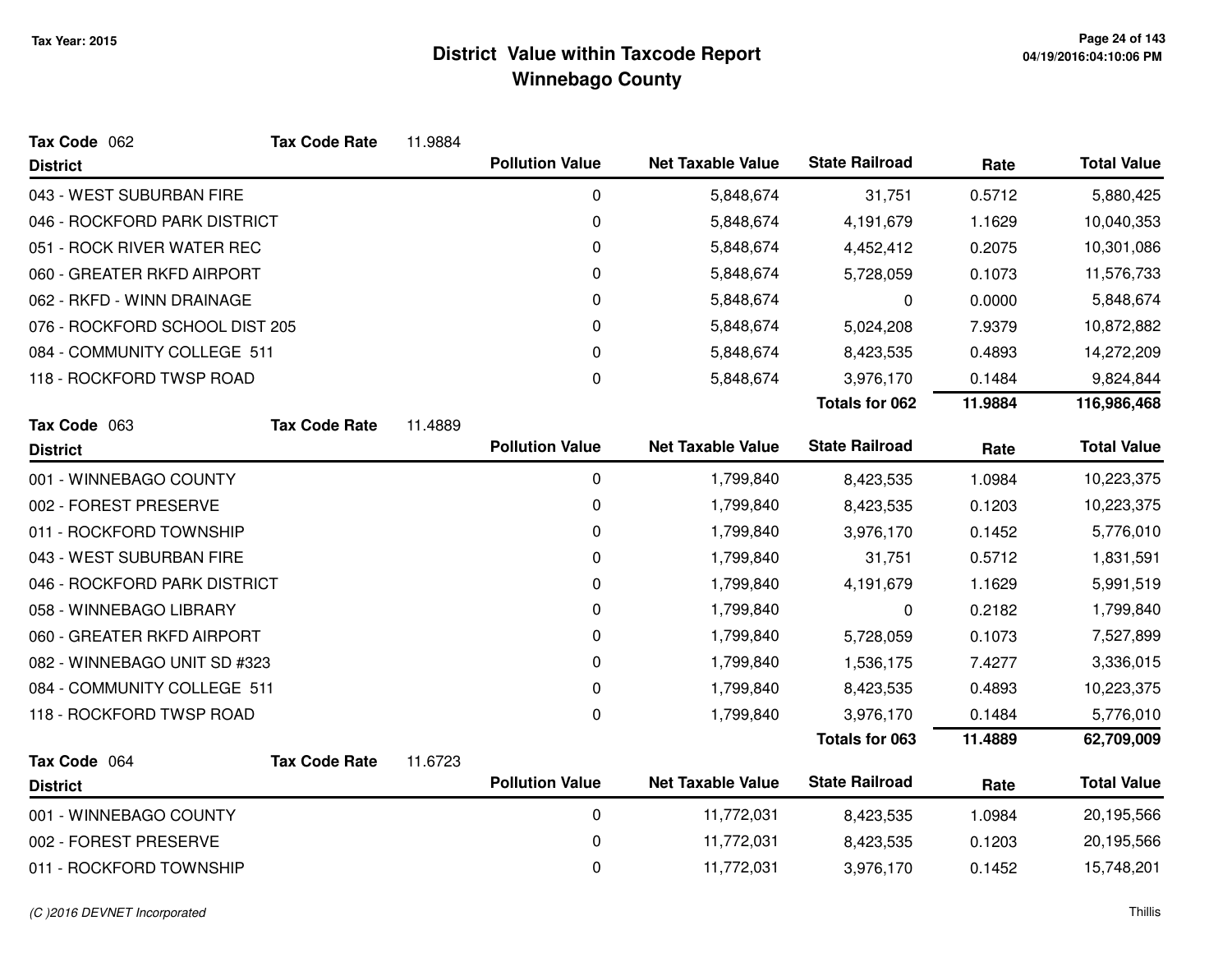| Tax Code 064                   | <b>Tax Code Rate</b> | 11.6723 |                        |                          |                       |         |                    |
|--------------------------------|----------------------|---------|------------------------|--------------------------|-----------------------|---------|--------------------|
| <b>District</b>                |                      |         | <b>Pollution Value</b> | <b>Net Taxable Value</b> | <b>State Railroad</b> | Rate    | <b>Total Value</b> |
| 030 - BLACKHAWK FIRE           |                      |         | 0                      | 11,772,031               | 249,050               | 0.4626  | 12,021,081         |
| 046 - ROCKFORD PARK DISTRICT   |                      |         | 0                      | 11,772,031               | 4,191,679             | 1.1629  | 15,963,710         |
| 060 - GREATER RKFD AIRPORT     |                      |         | 0                      | 11,772,031               | 5,728,059             | 0.1073  | 17,500,090         |
| 076 - ROCKFORD SCHOOL DIST 205 |                      |         | 0                      | 11,772,031               | 5,024,208             | 7.9379  | 16,796,239         |
| 084 - COMMUNITY COLLEGE 511    |                      |         | $\mathbf 0$            | 11,772,031               | 8,423,535             | 0.4893  | 20,195,566         |
| 118 - ROCKFORD TWSP ROAD       |                      |         | 0                      | 11,772,031               | 3,976,170             | 0.1484  | 15,748,201         |
|                                |                      |         |                        |                          | <b>Totals for 064</b> | 11.6723 | 154,364,220        |
| Tax Code 066                   | <b>Tax Code Rate</b> | 11.8798 |                        |                          |                       |         |                    |
| <b>District</b>                |                      |         | <b>Pollution Value</b> | <b>Net Taxable Value</b> | <b>State Railroad</b> | Rate    | <b>Total Value</b> |
| 001 - WINNEBAGO COUNTY         |                      |         | 0                      | 10,980,704               | 8,423,535             | 1.0984  | 19,404,239         |
| 002 - FOREST PRESERVE          |                      |         | 0                      | 10,980,704               | 8,423,535             | 0.1203  | 19,404,239         |
| 011 - ROCKFORD TOWNSHIP        |                      |         | 0                      | 10,980,704               | 3,976,170             | 0.1452  | 14,956,874         |
| 030 - BLACKHAWK FIRE           |                      |         | 0                      | 10,980,704               | 249,050               | 0.4626  | 11,229,754         |
| 046 - ROCKFORD PARK DISTRICT   |                      |         | 0                      | 10,980,704               | 4,191,679             | 1.1629  | 15,172,383         |
| 051 - ROCK RIVER WATER REC     |                      |         | 0                      | 10,980,704               | 4,452,412             | 0.2075  | 15,433,116         |
| 060 - GREATER RKFD AIRPORT     |                      |         | 0                      | 10,980,704               | 5,728,059             | 0.1073  | 16,708,763         |
| 076 - ROCKFORD SCHOOL DIST 205 |                      |         | 0                      | 10,980,704               | 5,024,208             | 7.9379  | 16,004,912         |
| 084 - COMMUNITY COLLEGE 511    |                      |         | 0                      | 10,980,704               | 8,423,535             | 0.4893  | 19,404,239         |
| 118 - ROCKFORD TWSP ROAD       |                      |         | 0                      | 10,980,704               | 3,976,170             | 0.1484  | 14,956,874         |
|                                |                      |         |                        |                          | <b>Totals for 066</b> | 11.8798 | 162,675,393        |
| Tax Code 068                   | <b>Tax Code Rate</b> | 11.1215 |                        |                          |                       |         |                    |
| <b>District</b>                |                      |         | <b>Pollution Value</b> | <b>Net Taxable Value</b> | <b>State Railroad</b> | Rate    | <b>Total Value</b> |
| 001 - WINNEBAGO COUNTY         |                      |         | 0                      | 1,364,888                | 8,423,535             | 1.0984  | 9,788,423          |
| 002 - FOREST PRESERVE          |                      |         | 0                      | 1,364,888                | 8,423,535             | 0.1203  | 9,788,423          |
| 013 - ROSCOE TOWNSHIP          |                      |         | 0                      | 1,364,888                | 585,659               | 0.1492  | 1,950,547          |
| 025 - ROSCOE VILLAGE           |                      |         | $\mathbf 0$            | 1,364,888                | 0                     | 0.6589  | 1,364,888          |
| 035 - HARLEM-ROSCOE FIRE       |                      |         | 0                      | 1,364,888                | 317,502               | 0.7683  | 1,682,390          |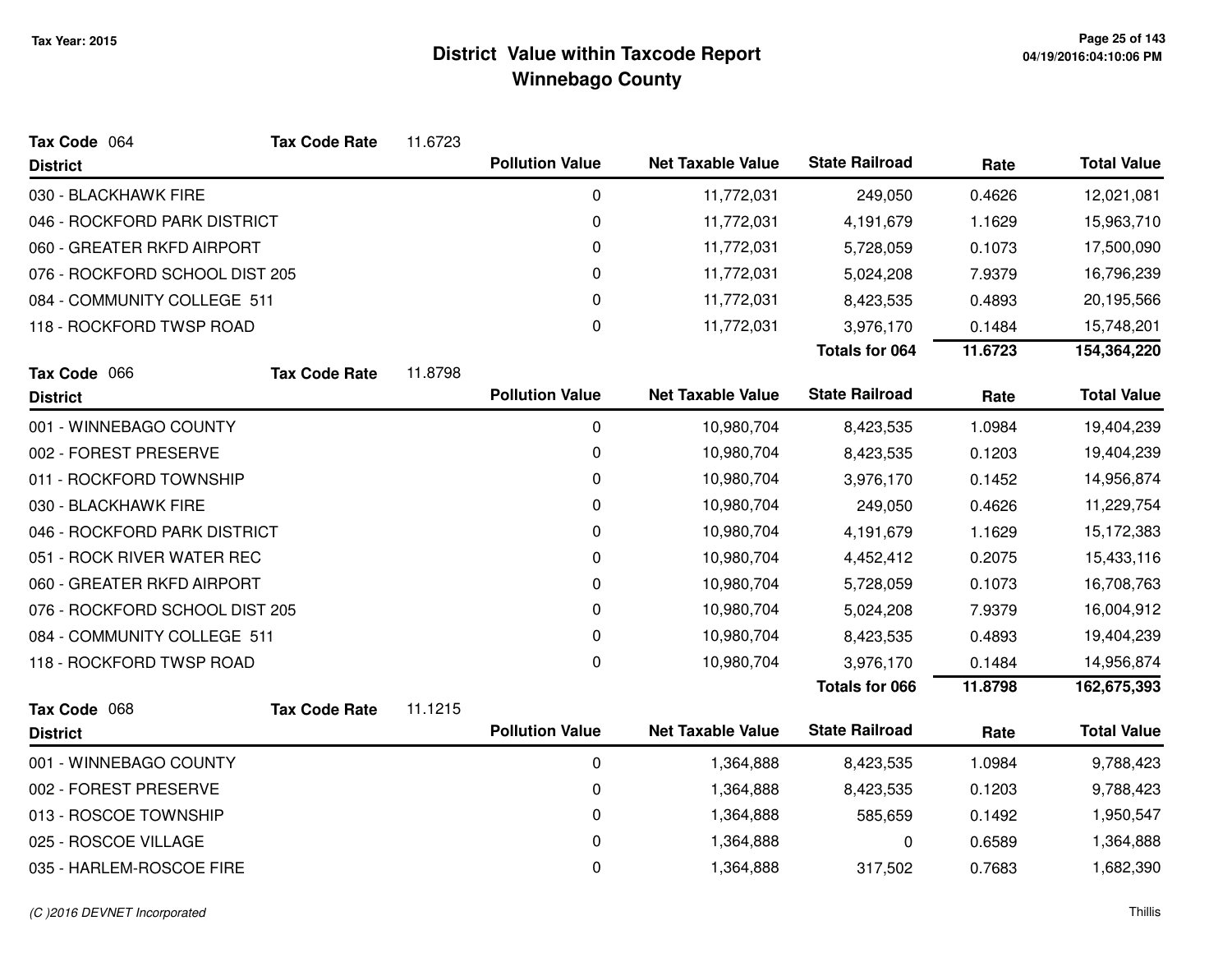| Tax Code 068                    | <b>Tax Code Rate</b> | 11.1215 |                        |                          |                       |         |                    |
|---------------------------------|----------------------|---------|------------------------|--------------------------|-----------------------|---------|--------------------|
| <b>District</b>                 |                      |         | <b>Pollution Value</b> | <b>Net Taxable Value</b> | <b>State Railroad</b> | Rate    | <b>Total Value</b> |
| 051 - ROCK RIVER WATER REC      |                      |         | 0                      | 1,364,888                | 4,452,412             | 0.2075  | 5,817,300          |
| 055 - NORTH SUBURBAN LIBRARY    |                      |         | 0                      | 1,364,888                | 740,593               | 0.3032  | 2,105,481          |
| 072 - PRAIRIE HILL SCH DIST 133 |                      |         | 0                      | 1,364,888                | 0                     | 4.5344  | 1,364,888          |
| 077 - HONONEGAH HIGH SD #207    |                      |         | 0                      | 1,364,888                | 366,785               | 2.6083  | 1,731,673          |
| 084 - COMMUNITY COLLEGE 511     |                      |         | 0                      | 1,364,888                | 8,423,535             | 0.4893  | 9,788,423          |
| 120 - ROSCOE TWSP ROAD          |                      |         | 0                      | 1,364,888                | 585,659               | 0.1837  | 1,950,547          |
|                                 |                      |         |                        |                          | <b>Totals for 068</b> | 11.1215 | 47,332,983         |
| Tax Code 069                    | <b>Tax Code Rate</b> | 11.5878 |                        |                          |                       |         |                    |
| <b>District</b>                 |                      |         | <b>Pollution Value</b> | <b>Net Taxable Value</b> | <b>State Railroad</b> | Rate    | <b>Total Value</b> |
| 001 - WINNEBAGO COUNTY          |                      |         | 0                      | 6,022,724                | 8,423,535             | 1.0984  | 14,446,259         |
| 002 - FOREST PRESERVE           |                      |         | 0                      | 6,022,724                | 8,423,535             | 0.1203  | 14,446,259         |
| 011 - ROCKFORD TOWNSHIP         |                      |         | 0                      | 6,022,724                | 3,976,170             | 0.1452  | 9,998,894          |
| 030 - BLACKHAWK FIRE            |                      |         | 0                      | 6,022,724                | 249,050               | 0.4626  | 6,271,774          |
| 046 - ROCKFORD PARK DISTRICT    |                      |         | 0                      | 6,022,724                | 4,191,679             | 1.1629  | 10,214,403         |
| 051 - ROCK RIVER WATER REC      |                      |         | 0                      | 6,022,724                | 4,452,412             | 0.2075  | 10,475,136         |
| 058 - WINNEBAGO LIBRARY         |                      |         | 0                      | 6,022,724                | 0                     | 0.2182  | 6,022,724          |
| 060 - GREATER RKFD AIRPORT      |                      |         | 0                      | 6,022,724                | 5,728,059             | 0.1073  | 11,750,783         |
| 082 - WINNEBAGO UNIT SD #323    |                      |         | 0                      | 6,022,724                | 1,536,175             | 7.4277  | 7,558,899          |
| 084 - COMMUNITY COLLEGE 511     |                      |         | 0                      | 6,022,724                | 8,423,535             | 0.4893  | 14,446,259         |
| 118 - ROCKFORD TWSP ROAD        |                      |         | 0                      | 6,022,724                | 3,976,170             | 0.1484  | 9,998,894          |
|                                 |                      |         |                        |                          | <b>Totals for 069</b> | 11.5878 | 115,630,284        |
| Tax Code 070                    | <b>Tax Code Rate</b> | 11.7204 |                        |                          |                       |         |                    |
| <b>District</b>                 |                      |         | <b>Pollution Value</b> | <b>Net Taxable Value</b> | <b>State Railroad</b> | Rate    | <b>Total Value</b> |
| 001 - WINNEBAGO COUNTY          |                      |         | 0                      | 1,950,918                | 8,423,535             | 1.0984  | 10,374,453         |
| 002 - FOREST PRESERVE           |                      |         | 0                      | 1,950,918                | 8,423,535             | 0.1203  | 10,374,453         |
| 011 - ROCKFORD TOWNSHIP         |                      |         | $\mathbf 0$            | 1,950,918                | 3,976,170             | 0.1452  | 5,927,088          |
| 019 - LOVES PARK CITY           |                      |         | 0                      | 1,950,918                | 0                     | 0.0000  | 1,950,918          |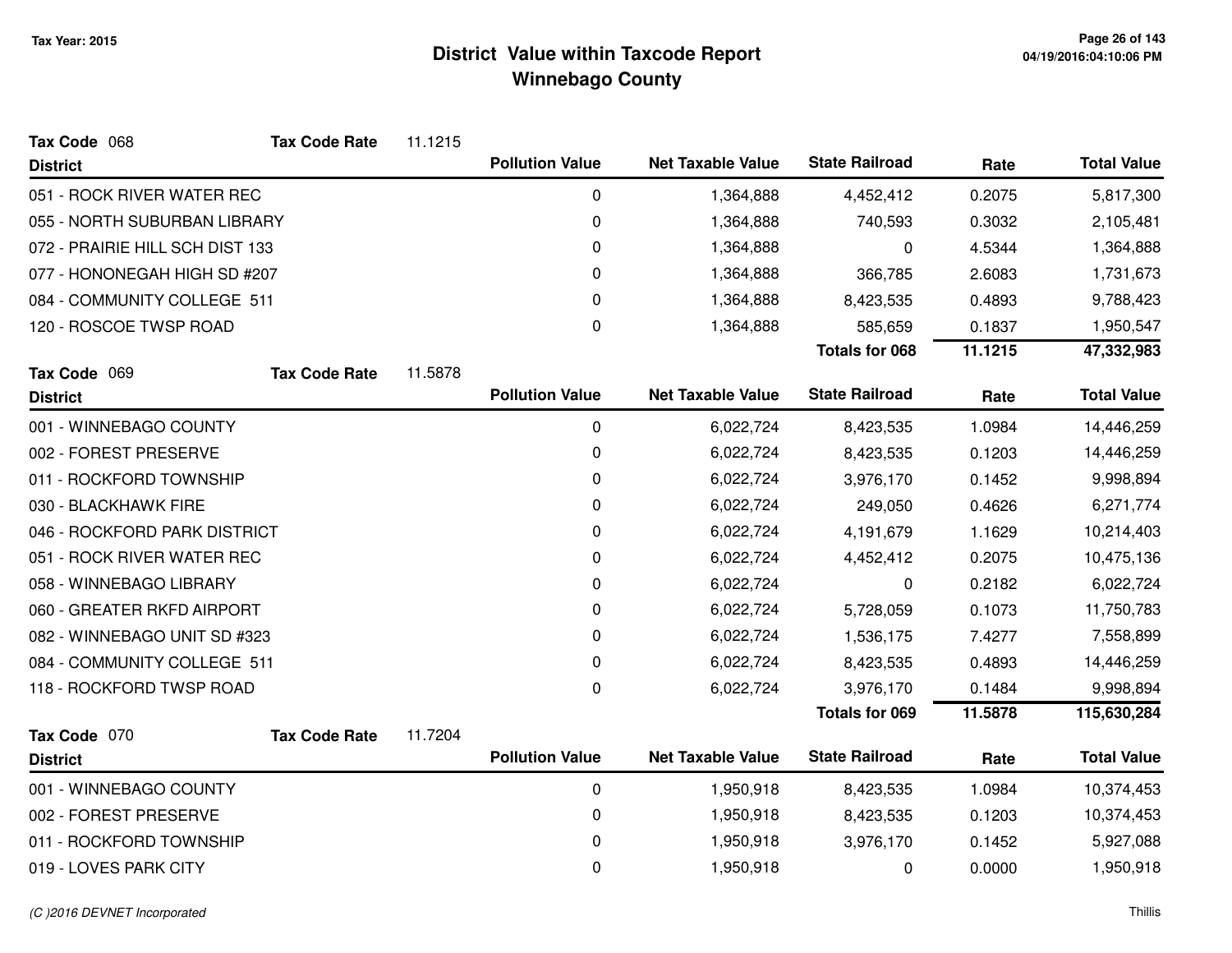| Tax Code 070                   | <b>Tax Code Rate</b> | 11.7204 |                        |                          |                       |         |                    |
|--------------------------------|----------------------|---------|------------------------|--------------------------|-----------------------|---------|--------------------|
| <b>District</b>                |                      |         | <b>Pollution Value</b> | <b>Net Taxable Value</b> | <b>State Railroad</b> | Rate    | <b>Total Value</b> |
| 046 - ROCKFORD PARK DISTRICT   |                      |         | 0                      | 1,950,918                | 4,191,679             | 1.1629  | 6,142,597          |
| 051 - ROCK RIVER WATER REC     |                      |         | 0                      | 1,950,918                | 4,452,412             | 0.2075  | 6,403,330          |
| 055 - NORTH SUBURBAN LIBRARY   |                      |         | 0                      | 1,950,918                | 740,593               | 0.3032  | 2,691,511          |
| 060 - GREATER RKFD AIRPORT     |                      |         | 0                      | 1,950,918                | 5,728,059             | 0.1073  | 7,678,977          |
| 076 - ROCKFORD SCHOOL DIST 205 |                      |         | 0                      | 1,950,918                | 5,024,208             | 7.9379  | 6,975,126          |
| 084 - COMMUNITY COLLEGE 511    |                      |         | 0                      | 1,950,918                | 8,423,535             | 0.4893  | 10,374,453         |
| 118 - ROCKFORD TWSP ROAD       |                      |         | 0                      | 1,950,918                | 3,976,170             | 0.1484  | 5,927,088          |
| 136 - HARVEST HILLS SSA        |                      |         | 0                      | 1,950,918                | 0                     | 0.0000  | 1,950,918          |
|                                |                      |         |                        |                          | <b>Totals for 070</b> | 11.7204 | 76,770,912         |
| Tax Code 071                   | <b>Tax Code Rate</b> | 11.3803 |                        |                          |                       |         |                    |
| <b>District</b>                |                      |         | <b>Pollution Value</b> | <b>Net Taxable Value</b> | <b>State Railroad</b> | Rate    | <b>Total Value</b> |
| 001 - WINNEBAGO COUNTY         |                      |         | 0                      | 9,235,978                | 8,423,535             | 1.0984  | 17,659,513         |
| 002 - FOREST PRESERVE          |                      |         | 0                      | 9,235,978                | 8,423,535             | 0.1203  | 17,659,513         |
| 011 - ROCKFORD TOWNSHIP        |                      |         | 0                      | 9,235,978                | 3,976,170             | 0.1452  | 13,212,148         |
| 030 - BLACKHAWK FIRE           |                      |         | 0                      | 9,235,978                | 249,050               | 0.4626  | 9,485,028          |
| 046 - ROCKFORD PARK DISTRICT   |                      |         | 0                      | 9,235,978                | 4,191,679             | 1.1629  | 13,427,657         |
| 058 - WINNEBAGO LIBRARY        |                      |         | 0                      | 9,235,978                | 0                     | 0.2182  | 9,235,978          |
| 060 - GREATER RKFD AIRPORT     |                      |         | 0                      | 9,235,978                | 5,728,059             | 0.1073  | 14,964,037         |
| 082 - WINNEBAGO UNIT SD #323   |                      |         | 0                      | 9,235,978                | 1,536,175             | 7.4277  | 10,772,153         |
| 084 - COMMUNITY COLLEGE 511    |                      |         | 0                      | 9,235,978                | 8,423,535             | 0.4893  | 17,659,513         |
| 118 - ROCKFORD TWSP ROAD       |                      |         | 0                      | 9,235,978                | 3,976,170             | 0.1484  | 13,212,148         |
|                                |                      |         |                        |                          | <b>Totals for 071</b> | 11.3803 | 137,287,688        |
| Tax Code 072                   | <b>Tax Code Rate</b> | 11.4443 |                        |                          |                       |         |                    |
| <b>District</b>                |                      |         | <b>Pollution Value</b> | <b>Net Taxable Value</b> | <b>State Railroad</b> | Rate    | <b>Total Value</b> |
| 001 - WINNEBAGO COUNTY         |                      |         | 0                      | 44,233                   | 8,423,535             | 1.0984  | 8,467,768          |
| 002 - FOREST PRESERVE          |                      |         | 0                      | 44,233                   | 8,423,535             | 0.1203  | 8,467,768          |
| 011 - ROCKFORD TOWNSHIP        |                      |         | 0                      | 44,233                   | 3,976,170             | 0.1452  | 4,020,403          |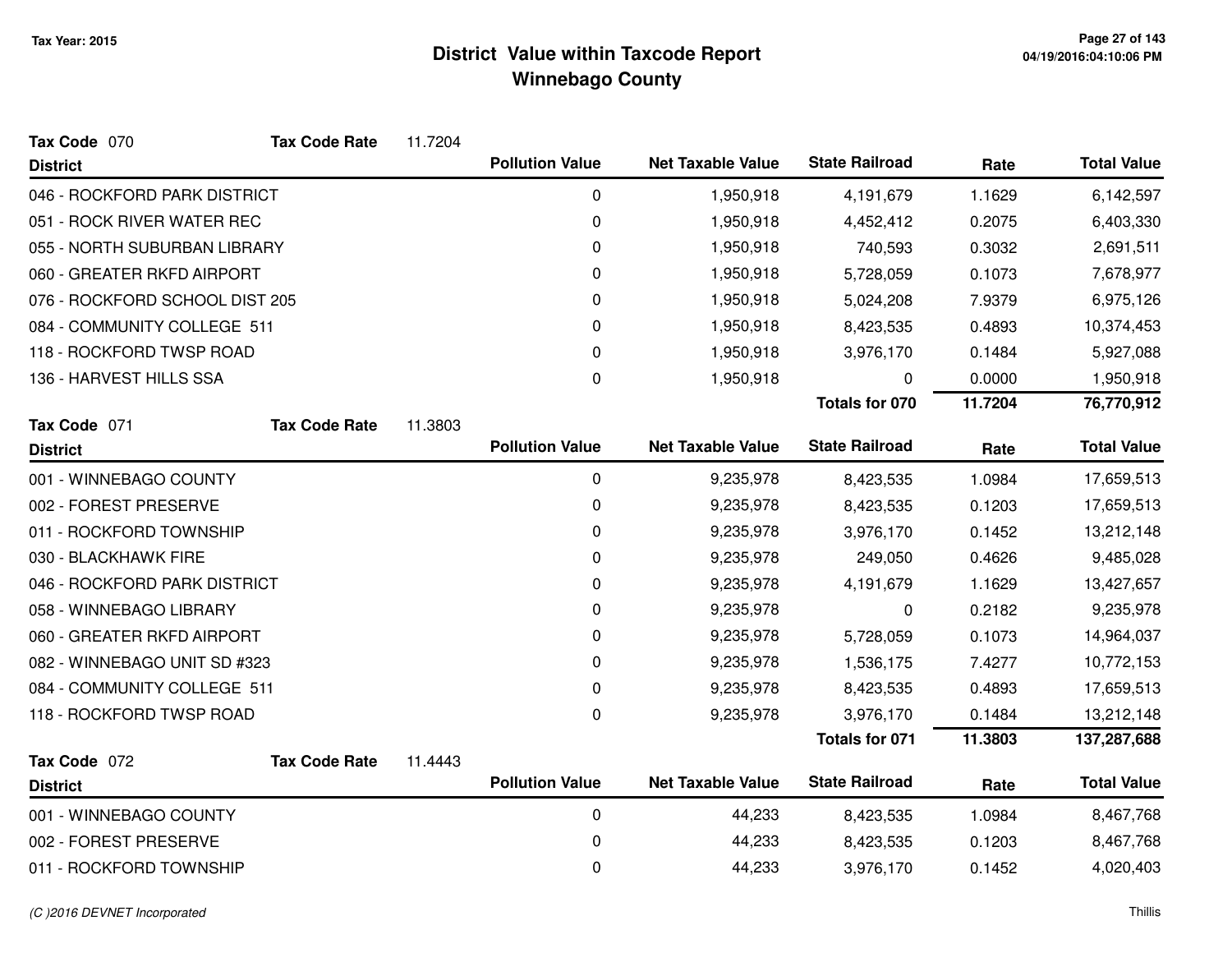| Tax Code 072                   | <b>Tax Code Rate</b> | 11.4443 |                        |                          |                       |         |                    |
|--------------------------------|----------------------|---------|------------------------|--------------------------|-----------------------|---------|--------------------|
| <b>District</b>                |                      |         | <b>Pollution Value</b> | <b>Net Taxable Value</b> | <b>State Railroad</b> | Rate    | <b>Total Value</b> |
| 017 - CHERRY VALLEY VILLAGE    |                      |         | 0                      | 44,233                   | 169,131               | 0.0000  | 213,364            |
| 031 - CHERRY VALLEY FIRE       |                      |         | $\pmb{0}$              | 44,233                   | 827,972               | 0.9999  | 872,205            |
| 054 - CHERRY VALLEY LIBRARY    |                      |         | 0                      | 44,233                   | 939,290               | 0.3976  | 983,523            |
| 060 - GREATER RKFD AIRPORT     |                      |         | 0                      | 44,233                   | 5,728,059             | 0.1073  | 5,772,292          |
| 076 - ROCKFORD SCHOOL DIST 205 |                      |         | 0                      | 44,233                   | 5,024,208             | 7.9379  | 5,068,441          |
| 084 - COMMUNITY COLLEGE 511    |                      |         | 0                      | 44,233                   | 8,423,535             | 0.4893  | 8,467,768          |
| 118 - ROCKFORD TWSP ROAD       |                      |         | 0                      | 44,233                   | 3,976,170             | 0.1484  | 4,020,403          |
|                                |                      |         |                        |                          | <b>Totals for 072</b> | 11.4443 | 46,353,935         |
| Tax Code 073                   | <b>Tax Code Rate</b> | 11.4889 |                        |                          |                       |         |                    |
| <b>District</b>                |                      |         | <b>Pollution Value</b> | <b>Net Taxable Value</b> | <b>State Railroad</b> | Rate    | <b>Total Value</b> |
| 001 - WINNEBAGO COUNTY         |                      |         | 0                      | 25,560                   | 8,423,535             | 1.0984  | 8,449,095          |
| 002 - FOREST PRESERVE          |                      |         | 0                      | 25,560                   | 8,423,535             | 0.1203  | 8,449,095          |
| 011 - ROCKFORD TOWNSHIP        |                      |         | 0                      | 25,560                   | 3,976,170             | 0.1452  | 4,001,730          |
| 043 - WEST SUBURBAN FIRE       |                      |         | 0                      | 25,560                   | 31,751                | 0.5712  | 57,311             |
| 046 - ROCKFORD PARK DISTRICT   |                      |         | 0                      | 25,560                   | 4,191,679             | 1.1629  | 4,217,239          |
| 058 - WINNEBAGO LIBRARY        |                      |         | 0                      | 25,560                   | 0                     | 0.2182  | 25,560             |
| 060 - GREATER RKFD AIRPORT     |                      |         | 0                      | 25,560                   | 5,728,059             | 0.1073  | 5,753,619          |
| 062 - RKFD - WINN DRAINAGE     |                      |         | 0                      | 25,560                   | 0                     | 0.0000  | 25,560             |
| 082 - WINNEBAGO UNIT SD #323   |                      |         | 0                      | 25,560                   | 1,536,175             | 7.4277  | 1,561,735          |
| 084 - COMMUNITY COLLEGE 511    |                      |         | 0                      | 25,560                   | 8,423,535             | 0.4893  | 8,449,095          |
| 118 - ROCKFORD TWSP ROAD       |                      |         | $\pmb{0}$              | 25,560                   | 3,976,170             | 0.1484  | 4,001,730          |
|                                |                      |         |                        |                          | Totals for 073        | 11.4889 | 44,991,769         |
| Tax Code 076                   | <b>Tax Code Rate</b> | 11.5129 |                        |                          |                       |         |                    |
| <b>District</b>                |                      |         | <b>Pollution Value</b> | <b>Net Taxable Value</b> | <b>State Railroad</b> | Rate    | <b>Total Value</b> |
| 001 - WINNEBAGO COUNTY         |                      |         | $\mathbf 0$            | 941,698                  | 8,423,535             | 1.0984  | 9,365,233          |
| 002 - FOREST PRESERVE          |                      |         | 0                      | 941,698                  | 8,423,535             | 0.1203  | 9,365,233          |
| 011 - ROCKFORD TOWNSHIP        |                      |         | 0                      | 941,698                  | 3,976,170             | 0.1452  | 4,917,868          |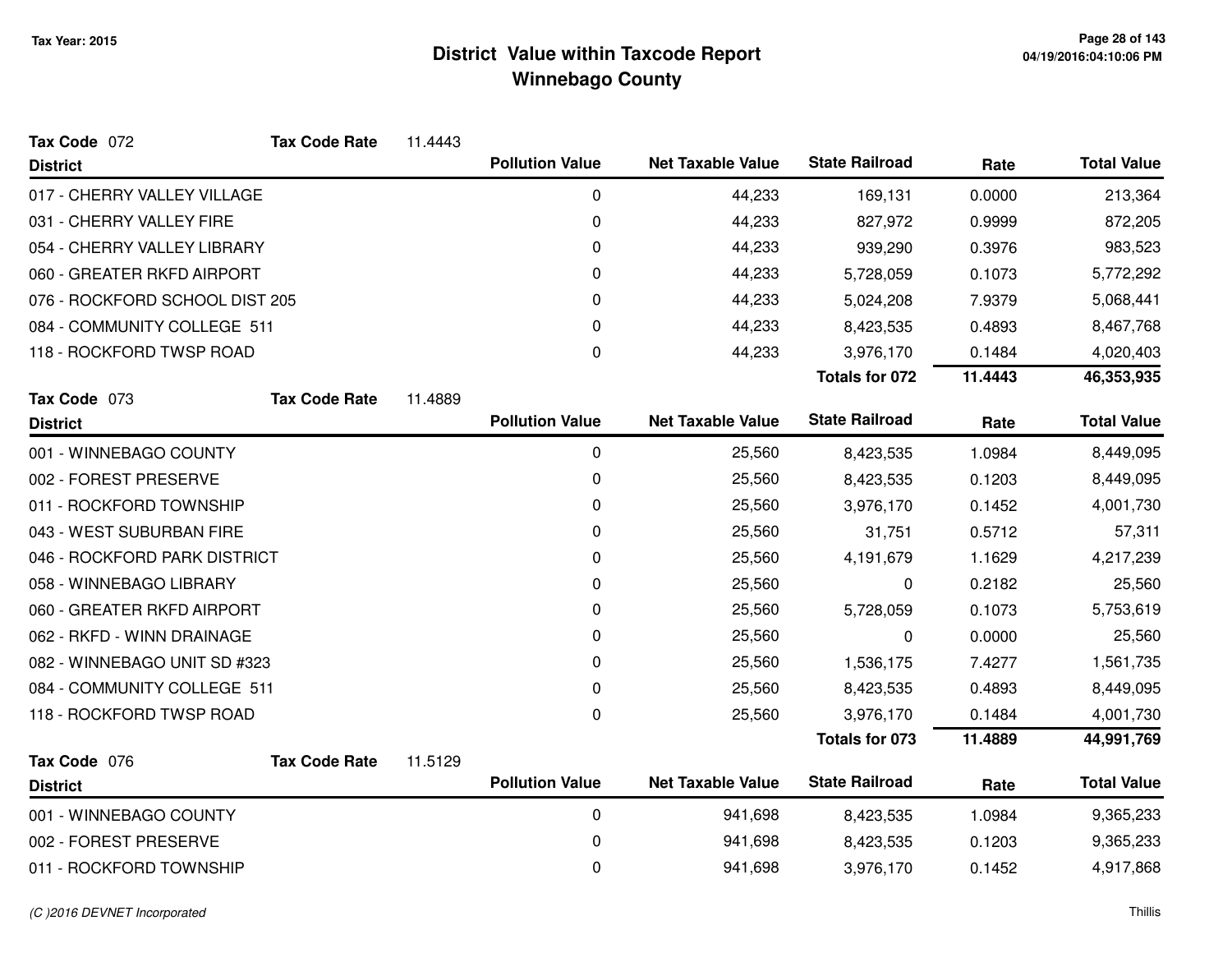| Tax Code 076                   | <b>Tax Code Rate</b> | 11.5129 |                        |                          |                       |         |                    |
|--------------------------------|----------------------|---------|------------------------|--------------------------|-----------------------|---------|--------------------|
| <b>District</b>                |                      |         | <b>Pollution Value</b> | <b>Net Taxable Value</b> | <b>State Railroad</b> | Rate    | <b>Total Value</b> |
| 019 - LOVES PARK CITY          |                      |         | 0                      | 941,698                  | 0                     | 0.0000  | 941,698            |
| 046 - ROCKFORD PARK DISTRICT   |                      |         | 0                      | 941,698                  | 4,191,679             | 1.1629  | 5,133,377          |
| 055 - NORTH SUBURBAN LIBRARY   |                      |         | 0                      | 941,698                  | 740,593               | 0.3032  | 1,682,291          |
| 060 - GREATER RKFD AIRPORT     |                      |         | 0                      | 941,698                  | 5,728,059             | 0.1073  | 6,669,757          |
| 076 - ROCKFORD SCHOOL DIST 205 |                      |         | 0                      | 941,698                  | 5,024,208             | 7.9379  | 5,965,906          |
| 084 - COMMUNITY COLLEGE 511    |                      |         | 0                      | 941,698                  | 8,423,535             | 0.4893  | 9,365,233          |
| 118 - ROCKFORD TWSP ROAD       |                      |         | 0                      | 941,698                  | 3,976,170             | 0.1484  | 4,917,868          |
| 136 - HARVEST HILLS SSA        |                      |         | 0                      | 941,698                  | 0                     | 0.0000  | 941,698            |
|                                |                      |         |                        |                          | <b>Totals for 076</b> | 11.5129 | 59,266,162         |
| Tax Code 077                   | <b>Tax Code Rate</b> | 11.4172 |                        |                          |                       |         |                    |
| <b>District</b>                |                      |         | <b>Pollution Value</b> | <b>Net Taxable Value</b> | <b>State Railroad</b> | Rate    | <b>Total Value</b> |
| 001 - WINNEBAGO COUNTY         |                      |         | 0                      | 133,113                  | 8,423,535             | 1.0984  | 8,556,648          |
| 002 - FOREST PRESERVE          |                      |         | 0                      | 133,113                  | 8,423,535             | 0.1203  | 8,556,648          |
| 011 - ROCKFORD TOWNSHIP        |                      |         | 0                      | 133,113                  | 3,976,170             | 0.1452  | 4,109,283          |
| 019 - LOVES PARK CITY          |                      |         | 0                      | 133,113                  | 0                     | 0.0000  | 133,113            |
| 046 - ROCKFORD PARK DISTRICT   |                      |         | 0                      | 133,113                  | 4,191,679             | 1.1629  | 4,324,792          |
| 051 - ROCK RIVER WATER REC     |                      |         | 0                      | 133,113                  | 4,452,412             | 0.2075  | 4,585,525          |
| 060 - GREATER RKFD AIRPORT     |                      |         | 0                      | 133,113                  | 5,728,059             | 0.1073  | 5,861,172          |
| 076 - ROCKFORD SCHOOL DIST 205 |                      |         | 0                      | 133,113                  | 5,024,208             | 7.9379  | 5,157,321          |
| 084 - COMMUNITY COLLEGE 511    |                      |         | 0                      | 133,113                  | 8,423,535             | 0.4893  | 8,556,648          |
| 118 - ROCKFORD TWSP ROAD       |                      |         | 0                      | 133,113                  | 3,976,170             | 0.1484  | 4,109,283          |
| 136 - HARVEST HILLS SSA        |                      |         | 0                      | 133,113                  | 0                     | 0.0000  | 133,113            |
|                                |                      |         |                        |                          | Totals for 077        | 11.4172 | 54,083,546         |
| Tax Code 078                   | <b>Tax Code Rate</b> | 11.2863 |                        |                          |                       |         |                    |
| <b>District</b>                |                      |         | <b>Pollution Value</b> | <b>Net Taxable Value</b> | <b>State Railroad</b> | Rate    | <b>Total Value</b> |
| 001 - WINNEBAGO COUNTY         |                      |         | 0                      | 272,661                  | 8,423,535             | 1.0984  | 8,696,196          |
| 002 - FOREST PRESERVE          |                      |         | 0                      | 272,661                  | 8,423,535             | 0.1203  | 8,696,196          |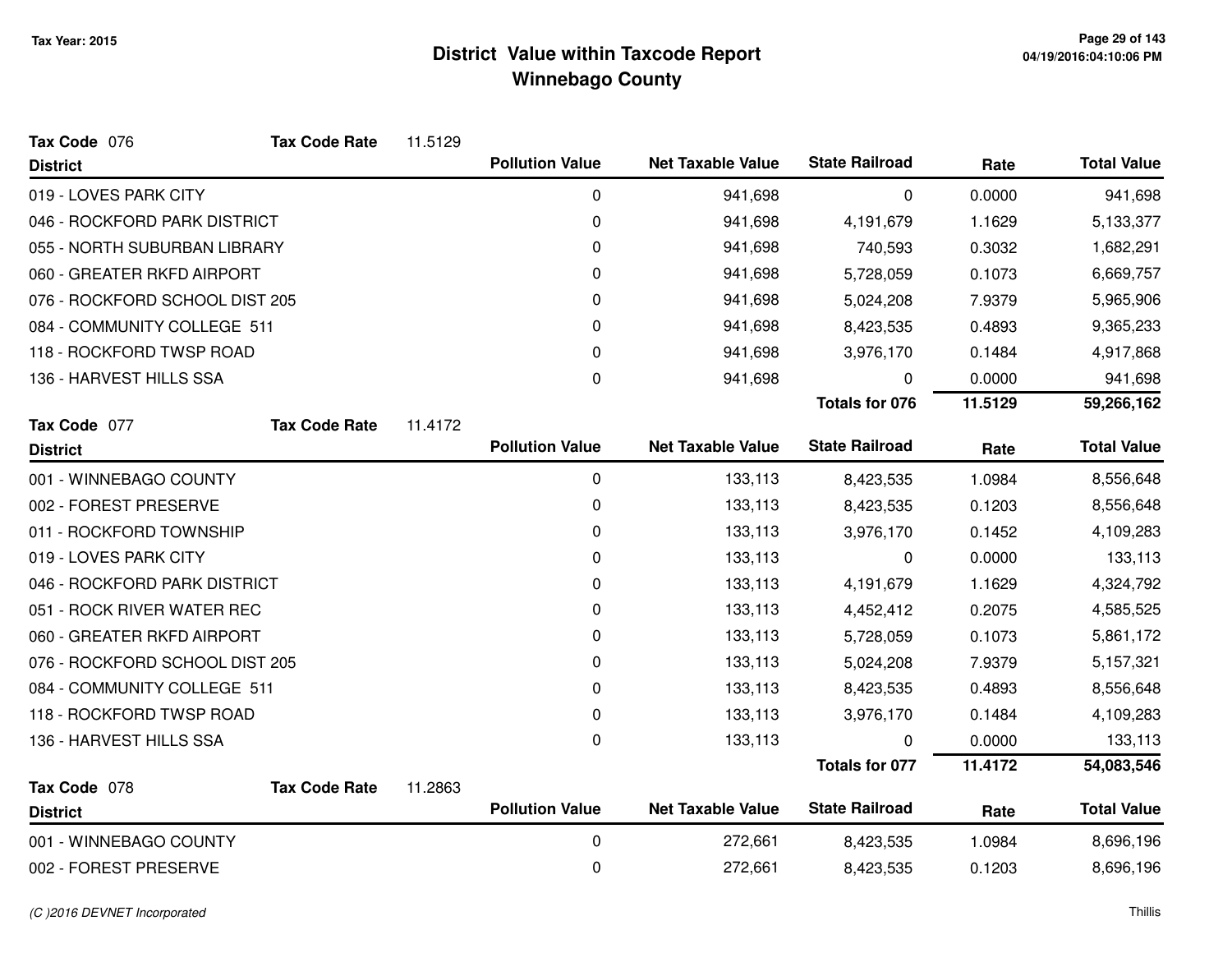| Tax Code 078                   | <b>Tax Code Rate</b> | 11.2863 |                        |                          |                       |         |                    |
|--------------------------------|----------------------|---------|------------------------|--------------------------|-----------------------|---------|--------------------|
| <b>District</b>                |                      |         | <b>Pollution Value</b> | <b>Net Taxable Value</b> | <b>State Railroad</b> | Rate    | <b>Total Value</b> |
| 006 - HARLEM TOWNSHIP          |                      |         | 0                      | 272,661                  | 0                     | 0.1140  | 272,661            |
| 019 - LOVES PARK CITY          |                      |         | 0                      | 272,661                  | 0                     | 0.0000  | 272,661            |
| 046 - ROCKFORD PARK DISTRICT   |                      |         | 0                      | 272,661                  | 4,191,679             | 1.1629  | 4,464,340          |
| 051 - ROCK RIVER WATER REC     |                      |         | 0                      | 272,661                  | 4,452,412             | 0.2075  | 4,725,073          |
| 060 - GREATER RKFD AIRPORT     |                      |         | 0                      | 272,661                  | 5,728,059             | 0.1073  | 6,000,720          |
| 076 - ROCKFORD SCHOOL DIST 205 |                      |         | 0                      | 272,661                  | 5,024,208             | 7.9379  | 5,296,869          |
| 084 - COMMUNITY COLLEGE 511    |                      |         | 0                      | 272,661                  | 8,423,535             | 0.4893  | 8,696,196          |
| 113 - HARLEM TWSP ROAD         |                      |         | 0                      | 272,661                  | 0                     | 0.0487  | 272,661            |
|                                |                      |         |                        |                          | <b>Totals for 078</b> | 11.2863 | 47,393,573         |
| Tax Code 082                   | <b>Tax Code Rate</b> | 15.2963 |                        |                          |                       |         |                    |
| <b>District</b>                |                      |         | <b>Pollution Value</b> | <b>Net Taxable Value</b> | <b>State Railroad</b> | Rate    | <b>Total Value</b> |
| 001 - WINNEBAGO COUNTY         |                      |         | 0                      | 312,714                  | 8,423,535             | 1.0984  | 8,736,249          |
| 002 - FOREST PRESERVE          |                      |         | 0                      | 312,714                  | 8,423,535             | 0.1203  | 8,736,249          |
| 011 - ROCKFORD TOWNSHIP        |                      |         | 0                      | 312,714                  | 3,976,170             | 0.1452  | 4,288,884          |
| 023 - ROCKFORD CITY            |                      |         | 0                      | 312,714                  | 3,297,017             | 3.3595  | 3,609,731          |
| 046 - ROCKFORD PARK DISTRICT   |                      |         | 0                      | 312,714                  | 4,191,679             | 1.1629  | 4,504,393          |
| 051 - ROCK RIVER WATER REC     |                      |         | 0                      | 312,714                  | 4,452,412             | 0.2075  | 4,765,126          |
| 059 - ROCKFORD CITY LIBRARY    |                      |         | 0                      | 312,714                  | 3,297,017             | 0.5196  | 3,609,731          |
| 060 - GREATER RKFD AIRPORT     |                      |         | 0                      | 312,714                  | 5,728,059             | 0.1073  | 6,040,773          |
| 063 - WESTSIDE TIF #2          |                      |         | 0                      | 4,175                    | 0                     | 0.0000  | 4,175              |
| 076 - ROCKFORD SCHOOL DIST 205 |                      |         | 0                      | 312,714                  | 5,024,208             | 7.9379  | 5,336,922          |
| 084 - COMMUNITY COLLEGE 511    |                      |         | 0                      | 312,714                  | 8,423,535             | 0.4893  | 8,736,249          |
| 118 - ROCKFORD TWSP ROAD       |                      |         | 0                      | 312,714                  | 3,976,170             | 0.1484  | 4,288,884          |
|                                |                      |         |                        |                          | <b>Totals for 082</b> | 15.2963 | 62,657,366         |
| Tax Code 083                   | <b>Tax Code Rate</b> | 11.9884 |                        |                          |                       |         |                    |
| <b>District</b>                |                      |         | <b>Pollution Value</b> | <b>Net Taxable Value</b> | <b>State Railroad</b> | Rate    | <b>Total Value</b> |
| 001 - WINNEBAGO COUNTY         |                      |         | 0                      | 596,093                  | 8,423,535             | 1.0984  | 9,019,628          |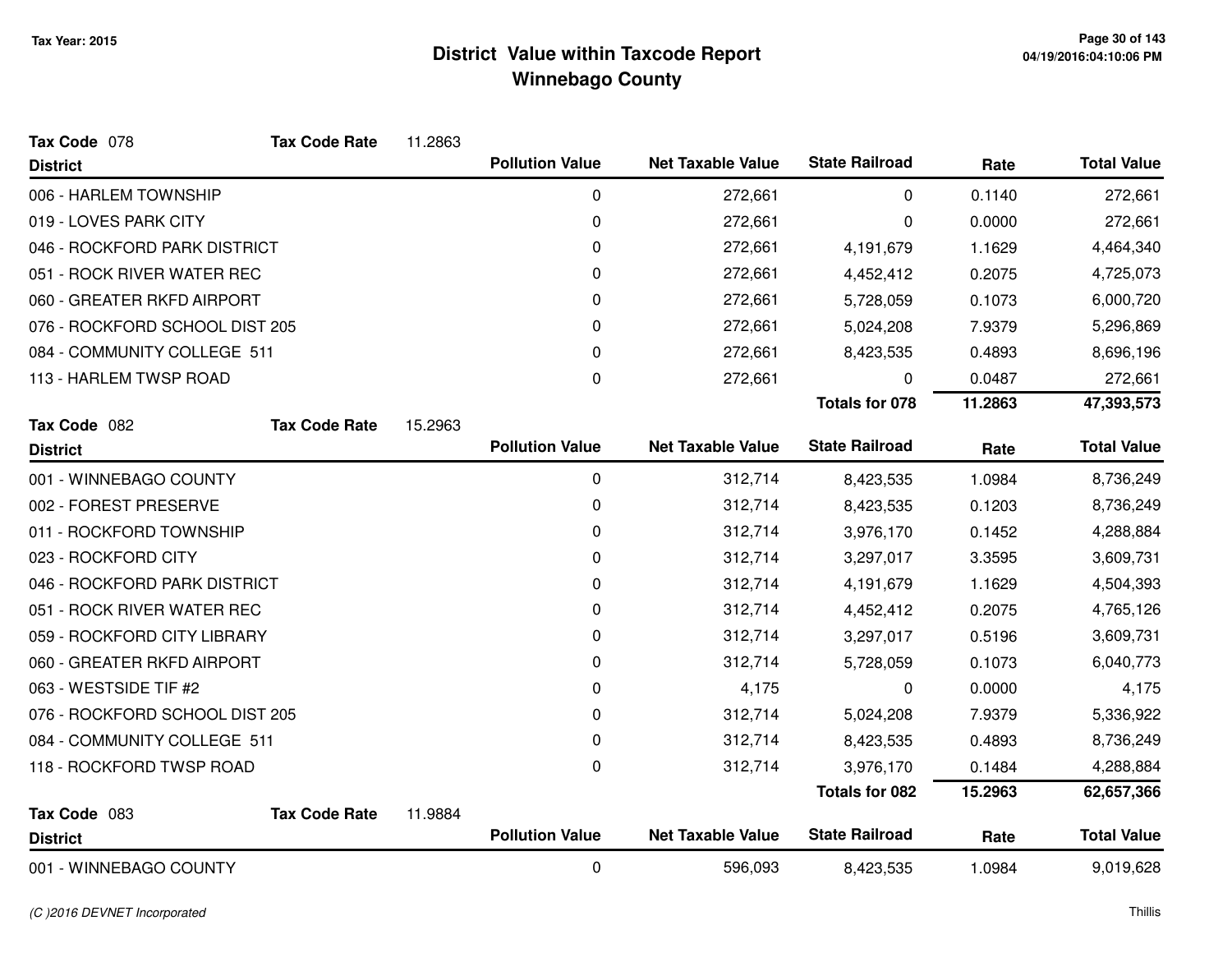| Tax Code 083                     | <b>Tax Code Rate</b> | 11.9884 |                        |                          |                       |         |                    |
|----------------------------------|----------------------|---------|------------------------|--------------------------|-----------------------|---------|--------------------|
| <b>District</b>                  |                      |         | <b>Pollution Value</b> | <b>Net Taxable Value</b> | <b>State Railroad</b> | Rate    | <b>Total Value</b> |
| 002 - FOREST PRESERVE            |                      |         | 0                      | 596,093                  | 8,423,535             | 0.1203  | 9,019,628          |
| 011 - ROCKFORD TOWNSHIP          |                      |         | 0                      | 596,093                  | 3,976,170             | 0.1452  | 4,572,263          |
| 043 - WEST SUBURBAN FIRE         |                      |         | 0                      | 596,093                  | 31,751                | 0.5712  | 627,844            |
| 046 - ROCKFORD PARK DISTRICT     |                      |         | 0                      | 596,093                  | 4,191,679             | 1.1629  | 4,787,772          |
| 051 - ROCK RIVER WATER REC       |                      |         | 0                      | 596,093                  | 4,452,412             | 0.2075  | 5,048,505          |
| 060 - GREATER RKFD AIRPORT       |                      |         | 0                      | 596,093                  | 5,728,059             | 0.1073  | 6,324,152          |
| 064 - LINCOLN-ACRES STREET LIGHT |                      |         | 0                      | 596,093                  | 0                     | 0.0000  | 596,093            |
| 076 - ROCKFORD SCHOOL DIST 205   |                      |         | 0                      | 596,093                  | 5,024,208             | 7.9379  | 5,620,301          |
| 084 - COMMUNITY COLLEGE 511      |                      |         | 0                      | 596,093                  | 8,423,535             | 0.4893  | 9,019,628          |
| 118 - ROCKFORD TWSP ROAD         |                      |         | 0                      | 596,093                  | 3,976,170             | 0.1484  | 4,572,263          |
|                                  |                      |         |                        |                          | <b>Totals for 083</b> | 11.9884 | 59,208,077         |
| Tax Code 084                     | <b>Tax Code Rate</b> | 11.3012 |                        |                          |                       |         |                    |
| <b>District</b>                  |                      |         | <b>Pollution Value</b> | <b>Net Taxable Value</b> | <b>State Railroad</b> | Rate    | <b>Total Value</b> |
| 001 - WINNEBAGO COUNTY           |                      |         | 0                      | 494,479                  | 8,423,535             | 1.0984  | 8,918,014          |
| 002 - FOREST PRESERVE            |                      |         | 0                      | 494,479                  | 8,423,535             | 0.1203  | 8,918,014          |
| 011 - ROCKFORD TOWNSHIP          |                      |         | 0                      | 494,479                  | 3,976,170             | 0.1452  | 4,470,649          |
| 040 - ROCK RIVER FIRE            |                      |         | 0                      | 494,479                  | 0                     | 0.0915  | 494,479            |
| 046 - ROCKFORD PARK DISTRICT     |                      |         | 0                      | 494,479                  | 4,191,679             | 1.1629  | 4,686,158          |
| 060 - GREATER RKFD AIRPORT       |                      |         | 0                      | 494,479                  | 5,728,059             | 0.1073  | 6,222,538          |
| 076 - ROCKFORD SCHOOL DIST 205   |                      |         | 0                      | 494,479                  | 5,024,208             | 7.9379  | 5,518,687          |
| 084 - COMMUNITY COLLEGE 511      |                      |         | 0                      | 494,479                  | 8,423,535             | 0.4893  | 8,918,014          |
| 118 - ROCKFORD TWSP ROAD         |                      |         | 0                      | 494,479                  | 3,976,170             | 0.1484  | 4,470,649          |
|                                  |                      |         |                        |                          | <b>Totals for 084</b> | 11.3012 | 52,617,202         |
| Tax Code 085<br><b>District</b>  | <b>Tax Code Rate</b> | 15.2963 | <b>Pollution Value</b> | <b>Net Taxable Value</b> | <b>State Railroad</b> | Rate    | <b>Total Value</b> |
| 001 - WINNEBAGO COUNTY           |                      |         | 0                      | 9,866,910                | 8,423,535             | 1.0984  | 18,290,445         |
| 002 - FOREST PRESERVE            |                      |         | 0                      | 9,866,910                | 8,423,535             | 0.1203  | 18,290,445         |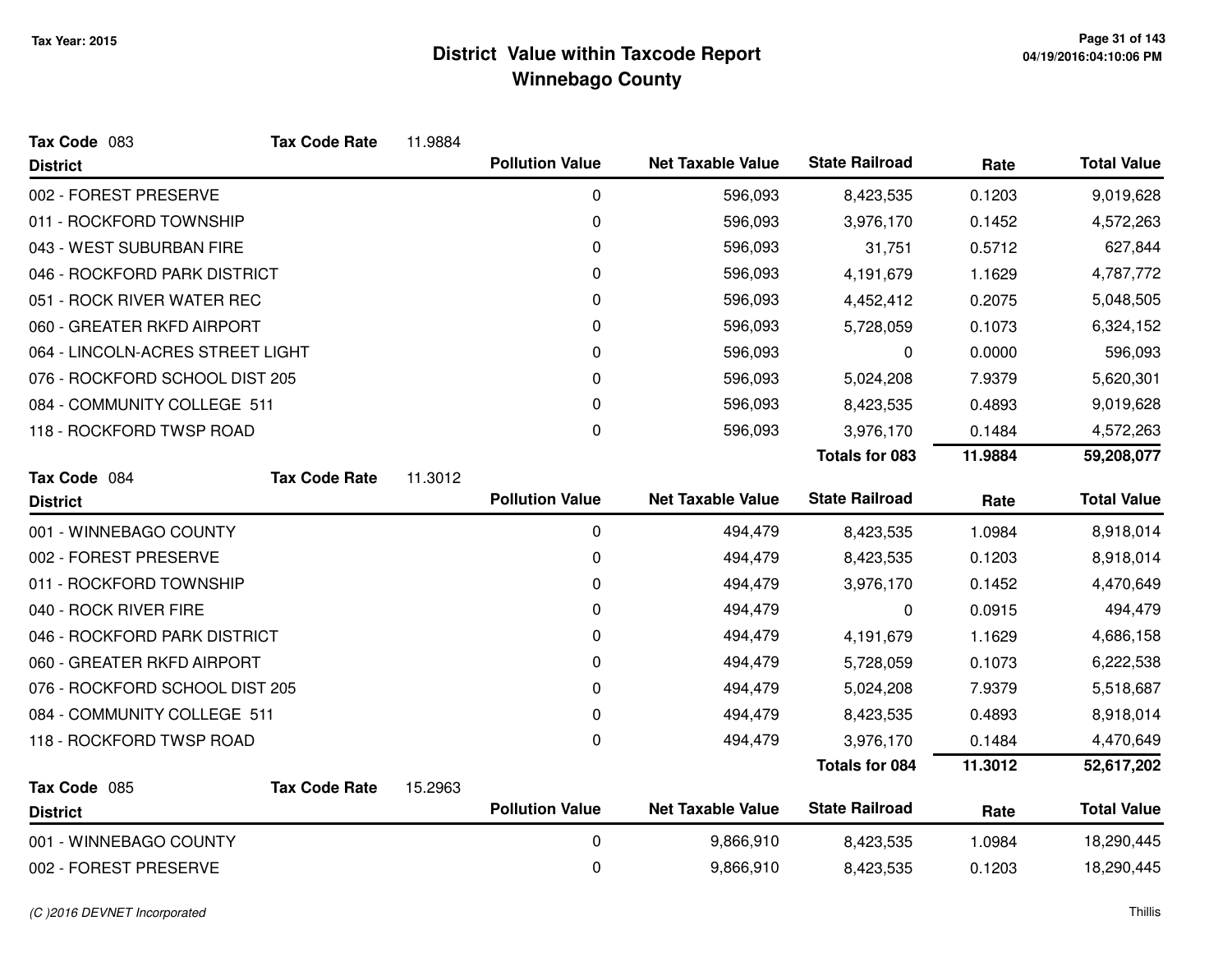| Tax Code 085                   | <b>Tax Code Rate</b> | 15.2963 |                        |                          |                       |         |                    |
|--------------------------------|----------------------|---------|------------------------|--------------------------|-----------------------|---------|--------------------|
| <b>District</b>                |                      |         | <b>Pollution Value</b> | <b>Net Taxable Value</b> | <b>State Railroad</b> | Rate    | <b>Total Value</b> |
| 011 - ROCKFORD TOWNSHIP        |                      |         | $\boldsymbol{0}$       | 9,866,910                | 3,976,170             | 0.1452  | 13,843,080         |
| 023 - ROCKFORD CITY            |                      |         | 0                      | 9,866,910                | 3,297,017             | 3.3595  | 13,163,927         |
| 046 - ROCKFORD PARK DISTRICT   |                      |         | 0                      | 9,866,910                | 4,191,679             | 1.1629  | 14,058,589         |
| 051 - ROCK RIVER WATER REC     |                      |         | 0                      | 9,866,910                | 4,452,412             | 0.2075  | 14,319,322         |
| 059 - ROCKFORD CITY LIBRARY    |                      |         | 0                      | 9,866,910                | 3,297,017             | 0.5196  | 13,163,927         |
| 060 - GREATER RKFD AIRPORT     |                      |         | 0                      | 9,866,910                | 5,728,059             | 0.1073  | 15,594,969         |
| 067 - WEST STATE & CENTRAL TIF |                      |         | 0                      | 411,927                  | 0                     | 0.0000  | 411,927            |
| 076 - ROCKFORD SCHOOL DIST 205 |                      |         | 0                      | 9,866,910                | 5,024,208             | 7.9379  | 14,891,118         |
| 084 - COMMUNITY COLLEGE 511    |                      |         | 0                      | 9,866,910                | 8,423,535             | 0.4893  | 18,290,445         |
| 118 - ROCKFORD TWSP ROAD       |                      |         | 0                      | 9,866,910                | 3,976,170             | 0.1484  | 13,843,080         |
|                                |                      |         |                        |                          | <b>Totals for 085</b> | 15.2963 | 168, 161, 274      |
| Tax Code 086                   | <b>Tax Code Rate</b> | 15.1890 |                        |                          |                       |         |                    |
| <b>District</b>                |                      |         | <b>Pollution Value</b> | <b>Net Taxable Value</b> | <b>State Railroad</b> | Rate    | <b>Total Value</b> |
| 001 - WINNEBAGO COUNTY         |                      |         | 0                      | 1,144,739                | 8,423,535             | 1.0984  | 9,568,274          |
| 002 - FOREST PRESERVE          |                      |         | 0                      | 1,144,739                | 8,423,535             | 0.1203  | 9,568,274          |
| 011 - ROCKFORD TOWNSHIP        |                      |         | 0                      | 1,144,739                | 3,976,170             | 0.1452  | 5,120,909          |
| 023 - ROCKFORD CITY            |                      |         | 0                      | 1,144,739                | 3,297,017             | 3.3595  | 4,441,756          |
| 046 - ROCKFORD PARK DISTRICT   |                      |         | 0                      | 1,144,739                | 4,191,679             | 1.1629  | 5,336,418          |
| 051 - ROCK RIVER WATER REC     |                      |         | 0                      | 1,144,739                | 4,452,412             | 0.2075  | 5,597,151          |
| 059 - ROCKFORD CITY LIBRARY    |                      |         | 0                      | 1,144,739                | 3,297,017             | 0.5196  | 4,441,756          |
| 076 - ROCKFORD SCHOOL DIST 205 |                      |         | 0                      | 1,144,739                | 5,024,208             | 7.9379  | 6,168,947          |
| 084 - COMMUNITY COLLEGE 511    |                      |         | 0                      | 1,144,739                | 8,423,535             | 0.4893  | 9,568,274          |
| 088 - NORTH MAIN & AUBURN TIF  |                      |         | 0                      | 18,313                   | 0                     | 0.0000  | 18,313             |
| 118 - ROCKFORD TWSP ROAD       |                      |         | 0                      | 1,144,739                | 3,976,170             | 0.1484  | 5,120,909          |
|                                |                      |         |                        |                          | <b>Totals for 086</b> | 15.1890 | 64,950,981         |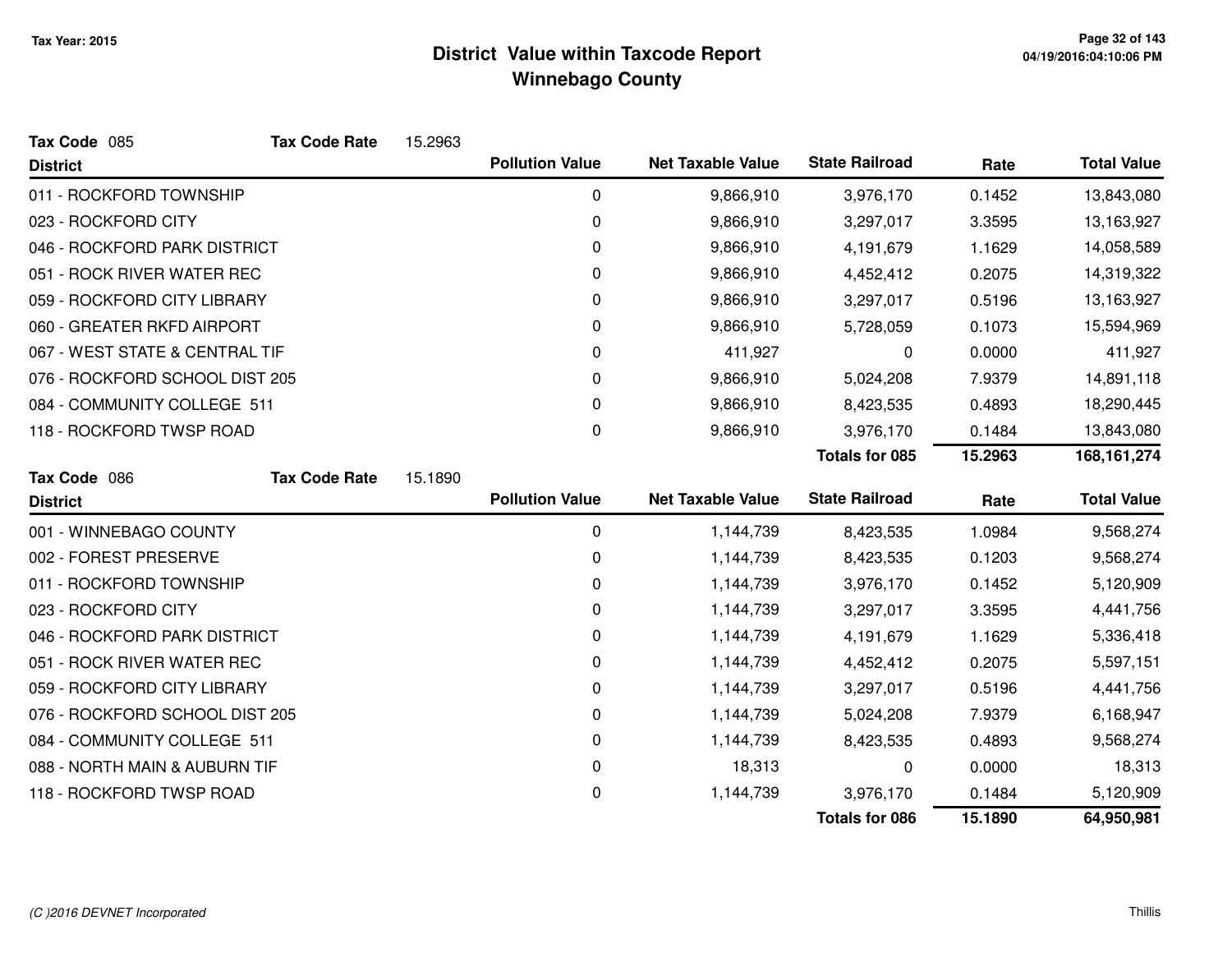| Tax Code 090                   | <b>Tax Code Rate</b> | 10.7334 |                        |                          |                       |         |                    |
|--------------------------------|----------------------|---------|------------------------|--------------------------|-----------------------|---------|--------------------|
| <b>District</b>                |                      |         | <b>Pollution Value</b> | <b>Net Taxable Value</b> | <b>State Railroad</b> | Rate    | <b>Total Value</b> |
| 001 - WINNEBAGO COUNTY         |                      |         | 0                      | 2,913                    | 8,423,535             | 1.0984  | 8,426,448          |
| 002 - FOREST PRESERVE          |                      |         | 0                      | 2,913                    | 8,423,535             | 0.1203  | 8,426,448          |
| 011 - ROCKFORD TOWNSHIP        |                      |         | 0                      | 2,913                    | 3,976,170             | 0.1452  | 3,979,083          |
| 042 - STILLMAN FIRE            |                      |         | 0                      | 2,913                    | 0                     | 0.6866  | 2,913              |
| 060 - GREATER RKFD AIRPORT     |                      |         | 0                      | 2,913                    | 5,728,059             | 0.1073  | 5,730,972          |
| 076 - ROCKFORD SCHOOL DIST 205 |                      |         | 0                      | 2,913                    | 5,024,208             | 7.9379  | 5,027,121          |
| 084 - COMMUNITY COLLEGE 511    |                      |         | 0                      | 2,913                    | 8,423,535             | 0.4893  | 8,426,448          |
| 118 - ROCKFORD TWSP ROAD       |                      |         | 0                      | 2,913                    | 3,976,170             | 0.1484  | 3,979,083          |
|                                |                      |         |                        |                          | <b>Totals for 090</b> | 10.7334 | 43,998,516         |
| Tax Code 091                   | <b>Tax Code Rate</b> | 8.8675  |                        |                          |                       |         |                    |
| <b>District</b>                |                      |         | <b>Pollution Value</b> | <b>Net Taxable Value</b> | <b>State Railroad</b> | Rate    | <b>Total Value</b> |
| 001 - WINNEBAGO COUNTY         |                      |         | $\mathbf 0$            | 8,061,539                | 8,423,535             | 1.0984  | 16,485,074         |
| 002 - FOREST PRESERVE          |                      |         | 0                      | 8,061,539                | 8,423,535             | 0.1203  | 16,485,074         |
| 011 - ROCKFORD TOWNSHIP        |                      |         | $\pmb{0}$              | 8,061,539                | 3,976,170             | 0.1452  | 12,037,709         |
| 042 - STILLMAN FIRE            |                      |         | 0                      | 8,061,539                | 0                     | 0.6866  | 8,061,539          |
| 060 - GREATER RKFD AIRPORT     |                      |         | 0                      | 8,061,539                | 5,728,059             | 0.1073  | 13,789,598         |
| 078 - MERIDIAN SCHOOL DIST 223 |                      |         | 0                      | 8,061,539                | 11,758                | 6.0720  | 8,073,297          |
| 084 - COMMUNITY COLLEGE 511    |                      |         | 0                      | 8,061,539                | 8,423,535             | 0.4893  | 16,485,074         |
| 118 - ROCKFORD TWSP ROAD       |                      |         | 0                      | 8,061,539                | 3,976,170             | 0.1484  | 12,037,709         |
|                                |                      |         |                        |                          | <b>Totals for 091</b> | 8.8675  | 103,455,074        |
| Tax Code 092                   | <b>Tax Code Rate</b> | 10.8810 |                        |                          |                       |         |                    |
| <b>District</b>                |                      |         | <b>Pollution Value</b> | <b>Net Taxable Value</b> | <b>State Railroad</b> | Rate    | <b>Total Value</b> |
| 001 - WINNEBAGO COUNTY         |                      |         | 0                      | 3,981,085                | 8,423,535             | 1.0984  | 12,404,620         |
| 002 - FOREST PRESERVE          |                      |         | 0                      | 3,981,085                | 8,423,535             | 0.1203  | 12,404,620         |
| 011 - ROCKFORD TOWNSHIP        |                      |         | 0                      | 3,981,085                | 3,976,170             | 0.1452  | 7,957,255          |
| 036 - NEW MILFORD FIRE         |                      |         | 0                      | 3,981,085                | 43,474                | 0.8342  | 4,024,559          |
| 060 - GREATER RKFD AIRPORT     |                      |         | 0                      | 3,981,085                | 5,728,059             | 0.1073  | 9,709,144          |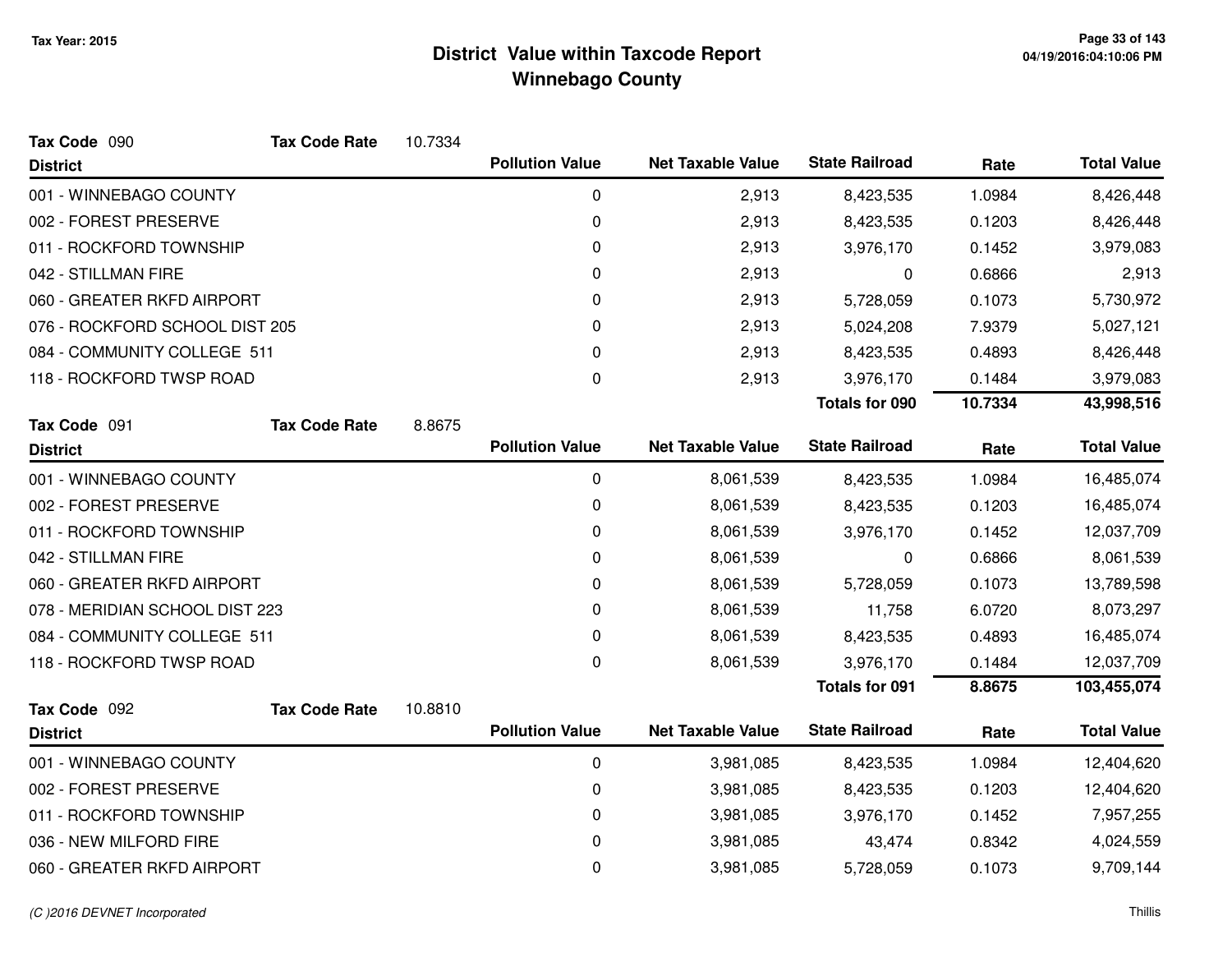| Tax Code 092                   | <b>Tax Code Rate</b>        | 10.8810     |                        |                          |                       |           |                    |
|--------------------------------|-----------------------------|-------------|------------------------|--------------------------|-----------------------|-----------|--------------------|
| <b>District</b>                |                             |             | <b>Pollution Value</b> | <b>Net Taxable Value</b> | <b>State Railroad</b> | Rate      | <b>Total Value</b> |
| 076 - ROCKFORD SCHOOL DIST 205 |                             |             | 0                      | 3,981,085                | 5,024,208             | 7.9379    | 9,005,293          |
| 084 - COMMUNITY COLLEGE 511    |                             |             | 0                      | 3,981,085                | 8,423,535             | 0.4893    | 12,404,620         |
| 118 - ROCKFORD TWSP ROAD       |                             |             | $\boldsymbol{0}$       | 3,981,085                | 3,976,170             | 0.1484    | 7,957,255          |
|                                |                             |             |                        |                          | <b>Totals for 092</b> | 10.8810   | 75,867,366         |
| Tax Code 093                   | <b>Tax Code Rate</b>        | 9.0151      |                        |                          |                       |           |                    |
| <b>District</b>                |                             |             | <b>Pollution Value</b> | <b>Net Taxable Value</b> | <b>State Railroad</b> | Rate      | <b>Total Value</b> |
| 001 - WINNEBAGO COUNTY         |                             |             | $\mathbf 0$            | 1,137,960                | 8,423,535             | 1.0984    | 9,561,495          |
| 002 - FOREST PRESERVE          |                             |             | 0                      | 1,137,960                | 8,423,535             | 0.1203    | 9,561,495          |
| 011 - ROCKFORD TOWNSHIP        |                             |             | 0                      | 1,137,960                | 3,976,170             | 0.1452    | 5,114,130          |
| 036 - NEW MILFORD FIRE         |                             |             | 0                      | 1,137,960                | 43,474                | 0.8342    | 1,181,434          |
| 060 - GREATER RKFD AIRPORT     |                             |             | 0                      | 1,137,960                | 5,728,059             | 0.1073    | 6,866,019          |
| 078 - MERIDIAN SCHOOL DIST 223 |                             | $\mathbf 0$ | 1,137,960              | 11,758                   | 6.0720                | 1,149,718 |                    |
|                                | 084 - COMMUNITY COLLEGE 511 |             | $\Omega$               | 1,137,960                | 8,423,535             | 0.4893    | 9,561,495          |
| 118 - ROCKFORD TWSP ROAD       |                             |             | 0                      | 1,137,960                | 3,976,170             | 0.1484    | 5,114,130          |
|                                |                             |             |                        |                          | Totals for 093        | 9.0151    | 48,109,916         |
| Tax Code 095                   | <b>Tax Code Rate</b>        | 11.2786     |                        |                          |                       |           |                    |
| <b>District</b>                |                             |             | <b>Pollution Value</b> | <b>Net Taxable Value</b> | <b>State Railroad</b> | Rate      | <b>Total Value</b> |
| 001 - WINNEBAGO COUNTY         |                             |             | 0                      | 3,990,907                | 8,423,535             | 1.0984    | 12,414,442         |
| 002 - FOREST PRESERVE          |                             |             | 0                      | 3,990,907                | 8,423,535             | 0.1203    | 12,414,442         |
| 011 - ROCKFORD TOWNSHIP        |                             |             | 0                      | 3,990,907                | 3,976,170             | 0.1452    | 7,967,077          |
| 036 - NEW MILFORD FIRE         |                             |             | 0                      | 3,990,907                | 43,474                | 0.8342    | 4,034,381          |
| 054 - CHERRY VALLEY LIBRARY    |                             |             | $\mathbf 0$            | 3,990,907                | 939,290               | 0.3976    | 4,930,197          |
| 060 - GREATER RKFD AIRPORT     |                             |             | $\mathbf 0$            | 3,990,907                | 5,728,059             | 0.1073    | 9,718,966          |
| 076 - ROCKFORD SCHOOL DIST 205 |                             |             | 0                      | 3,990,907                | 5,024,208             | 7.9379    | 9,015,115          |
| 084 - COMMUNITY COLLEGE 511    |                             |             | 0                      | 3,990,907                | 8,423,535             | 0.4893    | 12,414,442         |
| 118 - ROCKFORD TWSP ROAD       |                             |             | $\mathbf 0$            | 3,990,907                | 3,976,170             | 0.1484    | 7,967,077          |
|                                |                             |             |                        |                          | <b>Totals for 095</b> | 11.2786   | 80,876,139         |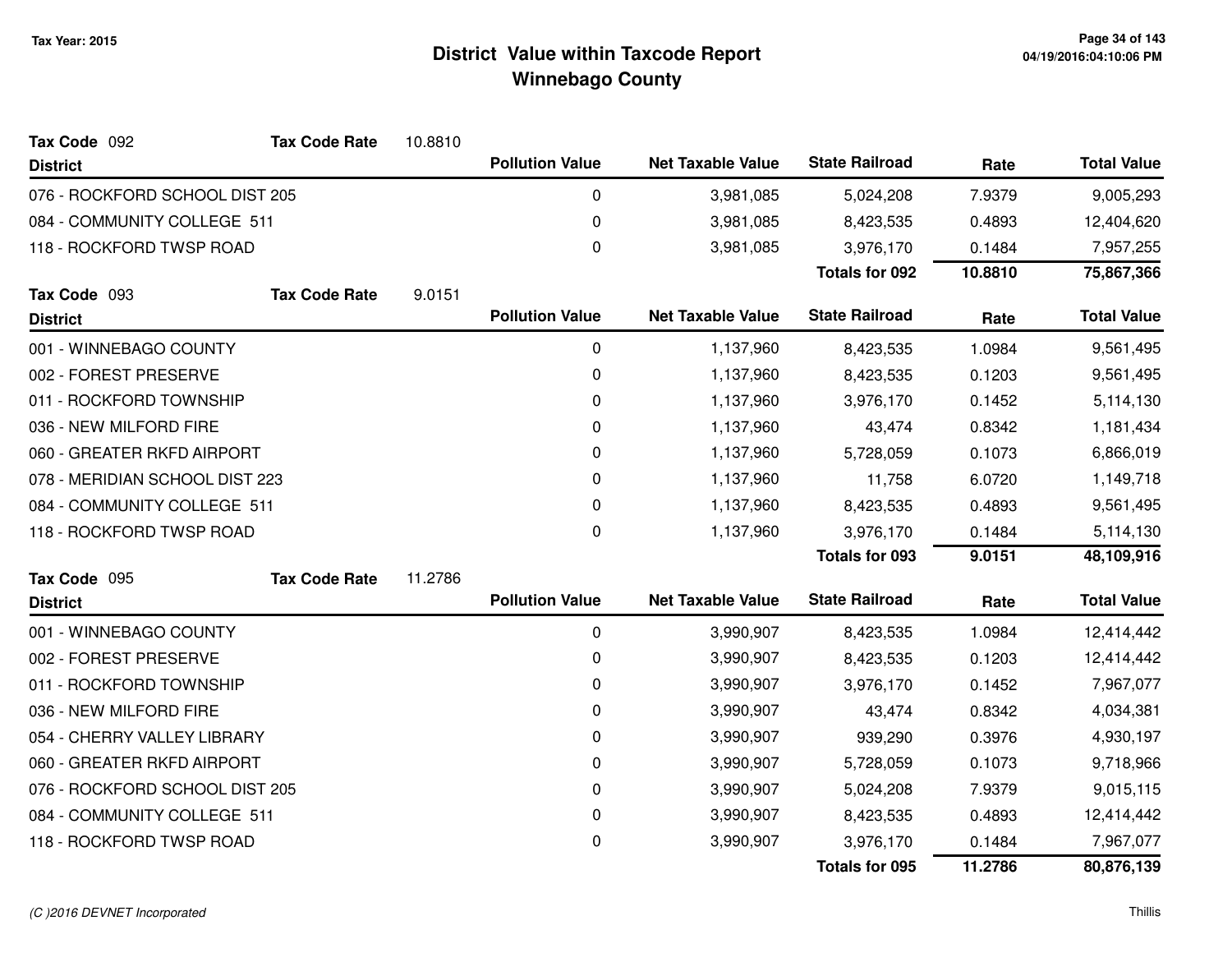| Tax Code 096                    | <b>Tax Code Rate</b> | 12.4415 |                        |                          |                       |         |                    |
|---------------------------------|----------------------|---------|------------------------|--------------------------|-----------------------|---------|--------------------|
| <b>District</b>                 |                      |         | <b>Pollution Value</b> | <b>Net Taxable Value</b> | <b>State Railroad</b> | Rate    | <b>Total Value</b> |
| 001 - WINNEBAGO COUNTY          |                      |         | 0                      | 6,755,449                | 8,423,535             | 1.0984  | 15,178,984         |
| 002 - FOREST PRESERVE           |                      |         | 0                      | 6,755,449                | 8,423,535             | 0.1203  | 15,178,984         |
| 011 - ROCKFORD TOWNSHIP         |                      |         | 0                      | 6,755,449                | 3,976,170             | 0.1452  | 10,731,619         |
| 036 - NEW MILFORD FIRE          |                      |         | 0                      | 6,755,449                | 43,474                | 0.8342  | 6,798,923          |
| 046 - ROCKFORD PARK DISTRICT    |                      |         | 0                      | 6,755,449                | 4,191,679             | 1.1629  | 10,947,128         |
| 054 - CHERRY VALLEY LIBRARY     |                      |         | 0                      | 6,755,449                | 939,290               | 0.3976  | 7,694,739          |
| 060 - GREATER RKFD AIRPORT      |                      |         | 0                      | 6,755,449                | 5,728,059             | 0.1073  | 12,483,508         |
| 076 - ROCKFORD SCHOOL DIST 205  |                      |         | 0                      | 6,755,449                | 5,024,208             | 7.9379  | 11,779,657         |
| 084 - COMMUNITY COLLEGE 511     |                      |         | 0                      | 6,755,449                | 8,423,535             | 0.4893  | 15,178,984         |
| 118 - ROCKFORD TWSP ROAD        |                      |         | 0                      | 6,755,449                | 3,976,170             | 0.1484  | 10,731,619         |
|                                 |                      |         |                        |                          | <b>Totals for 096</b> | 12.4415 | 116,704,145        |
| Tax Code 099                    | <b>Tax Code Rate</b> | 12.0439 |                        |                          |                       |         |                    |
| <b>District</b>                 |                      |         | <b>Pollution Value</b> | <b>Net Taxable Value</b> | <b>State Railroad</b> | Rate    | <b>Total Value</b> |
| 001 - WINNEBAGO COUNTY          |                      |         | $\mathbf 0$            | 5,211,284                | 8,423,535             | 1.0984  | 13,634,819         |
| 002 - FOREST PRESERVE           |                      |         | 0                      | 5,211,284                | 8,423,535             | 0.1203  | 13,634,819         |
| 011 - ROCKFORD TOWNSHIP         |                      |         | 0                      | 5,211,284                | 3,976,170             | 0.1452  | 9,187,454          |
| 036 - NEW MILFORD FIRE          |                      |         | 0                      | 5,211,284                | 43,474                | 0.8342  | 5,254,758          |
| 046 - ROCKFORD PARK DISTRICT    |                      |         | 0                      | 5,211,284                | 4,191,679             | 1.1629  | 9,402,963          |
| 060 - GREATER RKFD AIRPORT      |                      |         | 0                      | 5,211,284                | 5,728,059             | 0.1073  | 10,939,343         |
| 076 - ROCKFORD SCHOOL DIST 205  |                      |         | 0                      | 5,211,284                | 5,024,208             | 7.9379  | 10,235,492         |
| 084 - COMMUNITY COLLEGE 511     |                      |         | 0                      | 5,211,284                | 8,423,535             | 0.4893  | 13,634,819         |
| 118 - ROCKFORD TWSP ROAD        |                      |         | 0                      | 5,211,284                | 3,976,170             | 0.1484  | 9,187,454          |
|                                 |                      |         |                        |                          | <b>Totals for 099</b> | 12.0439 | 95,111,921         |
| Tax Code 104<br><b>District</b> | <b>Tax Code Rate</b> | 11.5087 | <b>Pollution Value</b> | <b>Net Taxable Value</b> | <b>State Railroad</b> | Rate    | <b>Total Value</b> |
| 001 - WINNEBAGO COUNTY          |                      |         | 0                      | 2,095,667                | 8,423,535             | 1.0984  | 10,519,202         |
| 002 - FOREST PRESERVE           |                      |         | 0                      | 2,095,667                | 8,423,535             | 0.1203  | 10,519,202         |
|                                 |                      |         |                        |                          |                       |         |                    |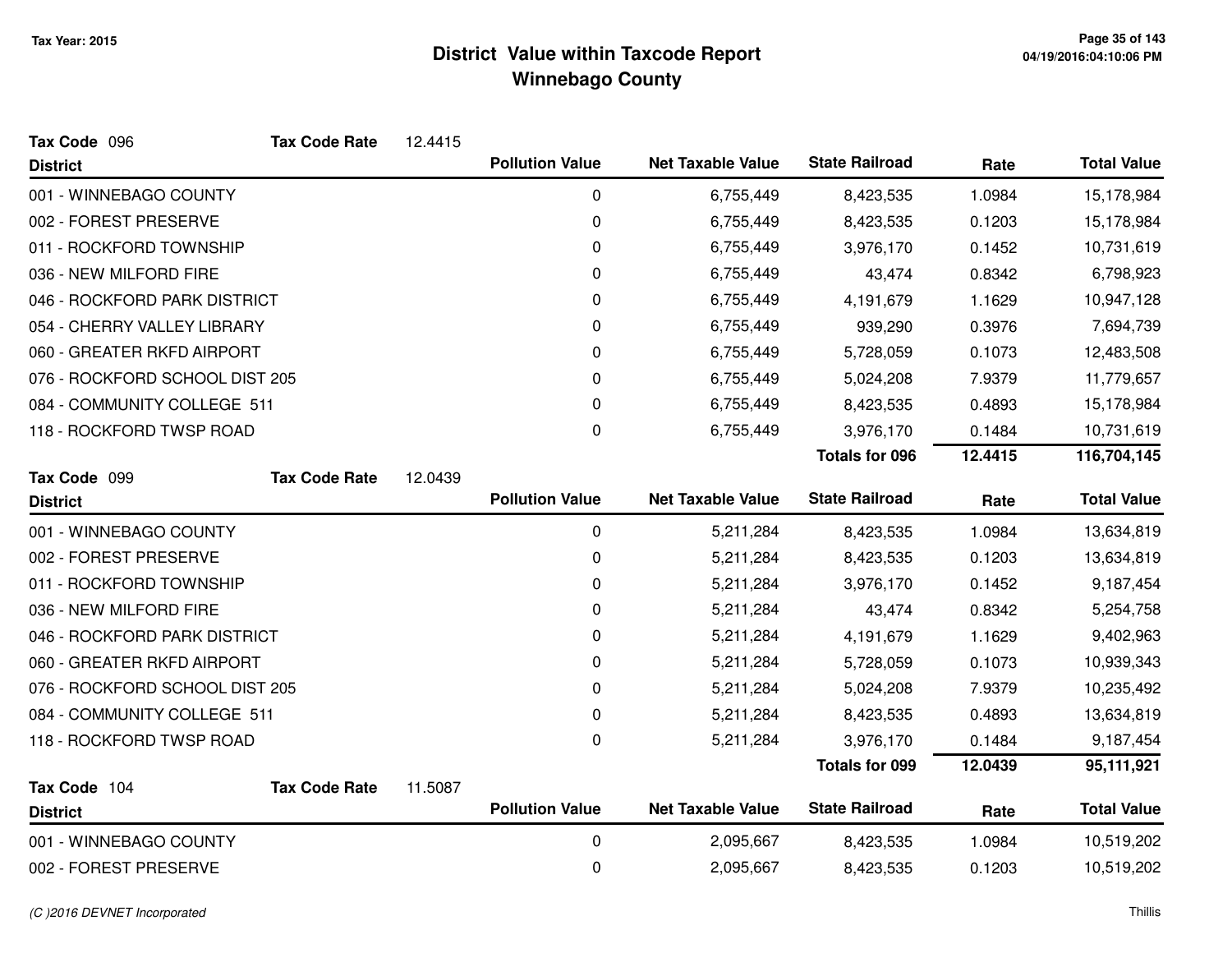| Tax Code 104                   | <b>Tax Code Rate</b> | 11.5087 |                        |                          |                       |         |                    |
|--------------------------------|----------------------|---------|------------------------|--------------------------|-----------------------|---------|--------------------|
| <b>District</b>                |                      |         | <b>Pollution Value</b> | <b>Net Taxable Value</b> | <b>State Railroad</b> | Rate    | <b>Total Value</b> |
| 011 - ROCKFORD TOWNSHIP        |                      |         | 0                      | 2,095,667                | 3,976,170             | 0.1452  | 6,071,837          |
| 040 - ROCK RIVER FIRE          |                      |         | 0                      | 2,095,667                | 0                     | 0.0915  | 2,095,667          |
| 046 - ROCKFORD PARK DISTRICT   |                      |         | 0                      | 2,095,667                | 4,191,679             | 1.1629  | 6,287,346          |
| 051 - ROCK RIVER WATER REC     |                      |         | 0                      | 2,095,667                | 4,452,412             | 0.2075  | 6,548,079          |
| 060 - GREATER RKFD AIRPORT     |                      |         | 0                      | 2,095,667                | 5,728,059             | 0.1073  | 7,823,726          |
| 076 - ROCKFORD SCHOOL DIST 205 |                      |         | 0                      | 2,095,667                | 5,024,208             | 7.9379  | 7,119,875          |
| 084 - COMMUNITY COLLEGE 511    |                      |         | $\mathbf 0$            | 2,095,667                | 8,423,535             | 0.4893  | 10,519,202         |
| 118 - ROCKFORD TWSP ROAD       |                      |         | 0                      | 2,095,667                | 3,976,170             | 0.1484  | 6,071,837          |
|                                |                      |         |                        |                          | <b>Totals for 104</b> | 11.5087 | 73,575,973         |
| Tax Code 108                   | <b>Tax Code Rate</b> | 10.9874 |                        |                          |                       |         |                    |
| <b>District</b>                |                      |         | <b>Pollution Value</b> | <b>Net Taxable Value</b> | <b>State Railroad</b> | Rate    | <b>Total Value</b> |
| 001 - WINNEBAGO COUNTY         |                      |         | 0                      | 14,183                   | 8,423,535             | 1.0984  | 8,437,718          |
| 002 - FOREST PRESERVE          |                      |         | 0                      | 14,183                   | 8,423,535             | 0.1203  | 8,437,718          |
| 006 - HARLEM TOWNSHIP          |                      |         | 0                      | 14,183                   | 0                     | 0.1140  | 14,183             |
| 020 - MACHESNEY PARK VILLAGE   |                      |         | 0                      | 14,183                   | 0                     | 0.0000  | 14,183             |
| 035 - HARLEM-ROSCOE FIRE       |                      |         | 0                      | 14,183                   | 317,502               | 0.7683  | 331,685            |
| 055 - NORTH SUBURBAN LIBRARY   |                      |         | 0                      | 14,183                   | 740,593               | 0.3032  | 754,776            |
| 060 - GREATER RKFD AIRPORT     |                      |         | 0                      | 14,183                   | 5,728,059             | 0.1073  | 5,742,242          |
| 076 - ROCKFORD SCHOOL DIST 205 |                      |         | 0                      | 14,183                   | 5,024,208             | 7.9379  | 5,038,391          |
| 084 - COMMUNITY COLLEGE 511    |                      |         | 0                      | 14,183                   | 8,423,535             | 0.4893  | 8,437,718          |
| 113 - HARLEM TWSP ROAD         |                      |         | 0                      | 14,183                   | 0                     | 0.0487  | 14,183             |
|                                |                      |         |                        |                          | <b>Totals for 108</b> | 10.9874 | 37,222,797         |
| Tax Code 109                   | <b>Tax Code Rate</b> | 11.1949 |                        |                          |                       |         |                    |
| <b>District</b>                |                      |         | <b>Pollution Value</b> | <b>Net Taxable Value</b> | <b>State Railroad</b> | Rate    | <b>Total Value</b> |
| 001 - WINNEBAGO COUNTY         |                      |         | $\mathbf 0$            | 22,784,169               | 8,423,535             | 1.0984  | 31,207,704         |
| 002 - FOREST PRESERVE          |                      |         | 0                      | 22,784,169               | 8,423,535             | 0.1203  | 31,207,704         |
| 006 - HARLEM TOWNSHIP          |                      |         | 0                      | 22,784,169               | 0                     | 0.1140  | 22,784,169         |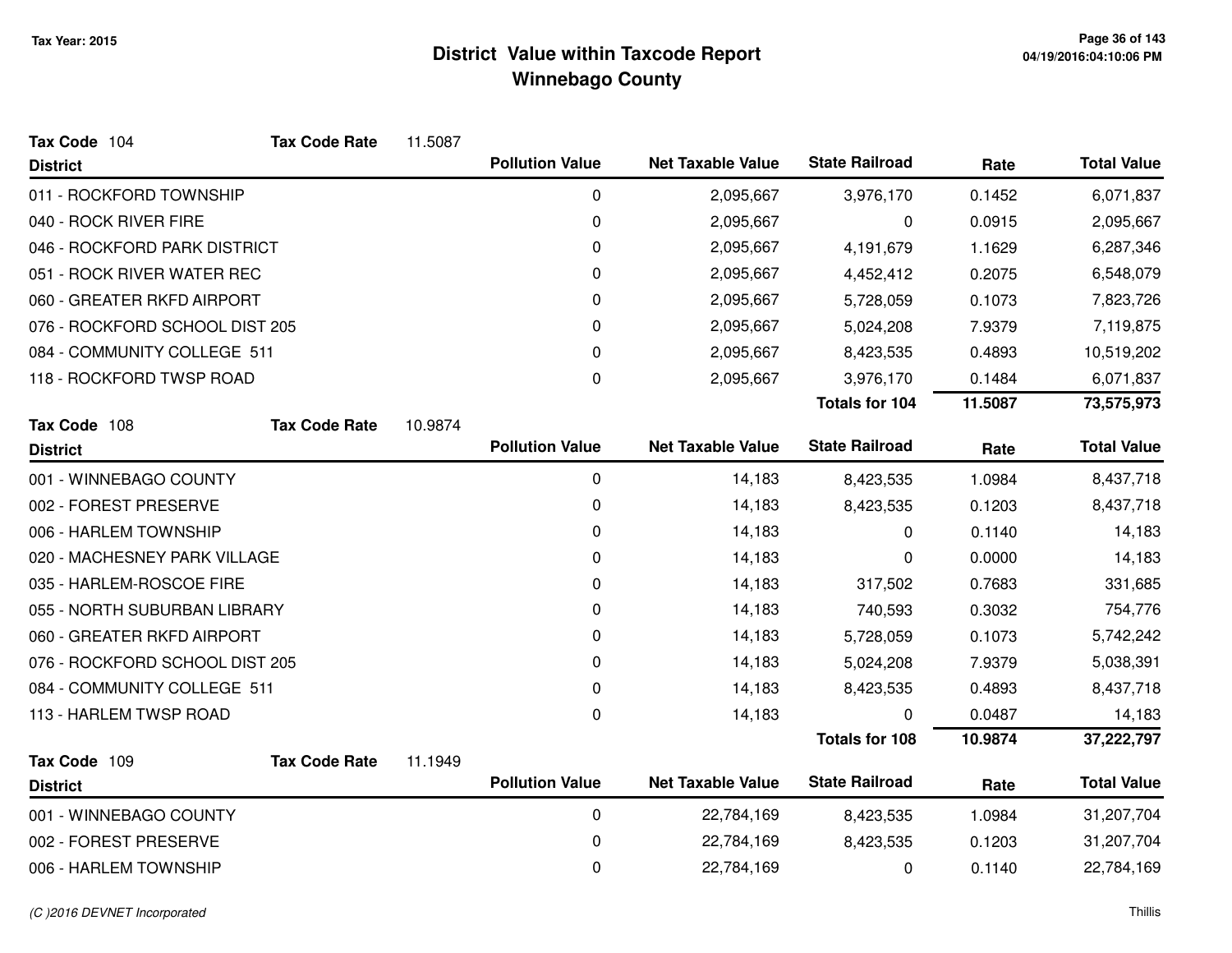| Tax Code 109                   | <b>Tax Code Rate</b> | 11.1949 |                        |                          |                       |         |                    |
|--------------------------------|----------------------|---------|------------------------|--------------------------|-----------------------|---------|--------------------|
| <b>District</b>                |                      |         | <b>Pollution Value</b> | <b>Net Taxable Value</b> | <b>State Railroad</b> | Rate    | <b>Total Value</b> |
| 020 - MACHESNEY PARK VILLAGE   |                      |         | 0                      | 22,784,169               | 0                     | 0.0000  | 22,784,169         |
| 035 - HARLEM-ROSCOE FIRE       |                      |         | 0                      | 22,784,169               | 317,502               | 0.7683  | 23,101,671         |
| 051 - ROCK RIVER WATER REC     |                      |         | 0                      | 22,784,169               | 4,452,412             | 0.2075  | 27,236,581         |
| 055 - NORTH SUBURBAN LIBRARY   |                      |         | 0                      | 22,784,169               | 740,593               | 0.3032  | 23,524,762         |
| 060 - GREATER RKFD AIRPORT     |                      |         | 0                      | 22,784,169               | 5,728,059             | 0.1073  | 28,512,228         |
| 076 - ROCKFORD SCHOOL DIST 205 |                      |         | 0                      | 22,784,169               | 5,024,208             | 7.9379  | 27,808,377         |
| 084 - COMMUNITY COLLEGE 511    |                      |         | 0                      | 22,784,169               | 8,423,535             | 0.4893  | 31,207,704         |
| 113 - HARLEM TWSP ROAD         |                      |         | 0                      | 22,784,169               | 0                     | 0.0487  | 22,784,169         |
|                                |                      |         |                        |                          | <b>Totals for 109</b> | 11.1949 | 292,159,238        |
| Tax Code 110                   | <b>Tax Code Rate</b> | 11.7762 |                        |                          |                       |         |                    |
| <b>District</b>                |                      |         | <b>Pollution Value</b> | <b>Net Taxable Value</b> | <b>State Railroad</b> | Rate    | <b>Total Value</b> |
| 001 - WINNEBAGO COUNTY         |                      |         | 0                      | 25,830,778               | 8,423,535             | 1.0984  | 34,254,313         |
| 002 - FOREST PRESERVE          |                      |         | 0                      | 25,830,778               | 8,423,535             | 0.1203  | 34,254,313         |
| 004 - CHERRY VALLEY TOWNSHIP   |                      |         | $\mathbf 0$            | 25,830,778               | 1,481,529             | 0.1418  | 27,312,307         |
| 031 - CHERRY VALLEY FIRE       |                      |         | 0                      | 25,830,778               | 827,972               | 0.9999  | 26,658,750         |
| 051 - ROCK RIVER WATER REC     |                      |         | 0                      | 25,830,778               | 4,452,412             | 0.2075  | 30,283,190         |
| 054 - CHERRY VALLEY LIBRARY    |                      |         | 0                      | 25,830,778               | 939,290               | 0.3976  | 26,770,068         |
| 060 - GREATER RKFD AIRPORT     |                      |         | 0                      | 25,830,778               | 5,728,059             | 0.1073  | 31,558,837         |
| 076 - ROCKFORD SCHOOL DIST 205 |                      |         | 0                      | 25,830,778               | 5,024,208             | 7.9379  | 30,854,986         |
| 084 - COMMUNITY COLLEGE 511    |                      |         | 0                      | 25,830,778               | 8,423,535             | 0.4893  | 34,254,313         |
| 111 - CHERRY VALLEY TWSP ROAD  |                      |         | $\mathbf 0$            | 25,830,778               | 1,481,529             | 0.2762  | 27,312,307         |
|                                |                      |         |                        |                          | Totals for 110        | 11.7762 | 303,513,384        |
| Tax Code 111                   | <b>Tax Code Rate</b> | 11.3786 |                        |                          |                       |         |                    |
| <b>District</b>                |                      |         | <b>Pollution Value</b> | <b>Net Taxable Value</b> | <b>State Railroad</b> | Rate    | <b>Total Value</b> |
| 001 - WINNEBAGO COUNTY         |                      |         | $\pmb{0}$              | 7,894,836                | 8,423,535             | 1.0984  | 16,318,371         |
| 002 - FOREST PRESERVE          |                      |         | 0                      | 7,894,836                | 8,423,535             | 0.1203  | 16,318,371         |
| 004 - CHERRY VALLEY TOWNSHIP   |                      |         | 0                      | 7,894,836                | 1,481,529             | 0.1418  | 9,376,365          |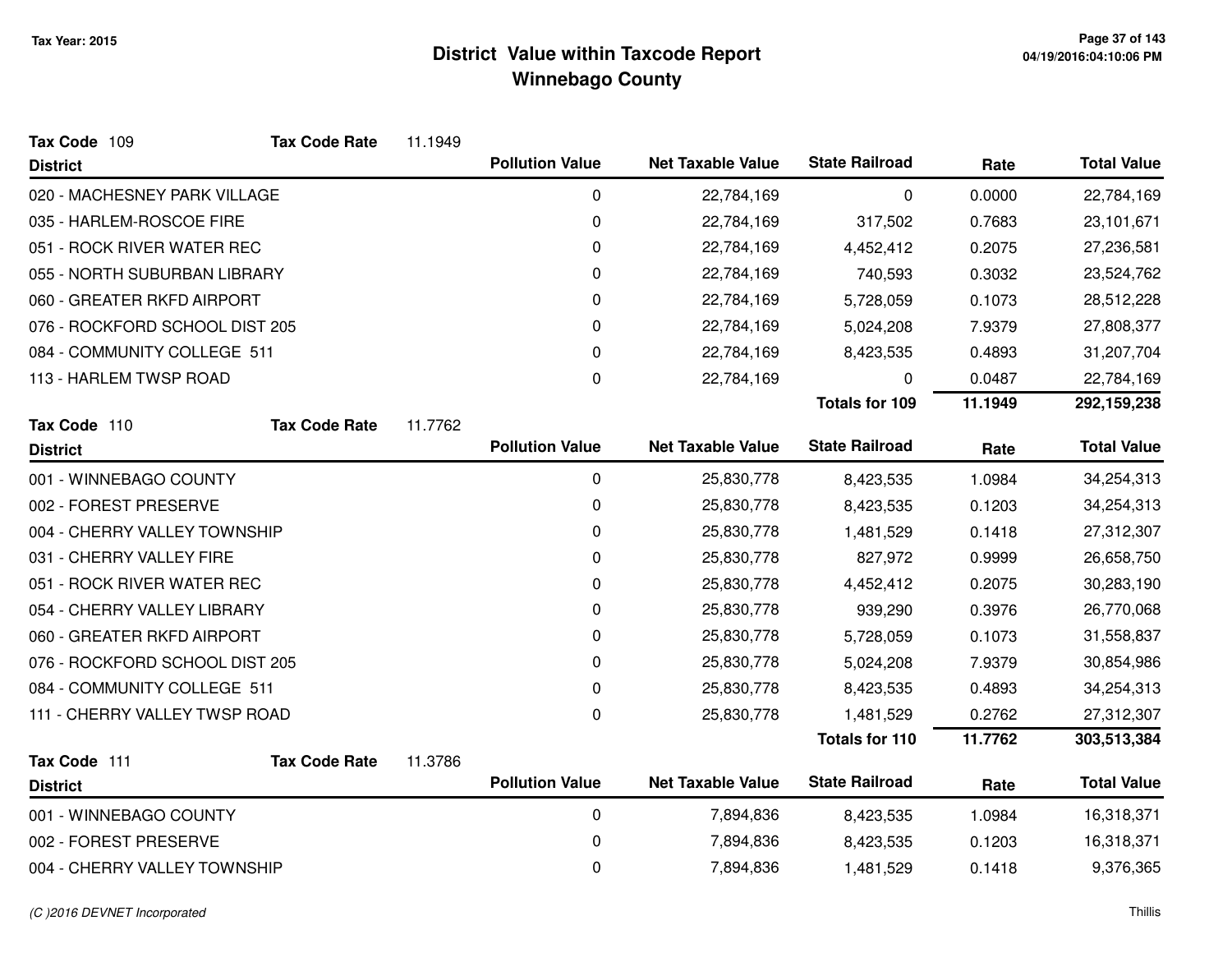| Tax Code 111                   | <b>Tax Code Rate</b> | 11.3786 |                        |                          |                       |         |                    |
|--------------------------------|----------------------|---------|------------------------|--------------------------|-----------------------|---------|--------------------|
| <b>District</b>                |                      |         | <b>Pollution Value</b> | <b>Net Taxable Value</b> | <b>State Railroad</b> | Rate    | <b>Total Value</b> |
| 031 - CHERRY VALLEY FIRE       |                      |         | $\pmb{0}$              | 7,894,836                | 827,972               | 0.9999  | 8,722,808          |
| 051 - ROCK RIVER WATER REC     |                      |         | 0                      | 7,894,836                | 4,452,412             | 0.2075  | 12,347,248         |
| 060 - GREATER RKFD AIRPORT     |                      |         | 0                      | 7,894,836                | 5,728,059             | 0.1073  | 13,622,895         |
| 076 - ROCKFORD SCHOOL DIST 205 |                      |         | 0                      | 7,894,836                | 5,024,208             | 7.9379  | 12,919,044         |
| 084 - COMMUNITY COLLEGE 511    |                      |         | 0                      | 7,894,836                | 8,423,535             | 0.4893  | 16,318,371         |
| 111 - CHERRY VALLEY TWSP ROAD  |                      |         | 0                      | 7,894,836                | 1,481,529             | 0.2762  | 9,376,365          |
|                                |                      |         |                        |                          | <b>Totals for 111</b> | 11.3786 | 115,319,838        |
| Tax Code 112                   | <b>Tax Code Rate</b> | 14.2578 |                        |                          |                       |         |                    |
| <b>District</b>                |                      |         | <b>Pollution Value</b> | <b>Net Taxable Value</b> | <b>State Railroad</b> | Rate    | <b>Total Value</b> |
| 001 - WINNEBAGO COUNTY         |                      |         | 0                      | 2,017,248                | 8,423,535             | 1.0984  | 10,440,783         |
| 002 - FOREST PRESERVE          |                      |         | 0                      | 2,017,248                | 8,423,535             | 0.1203  | 10,440,783         |
| 004 - CHERRY VALLEY TOWNSHIP   |                      |         | 0                      | 2,017,248                | 1,481,529             | 0.1418  | 3,498,777          |
| 023 - ROCKFORD CITY            |                      |         | 0                      | 2,017,248                | 3,297,017             | 3.3595  | 5,314,265          |
| 051 - ROCK RIVER WATER REC     |                      |         | $\pmb{0}$              | 2,017,248                | 4,452,412             | 0.2075  | 6,469,660          |
| 059 - ROCKFORD CITY LIBRARY    |                      |         | 0                      | 2,017,248                | 3,297,017             | 0.5196  | 5,314,265          |
| 060 - GREATER RKFD AIRPORT     |                      |         | 0                      | 2,017,248                | 5,728,059             | 0.1073  | 7,745,307          |
| 076 - ROCKFORD SCHOOL DIST 205 |                      |         | $\pmb{0}$              | 2,017,248                | 5,024,208             | 7.9379  | 7,041,456          |
| 084 - COMMUNITY COLLEGE 511    |                      |         | $\pmb{0}$              | 2,017,248                | 8,423,535             | 0.4893  | 10,440,783         |
| 111 - CHERRY VALLEY TWSP ROAD  |                      |         | $\pmb{0}$              | 2,017,248                | 1,481,529             | 0.2762  | 3,498,777          |
|                                |                      |         |                        |                          | <b>Totals for 112</b> | 14.2578 | 70,204,856         |
| Tax Code 113                   | <b>Tax Code Rate</b> | 12.9391 |                        |                          |                       |         |                    |
| <b>District</b>                |                      |         | <b>Pollution Value</b> | <b>Net Taxable Value</b> | <b>State Railroad</b> | Rate    | <b>Total Value</b> |
| 001 - WINNEBAGO COUNTY         |                      |         | 0                      | 8,389,023                | 8,423,535             | 1.0984  | 16,812,558         |
| 002 - FOREST PRESERVE          |                      |         | 0                      | 8,389,023                | 8,423,535             | 0.1203  | 16,812,558         |
| 004 - CHERRY VALLEY TOWNSHIP   |                      |         | $\pmb{0}$              | 8,389,023                | 1,481,529             | 0.1418  | 9,870,552          |
| 031 - CHERRY VALLEY FIRE       |                      |         | 0                      | 8,389,023                | 827,972               | 0.9999  | 9,216,995          |
| 046 - ROCKFORD PARK DISTRICT   |                      |         | 0                      | 8,389,023                | 4,191,679             | 1.1629  | 12,580,702         |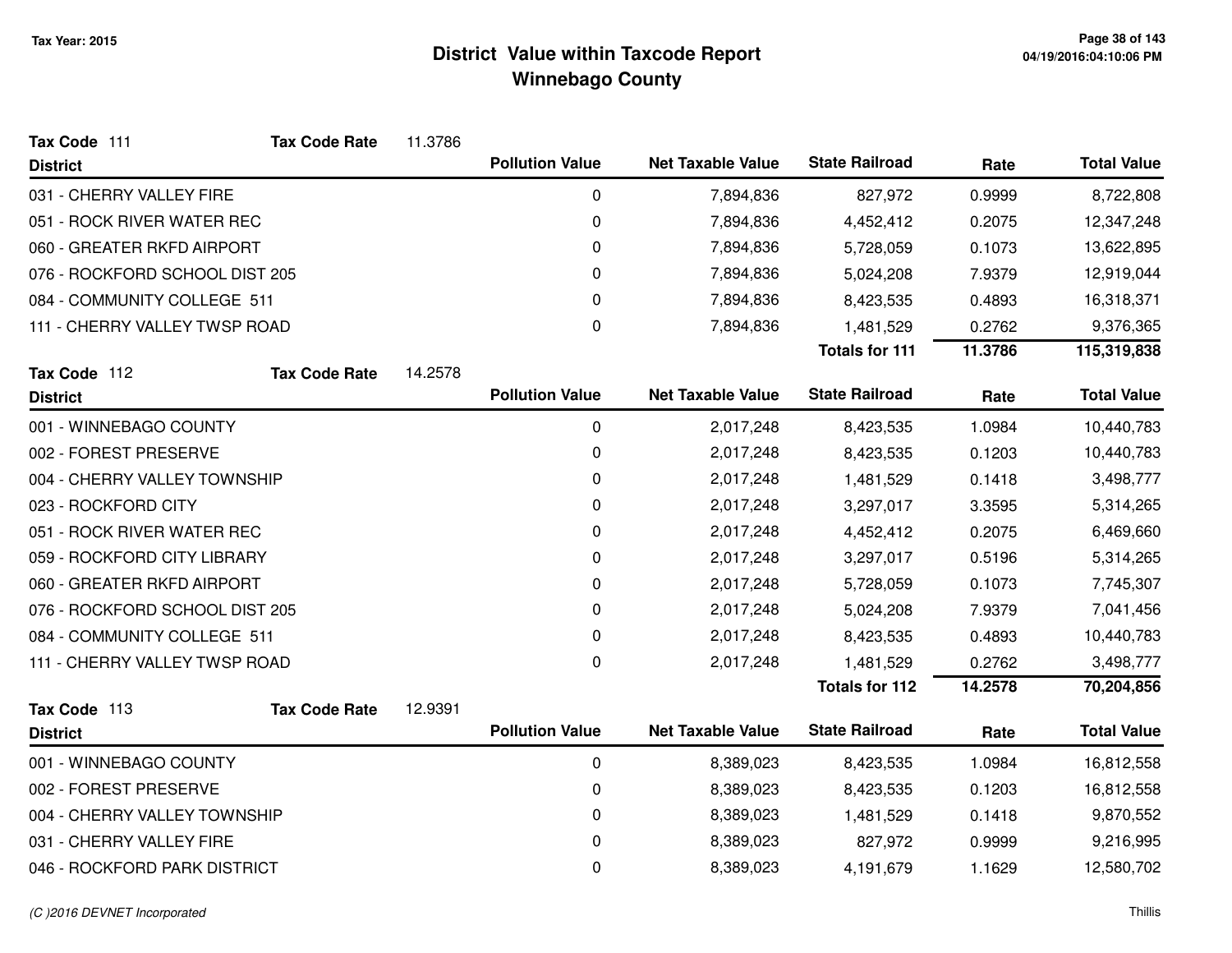| Tax Code 113                   | <b>Tax Code Rate</b> | 12.9391 |                        |                          |                       |         |                    |
|--------------------------------|----------------------|---------|------------------------|--------------------------|-----------------------|---------|--------------------|
| <b>District</b>                |                      |         | <b>Pollution Value</b> | <b>Net Taxable Value</b> | <b>State Railroad</b> | Rate    | <b>Total Value</b> |
| 051 - ROCK RIVER WATER REC     |                      |         | 0                      | 8,389,023                | 4,452,412             | 0.2075  | 12,841,435         |
| 054 - CHERRY VALLEY LIBRARY    |                      |         | 0                      | 8,389,023                | 939,290               | 0.3976  | 9,328,313          |
| 060 - GREATER RKFD AIRPORT     |                      |         | 0                      | 8,389,023                | 5,728,059             | 0.1073  | 14,117,082         |
| 076 - ROCKFORD SCHOOL DIST 205 |                      |         | 0                      | 8,389,023                | 5,024,208             | 7.9379  | 13,413,231         |
| 084 - COMMUNITY COLLEGE 511    |                      |         | 0                      | 8,389,023                | 8,423,535             | 0.4893  | 16,812,558         |
| 111 - CHERRY VALLEY TWSP ROAD  |                      |         | 0                      | 8,389,023                | 1,481,529             | 0.2762  | 9,870,552          |
|                                |                      |         |                        |                          | <b>Totals for 113</b> | 12.9391 | 141,676,536        |
| Tax Code 114                   | <b>Tax Code Rate</b> | 11.5687 |                        |                          |                       |         |                    |
| <b>District</b>                |                      |         | <b>Pollution Value</b> | <b>Net Taxable Value</b> | <b>State Railroad</b> | Rate    | <b>Total Value</b> |
| 001 - WINNEBAGO COUNTY         |                      |         | 0                      | 65,042,816               | 8,423,535             | 1.0984  | 73,466,351         |
| 002 - FOREST PRESERVE          |                      |         | 0                      | 65,042,816               | 8,423,535             | 0.1203  | 73,466,351         |
| 004 - CHERRY VALLEY TOWNSHIP   |                      |         | 0                      | 65,042,816               | 1,481,529             | 0.1418  | 66,524,345         |
| 031 - CHERRY VALLEY FIRE       |                      |         | 0                      | 65,042,816               | 827,972               | 0.9999  | 65,870,788         |
| 054 - CHERRY VALLEY LIBRARY    |                      |         | 0                      | 65,042,816               | 939,290               | 0.3976  | 65,982,106         |
| 060 - GREATER RKFD AIRPORT     |                      |         | 0                      | 65,042,816               | 5,728,059             | 0.1073  | 70,770,875         |
| 076 - ROCKFORD SCHOOL DIST 205 |                      |         | 0                      | 65,042,816               | 5,024,208             | 7.9379  | 70,067,024         |
| 084 - COMMUNITY COLLEGE 511    |                      |         | 0                      | 65,042,816               | 8,423,535             | 0.4893  | 73,466,351         |
| 111 - CHERRY VALLEY TWSP ROAD  |                      |         | 0                      | 65,042,816               | 1,481,529             | 0.2762  | 66,524,345         |
|                                |                      |         |                        |                          | <b>Totals for 114</b> | 11.5687 | 626,138,536        |
| Tax Code 115                   | <b>Tax Code Rate</b> | 11.1711 |                        |                          |                       |         |                    |
| <b>District</b>                |                      |         | <b>Pollution Value</b> | <b>Net Taxable Value</b> | <b>State Railroad</b> | Rate    | <b>Total Value</b> |
| 001 - WINNEBAGO COUNTY         |                      |         | 0                      | 5,083,429                | 8,423,535             | 1.0984  | 13,506,964         |
| 002 - FOREST PRESERVE          |                      |         | 0                      | 5,083,429                | 8,423,535             | 0.1203  | 13,506,964         |
| 004 - CHERRY VALLEY TOWNSHIP   |                      |         | 0                      | 5,083,429                | 1,481,529             | 0.1418  | 6,564,958          |
| 031 - CHERRY VALLEY FIRE       |                      |         | 0                      | 5,083,429                | 827,972               | 0.9999  | 5,911,401          |
| 060 - GREATER RKFD AIRPORT     |                      |         | 0                      | 5,083,429                | 5,728,059             | 0.1073  | 10,811,488         |
| 076 - ROCKFORD SCHOOL DIST 205 |                      |         | 0                      | 5,083,429                | 5,024,208             | 7.9379  | 10,107,637         |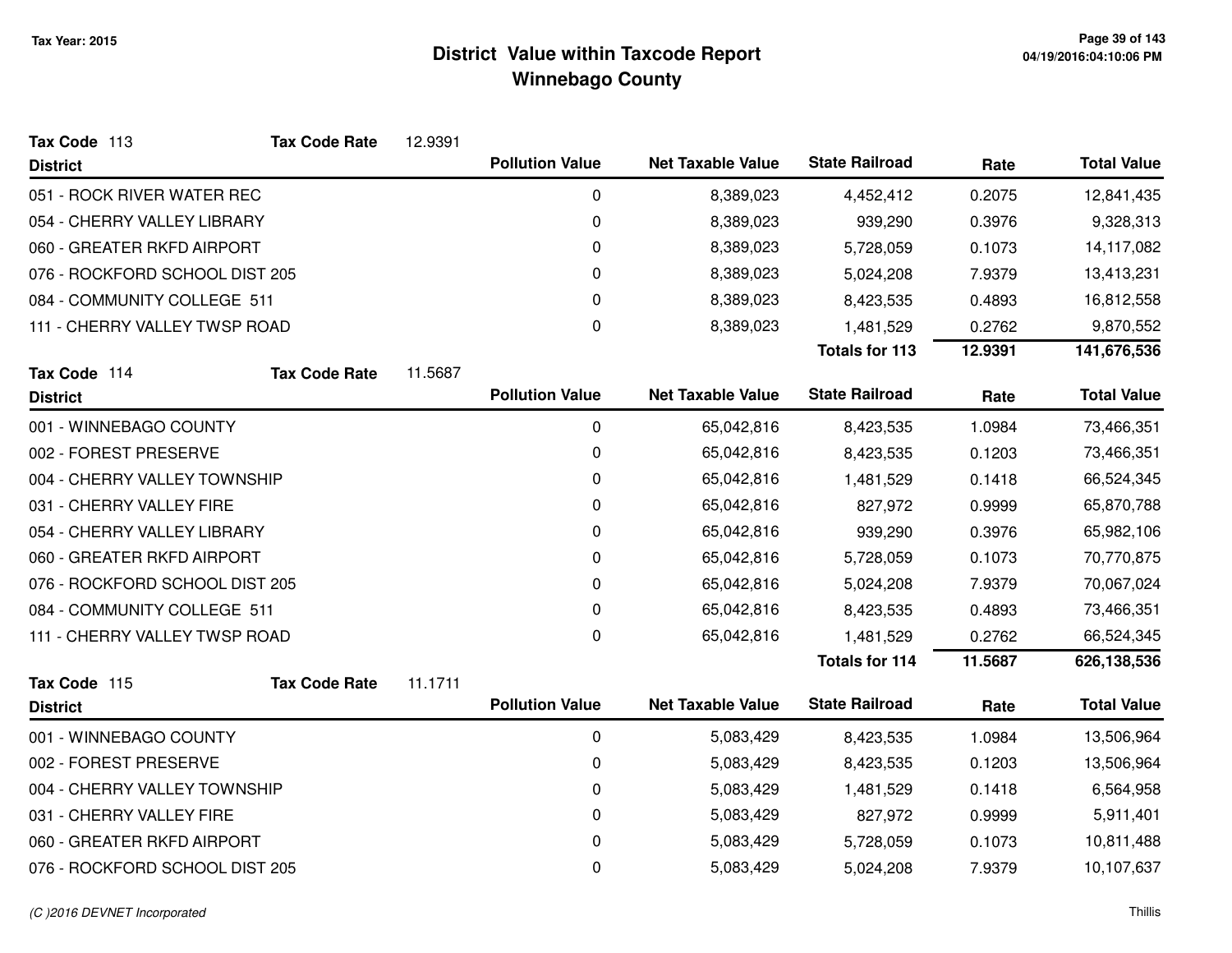| Tax Code 115                   | <b>Tax Code Rate</b> | 11.1711 |                        |                          |                       |         |                    |
|--------------------------------|----------------------|---------|------------------------|--------------------------|-----------------------|---------|--------------------|
| <b>District</b>                |                      |         | <b>Pollution Value</b> | <b>Net Taxable Value</b> | <b>State Railroad</b> | Rate    | <b>Total Value</b> |
| 084 - COMMUNITY COLLEGE 511    |                      |         | 0                      | 5,083,429                | 8,423,535             | 0.4893  | 13,506,964         |
| 111 - CHERRY VALLEY TWSP ROAD  |                      |         | $\mathbf 0$            | 5,083,429                | 1,481,529             | 0.2762  | 6,564,958          |
|                                |                      |         |                        |                          | <b>Totals for 115</b> | 11.1711 | 80,481,334         |
| Tax Code 116                   | <b>Tax Code Rate</b> | 14.0503 |                        |                          |                       |         |                    |
| <b>District</b>                |                      |         | <b>Pollution Value</b> | <b>Net Taxable Value</b> | <b>State Railroad</b> | Rate    | <b>Total Value</b> |
| 001 - WINNEBAGO COUNTY         |                      |         | 0                      | 5,749                    | 8,423,535             | 1.0984  | 8,429,284          |
| 002 - FOREST PRESERVE          |                      |         | 0                      | 5,749                    | 8,423,535             | 0.1203  | 8,429,284          |
| 004 - CHERRY VALLEY TOWNSHIP   |                      |         | 0                      | 5,749                    | 1,481,529             | 0.1418  | 1,487,278          |
| 023 - ROCKFORD CITY            |                      |         | 0                      | 5,749                    | 3,297,017             | 3.3595  | 3,302,766          |
| 059 - ROCKFORD CITY LIBRARY    |                      |         | 0                      | 5,749                    | 3,297,017             | 0.5196  | 3,302,766          |
| 060 - GREATER RKFD AIRPORT     |                      |         | 0                      | 5,749                    | 5,728,059             | 0.1073  | 5,733,808          |
| 076 - ROCKFORD SCHOOL DIST 205 |                      |         | 0                      | 5,749                    | 5,024,208             | 7.9379  | 5,029,957          |
| 084 - COMMUNITY COLLEGE 511    |                      |         | 0                      | 5,749                    | 8,423,535             | 0.4893  | 8,429,284          |
| 111 - CHERRY VALLEY TWSP ROAD  |                      |         | 0                      | 5,749                    | 1,481,529             | 0.2762  | 1,487,278          |
|                                |                      |         |                        |                          | <b>Totals for 116</b> | 14.0503 | 45,631,705         |
| Tax Code 117                   | <b>Tax Code Rate</b> | 15.2963 |                        |                          |                       |         |                    |
| <b>District</b>                |                      |         | <b>Pollution Value</b> | <b>Net Taxable Value</b> | <b>State Railroad</b> | Rate    | <b>Total Value</b> |
| 001 - WINNEBAGO COUNTY         |                      |         | $\pmb{0}$              | 10,431,463               | 8,423,535             | 1.0984  | 18,854,998         |
| 002 - FOREST PRESERVE          |                      |         | 0                      | 10,431,463               | 8,423,535             | 0.1203  | 18,854,998         |
| 011 - ROCKFORD TOWNSHIP        |                      |         | 0                      | 10,431,463               | 3,976,170             | 0.1452  | 14,407,633         |
| 023 - ROCKFORD CITY            |                      |         | 0                      | 10,431,463               | 3,297,017             | 3.3595  | 13,728,480         |
| 046 - ROCKFORD PARK DISTRICT   |                      |         | 0                      | 10,431,463               | 4,191,679             | 1.1629  | 14,623,142         |
| 051 - ROCK RIVER WATER REC     |                      |         | 0                      | 10,431,463               | 4,452,412             | 0.2075  | 14,883,875         |
| 059 - ROCKFORD CITY LIBRARY    |                      |         | 0                      | 10,431,463               | 3,297,017             | 0.5196  | 13,728,480         |
| 060 - GREATER RKFD AIRPORT     |                      |         | 0                      | 10,431,463               | 5,728,059             | 0.1073  | 16,159,522         |
| 066 - EAST STATE & ALPINE TIF  |                      |         | $\mathbf 0$            | 749,637                  | 0                     | 0.0000  | 749,637            |
| 076 - ROCKFORD SCHOOL DIST 205 |                      |         | 0                      | 10,431,463               | 5,024,208             | 7.9379  | 15,455,671         |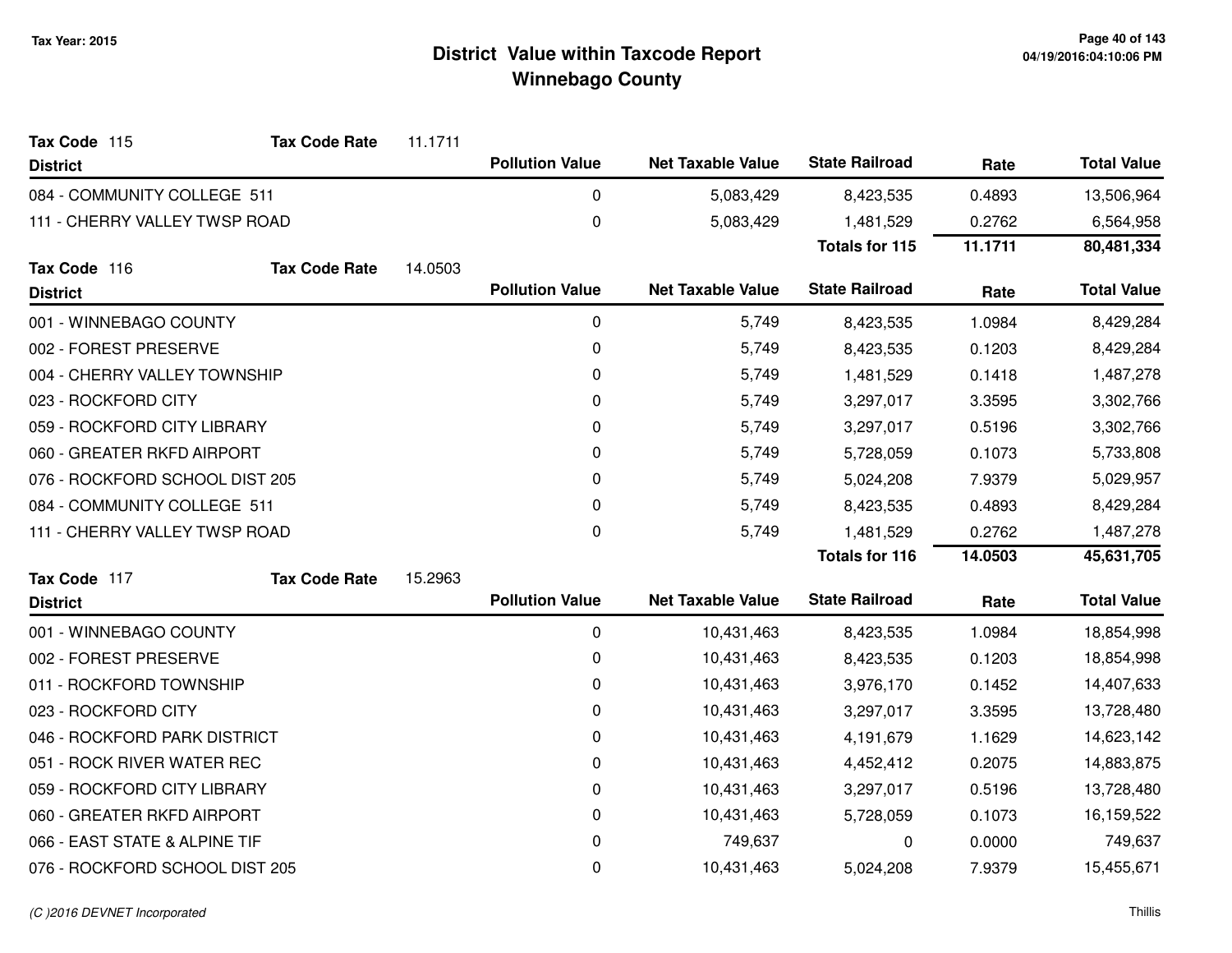| Tax Code 117                 | <b>Tax Code Rate</b> | 15.2963 |                        |                          |                       |         |                    |
|------------------------------|----------------------|---------|------------------------|--------------------------|-----------------------|---------|--------------------|
| <b>District</b>              |                      |         | <b>Pollution Value</b> | <b>Net Taxable Value</b> | <b>State Railroad</b> | Rate    | <b>Total Value</b> |
| 084 - COMMUNITY COLLEGE 511  |                      |         | 0                      | 10,431,463               | 8,423,535             | 0.4893  | 18,854,998         |
| 118 - ROCKFORD TWSP ROAD     |                      |         | $\boldsymbol{0}$       | 10,431,463               | 3,976,170             | 0.1484  | 14,407,633         |
|                              |                      |         |                        |                          | <b>Totals for 117</b> | 15.2963 | 174,709,067        |
| Tax Code 118                 | <b>Tax Code Rate</b> | 11.6434 |                        |                          |                       |         |                    |
| <b>District</b>              |                      |         | <b>Pollution Value</b> | <b>Net Taxable Value</b> | <b>State Railroad</b> | Rate    | <b>Total Value</b> |
| 001 - WINNEBAGO COUNTY       |                      |         | $\pmb{0}$              | 366,998                  | 8,423,535             | 1.0984  | 8,790,533          |
| 002 - FOREST PRESERVE        |                      |         | $\mathbf 0$            | 366,998                  | 8,423,535             | 0.1203  | 8,790,533          |
| 006 - HARLEM TOWNSHIP        |                      |         | 0                      | 366,998                  | 0                     | 0.1140  | 366,998            |
| 020 - MACHESNEY PARK VILLAGE |                      |         | 0                      | 366,998                  | 0                     | 0.0000  | 366,998            |
| 035 - HARLEM-ROSCOE FIRE     |                      |         | 0                      | 366,998                  | 317,502               | 0.7683  | 684,500            |
| 051 - ROCK RIVER WATER REC   |                      |         | $\pmb{0}$              | 366,998                  | 4,452,412             | 0.2075  | 4,819,410          |
| 055 - NORTH SUBURBAN LIBRARY |                      |         | $\mathbf 0$            | 366,998                  | 740,593               | 0.3032  | 1,107,591          |
| 060 - GREATER RKFD AIRPORT   |                      |         | 0                      | 366,998                  | 5,728,059             | 0.1073  | 6,095,057          |
| 070 - HARLEM SCHOOL DIST 122 |                      |         | $\mathbf 0$            | 366,998                  | 496,170               | 8.3864  | 863,168            |
| 084 - COMMUNITY COLLEGE 511  |                      |         | 0                      | 366,998                  | 8,423,535             | 0.4893  | 8,790,533          |
| 098 - MACHESNEY PARK TIF     |                      |         | $\mathbf 0$            | 7,744,376                | 0                     | 0.0000  | 7,744,376          |
| 113 - HARLEM TWSP ROAD       |                      |         | $\mathbf 0$            | 366,998                  | 0                     | 0.0487  | 366,998            |
|                              |                      |         |                        |                          | <b>Totals for 118</b> | 11.6434 | 48,786,695         |
| Tax Code 119                 | <b>Tax Code Rate</b> | 11.7762 |                        |                          |                       |         |                    |
| <b>District</b>              |                      |         | <b>Pollution Value</b> | <b>Net Taxable Value</b> | <b>State Railroad</b> | Rate    | <b>Total Value</b> |
| 001 - WINNEBAGO COUNTY       |                      |         | 0                      | 11,736,580               | 8,423,535             | 1.0984  | 20,160,115         |
| 002 - FOREST PRESERVE        |                      |         | 0                      | 11,736,580               | 8,423,535             | 0.1203  | 20,160,115         |
| 004 - CHERRY VALLEY TOWNSHIP |                      |         | 0                      | 11,736,580               | 1,481,529             | 0.1418  | 13,218,109         |
| 017 - CHERRY VALLEY VILLAGE  |                      |         | $\mathbf 0$            | 11,736,580               | 169,131               | 0.0000  | 11,905,711         |
| 031 - CHERRY VALLEY FIRE     |                      |         | $\pmb{0}$              | 11,736,580               | 827,972               | 0.9999  | 12,564,552         |
| 051 - ROCK RIVER WATER REC   |                      |         | 0                      | 11,736,580               | 4,452,412             | 0.2075  | 16,188,992         |
| 054 - CHERRY VALLEY LIBRARY  |                      |         | $\mathbf 0$            | 11,736,580               | 939,290               | 0.3976  | 12,675,870         |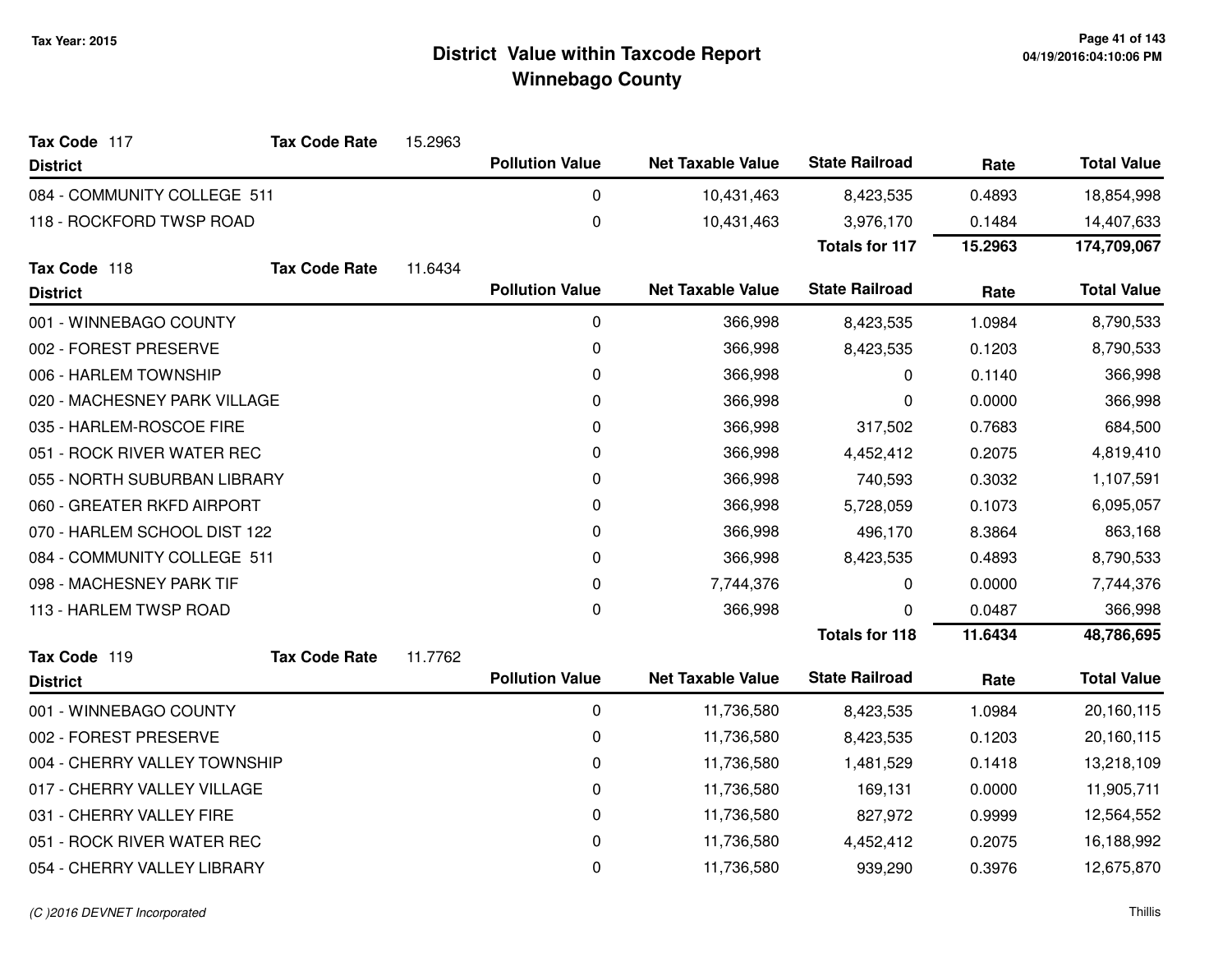| Tax Code 119                   | <b>Tax Code Rate</b> | 11.7762 |                        |                          |                       |         |                    |
|--------------------------------|----------------------|---------|------------------------|--------------------------|-----------------------|---------|--------------------|
| <b>District</b>                |                      |         | <b>Pollution Value</b> | <b>Net Taxable Value</b> | <b>State Railroad</b> | Rate    | <b>Total Value</b> |
| 060 - GREATER RKFD AIRPORT     |                      |         | 0                      | 11,736,580               | 5,728,059             | 0.1073  | 17,464,639         |
| 076 - ROCKFORD SCHOOL DIST 205 |                      |         | 0                      | 11,736,580               | 5,024,208             | 7.9379  | 16,760,788         |
| 084 - COMMUNITY COLLEGE 511    |                      |         | 0                      | 11,736,580               | 8,423,535             | 0.4893  | 20,160,115         |
| 111 - CHERRY VALLEY TWSP ROAD  |                      |         | 0                      | 11,736,580               | 1,481,529             | 0.2762  | 13,218,109         |
|                                |                      |         |                        |                          | <b>Totals for 119</b> | 11.7762 | 174,477,115        |
| Tax Code 120                   | <b>Tax Code Rate</b> | 11.5687 |                        |                          |                       |         |                    |
| <b>District</b>                |                      |         | <b>Pollution Value</b> | <b>Net Taxable Value</b> | <b>State Railroad</b> | Rate    | <b>Total Value</b> |
| 001 - WINNEBAGO COUNTY         |                      |         | 0                      | 3,165,888                | 8,423,535             | 1.0984  | 11,589,423         |
| 002 - FOREST PRESERVE          |                      |         | 0                      | 3,165,888                | 8,423,535             | 0.1203  | 11,589,423         |
| 004 - CHERRY VALLEY TOWNSHIP   |                      |         | 0                      | 3,165,888                | 1,481,529             | 0.1418  | 4,647,417          |
| 017 - CHERRY VALLEY VILLAGE    |                      |         | 0                      | 3,165,888                | 169,131               | 0.0000  | 3,335,019          |
| 031 - CHERRY VALLEY FIRE       |                      |         | 0                      | 3,165,888                | 827,972               | 0.9999  | 3,993,860          |
| 054 - CHERRY VALLEY LIBRARY    |                      |         | 0                      | 3,165,888                | 939,290               | 0.3976  | 4,105,178          |
| 060 - GREATER RKFD AIRPORT     |                      |         | 0                      | 3,165,888                | 5,728,059             | 0.1073  | 8,893,947          |
| 076 - ROCKFORD SCHOOL DIST 205 |                      |         | 0                      | 3,165,888                | 5,024,208             | 7.9379  | 8,190,096          |
| 084 - COMMUNITY COLLEGE 511    |                      |         | 0                      | 3,165,888                | 8,423,535             | 0.4893  | 11,589,423         |
| 111 - CHERRY VALLEY TWSP ROAD  |                      |         | 0                      | 3,165,888                | 1,481,529             | 0.2762  | 4,647,417          |
|                                |                      |         |                        |                          | <b>Totals for 120</b> | 11.5687 | 72,581,203         |
| Tax Code 122                   | <b>Tax Code Rate</b> | 10.1946 |                        |                          |                       |         |                    |
| <b>District</b>                |                      |         | <b>Pollution Value</b> | <b>Net Taxable Value</b> | <b>State Railroad</b> | Rate    | <b>Total Value</b> |
| 001 - WINNEBAGO COUNTY         |                      |         | 0                      | 472,407                  | 8,423,535             | 1.0984  | 8,895,942          |
| 002 - FOREST PRESERVE          |                      |         | 0                      | 472,407                  | 8,423,535             | 0.1203  | 8,895,942          |
| 004 - CHERRY VALLEY TOWNSHIP   |                      |         | 0                      | 472,407                  | 1,481,529             | 0.1418  | 1,953,936          |
| 031 - CHERRY VALLEY FIRE       |                      |         | 0                      | 472,407                  | 827,972               | 0.9999  | 1,300,379          |
| 054 - CHERRY VALLEY LIBRARY    |                      |         | 0                      | 472,407                  | 939,290               | 0.3976  | 1,411,697          |
| 060 - GREATER RKFD AIRPORT     |                      |         | 0                      | 472,407                  | 5,728,059             | 0.1073  | 6,200,466          |
| 083 - HIAWATHA SCHOOL DIST 426 |                      |         | 0                      | 472,407                  | 0                     | 6.3592  | 472,407            |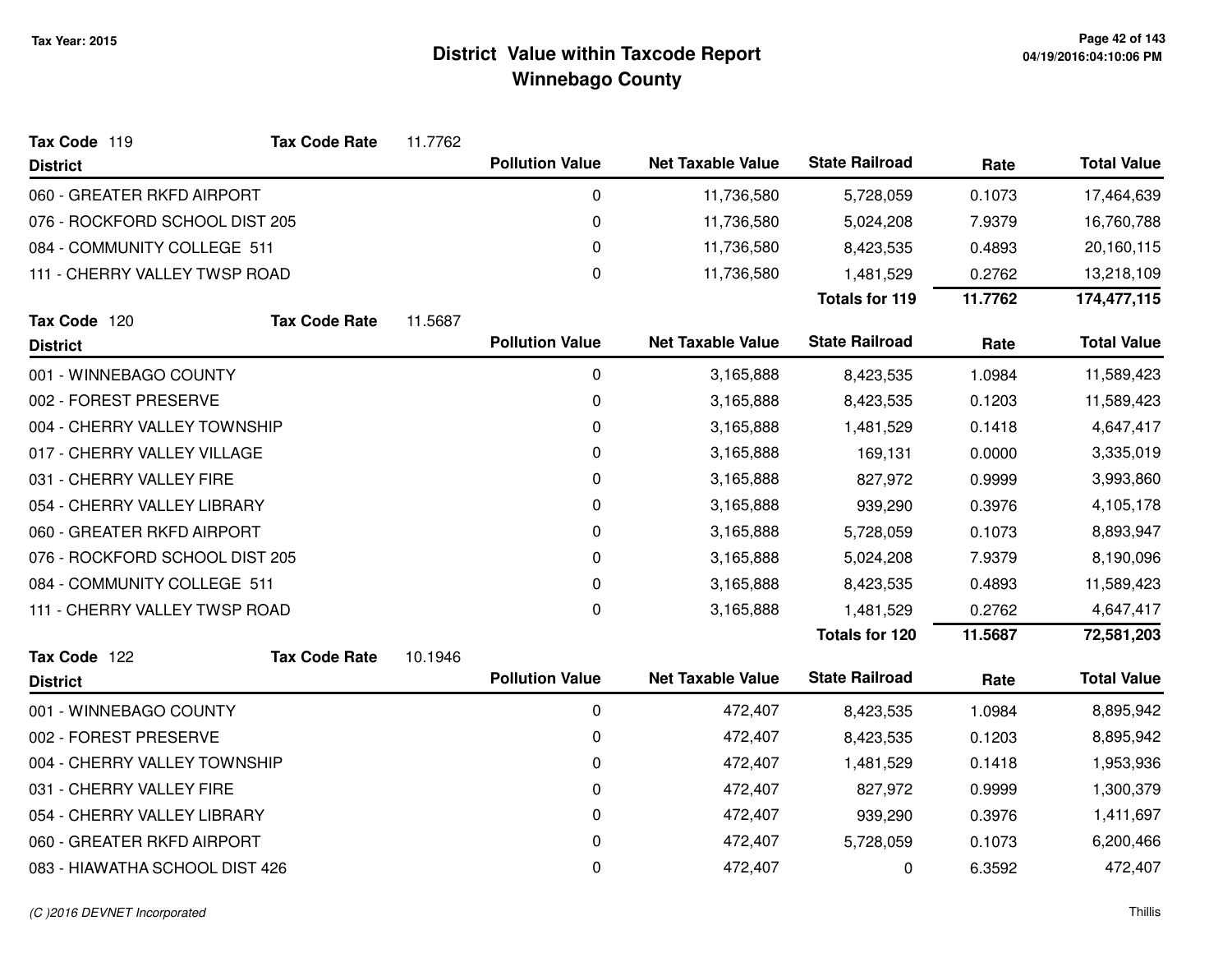| Tax Code 122                   | <b>Tax Code Rate</b> | 10.1946 |                        |                          |                       |         |                    |
|--------------------------------|----------------------|---------|------------------------|--------------------------|-----------------------|---------|--------------------|
| <b>District</b>                |                      |         | <b>Pollution Value</b> | <b>Net Taxable Value</b> | <b>State Railroad</b> | Rate    | <b>Total Value</b> |
| 085 - COMMUNITY COLLEGE 523    |                      |         | 0                      | 472,407                  | 0                     | 0.6939  | 472,407            |
| 111 - CHERRY VALLEY TWSP ROAD  |                      |         | 0                      | 472,407                  | 1,481,529             | 0.2762  | 1,953,936          |
|                                |                      |         |                        |                          | <b>Totals for 122</b> | 10.1946 | 31,557,112         |
| Tax Code 123                   | <b>Tax Code Rate</b> | 14.1334 |                        |                          |                       |         |                    |
| <b>District</b>                |                      |         | <b>Pollution Value</b> | <b>Net Taxable Value</b> | <b>State Railroad</b> | Rate    | <b>Total Value</b> |
| 001 - WINNEBAGO COUNTY         |                      |         | $\mathbf 0$            | 596,872                  | 8,423,535             | 1.0984  | 9,020,407          |
| 002 - FOREST PRESERVE          |                      |         | $\mathbf 0$            | 596,872                  | 8,423,535             | 0.1203  | 9,020,407          |
| 011 - ROCKFORD TOWNSHIP        |                      |         | $\mathbf 0$            | 596,872                  | 3,976,170             | 0.1452  | 4,573,042          |
| 023 - ROCKFORD CITY            |                      |         | 0                      | 596,872                  | 3,297,017             | 3.3595  | 3,893,889          |
| 051 - ROCK RIVER WATER REC     |                      |         | $\mathbf 0$            | 596,872                  | 4,452,412             | 0.2075  | 5,049,284          |
| 059 - ROCKFORD CITY LIBRARY    |                      |         | 0                      | 596,872                  | 3,297,017             | 0.5196  | 3,893,889          |
| 060 - GREATER RKFD AIRPORT     |                      |         | 0                      | 596,872                  | 5,728,059             | 0.1073  | 6,324,931          |
| 076 - ROCKFORD SCHOOL DIST 205 |                      |         | 0                      | 596,872                  | 5,024,208             | 7.9379  | 5,621,080          |
| 084 - COMMUNITY COLLEGE 511    |                      |         | $\mathbf 0$            | 596,872                  | 8,423,535             | 0.4893  | 9,020,407          |
| 118 - ROCKFORD TWSP ROAD       |                      |         | $\mathbf 0$            | 596,872                  | 3,976,170             | 0.1484  | 4,573,042          |
|                                |                      |         |                        |                          | <b>Totals for 123</b> | 14.1334 | 60,990,378         |
| Tax Code 124                   | <b>Tax Code Rate</b> | 12.9391 |                        |                          |                       |         |                    |
| <b>District</b>                |                      |         | <b>Pollution Value</b> | <b>Net Taxable Value</b> | <b>State Railroad</b> | Rate    | <b>Total Value</b> |
| 001 - WINNEBAGO COUNTY         |                      |         | 0                      | 6,210,784                | 8,423,535             | 1.0984  | 14,634,319         |
| 002 - FOREST PRESERVE          |                      |         | 0                      | 6,210,784                | 8,423,535             | 0.1203  | 14,634,319         |
| 004 - CHERRY VALLEY TOWNSHIP   |                      |         | $\mathbf 0$            | 6,210,784                | 1,481,529             | 0.1418  | 7,692,313          |
| 017 - CHERRY VALLEY VILLAGE    |                      |         | 0                      | 6,210,784                | 169,131               | 0.0000  | 6,379,915          |
| 031 - CHERRY VALLEY FIRE       |                      |         | $\mathbf 0$            | 6,210,784                | 827,972               | 0.9999  | 7,038,756          |
| 046 - ROCKFORD PARK DISTRICT   |                      |         | 0                      | 6,210,784                | 4,191,679             | 1.1629  | 10,402,463         |
| 051 - ROCK RIVER WATER REC     |                      |         | 0                      | 6,210,784                | 4,452,412             | 0.2075  | 10,663,196         |
| 054 - CHERRY VALLEY LIBRARY    |                      |         | 0                      | 6,210,784                | 939,290               | 0.3976  | 7,150,074          |
| 060 - GREATER RKFD AIRPORT     |                      |         | 0                      | 6,210,784                | 5,728,059             | 0.1073  | 11,938,843         |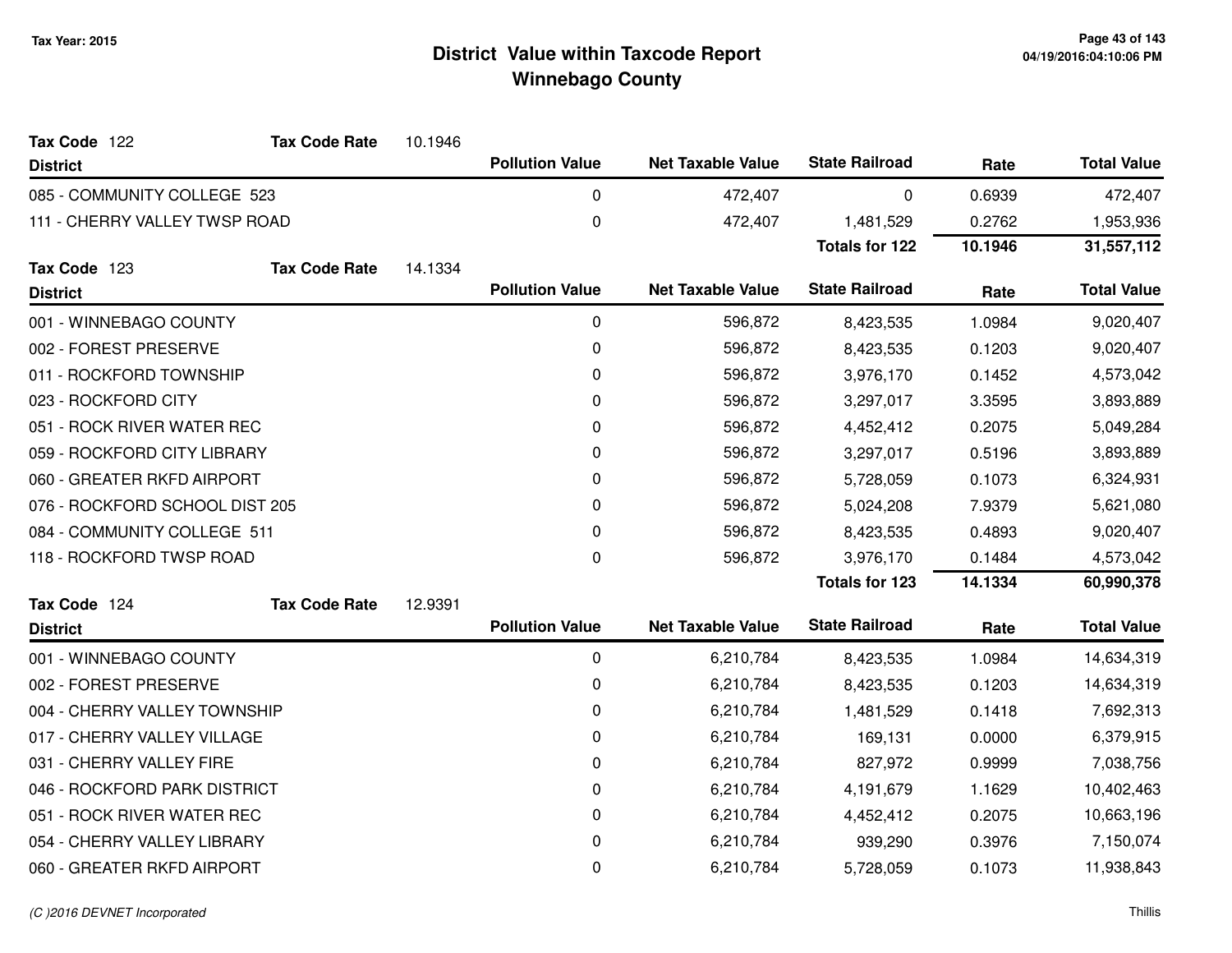| Tax Code 124                   | <b>Tax Code Rate</b> | 12.9391 |                        |                          |                       |         |                    |
|--------------------------------|----------------------|---------|------------------------|--------------------------|-----------------------|---------|--------------------|
| <b>District</b>                |                      |         | <b>Pollution Value</b> | <b>Net Taxable Value</b> | <b>State Railroad</b> | Rate    | <b>Total Value</b> |
| 076 - ROCKFORD SCHOOL DIST 205 |                      |         | 0                      | 6,210,784                | 5,024,208             | 7.9379  | 11,234,992         |
| 084 - COMMUNITY COLLEGE 511    |                      |         | 0                      | 6,210,784                | 8,423,535             | 0.4893  | 14,634,319         |
| 111 - CHERRY VALLEY TWSP ROAD  |                      |         | 0                      | 6,210,784                | 1,481,529             | 0.2762  | 7,692,313          |
|                                |                      |         |                        |                          | <b>Totals for 124</b> | 12.9391 | 124,095,822        |
| Tax Code 125                   | <b>Tax Code Rate</b> | 12.7316 |                        |                          |                       |         |                    |
| <b>District</b>                |                      |         | <b>Pollution Value</b> | <b>Net Taxable Value</b> | <b>State Railroad</b> | Rate    | <b>Total Value</b> |
| 001 - WINNEBAGO COUNTY         |                      |         | 0                      | 108,580                  | 8,423,535             | 1.0984  | 8,532,115          |
| 002 - FOREST PRESERVE          |                      |         | 0                      | 108,580                  | 8,423,535             | 0.1203  | 8,532,115          |
| 004 - CHERRY VALLEY TOWNSHIP   |                      |         | 0                      | 108,580                  | 1,481,529             | 0.1418  | 1,590,109          |
| 017 - CHERRY VALLEY VILLAGE    |                      |         | 0                      | 108,580                  | 169,131               | 0.0000  | 277,711            |
| 031 - CHERRY VALLEY FIRE       |                      |         | 0                      | 108,580                  | 827,972               | 0.9999  | 936,552            |
| 046 - ROCKFORD PARK DISTRICT   |                      |         | 0                      | 108,580                  | 4,191,679             | 1.1629  | 4,300,259          |
| 054 - CHERRY VALLEY LIBRARY    |                      |         | 0                      | 108,580                  | 939,290               | 0.3976  | 1,047,870          |
| 060 - GREATER RKFD AIRPORT     |                      |         | 0                      | 108,580                  | 5,728,059             | 0.1073  | 5,836,639          |
| 076 - ROCKFORD SCHOOL DIST 205 |                      |         | 0                      | 108,580                  | 5,024,208             | 7.9379  | 5,132,788          |
| 084 - COMMUNITY COLLEGE 511    |                      |         | 0                      | 108,580                  | 8,423,535             | 0.4893  | 8,532,115          |
| 111 - CHERRY VALLEY TWSP ROAD  |                      |         | 0                      | 108,580                  | 1,481,529             | 0.2762  | 1,590,109          |
|                                |                      |         |                        |                          | <b>Totals for 125</b> | 12.7316 | 46,308,382         |
| Tax Code 126                   | <b>Tax Code Rate</b> | 15.2963 |                        |                          |                       |         |                    |
| <b>District</b>                |                      |         | <b>Pollution Value</b> | <b>Net Taxable Value</b> | <b>State Railroad</b> | Rate    | <b>Total Value</b> |
| 001 - WINNEBAGO COUNTY         |                      |         | 0                      | 1,630,973                | 8,423,535             | 1.0984  | 10,054,508         |
| 002 - FOREST PRESERVE          |                      |         | 0                      | 1,630,973                | 8,423,535             | 0.1203  | 10,054,508         |
| 011 - ROCKFORD TOWNSHIP        |                      |         | 0                      | 1,630,973                | 3,976,170             | 0.1452  | 5,607,143          |
| 023 - ROCKFORD CITY            |                      |         | 0                      | 1,630,973                | 3,297,017             | 3.3595  | 4,927,990          |
| 046 - ROCKFORD PARK DISTRICT   |                      |         | 0                      | 1,630,973                | 4,191,679             | 1.1629  | 5,822,652          |
| 051 - ROCK RIVER WATER REC     |                      |         | 0                      | 1,630,973                | 4,452,412             | 0.2075  | 6,083,385          |
| 052 - PRESTON & CENTRAL TIF    |                      |         | 0                      | 503,917                  | 0                     | 0.0000  | 503,917            |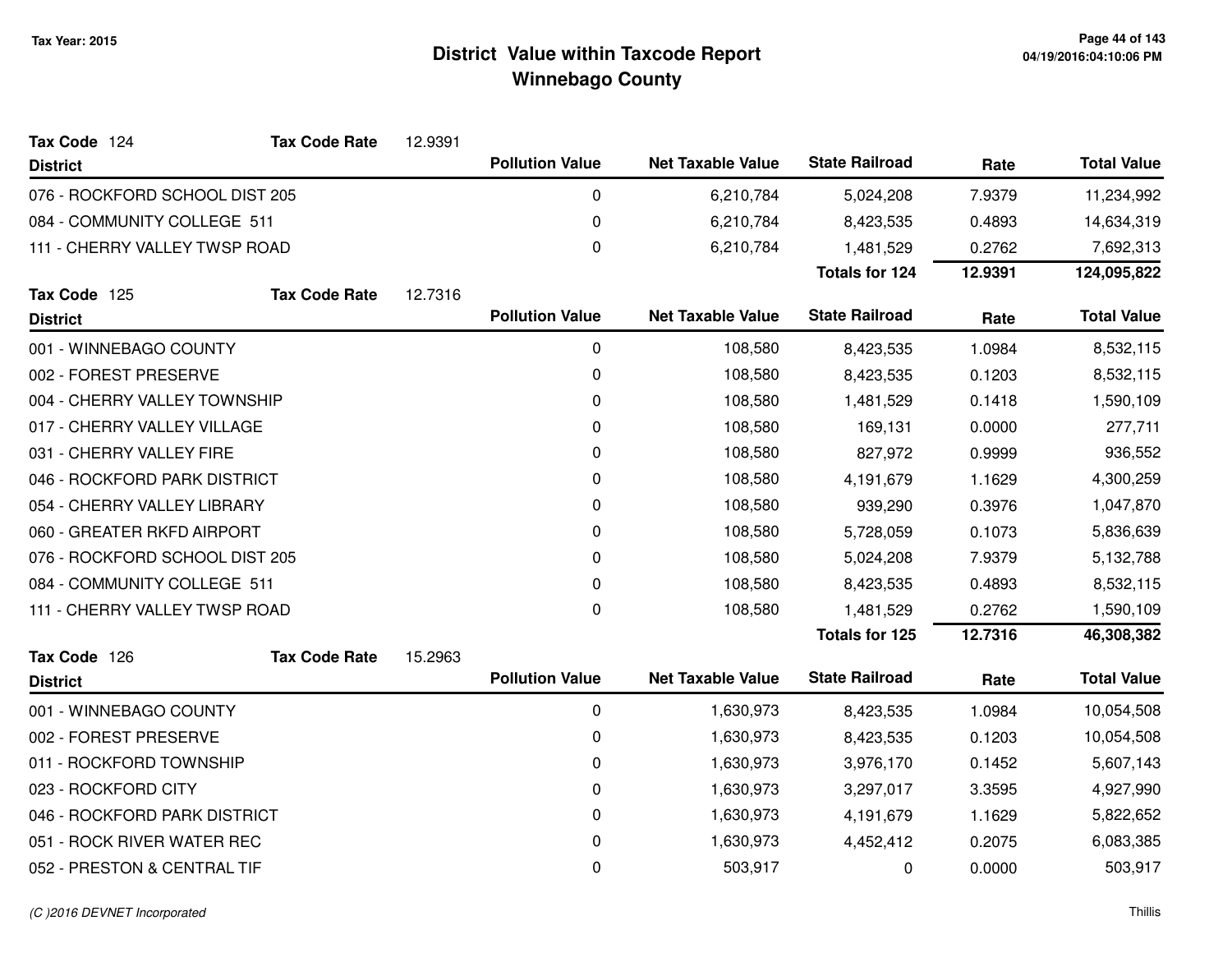| Tax Code 126                   | <b>Tax Code Rate</b> | 15.2963 |                        |                          |                       |         |                    |
|--------------------------------|----------------------|---------|------------------------|--------------------------|-----------------------|---------|--------------------|
| <b>District</b>                |                      |         | <b>Pollution Value</b> | <b>Net Taxable Value</b> | <b>State Railroad</b> | Rate    | <b>Total Value</b> |
| 059 - ROCKFORD CITY LIBRARY    |                      |         | 0                      | 1,630,973                | 3,297,017             | 0.5196  | 4,927,990          |
| 060 - GREATER RKFD AIRPORT     |                      |         | $\pmb{0}$              | 1,630,973                | 5,728,059             | 0.1073  | 7,359,032          |
| 076 - ROCKFORD SCHOOL DIST 205 |                      |         | 0                      | 1,630,973                | 5,024,208             | 7.9379  | 6,655,181          |
| 084 - COMMUNITY COLLEGE 511    |                      |         | 0                      | 1,630,973                | 8,423,535             | 0.4893  | 10,054,508         |
| 118 - ROCKFORD TWSP ROAD       |                      |         | $\pmb{0}$              | 1,630,973                | 3,976,170             | 0.1484  | 5,607,143          |
|                                |                      |         |                        |                          | <b>Totals for 126</b> | 15.2963 | 77,657,957         |
| Tax Code 127                   | <b>Tax Code Rate</b> | 15.4207 |                        |                          |                       |         |                    |
| <b>District</b>                |                      |         | <b>Pollution Value</b> | <b>Net Taxable Value</b> | <b>State Railroad</b> | Rate    | <b>Total Value</b> |
| 001 - WINNEBAGO COUNTY         |                      |         | 0                      | 100,078,082              | 8,423,535             | 1.0984  | 108,501,617        |
| 002 - FOREST PRESERVE          |                      |         | 0                      | 100,078,082              | 8,423,535             | 0.1203  | 108,501,617        |
| 004 - CHERRY VALLEY TOWNSHIP   |                      |         | 0                      | 100,078,082              | 1,481,529             | 0.1418  | 101,559,611        |
| 023 - ROCKFORD CITY            |                      |         | 0                      | 100,078,082              | 3,297,017             | 3.3595  | 103,375,099        |
| 046 - ROCKFORD PARK DISTRICT   |                      |         | 0                      | 100,078,082              | 4,191,679             | 1.1629  | 104,269,761        |
| 051 - ROCK RIVER WATER REC     |                      |         | $\pmb{0}$              | 100,078,082              | 4,452,412             | 0.2075  | 104,530,494        |
| 059 - ROCKFORD CITY LIBRARY    |                      |         | 0                      | 100,078,082              | 3,297,017             | 0.5196  | 103,375,099        |
| 060 - GREATER RKFD AIRPORT     |                      |         | 0                      | 100,078,082              | 5,728,059             | 0.1073  | 105,806,141        |
| 076 - ROCKFORD SCHOOL DIST 205 |                      |         | 0                      | 100,078,082              | 5,024,208             | 7.9379  | 105,102,290        |
| 084 - COMMUNITY COLLEGE 511    |                      |         | 0                      | 100,078,082              | 8,423,535             | 0.4893  | 108,501,617        |
| 111 - CHERRY VALLEY TWSP ROAD  |                      |         | $\pmb{0}$              | 100,078,082              | 1,481,529             | 0.2762  | 101,559,611        |
|                                |                      |         |                        |                          | <b>Totals for 127</b> | 15.4207 | 1,155,082,957      |
| Tax Code 128                   | <b>Tax Code Rate</b> | 12.3340 |                        |                          |                       |         |                    |
| <b>District</b>                |                      |         | <b>Pollution Value</b> | <b>Net Taxable Value</b> | <b>State Railroad</b> | Rate    | <b>Total Value</b> |
| 001 - WINNEBAGO COUNTY         |                      |         | $\pmb{0}$              | 1,557,184                | 8,423,535             | 1.0984  | 9,980,719          |
| 002 - FOREST PRESERVE          |                      |         | 0                      | 1,557,184                | 8,423,535             | 0.1203  | 9,980,719          |
| 004 - CHERRY VALLEY TOWNSHIP   |                      |         | 0                      | 1,557,184                | 1,481,529             | 0.1418  | 3,038,713          |
| 031 - CHERRY VALLEY FIRE       |                      |         | 0                      | 1,557,184                | 827,972               | 0.9999  | 2,385,156          |
| 046 - ROCKFORD PARK DISTRICT   |                      |         | 0                      | 1,557,184                | 4,191,679             | 1.1629  | 5,748,863          |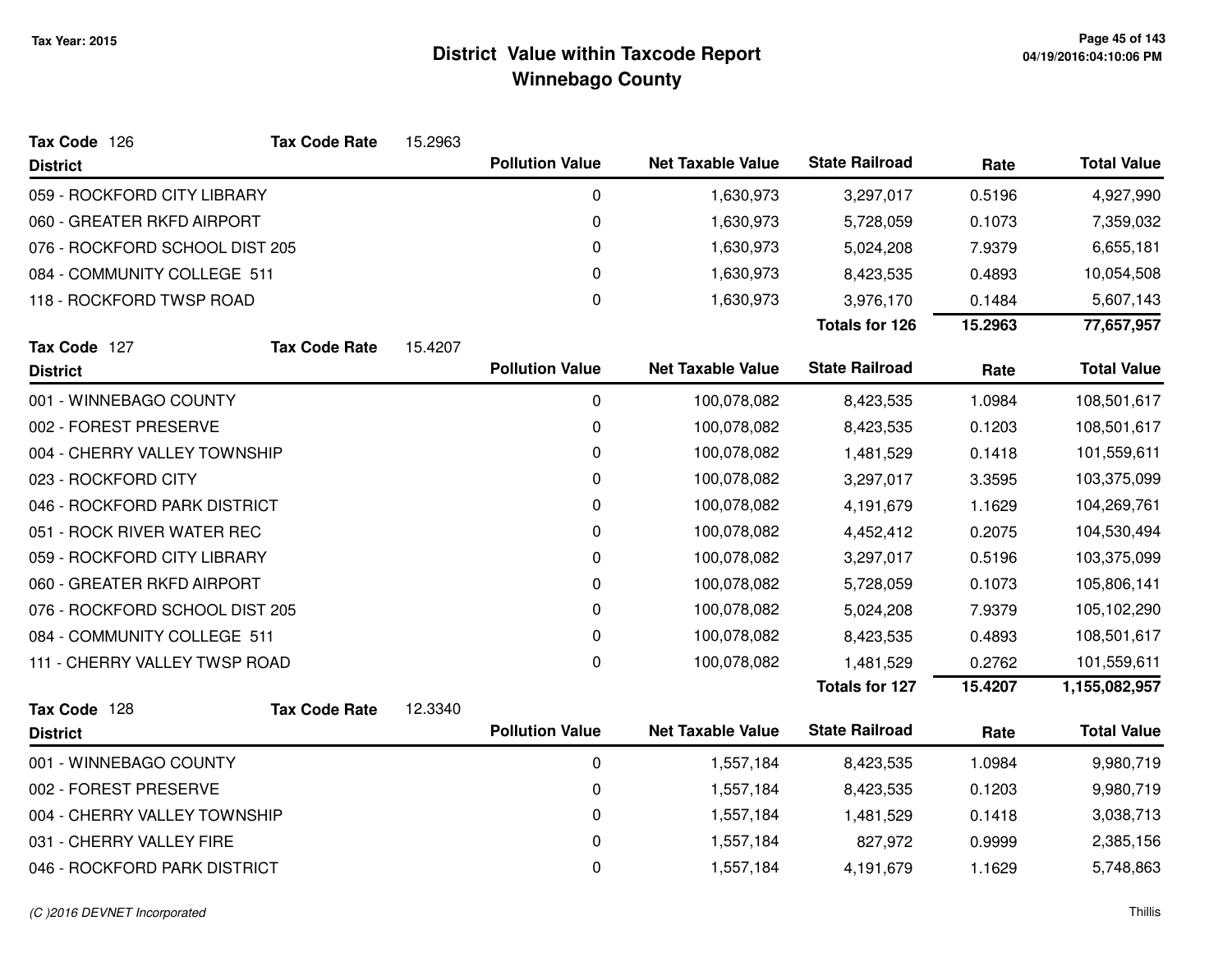| Tax Code 128                   | <b>Tax Code Rate</b> | 12.3340 |                        |                          |                       |         |                    |
|--------------------------------|----------------------|---------|------------------------|--------------------------|-----------------------|---------|--------------------|
| <b>District</b>                |                      |         | <b>Pollution Value</b> | <b>Net Taxable Value</b> | <b>State Railroad</b> | Rate    | <b>Total Value</b> |
| 060 - GREATER RKFD AIRPORT     |                      |         | 0                      | 1,557,184                | 5,728,059             | 0.1073  | 7,285,243          |
| 076 - ROCKFORD SCHOOL DIST 205 |                      |         | 0                      | 1,557,184                | 5,024,208             | 7.9379  | 6,581,392          |
| 084 - COMMUNITY COLLEGE 511    |                      |         | 0                      | 1,557,184                | 8,423,535             | 0.4893  | 9,980,719          |
| 111 - CHERRY VALLEY TWSP ROAD  |                      |         | 0                      | 1,557,184                | 1,481,529             | 0.2762  | 3,038,713          |
|                                |                      |         |                        |                          | <b>Totals for 128</b> | 12.3340 | 58,020,237         |
| Tax Code 129                   | <b>Tax Code Rate</b> | 12.7316 |                        |                          |                       |         |                    |
| <b>District</b>                |                      |         | <b>Pollution Value</b> | <b>Net Taxable Value</b> | <b>State Railroad</b> | Rate    | <b>Total Value</b> |
| 001 - WINNEBAGO COUNTY         |                      |         | 0                      | 11,681,507               | 8,423,535             | 1.0984  | 20,105,042         |
| 002 - FOREST PRESERVE          |                      |         | 0                      | 11,681,507               | 8,423,535             | 0.1203  | 20,105,042         |
| 004 - CHERRY VALLEY TOWNSHIP   |                      |         | 0                      | 11,681,507               | 1,481,529             | 0.1418  | 13,163,036         |
| 031 - CHERRY VALLEY FIRE       |                      |         | 0                      | 11,681,507               | 827,972               | 0.9999  | 12,509,479         |
| 046 - ROCKFORD PARK DISTRICT   |                      |         | 0                      | 11,681,507               | 4,191,679             | 1.1629  | 15,873,186         |
| 054 - CHERRY VALLEY LIBRARY    |                      |         | 0                      | 11,681,507               | 939,290               | 0.3976  | 12,620,797         |
| 060 - GREATER RKFD AIRPORT     |                      |         | 0                      | 11,681,507               | 5,728,059             | 0.1073  | 17,409,566         |
| 076 - ROCKFORD SCHOOL DIST 205 |                      |         | 0                      | 11,681,507               | 5,024,208             | 7.9379  | 16,705,715         |
| 084 - COMMUNITY COLLEGE 511    |                      |         | 0                      | 11,681,507               | 8,423,535             | 0.4893  | 20,105,042         |
| 111 - CHERRY VALLEY TWSP ROAD  |                      |         | 0                      | 11,681,507               | 1,481,529             | 0.2762  | 13,163,036         |
|                                |                      |         |                        |                          | <b>Totals for 129</b> | 12.7316 | 161,759,941        |
| Tax Code 130                   | <b>Tax Code Rate</b> | 11.6463 |                        |                          |                       |         |                    |
| <b>District</b>                |                      |         | <b>Pollution Value</b> | <b>Net Taxable Value</b> | <b>State Railroad</b> | Rate    | <b>Total Value</b> |
| 001 - WINNEBAGO COUNTY         |                      |         | 0                      | 3,829,279                | 8,423,535             | 1.0984  | 12,252,814         |
| 002 - FOREST PRESERVE          |                      |         | 0                      | 3,829,279                | 8,423,535             | 0.1203  | 12,252,814         |
| 006 - HARLEM TOWNSHIP          |                      |         | 0                      | 3,829,279                | 0                     | 0.1140  | 3,829,279          |
| 025 - ROSCOE VILLAGE           |                      |         | 0                      | 3,829,279                | 0                     | 0.6589  | 3,829,279          |
| 035 - HARLEM-ROSCOE FIRE       |                      |         | 0                      | 3,829,279                | 317,502               | 0.7683  | 4,146,781          |
| 055 - NORTH SUBURBAN LIBRARY   |                      |         | 0                      | 3,829,279                | 740,593               | 0.3032  | 4,569,872          |
| 060 - GREATER RKFD AIRPORT     |                      |         | 0                      | 3,829,279                | 5,728,059             | 0.1073  | 9,557,338          |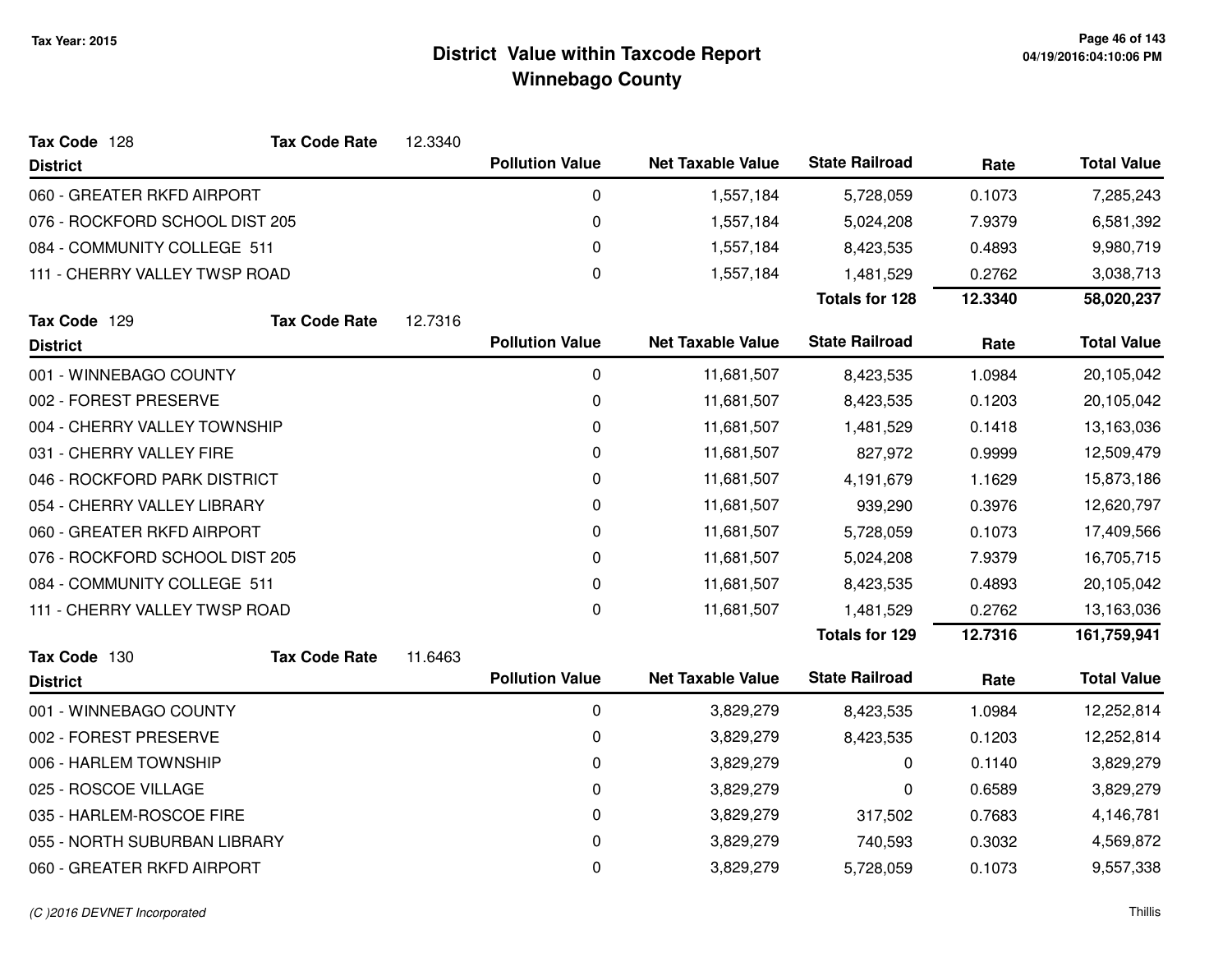| Tax Code 130                   | <b>Tax Code Rate</b> | 11.6463 |                        |                          |                       |         |                    |
|--------------------------------|----------------------|---------|------------------------|--------------------------|-----------------------|---------|--------------------|
| <b>District</b>                |                      |         | <b>Pollution Value</b> | <b>Net Taxable Value</b> | <b>State Railroad</b> | Rate    | <b>Total Value</b> |
| 076 - ROCKFORD SCHOOL DIST 205 |                      |         | 0                      | 3,829,279                | 5,024,208             | 7.9379  | 8,853,487          |
| 084 - COMMUNITY COLLEGE 511    |                      |         | $\mathbf 0$            | 3,829,279                | 8,423,535             | 0.4893  | 12,252,814         |
| 113 - HARLEM TWSP ROAD         |                      |         | 0                      | 3,829,279                | 0                     | 0.0487  | 3,829,279          |
|                                |                      |         |                        |                          | <b>Totals for 130</b> | 11.6463 | 75,373,757         |
| Tax Code 131                   | <b>Tax Code Rate</b> | 13.9259 |                        |                          |                       |         |                    |
| <b>District</b>                |                      |         | <b>Pollution Value</b> | <b>Net Taxable Value</b> | <b>State Railroad</b> | Rate    | <b>Total Value</b> |
| 001 - WINNEBAGO COUNTY         |                      |         | 0                      | 3,396                    | 8,423,535             | 1.0984  | 8,426,931          |
| 002 - FOREST PRESERVE          |                      |         | 0                      | 3,396                    | 8,423,535             | 0.1203  | 8,426,931          |
| 011 - ROCKFORD TOWNSHIP        |                      |         | 0                      | 3,396                    | 3,976,170             | 0.1452  | 3,979,566          |
| 023 - ROCKFORD CITY            |                      |         | $\mathbf 0$            | 3,396                    | 3,297,017             | 3.3595  | 3,300,413          |
| 059 - ROCKFORD CITY LIBRARY    |                      |         | 0                      | 3,396                    | 3,297,017             | 0.5196  | 3,300,413          |
| 060 - GREATER RKFD AIRPORT     |                      |         | $\Omega$               | 3,396                    | 5,728,059             | 0.1073  | 5,731,455          |
| 076 - ROCKFORD SCHOOL DIST 205 |                      |         | 0                      | 3,396                    | 5,024,208             | 7.9379  | 5,027,604          |
| 084 - COMMUNITY COLLEGE 511    |                      |         | 0                      | 3,396                    | 8,423,535             | 0.4893  | 8,426,931          |
| 118 - ROCKFORD TWSP ROAD       |                      |         | 0                      | 3,396                    | 3,976,170             | 0.1484  | 3,979,566          |
|                                |                      |         |                        |                          | <b>Totals for 131</b> | 13.9259 | 50,599,810         |
| Tax Code 133                   | <b>Tax Code Rate</b> | 11.6434 |                        |                          |                       |         |                    |
| <b>District</b>                |                      |         | <b>Pollution Value</b> | <b>Net Taxable Value</b> | <b>State Railroad</b> | Rate    | <b>Total Value</b> |
| 001 - WINNEBAGO COUNTY         |                      |         | $\mathbf 0$            | 95,600,959               | 8,423,535             | 1.0984  | 104,024,494        |
| 002 - FOREST PRESERVE          |                      |         | 0                      | 95,600,959               | 8,423,535             | 0.1203  | 104,024,494        |
| 006 - HARLEM TOWNSHIP          |                      |         | $\boldsymbol{0}$       | 95,600,959               | 0                     | 0.1140  | 95,600,959         |
| 020 - MACHESNEY PARK VILLAGE   |                      |         | 0                      | 95,600,959               | 0                     | 0.0000  | 95,600,959         |
| 035 - HARLEM-ROSCOE FIRE       |                      |         | 0                      | 95,600,959               | 317,502               | 0.7683  | 95,918,461         |
| 051 - ROCK RIVER WATER REC     |                      |         | 0                      | 95,600,959               | 4,452,412             | 0.2075  | 100,053,371        |
| 055 - NORTH SUBURBAN LIBRARY   |                      |         | 0                      | 95,600,959               | 740,593               | 0.3032  | 96,341,552         |
| 060 - GREATER RKFD AIRPORT     |                      |         | 0                      | 95,600,959               | 5,728,059             | 0.1073  | 101,329,018        |
| 070 - HARLEM SCHOOL DIST 122   |                      |         | 0                      | 95,600,959               | 496,170               | 8.3864  | 96,097,129         |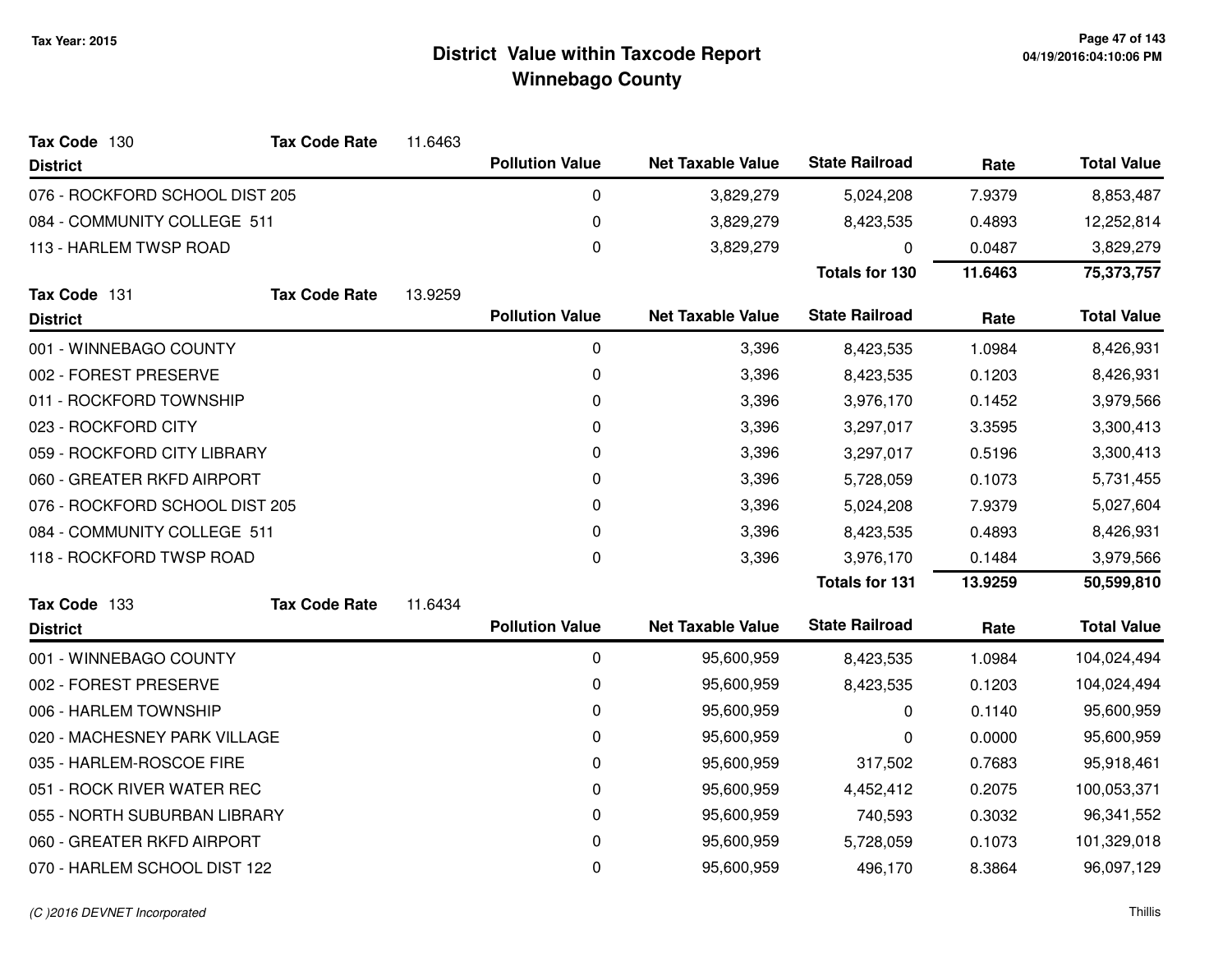| Tax Code 133                   | <b>Tax Code Rate</b> | 11.6434 |                        |                          |                       |         |                    |
|--------------------------------|----------------------|---------|------------------------|--------------------------|-----------------------|---------|--------------------|
| <b>District</b>                |                      |         | <b>Pollution Value</b> | <b>Net Taxable Value</b> | <b>State Railroad</b> | Rate    | <b>Total Value</b> |
| 084 - COMMUNITY COLLEGE 511    |                      |         | 0                      | 95,600,959               | 8,423,535             | 0.4893  | 104,024,494        |
| 113 - HARLEM TWSP ROAD         |                      |         | 0                      | 95,600,959               | $\Omega$              | 0.0487  | 95,600,959         |
|                                |                      |         |                        |                          | <b>Totals for 133</b> | 11.6434 | 1,088,615,890      |
| Tax Code 134                   | <b>Tax Code Rate</b> | 10.6676 |                        |                          |                       |         |                    |
| <b>District</b>                |                      |         | <b>Pollution Value</b> | <b>Net Taxable Value</b> | <b>State Railroad</b> | Rate    | <b>Total Value</b> |
| 001 - WINNEBAGO COUNTY         |                      |         | 0                      | 28,092                   | 8,423,535             | 1.0984  | 8,451,627          |
| 002 - FOREST PRESERVE          |                      |         | 0                      | 28,092                   | 8,423,535             | 0.1203  | 8,451,627          |
| 006 - HARLEM TOWNSHIP          |                      |         | 0                      | 28,092                   | 0                     | 0.1140  | 28,092             |
| 019 - LOVES PARK CITY          |                      |         | 0                      | 28,092                   | 0                     | 0.0000  | 28,092             |
| 055 - NORTH SUBURBAN LIBRARY   |                      |         | 0                      | 28,092                   | 740,593               | 0.3032  | 768,685            |
| 060 - GREATER RKFD AIRPORT     |                      |         | 0                      | 28,092                   | 5,728,059             | 0.1073  | 5,756,151          |
| 070 - HARLEM SCHOOL DIST 122   |                      |         | 0                      | 28,092                   | 496,170               | 8.3864  | 524,262            |
| 084 - COMMUNITY COLLEGE 511    |                      |         | 0                      | 28,092                   | 8,423,535             | 0.4893  | 8,451,627          |
| 113 - HARLEM TWSP ROAD         |                      |         | 0                      | 28,092                   | 0                     | 0.0487  | 28,092             |
|                                |                      |         |                        |                          | <b>Totals for 134</b> | 10.6676 | 32,488,255         |
| Tax Code 135                   | <b>Tax Code Rate</b> | 10.9874 |                        |                          |                       |         |                    |
| <b>District</b>                |                      |         | <b>Pollution Value</b> | <b>Net Taxable Value</b> | <b>State Railroad</b> | Rate    | <b>Total Value</b> |
| 001 - WINNEBAGO COUNTY         |                      |         | 0                      | 6,637,027                | 8,423,535             | 1.0984  | 15,060,562         |
| 002 - FOREST PRESERVE          |                      |         | 0                      | 6,637,027                | 8,423,535             | 0.1203  | 15,060,562         |
| 006 - HARLEM TOWNSHIP          |                      |         | 0                      | 6,637,027                | 0                     | 0.1140  | 6,637,027          |
| 035 - HARLEM-ROSCOE FIRE       |                      |         | 0                      | 6,637,027                | 317,502               | 0.7683  | 6,954,529          |
| 055 - NORTH SUBURBAN LIBRARY   |                      |         | 0                      | 6,637,027                | 740,593               | 0.3032  | 7,377,620          |
| 060 - GREATER RKFD AIRPORT     |                      |         | 0                      | 6,637,027                | 5,728,059             | 0.1073  | 12,365,086         |
| 076 - ROCKFORD SCHOOL DIST 205 |                      |         | 0                      | 6,637,027                | 5,024,208             | 7.9379  | 11,661,235         |
| 084 - COMMUNITY COLLEGE 511    |                      |         | 0                      | 6,637,027                | 8,423,535             | 0.4893  | 15,060,562         |
| 113 - HARLEM TWSP ROAD         |                      |         | 0                      | 6,637,027                | 0                     | 0.0487  | 6,637,027          |
|                                |                      |         |                        |                          | <b>Totals for 135</b> | 10.9874 | 96,814,210         |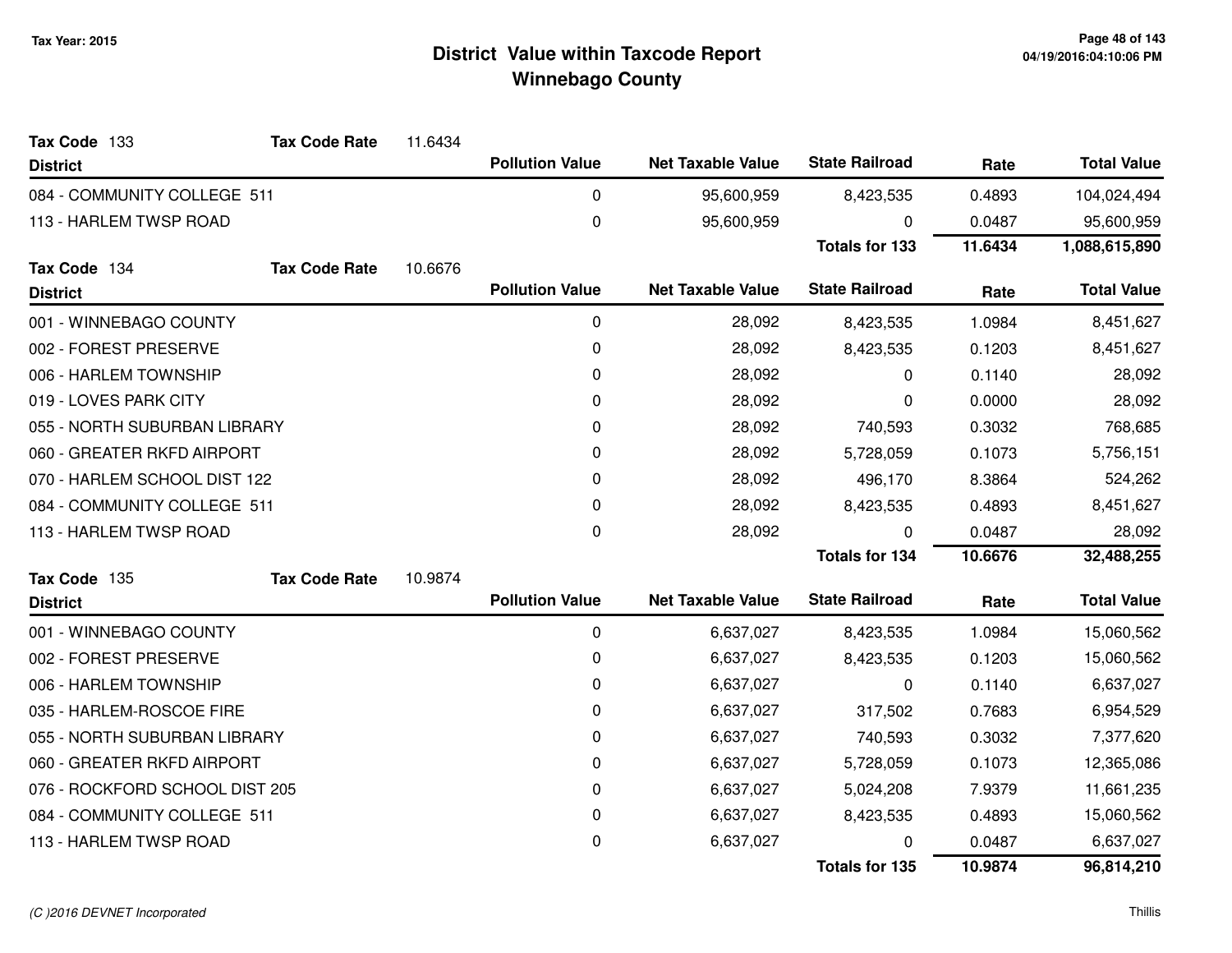| Tax Code 136                 | <b>Tax Code Rate</b> | 9.7307  |                        |                          |                       |         |                    |
|------------------------------|----------------------|---------|------------------------|--------------------------|-----------------------|---------|--------------------|
| <b>District</b>              |                      |         | <b>Pollution Value</b> | <b>Net Taxable Value</b> | <b>State Railroad</b> | Rate    | <b>Total Value</b> |
| 001 - WINNEBAGO COUNTY       |                      |         | 0                      | 24,769,369               | 8,423,535             | 1.0984  | 33,192,904         |
| 002 - FOREST PRESERVE        |                      |         | 0                      | 24,769,369               | 8,423,535             | 0.1203  | 33,192,904         |
| 006 - HARLEM TOWNSHIP        |                      |         | 0                      | 24,769,369               | 0                     | 0.1140  | 24,769,369         |
| 035 - HARLEM-ROSCOE FIRE     |                      |         | 0                      | 24,769,369               | 317,502               | 0.7683  | 25,086,871         |
| 055 - NORTH SUBURBAN LIBRARY |                      |         | 0                      | 24,769,369               | 740,593               | 0.3032  | 25,509,962         |
| 060 - GREATER RKFD AIRPORT   |                      |         | 0                      | 24,769,369               | 5,728,059             | 0.1073  | 30,497,428         |
| 071 - KINNIKINNICK SD #131   |                      |         | 0                      | 24,769,369               | 75,417                | 4.0729  | 24,844,786         |
| 077 - HONONEGAH HIGH SD #207 |                      |         | 0                      | 24,769,369               | 366,785               | 2.6083  | 25,136,154         |
| 084 - COMMUNITY COLLEGE 511  |                      |         | 0                      | 24,769,369               | 8,423,535             | 0.4893  | 33,192,904         |
| 113 - HARLEM TWSP ROAD       |                      |         | 0                      | 24,769,369               | 0                     | 0.0487  | 24,769,369         |
|                              |                      |         |                        |                          | <b>Totals for 136</b> | 9.7307  | 280,192,651        |
| Tax Code 137                 | <b>Tax Code Rate</b> | 11.4359 |                        |                          |                       |         |                    |
| <b>District</b>              |                      |         | <b>Pollution Value</b> | <b>Net Taxable Value</b> | <b>State Railroad</b> | Rate    | <b>Total Value</b> |
| 001 - WINNEBAGO COUNTY       |                      |         | $\mathbf 0$            | 45,303,387               | 8,423,535             | 1.0984  | 53,726,922         |
| 002 - FOREST PRESERVE        |                      |         | 0                      | 45,303,387               | 8,423,535             | 0.1203  | 53,726,922         |
| 006 - HARLEM TOWNSHIP        |                      |         | 0                      | 45,303,387               | 0                     | 0.1140  | 45,303,387         |
| 020 - MACHESNEY PARK VILLAGE |                      |         | 0                      | 45,303,387               | 0                     | 0.0000  | 45,303,387         |
| 035 - HARLEM-ROSCOE FIRE     |                      |         | 0                      | 45,303,387               | 317,502               | 0.7683  | 45,620,889         |
| 055 - NORTH SUBURBAN LIBRARY |                      |         | 0                      | 45,303,387               | 740,593               | 0.3032  | 46,043,980         |
| 060 - GREATER RKFD AIRPORT   |                      |         | 0                      | 45,303,387               | 5,728,059             | 0.1073  | 51,031,446         |
| 070 - HARLEM SCHOOL DIST 122 |                      |         | 0                      | 45,303,387               | 496,170               | 8.3864  | 45,799,557         |
| 084 - COMMUNITY COLLEGE 511  |                      |         | 0                      | 45,303,387               | 8,423,535             | 0.4893  | 53,726,922         |
| 113 - HARLEM TWSP ROAD       |                      |         | 0                      | 45,303,387               | O                     | 0.0487  | 45,303,387         |
|                              |                      |         |                        |                          | <b>Totals for 137</b> | 11.4359 | 485,586,799        |
| Tax Code 139                 | <b>Tax Code Rate</b> | 11.1198 |                        |                          |                       |         |                    |
| <b>District</b>              |                      |         | <b>Pollution Value</b> | <b>Net Taxable Value</b> | <b>State Railroad</b> | Rate    | <b>Total Value</b> |
| 001 - WINNEBAGO COUNTY       |                      |         | 0                      | 7,045,721                | 8,423,535             | 1.0984  | 15,469,256         |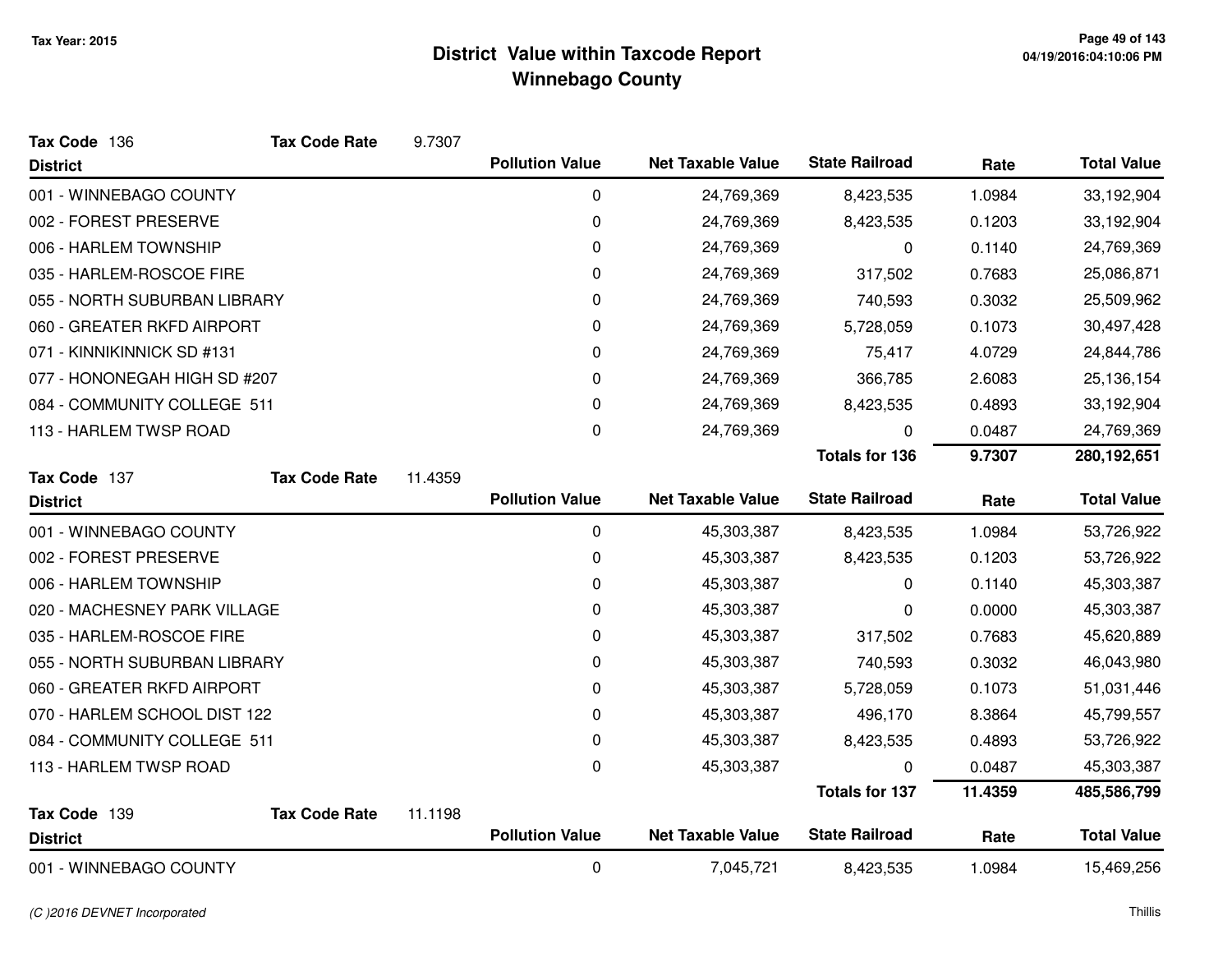| Tax Code 139                   | <b>Tax Code Rate</b> | 11.1198 |                        |                          |                       |         |                    |
|--------------------------------|----------------------|---------|------------------------|--------------------------|-----------------------|---------|--------------------|
| <b>District</b>                |                      |         | <b>Pollution Value</b> | <b>Net Taxable Value</b> | <b>State Railroad</b> | Rate    | <b>Total Value</b> |
| 002 - FOREST PRESERVE          |                      |         | 0                      | 7,045,721                | 8,423,535             | 0.1203  | 15,469,256         |
| 006 - HARLEM TOWNSHIP          |                      |         | 0                      | 7,045,721                | 0                     | 0.1140  | 7,045,721          |
| 020 - MACHESNEY PARK VILLAGE   |                      |         | 0                      | 7,045,721                | 0                     | 0.0000  | 7,045,721          |
| 037 - NORTH PARK FIRE          |                      |         | 0                      | 7,045,721                | 424,145               | 0.4522  | 7,469,866          |
| 055 - NORTH SUBURBAN LIBRARY   |                      |         | 0                      | 7,045,721                | 740,593               | 0.3032  | 7,786,314          |
| 060 - GREATER RKFD AIRPORT     |                      |         | 0                      | 7,045,721                | 5,728,059             | 0.1073  | 12,773,780         |
| 070 - HARLEM SCHOOL DIST 122   |                      |         | 0                      | 7,045,721                | 496,170               | 8.3864  | 7,541,891          |
| 084 - COMMUNITY COLLEGE 511    |                      |         | 0                      | 7,045,721                | 8,423,535             | 0.4893  | 15,469,256         |
| 113 - HARLEM TWSP ROAD         |                      |         | 0                      | 7,045,721                | 0                     | 0.0487  | 7,045,721          |
|                                |                      |         |                        |                          | <b>Totals for 139</b> | 11.1198 | 103,116,782        |
| Tax Code 140                   | <b>Tax Code Rate</b> | 10.3681 |                        |                          |                       |         |                    |
| <b>District</b>                |                      |         | <b>Pollution Value</b> | <b>Net Taxable Value</b> | <b>State Railroad</b> | Rate    | <b>Total Value</b> |
| 001 - WINNEBAGO COUNTY         |                      |         | 0                      | 53,753                   | 8,423,535             | 1.0984  | 8,477,288          |
| 002 - FOREST PRESERVE          |                      |         | 0                      | 53,753                   | 8,423,535             | 0.1203  | 8,477,288          |
| 006 - HARLEM TOWNSHIP          |                      |         | 0                      | 53,753                   | 0                     | 0.1140  | 53,753             |
| 037 - NORTH PARK FIRE          |                      |         | 0                      | 53,753                   | 424,145               | 0.4522  | 477,898            |
| 060 - GREATER RKFD AIRPORT     |                      |         | 0                      | 53,753                   | 5,728,059             | 0.1073  | 5,781,812          |
| 076 - ROCKFORD SCHOOL DIST 205 |                      |         | 0                      | 53,753                   | 5,024,208             | 7.9379  | 5,077,961          |
| 084 - COMMUNITY COLLEGE 511    |                      |         | 0                      | 53,753                   | 8,423,535             | 0.4893  | 8,477,288          |
| 113 - HARLEM TWSP ROAD         |                      |         | 0                      | 53,753                   | 0                     | 0.0487  | 53,753             |
|                                |                      |         |                        |                          | <b>Totals for 140</b> | 10.3681 | 36,877,041         |
| Tax Code 141                   | <b>Tax Code Rate</b> | 11.4359 |                        |                          |                       |         |                    |
| <b>District</b>                |                      |         | <b>Pollution Value</b> | <b>Net Taxable Value</b> | <b>State Railroad</b> | Rate    | <b>Total Value</b> |
| 001 - WINNEBAGO COUNTY         |                      |         | 0                      | 220,580                  | 8,423,535             | 1.0984  | 8,644,115          |
| 002 - FOREST PRESERVE          |                      |         | 0                      | 220,580                  | 8,423,535             | 0.1203  | 8,644,115          |
| 006 - HARLEM TOWNSHIP          |                      |         | 0                      | 220,580                  | 0                     | 0.1140  | 220,580            |
| 020 - MACHESNEY PARK VILLAGE   |                      |         | 0                      | 220,580                  | 0                     | 0.0000  | 220,580            |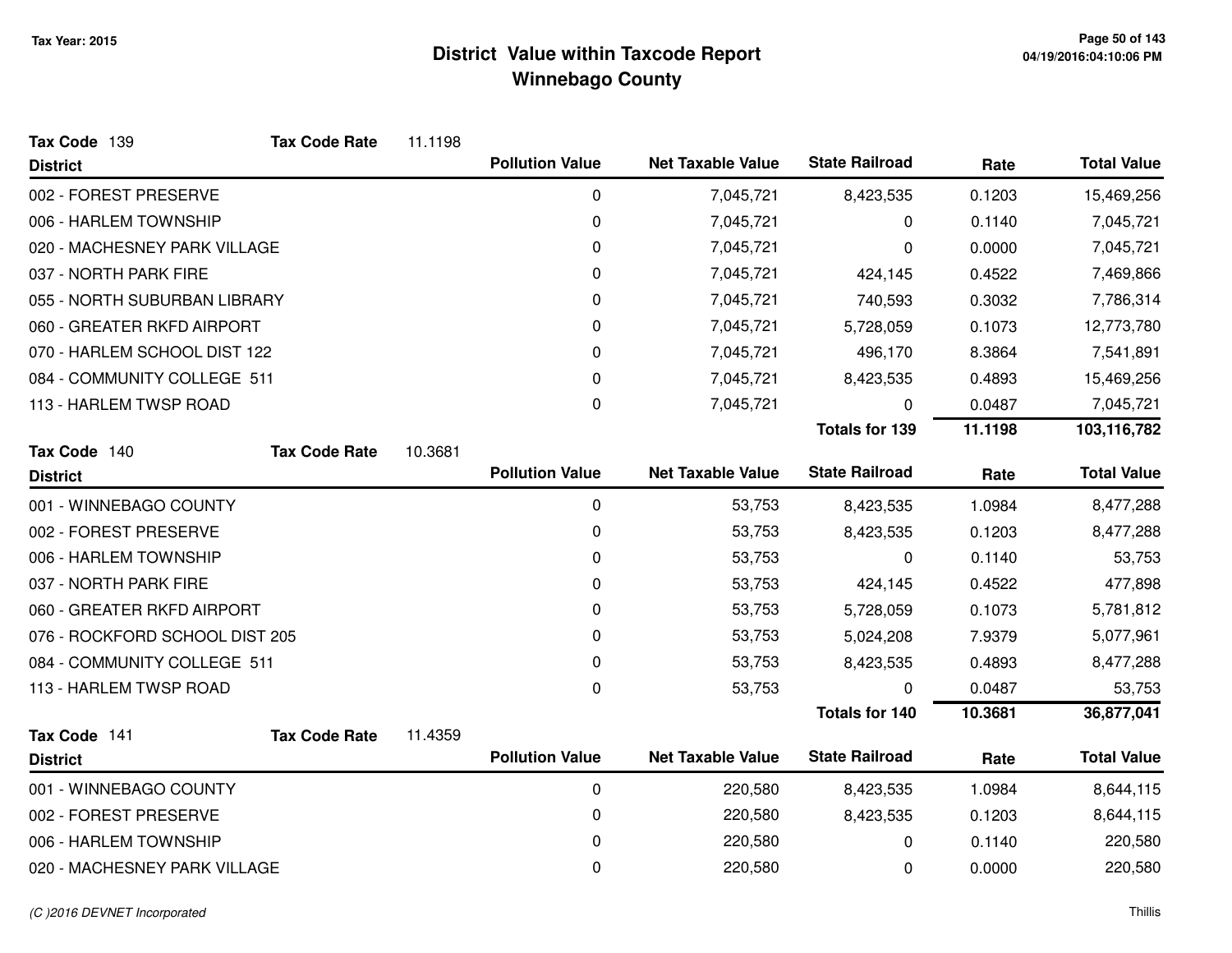| Tax Code 141                 | <b>Tax Code Rate</b> | 11.4359 |                        |                          |                       |         |                    |
|------------------------------|----------------------|---------|------------------------|--------------------------|-----------------------|---------|--------------------|
| <b>District</b>              |                      |         | <b>Pollution Value</b> | <b>Net Taxable Value</b> | <b>State Railroad</b> | Rate    | <b>Total Value</b> |
| 035 - HARLEM-ROSCOE FIRE     |                      |         | 0                      | 220,580                  | 317,502               | 0.7683  | 538,082            |
| 055 - NORTH SUBURBAN LIBRARY |                      |         | 0                      | 220,580                  | 740,593               | 0.3032  | 961,173            |
| 060 - GREATER RKFD AIRPORT   |                      |         | 0                      | 220,580                  | 5,728,059             | 0.1073  | 5,948,639          |
| 070 - HARLEM SCHOOL DIST 122 |                      |         | 0                      | 220,580                  | 496,170               | 8.3864  | 716,750            |
| 084 - COMMUNITY COLLEGE 511  |                      |         | 0                      | 220,580                  | 8,423,535             | 0.4893  | 8,644,115          |
| 098 - MACHESNEY PARK TIF     |                      |         | 0                      | 615,071                  | 0                     | 0.0000  | 615,071            |
| 113 - HARLEM TWSP ROAD       |                      |         | 0                      | 220,580                  | 0                     | 0.0487  | 220,580            |
|                              |                      |         |                        |                          | <b>Totals for 141</b> | 11.4359 | 35,373,800         |
| Tax Code 142                 | <b>Tax Code Rate</b> | 12.2827 |                        |                          |                       |         |                    |
| <b>District</b>              |                      |         | <b>Pollution Value</b> | <b>Net Taxable Value</b> | <b>State Railroad</b> | Rate    | <b>Total Value</b> |
| 001 - WINNEBAGO COUNTY       |                      |         | 0                      | 3,722                    | 8,423,535             | 1.0984  | 8,427,257          |
| 002 - FOREST PRESERVE        |                      |         | 0                      | 3,722                    | 8,423,535             | 0.1203  | 8,427,257          |
| 006 - HARLEM TOWNSHIP        |                      |         | 0                      | 3,722                    | 0                     | 0.1140  | 3,722              |
| 037 - NORTH PARK FIRE        |                      |         | 0                      | 3,722                    | 424,145               | 0.4522  | 427,867            |
| 046 - ROCKFORD PARK DISTRICT |                      |         | 0                      | 3,722                    | 4,191,679             | 1.1629  | 4,195,401          |
| 055 - NORTH SUBURBAN LIBRARY |                      |         | 0                      | 3,722                    | 740,593               | 0.3032  | 744,315            |
| 060 - GREATER RKFD AIRPORT   |                      |         | 0                      | 3,722                    | 5,728,059             | 0.1073  | 5,731,781          |
| 070 - HARLEM SCHOOL DIST 122 |                      |         | 0                      | 3,722                    | 496,170               | 8.3864  | 499,892            |
| 084 - COMMUNITY COLLEGE 511  |                      |         | 0                      | 3,722                    | 8,423,535             | 0.4893  | 8,427,257          |
| 113 - HARLEM TWSP ROAD       |                      |         | 0                      | 3,722                    | 0                     | 0.0487  | 3,722              |
|                              |                      |         |                        |                          | <b>Totals for 142</b> | 12.2827 | 36,888,471         |
| Tax Code 143                 | <b>Tax Code Rate</b> | 10.8751 |                        |                          |                       |         |                    |
| <b>District</b>              |                      |         | <b>Pollution Value</b> | <b>Net Taxable Value</b> | <b>State Railroad</b> | Rate    | <b>Total Value</b> |
| 001 - WINNEBAGO COUNTY       |                      |         | 0                      | 2,269,034                | 8,423,535             | 1.0984  | 10,692,569         |
| 002 - FOREST PRESERVE        |                      |         | 0                      | 2,269,034                | 8,423,535             | 0.1203  | 10,692,569         |
| 006 - HARLEM TOWNSHIP        |                      |         | 0                      | 2,269,034                | 0                     | 0.1140  | 2,269,034          |
| 019 - LOVES PARK CITY        |                      |         | 0                      | 2,269,034                | 0                     | 0.0000  | 2,269,034          |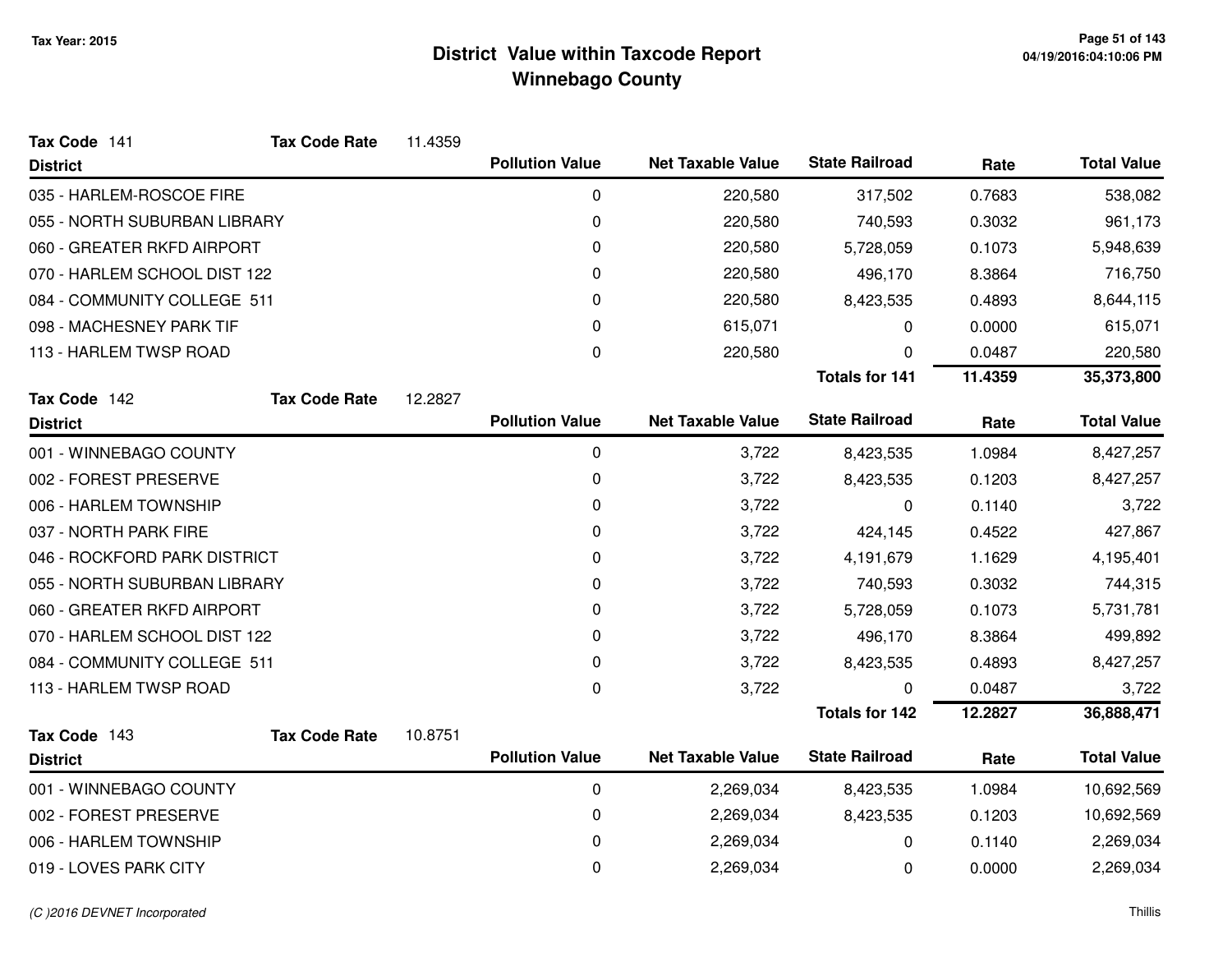| Tax Code 143                 | <b>Tax Code Rate</b> | 10.8751 |                        |                          |                       |         |                    |
|------------------------------|----------------------|---------|------------------------|--------------------------|-----------------------|---------|--------------------|
| <b>District</b>              |                      |         | <b>Pollution Value</b> | <b>Net Taxable Value</b> | <b>State Railroad</b> | Rate    | <b>Total Value</b> |
| 051 - ROCK RIVER WATER REC   |                      |         | 0                      | 2,269,034                | 4,452,412             | 0.2075  | 6,721,446          |
| 055 - NORTH SUBURBAN LIBRARY |                      |         | 0                      | 2,269,034                | 740,593               | 0.3032  | 3,009,627          |
| 060 - GREATER RKFD AIRPORT   |                      |         | 0                      | 2,269,034                | 5,728,059             | 0.1073  | 7,997,093          |
| 070 - HARLEM SCHOOL DIST 122 |                      |         | 0                      | 2,269,034                | 496,170               | 8.3864  | 2,765,204          |
| 084 - COMMUNITY COLLEGE 511  |                      |         | 0                      | 2,269,034                | 8,423,535             | 0.4893  | 10,692,569         |
| 113 - HARLEM TWSP ROAD       |                      |         | 0                      | 2,269,034                | 0                     | 0.0487  | 2,269,034          |
|                              |                      |         |                        |                          | <b>Totals for 143</b> | 10.8751 | 59,378,179         |
| Tax Code 144                 | <b>Tax Code Rate</b> | 11.3273 |                        |                          |                       |         |                    |
| <b>District</b>              |                      |         | <b>Pollution Value</b> | <b>Net Taxable Value</b> | <b>State Railroad</b> | Rate    | <b>Total Value</b> |
| 001 - WINNEBAGO COUNTY       |                      |         | 0                      | 98,423,871               | 8,423,535             | 1.0984  | 106,847,406        |
| 002 - FOREST PRESERVE        |                      |         | 0                      | 98,423,871               | 8,423,535             | 0.1203  | 106,847,406        |
| 006 - HARLEM TOWNSHIP        |                      |         | 0                      | 98,423,871               | 0                     | 0.1140  | 98,423,871         |
| 020 - MACHESNEY PARK VILLAGE |                      |         | 0                      | 98,423,871               | 0                     | 0.0000  | 98,423,871         |
| 037 - NORTH PARK FIRE        |                      |         | 0                      | 98,423,871               | 424,145               | 0.4522  | 98,848,016         |
| 051 - ROCK RIVER WATER REC   |                      |         | 0                      | 98,423,871               | 4,452,412             | 0.2075  | 102,876,283        |
| 055 - NORTH SUBURBAN LIBRARY |                      |         | 0                      | 98,423,871               | 740,593               | 0.3032  | 99,164,464         |
| 060 - GREATER RKFD AIRPORT   |                      |         | 0                      | 98,423,871               | 5,728,059             | 0.1073  | 104,151,930        |
| 070 - HARLEM SCHOOL DIST 122 |                      |         | 0                      | 98,423,871               | 496,170               | 8.3864  | 98,920,041         |
| 084 - COMMUNITY COLLEGE 511  |                      |         | 0                      | 98,423,871               | 8,423,535             | 0.4893  | 106,847,406        |
| 113 - HARLEM TWSP ROAD       |                      |         | 0                      | 98,423,871               | 0                     | 0.0487  | 98,423,871         |
|                              |                      |         |                        |                          | <b>Totals for 144</b> | 11.3273 | 1,119,774,565      |
| Tax Code 145                 | <b>Tax Code Rate</b> | 10.6713 |                        |                          |                       |         |                    |
| <b>District</b>              |                      |         | <b>Pollution Value</b> | <b>Net Taxable Value</b> | <b>State Railroad</b> | Rate    | <b>Total Value</b> |
| 001 - WINNEBAGO COUNTY       |                      |         | 0                      | 4,126,171                | 8,423,535             | 1.0984  | 12,549,706         |
| 002 - FOREST PRESERVE        |                      |         | $\pmb{0}$              | 4,126,171                | 8,423,535             | 0.1203  | 12,549,706         |
| 006 - HARLEM TOWNSHIP        |                      |         | $\mathbf 0$            | 4,126,171                | 0                     | 0.1140  | 4,126,171          |
| 037 - NORTH PARK FIRE        |                      |         | 0                      | 4,126,171                | 424,145               | 0.4522  | 4,550,316          |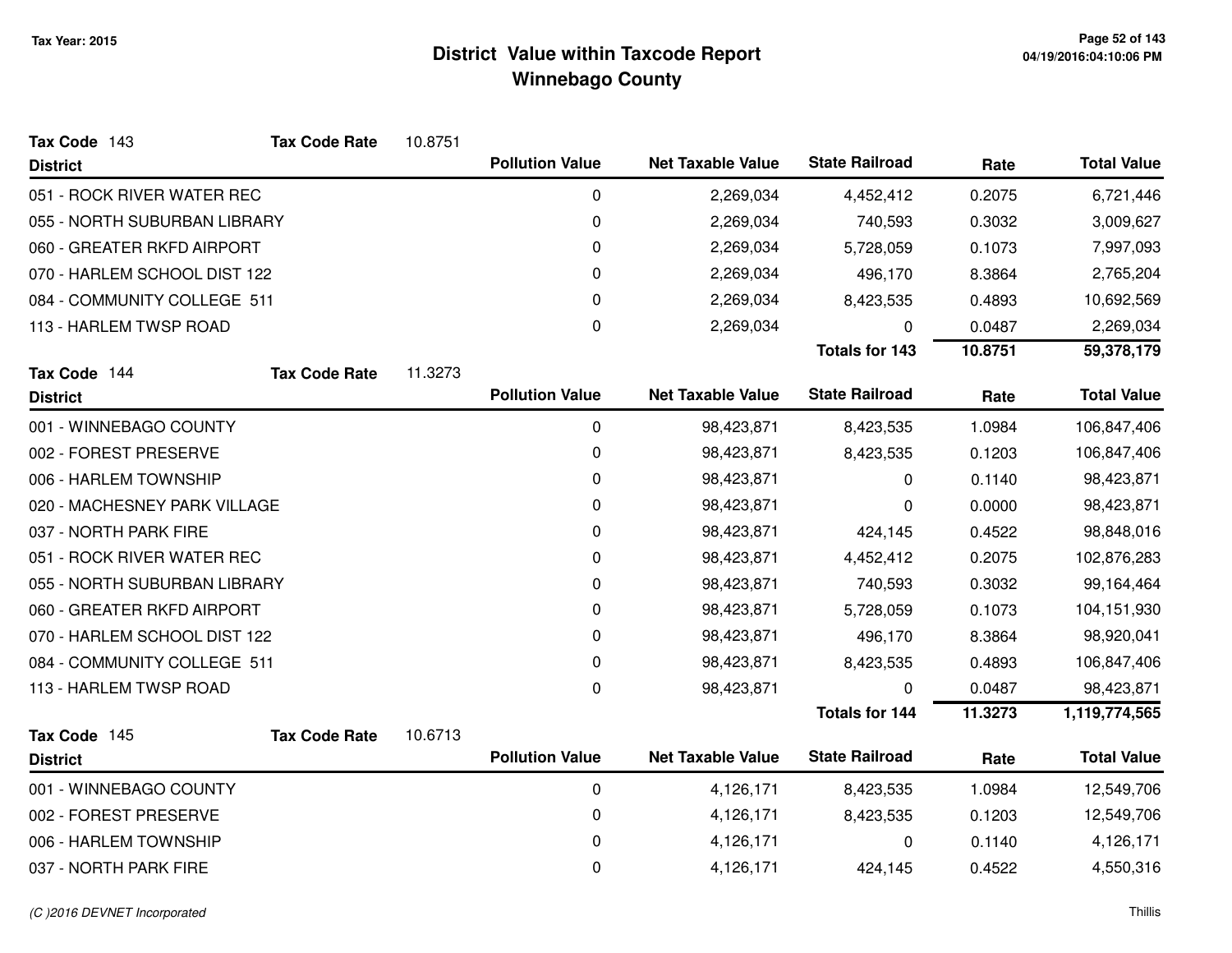| Tax Code 145                   | <b>Tax Code Rate</b> | 10.6713 |                        |                          |                       |         |                    |
|--------------------------------|----------------------|---------|------------------------|--------------------------|-----------------------|---------|--------------------|
| <b>District</b>                |                      |         | <b>Pollution Value</b> | <b>Net Taxable Value</b> | <b>State Railroad</b> | Rate    | <b>Total Value</b> |
| 055 - NORTH SUBURBAN LIBRARY   |                      |         | 0                      | 4,126,171                | 740,593               | 0.3032  | 4,866,764          |
| 060 - GREATER RKFD AIRPORT     |                      |         | 0                      | 4,126,171                | 5,728,059             | 0.1073  | 9,854,230          |
| 076 - ROCKFORD SCHOOL DIST 205 |                      |         | 0                      | 4,126,171                | 5,024,208             | 7.9379  | 9,150,379          |
| 084 - COMMUNITY COLLEGE 511    |                      |         | 0                      | 4,126,171                | 8,423,535             | 0.4893  | 12,549,706         |
| 113 - HARLEM TWSP ROAD         |                      |         | 0                      | 4,126,171                | $\mathbf 0$           | 0.0487  | 4,126,171          |
|                                |                      |         |                        |                          | <b>Totals for 145</b> | 10.6713 | 74,323,149         |
| Tax Code 146                   | <b>Tax Code Rate</b> | 15.3600 |                        |                          |                       |         |                    |
| <b>District</b>                |                      |         | <b>Pollution Value</b> | <b>Net Taxable Value</b> | <b>State Railroad</b> | Rate    | <b>Total Value</b> |
| 001 - WINNEBAGO COUNTY         |                      |         | $\boldsymbol{0}$       | 16,630,960               | 8,423,535             | 1.0984  | 25,054,495         |
| 002 - FOREST PRESERVE          |                      |         | 0                      | 16,630,960               | 8,423,535             | 0.1203  | 25,054,495         |
| 009 - OWEN TOWNSHIP            |                      |         | 0                      | 16,630,960               | 270,360               | 0.1485  | 16,901,320         |
| 023 - ROCKFORD CITY            |                      |         | 0                      | 16,630,960               | 3,297,017             | 3.3595  | 19,927,977         |
| 046 - ROCKFORD PARK DISTRICT   |                      |         | 0                      | 16,630,960               | 4,191,679             | 1.1629  | 20,822,639         |
| 051 - ROCK RIVER WATER REC     |                      |         | 0                      | 16,630,960               | 4,452,412             | 0.2075  | 21,083,372         |
| 059 - ROCKFORD CITY LIBRARY    |                      |         | 0                      | 16,630,960               | 3,297,017             | 0.5196  | 19,927,977         |
| 060 - GREATER RKFD AIRPORT     |                      |         | 0                      | 16,630,960               | 5,728,059             | 0.1073  | 22,359,019         |
| 076 - ROCKFORD SCHOOL DIST 205 |                      |         | 0                      | 16,630,960               | 5,024,208             | 7.9379  | 21,655,168         |
| 084 - COMMUNITY COLLEGE 511    |                      |         | 0                      | 16,630,960               | 8,423,535             | 0.4893  | 25,054,495         |
| 116 - OWEN TWSP ROAD           |                      |         | 0                      | 16,630,960               | 270,360               | 0.2088  | 16,901,320         |
|                                |                      |         |                        |                          | <b>Totals for 146</b> | 15.3600 | 234,742,277        |
| Tax Code 147                   | <b>Tax Code Rate</b> | 12.4902 |                        |                          |                       |         |                    |
| <b>District</b>                |                      |         | <b>Pollution Value</b> | <b>Net Taxable Value</b> | <b>State Railroad</b> | Rate    | <b>Total Value</b> |
| 001 - WINNEBAGO COUNTY         |                      |         | $\mathbf 0$            | 64,678                   | 8,423,535             | 1.0984  | 8,488,213          |
| 002 - FOREST PRESERVE          |                      |         | 0                      | 64,678                   | 8,423,535             | 0.1203  | 8,488,213          |
| 006 - HARLEM TOWNSHIP          |                      |         | 0                      | 64,678                   | 0                     | 0.1140  | 64,678             |
| 037 - NORTH PARK FIRE          |                      |         | 0                      | 64,678                   | 424,145               | 0.4522  | 488,823            |
| 046 - ROCKFORD PARK DISTRICT   |                      |         | 0                      | 64,678                   | 4,191,679             | 1.1629  | 4,256,357          |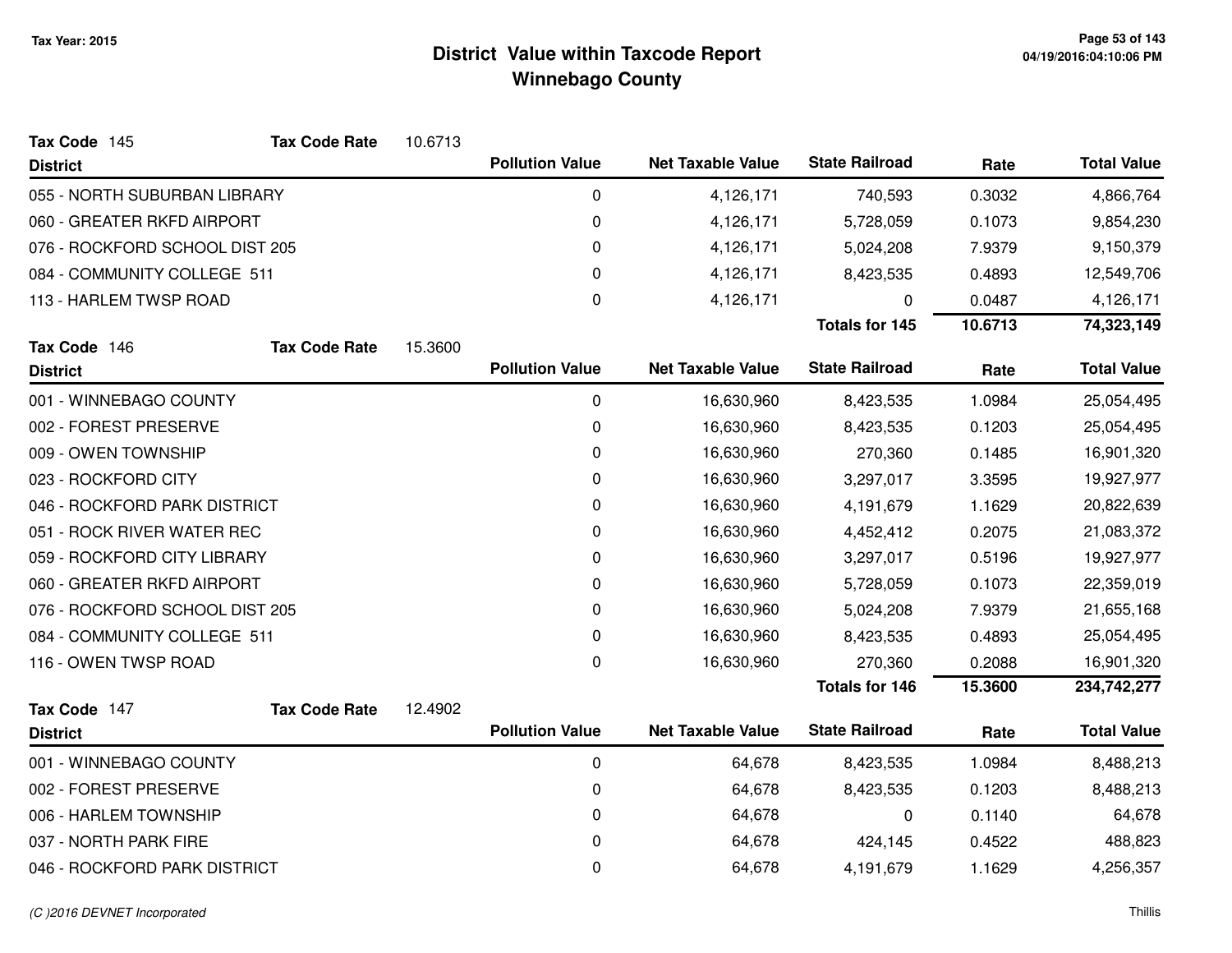| Tax Code 147                   | <b>Tax Code Rate</b> | 12.4902 |                        |                          |                       |         |                    |
|--------------------------------|----------------------|---------|------------------------|--------------------------|-----------------------|---------|--------------------|
| <b>District</b>                |                      |         | <b>Pollution Value</b> | <b>Net Taxable Value</b> | <b>State Railroad</b> | Rate    | <b>Total Value</b> |
| 051 - ROCK RIVER WATER REC     |                      |         | 0                      | 64,678                   | 4,452,412             | 0.2075  | 4,517,090          |
| 055 - NORTH SUBURBAN LIBRARY   |                      |         | $\pmb{0}$              | 64,678                   | 740,593               | 0.3032  | 805,271            |
| 060 - GREATER RKFD AIRPORT     |                      |         | $\pmb{0}$              | 64,678                   | 5,728,059             | 0.1073  | 5,792,737          |
| 070 - HARLEM SCHOOL DIST 122   |                      |         | 0                      | 64,678                   | 496,170               | 8.3864  | 560,848            |
| 084 - COMMUNITY COLLEGE 511    |                      |         | 0                      | 64,678                   | 8,423,535             | 0.4893  | 8,488,213          |
| 113 - HARLEM TWSP ROAD         |                      |         | 0                      | 64,678                   | 0                     | 0.0487  | 64,678             |
|                                |                      |         |                        |                          | <b>Totals for 147</b> | 12.4902 | 42,015,121         |
| Tax Code 148                   | <b>Tax Code Rate</b> | 10.7947 |                        |                          |                       |         |                    |
| <b>District</b>                |                      |         | <b>Pollution Value</b> | <b>Net Taxable Value</b> | <b>State Railroad</b> | Rate    | <b>Total Value</b> |
| 001 - WINNEBAGO COUNTY         |                      |         | 0                      | 833                      | 8,423,535             | 1.0984  | 8,424,368          |
| 002 - FOREST PRESERVE          |                      |         | 0                      | 833                      | 8,423,535             | 0.1203  | 8,424,368          |
| 009 - OWEN TOWNSHIP            |                      |         | $\Omega$               | 833                      | 270,360               | 0.1485  | 271,193            |
| 038 - NORTHWEST FIRE           |                      |         | 0                      | 833                      | 210,077               | 0.5840  | 210,910            |
| 051 - ROCK RIVER WATER REC     |                      |         | $\pmb{0}$              | 833                      | 4,452,412             | 0.2075  | 4,453,245          |
| 076 - ROCKFORD SCHOOL DIST 205 |                      |         | 0                      | 833                      | 5,024,208             | 7.9379  | 5,025,041          |
| 084 - COMMUNITY COLLEGE 511    |                      |         | 0                      | 833                      | 8,423,535             | 0.4893  | 8,424,368          |
| 116 - OWEN TWSP ROAD           |                      |         | 0                      | 833                      | 270,360               | 0.2088  | 271,193            |
|                                |                      |         |                        |                          | <b>Totals for 148</b> | 10.7947 | 35,504,686         |
| Tax Code 149                   | <b>Tax Code Rate</b> | 12.0948 |                        |                          |                       |         |                    |
| <b>District</b>                |                      |         | <b>Pollution Value</b> | <b>Net Taxable Value</b> | <b>State Railroad</b> | Rate    | <b>Total Value</b> |
| 001 - WINNEBAGO COUNTY         |                      |         | $\mathbf 0$            | 28,495,823               | 8,423,535             | 1.0984  | 36,919,358         |
| 002 - FOREST PRESERVE          |                      |         | 0                      | 28,495,823               | 8,423,535             | 0.1203  | 36,919,358         |
| 006 - HARLEM TOWNSHIP          |                      |         | 0                      | 28,495,823               | $\Omega$              | 0.1140  | 28,495,823         |
| 025 - ROSCOE VILLAGE           |                      |         | 0                      | 28,495,823               | 0                     | 0.6589  | 28,495,823         |
| 035 - HARLEM-ROSCOE FIRE       |                      |         | 0                      | 28,495,823               | 317,502               | 0.7683  | 28,813,325         |
| 055 - NORTH SUBURBAN LIBRARY   |                      |         | 0                      | 28,495,823               | 740,593               | 0.3032  | 29,236,416         |
| 060 - GREATER RKFD AIRPORT     |                      |         | 0                      | 28,495,823               | 5,728,059             | 0.1073  | 34,223,882         |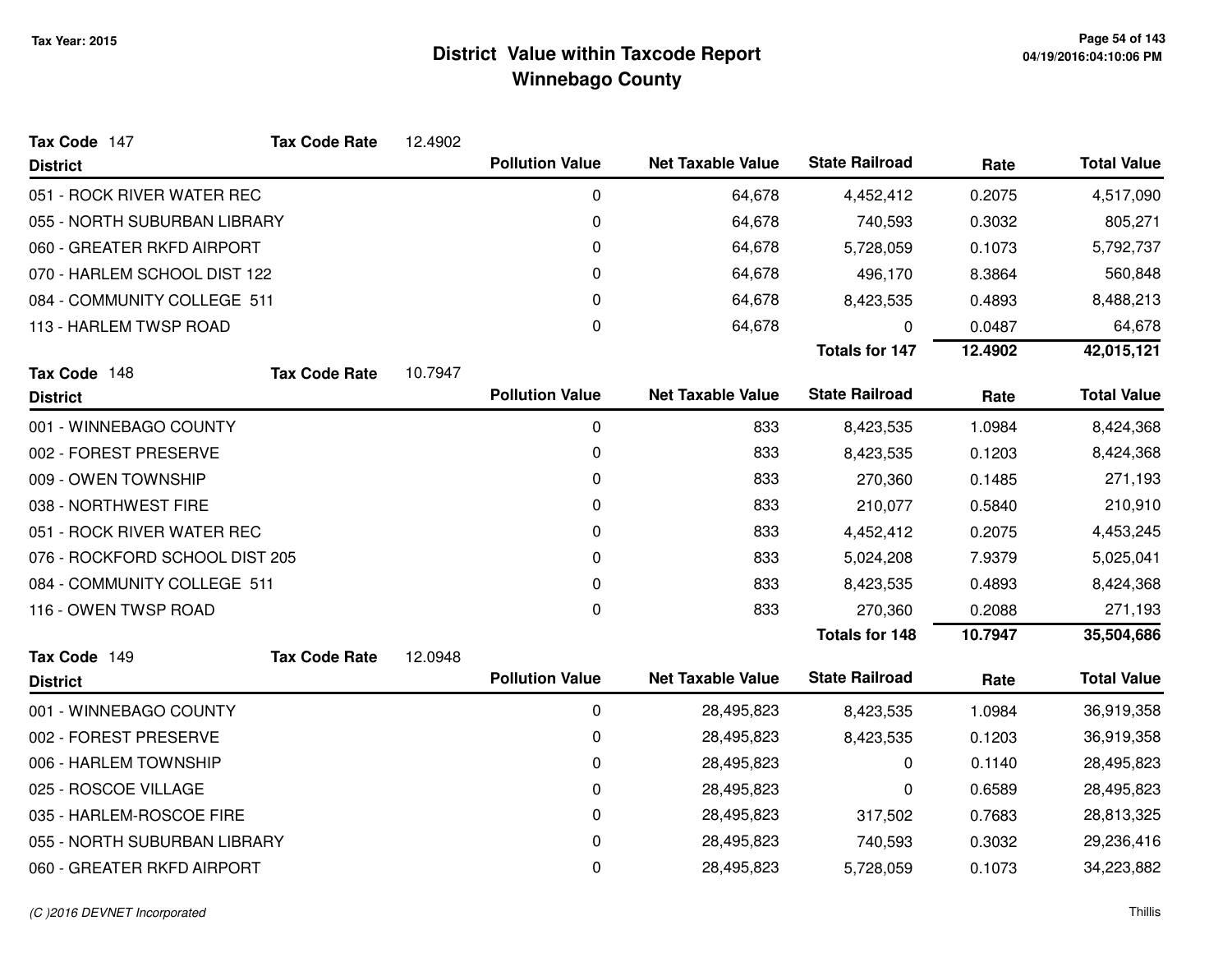| Tax Code 149                   | <b>Tax Code Rate</b> | 12.0948 |                        |                          |                       |         |                    |
|--------------------------------|----------------------|---------|------------------------|--------------------------|-----------------------|---------|--------------------|
| <b>District</b>                |                      |         | <b>Pollution Value</b> | <b>Net Taxable Value</b> | <b>State Railroad</b> | Rate    | <b>Total Value</b> |
| 070 - HARLEM SCHOOL DIST 122   |                      |         | 0                      | 28,495,823               | 496,170               | 8.3864  | 28,991,993         |
| 084 - COMMUNITY COLLEGE 511    |                      |         | 0                      | 28,495,823               | 8,423,535             | 0.4893  | 36,919,358         |
| 113 - HARLEM TWSP ROAD         |                      |         | 0                      | 28,495,823               | 0                     | 0.0487  | 28,495,823         |
|                                |                      |         |                        |                          | <b>Totals for 149</b> | 12.0948 | 317,511,159        |
| Tax Code 150                   | <b>Tax Code Rate</b> | 11.8574 |                        |                          |                       |         |                    |
| <b>District</b>                |                      |         | <b>Pollution Value</b> | <b>Net Taxable Value</b> | <b>State Railroad</b> | Rate    | <b>Total Value</b> |
| 001 - WINNEBAGO COUNTY         |                      |         | 0                      | 104,104                  | 8,423,535             | 1.0984  | 8,527,639          |
| 002 - FOREST PRESERVE          |                      |         | 0                      | 104,104                  | 8,423,535             | 0.1203  | 8,527,639          |
| 009 - OWEN TOWNSHIP            |                      |         | 0                      | 104,104                  | 270,360               | 0.1485  | 374,464            |
| 038 - NORTHWEST FIRE           |                      |         | 0                      | 104,104                  | 210,077               | 0.5840  | 314,181            |
| 046 - ROCKFORD PARK DISTRICT   |                      |         | 0                      | 104,104                  | 4,191,679             | 1.1629  | 4,295,783          |
| 060 - GREATER RKFD AIRPORT     |                      |         | 0                      | 104,104                  | 5,728,059             | 0.1073  | 5,832,163          |
| 076 - ROCKFORD SCHOOL DIST 205 |                      |         | 0                      | 104,104                  | 5,024,208             | 7.9379  | 5,128,312          |
| 084 - COMMUNITY COLLEGE 511    |                      |         | 0                      | 104,104                  | 8,423,535             | 0.4893  | 8,527,639          |
| 116 - OWEN TWSP ROAD           |                      |         | $\mathbf{0}$           | 104,104                  | 270,360               | 0.2088  | 374,464            |
|                                |                      |         |                        |                          | <b>Totals for 150</b> | 11.8574 | 41,902,284         |
| Tax Code 151                   | <b>Tax Code Rate</b> | 12.8063 |                        |                          |                       |         |                    |
| <b>District</b>                |                      |         | <b>Pollution Value</b> | <b>Net Taxable Value</b> | <b>State Railroad</b> | Rate    | <b>Total Value</b> |
| 001 - WINNEBAGO COUNTY         |                      |         | 0                      | 734                      | 8,423,535             | 1.0984  | 8,424,269          |
| 002 - FOREST PRESERVE          |                      |         | 0                      | 734                      | 8,423,535             | 0.1203  | 8,424,269          |
| 006 - HARLEM TOWNSHIP          |                      |         | 0                      | 734                      | 0                     | 0.1140  | 734                |
| 035 - HARLEM-ROSCOE FIRE       |                      |         | 0                      | 734                      | 317,502               | 0.7683  | 318,236            |
| 046 - ROCKFORD PARK DISTRICT   |                      |         | 0                      | 734                      | 4,191,679             | 1.1629  | 4,192,413          |
| 051 - ROCK RIVER WATER REC     |                      |         | 0                      | 734                      | 4,452,412             | 0.2075  | 4,453,146          |
| 055 - NORTH SUBURBAN LIBRARY   |                      |         | 0                      | 734                      | 740,593               | 0.3032  | 741,327            |
| 060 - GREATER RKFD AIRPORT     |                      |         | 0                      | 734                      | 5,728,059             | 0.1073  | 5,728,793          |
| 070 - HARLEM SCHOOL DIST 122   |                      |         | 0                      | 734                      | 496,170               | 8.3864  | 496,904            |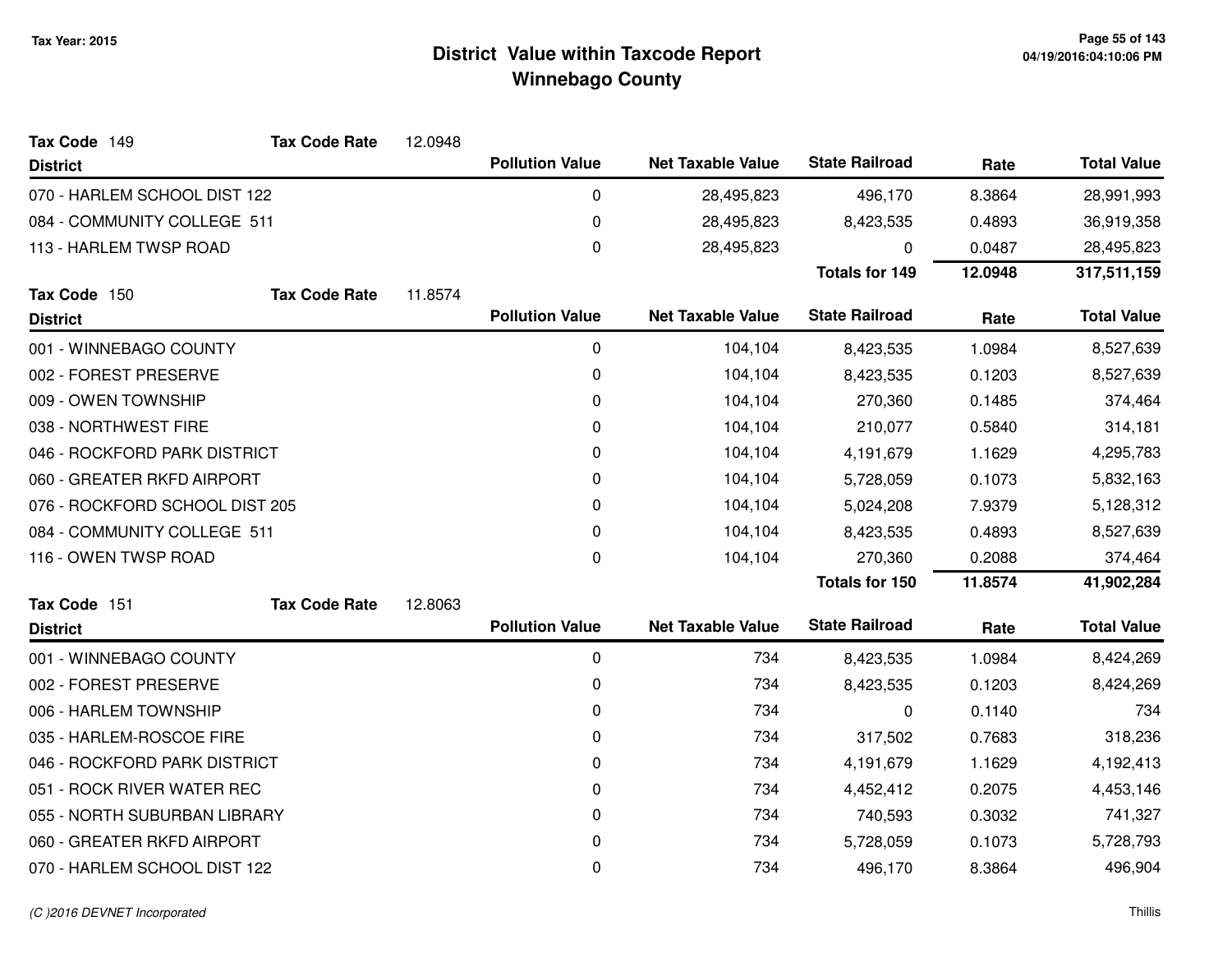| Tax Code 151                 | <b>Tax Code Rate</b> | 12.8063 |                        |                          |                       |         |                    |
|------------------------------|----------------------|---------|------------------------|--------------------------|-----------------------|---------|--------------------|
| <b>District</b>              |                      |         | <b>Pollution Value</b> | <b>Net Taxable Value</b> | <b>State Railroad</b> | Rate    | <b>Total Value</b> |
| 084 - COMMUNITY COLLEGE 511  |                      |         | 0                      | 734                      | 8,423,535             | 0.4893  | 8,424,269          |
| 113 - HARLEM TWSP ROAD       |                      |         | 0                      | 734                      | 0                     | 0.0487  | 734                |
|                              |                      |         |                        |                          | <b>Totals for 151</b> | 12.8063 | 41,205,094         |
| Tax Code 152                 | <b>Tax Code Rate</b> | 12.8063 |                        |                          |                       |         |                    |
| <b>District</b>              |                      |         | <b>Pollution Value</b> | <b>Net Taxable Value</b> | <b>State Railroad</b> | Rate    | <b>Total Value</b> |
| 001 - WINNEBAGO COUNTY       |                      |         | $\pmb{0}$              | 3,913,923                | 8,423,535             | 1.0984  | 12,337,458         |
| 002 - FOREST PRESERVE        |                      |         | 0                      | 3,913,923                | 8,423,535             | 0.1203  | 12,337,458         |
| 006 - HARLEM TOWNSHIP        |                      |         | 0                      | 3,913,923                | 0                     | 0.1140  | 3,913,923          |
| 020 - MACHESNEY PARK VILLAGE |                      |         | 0                      | 3,913,923                | 0                     | 0.0000  | 3,913,923          |
| 035 - HARLEM-ROSCOE FIRE     |                      |         | 0                      | 3,913,923                | 317,502               | 0.7683  | 4,231,425          |
| 046 - ROCKFORD PARK DISTRICT |                      |         | 0                      | 3,913,923                | 4,191,679             | 1.1629  | 8,105,602          |
| 051 - ROCK RIVER WATER REC   |                      |         | 0                      | 3,913,923                | 4,452,412             | 0.2075  | 8,366,335          |
| 055 - NORTH SUBURBAN LIBRARY |                      |         | 0                      | 3,913,923                | 740,593               | 0.3032  | 4,654,516          |
| 060 - GREATER RKFD AIRPORT   |                      |         | 0                      | 3,913,923                | 5,728,059             | 0.1073  | 9,641,982          |
| 070 - HARLEM SCHOOL DIST 122 |                      |         | 0                      | 3,913,923                | 496,170               | 8.3864  | 4,410,093          |
| 084 - COMMUNITY COLLEGE 511  |                      |         | 0                      | 3,913,923                | 8,423,535             | 0.4893  | 12,337,458         |
| 113 - HARLEM TWSP ROAD       |                      |         | $\pmb{0}$              | 3,913,923                | 0                     | 0.0487  | 3,913,923          |
|                              |                      |         |                        |                          | <b>Totals for 152</b> | 12.8063 | 88,164,096         |
| Tax Code 153                 | <b>Tax Code Rate</b> | 11.6434 |                        |                          |                       |         |                    |
| <b>District</b>              |                      |         | <b>Pollution Value</b> | <b>Net Taxable Value</b> | <b>State Railroad</b> | Rate    | <b>Total Value</b> |
| 001 - WINNEBAGO COUNTY       |                      |         | $\pmb{0}$              | 716,390                  | 8,423,535             | 1.0984  | 9,139,925          |
| 002 - FOREST PRESERVE        |                      |         | 0                      | 716,390                  | 8,423,535             | 0.1203  | 9,139,925          |
| 006 - HARLEM TOWNSHIP        |                      |         | 0                      | 716,390                  | 0                     | 0.1140  | 716,390            |
| 035 - HARLEM-ROSCOE FIRE     |                      |         | 0                      | 716,390                  | 317,502               | 0.7683  | 1,033,892          |
| 051 - ROCK RIVER WATER REC   |                      |         | 0                      | 716,390                  | 4,452,412             | 0.2075  | 5,168,802          |
| 055 - NORTH SUBURBAN LIBRARY |                      |         | 0                      | 716,390                  | 740,593               | 0.3032  | 1,456,983          |
| 060 - GREATER RKFD AIRPORT   |                      |         | 0                      | 716,390                  | 5,728,059             | 0.1073  | 6,444,449          |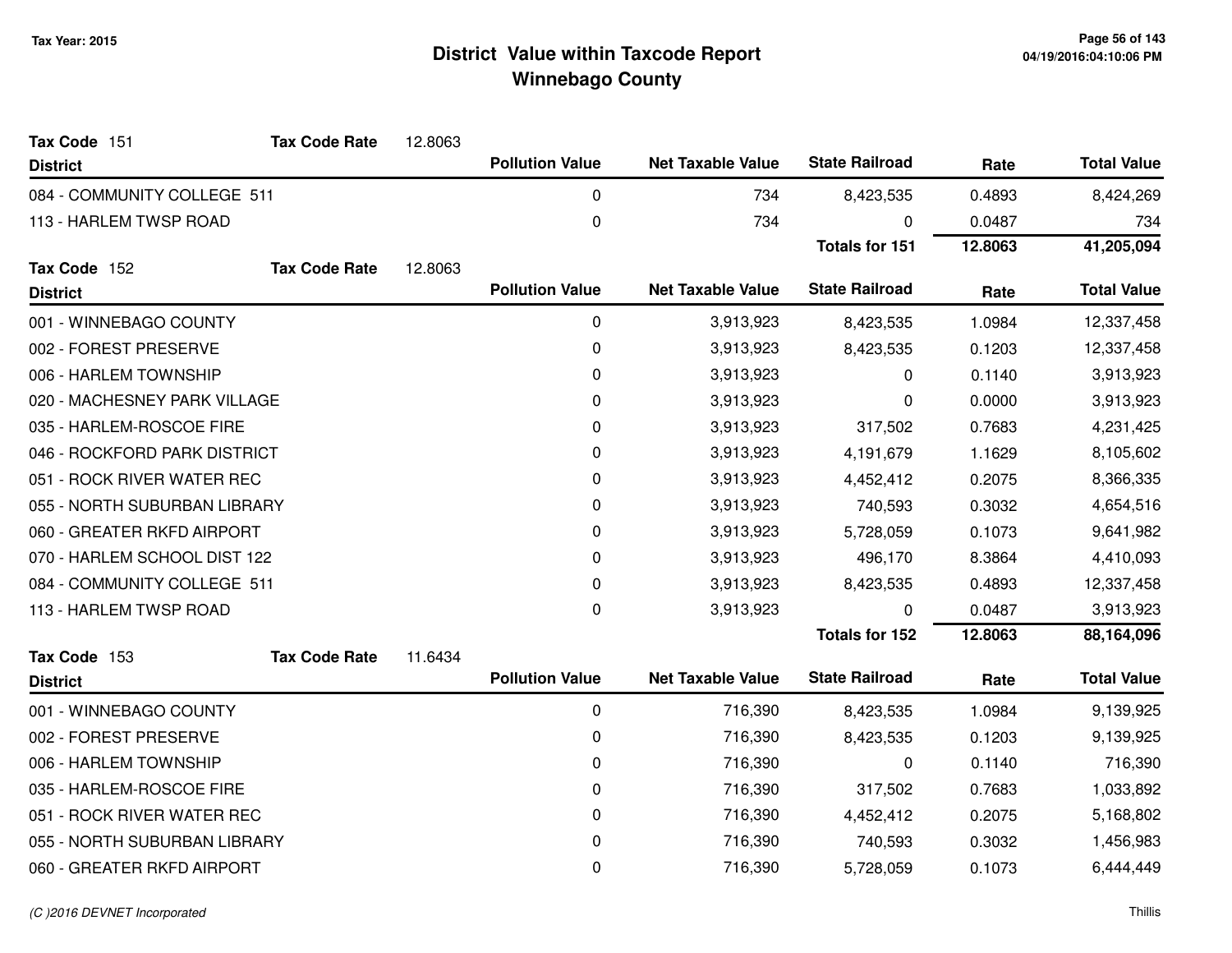| Tax Code 153                   | <b>Tax Code Rate</b> | 11.6434     |                        |                          |                       |            |                    |
|--------------------------------|----------------------|-------------|------------------------|--------------------------|-----------------------|------------|--------------------|
| <b>District</b>                |                      |             | <b>Pollution Value</b> | <b>Net Taxable Value</b> | <b>State Railroad</b> | Rate       | <b>Total Value</b> |
| 070 - HARLEM SCHOOL DIST 122   |                      |             | $\mathbf 0$            | 716,390                  | 496,170               | 8.3864     | 1,212,560          |
| 084 - COMMUNITY COLLEGE 511    |                      |             | 0                      | 716,390                  | 8,423,535             | 0.4893     | 9,139,925          |
| 113 - HARLEM TWSP ROAD         |                      |             | $\boldsymbol{0}$       | 716,390                  | 0                     | 0.0487     | 716,390            |
|                                |                      |             |                        |                          | <b>Totals for 153</b> | 11.6434    | 44, 169, 241       |
| Tax Code 154                   | <b>Tax Code Rate</b> | 15.1525     |                        |                          |                       |            |                    |
| <b>District</b>                |                      |             | <b>Pollution Value</b> | <b>Net Taxable Value</b> | <b>State Railroad</b> | Rate       | <b>Total Value</b> |
| 001 - WINNEBAGO COUNTY         |                      | $\mathbf 0$ | 93,763                 | 8,423,535                | 1.0984                | 8,517,298  |                    |
| 002 - FOREST PRESERVE          |                      |             | 0                      | 93,763                   | 8,423,535             | 0.1203     | 8,517,298          |
| 009 - OWEN TOWNSHIP            |                      |             | 0                      | 93,763                   | 270,360               | 0.1485     | 364,123            |
| 023 - ROCKFORD CITY            |                      |             | $\mathbf 0$            | 93,763                   | 3,297,017             | 3.3595     | 3,390,780          |
| 046 - ROCKFORD PARK DISTRICT   |                      | 0           | 93,763                 | 4,191,679                | 1.1629                | 4,285,442  |                    |
| 059 - ROCKFORD CITY LIBRARY    |                      |             | $\mathbf 0$            | 93,763                   | 3,297,017             | 0.5196     | 3,390,780          |
| 060 - GREATER RKFD AIRPORT     |                      |             | 0                      | 93,763                   | 5,728,059             | 0.1073     | 5,821,822          |
| 076 - ROCKFORD SCHOOL DIST 205 |                      |             | 0                      | 93,763                   | 5,024,208             | 7.9379     | 5,117,971          |
| 084 - COMMUNITY COLLEGE 511    |                      |             | $\mathbf 0$            | 93,763                   | 8,423,535             | 0.4893     | 8,517,298          |
| 116 - OWEN TWSP ROAD           |                      |             | 0                      | 93,763                   | 270,360               | 0.2088     | 364,123            |
|                                |                      |             |                        |                          | Totals for 154        | 15.1525    | 48,286,935         |
| Tax Code 155                   | <b>Tax Code Rate</b> | 10.8870     |                        |                          |                       |            |                    |
| <b>District</b>                |                      |             | <b>Pollution Value</b> | <b>Net Taxable Value</b> | <b>State Railroad</b> | Rate       | <b>Total Value</b> |
| 001 - WINNEBAGO COUNTY         |                      |             | 0                      | 7,130,632                | 8,423,535             | 1.0984     | 15,554,167         |
| 002 - FOREST PRESERVE          |                      |             | $\mathbf 0$            | 7,130,632                | 8,423,535             | 0.1203     | 15,554,167         |
| 009 - OWEN TOWNSHIP            |                      |             | 0                      | 7,130,632                | 270,360               | 0.1485     | 7,400,992          |
| 041 - ROCKTON FIRE             |                      |             | 0                      | 7,130,632                | 313,289               | 0.7765     | 7,443,921          |
| 060 - GREATER RKFD AIRPORT     |                      | $\mathbf 0$ | 7,130,632              | 5,728,059                | 0.1073                | 12,858,691 |                    |
| 076 - ROCKFORD SCHOOL DIST 205 |                      |             | 0                      | 7,130,632                | 5,024,208             | 7.9379     | 12,154,840         |
| 084 - COMMUNITY COLLEGE 511    |                      |             | $\mathbf 0$            | 7,130,632                | 8,423,535             | 0.4893     | 15,554,167         |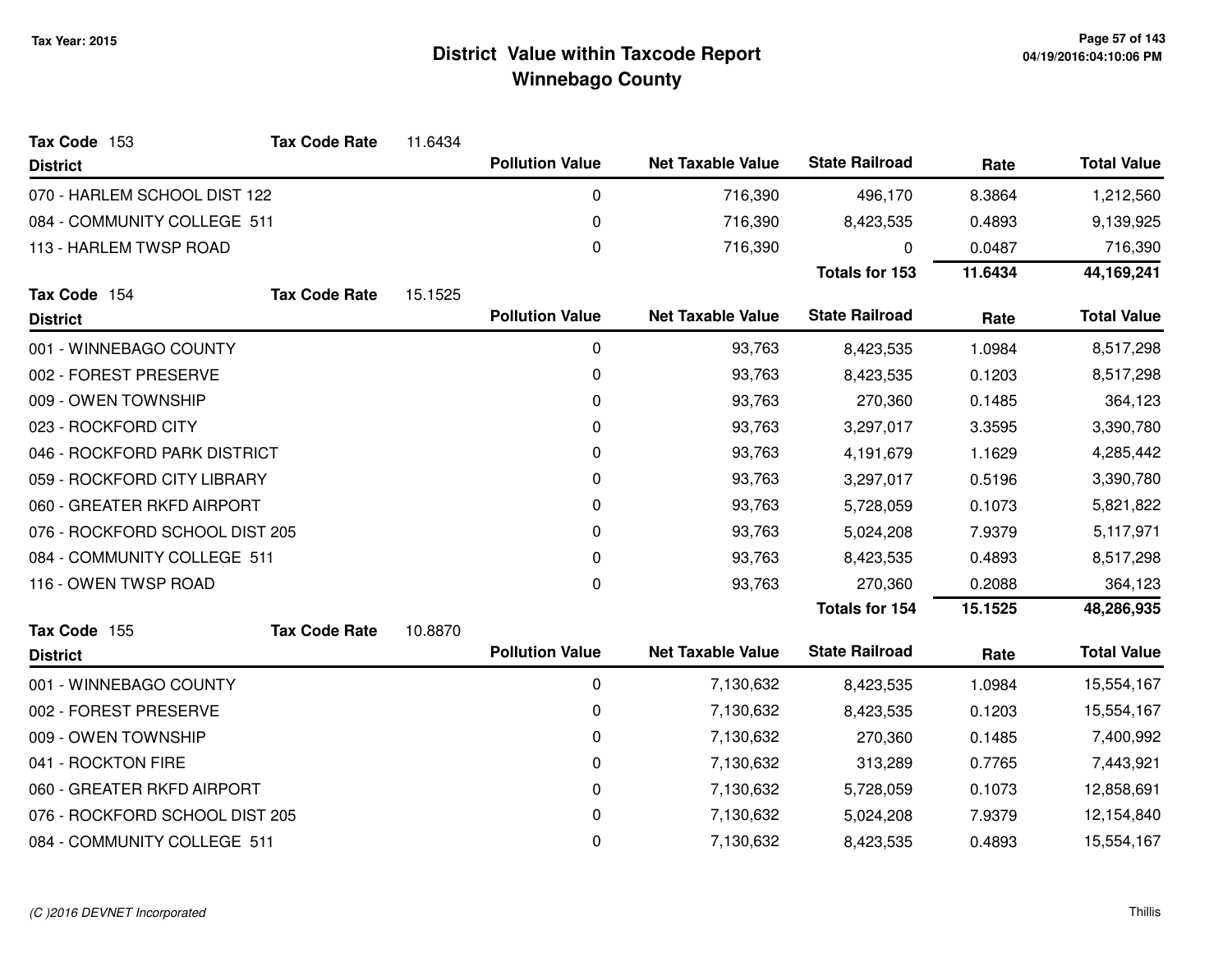| Tax Code 155                   | <b>Tax Code Rate</b> | 10.8870 |                        |                          |                       |         |                    |
|--------------------------------|----------------------|---------|------------------------|--------------------------|-----------------------|---------|--------------------|
| <b>District</b>                |                      |         | <b>Pollution Value</b> | <b>Net Taxable Value</b> | <b>State Railroad</b> | Rate    | <b>Total Value</b> |
| 116 - OWEN TWSP ROAD           |                      |         | $\mathbf 0$            | 7,130,632                | 270,360               | 0.2088  | 7,400,992          |
|                                |                      |         |                        |                          | <b>Totals for 155</b> | 10.8870 | 93,921,937         |
| Tax Code 156                   | <b>Tax Code Rate</b> | 10.6945 |                        |                          |                       |         |                    |
| <b>District</b>                |                      |         | <b>Pollution Value</b> | <b>Net Taxable Value</b> | <b>State Railroad</b> | Rate    | <b>Total Value</b> |
| 001 - WINNEBAGO COUNTY         |                      |         | 0                      | 15,977,407               | 8,423,535             | 1.0984  | 24,400,942         |
| 002 - FOREST PRESERVE          |                      |         | 0                      | 15,977,407               | 8,423,535             | 0.1203  | 24,400,942         |
| 009 - OWEN TOWNSHIP            |                      |         | 0                      | 15,977,407               | 270,360               | 0.1485  | 16,247,767         |
| 038 - NORTHWEST FIRE           |                      |         | 0                      | 15,977,407               | 210,077               | 0.5840  | 16,187,484         |
| 060 - GREATER RKFD AIRPORT     |                      |         | 0                      | 15,977,407               | 5,728,059             | 0.1073  | 21,705,466         |
| 076 - ROCKFORD SCHOOL DIST 205 |                      |         | 0                      | 15,977,407               | 5,024,208             | 7.9379  | 21,001,615         |
| 084 - COMMUNITY COLLEGE 511    |                      |         | 0                      | 15,977,407               | 8,423,535             | 0.4893  | 24,400,942         |
| 116 - OWEN TWSP ROAD           |                      |         | 0                      | 15,977,407               | 270,360               | 0.2088  | 16,247,767         |
|                                |                      |         |                        |                          | <b>Totals for 156</b> | 10.6945 | 164,592,925        |
| Tax Code 157                   | <b>Tax Code Rate</b> | 13.9896 |                        |                          |                       |         |                    |
| <b>District</b>                |                      |         | <b>Pollution Value</b> | <b>Net Taxable Value</b> | <b>State Railroad</b> | Rate    | <b>Total Value</b> |
| 001 - WINNEBAGO COUNTY         |                      |         | 0                      | 64,869                   | 8,423,535             | 1.0984  | 8,488,404          |
| 002 - FOREST PRESERVE          |                      |         | 0                      | 64,869                   | 8,423,535             | 0.1203  | 8,488,404          |
| 009 - OWEN TOWNSHIP            |                      |         | 0                      | 64,869                   | 270,360               | 0.1485  | 335,229            |
| 023 - ROCKFORD CITY            |                      |         | 0                      | 64,869                   | 3,297,017             | 3.3595  | 3,361,886          |
| 059 - ROCKFORD CITY LIBRARY    |                      |         | 0                      | 64,869                   | 3,297,017             | 0.5196  | 3,361,886          |
| 060 - GREATER RKFD AIRPORT     |                      |         | 0                      | 64,869                   | 5,728,059             | 0.1073  | 5,792,928          |
| 076 - ROCKFORD SCHOOL DIST 205 |                      |         | 0                      | 64,869                   | 5,024,208             | 7.9379  | 5,089,077          |
| 084 - COMMUNITY COLLEGE 511    |                      |         | 0                      | 64,869                   | 8,423,535             | 0.4893  | 8,488,404          |
| 116 - OWEN TWSP ROAD           |                      |         | 0                      | 64,869                   | 270,360               | 0.2088  | 335,229            |
|                                |                      |         |                        |                          | <b>Totals for 157</b> | 13.9896 | 43,741,447         |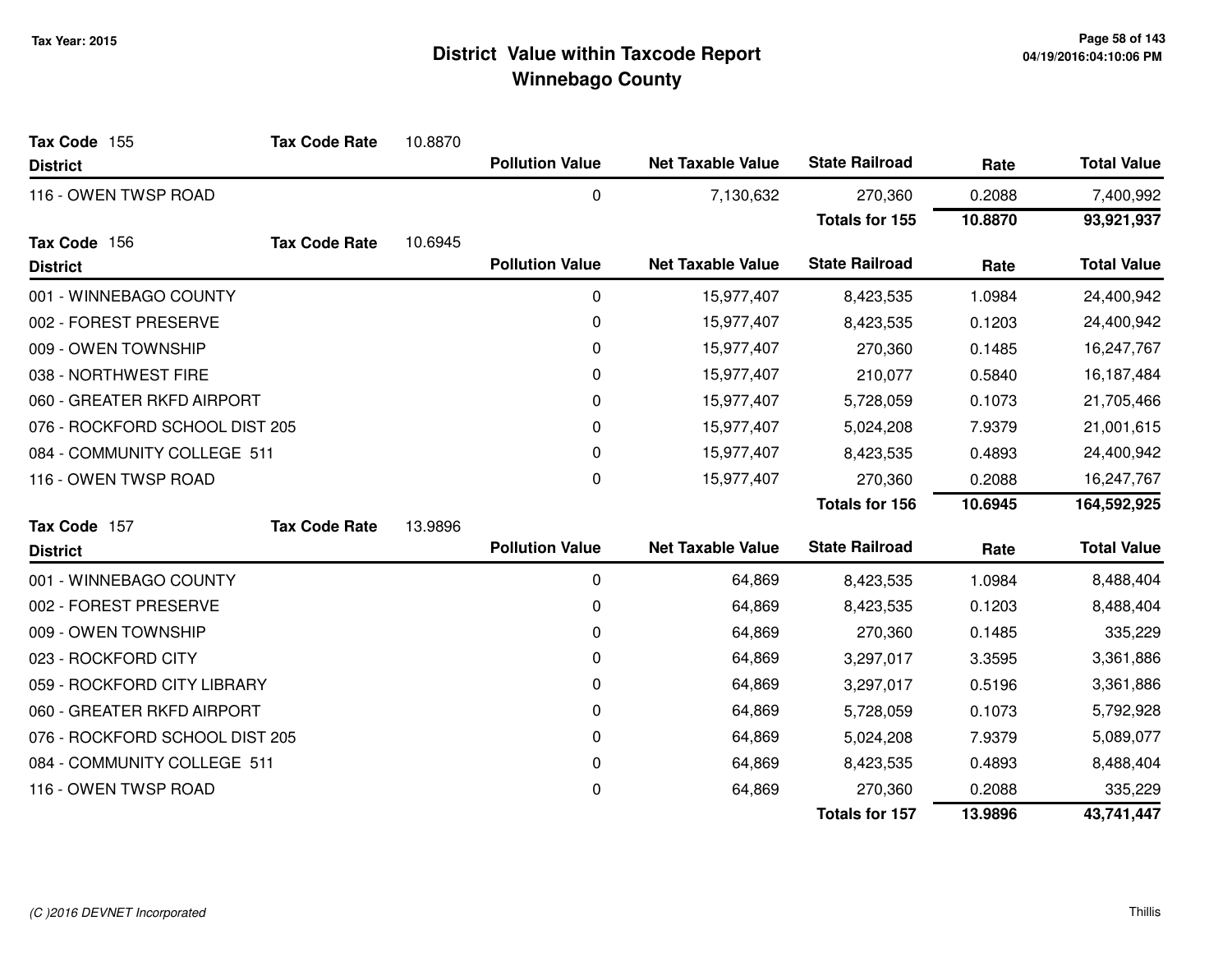| Tax Code 158                   | <b>Tax Code Rate</b> | 12.4902 |                        |                          |                       |         |                    |
|--------------------------------|----------------------|---------|------------------------|--------------------------|-----------------------|---------|--------------------|
| <b>District</b>                |                      |         | <b>Pollution Value</b> | <b>Net Taxable Value</b> | <b>State Railroad</b> | Rate    | <b>Total Value</b> |
| 001 - WINNEBAGO COUNTY         |                      |         | 0                      | 5,685,039                | 8,423,535             | 1.0984  | 14,108,574         |
| 002 - FOREST PRESERVE          |                      |         | 0                      | 5,685,039                | 8,423,535             | 0.1203  | 14,108,574         |
| 006 - HARLEM TOWNSHIP          |                      |         | 0                      | 5,685,039                | 0                     | 0.1140  | 5,685,039          |
| 020 - MACHESNEY PARK VILLAGE   |                      |         | 0                      | 5,685,039                | 0                     | 0.0000  | 5,685,039          |
| 037 - NORTH PARK FIRE          |                      |         | 0                      | 5,685,039                | 424,145               | 0.4522  | 6,109,184          |
| 046 - ROCKFORD PARK DISTRICT   |                      |         | 0                      | 5,685,039                | 4,191,679             | 1.1629  | 9,876,718          |
| 051 - ROCK RIVER WATER REC     |                      |         | 0                      | 5,685,039                | 4,452,412             | 0.2075  | 10,137,451         |
| 055 - NORTH SUBURBAN LIBRARY   |                      |         | 0                      | 5,685,039                | 740,593               | 0.3032  | 6,425,632          |
| 060 - GREATER RKFD AIRPORT     |                      |         | 0                      | 5,685,039                | 5,728,059             | 0.1073  | 11,413,098         |
| 070 - HARLEM SCHOOL DIST 122   |                      |         | 0                      | 5,685,039                | 496,170               | 8.3864  | 6,181,209          |
| 084 - COMMUNITY COLLEGE 511    |                      |         | 0                      | 5,685,039                | 8,423,535             | 0.4893  | 14,108,574         |
| 113 - HARLEM TWSP ROAD         |                      |         | 0                      | 5,685,039                | 0                     | 0.0487  | 5,685,039          |
|                                |                      |         |                        |                          | <b>Totals for 158</b> | 12.4902 | 109,524,131        |
| Tax Code 159                   | <b>Tax Code Rate</b> | 11.8342 |                        |                          |                       |         |                    |
| <b>District</b>                |                      |         | <b>Pollution Value</b> | <b>Net Taxable Value</b> | <b>State Railroad</b> | Rate    | <b>Total Value</b> |
| 001 - WINNEBAGO COUNTY         |                      |         | $\mathbf 0$            | 216,723                  | 8,423,535             | 1.0984  | 8,640,258          |
| 002 - FOREST PRESERVE          |                      |         | 0                      | 216,723                  | 8,423,535             | 0.1203  | 8,640,258          |
| 006 - HARLEM TOWNSHIP          |                      |         | 0                      | 216,723                  | 0                     | 0.1140  | 216,723            |
| 037 - NORTH PARK FIRE          |                      |         | 0                      | 216,723                  | 424,145               | 0.4522  | 640,868            |
| 046 - ROCKFORD PARK DISTRICT   |                      |         | 0                      | 216,723                  | 4,191,679             | 1.1629  | 4,408,402          |
| 055 - NORTH SUBURBAN LIBRARY   |                      |         | 0                      | 216,723                  | 740,593               | 0.3032  | 957,316            |
| 060 - GREATER RKFD AIRPORT     |                      |         | 0                      | 216,723                  | 5,728,059             | 0.1073  | 5,944,782          |
| 076 - ROCKFORD SCHOOL DIST 205 |                      |         | 0                      | 216,723                  | 5,024,208             | 7.9379  | 5,240,931          |
| 084 - COMMUNITY COLLEGE 511    |                      |         | 0                      | 216,723                  | 8,423,535             | 0.4893  | 8,640,258          |
| 113 - HARLEM TWSP ROAD         |                      |         | 0                      | 216,723                  |                       | 0.0487  | 216,723            |
|                                |                      |         |                        |                          | <b>Totals for 159</b> | 11.8342 | 43,546,519         |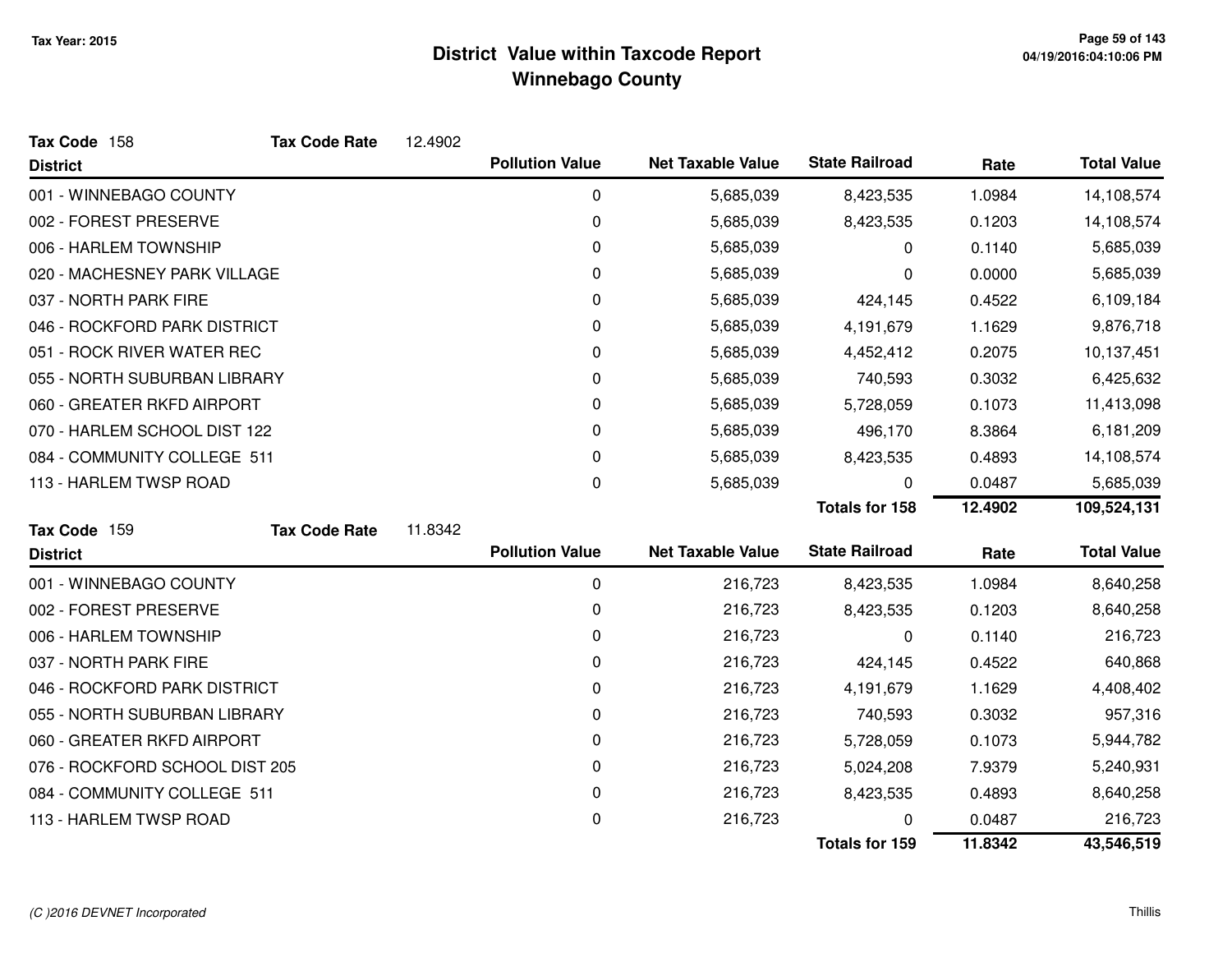| Tax Code 160                  | <b>Tax Code Rate</b> | 11.3273 |                        |                          |                       |         |                    |
|-------------------------------|----------------------|---------|------------------------|--------------------------|-----------------------|---------|--------------------|
| <b>District</b>               |                      |         | <b>Pollution Value</b> | <b>Net Taxable Value</b> | <b>State Railroad</b> | Rate    | <b>Total Value</b> |
| 001 - WINNEBAGO COUNTY        |                      |         | 0                      | 564,916                  | 8,423,535             | 1.0984  | 8,988,451          |
| 002 - FOREST PRESERVE         |                      |         | 0                      | 564,916                  | 8,423,535             | 0.1203  | 8,988,451          |
| 006 - HARLEM TOWNSHIP         |                      |         | 0                      | 564,916                  | 0                     | 0.1140  | 564,916            |
| 037 - NORTH PARK FIRE         |                      |         | 0                      | 564,916                  | 424,145               | 0.4522  | 989,061            |
| 051 - ROCK RIVER WATER REC    |                      |         | 0                      | 564,916                  | 4,452,412             | 0.2075  | 5,017,328          |
| 055 - NORTH SUBURBAN LIBRARY  |                      |         | 0                      | 564,916                  | 740,593               | 0.3032  | 1,305,509          |
| 060 - GREATER RKFD AIRPORT    |                      |         | 0                      | 564,916                  | 5,728,059             | 0.1073  | 6,292,975          |
| 070 - HARLEM SCHOOL DIST 122  |                      |         | 0                      | 564,916                  | 496,170               | 8.3864  | 1,061,086          |
| 084 - COMMUNITY COLLEGE 511   |                      |         | 0                      | 564,916                  | 8,423,535             | 0.4893  | 8,988,451          |
| 113 - HARLEM TWSP ROAD        |                      |         | 0                      | 564,916                  | 0                     | 0.0487  | 564,916            |
|                               |                      |         |                        |                          | <b>Totals for 160</b> | 11.3273 | 42,761,144         |
| Tax Code 161                  | <b>Tax Code Rate</b> | 9.2526  |                        |                          |                       |         |                    |
| <b>District</b>               |                      |         | <b>Pollution Value</b> | <b>Net Taxable Value</b> | <b>State Railroad</b> | Rate    | <b>Total Value</b> |
| 001 - WINNEBAGO COUNTY        |                      |         | 0                      | 96,890                   | 8,423,535             | 1.0984  | 8,520,425          |
| 002 - FOREST PRESERVE         |                      |         | 0                      | 96,890                   | 8,423,535             | 0.1203  | 8,520,425          |
| 009 - OWEN TOWNSHIP           |                      |         | 0                      | 96,890                   | 270,360               | 0.1485  | 367,250            |
| 038 - NORTHWEST FIRE          |                      |         | 0                      | 96,890                   | 210,077               | 0.5840  | 306,967            |
| 060 - GREATER RKFD AIRPORT    |                      |         | 0                      | 96,890                   | 5,728,059             | 0.1073  | 5,824,949          |
| 074 - ROCKTON SCHOOL DIST 140 |                      |         | 0                      | 96,890                   | 291,368               | 3.8877  | 388,258            |
| 077 - HONONEGAH HIGH SD #207  |                      |         | 0                      | 96,890                   | 366,785               | 2.6083  | 463,675            |
| 084 - COMMUNITY COLLEGE 511   |                      |         | 0                      | 96,890                   | 8,423,535             | 0.4893  | 8,520,425          |
| 116 - OWEN TWSP ROAD          |                      |         | 0                      | 96,890                   | 270,360               | 0.2088  | 367,250            |
|                               |                      |         |                        |                          | <b>Totals for 161</b> | 9.2526  | 33,279,624         |
| Tax Code 162                  | <b>Tax Code Rate</b> | 10.4025 |                        |                          |                       |         |                    |
| <b>District</b>               |                      |         | <b>Pollution Value</b> | <b>Net Taxable Value</b> | <b>State Railroad</b> | Rate    | <b>Total Value</b> |
| 001 - WINNEBAGO COUNTY        |                      |         | 0                      | 454,102                  | 8,423,535             | 1.0984  | 8,877,637          |
| 002 - FOREST PRESERVE         |                      |         | 0                      | 454,102                  | 8,423,535             | 0.1203  | 8,877,637          |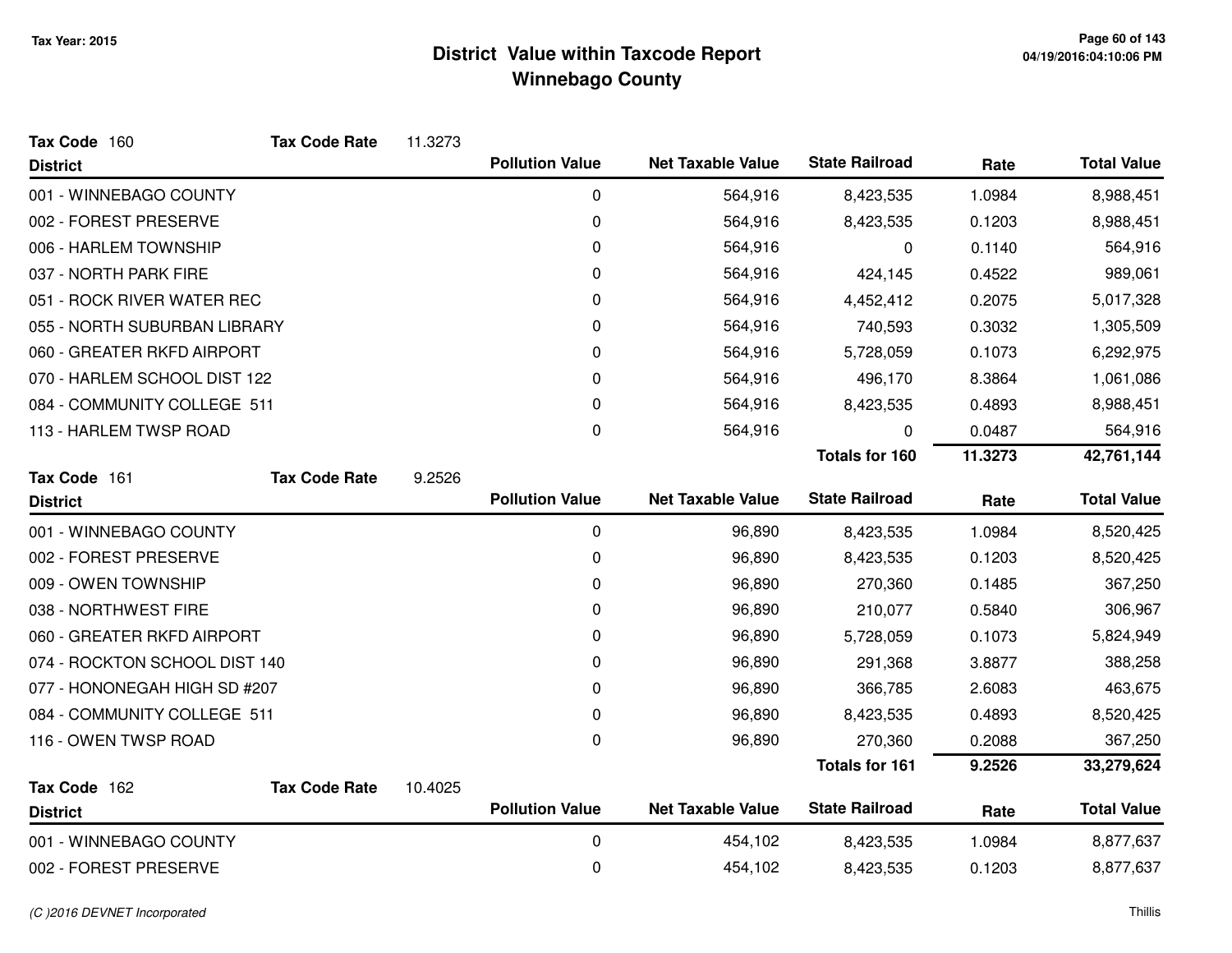| Tax Code 162                 | <b>Tax Code Rate</b> | 10.4025 |                        |                          |                       |         |                    |
|------------------------------|----------------------|---------|------------------------|--------------------------|-----------------------|---------|--------------------|
| <b>District</b>              |                      |         | <b>Pollution Value</b> | <b>Net Taxable Value</b> | <b>State Railroad</b> | Rate    | <b>Total Value</b> |
| 009 - OWEN TOWNSHIP          |                      |         | 0                      | 454,102                  | 270,360               | 0.1485  | 724,462            |
| 038 - NORTHWEST FIRE         |                      |         | 0                      | 454,102                  | 210,077               | 0.5840  | 664,179            |
| 058 - WINNEBAGO LIBRARY      |                      |         | 0                      | 454,102                  | 0                     | 0.2182  | 454,102            |
| 060 - GREATER RKFD AIRPORT   |                      |         | 0                      | 454,102                  | 5,728,059             | 0.1073  | 6,182,161          |
| 082 - WINNEBAGO UNIT SD #323 |                      |         | 0                      | 454,102                  | 1,536,175             | 7.4277  | 1,990,277          |
| 084 - COMMUNITY COLLEGE 511  |                      |         | 0                      | 454,102                  | 8,423,535             | 0.4893  | 8,877,637          |
| 116 - OWEN TWSP ROAD         |                      |         | 0                      | 454,102                  | 270,360               | 0.2088  | 724,462            |
|                              |                      |         |                        |                          | <b>Totals for 162</b> | 10.4025 | 37,372,554         |
| Tax Code 163                 | <b>Tax Code Rate</b> | 11.4359 |                        |                          |                       |         |                    |
| <b>District</b>              |                      |         | <b>Pollution Value</b> | <b>Net Taxable Value</b> | <b>State Railroad</b> | Rate    | <b>Total Value</b> |
| 001 - WINNEBAGO COUNTY       |                      |         | $\pmb{0}$              | 1,616,509                | 8,423,535             | 1.0984  | 10,040,044         |
| 002 - FOREST PRESERVE        |                      |         | 0                      | 1,616,509                | 8,423,535             | 0.1203  | 10,040,044         |
| 006 - HARLEM TOWNSHIP        |                      |         | 0                      | 1,616,509                | 0                     | 0.1140  | 1,616,509          |
| 035 - HARLEM-ROSCOE FIRE     |                      |         | 0                      | 1,616,509                | 317,502               | 0.7683  | 1,934,011          |
| 055 - NORTH SUBURBAN LIBRARY |                      |         | 0                      | 1,616,509                | 740,593               | 0.3032  | 2,357,102          |
| 060 - GREATER RKFD AIRPORT   |                      |         | 0                      | 1,616,509                | 5,728,059             | 0.1073  | 7,344,568          |
| 070 - HARLEM SCHOOL DIST 122 |                      |         | 0                      | 1,616,509                | 496,170               | 8.3864  | 2,112,679          |
| 084 - COMMUNITY COLLEGE 511  |                      |         | 0                      | 1,616,509                | 8,423,535             | 0.4893  | 10,040,044         |
| 113 - HARLEM TWSP ROAD       |                      |         | 0                      | 1,616,509                | $\mathbf 0$           | 0.0487  | 1,616,509          |
|                              |                      |         |                        |                          | <b>Totals for 163</b> | 11.4359 | 47,101,510         |
| Tax Code 164                 | <b>Tax Code Rate</b> | 11.1198 |                        |                          |                       |         |                    |
| <b>District</b>              |                      |         | <b>Pollution Value</b> | <b>Net Taxable Value</b> | <b>State Railroad</b> | Rate    | <b>Total Value</b> |
| 001 - WINNEBAGO COUNTY       |                      |         | $\mathbf 0$            | 79,995                   | 8,423,535             | 1.0984  | 8,503,530          |
| 002 - FOREST PRESERVE        |                      |         | 0                      | 79,995                   | 8,423,535             | 0.1203  | 8,503,530          |
| 006 - HARLEM TOWNSHIP        |                      |         | 0                      | 79,995                   | 0                     | 0.1140  | 79,995             |
| 037 - NORTH PARK FIRE        |                      |         | 0                      | 79,995                   | 424,145               | 0.4522  | 504,140            |
| 055 - NORTH SUBURBAN LIBRARY |                      |         | 0                      | 79,995                   | 740,593               | 0.3032  | 820,588            |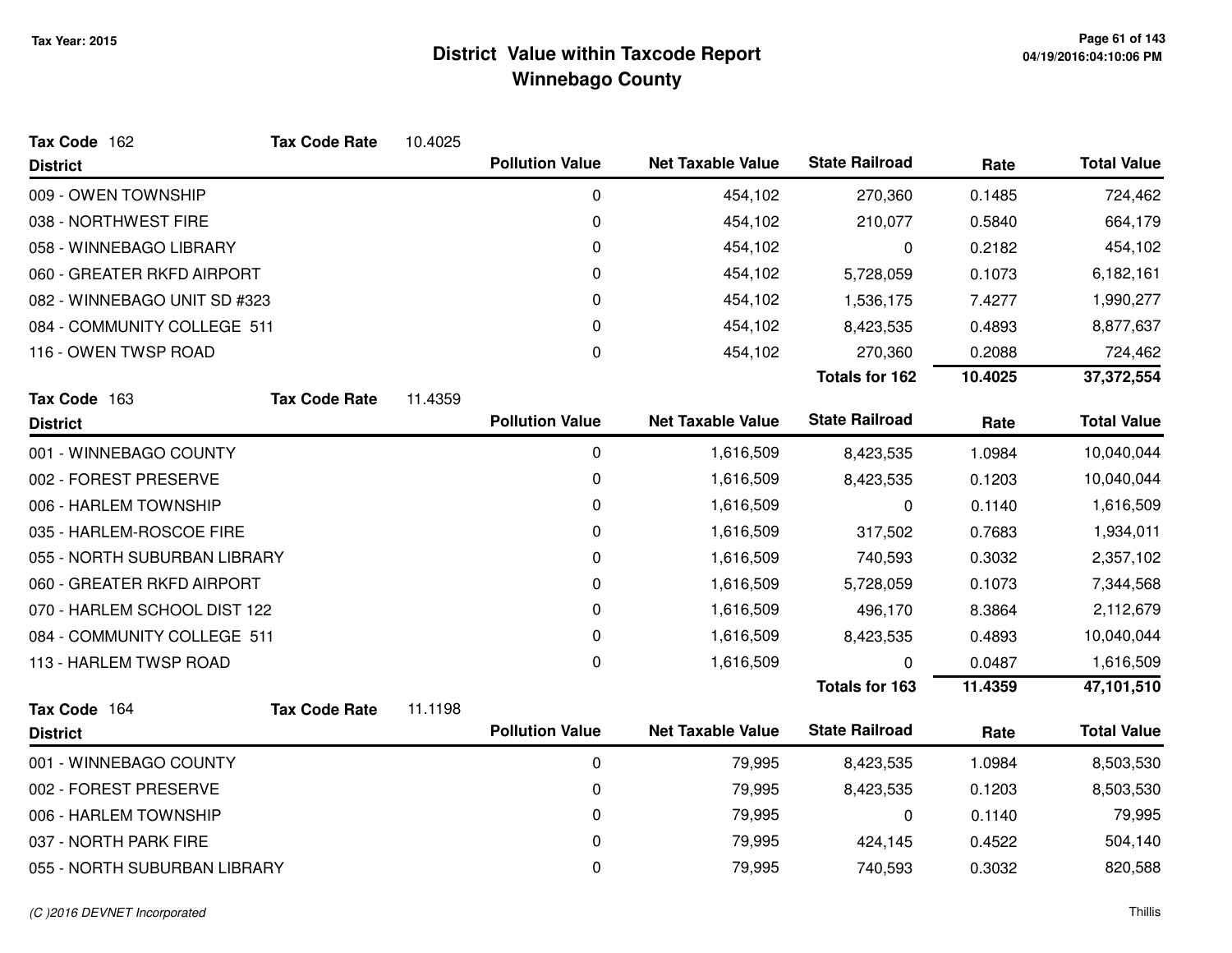| Tax Code 164                   | <b>Tax Code Rate</b> | 11.1198 |                        |                          |                       |            |                    |
|--------------------------------|----------------------|---------|------------------------|--------------------------|-----------------------|------------|--------------------|
| <b>District</b>                |                      |         | <b>Pollution Value</b> | <b>Net Taxable Value</b> | <b>State Railroad</b> | Rate       | <b>Total Value</b> |
| 060 - GREATER RKFD AIRPORT     |                      |         | 0                      | 79,995                   | 5,728,059             | 0.1073     | 5,808,054          |
| 070 - HARLEM SCHOOL DIST 122   |                      |         | 0                      | 79,995                   | 496,170               | 8.3864     | 576,165            |
| 084 - COMMUNITY COLLEGE 511    |                      |         | 0                      | 79,995                   | 8,423,535             | 0.4893     | 8,503,530          |
| 113 - HARLEM TWSP ROAD         |                      |         | 0                      | 79,995                   | 0                     | 0.0487     | 79,995             |
|                                |                      |         |                        |                          | <b>Totals for 164</b> | 11.1198    | 33,379,527         |
| Tax Code 165                   | <b>Tax Code Rate</b> | 9.4451  |                        |                          |                       |            |                    |
| <b>District</b>                |                      |         | <b>Pollution Value</b> | <b>Net Taxable Value</b> | <b>State Railroad</b> | Rate       | <b>Total Value</b> |
| 001 - WINNEBAGO COUNTY         |                      |         | 0                      | 12,355,689               | 8,423,535             | 1.0984     | 20,779,224         |
| 002 - FOREST PRESERVE          |                      |         | 0                      | 12,355,689               | 8,423,535             | 0.1203     | 20,779,224         |
| 009 - OWEN TOWNSHIP            |                      |         | 0                      | 12,355,689               | 270,360               | 0.1485     | 12,626,049         |
| 041 - ROCKTON FIRE             |                      |         | 0                      | 12,355,689               | 313,289               | 0.7765     | 12,668,978         |
| 060 - GREATER RKFD AIRPORT     |                      | 0       | 12,355,689             | 5,728,059                | 0.1073                | 18,083,748 |                    |
| 074 - ROCKTON SCHOOL DIST 140  |                      | 0       | 12,355,689             | 291,368                  | 3.8877                | 12,647,057 |                    |
| 077 - HONONEGAH HIGH SD #207   |                      |         | 0                      | 12,355,689               | 366,785               | 2.6083     | 12,722,474         |
| 084 - COMMUNITY COLLEGE 511    |                      |         | 0                      | 12,355,689               | 8,423,535             | 0.4893     | 20,779,224         |
| 116 - OWEN TWSP ROAD           |                      |         | 0                      | 12,355,689               | 270,360               | 0.2088     | 12,626,049         |
|                                |                      |         |                        |                          | <b>Totals for 165</b> | 9.4451     | 143,712,027        |
| Tax Code 167                   | <b>Tax Code Rate</b> | 10.5872 |                        |                          |                       |            |                    |
| <b>District</b>                |                      |         | <b>Pollution Value</b> | <b>Net Taxable Value</b> | <b>State Railroad</b> | Rate       | <b>Total Value</b> |
| 001 - WINNEBAGO COUNTY         |                      |         | 0                      | 4,739,810                | 8,423,535             | 1.0984     | 13,163,345         |
| 002 - FOREST PRESERVE          |                      |         | 0                      | 4,739,810                | 8,423,535             | 0.1203     | 13,163,345         |
| 009 - OWEN TOWNSHIP            |                      |         | 0                      | 4,739,810                | 270,360               | 0.1485     | 5,010,170          |
| 038 - NORTHWEST FIRE           |                      |         | 0                      | 4,739,810                | 210,077               | 0.5840     | 4,949,887          |
| 076 - ROCKFORD SCHOOL DIST 205 |                      |         | 0                      | 4,739,810                | 5,024,208             | 7.9379     | 9,764,018          |
| 084 - COMMUNITY COLLEGE 511    |                      |         | 0                      | 4,739,810                | 8,423,535             | 0.4893     | 13,163,345         |
| 116 - OWEN TWSP ROAD           |                      |         | 0                      | 4,739,810                | 270,360               | 0.2088     | 5,010,170          |
|                                |                      |         |                        |                          | <b>Totals for 167</b> | 10.5872    | 64,224,280         |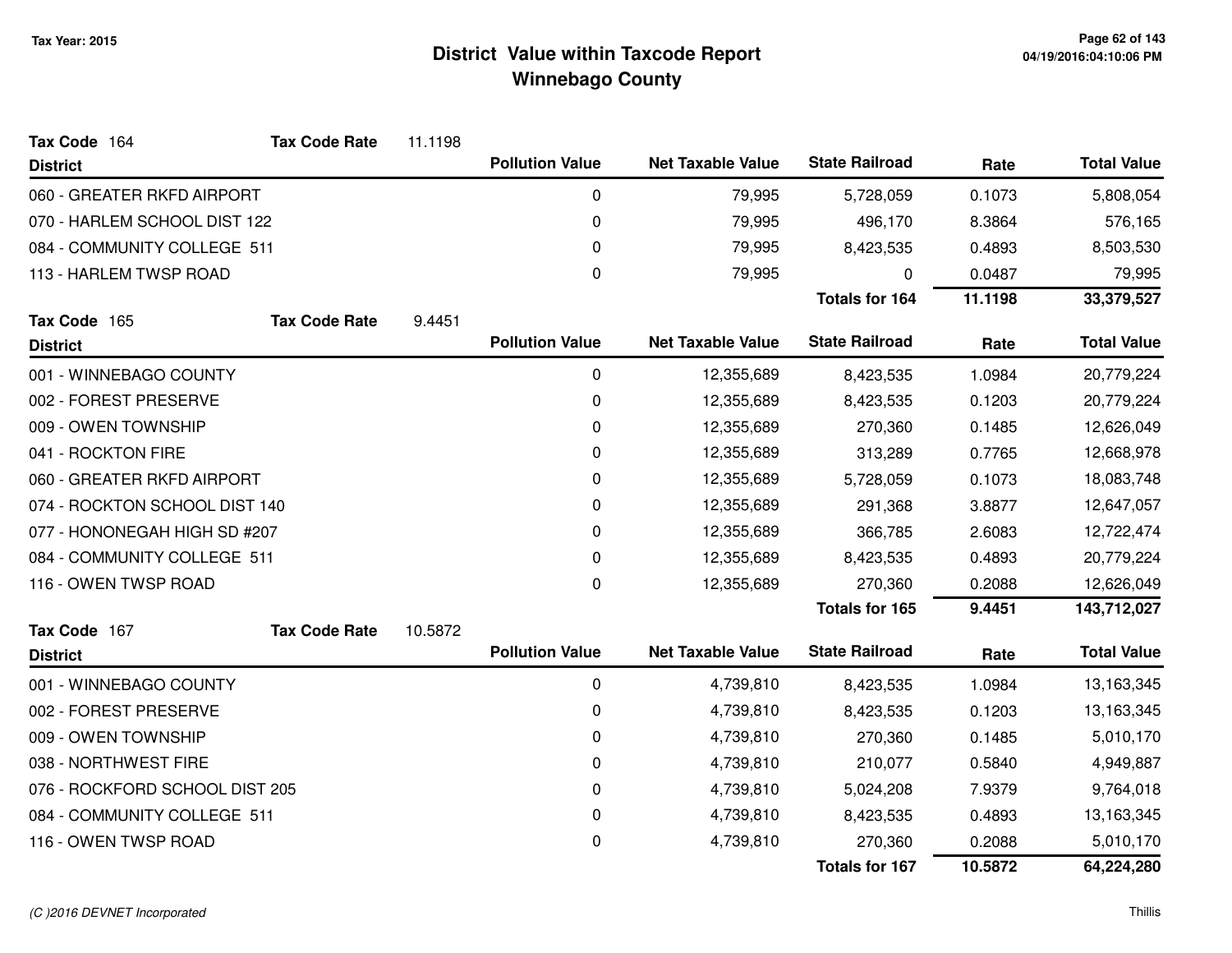| Tax Code 168                   | <b>Tax Code Rate</b> | 9.4451  |                        |                          |                       |         |                    |
|--------------------------------|----------------------|---------|------------------------|--------------------------|-----------------------|---------|--------------------|
| <b>District</b>                |                      |         | <b>Pollution Value</b> | <b>Net Taxable Value</b> | <b>State Railroad</b> | Rate    | <b>Total Value</b> |
| 001 - WINNEBAGO COUNTY         |                      |         | 0                      | 0                        | 8,423,535             | 1.0984  | 8,423,535          |
| 002 - FOREST PRESERVE          |                      |         | 0                      | $\pmb{0}$                | 8,423,535             | 0.1203  | 8,423,535          |
| 009 - OWEN TOWNSHIP            |                      |         | 0                      | 0                        | 270,360               | 0.1485  | 270,360            |
| 020 - MACHESNEY PARK VILLAGE   |                      |         | 0                      | 0                        | 0                     | 0.0000  | 0                  |
| 041 - ROCKTON FIRE             |                      |         | 0                      | 0                        | 313,289               | 0.7765  | 313,289            |
| 060 - GREATER RKFD AIRPORT     |                      |         | 0                      | 0                        | 5,728,059             | 0.1073  | 5,728,059          |
| 074 - ROCKTON SCHOOL DIST 140  |                      |         | 0                      | 0                        | 291,368               | 3.8877  | 291,368            |
| 077 - HONONEGAH HIGH SD #207   |                      |         | 0                      | 0                        | 366,785               | 2.6083  | 366,785            |
| 084 - COMMUNITY COLLEGE 511    |                      |         | 0                      | 0                        | 8,423,535             | 0.4893  | 8,423,535          |
| 116 - OWEN TWSP ROAD           |                      |         | 0                      | $\mathbf 0$              | 270,360               | 0.2088  | 270,360            |
|                                |                      |         |                        |                          | <b>Totals for 168</b> | 9.4451  | 32,510,826         |
| Tax Code 169                   | <b>Tax Code Rate</b> | 10.9977 |                        |                          |                       |         |                    |
| <b>District</b>                |                      |         | <b>Pollution Value</b> | <b>Net Taxable Value</b> | <b>State Railroad</b> | Rate    | <b>Total Value</b> |
| 001 - WINNEBAGO COUNTY         |                      |         | 0                      | 6,978,923                | 8,423,535             | 1.0984  | 15,402,458         |
| 002 - FOREST PRESERVE          |                      |         | 0                      | 6,978,923                | 8,423,535             | 0.1203  | 15,402,458         |
| 009 - OWEN TOWNSHIP            |                      |         | 0                      | 6,978,923                | 270,360               | 0.1485  | 7,249,283          |
| 038 - NORTHWEST FIRE           |                      |         | 0                      | 6,978,923                | 210,077               | 0.5840  | 7,189,000          |
| 055 - NORTH SUBURBAN LIBRARY   |                      |         | 0                      | 6,978,923                | 740,593               | 0.3032  | 7,719,516          |
| 060 - GREATER RKFD AIRPORT     |                      |         | 0                      | 6,978,923                | 5,728,059             | 0.1073  | 12,706,982         |
| 076 - ROCKFORD SCHOOL DIST 205 |                      |         | 0                      | 6,978,923                | 5,024,208             | 7.9379  | 12,003,131         |
| 084 - COMMUNITY COLLEGE 511    |                      |         | 0                      | 6,978,923                | 8,423,535             | 0.4893  | 15,402,458         |
| 116 - OWEN TWSP ROAD           |                      |         | 0                      | 6,978,923                | 270,360               | 0.2088  | 7,249,283          |
|                                |                      |         |                        |                          | Totals for 169        | 10.9977 | 100,324,569        |
| Tax Code 170                   | <b>Tax Code Rate</b> | 10.9020 |                        |                          |                       |         |                    |
| <b>District</b>                |                      |         | <b>Pollution Value</b> | <b>Net Taxable Value</b> | <b>State Railroad</b> | Rate    | <b>Total Value</b> |
| 001 - WINNEBAGO COUNTY         |                      |         | 0                      | 93,513                   | 8,423,535             | 1.0984  | 8,517,048          |
| 002 - FOREST PRESERVE          |                      |         | 0                      | 93,513                   | 8,423,535             | 0.1203  | 8,517,048          |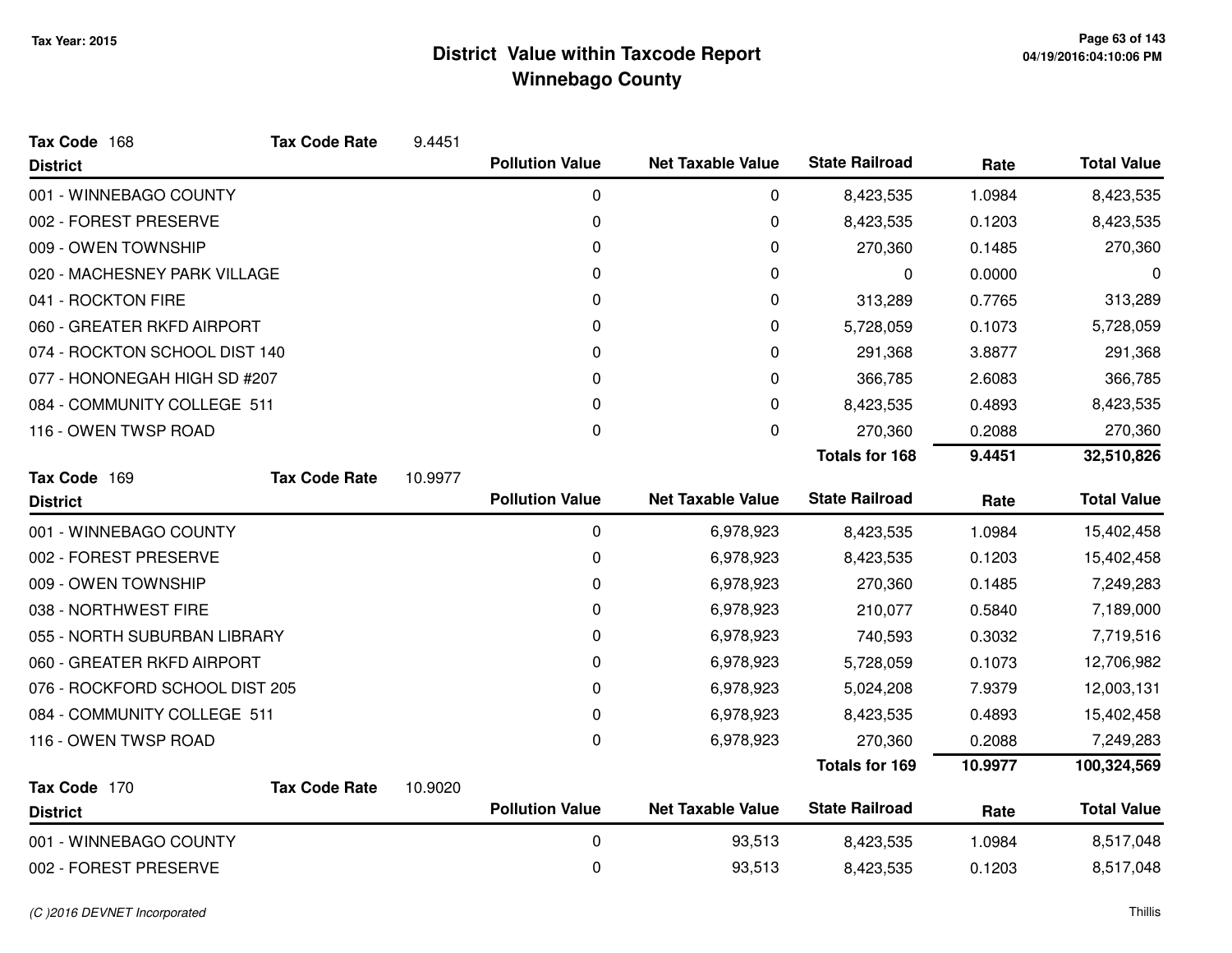| Tax Code 170                   | <b>Tax Code Rate</b> | 10.9020 |                        |                          |                       |         |                    |
|--------------------------------|----------------------|---------|------------------------|--------------------------|-----------------------|---------|--------------------|
| <b>District</b>                |                      |         | <b>Pollution Value</b> | <b>Net Taxable Value</b> | <b>State Railroad</b> | Rate    | <b>Total Value</b> |
| 009 - OWEN TOWNSHIP            |                      |         | 0                      | 93,513                   | 270,360               | 0.1485  | 363,873            |
| 038 - NORTHWEST FIRE           |                      |         | 0                      | 93,513                   | 210,077               | 0.5840  | 303,590            |
| 051 - ROCK RIVER WATER REC     |                      |         | 0                      | 93,513                   | 4,452,412             | 0.2075  | 4,545,925          |
| 060 - GREATER RKFD AIRPORT     |                      |         | 0                      | 93,513                   | 5,728,059             | 0.1073  | 5,821,572          |
| 076 - ROCKFORD SCHOOL DIST 205 |                      |         | 0                      | 93,513                   | 5,024,208             | 7.9379  | 5,117,721          |
| 084 - COMMUNITY COLLEGE 511    |                      |         | 0                      | 93,513                   | 8,423,535             | 0.4893  | 8,517,048          |
| 116 - OWEN TWSP ROAD           |                      |         | 0                      | 93,513                   | 270,360               | 0.2088  | 363,873            |
|                                |                      |         |                        |                          | <b>Totals for 170</b> | 10.9020 | 42,067,698         |
| Tax Code 171                   | <b>Tax Code Rate</b> | 12.0649 |                        |                          |                       |         |                    |
| <b>District</b>                |                      |         | <b>Pollution Value</b> | <b>Net Taxable Value</b> | <b>State Railroad</b> | Rate    | <b>Total Value</b> |
| 001 - WINNEBAGO COUNTY         |                      |         | $\mathbf 0$            | 119,700                  | 8,423,535             | 1.0984  | 8,543,235          |
| 002 - FOREST PRESERVE          |                      |         | 0                      | 119,700                  | 8,423,535             | 0.1203  | 8,543,235          |
| 009 - OWEN TOWNSHIP            |                      |         | 0                      | 119,700                  | 270,360               | 0.1485  | 390,060            |
| 038 - NORTHWEST FIRE           |                      |         | 0                      | 119,700                  | 210,077               | 0.5840  | 329,777            |
| 046 - ROCKFORD PARK DISTRICT   |                      |         | 0                      | 119,700                  | 4,191,679             | 1.1629  | 4,311,379          |
| 051 - ROCK RIVER WATER REC     |                      |         | 0                      | 119,700                  | 4,452,412             | 0.2075  | 4,572,112          |
| 060 - GREATER RKFD AIRPORT     |                      |         | 0                      | 119,700                  | 5,728,059             | 0.1073  | 5,847,759          |
| 076 - ROCKFORD SCHOOL DIST 205 |                      |         | 0                      | 119,700                  | 5,024,208             | 7.9379  | 5,143,908          |
| 084 - COMMUNITY COLLEGE 511    |                      |         | 0                      | 119,700                  | 8,423,535             | 0.4893  | 8,543,235          |
| 116 - OWEN TWSP ROAD           |                      |         | 0                      | 119,700                  | 270,360               | 0.2088  | 390,060            |
|                                |                      |         |                        |                          | <b>Totals for 171</b> | 12.0649 | 46,614,760         |
| Tax Code 172                   | <b>Tax Code Rate</b> | 15.2527 |                        |                          |                       |         |                    |
| <b>District</b>                |                      |         | <b>Pollution Value</b> | <b>Net Taxable Value</b> | <b>State Railroad</b> | Rate    | <b>Total Value</b> |
| 001 - WINNEBAGO COUNTY         |                      |         | $\mathbf 0$            | 212,482                  | 8,423,535             | 1.0984  | 8,636,017          |
| 002 - FOREST PRESERVE          |                      |         | 0                      | 212,482                  | 8,423,535             | 0.1203  | 8,636,017          |
| 009 - OWEN TOWNSHIP            |                      |         | 0                      | 212,482                  | 270,360               | 0.1485  | 482,842            |
| 023 - ROCKFORD CITY            |                      |         | 0                      | 212,482                  | 3,297,017             | 3.3595  | 3,509,499          |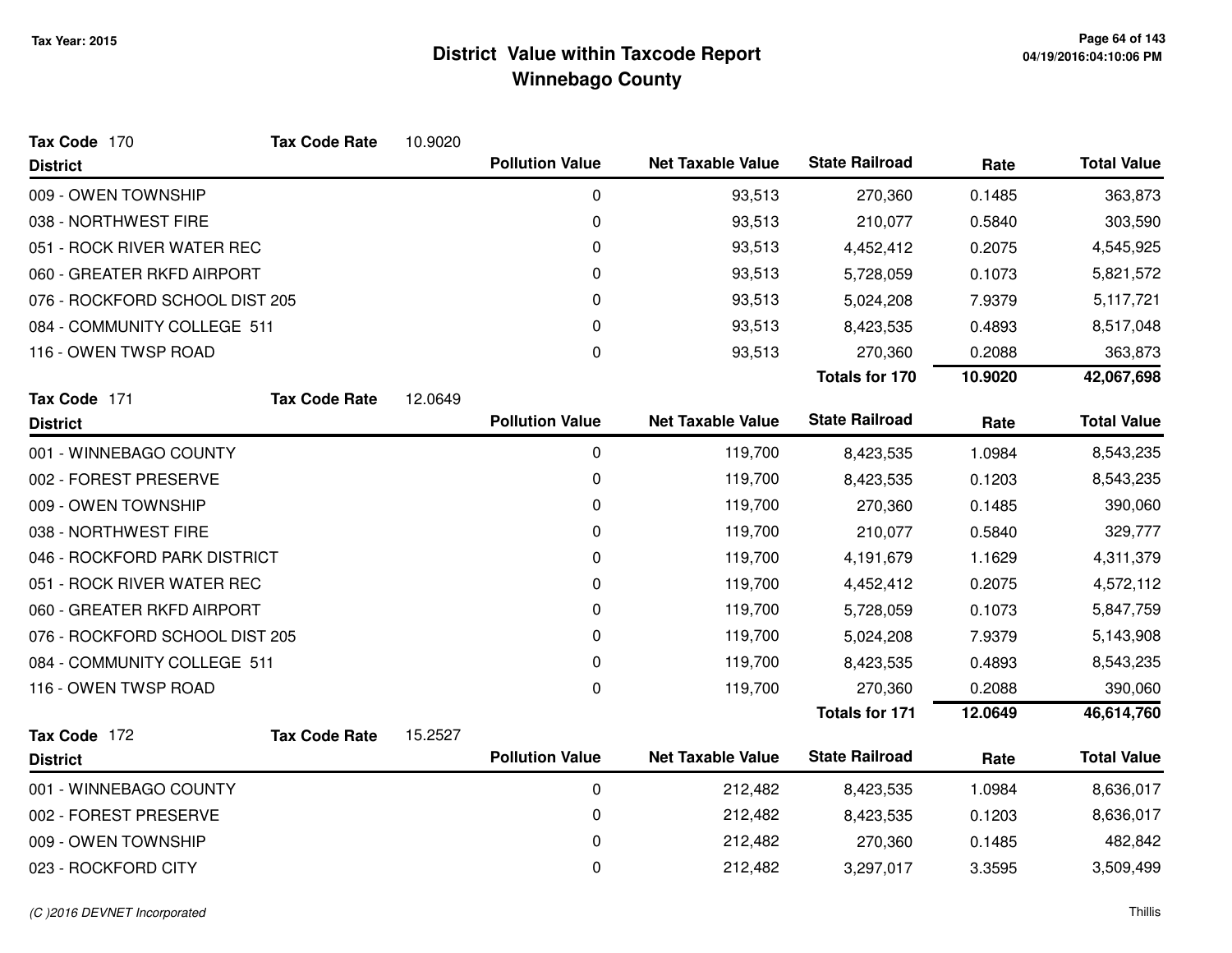| Tax Code 172                    | <b>Tax Code Rate</b> | 15.2527 |                        |                          |                       |         |                    |
|---------------------------------|----------------------|---------|------------------------|--------------------------|-----------------------|---------|--------------------|
| <b>District</b>                 |                      |         | <b>Pollution Value</b> | <b>Net Taxable Value</b> | <b>State Railroad</b> | Rate    | <b>Total Value</b> |
| 046 - ROCKFORD PARK DISTRICT    |                      |         | 0                      | 212,482                  | 4,191,679             | 1.1629  | 4,404,161          |
| 051 - ROCK RIVER WATER REC      |                      |         | 0                      | 212,482                  | 4,452,412             | 0.2075  | 4,664,894          |
| 059 - ROCKFORD CITY LIBRARY     |                      |         | 0                      | 212,482                  | 3,297,017             | 0.5196  | 3,509,499          |
| 076 - ROCKFORD SCHOOL DIST 205  |                      |         | 0                      | 212,482                  | 5,024,208             | 7.9379  | 5,236,690          |
| 084 - COMMUNITY COLLEGE 511     |                      |         | 0                      | 212,482                  | 8,423,535             | 0.4893  | 8,636,017          |
| 116 - OWEN TWSP ROAD            |                      |         | 0                      | 212,482                  | 270,360               | 0.2088  | 482,842            |
|                                 |                      |         |                        |                          | <b>Totals for 172</b> | 15.2527 | 48,198,478         |
| Tax Code 175                    | <b>Tax Code Rate</b> | 10.5900 |                        |                          |                       |         |                    |
| <b>District</b>                 |                      |         | <b>Pollution Value</b> | <b>Net Taxable Value</b> | <b>State Railroad</b> | Rate    | <b>Total Value</b> |
| 001 - WINNEBAGO COUNTY          |                      |         | 0                      | 35,946,227               | 8,423,535             | 1.0984  | 44,369,762         |
| 002 - FOREST PRESERVE           |                      |         | 0                      | 35,946,227               | 8,423,535             | 0.1203  | 44,369,762         |
| 013 - ROSCOE TOWNSHIP           |                      |         | 0                      | 35,946,227               | 585,659               | 0.1492  | 36,531,886         |
| 026 - SOUTH BELOIT CITY         |                      |         | 0                      | 35,946,227               | 914,210               | 1.1922  | 36,860,437         |
| 061 - SOUTH BELOIT CITY LIBRARY |                      |         | 0                      | 35,946,227               | 914,210               | 0.2142  | 36,860,437         |
| 072 - PRAIRIE HILL SCH DIST 133 |                      |         | 0                      | 35,946,227               | 0                     | 4.5344  | 35,946,227         |
| 077 - HONONEGAH HIGH SD #207    |                      |         | 0                      | 35,946,227               | 366,785               | 2.6083  | 36,313,012         |
| 084 - COMMUNITY COLLEGE 511     |                      |         | 0                      | 35,946,227               | 8,423,535             | 0.4893  | 44,369,762         |
| 120 - ROSCOE TWSP ROAD          |                      |         | 0                      | 35,946,227               | 585,659               | 0.1837  | 36,531,886         |
|                                 |                      |         |                        |                          | <b>Totals for 175</b> | 10.5900 | 352,153,171        |
| Tax Code 176                    | <b>Tax Code Rate</b> | 9.4868  |                        |                          |                       |         |                    |
| <b>District</b>                 |                      |         | <b>Pollution Value</b> | <b>Net Taxable Value</b> | <b>State Railroad</b> | Rate    | <b>Total Value</b> |
| 001 - WINNEBAGO COUNTY          |                      |         | 0                      | 305,509                  | 8,423,535             | 1.0984  | 8,729,044          |
| 002 - FOREST PRESERVE           |                      |         | 0                      | 305,509                  | 8,423,535             | 0.1203  | 8,729,044          |
| 013 - ROSCOE TOWNSHIP           |                      |         | 0                      | 305,509                  | 585,659               | 0.1492  | 891,168            |
| 055 - NORTH SUBURBAN LIBRARY    |                      |         | 0                      | 305,509                  | 740,593               | 0.3032  | 1,046,102          |
| 072 - PRAIRIE HILL SCH DIST 133 |                      |         | 0                      | 305,509                  | 0                     | 4.5344  | 305,509            |
| 077 - HONONEGAH HIGH SD #207    |                      |         | 0                      | 305,509                  | 366,785               | 2.6083  | 672,294            |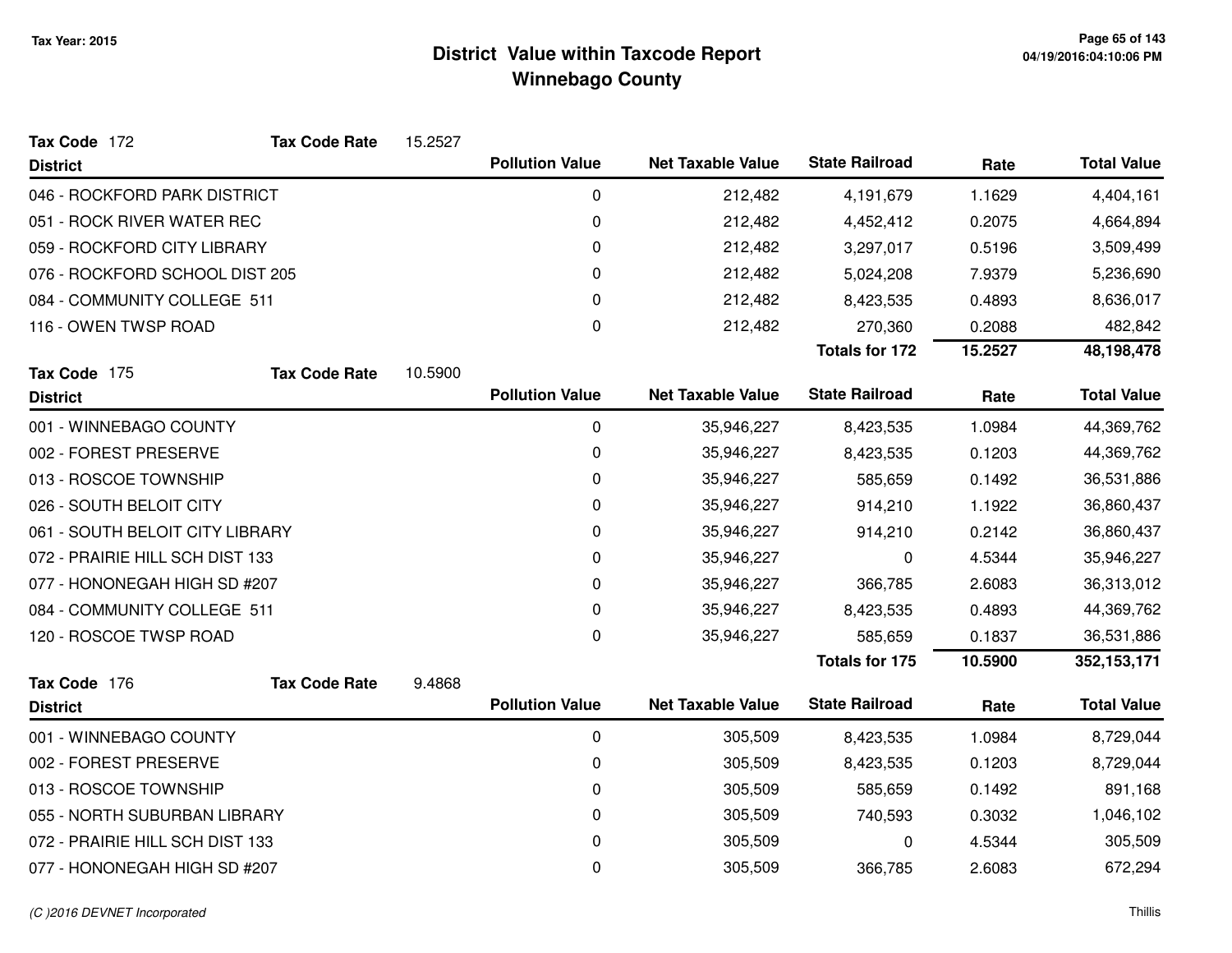| Tax Code 176                 | <b>Tax Code Rate</b>            | 9.4868  |                        |                          |                       |            |                    |
|------------------------------|---------------------------------|---------|------------------------|--------------------------|-----------------------|------------|--------------------|
| <b>District</b>              |                                 |         | <b>Pollution Value</b> | <b>Net Taxable Value</b> | <b>State Railroad</b> | Rate       | <b>Total Value</b> |
| 084 - COMMUNITY COLLEGE 511  |                                 |         | 0                      | 305,509                  | 8,423,535             | 0.4893     | 8,729,044          |
| 120 - ROSCOE TWSP ROAD       |                                 |         | $\pmb{0}$              | 305,509                  | 585,659               | 0.1837     | 891,168            |
|                              |                                 |         |                        |                          | <b>Totals for 176</b> | 9.4868     | 29,993,373         |
| Tax Code 177                 | <b>Tax Code Rate</b>            | 10.5732 |                        |                          |                       |            |                    |
| <b>District</b>              |                                 |         | <b>Pollution Value</b> | <b>Net Taxable Value</b> | <b>State Railroad</b> | Rate       | <b>Total Value</b> |
| 001 - WINNEBAGO COUNTY       |                                 |         | 0                      | 10,061,101               | 8,423,535             | 1.0984     | 18,484,636         |
| 002 - FOREST PRESERVE        |                                 |         | 0                      | 10,061,101               | 8,423,535             | 0.1203     | 18,484,636         |
| 013 - ROSCOE TOWNSHIP        |                                 |         | 0                      | 10,061,101               | 585,659               | 0.1492     | 10,646,760         |
| 026 - SOUTH BELOIT CITY      |                                 |         | 0                      | 10,061,101               | 914,210               | 1.1922     | 10,975,311         |
|                              | 061 - SOUTH BELOIT CITY LIBRARY |         |                        | 10,061,101               | 914,210               | 0.2142     | 10,975,311         |
| 079 - SOUTH BELOIT SD #320   |                                 |         | 0                      | 10,061,101               | 988,439               | 7.1259     | 11,049,540         |
| 084 - COMMUNITY COLLEGE 511  |                                 | 0       | 10,061,101             | 8,423,535                | 0.4893                | 18,484,636 |                    |
| 120 - ROSCOE TWSP ROAD       |                                 |         | 0                      | 10,061,101               | 585,659               | 0.1837     | 10,646,760         |
|                              |                                 |         |                        |                          | <b>Totals for 177</b> | 10.5732    | 109,747,590        |
| Tax Code 178                 | <b>Tax Code Rate</b>            | 9.4700  |                        |                          |                       |            |                    |
| <b>District</b>              |                                 |         | <b>Pollution Value</b> | <b>Net Taxable Value</b> | <b>State Railroad</b> | Rate       | <b>Total Value</b> |
| 001 - WINNEBAGO COUNTY       |                                 |         | 0                      | 26,691                   | 8,423,535             | 1.0984     | 8,450,226          |
| 002 - FOREST PRESERVE        |                                 |         | 0                      | 26,691                   | 8,423,535             | 0.1203     | 8,450,226          |
| 013 - ROSCOE TOWNSHIP        |                                 |         | 0                      | 26,691                   | 585,659               | 0.1492     | 612,350            |
| 055 - NORTH SUBURBAN LIBRARY |                                 |         | 0                      | 26,691                   | 740,593               | 0.3032     | 767,284            |
| 079 - SOUTH BELOIT SD #320   |                                 |         | 0                      | 26,691                   | 988,439               | 7.1259     | 1,015,130          |
| 084 - COMMUNITY COLLEGE 511  |                                 |         | 0                      | 26,691                   | 8,423,535             | 0.4893     | 8,450,226          |
| 120 - ROSCOE TWSP ROAD       |                                 |         | 0                      | 26,691                   | 585,659               | 0.1837     | 612,350            |
|                              |                                 |         |                        |                          | <b>Totals for 178</b> | 9.4700     | 28,357,792         |
| Tax Code 179                 | <b>Tax Code Rate</b>            | 10.2383 |                        |                          |                       |            |                    |
| <b>District</b>              |                                 |         | <b>Pollution Value</b> | <b>Net Taxable Value</b> | <b>State Railroad</b> | Rate       | <b>Total Value</b> |
| 001 - WINNEBAGO COUNTY       |                                 |         | 0                      | 9,286,518                | 8,423,535             | 1.0984     | 17,710,053         |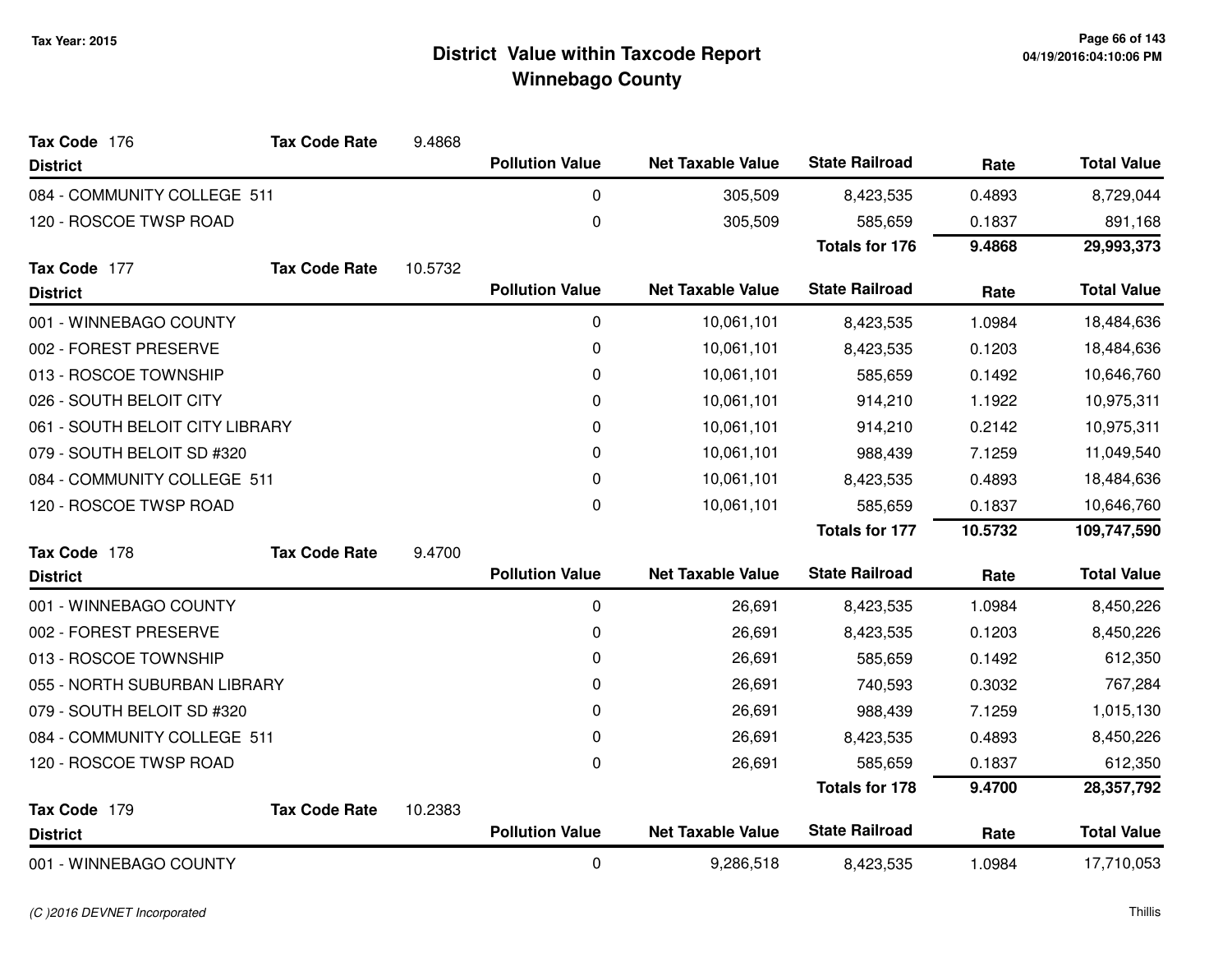| Tax Code 179                    | <b>Tax Code Rate</b> | 10.2383 |                        |                          |                       |         |                    |
|---------------------------------|----------------------|---------|------------------------|--------------------------|-----------------------|---------|--------------------|
| <b>District</b>                 |                      |         | <b>Pollution Value</b> | <b>Net Taxable Value</b> | <b>State Railroad</b> | Rate    | <b>Total Value</b> |
| 002 - FOREST PRESERVE           |                      |         | 0                      | 9,286,518                | 8,423,535             | 0.1203  | 17,710,053         |
| 013 - ROSCOE TOWNSHIP           |                      |         | 0                      | 9,286,518                | 585,659               | 0.1492  | 9,872,177          |
| 035 - HARLEM-ROSCOE FIRE        |                      |         | 0                      | 9,286,518                | 317,502               | 0.7683  | 9,604,020          |
| 055 - NORTH SUBURBAN LIBRARY    |                      |         | 0                      | 9,286,518                | 740,593               | 0.3032  | 10,027,111         |
| 079 - SOUTH BELOIT SD #320      |                      |         | 0                      | 9,286,518                | 988,439               | 7.1259  | 10,274,957         |
| 084 - COMMUNITY COLLEGE 511     |                      |         | 0                      | 9,286,518                | 8,423,535             | 0.4893  | 17,710,053         |
| 120 - ROSCOE TWSP ROAD          |                      |         | 0                      | 9,286,518                | 585,659               | 0.1837  | 9,872,177          |
|                                 |                      |         |                        |                          | <b>Totals for 179</b> | 10.2383 | 102,780,601        |
| Tax Code 180                    | <b>Tax Code Rate</b> | 10.2551 |                        |                          |                       |         |                    |
| <b>District</b>                 |                      |         | <b>Pollution Value</b> | <b>Net Taxable Value</b> | <b>State Railroad</b> | Rate    | <b>Total Value</b> |
| 001 - WINNEBAGO COUNTY          |                      |         | 0                      | 61,674,275               | 8,423,535             | 1.0984  | 70,097,810         |
| 002 - FOREST PRESERVE           |                      |         | 0                      | 61,674,275               | 8,423,535             | 0.1203  | 70,097,810         |
| 013 - ROSCOE TOWNSHIP           |                      |         | 0                      | 61,674,275               | 585,659               | 0.1492  | 62,259,934         |
| 035 - HARLEM-ROSCOE FIRE        |                      |         | 0                      | 61,674,275               | 317,502               | 0.7683  | 61,991,777         |
| 055 - NORTH SUBURBAN LIBRARY    |                      |         | 0                      | 61,674,275               | 740,593               | 0.3032  | 62,414,868         |
| 072 - PRAIRIE HILL SCH DIST 133 |                      |         | 0                      | 61,674,275               | 0                     | 4.5344  | 61,674,275         |
| 077 - HONONEGAH HIGH SD #207    |                      |         | 0                      | 61,674,275               | 366,785               | 2.6083  | 62,041,060         |
| 084 - COMMUNITY COLLEGE 511     |                      |         | 0                      | 61,674,275               | 8,423,535             | 0.4893  | 70,097,810         |
| 120 - ROSCOE TWSP ROAD          |                      |         | 0                      | 61,674,275               | 585,659               | 0.1837  | 62,259,934         |
|                                 |                      |         |                        |                          | <b>Totals for 180</b> | 10.2551 | 582,935,278        |
| Tax Code 181                    | <b>Tax Code Rate</b> | 9.7936  |                        |                          |                       |         |                    |
| <b>District</b>                 |                      |         | <b>Pollution Value</b> | <b>Net Taxable Value</b> | <b>State Railroad</b> | Rate    | <b>Total Value</b> |
| 001 - WINNEBAGO COUNTY          |                      |         | 0                      | 125,621,773              | 8,423,535             | 1.0984  | 134,045,308        |
| 002 - FOREST PRESERVE           |                      |         | 0                      | 125,621,773              | 8,423,535             | 0.1203  | 134,045,308        |
| 013 - ROSCOE TOWNSHIP           |                      |         | 0                      | 125,621,773              | 585,659               | 0.1492  | 126,207,432        |
| 035 - HARLEM-ROSCOE FIRE        |                      |         | 0                      | 125,621,773              | 317,502               | 0.7683  | 125,939,275        |
| 055 - NORTH SUBURBAN LIBRARY    |                      |         | 0                      | 125,621,773              | 740,593               | 0.3032  | 126,362,366        |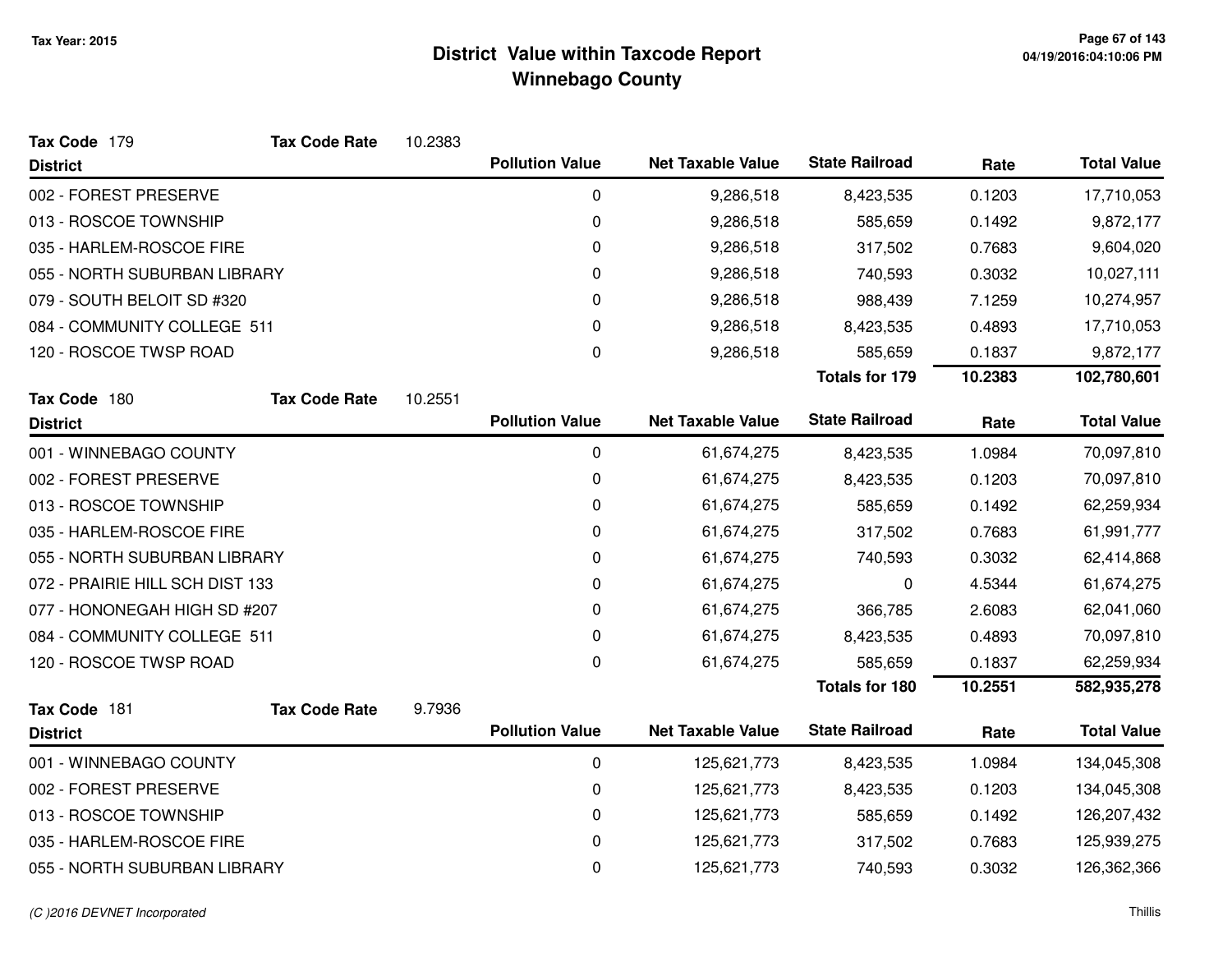| Tax Code 181                  | <b>Tax Code Rate</b> | 9.7936 |                        |                          |                       |        |                    |
|-------------------------------|----------------------|--------|------------------------|--------------------------|-----------------------|--------|--------------------|
| <b>District</b>               |                      |        | <b>Pollution Value</b> | <b>Net Taxable Value</b> | <b>State Railroad</b> | Rate   | <b>Total Value</b> |
| 071 - KINNIKINNICK SD #131    |                      |        | 0                      | 125,621,773              | 75,417                | 4.0729 | 125,697,190        |
| 077 - HONONEGAH HIGH SD #207  |                      |        | 0                      | 125,621,773              | 366,785               | 2.6083 | 125,988,558        |
| 084 - COMMUNITY COLLEGE 511   |                      |        | 0                      | 125,621,773              | 8,423,535             | 0.4893 | 134,045,308        |
| 120 - ROSCOE TWSP ROAD        |                      |        | 0                      | 125,621,773              | 585,659               | 0.1837 | 126,207,432        |
|                               |                      |        |                        |                          | <b>Totals for 181</b> | 9.7936 | 1,158,538,177      |
| Tax Code 182                  | <b>Tax Code Rate</b> | 9.3052 |                        |                          |                       |        |                    |
| <b>District</b>               |                      |        | <b>Pollution Value</b> | <b>Net Taxable Value</b> | <b>State Railroad</b> | Rate   | <b>Total Value</b> |
| 001 - WINNEBAGO COUNTY        |                      |        | 0                      | 549,453                  | 8,423,535             | 1.0984 | 8,972,988          |
| 002 - FOREST PRESERVE         |                      |        | 0                      | 549,453                  | 8,423,535             | 0.1203 | 8,972,988          |
| 013 - ROSCOE TOWNSHIP         |                      |        | 0                      | 549,453                  | 585,659               | 0.1492 | 1,135,112          |
| 035 - HARLEM-ROSCOE FIRE      |                      |        | 0                      | 549,453                  | 317,502               | 0.7683 | 866,955            |
| 074 - ROCKTON SCHOOL DIST 140 |                      |        | 0                      | 549,453                  | 291,368               | 3.8877 | 840,821            |
| 077 - HONONEGAH HIGH SD #207  |                      |        | 0                      | 549,453                  | 366,785               | 2.6083 | 916,238            |
| 084 - COMMUNITY COLLEGE 511   |                      |        | 0                      | 549,453                  | 8,423,535             | 0.4893 | 8,972,988          |
| 120 - ROSCOE TWSP ROAD        |                      |        | 0                      | 549,453                  | 585,659               | 0.1837 | 1,135,112          |
|                               |                      |        |                        |                          | <b>Totals for 182</b> | 9.3052 | 31,813,202         |
| Tax Code 183                  | <b>Tax Code Rate</b> | 9.3052 |                        |                          |                       |        |                    |
| <b>District</b>               |                      |        | <b>Pollution Value</b> | <b>Net Taxable Value</b> | <b>State Railroad</b> | Rate   | <b>Total Value</b> |
| 001 - WINNEBAGO COUNTY        |                      |        | 0                      | 0                        | 8,423,535             | 1.0984 | 8,423,535          |
| 002 - FOREST PRESERVE         |                      |        | 0                      | 0                        | 8,423,535             | 0.1203 | 8,423,535          |
| 013 - ROSCOE TOWNSHIP         |                      |        | 0                      | 0                        | 585,659               | 0.1492 | 585,659            |
| 020 - MACHESNEY PARK VILLAGE  |                      |        | 0                      | 0                        | 0                     | 0.0000 | 0                  |
| 035 - HARLEM-ROSCOE FIRE      |                      |        | 0                      | 0                        | 317,502               | 0.7683 | 317,502            |
| 074 - ROCKTON SCHOOL DIST 140 |                      |        | 0                      | 0                        | 291,368               | 3.8877 | 291,368            |
| 077 - HONONEGAH HIGH SD #207  |                      |        | 0                      | 0                        | 366,785               | 2.6083 | 366,785            |
| 084 - COMMUNITY COLLEGE 511   |                      |        | 0                      | 0                        | 8,423,535             | 0.4893 | 8,423,535          |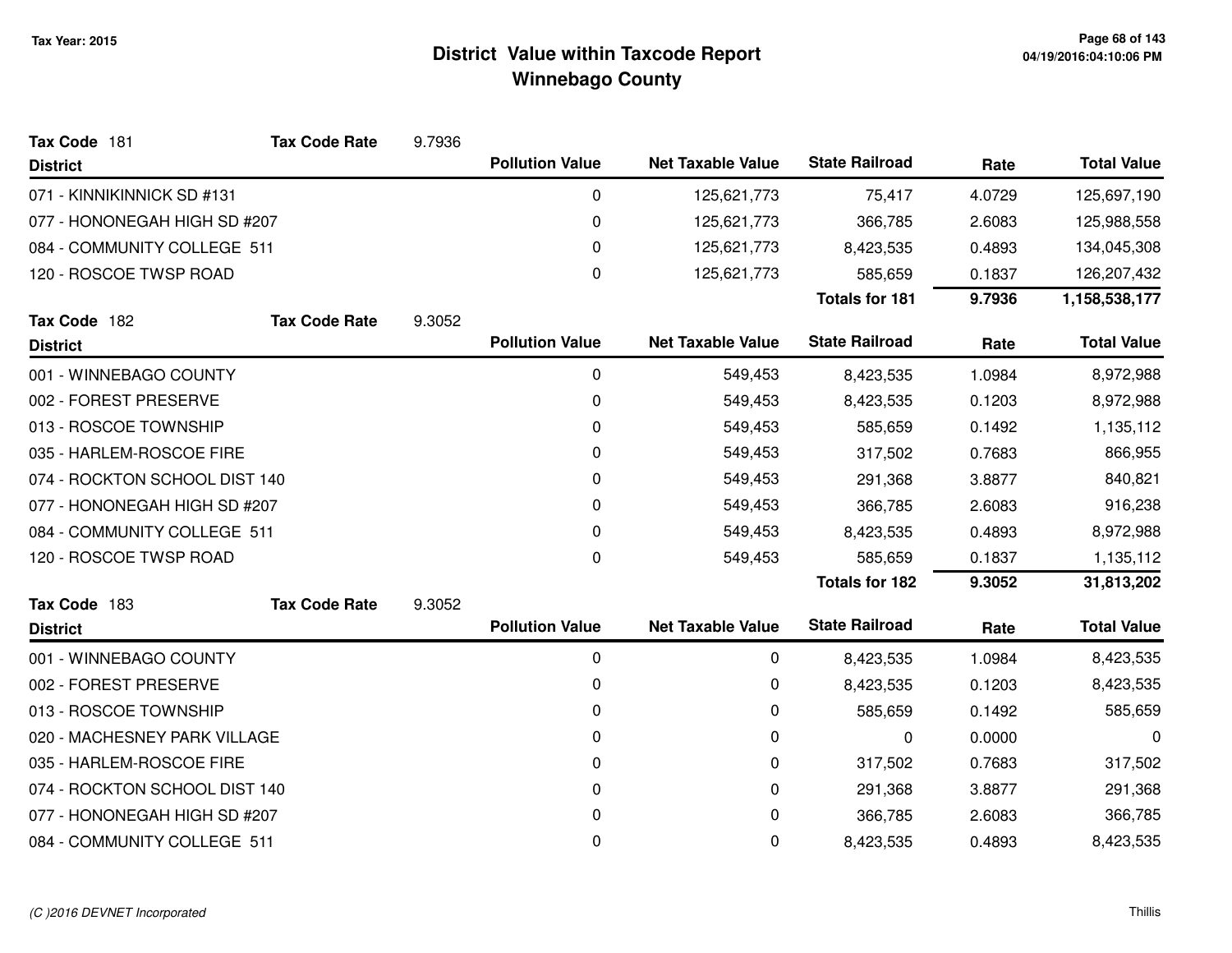| Tax Code 183                 | <b>Tax Code Rate</b> | 9.3052  |                        |                          |                       |         |                    |
|------------------------------|----------------------|---------|------------------------|--------------------------|-----------------------|---------|--------------------|
| <b>District</b>              |                      |         | <b>Pollution Value</b> | <b>Net Taxable Value</b> | <b>State Railroad</b> | Rate    | <b>Total Value</b> |
| 120 - ROSCOE TWSP ROAD       |                      |         | 0                      | 0                        | 585,659               | 0.1837  | 585,659            |
|                              |                      |         |                        |                          | <b>Totals for 183</b> | 9.3052  | 27,417,578         |
| Tax Code 184                 | <b>Tax Code Rate</b> | 11.4757 |                        |                          |                       |         |                    |
| <b>District</b>              |                      |         | <b>Pollution Value</b> | <b>Net Taxable Value</b> | <b>State Railroad</b> | Rate    | <b>Total Value</b> |
| 001 - WINNEBAGO COUNTY       |                      |         | 0                      | 885,225                  | 8,423,535             | 1.0984  | 9,308,760          |
| 002 - FOREST PRESERVE        |                      |         | 0                      | 885,225                  | 8,423,535             | 0.1203  | 9,308,760          |
| 013 - ROSCOE TOWNSHIP        |                      |         | 0                      | 885,225                  | 585,659               | 0.1492  | 1,470,884          |
| 035 - HARLEM-ROSCOE FIRE     |                      |         | 0                      | 885,225                  | 317,502               | 0.7683  | 1,202,727          |
| 055 - NORTH SUBURBAN LIBRARY |                      |         | 0                      | 885,225                  | 740,593               | 0.3032  | 1,625,818          |
| 075 - NORTH BOONE SD #200    |                      |         | 0                      | 885,225                  | 0                     | 8.3633  | 885,225            |
| 084 - COMMUNITY COLLEGE 511  |                      |         | 0                      | 885,225                  | 8,423,535             | 0.4893  | 9,308,760          |
| 120 - ROSCOE TWSP ROAD       |                      |         | 0                      | 885,225                  | 585,659               | 0.1837  | 1,470,884          |
|                              |                      |         |                        |                          | <b>Totals for 184</b> | 11.4757 | 34,581,818         |
| Tax Code 185                 | <b>Tax Code Rate</b> | 10.4525 |                        |                          |                       |         |                    |
| <b>District</b>              |                      |         | <b>Pollution Value</b> | <b>Net Taxable Value</b> | <b>State Railroad</b> | Rate    | <b>Total Value</b> |
| 001 - WINNEBAGO COUNTY       |                      |         | 0                      | 9,825,703                | 8,423,535             | 1.0984  | 18,249,238         |
| 002 - FOREST PRESERVE        |                      |         | 0                      | 9,825,703                | 8,423,535             | 0.1203  | 18,249,238         |
| 013 - ROSCOE TOWNSHIP        |                      |         | 0                      | 9,825,703                | 585,659               | 0.1492  | 10,411,362         |
| 025 - ROSCOE VILLAGE         |                      |         | 0                      | 9,825,703                | 0                     | 0.6589  | 9,825,703          |
| 035 - HARLEM-ROSCOE FIRE     |                      |         | 0                      | 9,825,703                | 317,502               | 0.7683  | 10,143,205         |
| 055 - NORTH SUBURBAN LIBRARY |                      |         | 0                      | 9,825,703                | 740,593               | 0.3032  | 10,566,296         |
| 071 - KINNIKINNICK SD #131   |                      |         | 0                      | 9,825,703                | 75,417                | 4.0729  | 9,901,120          |
| 077 - HONONEGAH HIGH SD #207 |                      |         | 0                      | 9,825,703                | 366,785               | 2.6083  | 10,192,488         |
| 084 - COMMUNITY COLLEGE 511  |                      |         | 0                      | 9,825,703                | 8,423,535             | 0.4893  | 18,249,238         |
| 120 - ROSCOE TWSP ROAD       |                      |         | 0                      | 9,825,703                | 585,659               | 0.1837  | 10,411,362         |
|                              |                      |         |                        |                          | <b>Totals for 185</b> | 10.4525 | 126,199,250        |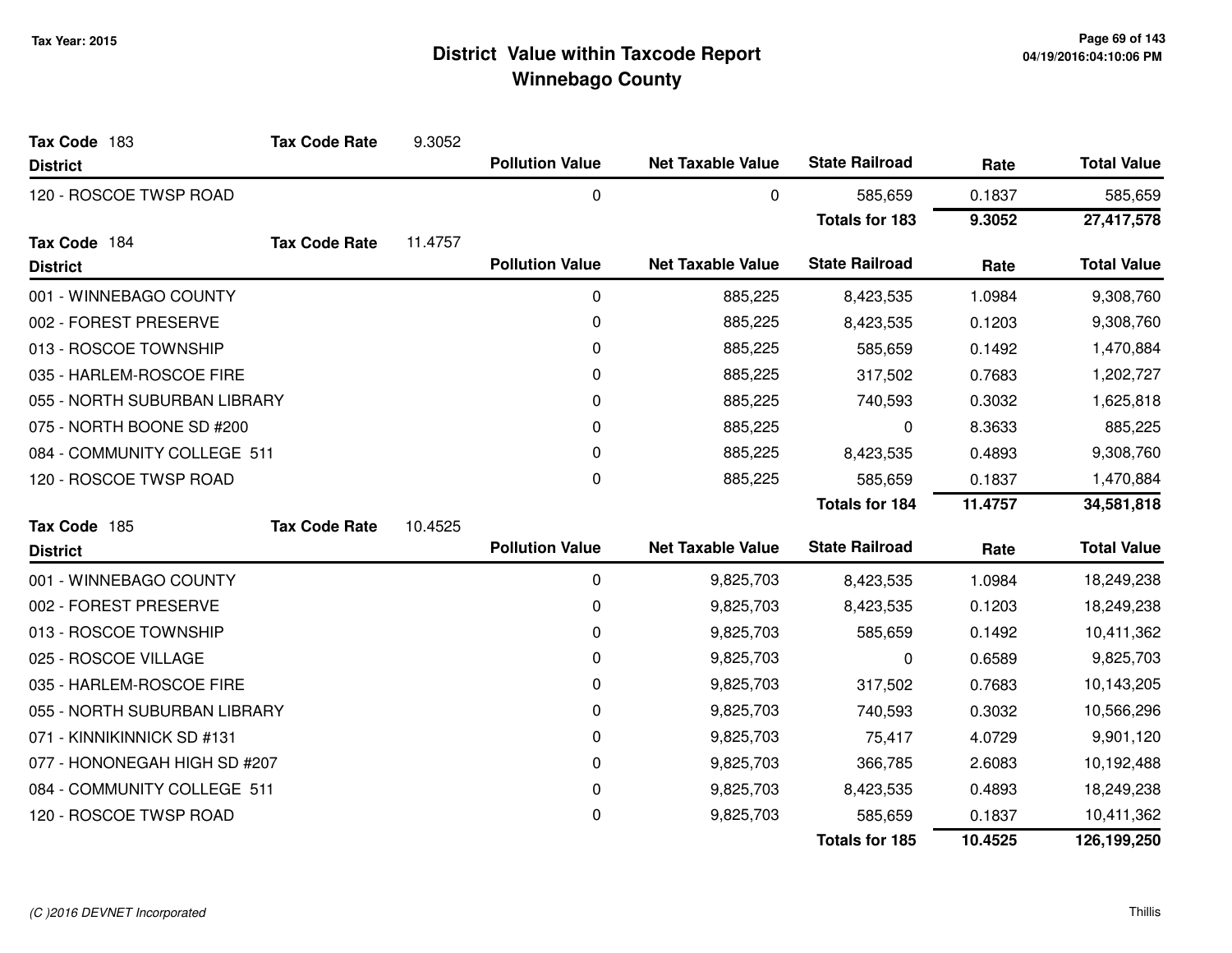| Tax Code 187                    | <b>Tax Code Rate</b> | 10.0011 |                        |                          |                       |         |                    |
|---------------------------------|----------------------|---------|------------------------|--------------------------|-----------------------|---------|--------------------|
| <b>District</b>                 |                      |         | <b>Pollution Value</b> | <b>Net Taxable Value</b> | <b>State Railroad</b> | Rate    | <b>Total Value</b> |
| 001 - WINNEBAGO COUNTY          |                      |         | 0                      | 2,446,613                | 8,423,535             | 1.0984  | 10,870,148         |
| 002 - FOREST PRESERVE           |                      |         | 0                      | 2,446,613                | 8,423,535             | 0.1203  | 10,870,148         |
| 013 - ROSCOE TOWNSHIP           |                      |         | 0                      | 2,446,613                | 585,659               | 0.1492  | 3,032,272          |
| 035 - HARLEM-ROSCOE FIRE        |                      |         | 0                      | 2,446,613                | 317,502               | 0.7683  | 2,764,115          |
| 051 - ROCK RIVER WATER REC      |                      |         | 0                      | 2,446,613                | 4,452,412             | 0.2075  | 6,899,025          |
| 055 - NORTH SUBURBAN LIBRARY    |                      |         | 0                      | 2,446,613                | 740,593               | 0.3032  | 3,187,206          |
| 071 - KINNIKINNICK SD #131      |                      |         | 0                      | 2,446,613                | 75,417                | 4.0729  | 2,522,030          |
| 077 - HONONEGAH HIGH SD #207    |                      |         | 0                      | 2,446,613                | 366,785               | 2.6083  | 2,813,398          |
| 084 - COMMUNITY COLLEGE 511     |                      |         | 0                      | 2,446,613                | 8,423,535             | 0.4893  | 10,870,148         |
| 120 - ROSCOE TWSP ROAD          |                      |         | 0                      | 2,446,613                | 585,659               | 0.1837  | 3,032,272          |
|                                 |                      |         |                        |                          | <b>Totals for 187</b> | 10.0011 | 56,860,762         |
| Tax Code 188                    | <b>Tax Code Rate</b> | 10.4626 |                        |                          |                       |         |                    |
| <b>District</b>                 |                      |         | <b>Pollution Value</b> | <b>Net Taxable Value</b> | <b>State Railroad</b> | Rate    | <b>Total Value</b> |
| 001 - WINNEBAGO COUNTY          |                      |         | 0                      | 348,466                  | 8,423,535             | 1.0984  | 8,772,001          |
| 002 - FOREST PRESERVE           |                      |         | 0                      | 348,466                  | 8,423,535             | 0.1203  | 8,772,001          |
| 013 - ROSCOE TOWNSHIP           |                      |         | 0                      | 348,466                  | 585,659               | 0.1492  | 934,125            |
| 035 - HARLEM-ROSCOE FIRE        |                      |         | 0                      | 348,466                  | 317,502               | 0.7683  | 665,968            |
| 051 - ROCK RIVER WATER REC      |                      |         | 0                      | 348,466                  | 4,452,412             | 0.2075  | 4,800,878          |
| 055 - NORTH SUBURBAN LIBRARY    |                      |         | 0                      | 348,466                  | 740,593               | 0.3032  | 1,089,059          |
| 072 - PRAIRIE HILL SCH DIST 133 |                      |         | 0                      | 348,466                  | 0                     | 4.5344  | 348,466            |
| 077 - HONONEGAH HIGH SD #207    |                      |         | 0                      | 348,466                  | 366,785               | 2.6083  | 715,251            |
| 084 - COMMUNITY COLLEGE 511     |                      |         | 0                      | 348,466                  | 8,423,535             | 0.4893  | 8,772,001          |
| 120 - ROSCOE TWSP ROAD          |                      |         | 0                      | 348,466                  | 585,659               | 0.1837  | 934,125            |
|                                 |                      |         |                        |                          | <b>Totals for 188</b> | 10.4626 | 35,803,875         |
| Tax Code 189                    | <b>Tax Code Rate</b> | 10.6600 |                        |                          |                       |         |                    |
| <b>District</b>                 |                      |         | <b>Pollution Value</b> | <b>Net Taxable Value</b> | <b>State Railroad</b> | Rate    | <b>Total Value</b> |
| 001 - WINNEBAGO COUNTY          |                      |         | 0                      | 67,617,487               | 8,423,535             | 1.0984  | 76,041,022         |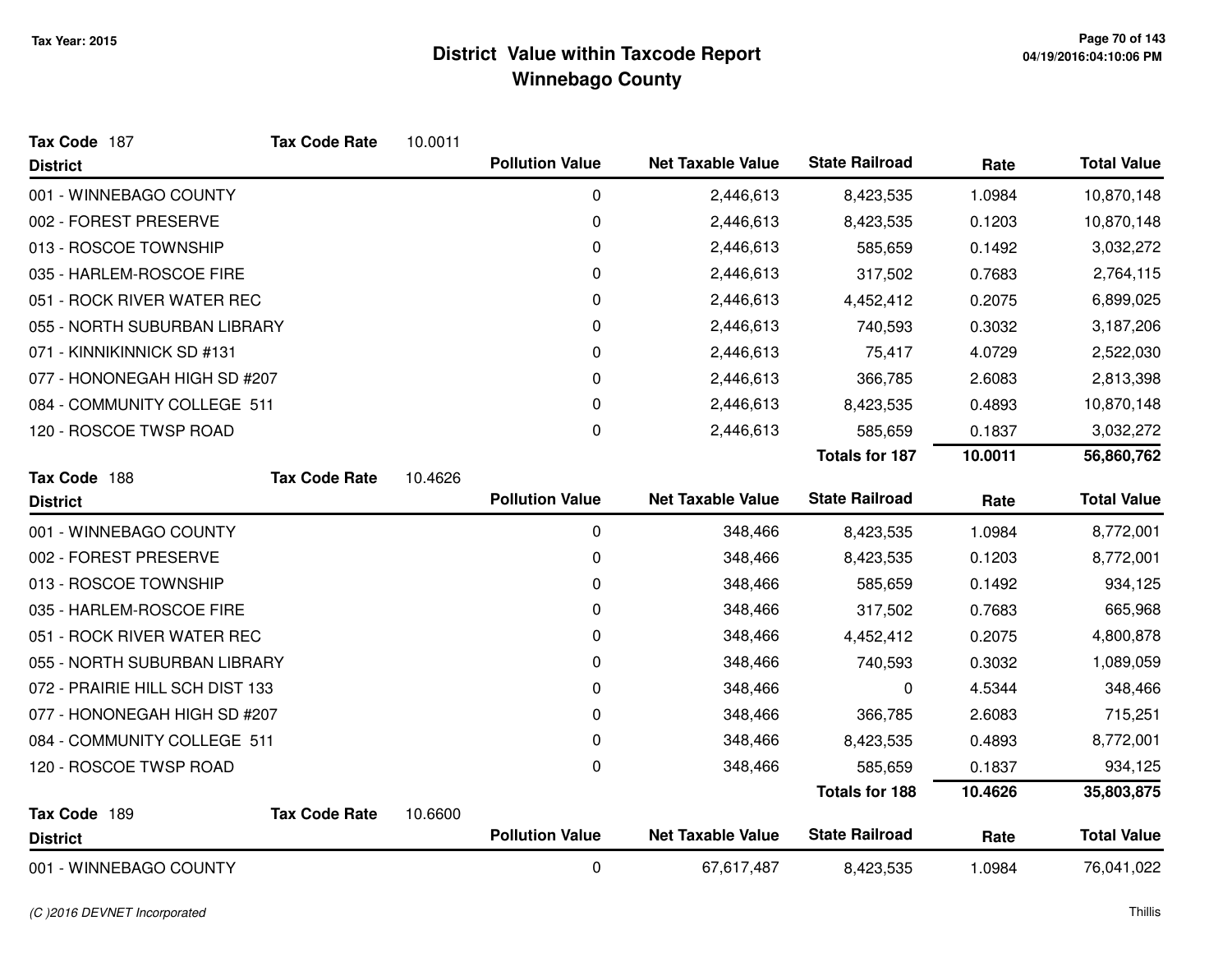| Tax Code 189                    | <b>Tax Code Rate</b> | 10.6600 |                        |                          |                       |         |                    |
|---------------------------------|----------------------|---------|------------------------|--------------------------|-----------------------|---------|--------------------|
| <b>District</b>                 |                      |         | <b>Pollution Value</b> | <b>Net Taxable Value</b> | <b>State Railroad</b> | Rate    | <b>Total Value</b> |
| 002 - FOREST PRESERVE           |                      |         | 0                      | 67,617,487               | 8,423,535             | 0.1203  | 76,041,022         |
| 013 - ROSCOE TOWNSHIP           |                      |         | 0                      | 67,617,487               | 585,659               | 0.1492  | 68,203,146         |
| 025 - ROSCOE VILLAGE            |                      |         | 0                      | 67,617,487               | 0                     | 0.6589  | 67,617,487         |
| 035 - HARLEM-ROSCOE FIRE        |                      |         | 0                      | 67,617,487               | 317,502               | 0.7683  | 67,934,989         |
| 051 - ROCK RIVER WATER REC      |                      |         | 0                      | 67,617,487               | 4,452,412             | 0.2075  | 72,069,899         |
| 055 - NORTH SUBURBAN LIBRARY    |                      |         | 0                      | 67,617,487               | 740,593               | 0.3032  | 68,358,080         |
| 071 - KINNIKINNICK SD #131      |                      |         | 0                      | 67,617,487               | 75,417                | 4.0729  | 67,692,904         |
| 077 - HONONEGAH HIGH SD #207    |                      |         | 0                      | 67,617,487               | 366,785               | 2.6083  | 67,984,272         |
| 084 - COMMUNITY COLLEGE 511     |                      |         | 0                      | 67,617,487               | 8,423,535             | 0.4893  | 76,041,022         |
| 120 - ROSCOE TWSP ROAD          |                      |         | 0                      | 67,617,487               | 585,659               | 0.1837  | 68,203,146         |
|                                 |                      |         |                        |                          | <b>Totals for 189</b> | 10.6600 | 776,186,989        |
| Tax Code 190                    | <b>Tax Code Rate</b> | 10.6049 |                        |                          |                       |         |                    |
| <b>District</b>                 |                      |         | <b>Pollution Value</b> | <b>Net Taxable Value</b> | <b>State Railroad</b> | Rate    | <b>Total Value</b> |
| 001 - WINNEBAGO COUNTY          |                      |         | $\mathbf 0$            | 33,452,613               | 8,423,535             | 1.0984  | 41,876,148         |
| 002 - FOREST PRESERVE           |                      |         | 0                      | 33,452,613               | 8,423,535             | 0.1203  | 41,876,148         |
| 012 - ROCKTON TOWNSHIP          |                      |         | 0                      | 33,452,613               | 740,337               | 0.2035  | 34,192,950         |
| 026 - SOUTH BELOIT CITY         |                      |         | 0                      | 33,452,613               | 914,210               | 1.1922  | 34,366,823         |
| 061 - SOUTH BELOIT CITY LIBRARY |                      |         | 0                      | 33,452,613               | 914,210               | 0.2142  | 34,366,823         |
| 079 - SOUTH BELOIT SD #320      |                      |         | 0                      | 33,452,613               | 988,439               | 7.1259  | 34,441,052         |
| 084 - COMMUNITY COLLEGE 511     |                      |         | 0                      | 33,452,613               | 8,423,535             | 0.4893  | 41,876,148         |
| 119 - ROCKTON TWSP ROAD         |                      |         | 0                      | 33,452,613               | 740,337               | 0.1611  | 34,192,950         |
|                                 |                      |         |                        |                          | <b>Totals for 190</b> | 10.6049 | 297,189,042        |
| Tax Code 191                    | <b>Tax Code Rate</b> | 10.1958 |                        |                          |                       |         |                    |
| <b>District</b>                 |                      |         | <b>Pollution Value</b> | <b>Net Taxable Value</b> | <b>State Railroad</b> | Rate    | <b>Total Value</b> |
| 001 - WINNEBAGO COUNTY          |                      |         | $\pmb{0}$              | 10,856,705               | 8,423,535             | 1.0984  | 19,280,240         |
| 002 - FOREST PRESERVE           |                      |         | 0                      | 10,856,705               | 8,423,535             | 0.1203  | 19,280,240         |
| 012 - ROCKTON TOWNSHIP          |                      |         | 0                      | 10,856,705               | 740,337               | 0.2035  | 11,597,042         |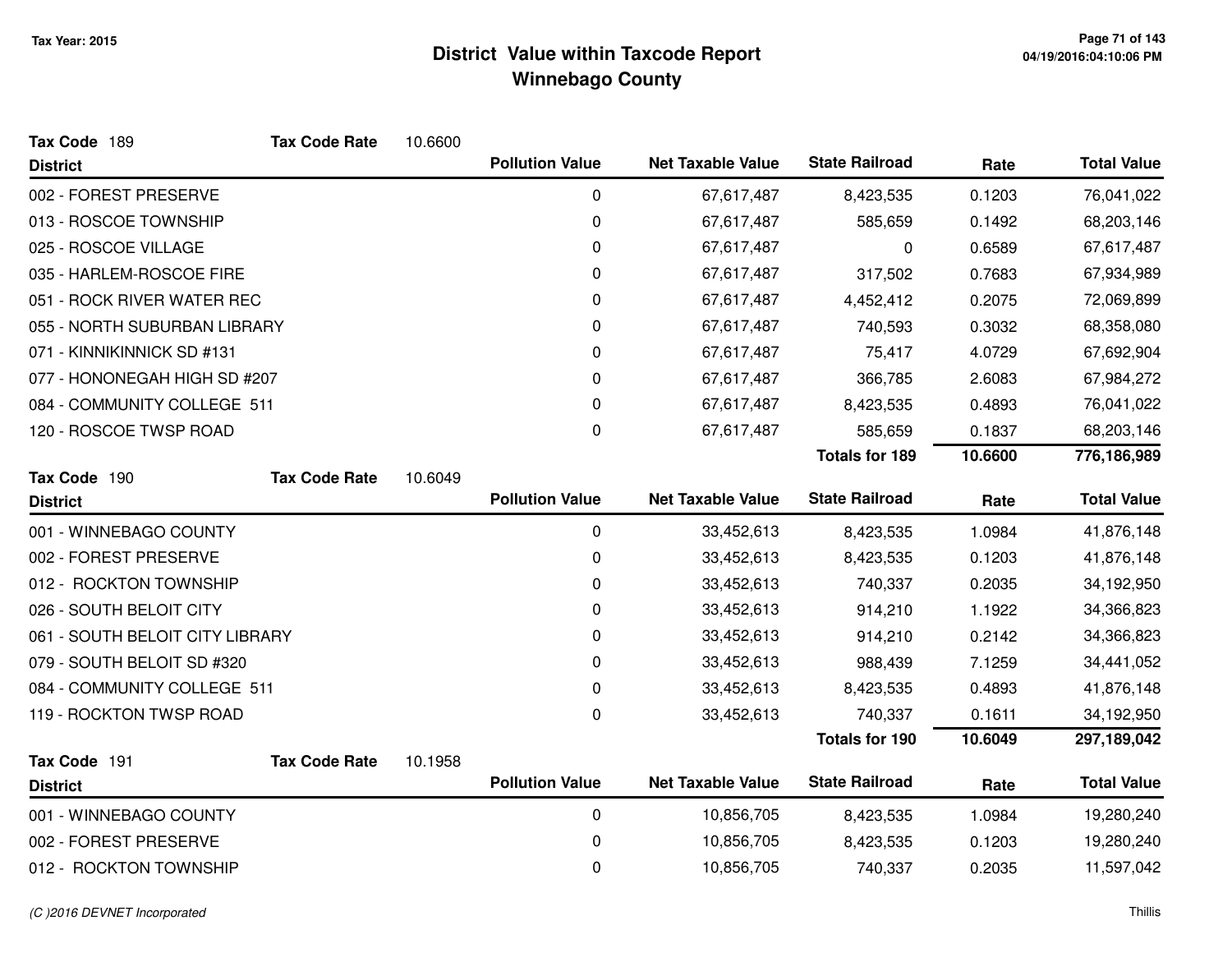| Tax Code 191                    | <b>Tax Code Rate</b> | 10.1958 |                        |                          |                       |         |                    |
|---------------------------------|----------------------|---------|------------------------|--------------------------|-----------------------|---------|--------------------|
| <b>District</b>                 |                      |         | <b>Pollution Value</b> | <b>Net Taxable Value</b> | <b>State Railroad</b> | Rate    | <b>Total Value</b> |
| 041 - ROCKTON FIRE              |                      |         | $\mathbf 0$            | 10,856,705               | 313,289               | 0.7765  | 11,169,994         |
| 057 - TALCOTT FREE LIBRARY      |                      |         | 0                      | 10,856,705               | 220,125               | 0.2208  | 11,076,830         |
| 079 - SOUTH BELOIT SD #320      |                      |         | 0                      | 10,856,705               | 988,439               | 7.1259  | 11,845,144         |
| 084 - COMMUNITY COLLEGE 511     |                      |         | 0                      | 10,856,705               | 8,423,535             | 0.4893  | 19,280,240         |
| 119 - ROCKTON TWSP ROAD         |                      |         | 0                      | 10,856,705               | 740,337               | 0.1611  | 11,597,042         |
|                                 |                      |         |                        |                          | <b>Totals for 191</b> | 10.1958 | 115,126,772        |
| Tax Code 192                    | <b>Tax Code Rate</b> | 10.9140 |                        |                          |                       |         |                    |
| <b>District</b>                 |                      |         | <b>Pollution Value</b> | <b>Net Taxable Value</b> | <b>State Railroad</b> | Rate    | <b>Total Value</b> |
| 001 - WINNEBAGO COUNTY          |                      |         | $\mathbf 0$            | 12,860,754               | 8,423,535             | 1.0984  | 21,284,289         |
| 002 - FOREST PRESERVE           |                      |         | 0                      | 12,860,754               | 8,423,535             | 0.1203  | 21,284,289         |
| 013 - ROSCOE TOWNSHIP           |                      |         | 0                      | 12,860,754               | 585,659               | 0.1492  | 13,446,413         |
| 025 - ROSCOE VILLAGE            |                      |         | 0                      | 12,860,754               | 0                     | 0.6589  | 12,860,754         |
| 035 - HARLEM-ROSCOE FIRE        |                      |         | 0                      | 12,860,754               | 317,502               | 0.7683  | 13,178,256         |
| 055 - NORTH SUBURBAN LIBRARY    |                      |         | 0                      | 12,860,754               | 740,593               | 0.3032  | 13,601,347         |
| 072 - PRAIRIE HILL SCH DIST 133 |                      |         | 0                      | 12,860,754               | 0                     | 4.5344  | 12,860,754         |
| 077 - HONONEGAH HIGH SD #207    |                      |         | 0                      | 12,860,754               | 366,785               | 2.6083  | 13,227,539         |
| 084 - COMMUNITY COLLEGE 511     |                      |         | $\mathbf 0$            | 12,860,754               | 8,423,535             | 0.4893  | 21,284,289         |
| 120 - ROSCOE TWSP ROAD          |                      |         | 0                      | 12,860,754               | 585,659               | 0.1837  | 13,446,413         |
|                                 |                      |         |                        |                          | <b>Totals for 192</b> | 10.9140 | 156,474,343        |
| Tax Code 193                    | <b>Tax Code Rate</b> | 9.8296  |                        |                          |                       |         |                    |
| <b>District</b>                 |                      |         | <b>Pollution Value</b> | <b>Net Taxable Value</b> | <b>State Railroad</b> | Rate    | <b>Total Value</b> |
| 001 - WINNEBAGO COUNTY          |                      |         | $\mathbf 0$            | 7,192,494                | 8,423,535             | 1.0984  | 15,616,029         |
| 002 - FOREST PRESERVE           |                      |         | 0                      | 7,192,494                | 8,423,535             | 0.1203  | 15,616,029         |
| 012 - ROCKTON TOWNSHIP          |                      |         | 0                      | 7,192,494                | 740,337               | 0.2035  | 7,932,831          |
| 041 - ROCKTON FIRE              |                      |         | 0                      | 7,192,494                | 313,289               | 0.7765  | 7,505,783          |
| 057 - TALCOTT FREE LIBRARY      |                      |         | 0                      | 7,192,494                | 220,125               | 0.2208  | 7,412,619          |
| 073 - SHIRLAND SCHOOL DIST 134  |                      |         | 0                      | 7,192,494                | 0                     | 4.1514  | 7,192,494          |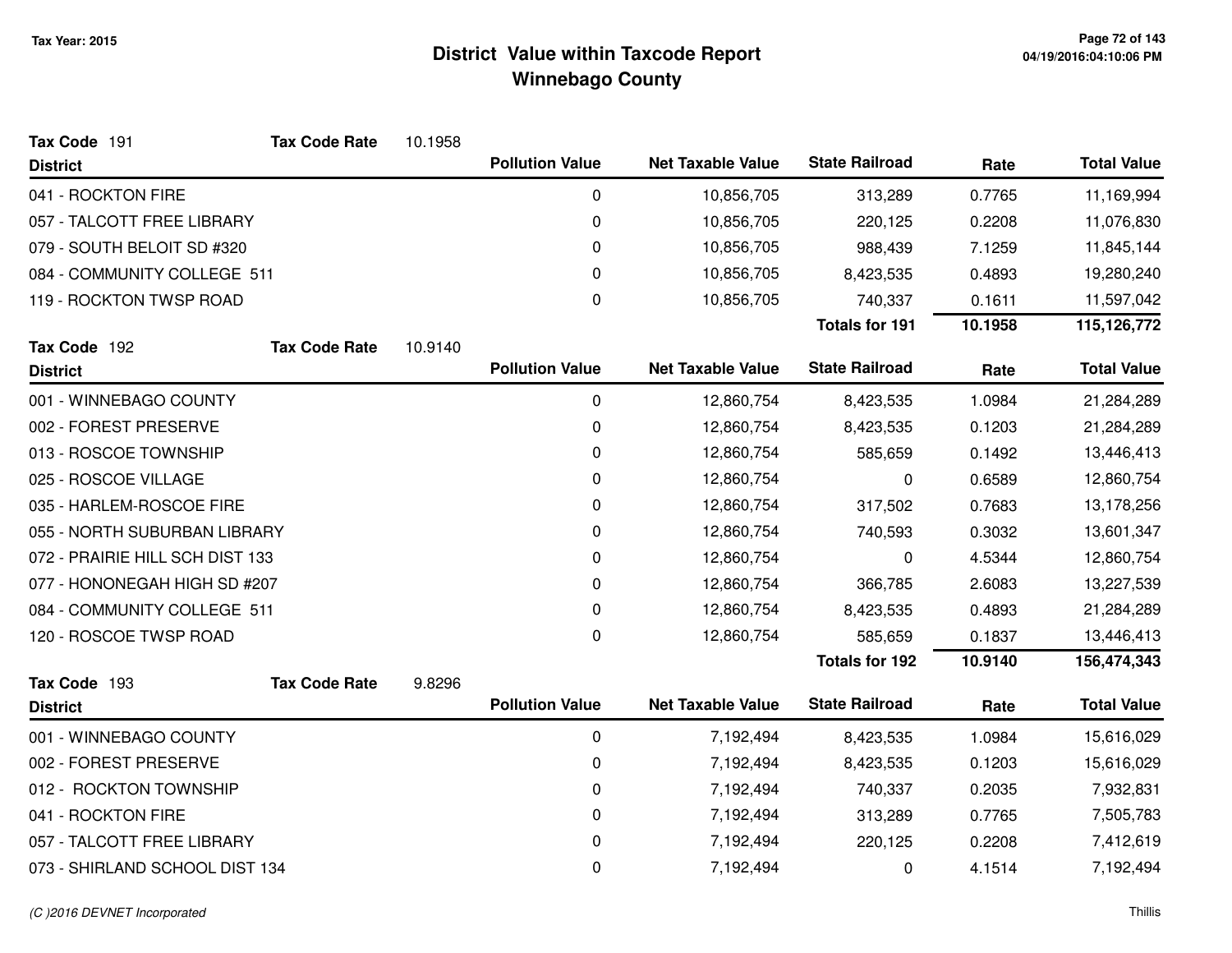| Tax Code 193                   | <b>Tax Code Rate</b> | 9.8296  |                        |                          |                       |         |                    |
|--------------------------------|----------------------|---------|------------------------|--------------------------|-----------------------|---------|--------------------|
| <b>District</b>                |                      |         | <b>Pollution Value</b> | <b>Net Taxable Value</b> | <b>State Railroad</b> | Rate    | <b>Total Value</b> |
| 077 - HONONEGAH HIGH SD #207   |                      |         | 0                      | 7,192,494                | 366,785               | 2.6083  | 7,559,279          |
| 084 - COMMUNITY COLLEGE 511    |                      |         | $\mathbf 0$            | 7,192,494                | 8,423,535             | 0.4893  | 15,616,029         |
| 119 - ROCKTON TWSP ROAD        |                      |         | 0                      | 7,192,494                | 740,337               | 0.1611  | 7,932,831          |
|                                |                      |         |                        |                          | <b>Totals for 193</b> | 9.8296  | 92,383,924         |
| Tax Code 194                   | <b>Tax Code Rate</b> | 10.8788 |                        |                          |                       |         |                    |
| <b>District</b>                |                      |         | <b>Pollution Value</b> | <b>Net Taxable Value</b> | <b>State Railroad</b> | Rate    | <b>Total Value</b> |
| 001 - WINNEBAGO COUNTY         |                      |         | $\mathbf 0$            | 2,662,039                | 8,423,535             | 1.0984  | 11,085,574         |
| 002 - FOREST PRESERVE          |                      |         | $\mathbf 0$            | 2,662,039                | 8,423,535             | 0.1203  | 11,085,574         |
| 006 - HARLEM TOWNSHIP          |                      |         | $\mathbf 0$            | 2,662,039                | 0                     | 0.1140  | 2,662,039          |
| 037 - NORTH PARK FIRE          |                      |         | 0                      | 2,662,039                | 424,145               | 0.4522  | 3,086,184          |
| 051 - ROCK RIVER WATER REC     |                      |         | 0                      | 2,662,039                | 4,452,412             | 0.2075  | 7,114,451          |
| 055 - NORTH SUBURBAN LIBRARY   |                      |         | 0                      | 2,662,039                | 740,593               | 0.3032  | 3,402,632          |
| 060 - GREATER RKFD AIRPORT     |                      |         | 0                      | 2,662,039                | 5,728,059             | 0.1073  | 8,390,098          |
| 076 - ROCKFORD SCHOOL DIST 205 |                      |         | $\mathbf 0$            | 2,662,039                | 5,024,208             | 7.9379  | 7,686,247          |
| 084 - COMMUNITY COLLEGE 511    |                      |         | 0                      | 2,662,039                | 8,423,535             | 0.4893  | 11,085,574         |
| 113 - HARLEM TWSP ROAD         |                      |         | 0                      | 2,662,039                | 0                     | 0.0487  | 2,662,039          |
|                                |                      |         |                        |                          | <b>Totals for 194</b> | 10.8788 | 68,260,412         |
| Tax Code 196                   | <b>Tax Code Rate</b> | 9.5127  |                        |                          |                       |         |                    |
| <b>District</b>                |                      |         | <b>Pollution Value</b> | <b>Net Taxable Value</b> | <b>State Railroad</b> | Rate    | <b>Total Value</b> |
| 001 - WINNEBAGO COUNTY         |                      |         | 0                      | 6,539                    | 8,423,535             | 1.0984  | 8,430,074          |
| 002 - FOREST PRESERVE          |                      |         | $\mathbf 0$            | 6,539                    | 8,423,535             | 0.1203  | 8,430,074          |
| 013 - ROSCOE TOWNSHIP          |                      |         | 0                      | 6,539                    | 585,659               | 0.1492  | 592,198            |
| 035 - HARLEM-ROSCOE FIRE       |                      |         | 0                      | 6,539                    | 317,502               | 0.7683  | 324,041            |
| 051 - ROCK RIVER WATER REC     |                      |         | 0                      | 6,539                    | 4,452,412             | 0.2075  | 4,458,951          |
| 074 - ROCKTON SCHOOL DIST 140  |                      |         | 0                      | 6,539                    | 291,368               | 3.8877  | 297,907            |
| 077 - HONONEGAH HIGH SD #207   |                      |         | 0                      | 6,539                    | 366,785               | 2.6083  | 373,324            |
| 084 - COMMUNITY COLLEGE 511    |                      |         | 0                      | 6,539                    | 8,423,535             | 0.4893  | 8,430,074          |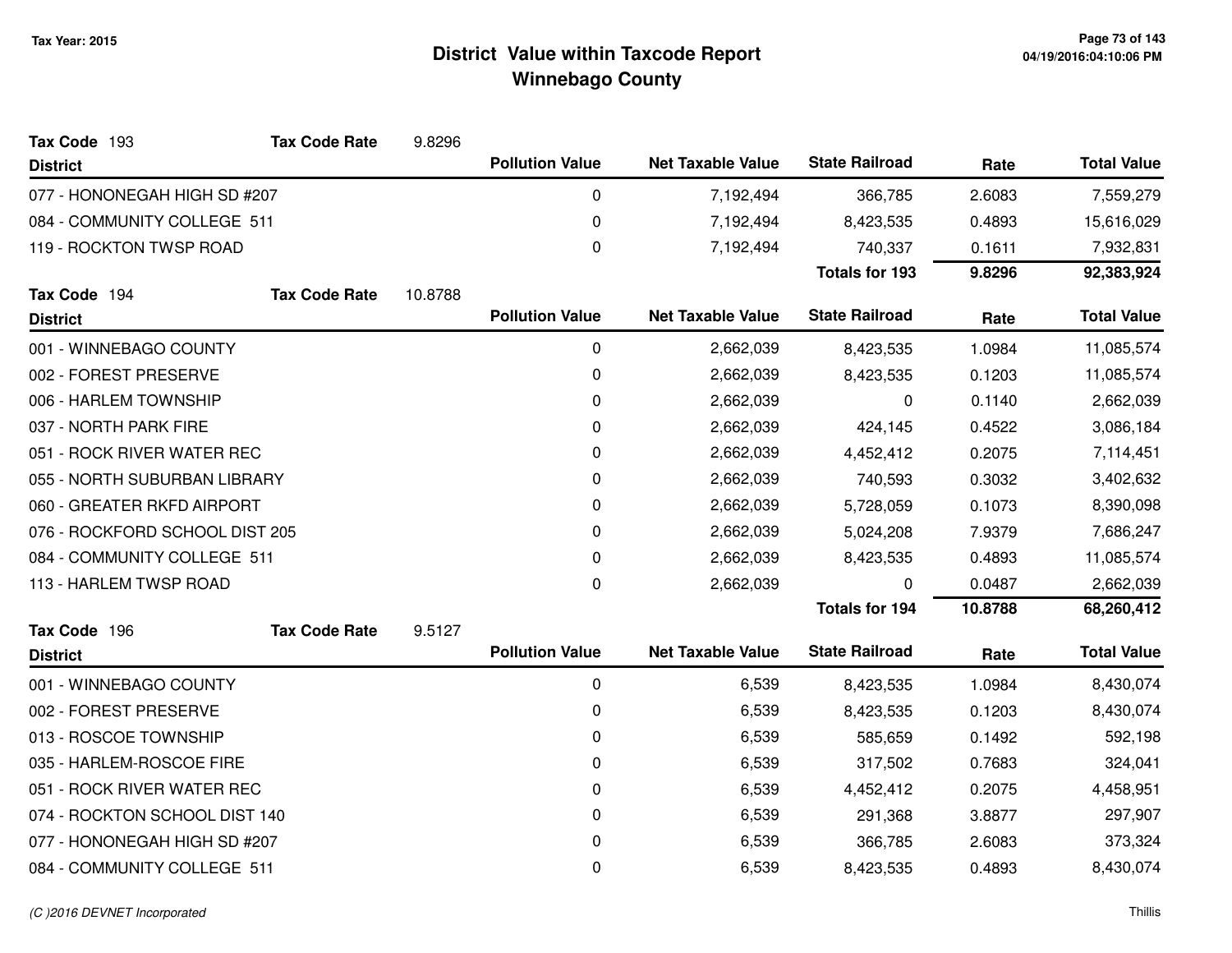| Tax Code 196                  | <b>Tax Code Rate</b> | 9.5127  |                        |                          |                       |         |                    |
|-------------------------------|----------------------|---------|------------------------|--------------------------|-----------------------|---------|--------------------|
| <b>District</b>               |                      |         | <b>Pollution Value</b> | <b>Net Taxable Value</b> | <b>State Railroad</b> | Rate    | <b>Total Value</b> |
| 120 - ROSCOE TWSP ROAD        |                      |         | 0                      | 6,539                    | 585,659               | 0.1837  | 592,198            |
|                               |                      |         |                        |                          | <b>Totals for 196</b> | 9.5127  | 31,928,841         |
| Tax Code 197                  | <b>Tax Code Rate</b> | 10.2364 |                        |                          |                       |         |                    |
| <b>District</b>               |                      |         | <b>Pollution Value</b> | <b>Net Taxable Value</b> | <b>State Railroad</b> | Rate    | <b>Total Value</b> |
| 001 - WINNEBAGO COUNTY        |                      |         | 0                      | 91,513,421               | 8,423,535             | 1.0984  | 99,936,956         |
| 002 - FOREST PRESERVE         |                      |         | 0                      | 91,513,421               | 8,423,535             | 0.1203  | 99,936,956         |
| 012 - ROCKTON TOWNSHIP        |                      |         | 0                      | 91,513,421               | 740,337               | 0.2035  | 92,253,758         |
| 024 - ROCKTON VILLAGE         |                      |         | 0                      | 91,513,421               | 77,181                | 0.6705  | 91,590,602         |
| 041 - ROCKTON FIRE            |                      |         | 0                      | 91,513,421               | 313,289               | 0.7765  | 91,826,710         |
| 057 - TALCOTT FREE LIBRARY    |                      |         | 0                      | 91,513,421               | 220,125               | 0.2208  | 91,733,546         |
| 074 - ROCKTON SCHOOL DIST 140 |                      |         | 0                      | 91,513,421               | 291,368               | 3.8877  | 91,804,789         |
| 077 - HONONEGAH HIGH SD #207  |                      |         | 0                      | 91,513,421               | 366,785               | 2.6083  | 91,880,206         |
| 084 - COMMUNITY COLLEGE 511   |                      |         | 0                      | 91,513,421               | 8,423,535             | 0.4893  | 99,936,956         |
| 119 - ROCKTON TWSP ROAD       |                      |         | 0                      | 91,513,421               | 740,337               | 0.1611  | 92,253,758         |
|                               |                      |         |                        |                          | <b>Totals for 197</b> | 10.2364 | 943,154,237        |
| Tax Code 198                  | <b>Tax Code Rate</b> | 10.4641 |                        |                          |                       |         |                    |
| <b>District</b>               |                      |         | <b>Pollution Value</b> | <b>Net Taxable Value</b> | <b>State Railroad</b> | Rate    | <b>Total Value</b> |
| 001 - WINNEBAGO COUNTY        |                      |         | $\boldsymbol{0}$       | 4,851,954                | 8,423,535             | 1.0984  | 13,275,489         |
| 002 - FOREST PRESERVE         |                      |         | 0                      | 4,851,954                | 8,423,535             | 0.1203  | 13,275,489         |
| 013 - ROSCOE TOWNSHIP         |                      |         | 0                      | 4,851,954                | 585,659               | 0.1492  | 5,437,613          |
| 024 - ROCKTON VILLAGE         |                      |         | 0                      | 4,851,954                | 77,181                | 0.6705  | 4,929,135          |
| 035 - HARLEM-ROSCOE FIRE      |                      |         | 0                      | 4,851,954                | 317,502               | 0.7683  | 5,169,456          |
| 055 - NORTH SUBURBAN LIBRARY  |                      |         | 0                      | 4,851,954                | 740,593               | 0.3032  | 5,592,547          |
| 071 - KINNIKINNICK SD #131    |                      |         | 0                      | 4,851,954                | 75,417                | 4.0729  | 4,927,371          |
| 077 - HONONEGAH HIGH SD #207  |                      |         | 0                      | 4,851,954                | 366,785               | 2.6083  | 5,218,739          |
| 084 - COMMUNITY COLLEGE 511   |                      |         | 0                      | 4,851,954                | 8,423,535             | 0.4893  | 13,275,489         |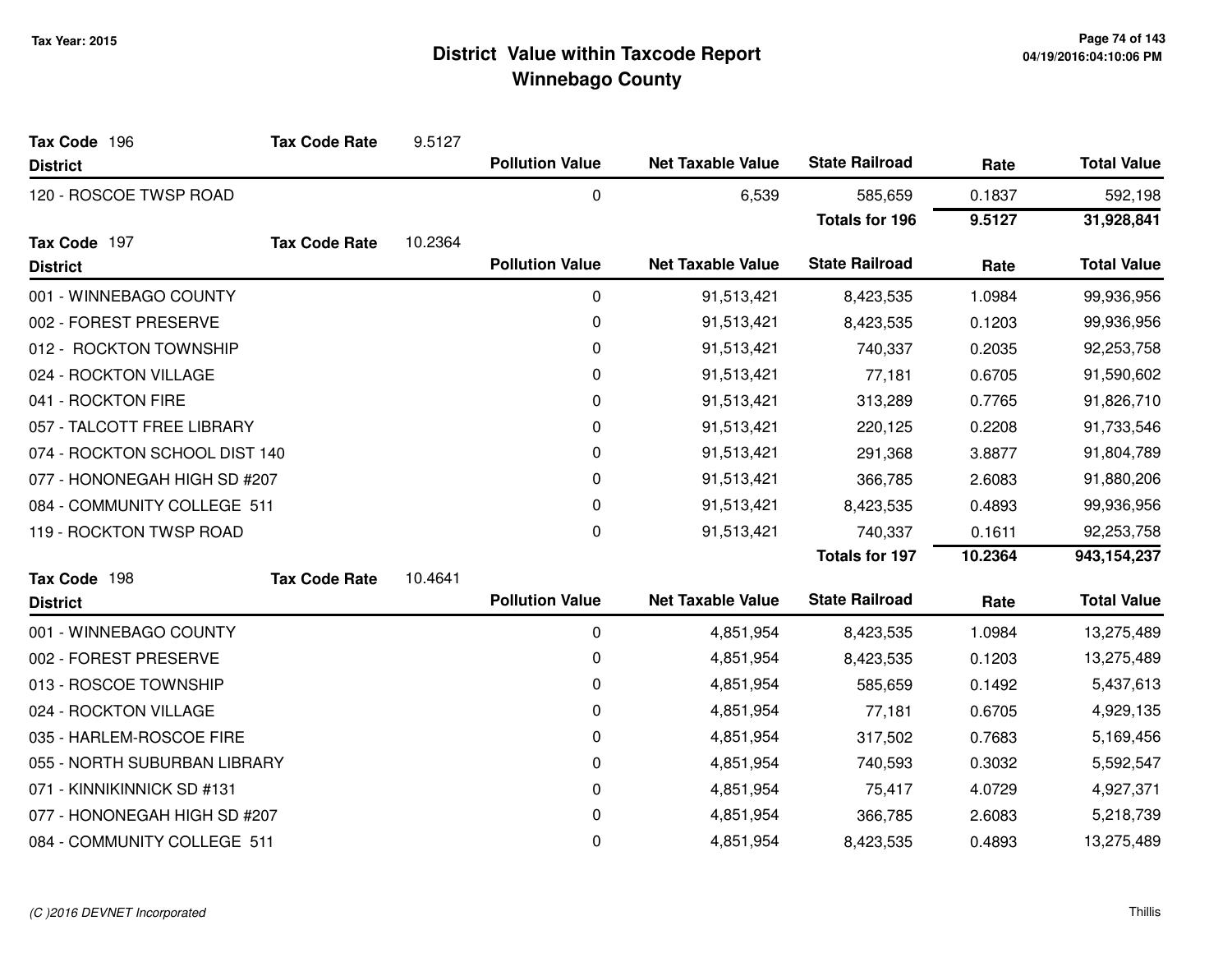| Tax Code 198                  | <b>Tax Code Rate</b> | 10.4641 |                        |                          |                       |         |                    |
|-------------------------------|----------------------|---------|------------------------|--------------------------|-----------------------|---------|--------------------|
| <b>District</b>               |                      |         | <b>Pollution Value</b> | <b>Net Taxable Value</b> | <b>State Railroad</b> | Rate    | <b>Total Value</b> |
| 120 - ROSCOE TWSP ROAD        |                      |         | 0                      | 4,851,954                | 585,659               | 0.1837  | 5,437,613          |
|                               |                      |         |                        |                          | <b>Totals for 198</b> | 10.4641 | 76,538,941         |
| Tax Code 199                  | <b>Tax Code Rate</b> | 10.6716 |                        |                          |                       |         |                    |
| <b>District</b>               |                      |         | <b>Pollution Value</b> | <b>Net Taxable Value</b> | <b>State Railroad</b> | Rate    | <b>Total Value</b> |
| 001 - WINNEBAGO COUNTY        |                      |         | $\mathbf 0$            | 37,293,776               | 8,423,535             | 1.0984  | 45,717,311         |
| 002 - FOREST PRESERVE         |                      |         | 0                      | 37,293,776               | 8,423,535             | 0.1203  | 45,717,311         |
| 013 - ROSCOE TOWNSHIP         |                      |         | $\pmb{0}$              | 37,293,776               | 585,659               | 0.1492  | 37,879,435         |
| 024 - ROCKTON VILLAGE         |                      |         | 0                      | 37,293,776               | 77,181                | 0.6705  | 37,370,957         |
| 035 - HARLEM-ROSCOE FIRE      |                      |         | 0                      | 37,293,776               | 317,502               | 0.7683  | 37,611,278         |
| 051 - ROCK RIVER WATER REC    |                      |         | 0                      | 37,293,776               | 4,452,412             | 0.2075  | 41,746,188         |
| 055 - NORTH SUBURBAN LIBRARY  |                      |         | $\pmb{0}$              | 37,293,776               | 740,593               | 0.3032  | 38,034,369         |
| 071 - KINNIKINNICK SD #131    |                      |         | 0                      | 37,293,776               | 75,417                | 4.0729  | 37,369,193         |
| 077 - HONONEGAH HIGH SD #207  |                      |         | 0                      | 37,293,776               | 366,785               | 2.6083  | 37,660,561         |
| 084 - COMMUNITY COLLEGE 511   |                      |         | $\pmb{0}$              | 37,293,776               | 8,423,535             | 0.4893  | 45,717,311         |
| 120 - ROSCOE TWSP ROAD        |                      |         | 0                      | 37,293,776               | 585,659               | 0.1837  | 37,879,435         |
|                               |                      |         |                        |                          | <b>Totals for 199</b> | 10.6716 | 442,703,349        |
| Tax Code 200                  | <b>Tax Code Rate</b> | 10.6147 |                        |                          |                       |         |                    |
| <b>District</b>               |                      |         | <b>Pollution Value</b> | <b>Net Taxable Value</b> | <b>State Railroad</b> | Rate    | <b>Total Value</b> |
| 001 - WINNEBAGO COUNTY        |                      |         | 0                      | 1,607,093                | 8,423,535             | 1.0984  | 10,030,628         |
| 002 - FOREST PRESERVE         |                      |         | 0                      | 1,607,093                | 8,423,535             | 0.1203  | 10,030,628         |
| 009 - OWEN TOWNSHIP           |                      |         | $\pmb{0}$              | 1,607,093                | 270,360               | 0.1485  | 1,877,453          |
| 025 - ROSCOE VILLAGE          |                      |         | 0                      | 1,607,093                | 0                     | 0.6589  | 1,607,093          |
| 041 - ROCKTON FIRE            |                      |         | 0                      | 1,607,093                | 313,289               | 0.7765  | 1,920,382          |
| 051 - ROCK RIVER WATER REC    |                      |         | 0                      | 1,607,093                | 4,452,412             | 0.2075  | 6,059,505          |
| 055 - NORTH SUBURBAN LIBRARY  |                      |         | 0                      | 1,607,093                | 740,593               | 0.3032  | 2,347,686          |
| 060 - GREATER RKFD AIRPORT    |                      |         | 0                      | 1,607,093                | 5,728,059             | 0.1073  | 7,335,152          |
| 074 - ROCKTON SCHOOL DIST 140 |                      |         | 0                      | 1,607,093                | 291,368               | 3.8877  | 1,898,461          |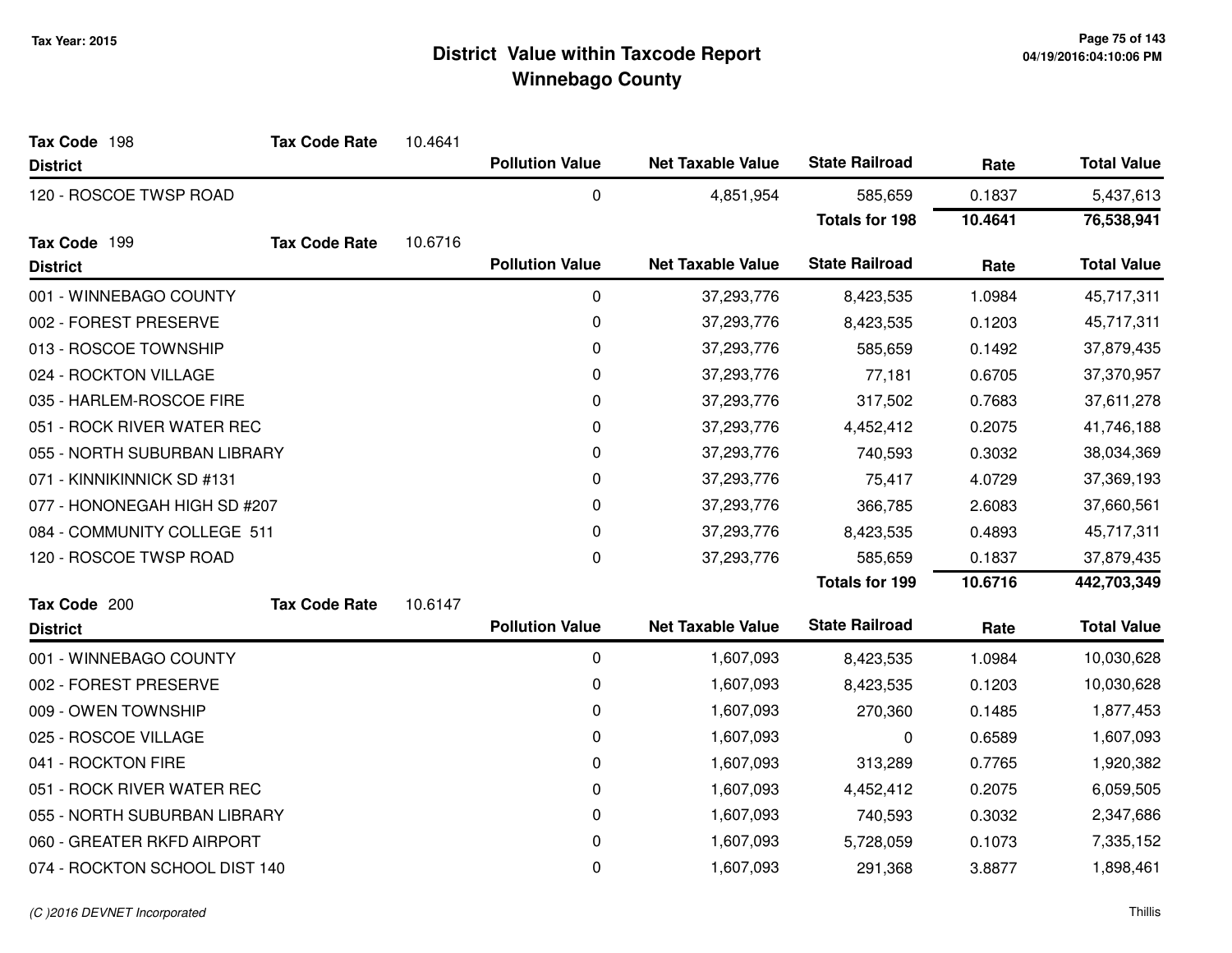| Tax Code 200                    | <b>Tax Code Rate</b> | 10.6147 |                        |                          |                       |         |                    |
|---------------------------------|----------------------|---------|------------------------|--------------------------|-----------------------|---------|--------------------|
| <b>District</b>                 |                      |         | <b>Pollution Value</b> | <b>Net Taxable Value</b> | <b>State Railroad</b> | Rate    | <b>Total Value</b> |
| 077 - HONONEGAH HIGH SD #207    |                      |         | 0                      | 1,607,093                | 366,785               | 2.6083  | 1,973,878          |
| 084 - COMMUNITY COLLEGE 511     |                      |         | 0                      | 1,607,093                | 8,423,535             | 0.4893  | 10,030,628         |
| 116 - OWEN TWSP ROAD            |                      |         | $\boldsymbol{0}$       | 1,607,093                | 270,360               | 0.2088  | 1,877,453          |
|                                 |                      |         |                        |                          | <b>Totals for 200</b> | 10.6147 | 56,988,947         |
| Tax Code 201                    | <b>Tax Code Rate</b> | 9.9750  |                        |                          |                       |         |                    |
| <b>District</b>                 |                      |         | <b>Pollution Value</b> | <b>Net Taxable Value</b> | <b>State Railroad</b> | Rate    | <b>Total Value</b> |
| 001 - WINNEBAGO COUNTY          |                      |         | 0                      | 15,968,558               | 8,423,535             | 1.0984  | 24,392,093         |
| 002 - FOREST PRESERVE           |                      |         | 0                      | 15,968,558               | 8,423,535             | 0.1203  | 24,392,093         |
| 012 - ROCKTON TOWNSHIP          |                      |         | $\mathbf 0$            | 15,968,558               | 740,337               | 0.2035  | 16,708,895         |
| 026 - SOUTH BELOIT CITY         |                      |         | 0                      | 15,968,558               | 914,210               | 1.1922  | 16,882,768         |
| 061 - SOUTH BELOIT CITY LIBRARY |                      |         | 0                      | 15,968,558               | 914,210               | 0.2142  | 16,882,768         |
| 074 - ROCKTON SCHOOL DIST 140   |                      |         | $\pmb{0}$              | 15,968,558               | 291,368               | 3.8877  | 16,259,926         |
| 077 - HONONEGAH HIGH SD #207    |                      |         | 0                      | 15,968,558               | 366,785               | 2.6083  | 16,335,343         |
| 084 - COMMUNITY COLLEGE 511     |                      |         | 0                      | 15,968,558               | 8,423,535             | 0.4893  | 24,392,093         |
| 119 - ROCKTON TWSP ROAD         |                      |         | $\pmb{0}$              | 15,968,558               | 740,337               | 0.1611  | 16,708,895         |
|                                 |                      |         |                        |                          | <b>Totals for 201</b> | 9.9750  | 172,954,874        |
| Tax Code 202                    | <b>Tax Code Rate</b> | 9.5659  |                        |                          |                       |         |                    |
| <b>District</b>                 |                      |         | <b>Pollution Value</b> | <b>Net Taxable Value</b> | <b>State Railroad</b> | Rate    | <b>Total Value</b> |
| 001 - WINNEBAGO COUNTY          |                      |         | 0                      | 39,275,369               | 8,423,535             | 1.0984  | 47,698,904         |
| 002 - FOREST PRESERVE           |                      |         | 0                      | 39,275,369               | 8,423,535             | 0.1203  | 47,698,904         |
| 012 - ROCKTON TOWNSHIP          |                      |         | 0                      | 39,275,369               | 740,337               | 0.2035  | 40,015,706         |
| 041 - ROCKTON FIRE              |                      |         | 0                      | 39,275,369               | 313,289               | 0.7765  | 39,588,658         |
| 057 - TALCOTT FREE LIBRARY      |                      |         | 0                      | 39,275,369               | 220,125               | 0.2208  | 39,495,494         |
| 074 - ROCKTON SCHOOL DIST 140   |                      |         | $\mathbf 0$            | 39,275,369               | 291,368               | 3.8877  | 39,566,737         |
| 077 - HONONEGAH HIGH SD #207    |                      |         | 0                      | 39,275,369               | 366,785               | 2.6083  | 39,642,154         |
| 084 - COMMUNITY COLLEGE 511     |                      |         | $\pmb{0}$              | 39,275,369               | 8,423,535             | 0.4893  | 47,698,904         |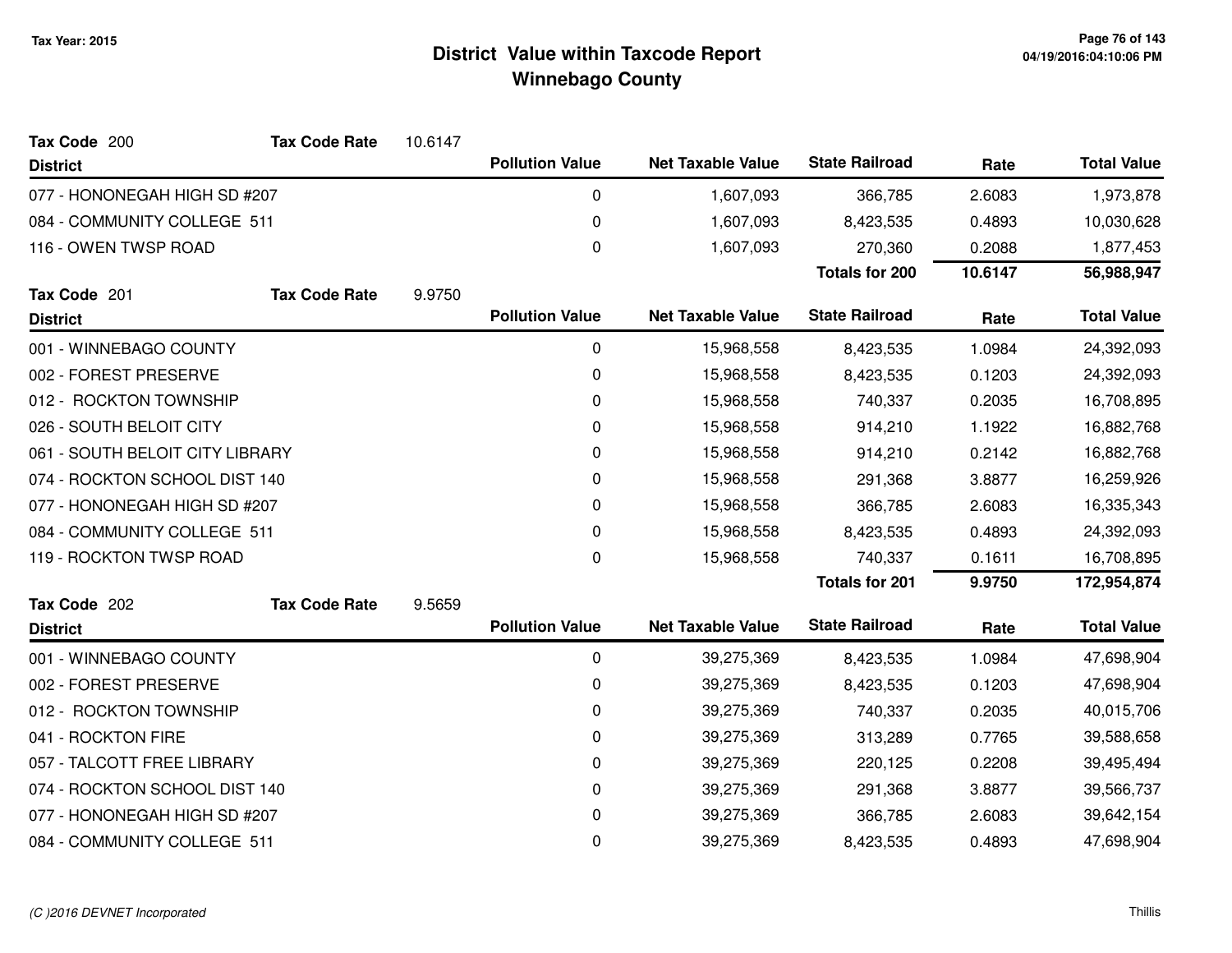| Tax Code 202                 | <b>Tax Code Rate</b> | 9.5659  |                        |                          |                       |         |                    |
|------------------------------|----------------------|---------|------------------------|--------------------------|-----------------------|---------|--------------------|
| <b>District</b>              |                      |         | <b>Pollution Value</b> | <b>Net Taxable Value</b> | <b>State Railroad</b> | Rate    | <b>Total Value</b> |
| 119 - ROCKTON TWSP ROAD      |                      |         | 0                      | 39,275,369               | 740,337               | 0.1611  | 40,015,706         |
|                              |                      |         |                        |                          | <b>Totals for 202</b> | 9.5659  | 381,421,167        |
| Tax Code 203                 | <b>Tax Code Rate</b> | 9.7511  |                        |                          |                       |         |                    |
| <b>District</b>              |                      |         | <b>Pollution Value</b> | <b>Net Taxable Value</b> | <b>State Railroad</b> | Rate    | <b>Total Value</b> |
| 001 - WINNEBAGO COUNTY       |                      |         | $\mathbf 0$            | 4,334,498                | 8,423,535             | 1.0984  | 12,758,033         |
| 002 - FOREST PRESERVE        |                      |         | 0                      | 4,334,498                | 8,423,535             | 0.1203  | 12,758,033         |
| 012 - ROCKTON TOWNSHIP       |                      |         | $\mathbf 0$            | 4,334,498                | 740,337               | 0.2035  | 5,074,835          |
| 041 - ROCKTON FIRE           |                      |         | 0                      | 4,334,498                | 313,289               | 0.7765  | 4,647,787          |
| 057 - TALCOTT FREE LIBRARY   |                      |         | 0                      | 4,334,498                | 220,125               | 0.2208  | 4,554,623          |
| 071 - KINNIKINNICK SD #131   |                      |         | 0                      | 4,334,498                | 75,417                | 4.0729  | 4,409,915          |
| 077 - HONONEGAH HIGH SD #207 |                      |         | 0                      | 4,334,498                | 366,785               | 2.6083  | 4,701,283          |
| 084 - COMMUNITY COLLEGE 511  |                      |         | 0                      | 4,334,498                | 8,423,535             | 0.4893  | 12,758,033         |
| 119 - ROCKTON TWSP ROAD      |                      |         | 0                      | 4,334,498                | 740,337               | 0.1611  | 5,074,835          |
|                              |                      |         |                        |                          | <b>Totals for 203</b> | 9.7511  | 66,737,377         |
| Tax Code 205                 | <b>Tax Code Rate</b> | 10.4100 |                        |                          |                       |         |                    |
| <b>District</b>              |                      |         | <b>Pollution Value</b> | <b>Net Taxable Value</b> | <b>State Railroad</b> | Rate    | <b>Total Value</b> |
| 001 - WINNEBAGO COUNTY       |                      |         | $\mathbf 0$            | 114,346                  | 8,423,535             | 1.0984  | 8,537,881          |
| 002 - FOREST PRESERVE        |                      |         | 0                      | 114,346                  | 8,423,535             | 0.1203  | 8,537,881          |
| 012 - ROCKTON TOWNSHIP       |                      |         | 0                      | 114,346                  | 740,337               | 0.2035  | 854,683            |
| 025 - ROSCOE VILLAGE         |                      |         | 0                      | 114,346                  | 0                     | 0.6589  | 114,346            |
| 041 - ROCKTON FIRE           |                      |         | 0                      | 114,346                  | 313,289               | 0.7765  | 427,635            |
| 057 - TALCOTT FREE LIBRARY   |                      |         | 0                      | 114,346                  | 220,125               | 0.2208  | 334,471            |
| 071 - KINNIKINNICK SD #131   |                      |         | 0                      | 114,346                  | 75,417                | 4.0729  | 189,763            |
| 077 - HONONEGAH HIGH SD #207 |                      |         | 0                      | 114,346                  | 366,785               | 2.6083  | 481,131            |
| 084 - COMMUNITY COLLEGE 511  |                      |         | 0                      | 114,346                  | 8,423,535             | 0.4893  | 8,537,881          |
| 119 - ROCKTON TWSP ROAD      |                      |         | $\mathbf 0$            | 114,346                  | 740,337               | 0.1611  | 854,683            |
|                              |                      |         |                        |                          | <b>Totals for 205</b> | 10.4100 | 28,870,355         |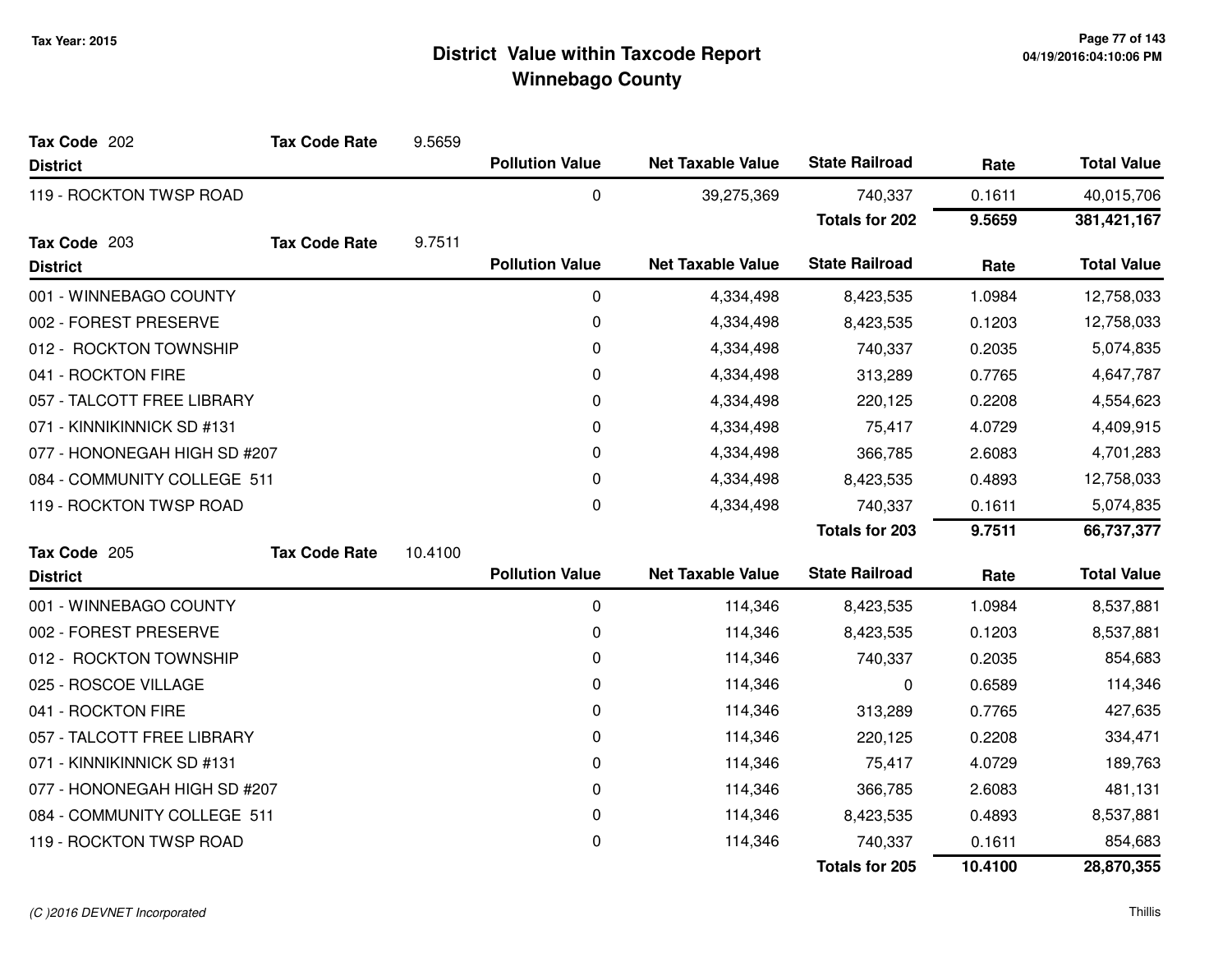| Tax Code 206                  | <b>Tax Code Rate</b> | 10.6175 |                        |                          |                       |         |                    |
|-------------------------------|----------------------|---------|------------------------|--------------------------|-----------------------|---------|--------------------|
| <b>District</b>               |                      |         | <b>Pollution Value</b> | <b>Net Taxable Value</b> | <b>State Railroad</b> | Rate    | <b>Total Value</b> |
| 001 - WINNEBAGO COUNTY        |                      |         | 0                      | 18,039,209               | 8,423,535             | 1.0984  | 26,462,744         |
| 002 - FOREST PRESERVE         |                      |         | 0                      | 18,039,209               | 8,423,535             | 0.1203  | 26,462,744         |
| 012 - ROCKTON TOWNSHIP        |                      |         | 0                      | 18,039,209               | 740,337               | 0.2035  | 18,779,546         |
| 025 - ROSCOE VILLAGE          |                      |         | 0                      | 18,039,209               | 0                     | 0.6589  | 18,039,209         |
| 041 - ROCKTON FIRE            |                      |         | 0                      | 18,039,209               | 313,289               | 0.7765  | 18,352,498         |
| 051 - ROCK RIVER WATER REC    |                      |         | 0                      | 18,039,209               | 4,452,412             | 0.2075  | 22,491,621         |
| 057 - TALCOTT FREE LIBRARY    |                      |         | 0                      | 18,039,209               | 220,125               | 0.2208  | 18,259,334         |
| 071 - KINNIKINNICK SD #131    |                      |         | 0                      | 18,039,209               | 75,417                | 4.0729  | 18,114,626         |
| 077 - HONONEGAH HIGH SD #207  |                      |         | 0                      | 18,039,209               | 366,785               | 2.6083  | 18,405,994         |
| 084 - COMMUNITY COLLEGE 511   |                      |         | 0                      | 18,039,209               | 8,423,535             | 0.4893  | 26,462,744         |
| 119 - ROCKTON TWSP ROAD       |                      |         | 0                      | 18,039,209               | 740,337               | 0.1611  | 18,779,546         |
|                               |                      |         |                        |                          | <b>Totals for 206</b> | 10.6175 | 230,610,606        |
| Tax Code 207                  | <b>Tax Code Rate</b> | 10.1716 |                        |                          |                       |         |                    |
| <b>District</b>               |                      |         | <b>Pollution Value</b> | <b>Net Taxable Value</b> | <b>State Railroad</b> | Rate    | <b>Total Value</b> |
| 001 - WINNEBAGO COUNTY        |                      |         | 0                      | 0                        | 8,423,535             | 1.0984  | 8,423,535          |
| 002 - FOREST PRESERVE         |                      |         | 0                      | 0                        | 8,423,535             | 0.1203  | 8,423,535          |
| 013 - ROSCOE TOWNSHIP         |                      |         | 0                      | 0                        | 585,659               | 0.1492  | 585,659            |
| 025 - ROSCOE VILLAGE          |                      |         | 0                      | 0                        | 0                     | 0.6589  | 0                  |
| 035 - HARLEM-ROSCOE FIRE      |                      |         | 0                      | 0                        | 317,502               | 0.7683  | 317,502            |
| 051 - ROCK RIVER WATER REC    |                      |         | 0                      | 0                        | 4,452,412             | 0.2075  | 4,452,412          |
| 074 - ROCKTON SCHOOL DIST 140 |                      |         | 0                      | 0                        | 291,368               | 3.8877  | 291,368            |
| 077 - HONONEGAH HIGH SD #207  |                      |         | 0                      | 0                        | 366,785               | 2.6083  | 366,785            |
| 084 - COMMUNITY COLLEGE 511   |                      |         | 0                      | 0                        | 8,423,535             | 0.4893  | 8,423,535          |
| 120 - ROSCOE TWSP ROAD        |                      |         | 0                      | 0                        | 585,659               | 0.1837  | 585,659            |
|                               |                      |         |                        |                          | <b>Totals for 207</b> | 10.1716 | 31,869,990         |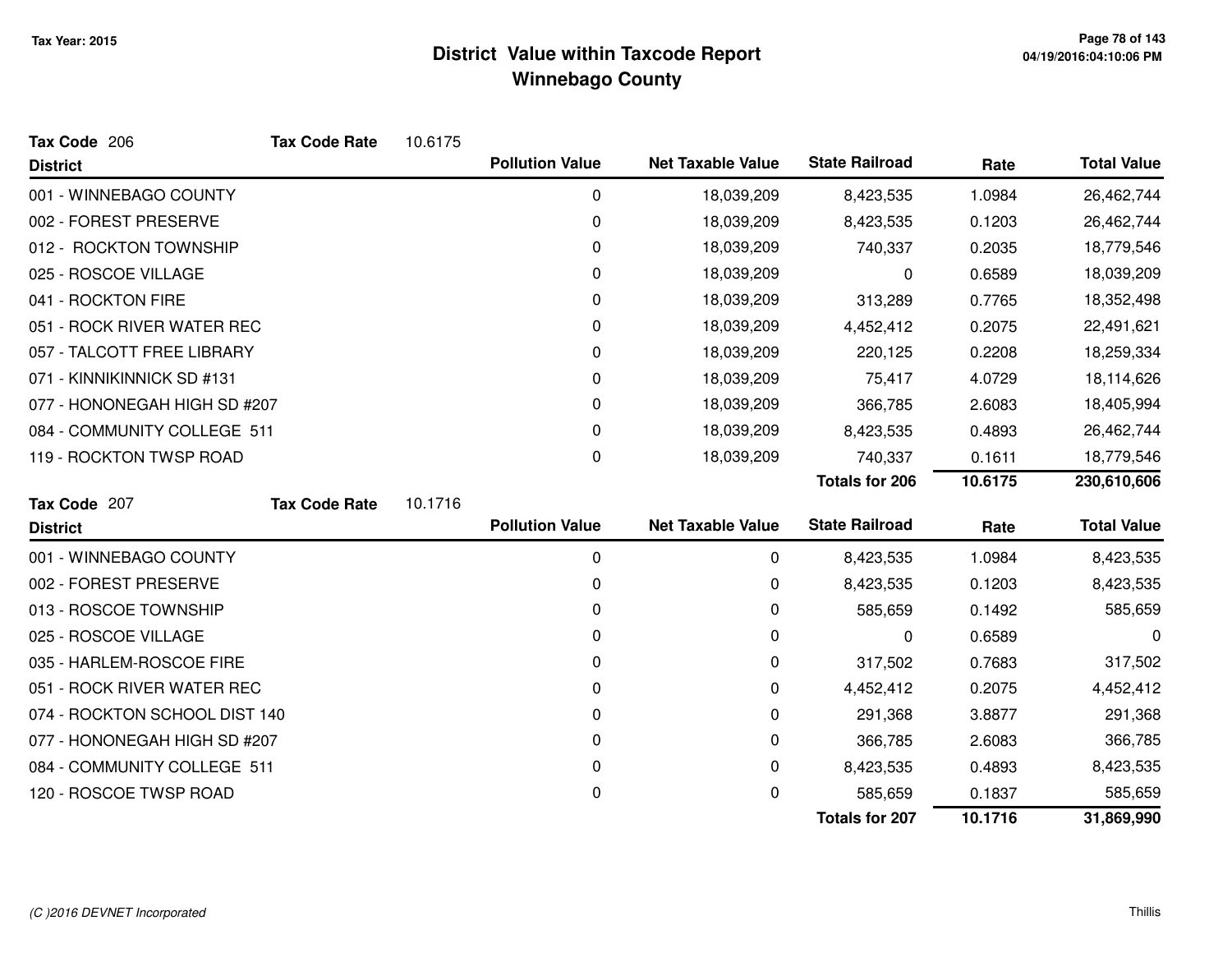| Tax Code 208                   | <b>Tax Code Rate</b> | 11.1949 |                        |                          |                       |         |                    |
|--------------------------------|----------------------|---------|------------------------|--------------------------|-----------------------|---------|--------------------|
| <b>District</b>                |                      |         | <b>Pollution Value</b> | <b>Net Taxable Value</b> | <b>State Railroad</b> | Rate    | <b>Total Value</b> |
| 001 - WINNEBAGO COUNTY         |                      |         | 0                      | 42,340                   | 8,423,535             | 1.0984  | 8,465,875          |
| 002 - FOREST PRESERVE          |                      |         | 0                      | 42,340                   | 8,423,535             | 0.1203  | 8,465,875          |
| 006 - HARLEM TOWNSHIP          |                      |         | 0                      | 42,340                   | 0                     | 0.1140  | 42,340             |
| 035 - HARLEM-ROSCOE FIRE       |                      |         | 0                      | 42,340                   | 317,502               | 0.7683  | 359,842            |
| 051 - ROCK RIVER WATER REC     |                      |         | 0                      | 42,340                   | 4,452,412             | 0.2075  | 4,494,752          |
| 055 - NORTH SUBURBAN LIBRARY   |                      |         | 0                      | 42,340                   | 740,593               | 0.3032  | 782,933            |
| 060 - GREATER RKFD AIRPORT     |                      |         | 0                      | 42,340                   | 5,728,059             | 0.1073  | 5,770,399          |
| 076 - ROCKFORD SCHOOL DIST 205 |                      |         | 0                      | 42,340                   | 5,024,208             | 7.9379  | 5,066,548          |
| 084 - COMMUNITY COLLEGE 511    |                      |         | 0                      | 42,340                   | 8,423,535             | 0.4893  | 8,465,875          |
| 113 - HARLEM TWSP ROAD         |                      |         | 0                      | 42,340                   | 0                     | 0.0487  | 42,340             |
|                                |                      |         |                        |                          | <b>Totals for 208</b> | 11.1949 | 41,956,779         |
| Tax Code 209                   | <b>Tax Code Rate</b> | 10.4748 |                        |                          |                       |         |                    |
| <b>District</b>                |                      |         | <b>Pollution Value</b> | <b>Net Taxable Value</b> | <b>State Railroad</b> | Rate    | <b>Total Value</b> |
| 001 - WINNEBAGO COUNTY         |                      |         | 0                      | 33,707,998               | 8,423,535             | 1.0984  | 42,131,533         |
| 002 - FOREST PRESERVE          |                      |         | 0                      | 33,707,998               | 8,423,535             | 0.1203  | 42,131,533         |
| 013 - ROSCOE TOWNSHIP          |                      |         | 0                      | 33,707,998               | 585,659               | 0.1492  | 34,293,657         |
| 025 - ROSCOE VILLAGE           |                      |         | 0                      | 33,707,998               | 0                     | 0.6589  | 33,707,998         |
| 035 - HARLEM-ROSCOE FIRE       |                      |         | 0                      | 33,707,998               | 317,502               | 0.7683  | 34,025,500         |
| 051 - ROCK RIVER WATER REC     |                      |         | 0                      | 33,707,998               | 4,452,412             | 0.2075  | 38,160,410         |
| 055 - NORTH SUBURBAN LIBRARY   |                      |         | 0                      | 33,707,998               | 740,593               | 0.3032  | 34,448,591         |
| 074 - ROCKTON SCHOOL DIST 140  |                      |         | 0                      | 33,707,998               | 291,368               | 3.8877  | 33,999,366         |
| 077 - HONONEGAH HIGH SD #207   |                      |         | 0                      | 33,707,998               | 366,785               | 2.6083  | 34,074,783         |
| 084 - COMMUNITY COLLEGE 511    |                      |         | $\pmb{0}$              | 33,707,998               | 8,423,535             | 0.4893  | 42,131,533         |
| 120 - ROSCOE TWSP ROAD         |                      |         | 0                      | 33,707,998               | 585,659               | 0.1837  | 34,293,657         |
|                                |                      |         |                        |                          | <b>Totals for 209</b> | 10.4748 | 403,398,561        |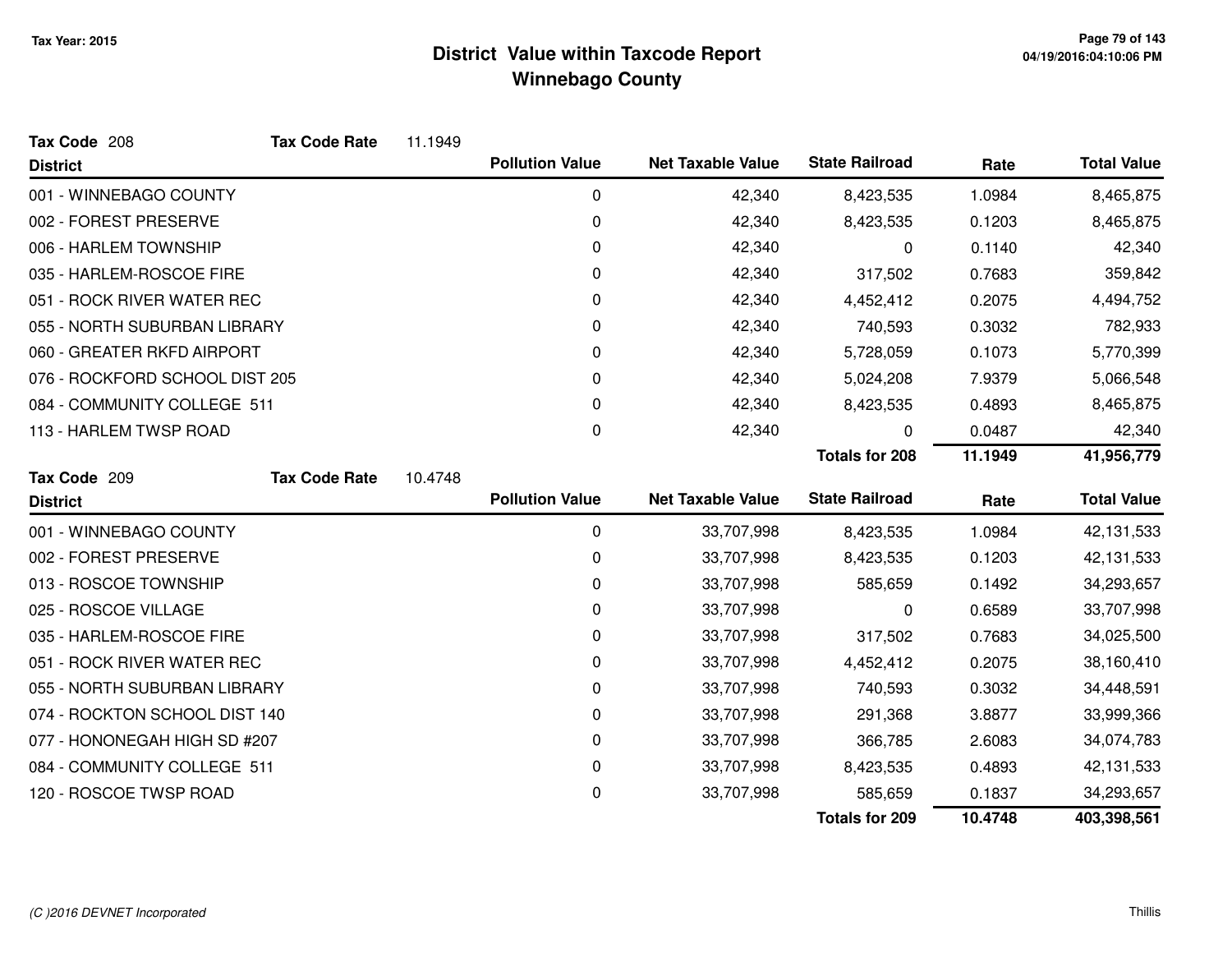| Tax Code 210                   | <b>Tax Code Rate</b> | 9.5918 |                        |                          |                       |        |                    |
|--------------------------------|----------------------|--------|------------------------|--------------------------|-----------------------|--------|--------------------|
| <b>District</b>                |                      |        | <b>Pollution Value</b> | <b>Net Taxable Value</b> | <b>State Railroad</b> | Rate   | <b>Total Value</b> |
| 001 - WINNEBAGO COUNTY         |                      |        | 0                      | 6,409,096                | 8,423,535             | 1.0984 | 14,832,631         |
| 002 - FOREST PRESERVE          |                      |        | 0                      | 6,409,096                | 8,423,535             | 0.1203 | 14,832,631         |
| 015 - SHIRLAND TOWNSHIP        |                      |        | 0                      | 6,409,096                | 0                     | 0.2247 | 6,409,096          |
| 041 - ROCKTON FIRE             |                      |        | 0                      | 6,409,096                | 313,289               | 0.7765 | 6,722,385          |
| 073 - SHIRLAND SCHOOL DIST 134 |                      |        | 0                      | 6,409,096                | 0                     | 4.1514 | 6,409,096          |
| 077 - HONONEGAH HIGH SD #207   |                      |        | 0                      | 6,409,096                | 366,785               | 2.6083 | 6,775,881          |
| 084 - COMMUNITY COLLEGE 511    |                      |        | 0                      | 6,409,096                | 8,423,535             | 0.4893 | 14,832,631         |
| 122 - SHIRLAND TWSP ROAD       |                      |        | 0                      | 6,409,096                | 0                     | 0.1229 | 6,409,096          |
|                                |                      |        |                        |                          | <b>Totals for 210</b> | 9.5918 | 77,223,447         |
| Tax Code 211                   | <b>Tax Code Rate</b> | 9.6031 |                        |                          |                       |        |                    |
| <b>District</b>                |                      |        | <b>Pollution Value</b> | <b>Net Taxable Value</b> | <b>State Railroad</b> | Rate   | <b>Total Value</b> |
| 001 - WINNEBAGO COUNTY         |                      |        | $\mathbf 0$            | 14,670,187               | 8,423,535             | 1.0984 | 23,093,722         |
| 002 - FOREST PRESERVE          |                      |        | 0                      | 14,670,187               | 8,423,535             | 0.1203 | 23,093,722         |
| 015 - SHIRLAND TOWNSHIP        |                      |        | 0                      | 14,670,187               | 0                     | 0.2247 | 14,670,187         |
| 033 - FIRE 1                   |                      |        | 0                      | 14,670,187               | 0                     | 0.7878 | 14,670,187         |
| 073 - SHIRLAND SCHOOL DIST 134 |                      |        | 0                      | 14,670,187               | 0                     | 4.1514 | 14,670,187         |
| 077 - HONONEGAH HIGH SD #207   |                      |        | 0                      | 14,670,187               | 366,785               | 2.6083 | 15,036,972         |
| 084 - COMMUNITY COLLEGE 511    |                      |        | 0                      | 14,670,187               | 8,423,535             | 0.4893 | 23,093,722         |
| 122 - SHIRLAND TWSP ROAD       |                      |        | 0                      | 14,670,187               | 0                     | 0.1229 | 14,670,187         |
|                                |                      |        |                        |                          | <b>Totals for 211</b> | 9.6031 | 142,998,886        |
| Tax Code 212                   | <b>Tax Code Rate</b> | 9.5853 |                        |                          |                       |        |                    |
| <b>District</b>                |                      |        | <b>Pollution Value</b> | <b>Net Taxable Value</b> | <b>State Railroad</b> | Rate   | <b>Total Value</b> |
| 001 - WINNEBAGO COUNTY         |                      |        | 0                      | 0                        | 8,423,535             | 1.0984 | 8,423,535          |
| 002 - FOREST PRESERVE          |                      |        | 0                      | 0                        | 8,423,535             | 0.1203 | 8,423,535          |
| 008 - LAONA TOWNSHIP           |                      |        | 0                      | 0                        | 0                     | 0.1213 | 0                  |
| 033 - FIRE 1                   |                      |        | 0                      | 0                        | 0                     | 0.7878 | 0                  |
| 073 - SHIRLAND SCHOOL DIST 134 |                      |        | 0                      | 0                        | 0                     | 4.1514 | 0                  |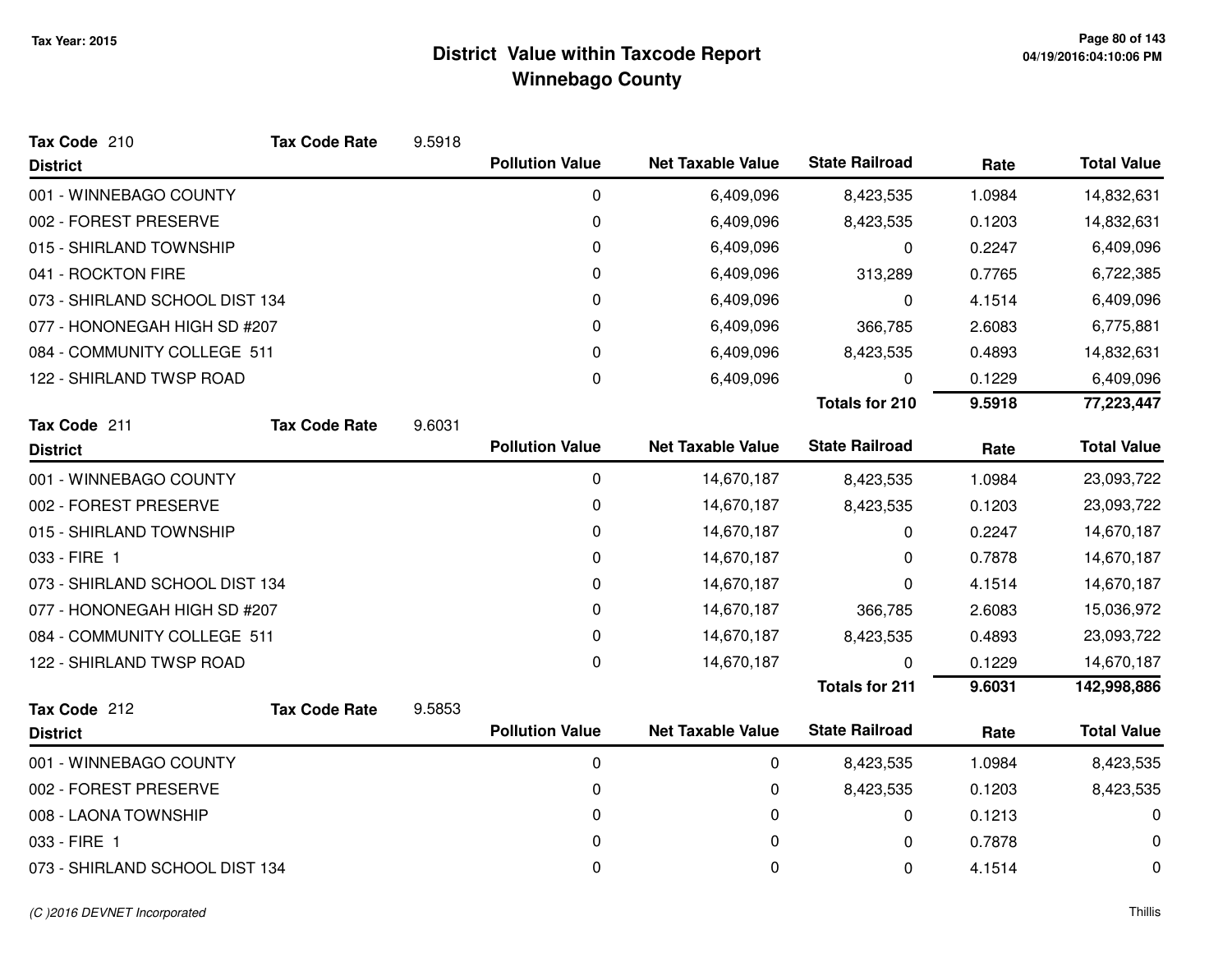| Tax Code 212                   | <b>Tax Code Rate</b> | 9.5853  |                        |                          |                       |         |                    |
|--------------------------------|----------------------|---------|------------------------|--------------------------|-----------------------|---------|--------------------|
| <b>District</b>                |                      |         | <b>Pollution Value</b> | <b>Net Taxable Value</b> | <b>State Railroad</b> | Rate    | <b>Total Value</b> |
| 077 - HONONEGAH HIGH SD #207   |                      |         | 0                      | 0                        | 366,785               | 2.6083  | 366,785            |
| 084 - COMMUNITY COLLEGE 511    |                      |         | 0                      | $\pmb{0}$                | 8,423,535             | 0.4893  | 8,423,535          |
| 115 - LAONA TWSP ROAD          |                      |         | 0                      | $\mathbf{0}$             | 0                     | 0.2085  | 0                  |
|                                |                      |         |                        |                          | <b>Totals for 212</b> | 9.5853  | 25,637,390         |
| Tax Code 220                   | <b>Tax Code Rate</b> | 11.1457 |                        |                          |                       |         |                    |
| <b>District</b>                |                      |         | <b>Pollution Value</b> | <b>Net Taxable Value</b> | <b>State Railroad</b> | Rate    | <b>Total Value</b> |
| 001 - WINNEBAGO COUNTY         |                      |         | 0                      | 32,216,998               | 8,423,535             | 1.0984  | 40,640,533         |
| 002 - FOREST PRESERVE          |                      |         | 0                      | 32,216,998               | 8,423,535             | 0.1203  | 40,640,533         |
| 008 - LAONA TOWNSHIP           |                      |         | 0                      | 32,216,998               | 0                     | 0.1213  | 32,216,998         |
| 033 - FIRE 1                   |                      |         | 0                      | 32,216,998               | 0                     | 0.7878  | 32,216,998         |
| 081 - DURAND UNIT SD #322      |                      |         | 0                      | 32,216,998               | 0                     | 8.2798  | 32,216,998         |
| 084 - COMMUNITY COLLEGE 511    |                      |         | 0                      | 32,216,998               | 8,423,535             | 0.4893  | 40,640,533         |
| 102 - DU/LA MULTI TOWNSHIP     |                      |         | 0                      | 32,216,998               | 0                     | 0.0403  | 32,216,998         |
| 115 - LAONA TWSP ROAD          |                      |         | 0                      | 32,216,998               | 0                     | 0.2085  | 32,216,998         |
|                                |                      |         |                        |                          | <b>Totals for 220</b> | 11.1457 | 283,006,589        |
| Tax Code 223                   | <b>Tax Code Rate</b> | 15.2963 |                        |                          |                       |         |                    |
| <b>District</b>                |                      |         | <b>Pollution Value</b> | <b>Net Taxable Value</b> | <b>State Railroad</b> | Rate    | <b>Total Value</b> |
| 001 - WINNEBAGO COUNTY         |                      |         | $\boldsymbol{0}$       | 6,075,529                | 8,423,535             | 1.0984  | 14,499,064         |
| 002 - FOREST PRESERVE          |                      |         | 0                      | 6,075,529                | 8,423,535             | 0.1203  | 14,499,064         |
| 011 - ROCKFORD TOWNSHIP        |                      |         | 0                      | 6,075,529                | 3,976,170             | 0.1452  | 10,051,699         |
| 023 - ROCKFORD CITY            |                      |         | 0                      | 6,075,529                | 3,297,017             | 3.3595  | 9,372,546          |
| 046 - ROCKFORD PARK DISTRICT   |                      |         | 0                      | 6,075,529                | 4,191,679             | 1.1629  | 10,267,208         |
| 051 - ROCK RIVER WATER REC     |                      |         | 0                      | 6,075,529                | 4,452,412             | 0.2075  | 10,527,941         |
| 059 - ROCKFORD CITY LIBRARY    |                      |         | 0                      | 6,075,529                | 3,297,017             | 0.5196  | 9,372,546          |
| 060 - GREATER RKFD AIRPORT     |                      |         | 0                      | 6,075,529                | 5,728,059             | 0.1073  | 11,803,588         |
| 076 - ROCKFORD SCHOOL DIST 205 |                      |         | 0                      | 6,075,529                | 5,024,208             | 7.9379  | 11,099,737         |
| 084 - COMMUNITY COLLEGE 511    |                      |         | 0                      | 6,075,529                | 8,423,535             | 0.4893  | 14,499,064         |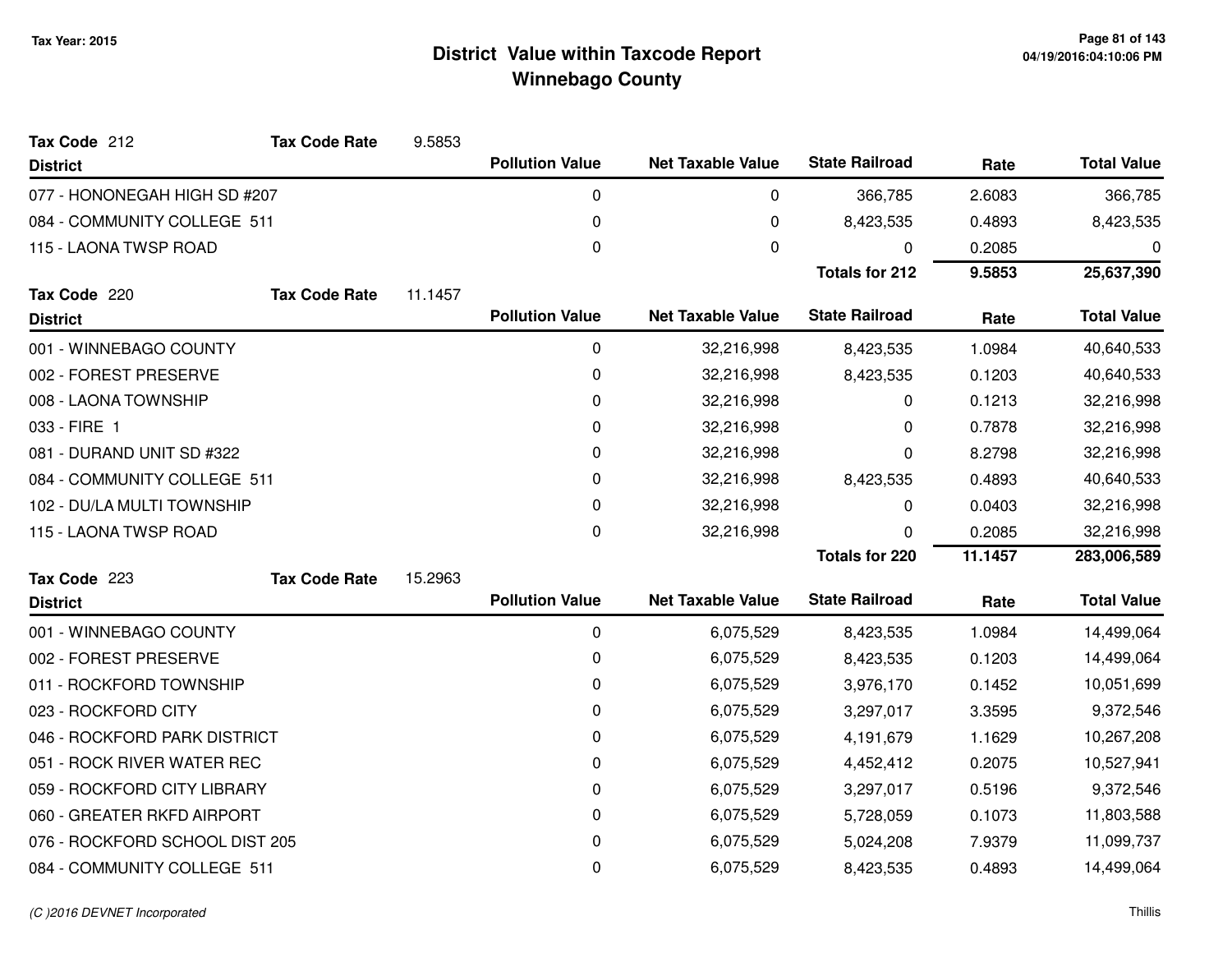| <b>Tax Code Rate</b>           | 15.2963 |                        |                                                  |                                                      |                                                |                    |
|--------------------------------|---------|------------------------|--------------------------------------------------|------------------------------------------------------|------------------------------------------------|--------------------|
|                                |         | <b>Pollution Value</b> | <b>Net Taxable Value</b>                         | <b>State Railroad</b>                                | Rate                                           | <b>Total Value</b> |
| 089 - JACKSON SCHOOL TIF       |         | 0                      | 198,283                                          | 0                                                    | 0.0000                                         | 198,283            |
| 118 - ROCKFORD TWSP ROAD       |         | 0                      | 6,075,529                                        | 3,976,170                                            | 0.1484                                         | 10,051,699         |
|                                |         |                        |                                                  | <b>Totals for 223</b>                                | 15.2963                                        | 126,242,439        |
| <b>Tax Code Rate</b>           | 15.2963 |                        |                                                  |                                                      |                                                |                    |
|                                |         |                        |                                                  |                                                      |                                                | <b>Total Value</b> |
| 001 - WINNEBAGO COUNTY         |         | $\mathbf 0$            | 698,158                                          | 8,423,535                                            | 1.0984                                         | 9,121,693          |
| 002 - FOREST PRESERVE          |         | 0                      | 698,158                                          | 8,423,535                                            | 0.1203                                         | 9,121,693          |
| 011 - ROCKFORD TOWNSHIP        |         | $\mathbf 0$            | 698,158                                          | 3,976,170                                            | 0.1452                                         | 4,674,328          |
|                                |         | 0                      | 698,158                                          | 3,297,017                                            | 3.3595                                         | 3,995,175          |
| 046 - ROCKFORD PARK DISTRICT   |         | 0                      | 698,158                                          | 4,191,679                                            | 1.1629                                         | 4,889,837          |
| 051 - ROCK RIVER WATER REC     |         | $\mathbf 0$            | 698,158                                          | 4,452,412                                            | 0.2075                                         | 5,150,570          |
| 059 - ROCKFORD CITY LIBRARY    |         | 0                      | 698,158                                          | 3,297,017                                            | 0.5196                                         | 3,995,175          |
| 060 - GREATER RKFD AIRPORT     |         | 0                      | 698,158                                          | 5,728,059                                            | 0.1073                                         | 6,426,217          |
| 068 - WEST STATE & KILBURN TIF |         | $\mathbf 0$            | 197,380                                          | 0                                                    | 0.0000                                         | 197,380            |
| 076 - ROCKFORD SCHOOL DIST 205 |         | 0                      | 698,158                                          | 5,024,208                                            | 7.9379                                         | 5,722,366          |
| 084 - COMMUNITY COLLEGE 511    |         | $\mathbf 0$            | 698,158                                          | 8,423,535                                            | 0.4893                                         | 9,121,693          |
| 118 - ROCKFORD TWSP ROAD       |         | 0                      | 698,158                                          | 3,976,170                                            | 0.1484                                         | 4,674,328          |
|                                |         |                        |                                                  | <b>Totals for 226</b>                                | 15.2963                                        | 67,090,455         |
| <b>Tax Code Rate</b>           | 11.6495 |                        |                                                  |                                                      |                                                |                    |
|                                |         |                        |                                                  |                                                      | Rate                                           | <b>Total Value</b> |
| 001 - WINNEBAGO COUNTY         |         | 0                      | 1,300,406                                        | 8,423,535                                            | 1.0984                                         | 9,723,941          |
| 002 - FOREST PRESERVE          |         | 0                      | 1,300,406                                        | 8,423,535                                            | 0.1203                                         | 9,723,941          |
| 005 - DURAND TOWNSHIP          |         | $\mathbf 0$            | 1,300,406                                        | 0                                                    | 0.1781                                         | 1,300,406          |
|                                |         | 0                      | 1,300,406                                        | 0                                                    | 0.3273                                         | 1,300,406          |
|                                |         | $\pmb{0}$              | 1,300,406                                        | 0                                                    | 0.7878                                         | 1,300,406          |
| 050 - DURAND SANITARY          |         | 0                      | 1,300,406                                        | 0                                                    | 0.0437                                         | 1,300,406          |
| 081 - DURAND UNIT SD #322      |         | 0                      | 1,300,406                                        | 0                                                    | 8.2798                                         | 1,300,406          |
|                                |         |                        | <b>Pollution Value</b><br><b>Pollution Value</b> | <b>Net Taxable Value</b><br><b>Net Taxable Value</b> | <b>State Railroad</b><br><b>State Railroad</b> | Rate               |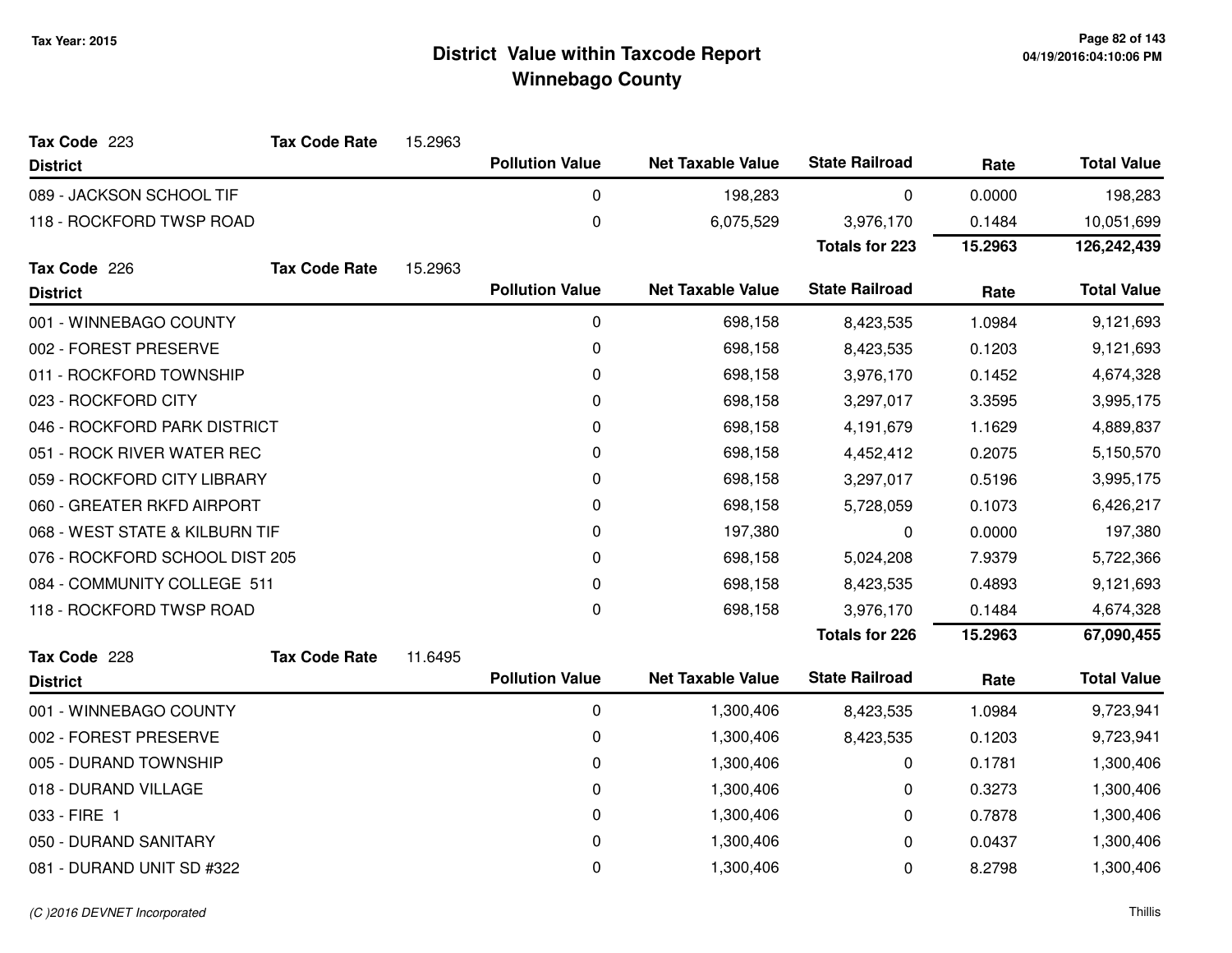| Tax Code 228                | <b>Tax Code Rate</b> | 11.6495 |                        |                          |                       |         |                    |
|-----------------------------|----------------------|---------|------------------------|--------------------------|-----------------------|---------|--------------------|
| <b>District</b>             |                      |         | <b>Pollution Value</b> | <b>Net Taxable Value</b> | <b>State Railroad</b> | Rate    | <b>Total Value</b> |
| 084 - COMMUNITY COLLEGE 511 |                      |         | 0                      | 1,300,406                | 8,423,535             | 0.4893  | 9,723,941          |
| 102 - DU/LA MULTI TOWNSHIP  |                      |         | 0                      | 1,300,406                | 0                     | 0.0403  | 1,300,406          |
| 106 - DURAND VILLAGE TIF    |                      |         | 0                      | 240,767                  | 0                     | 0.0000  | 240,767            |
| 112 - DURAND TWSP ROAD      |                      |         | 0                      | 1,300,406                | 0                     | 0.2845  | 1,300,406          |
|                             |                      |         |                        |                          | <b>Totals for 228</b> | 11.6495 | 38,515,432         |
| Tax Code 229                | <b>Tax Code Rate</b> | 11.6058 |                        |                          |                       |         |                    |
| <b>District</b>             |                      |         | <b>Pollution Value</b> | <b>Net Taxable Value</b> | <b>State Railroad</b> | Rate    | <b>Total Value</b> |
| 001 - WINNEBAGO COUNTY      |                      |         | 0                      | 1,647,080                | 8,423,535             | 1.0984  | 10,070,615         |
| 002 - FOREST PRESERVE       |                      |         | 0                      | 1,647,080                | 8,423,535             | 0.1203  | 10,070,615         |
| 005 - DURAND TOWNSHIP       |                      |         | 0                      | 1,647,080                | 0                     | 0.1781  | 1,647,080          |
| 018 - DURAND VILLAGE        |                      |         | 0                      | 1,647,080                | 0                     | 0.3273  | 1,647,080          |
| 033 - FIRE 1                |                      |         | 0                      | 1,647,080                | 0                     | 0.7878  | 1,647,080          |
| 081 - DURAND UNIT SD #322   |                      |         | 0                      | 1,647,080                | 0                     | 8.2798  | 1,647,080          |
| 084 - COMMUNITY COLLEGE 511 |                      |         | 0                      | 1,647,080                | 8,423,535             | 0.4893  | 10,070,615         |
| 102 - DU/LA MULTI TOWNSHIP  |                      |         | 0                      | 1,647,080                | 0                     | 0.0403  | 1,647,080          |
| 112 - DURAND TWSP ROAD      |                      |         | 0                      | 1,647,080                | 0                     | 0.2845  | 1,647,080          |
|                             |                      |         |                        |                          | <b>Totals for 229</b> | 11.6058 | 40,094,325         |
| Tax Code 230                | <b>Tax Code Rate</b> | 11.2785 |                        |                          |                       |         |                    |
| <b>District</b>             |                      |         | <b>Pollution Value</b> | <b>Net Taxable Value</b> | <b>State Railroad</b> | Rate    | <b>Total Value</b> |
| 001 - WINNEBAGO COUNTY      |                      |         | 0                      | 18,769,650               | 8,423,535             | 1.0984  | 27,193,185         |
| 002 - FOREST PRESERVE       |                      |         | 0                      | 18,769,650               | 8,423,535             | 0.1203  | 27,193,185         |
| 005 - DURAND TOWNSHIP       |                      |         | 0                      | 18,769,650               | 0                     | 0.1781  | 18,769,650         |
| 033 - FIRE 1                |                      |         | 0                      | 18,769,650               | 0                     | 0.7878  | 18,769,650         |
| 081 - DURAND UNIT SD #322   |                      |         | 0                      | 18,769,650               | 0                     | 8.2798  | 18,769,650         |
| 084 - COMMUNITY COLLEGE 511 |                      |         | 0                      | 18,769,650               | 8,423,535             | 0.4893  | 27,193,185         |
| 102 - DU/LA MULTI TOWNSHIP  |                      |         | 0                      | 18,769,650               | 0                     | 0.0403  | 18,769,650         |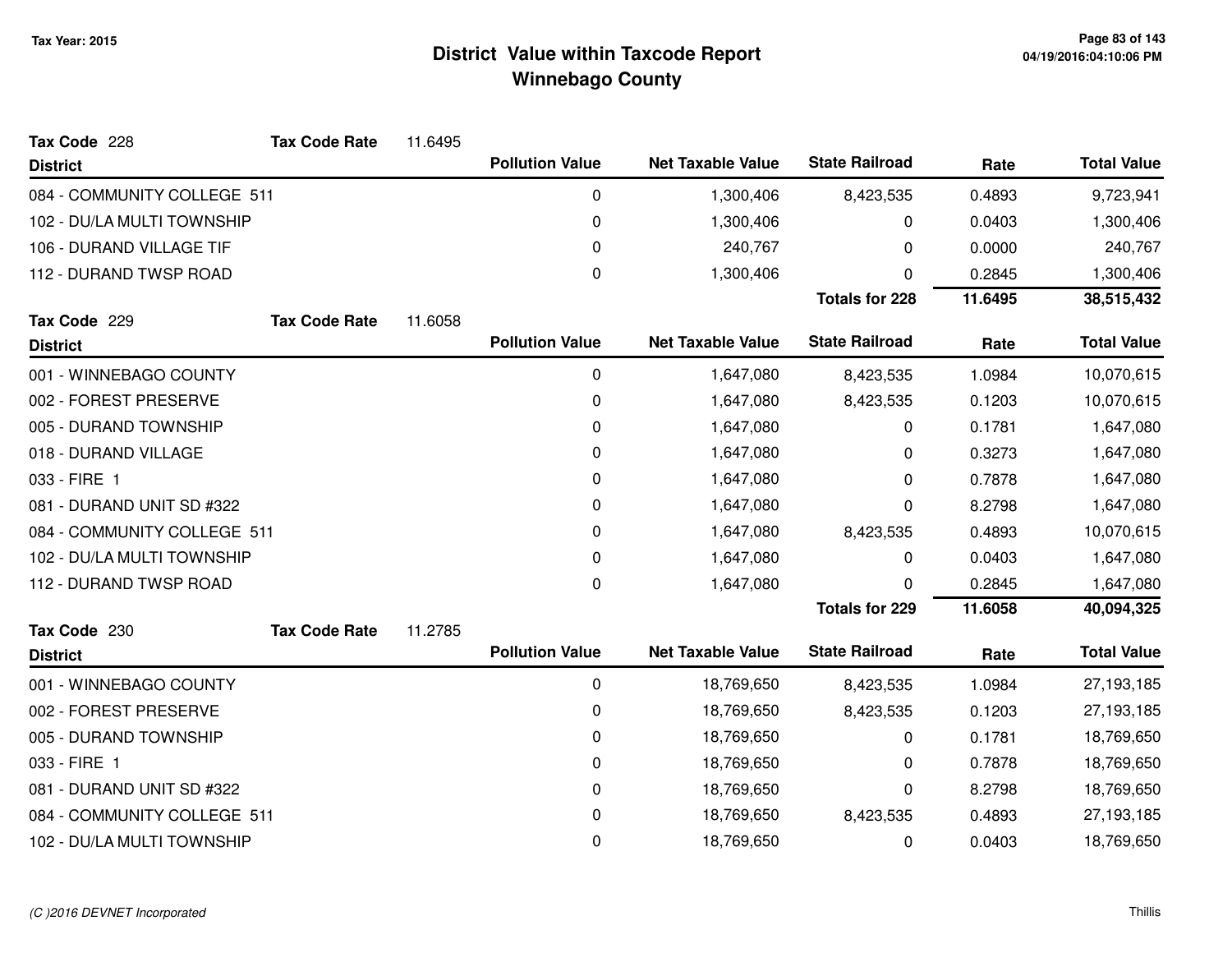| Tax Code 230                  | <b>Tax Code Rate</b> | 11.2785 |                        |                          |                       |         |                    |
|-------------------------------|----------------------|---------|------------------------|--------------------------|-----------------------|---------|--------------------|
| <b>District</b>               |                      |         | <b>Pollution Value</b> | <b>Net Taxable Value</b> | <b>State Railroad</b> | Rate    | <b>Total Value</b> |
| 112 - DURAND TWSP ROAD        |                      |         | 0                      | 18,769,650               | 0                     | 0.2845  | 18,769,650         |
|                               |                      |         |                        |                          | <b>Totals for 230</b> | 11.2785 | 175,427,805        |
| Tax Code 231                  | <b>Tax Code Rate</b> | 11.4752 |                        |                          |                       |         |                    |
| <b>District</b>               |                      |         | <b>Pollution Value</b> | <b>Net Taxable Value</b> | <b>State Railroad</b> | Rate    | <b>Total Value</b> |
| 001 - WINNEBAGO COUNTY        |                      |         | 0                      | 104,596                  | 8,423,535             | 1.0984  | 8,528,131          |
| 002 - FOREST PRESERVE         |                      |         | 0                      | 104,596                  | 8,423,535             | 0.1203  | 8,528,131          |
| 005 - DURAND TOWNSHIP         |                      |         | 0                      | 104,596                  | 0                     | 0.1781  | 104,596            |
| 033 - FIRE 1                  |                      |         | 0                      | 104,596                  | 0                     | 0.7878  | 104,596            |
| 056 - PECATONICA LIBRARY      |                      |         | 0                      | 104,596                  | 0                     | 0.1967  | 104,596            |
| 081 - DURAND UNIT SD #322     |                      |         | 0                      | 104,596                  | 0                     | 8.2798  | 104,596            |
| 084 - COMMUNITY COLLEGE 511   |                      |         | 0                      | 104,596                  | 8,423,535             | 0.4893  | 8,528,131          |
| 102 - DU/LA MULTI TOWNSHIP    |                      |         | 0                      | 104,596                  | 0                     | 0.0403  | 104,596            |
| 112 - DURAND TWSP ROAD        |                      |         | $\mathbf 0$            | 104,596                  | 0                     | 0.2845  | 104,596            |
|                               |                      |         |                        |                          | <b>Totals for 231</b> | 11.4752 | 26,211,969         |
| Tax Code 232                  | <b>Tax Code Rate</b> | 10.6201 |                        |                          |                       |         |                    |
| <b>District</b>               |                      |         | <b>Pollution Value</b> | <b>Net Taxable Value</b> | <b>State Railroad</b> | Rate    | <b>Total Value</b> |
| 001 - WINNEBAGO COUNTY        |                      |         | 0                      | 828,816                  | 8,423,535             | 1.0984  | 9,252,351          |
| 002 - FOREST PRESERVE         |                      |         | 0                      | 828,816                  | 8,423,535             | 0.1203  | 9,252,351          |
| 005 - DURAND TOWNSHIP         |                      |         | 0                      | 828,816                  | 0                     | 0.1781  | 828,816            |
| 033 - FIRE 1                  |                      |         | 0                      | 828,816                  | 0                     | 0.7878  | 828,816            |
| 056 - PECATONICA LIBRARY      |                      |         | 0                      | 828,816                  | 0                     | 0.1967  | 828,816            |
| 080 - PECATONICA UNIT SD #321 |                      |         | 0                      | 828,816                  | 0                     | 7.4247  | 828,816            |
| 084 - COMMUNITY COLLEGE 511   |                      |         | 0                      | 828,816                  | 8,423,535             | 0.4893  | 9,252,351          |
| 102 - DU/LA MULTI TOWNSHIP    |                      |         | 0                      | 828,816                  | 0                     | 0.0403  | 828,816            |
| 112 - DURAND TWSP ROAD        |                      |         | 0                      | 828,816                  | O                     | 0.2845  | 828,816            |
|                               |                      |         |                        |                          | <b>Totals for 232</b> | 10.6201 | 32,729,949         |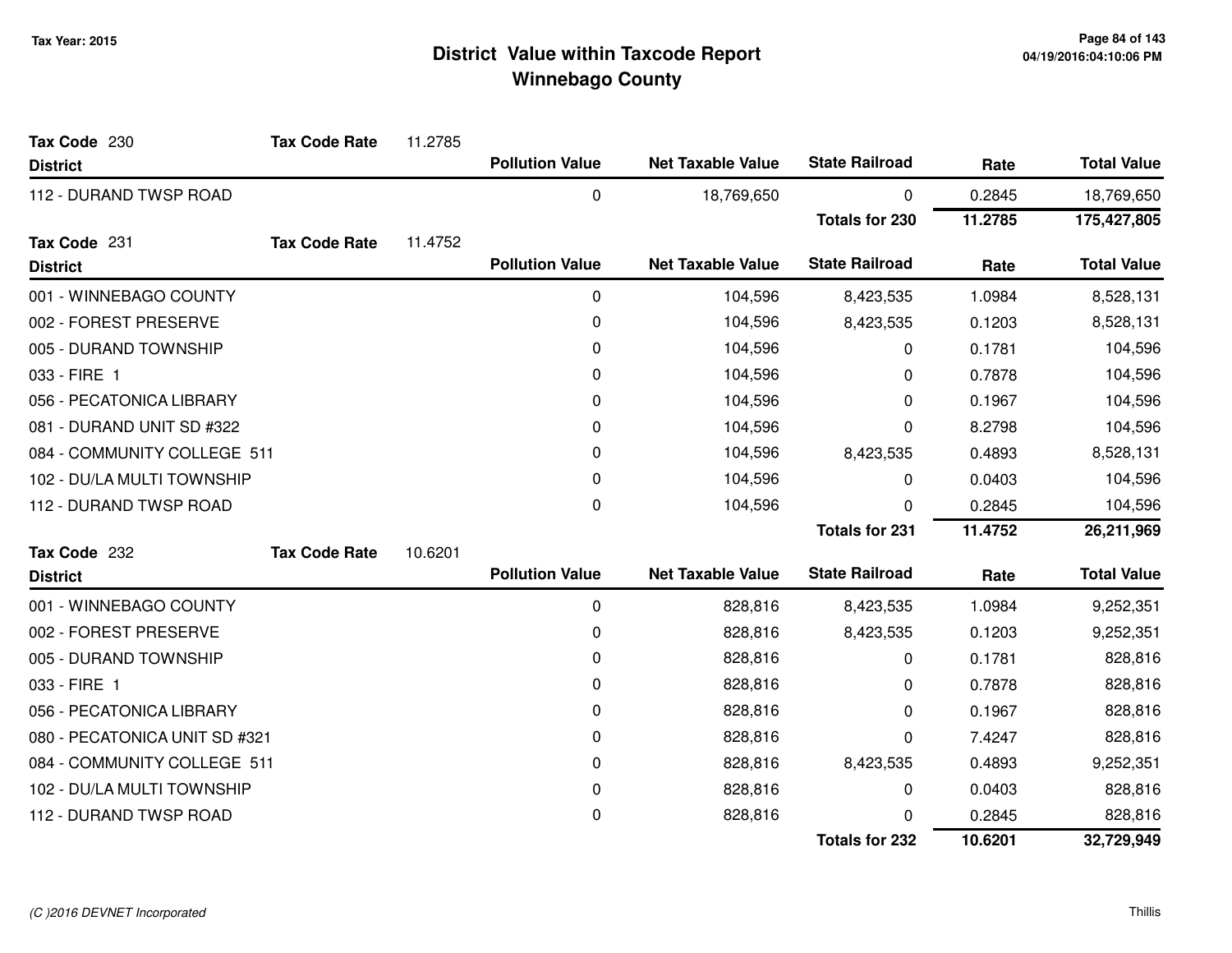| Tax Code 233                    | <b>Tax Code Rate</b> | 11.6495 |                        |                          |                       |         |                    |
|---------------------------------|----------------------|---------|------------------------|--------------------------|-----------------------|---------|--------------------|
| <b>District</b>                 |                      |         | <b>Pollution Value</b> | <b>Net Taxable Value</b> | <b>State Railroad</b> | Rate    | <b>Total Value</b> |
| 001 - WINNEBAGO COUNTY          |                      |         | 0                      | 13,221,345               | 8,423,535             | 1.0984  | 21,644,880         |
| 002 - FOREST PRESERVE           |                      |         | $\pmb{0}$              | 13,221,345               | 8,423,535             | 0.1203  | 21,644,880         |
| 005 - DURAND TOWNSHIP           |                      |         | 0                      | 13,221,345               | 0                     | 0.1781  | 13,221,345         |
| 018 - DURAND VILLAGE            |                      |         | 0                      | 13,221,345               | 0                     | 0.3273  | 13,221,345         |
| 033 - FIRE 1                    |                      |         | $\pmb{0}$              | 13,221,345               | 0                     | 0.7878  | 13,221,345         |
| 050 - DURAND SANITARY           |                      |         | 0                      | 13,221,345               | 0                     | 0.0437  | 13,221,345         |
| 081 - DURAND UNIT SD #322       |                      |         | $\pmb{0}$              | 13,221,345               | 0                     | 8.2798  | 13,221,345         |
| 084 - COMMUNITY COLLEGE 511     |                      |         | 0                      | 13,221,345               | 8,423,535             | 0.4893  | 21,644,880         |
| 102 - DU/LA MULTI TOWNSHIP      |                      |         | 0                      | 13,221,345               | 0                     | 0.0403  | 13,221,345         |
| 112 - DURAND TWSP ROAD          |                      |         | 0                      | 13,221,345               | 0                     | 0.2845  | 13,221,345         |
|                                 |                      |         |                        |                          | <b>Totals for 233</b> | 11.6495 | 157,484,055        |
| Tax Code 234                    | <b>Tax Code Rate</b> | 11.3222 |                        |                          |                       |         |                    |
| <b>District</b>                 |                      |         | <b>Pollution Value</b> | <b>Net Taxable Value</b> | <b>State Railroad</b> | Rate    | <b>Total Value</b> |
| 001 - WINNEBAGO COUNTY          |                      |         | $\pmb{0}$              | 253,816                  | 8,423,535             | 1.0984  | 8,677,351          |
| 002 - FOREST PRESERVE           |                      |         | 0                      | 253,816                  | 8,423,535             | 0.1203  | 8,677,351          |
| 005 - DURAND TOWNSHIP           |                      |         | $\pmb{0}$              | 253,816                  | 0                     | 0.1781  | 253,816            |
| 033 - FIRE 1                    |                      |         | 0                      | 253,816                  | 0                     | 0.7878  | 253,816            |
| 050 - DURAND SANITARY           |                      |         | 0                      | 253,816                  | 0                     | 0.0437  | 253,816            |
| 081 - DURAND UNIT SD #322       |                      |         | 0                      | 253,816                  | 0                     | 8.2798  | 253,816            |
| 084 - COMMUNITY COLLEGE 511     |                      |         | 0                      | 253,816                  | 8,423,535             | 0.4893  | 8,677,351          |
| 102 - DU/LA MULTI TOWNSHIP      |                      |         | 0                      | 253,816                  | 0                     | 0.0403  | 253,816            |
| 112 - DURAND TWSP ROAD          |                      |         | 0                      | 253,816                  | 0                     | 0.2845  | 253,816            |
|                                 |                      |         |                        |                          | <b>Totals for 234</b> | 11.3222 | 27,554,949         |
| Tax Code 246<br><b>District</b> | <b>Tax Code Rate</b> | 11.1847 | <b>Pollution Value</b> | <b>Net Taxable Value</b> | <b>State Railroad</b> | Rate    | <b>Total Value</b> |
| 001 - WINNEBAGO COUNTY          |                      |         | 0                      | 7,114,688                | 8,423,535             | 1.0984  | 15,538,223         |
| 002 - FOREST PRESERVE           |                      |         | 0                      | 7,114,688                | 8,423,535             | 0.1203  | 15,538,223         |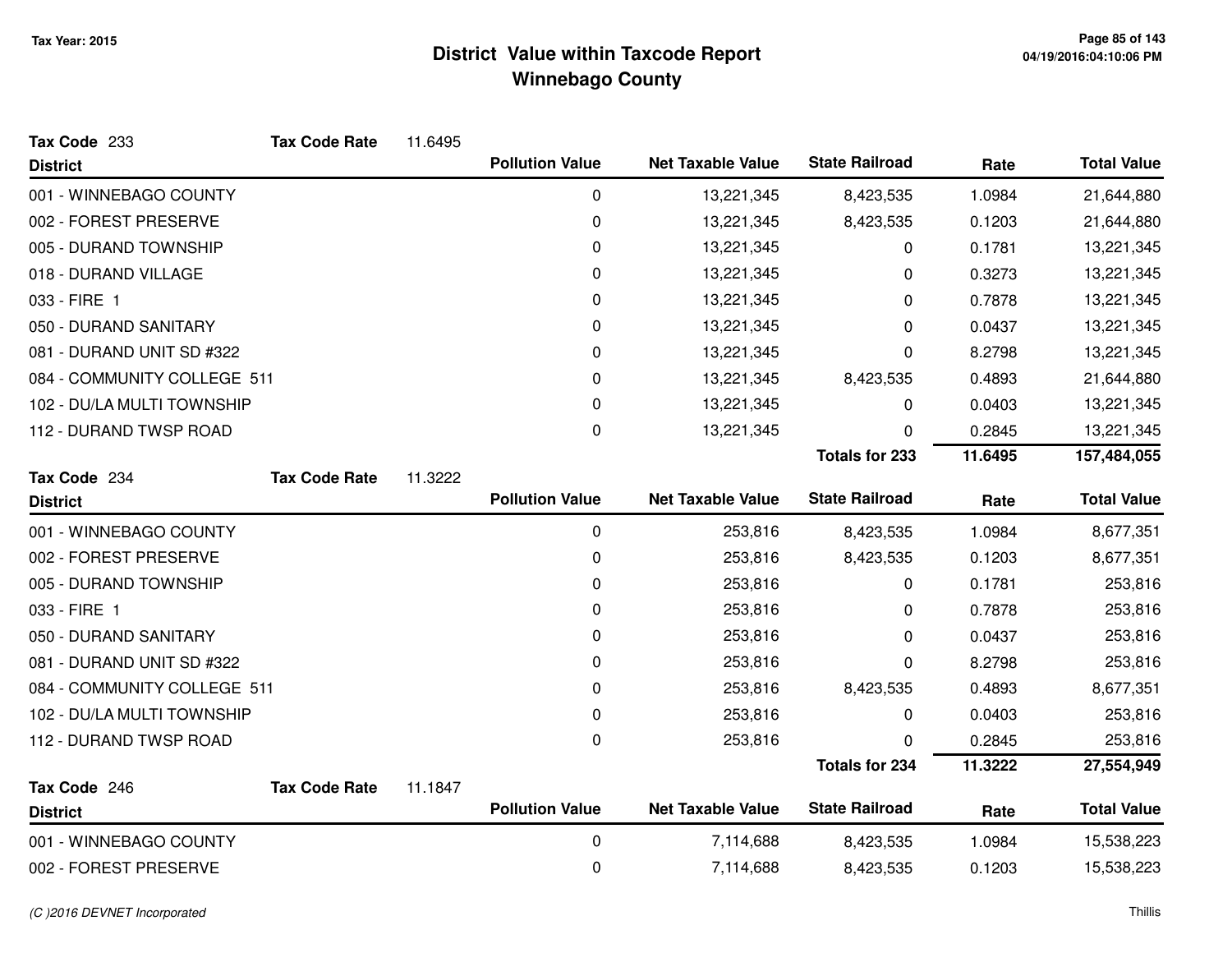| Tax Code 246                  | <b>Tax Code Rate</b>        | 11.1847 |                        |                          |                       |         |                    |
|-------------------------------|-----------------------------|---------|------------------------|--------------------------|-----------------------|---------|--------------------|
| <b>District</b>               |                             |         | <b>Pollution Value</b> | <b>Net Taxable Value</b> | <b>State Railroad</b> | Rate    | <b>Total Value</b> |
| 007 - HARRISON TOWNSHIP       |                             |         | 0                      | 7,114,688                | 0                     | 0.1339  | 7,114,688          |
| 033 - FIRE 1                  |                             |         | $\pmb{0}$              | 7,114,688                | 0                     | 0.7878  | 7,114,688          |
| 081 - DURAND UNIT SD #322     |                             |         | $\pmb{0}$              | 7,114,688                | 0                     | 8.2798  | 7,114,688          |
|                               | 084 - COMMUNITY COLLEGE 511 |         | 0                      | 7,114,688                | 8,423,535             | 0.4893  | 15,538,223         |
|                               | 101 - BU/HA MULTI TOWNSHIP  |         | 0                      | 7,114,688                | 0                     | 0.0523  | 7,114,688          |
| 114 - HARRISON TWSP ROAD      |                             |         | 0                      | 7,114,688                | 0                     | 0.2229  | 7,114,688          |
|                               |                             |         |                        |                          | <b>Totals for 246</b> | 11.1847 | 82,188,109         |
| Tax Code 247                  | <b>Tax Code Rate</b>        | 9.4009  |                        |                          |                       |         |                    |
| <b>District</b>               |                             |         | <b>Pollution Value</b> | <b>Net Taxable Value</b> | <b>State Railroad</b> | Rate    | <b>Total Value</b> |
| 001 - WINNEBAGO COUNTY        |                             |         | 0                      | 5,702,189                | 8,423,535             | 1.0984  | 14,125,724         |
| 002 - FOREST PRESERVE         |                             |         | 0                      | 5,702,189                | 8,423,535             | 0.1203  | 14,125,724         |
| 007 - HARRISON TOWNSHIP       |                             |         | 0                      | 5,702,189                | 0                     | 0.1339  | 5,702,189          |
| 033 - FIRE 1                  |                             |         | 0                      | 5,702,189                | 0                     | 0.7878  | 5,702,189          |
| 074 - ROCKTON SCHOOL DIST 140 |                             |         | 0                      | 5,702,189                | 291,368               | 3.8877  | 5,993,557          |
| 077 - HONONEGAH HIGH SD #207  |                             |         | 0                      | 5,702,189                | 366,785               | 2.6083  | 6,068,974          |
| 084 - COMMUNITY COLLEGE 511   |                             |         | 0                      | 5,702,189                | 8,423,535             | 0.4893  | 14,125,724         |
| 101 - BU/HA MULTI TOWNSHIP    |                             |         | 0                      | 5,702,189                | 0                     | 0.0523  | 5,702,189          |
| 114 - HARRISON TWSP ROAD      |                             |         | $\Omega$               | 5,702,189                | 0                     | 0.2229  | 5,702,189          |
|                               |                             |         |                        |                          | <b>Totals for 247</b> | 9.4009  | 77,248,459         |
| Tax Code 248                  | <b>Tax Code Rate</b>        | 10.5508 |                        |                          |                       |         |                    |
| <b>District</b>               |                             |         | <b>Pollution Value</b> | <b>Net Taxable Value</b> | <b>State Railroad</b> | Rate    | <b>Total Value</b> |
| 001 - WINNEBAGO COUNTY        |                             |         | 0                      | 41,711                   | 8,423,535             | 1.0984  | 8,465,246          |
| 002 - FOREST PRESERVE         |                             |         | 0                      | 41,711                   | 8,423,535             | 0.1203  | 8,465,246          |
| 007 - HARRISON TOWNSHIP       |                             |         | 0                      | 41,711                   | 0                     | 0.1339  | 41,711             |
| 033 - FIRE 1                  |                             |         | 0                      | 41,711                   | 0                     | 0.7878  | 41,711             |
| 058 - WINNEBAGO LIBRARY       |                             |         | 0                      | 41,711                   | 0                     | 0.2182  | 41,711             |
| 082 - WINNEBAGO UNIT SD #323  |                             |         | 0                      | 41,711                   | 1,536,175             | 7.4277  | 1,577,886          |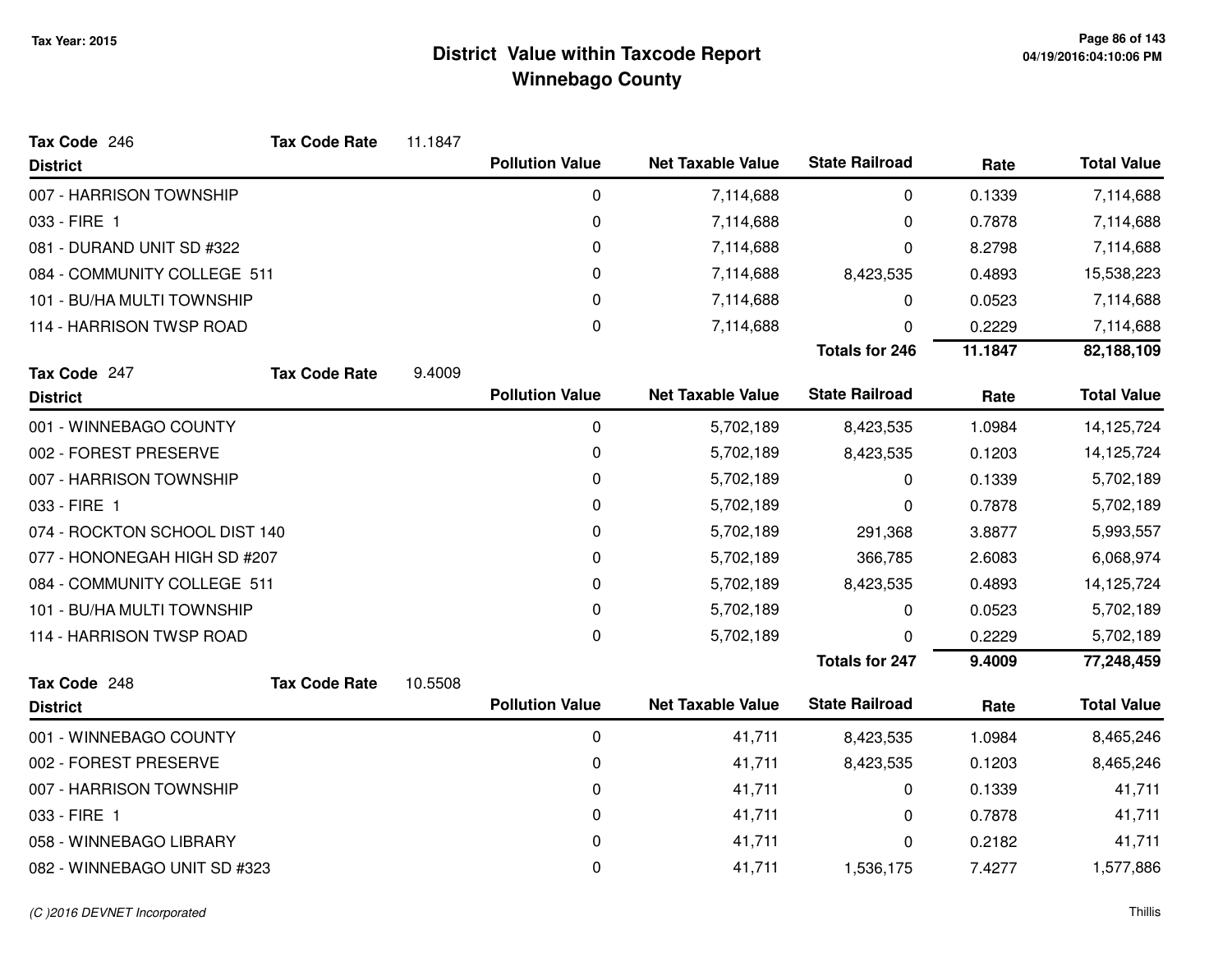| Tax Code 248                 | <b>Tax Code Rate</b> | 10.5508 |                        |                          |                       |           |                    |
|------------------------------|----------------------|---------|------------------------|--------------------------|-----------------------|-----------|--------------------|
| <b>District</b>              |                      |         | <b>Pollution Value</b> | <b>Net Taxable Value</b> | <b>State Railroad</b> | Rate      | <b>Total Value</b> |
| 084 - COMMUNITY COLLEGE 511  |                      |         | 0                      | 41,711                   | 8,423,535             | 0.4893    | 8,465,246          |
| 101 - BU/HA MULTI TOWNSHIP   |                      |         | 0                      | 41,711                   | 0                     | 0.0523    | 41,711             |
| 114 - HARRISON TWSP ROAD     |                      |         | 0                      | 41,711                   | 0                     | 0.2229    | 41,711             |
|                              |                      |         |                        |                          | <b>Totals for 248</b> | 10.5508   | 27, 182, 179       |
| Tax Code 254                 | <b>Tax Code Rate</b> | 10.4998 |                        |                          |                       |           |                    |
| <b>District</b>              |                      |         | <b>Pollution Value</b> | <b>Net Taxable Value</b> | <b>State Railroad</b> | Rate      | <b>Total Value</b> |
| 001 - WINNEBAGO COUNTY       |                      |         | 0                      | 167,577                  | 8,423,535             | 1.0984    | 8,591,112          |
| 002 - FOREST PRESERVE        |                      |         | 0                      | 167,577                  | 8,423,535             | 0.1203    | 8,591,112          |
| 003 - BURRITT TOWNSHIP       |                      |         | 0                      | 167,577                  | 0                     | 0.1885    | 167,577            |
| 044 - W B S FIRE             |                      |         | 0                      | 167,577                  | 734,453               | 0.6899    | 902,030            |
| 058 - WINNEBAGO LIBRARY      |                      |         | 0                      | 167,577                  | 0                     | 0.2182    | 167,577            |
| 062 - RKFD - WINN DRAINAGE   |                      |         | 0                      | 167,577                  | 0                     | 0.0000    | 167,577            |
| 082 - WINNEBAGO UNIT SD #323 |                      | 0       | 167,577                | 1,536,175                | 7.4277                | 1,703,752 |                    |
| 084 - COMMUNITY COLLEGE 511  |                      |         | 0                      | 167,577                  | 8,423,535             | 0.4893    | 8,591,112          |
| 101 - BU/HA MULTI TOWNSHIP   |                      |         | 0                      | 167,577                  | 0                     | 0.0523    | 167,577            |
| 110 - BURRITT TWSP ROAD      |                      |         | 0                      | 167,577                  | 0                     | 0.2152    | 167,577            |
|                              |                      |         |                        |                          | <b>Totals for 254</b> | 10.4998   | 29,217,003         |
| Tax Code 258                 | <b>Tax Code Rate</b> | 13.4708 |                        |                          |                       |           |                    |
| <b>District</b>              |                      |         | <b>Pollution Value</b> | <b>Net Taxable Value</b> | <b>State Railroad</b> | Rate      | <b>Total Value</b> |
| 001 - WINNEBAGO COUNTY       |                      |         | 0                      | 0                        | 8,423,535             | 1.0984    | 8,423,535          |
| 002 - FOREST PRESERVE        |                      |         | 0                      | 0                        | 8,423,535             | 0.1203    | 8,423,535          |
| 003 - BURRITT TOWNSHIP       |                      |         | 0                      | 0                        | 0                     | 0.1885    | 0                  |
| 023 - ROCKFORD CITY          |                      |         | 0                      | 0                        | 3,297,017             | 3.3595    | 3,297,017          |
| 059 - ROCKFORD CITY LIBRARY  |                      |         | 0                      | 0                        | 3,297,017             | 0.5196    | 3,297,017          |
| 082 - WINNEBAGO UNIT SD #323 |                      |         | 0                      | 0                        | 1,536,175             | 7.4277    | 1,536,175          |
| 084 - COMMUNITY COLLEGE 511  |                      |         | 0                      | 0                        | 8,423,535             | 0.4893    | 8,423,535          |
| 101 - BU/HA MULTI TOWNSHIP   |                      |         | 0                      | 0                        | 0                     | 0.0523    | 0                  |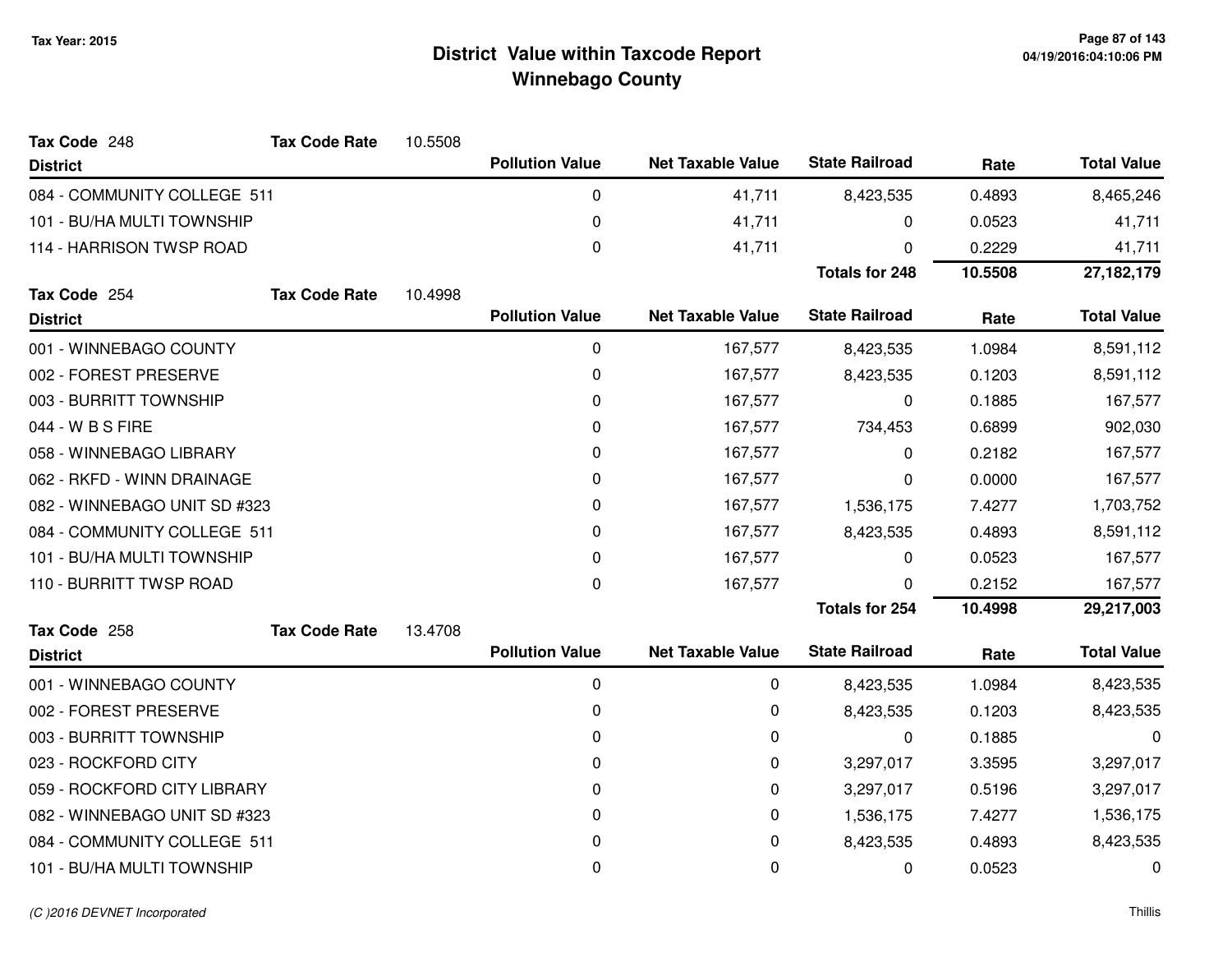| Tax Code 258                  | <b>Tax Code Rate</b> | 13.4708 |                        |                          |                       |         |                    |
|-------------------------------|----------------------|---------|------------------------|--------------------------|-----------------------|---------|--------------------|
| <b>District</b>               |                      |         | <b>Pollution Value</b> | <b>Net Taxable Value</b> | <b>State Railroad</b> | Rate    | <b>Total Value</b> |
| 110 - BURRITT TWSP ROAD       |                      |         | 0                      | 0                        | 0                     | 0.2152  | 0                  |
|                               |                      |         |                        |                          | <b>Totals for 258</b> | 13.4708 | 33,400,814         |
| Tax Code 259                  | <b>Tax Code Rate</b> | 13.4678 |                        |                          |                       |         |                    |
| <b>District</b>               |                      |         | <b>Pollution Value</b> | <b>Net Taxable Value</b> | <b>State Railroad</b> | Rate    | <b>Total Value</b> |
| 001 - WINNEBAGO COUNTY        |                      |         | $\pmb{0}$              | 0                        | 8,423,535             | 1.0984  | 8,423,535          |
| 002 - FOREST PRESERVE         |                      |         | $\mathbf 0$            | 0                        | 8,423,535             | 0.1203  | 8,423,535          |
| 003 - BURRITT TOWNSHIP        |                      |         | $\mathbf{0}$           | 0                        | 0                     | 0.1885  | 0                  |
| 023 - ROCKFORD CITY           |                      |         | $\mathbf{0}$           | 0                        | 3,297,017             | 3.3595  | 3,297,017          |
| 059 - ROCKFORD CITY LIBRARY   |                      |         | 0                      | 0                        | 3,297,017             | 0.5196  | 3,297,017          |
| 080 - PECATONICA UNIT SD #321 |                      |         | 0                      | 0                        | 0                     | 7.4247  | 0                  |
| 084 - COMMUNITY COLLEGE 511   |                      |         | 0                      | 0                        | 8,423,535             | 0.4893  | 8,423,535          |
| 101 - BU/HA MULTI TOWNSHIP    |                      |         | 0                      | 0                        | 0                     | 0.0523  | 0                  |
| 110 - BURRITT TWSP ROAD       |                      |         | 0                      | 0                        | 0                     | 0.2152  | 0                  |
|                               |                      |         |                        |                          | <b>Totals for 259</b> | 13.4678 | 31,864,639         |
| Tax Code 260                  | <b>Tax Code Rate</b> | 10.4998 |                        |                          |                       |         |                    |
| <b>District</b>               |                      |         | <b>Pollution Value</b> | <b>Net Taxable Value</b> | <b>State Railroad</b> | Rate    | <b>Total Value</b> |
| 001 - WINNEBAGO COUNTY        |                      |         | 0                      | 12,208,861               | 8,423,535             | 1.0984  | 20,632,396         |
| 002 - FOREST PRESERVE         |                      |         | 0                      | 12,208,861               | 8,423,535             | 0.1203  | 20,632,396         |
| 003 - BURRITT TOWNSHIP        |                      |         | 0                      | 12,208,861               | 0                     | 0.1885  | 12,208,861         |
| 044 - W B S FIRE              |                      |         | 0                      | 12,208,861               | 734,453               | 0.6899  | 12,943,314         |
| 058 - WINNEBAGO LIBRARY       |                      |         | 0                      | 12,208,861               | 0                     | 0.2182  | 12,208,861         |
| 082 - WINNEBAGO UNIT SD #323  |                      |         | 0                      | 12,208,861               | 1,536,175             | 7.4277  | 13,745,036         |
| 084 - COMMUNITY COLLEGE 511   |                      |         | 0                      | 12,208,861               | 8,423,535             | 0.4893  | 20,632,396         |
| 101 - BU/HA MULTI TOWNSHIP    |                      |         | 0                      | 12,208,861               | 0                     | 0.0523  | 12,208,861         |
| 110 - BURRITT TWSP ROAD       |                      |         | 0                      | 12,208,861               |                       | 0.2152  | 12,208,861         |
|                               |                      |         |                        |                          | <b>Totals for 260</b> | 10.4998 | 137,420,982        |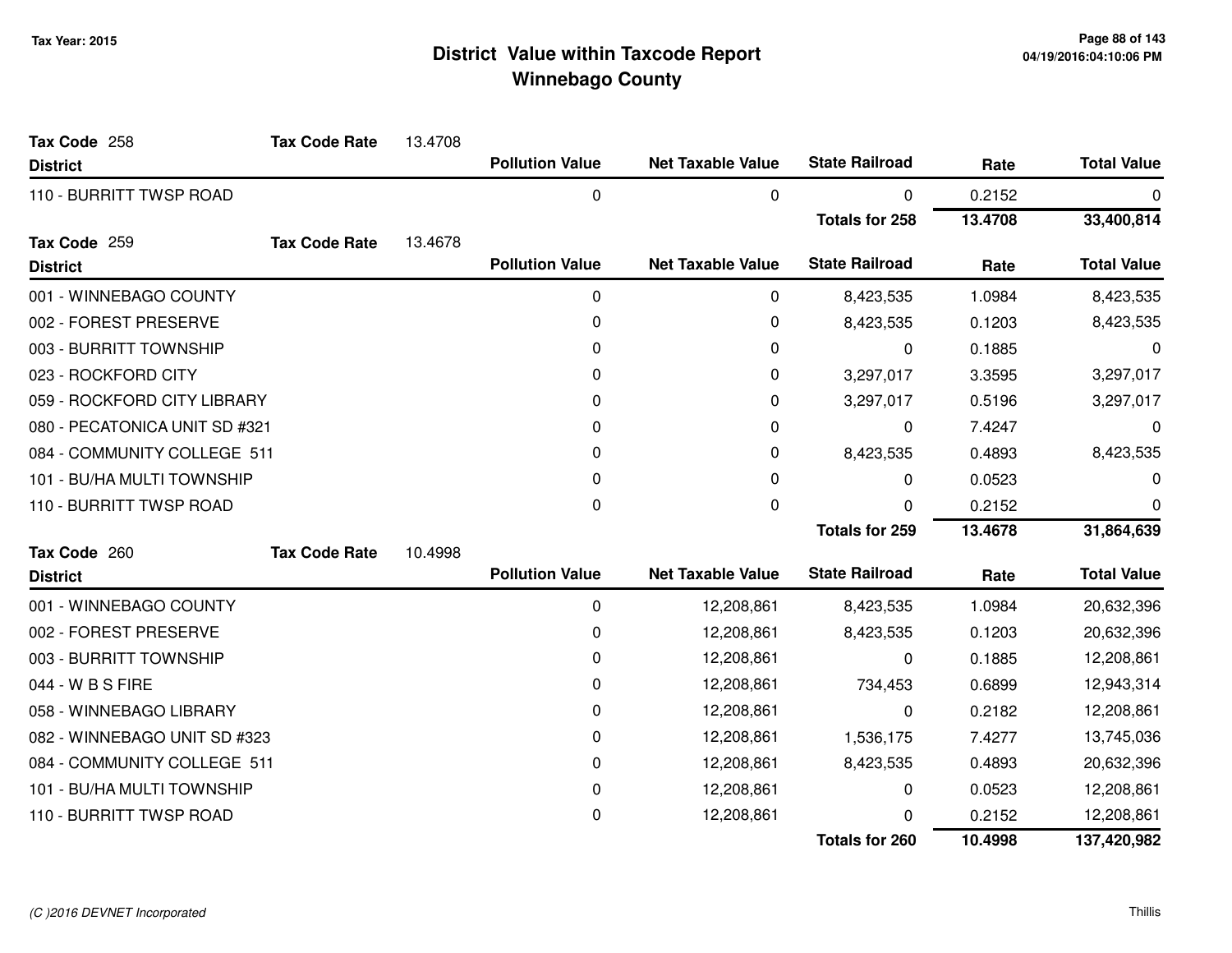| Tax Code 262                 | <b>Tax Code Rate</b> | 10.2816 |                        |                          |                       |         |                    |
|------------------------------|----------------------|---------|------------------------|--------------------------|-----------------------|---------|--------------------|
| <b>District</b>              |                      |         | <b>Pollution Value</b> | <b>Net Taxable Value</b> | <b>State Railroad</b> | Rate    | <b>Total Value</b> |
| 001 - WINNEBAGO COUNTY       |                      |         | 0                      | 166,622                  | 8,423,535             | 1.0984  | 8,590,157          |
| 002 - FOREST PRESERVE        |                      |         | 0                      | 166,622                  | 8,423,535             | 0.1203  | 8,590,157          |
| 003 - BURRITT TOWNSHIP       |                      |         | 0                      | 166,622                  | 0                     | 0.1885  | 166,622            |
| 044 - W B S FIRE             |                      |         | 0                      | 166,622                  | 734,453               | 0.6899  | 901,075            |
| 082 - WINNEBAGO UNIT SD #323 |                      |         | 0                      | 166,622                  | 1,536,175             | 7.4277  | 1,702,797          |
| 084 - COMMUNITY COLLEGE 511  |                      |         | 0                      | 166,622                  | 8,423,535             | 0.4893  | 8,590,157          |
| 101 - BU/HA MULTI TOWNSHIP   |                      |         | 0                      | 166,622                  | 0                     | 0.0523  | 166,622            |
| 110 - BURRITT TWSP ROAD      |                      |         | 0                      | 166,622                  | 0                     | 0.2152  | 166,622            |
|                              |                      |         |                        |                          | <b>Totals for 262</b> | 10.2816 | 28,874,209         |
| Tax Code 263                 | <b>Tax Code Rate</b> | 10.2598 |                        |                          |                       |         |                    |
| <b>District</b>              |                      |         | <b>Pollution Value</b> | <b>Net Taxable Value</b> | <b>State Railroad</b> | Rate    | <b>Total Value</b> |
| 001 - WINNEBAGO COUNTY       |                      |         | 0                      | 170,386                  | 8,423,535             | 1.0984  | 8,593,921          |
| 002 - FOREST PRESERVE        |                      |         | 0                      | 170,386                  | 8,423,535             | 0.1203  | 8,593,921          |
| 003 - BURRITT TOWNSHIP       |                      |         | 0                      | 170,386                  | 0                     | 0.1885  | 170,386            |
| 039 - PECATONICA FIRE        |                      |         | 0                      | 170,386                  | 635,027               | 0.4499  | 805,413            |
| 058 - WINNEBAGO LIBRARY      |                      |         | 0                      | 170,386                  | 0                     | 0.2182  | 170,386            |
| 082 - WINNEBAGO UNIT SD #323 |                      |         | 0                      | 170,386                  | 1,536,175             | 7.4277  | 1,706,561          |
| 084 - COMMUNITY COLLEGE 511  |                      |         | 0                      | 170,386                  | 8,423,535             | 0.4893  | 8,593,921          |
| 101 - BU/HA MULTI TOWNSHIP   |                      |         | 0                      | 170,386                  | 0                     | 0.0523  | 170,386            |
| 110 - BURRITT TWSP ROAD      |                      |         | 0                      | 170,386                  | 0                     | 0.2152  | 170,386            |
|                              |                      |         |                        |                          | <b>Totals for 263</b> | 10.2598 | 28,975,281         |
| Tax Code 265                 | <b>Tax Code Rate</b> | 10.4783 |                        |                          |                       |         |                    |
| <b>District</b>              |                      |         | <b>Pollution Value</b> | <b>Net Taxable Value</b> | <b>State Railroad</b> | Rate    | <b>Total Value</b> |
| 001 - WINNEBAGO COUNTY       |                      |         | 0                      | 738,833                  | 8,423,535             | 1.0984  | 9,162,368          |
| 002 - FOREST PRESERVE        |                      |         | 0                      | 738,833                  | 8,423,535             | 0.1203  | 9,162,368          |
| 003 - BURRITT TOWNSHIP       |                      |         | 0                      | 738,833                  | 0                     | 0.1885  | 738,833            |
| 044 - W B S FIRE             |                      |         | 0                      | 738,833                  | 734,453               | 0.6899  | 1,473,286          |
|                              |                      |         |                        |                          |                       |         |                    |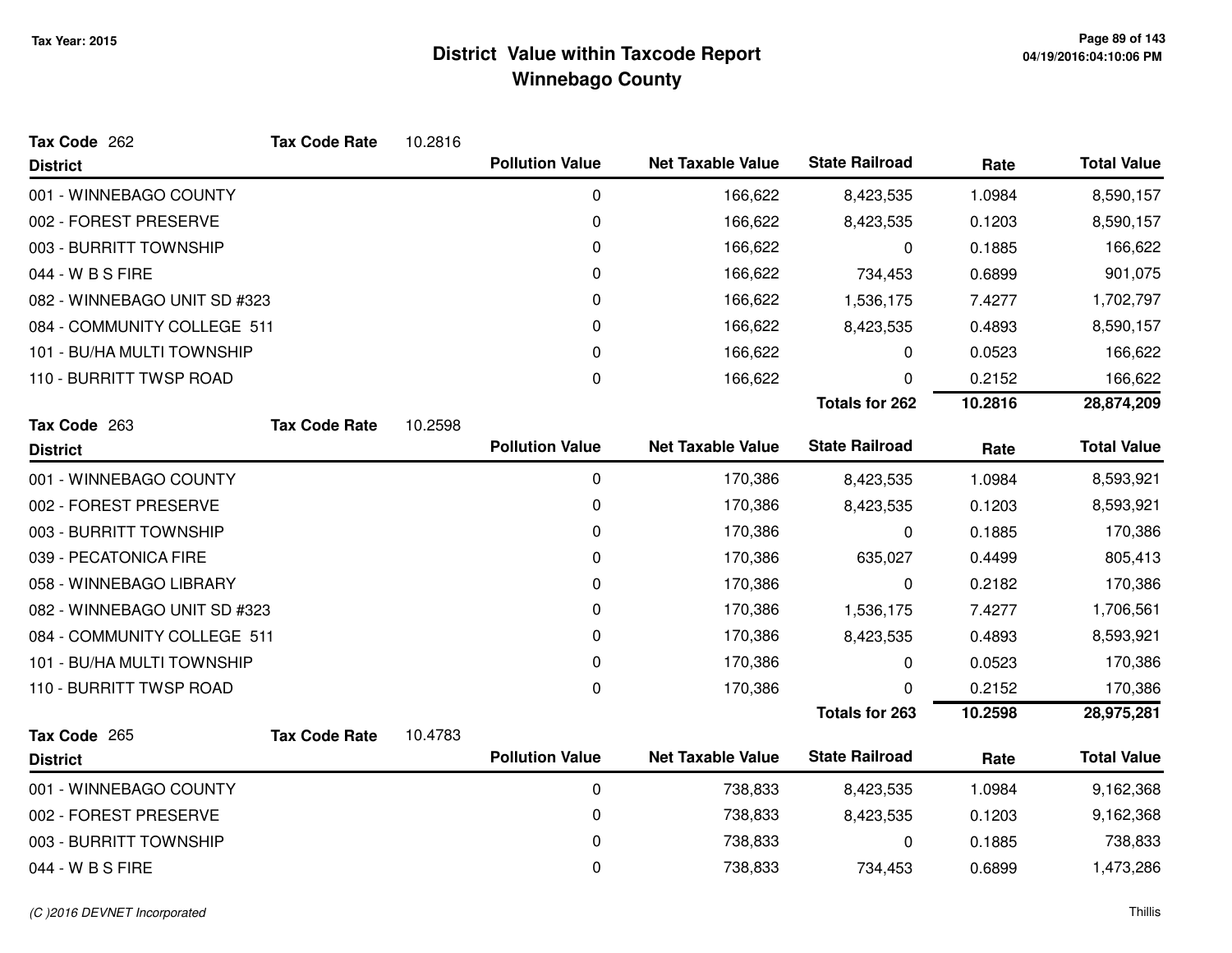| Tax Code 265                  | <b>Tax Code Rate</b> | 10.4783 |                        |                          |                       |         |                    |
|-------------------------------|----------------------|---------|------------------------|--------------------------|-----------------------|---------|--------------------|
| <b>District</b>               |                      |         | <b>Pollution Value</b> | <b>Net Taxable Value</b> | <b>State Railroad</b> | Rate    | <b>Total Value</b> |
| 056 - PECATONICA LIBRARY      |                      |         | 0                      | 738,833                  | 0                     | 0.1967  | 738,833            |
| 082 - WINNEBAGO UNIT SD #323  |                      |         | 0                      | 738,833                  | 1,536,175             | 7.4277  | 2,275,008          |
| 084 - COMMUNITY COLLEGE 511   |                      |         | 0                      | 738,833                  | 8,423,535             | 0.4893  | 9,162,368          |
| 101 - BU/HA MULTI TOWNSHIP    |                      |         | 0                      | 738,833                  | 0                     | 0.0523  | 738,833            |
| 110 - BURRITT TWSP ROAD       |                      |         | 0                      | 738,833                  | 0                     | 0.2152  | 738,833            |
|                               |                      |         |                        |                          | <b>Totals for 265</b> | 10.4783 | 34,190,730         |
| Tax Code 266                  | <b>Tax Code Rate</b> | 10.4753 |                        |                          |                       |         |                    |
| <b>District</b>               |                      |         | <b>Pollution Value</b> | <b>Net Taxable Value</b> | <b>State Railroad</b> | Rate    | <b>Total Value</b> |
| 001 - WINNEBAGO COUNTY        |                      |         | $\pmb{0}$              | 5,324,053                | 8,423,535             | 1.0984  | 13,747,588         |
| 002 - FOREST PRESERVE         |                      |         | 0                      | 5,324,053                | 8,423,535             | 0.1203  | 13,747,588         |
| 003 - BURRITT TOWNSHIP        |                      |         | 0                      | 5,324,053                | 0                     | 0.1885  | 5,324,053          |
| 044 - W B S FIRE              |                      |         | 0                      | 5,324,053                | 734,453               | 0.6899  | 6,058,506          |
| 056 - PECATONICA LIBRARY      |                      |         | 0                      | 5,324,053                | 0                     | 0.1967  | 5,324,053          |
| 080 - PECATONICA UNIT SD #321 |                      |         | 0                      | 5,324,053                | 0                     | 7.4247  | 5,324,053          |
| 084 - COMMUNITY COLLEGE 511   |                      |         | 0                      | 5,324,053                | 8,423,535             | 0.4893  | 13,747,588         |
| 101 - BU/HA MULTI TOWNSHIP    |                      |         | 0                      | 5,324,053                | 0                     | 0.0523  | 5,324,053          |
| 110 - BURRITT TWSP ROAD       |                      |         | 0                      | 5,324,053                | 0                     | 0.2152  | 5,324,053          |
|                               |                      |         |                        |                          | <b>Totals for 266</b> | 10.4753 | 73,921,535         |
| Tax Code 267                  | <b>Tax Code Rate</b> | 10.2383 |                        |                          |                       |         |                    |
| <b>District</b>               |                      |         | <b>Pollution Value</b> | <b>Net Taxable Value</b> | <b>State Railroad</b> | Rate    | <b>Total Value</b> |
| 001 - WINNEBAGO COUNTY        |                      |         | $\mathbf 0$            | 1,133,085                | 8,423,535             | 1.0984  | 9,556,620          |
| 002 - FOREST PRESERVE         |                      |         | 0                      | 1,133,085                | 8,423,535             | 0.1203  | 9,556,620          |
| 003 - BURRITT TOWNSHIP        |                      |         | 0                      | 1,133,085                | 0                     | 0.1885  | 1,133,085          |
| 039 - PECATONICA FIRE         |                      |         | 0                      | 1,133,085                | 635,027               | 0.4499  | 1,768,112          |
| 056 - PECATONICA LIBRARY      |                      |         | 0                      | 1,133,085                | 0                     | 0.1967  | 1,133,085          |
| 082 - WINNEBAGO UNIT SD #323  |                      |         | 0                      | 1,133,085                | 1,536,175             | 7.4277  | 2,669,260          |
| 084 - COMMUNITY COLLEGE 511   |                      |         | 0                      | 1,133,085                | 8,423,535             | 0.4893  | 9,556,620          |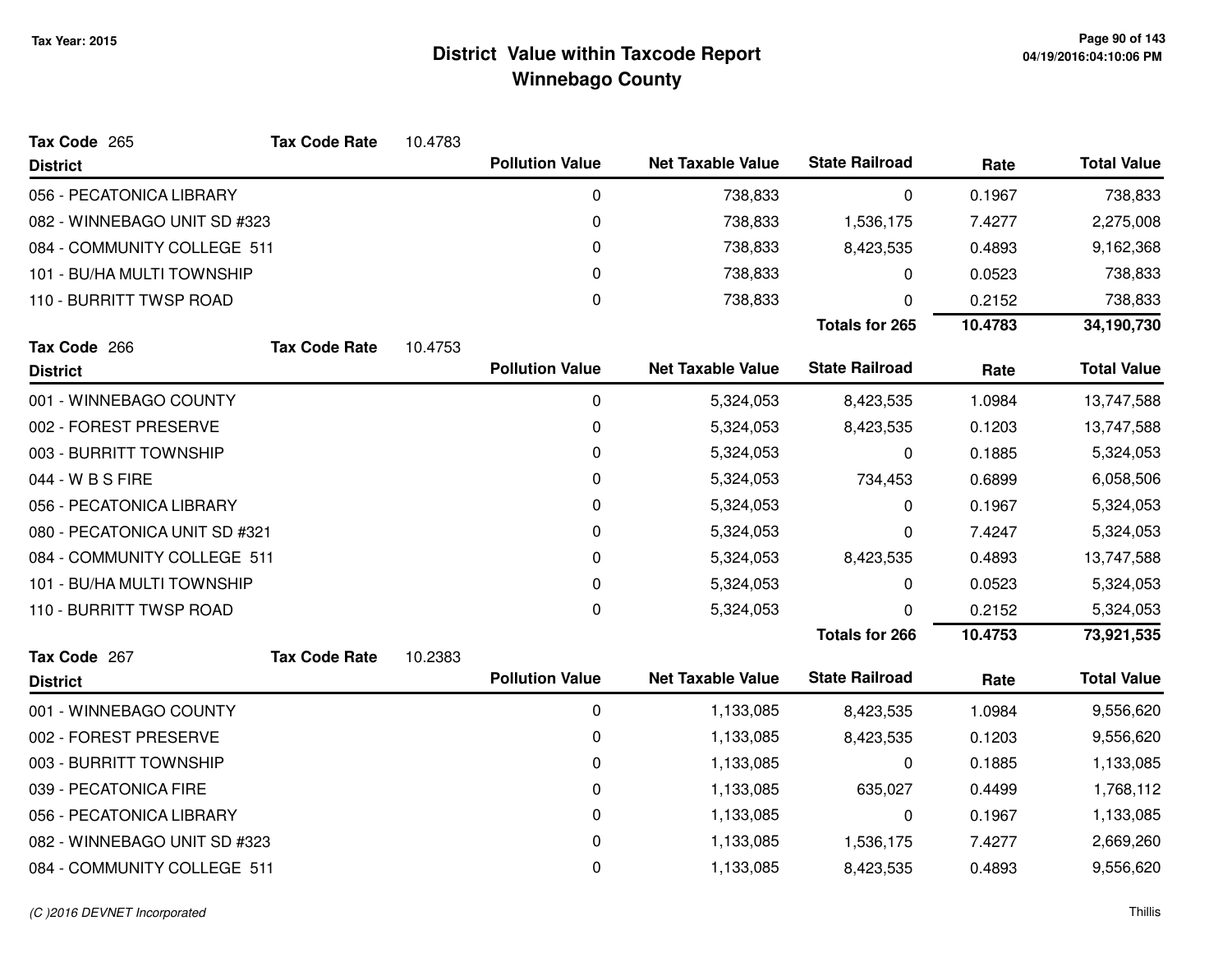| Tax Code 267                  | <b>Tax Code Rate</b> | 10.2383 |                        |                          |                       |         |                    |
|-------------------------------|----------------------|---------|------------------------|--------------------------|-----------------------|---------|--------------------|
| <b>District</b>               |                      |         | <b>Pollution Value</b> | <b>Net Taxable Value</b> | <b>State Railroad</b> | Rate    | <b>Total Value</b> |
| 101 - BU/HA MULTI TOWNSHIP    |                      |         | 0                      | 1,133,085                | 0                     | 0.0523  | 1,133,085          |
| 110 - BURRITT TWSP ROAD       |                      |         | 0                      | 1,133,085                | 0                     | 0.2152  | 1,133,085          |
|                               |                      |         |                        |                          | <b>Totals for 267</b> | 10.2383 | 37,639,572         |
| Tax Code 268                  | <b>Tax Code Rate</b> | 10.2353 |                        |                          |                       |         |                    |
| <b>District</b>               |                      |         | <b>Pollution Value</b> | <b>Net Taxable Value</b> | <b>State Railroad</b> | Rate    | <b>Total Value</b> |
| 001 - WINNEBAGO COUNTY        |                      |         | 0                      | 2,998,080                | 8,423,535             | 1.0984  | 11,421,615         |
| 002 - FOREST PRESERVE         |                      |         | 0                      | 2,998,080                | 8,423,535             | 0.1203  | 11,421,615         |
| 003 - BURRITT TOWNSHIP        |                      |         | 0                      | 2,998,080                | 0                     | 0.1885  | 2,998,080          |
| 039 - PECATONICA FIRE         |                      |         | 0                      | 2,998,080                | 635,027               | 0.4499  | 3,633,107          |
| 056 - PECATONICA LIBRARY      |                      |         | 0                      | 2,998,080                | 0                     | 0.1967  | 2,998,080          |
| 080 - PECATONICA UNIT SD #321 |                      |         | 0                      | 2,998,080                | 0                     | 7.4247  | 2,998,080          |
| 084 - COMMUNITY COLLEGE 511   |                      |         | 0                      | 2,998,080                | 8,423,535             | 0.4893  | 11,421,615         |
| 101 - BU/HA MULTI TOWNSHIP    |                      |         | 0                      | 2,998,080                | 0                     | 0.0523  | 2,998,080          |
| 110 - BURRITT TWSP ROAD       |                      |         | 0                      | 2,998,080                | <sup>0</sup>          | 0.2152  | 2,998,080          |
|                               |                      |         |                        |                          | <b>Totals for 268</b> | 10.2353 | 52,888,352         |
| Tax Code 281                  | <b>Tax Code Rate</b> | 10.3556 |                        |                          |                       |         |                    |
| <b>District</b>               |                      |         | <b>Pollution Value</b> | <b>Net Taxable Value</b> | <b>State Railroad</b> | Rate    | <b>Total Value</b> |
| 001 - WINNEBAGO COUNTY        |                      |         | 0                      | 38,644,495               | 8,423,535             | 1.0984  | 47,068,030         |
| 002 - FOREST PRESERVE         |                      |         | 0                      | 38,644,495               | 8,423,535             | 0.1203  | 47,068,030         |
| 010 - PECATONICA TOWNSHIP     |                      |         | 0                      | 38,644,495               | 0                     | 0.1829  | 38,644,495         |
| 039 - PECATONICA FIRE         |                      |         | 0                      | 38,644,495               | 635,027               | 0.4499  | 39,279,522         |
| 047 - SUMNER PARK             |                      |         | 0                      | 38,644,495               | 0                     | 0.1516  | 38,644,495         |
| 056 - PECATONICA LIBRARY      |                      |         | 0                      | 38,644,495               | 0                     | 0.1967  | 38,644,495         |
| 080 - PECATONICA UNIT SD #321 |                      |         | 0                      | 38,644,495               | 0                     | 7.4247  | 38,644,495         |
| 084 - COMMUNITY COLLEGE 511   |                      |         | 0                      | 38,644,495               | 8,423,535             | 0.4893  | 47,068,030         |
| 117 - PECATONICA TWSP ROAD    |                      |         | 0                      | 38,644,495               | 0                     | 0.1874  | 38,644,495         |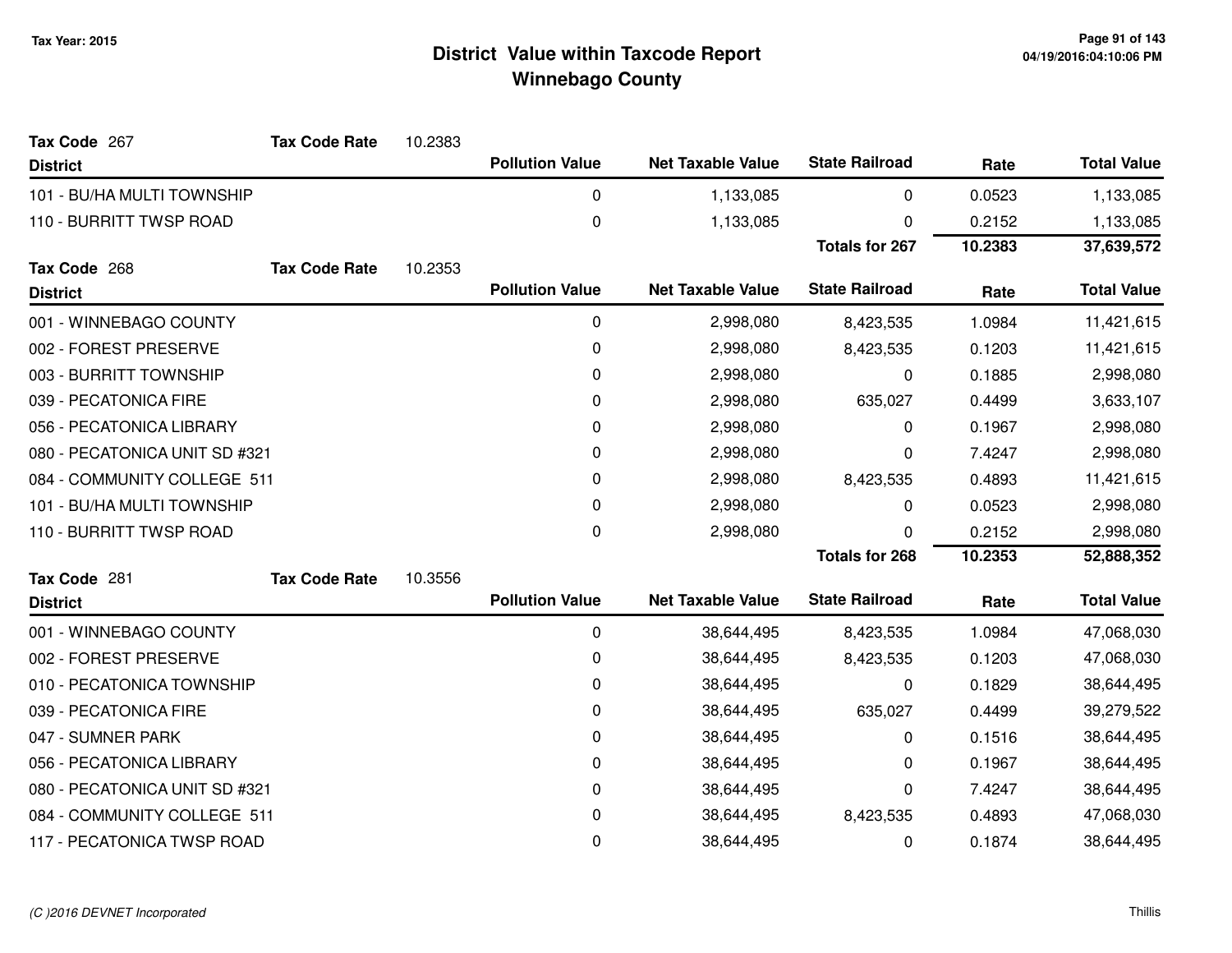| Tax Code 281                 | <b>Tax Code Rate</b> | 10.3556 |                        |                          |                       |         |                    |
|------------------------------|----------------------|---------|------------------------|--------------------------|-----------------------|---------|--------------------|
| <b>District</b>              |                      |         | <b>Pollution Value</b> | <b>Net Taxable Value</b> | <b>State Railroad</b> | Rate    | <b>Total Value</b> |
| 124 - PE/SE MULTI TOWNSHIP   |                      |         | $\mathbf 0$            | 38,644,495               | 0                     | 0.0544  | 38,644,495         |
|                              |                      |         |                        |                          | <b>Totals for 281</b> | 10.3556 | 412,350,582        |
| Tax Code 282                 | <b>Tax Code Rate</b> | 10.3586 |                        |                          |                       |         |                    |
| <b>District</b>              |                      |         | <b>Pollution Value</b> | <b>Net Taxable Value</b> | <b>State Railroad</b> | Rate    | <b>Total Value</b> |
| 001 - WINNEBAGO COUNTY       |                      |         | 0                      | 147,006                  | 8,423,535             | 1.0984  | 8,570,541          |
| 002 - FOREST PRESERVE        |                      |         | 0                      | 147,006                  | 8,423,535             | 0.1203  | 8,570,541          |
| 010 - PECATONICA TOWNSHIP    |                      |         | 0                      | 147,006                  | 0                     | 0.1829  | 147,006            |
| 039 - PECATONICA FIRE        |                      |         | 0                      | 147,006                  | 635,027               | 0.4499  | 782,033            |
| 047 - SUMNER PARK            |                      |         | 0                      | 147,006                  | 0                     | 0.1516  | 147,006            |
| 056 - PECATONICA LIBRARY     |                      |         | 0                      | 147,006                  | 0                     | 0.1967  | 147,006            |
| 082 - WINNEBAGO UNIT SD #323 |                      |         | 0                      | 147,006                  | 1,536,175             | 7.4277  | 1,683,181          |
| 084 - COMMUNITY COLLEGE 511  |                      |         | 0                      | 147,006                  | 8,423,535             | 0.4893  | 8,570,541          |
| 117 - PECATONICA TWSP ROAD   |                      |         | 0                      | 147,006                  | 0                     | 0.1874  | 147,006            |
| 124 - PE/SE MULTI TOWNSHIP   |                      |         | 0                      | 147,006                  | 0                     | 0.0544  | 147,006            |
|                              |                      |         |                        |                          | <b>Totals for 282</b> | 10.3586 | 28,911,867         |
| Tax Code 283                 | <b>Tax Code Rate</b> | 10.5986 |                        |                          |                       |         |                    |
| <b>District</b>              |                      |         | <b>Pollution Value</b> | <b>Net Taxable Value</b> | <b>State Railroad</b> | Rate    | <b>Total Value</b> |
| 001 - WINNEBAGO COUNTY       |                      |         | 0                      | 124,612                  | 8,423,535             | 1.0984  | 8,548,147          |
| 002 - FOREST PRESERVE        |                      |         | 0                      | 124,612                  | 8,423,535             | 0.1203  | 8,548,147          |
| 010 - PECATONICA TOWNSHIP    |                      |         | 0                      | 124,612                  | 0                     | 0.1829  | 124,612            |
| 044 - W B S FIRE             |                      |         | 0                      | 124,612                  | 734,453               | 0.6899  | 859,065            |
| 047 - SUMNER PARK            |                      |         | 0                      | 124,612                  | 0                     | 0.1516  | 124,612            |
| 056 - PECATONICA LIBRARY     |                      |         | 0                      | 124,612                  | 0                     | 0.1967  | 124,612            |
| 082 - WINNEBAGO UNIT SD #323 |                      |         | 0                      | 124,612                  | 1,536,175             | 7.4277  | 1,660,787          |
| 084 - COMMUNITY COLLEGE 511  |                      |         | 0                      | 124,612                  | 8,423,535             | 0.4893  | 8,548,147          |
| 117 - PECATONICA TWSP ROAD   |                      |         | 0                      | 124,612                  | 0                     | 0.1874  | 124,612            |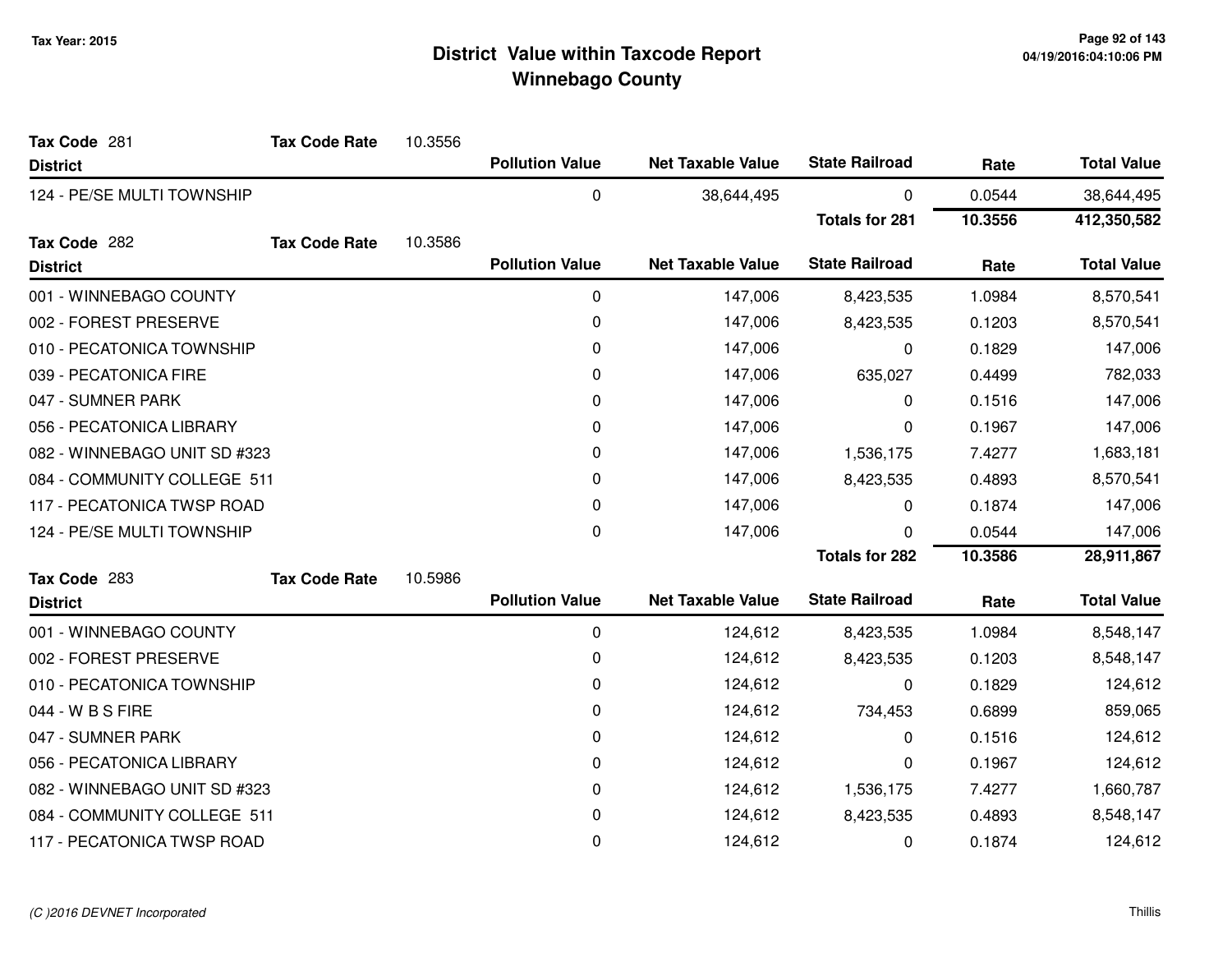| Tax Code 283                  | <b>Tax Code Rate</b> | 10.5986 |                        |                          |                       |         |                    |
|-------------------------------|----------------------|---------|------------------------|--------------------------|-----------------------|---------|--------------------|
| <b>District</b>               |                      |         | <b>Pollution Value</b> | <b>Net Taxable Value</b> | <b>State Railroad</b> | Rate    | <b>Total Value</b> |
| 124 - PE/SE MULTI TOWNSHIP    |                      |         | $\mathbf 0$            | 124,612                  | 0                     | 0.0544  | 124,612            |
|                               |                      |         |                        |                          | <b>Totals for 283</b> | 10.5986 | 28,787,353         |
| Tax Code 284                  | <b>Tax Code Rate</b> | 10.5956 |                        |                          |                       |         |                    |
| <b>District</b>               |                      |         | <b>Pollution Value</b> | <b>Net Taxable Value</b> | <b>State Railroad</b> | Rate    | <b>Total Value</b> |
| 001 - WINNEBAGO COUNTY        |                      |         | 0                      | 29,181                   | 8,423,535             | 1.0984  | 8,452,716          |
| 002 - FOREST PRESERVE         |                      |         | 0                      | 29,181                   | 8,423,535             | 0.1203  | 8,452,716          |
| 010 - PECATONICA TOWNSHIP     |                      |         | 0                      | 29,181                   | 0                     | 0.1829  | 29,181             |
| 044 - W B S FIRE              |                      |         | 0                      | 29,181                   | 734,453               | 0.6899  | 763,634            |
| 047 - SUMNER PARK             |                      |         | 0                      | 29,181                   | 0                     | 0.1516  | 29,181             |
| 056 - PECATONICA LIBRARY      |                      |         | 0                      | 29,181                   | 0                     | 0.1967  | 29,181             |
| 080 - PECATONICA UNIT SD #321 |                      |         | 0                      | 29,181                   | 0                     | 7.4247  | 29,181             |
| 084 - COMMUNITY COLLEGE 511   |                      |         | 0                      | 29,181                   | 8,423,535             | 0.4893  | 8,452,716          |
| 117 - PECATONICA TWSP ROAD    |                      |         | 0                      | 29,181                   | 0                     | 0.1874  | 29,181             |
| 124 - PE/SE MULTI TOWNSHIP    |                      |         | 0                      | 29,181                   | 0                     | 0.0544  | 29,181             |
|                               |                      |         |                        |                          | <b>Totals for 284</b> | 10.5956 | 26,296,868         |
| Tax Code 286                  | <b>Tax Code Rate</b> | 10.7476 |                        |                          |                       |         |                    |
| <b>District</b>               |                      |         | <b>Pollution Value</b> | <b>Net Taxable Value</b> | <b>State Railroad</b> | Rate    | <b>Total Value</b> |
| 001 - WINNEBAGO COUNTY        |                      |         | 0                      | 25,811,461               | 8,423,535             | 1.0984  | 34,234,996         |
| 002 - FOREST PRESERVE         |                      |         | 0                      | 25,811,461               | 8,423,535             | 0.1203  | 34,234,996         |
| 010 - PECATONICA TOWNSHIP     |                      |         | 0                      | 25,811,461               | 0                     | 0.1829  | 25,811,461         |
| 022 - PECATONICA VILLAGE      |                      |         | 0                      | 25,811,461               | 0                     | 0.3920  | 25,811,461         |
| 039 - PECATONICA FIRE         |                      |         | 0                      | 25,811,461               | 635,027               | 0.4499  | 26,446,488         |
| 047 - SUMNER PARK             |                      |         | 0                      | 25,811,461               | 0                     | 0.1516  | 25,811,461         |
| 056 - PECATONICA LIBRARY      |                      |         | 0                      | 25,811,461               | 0                     | 0.1967  | 25,811,461         |
| 080 - PECATONICA UNIT SD #321 |                      |         | 0                      | 25,811,461               | 0                     | 7.4247  | 25,811,461         |
| 084 - COMMUNITY COLLEGE 511   |                      |         | 0                      | 25,811,461               | 8,423,535             | 0.4893  | 34,234,996         |
| 117 - PECATONICA TWSP ROAD    |                      |         | 0                      | 25,811,461               | 0                     | 0.1874  | 25,811,461         |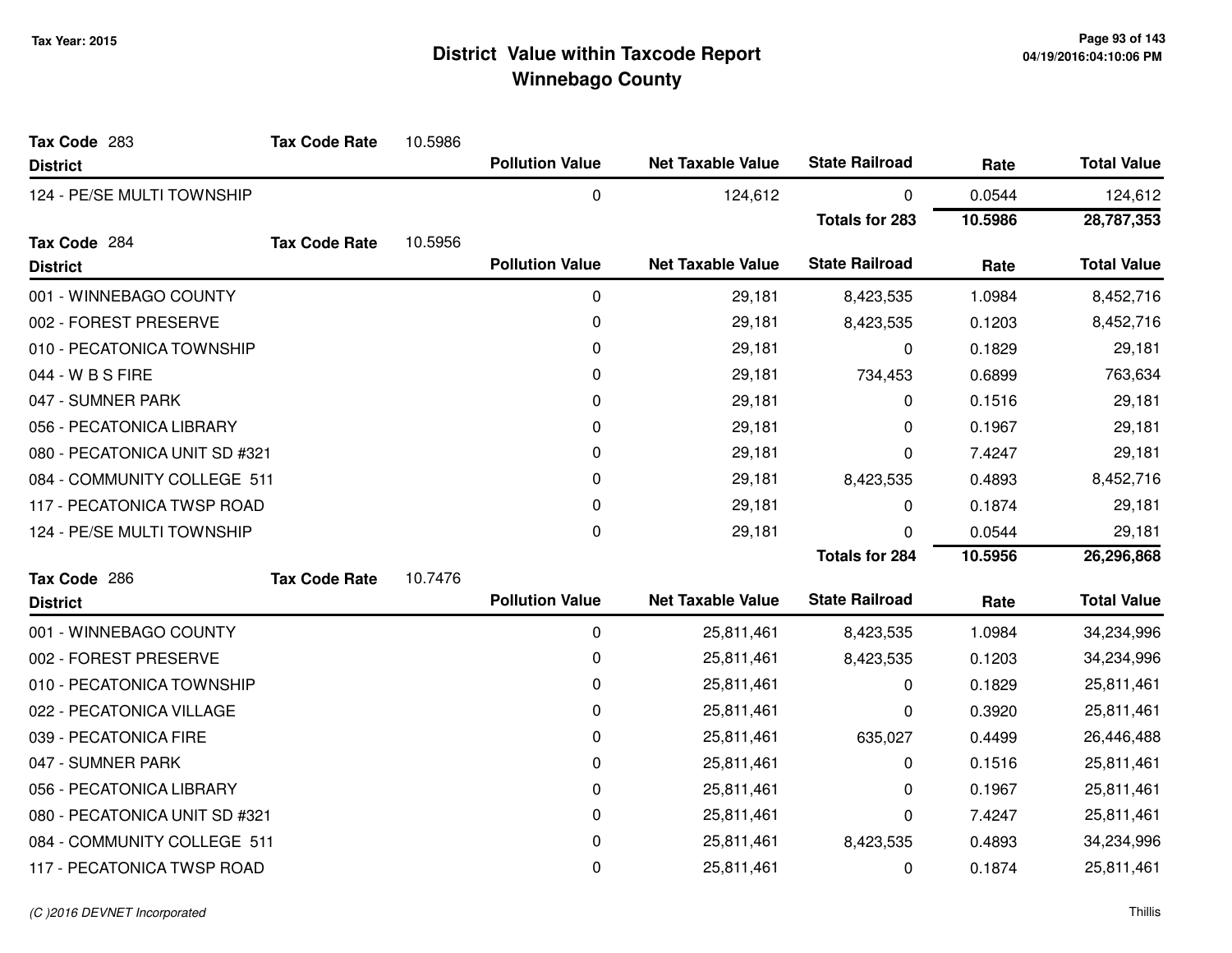| Tax Code 286                    | <b>Tax Code Rate</b> | 10.7476 |                        |                          |                       |         |                    |
|---------------------------------|----------------------|---------|------------------------|--------------------------|-----------------------|---------|--------------------|
| <b>District</b>                 |                      |         | <b>Pollution Value</b> | <b>Net Taxable Value</b> | <b>State Railroad</b> | Rate    | <b>Total Value</b> |
| 124 - PE/SE MULTI TOWNSHIP      |                      |         | 0                      | 25,811,461               | 0                     | 0.0544  | 25,811,461         |
|                                 |                      |         |                        |                          | <b>Totals for 286</b> | 10.7476 | 309,831,703        |
| Tax Code 290                    | <b>Tax Code Rate</b> | 10.6049 |                        |                          |                       |         |                    |
| <b>District</b>                 |                      |         | <b>Pollution Value</b> | <b>Net Taxable Value</b> | <b>State Railroad</b> | Rate    | <b>Total Value</b> |
| 001 - WINNEBAGO COUNTY          |                      |         | 0                      | 0                        | 8,423,535             | 1.0984  | 8,423,535          |
| 002 - FOREST PRESERVE           |                      |         | 0                      | 0                        | 8,423,535             | 0.1203  | 8,423,535          |
| 012 - ROCKTON TOWNSHIP          |                      |         | 0                      | 0                        | 740,337               | 0.2035  | 740,337            |
| 026 - SOUTH BELOIT CITY         |                      |         | 0                      | 0                        | 914,210               | 1.1922  | 914,210            |
| 061 - SOUTH BELOIT CITY LIBRARY |                      |         | 0                      | 0                        | 914,210               | 0.2142  | 914,210            |
| 079 - SOUTH BELOIT SD #320      |                      |         | $\Omega$               | 0                        | 988,439               | 7.1259  | 988,439            |
| 084 - COMMUNITY COLLEGE 511     |                      |         | 0                      | 0                        | 8,423,535             | 0.4893  | 8,423,535          |
| 119 - ROCKTON TWSP ROAD         |                      |         | $\mathbf 0$            | 0                        | 740,337               | 0.1611  | 740,337            |
| 160 - SOUTH BELOIT SSA 1        |                      |         | $\Omega$               | 0                        | 0                     | 0.0000  | 0                  |
|                                 |                      |         |                        |                          | <b>Totals for 290</b> | 10.6049 | 29,568,138         |
| Tax Code 305                    | <b>Tax Code Rate</b> | 10.9043 |                        |                          |                       |         |                    |
| <b>District</b>                 |                      |         | <b>Pollution Value</b> | <b>Net Taxable Value</b> | <b>State Railroad</b> | Rate    | <b>Total Value</b> |
| 001 - WINNEBAGO COUNTY          |                      |         | $\pmb{0}$              | 238,578                  | 8,423,535             | 1.0984  | 8,662,113          |
| 002 - FOREST PRESERVE           |                      |         | 0                      | 238,578                  | 8,423,535             | 0.1203  | 8,662,113          |
| 014 - SEWARD TOWNSHIP           |                      |         | $\mathbf 0$            | 238,578                  | 736,437               | 0.4623  | 975,015            |
| 039 - PECATONICA FIRE           |                      |         | 0                      | 238,578                  | 635,027               | 0.4499  | 873,605            |
| 049 - SEWARD PARK DISTRICT      |                      |         | 0                      | 238,578                  | 736,437               | 0.1564  | 975,015            |
| 056 - PECATONICA LIBRARY        |                      |         | 0                      | 238,578                  | 0                     | 0.1967  | 238,578            |
| 080 - PECATONICA UNIT SD #321   |                      |         | $\mathbf 0$            | 238,578                  | 0                     | 7.4247  | 238,578            |
| 084 - COMMUNITY COLLEGE 511     |                      |         | 0                      | 238,578                  | 8,423,535             | 0.4893  | 8,662,113          |
| 121 - SEWARD TWSP ROAD          |                      |         | 0                      | 238,578                  | 736,437               | 0.4519  | 975,015            |
| 124 - PE/SE MULTI TOWNSHIP      |                      |         | $\mathbf 0$            | 238,578                  | 0                     | 0.0544  | 238,578            |
|                                 |                      |         |                        |                          | <b>Totals for 305</b> | 10.9043 | 30,500,723         |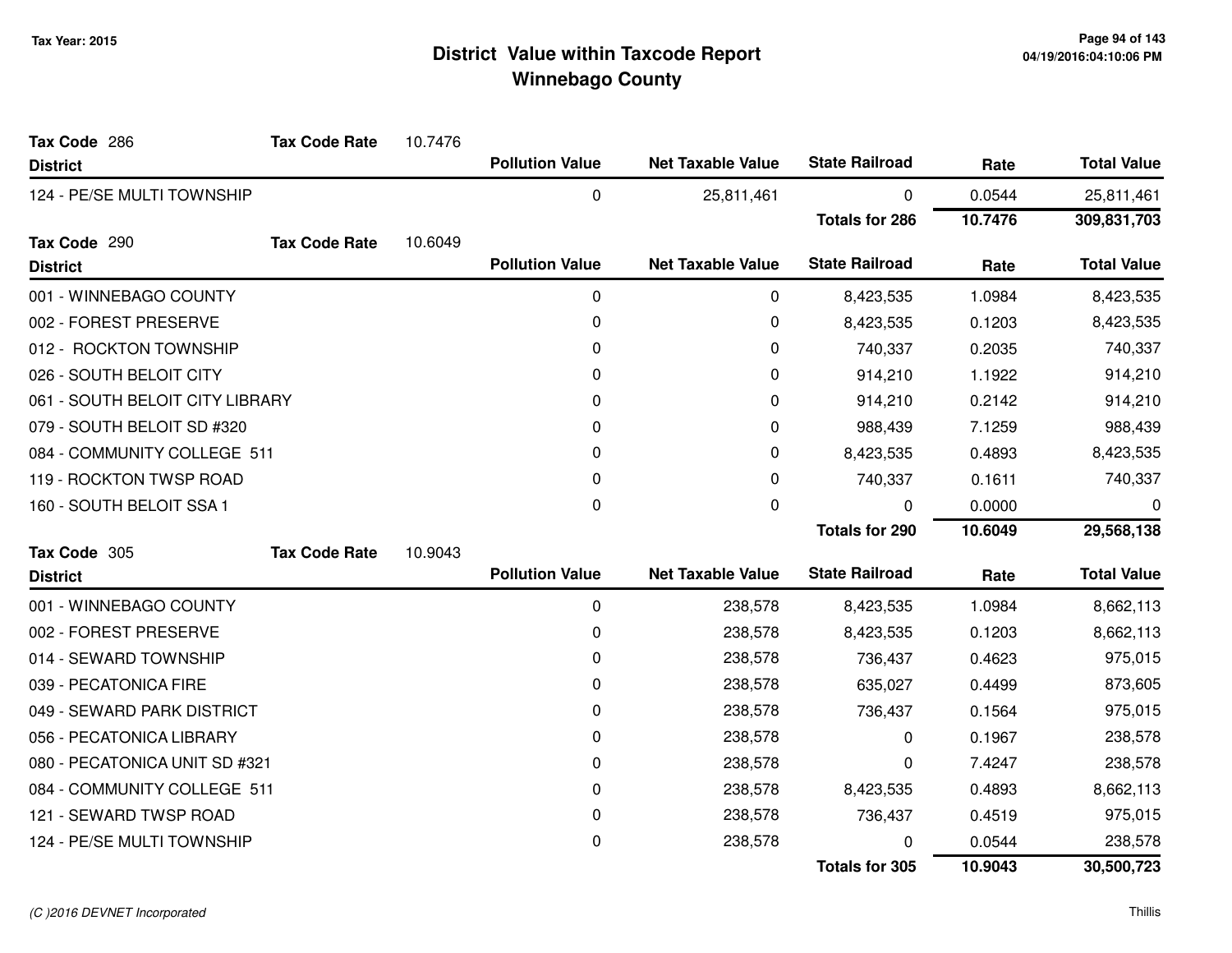| Tax Code 306                 | <b>Tax Code Rate</b> | 11.1640 |                        |                          |                       |         |                    |
|------------------------------|----------------------|---------|------------------------|--------------------------|-----------------------|---------|--------------------|
| <b>District</b>              |                      |         | <b>Pollution Value</b> | <b>Net Taxable Value</b> | <b>State Railroad</b> | Rate    | <b>Total Value</b> |
| 001 - WINNEBAGO COUNTY       |                      |         | 0                      | 328,867                  | 8,423,535             | 1.0984  | 8,752,402          |
| 002 - FOREST PRESERVE        |                      |         | 0                      | 328,867                  | 8,423,535             | 0.1203  | 8,752,402          |
| 014 - SEWARD TOWNSHIP        |                      |         | 0                      | 328,867                  | 736,437               | 0.4623  | 1,065,304          |
| 044 - W B S FIRE             |                      |         | 0                      | 328,867                  | 734,453               | 0.6899  | 1,063,320          |
| 047 - SUMNER PARK            |                      |         | 0                      | 328,867                  | 0                     | 0.1516  | 328,867            |
| 058 - WINNEBAGO LIBRARY      |                      |         | 0                      | 328,867                  | 0                     | 0.2182  | 328,867            |
| 082 - WINNEBAGO UNIT SD #323 |                      |         | 0                      | 328,867                  | 1,536,175             | 7.4277  | 1,865,042          |
| 084 - COMMUNITY COLLEGE 511  |                      |         | $\Omega$               | 328,867                  | 8,423,535             | 0.4893  | 8,752,402          |
| 121 - SEWARD TWSP ROAD       |                      |         | 0                      | 328,867                  | 736,437               | 0.4519  | 1,065,304          |
| 124 - PE/SE MULTI TOWNSHIP   |                      |         | 0                      | 328,867                  | 0                     | 0.0544  | 328,867            |
|                              |                      |         |                        |                          | <b>Totals for 306</b> | 11.1640 | 32,302,777         |
| Tax Code 308                 | <b>Tax Code Rate</b> | 10.9240 |                        |                          |                       |         |                    |
| <b>District</b>              |                      |         | <b>Pollution Value</b> | <b>Net Taxable Value</b> | <b>State Railroad</b> | Rate    | <b>Total Value</b> |
| 001 - WINNEBAGO COUNTY       |                      |         | 0                      | 553,199                  | 8,423,535             | 1.0984  | 8,976,734          |
| 002 - FOREST PRESERVE        |                      |         | 0                      | 553,199                  | 8,423,535             | 0.1203  | 8,976,734          |
| 014 - SEWARD TOWNSHIP        |                      |         | 0                      | 553,199                  | 736,437               | 0.4623  | 1,289,636          |
| 039 - PECATONICA FIRE        |                      |         | 0                      | 553,199                  | 635,027               | 0.4499  | 1,188,226          |
| 047 - SUMNER PARK            |                      |         | 0                      | 553,199                  | 0                     | 0.1516  | 553,199            |
| 058 - WINNEBAGO LIBRARY      |                      |         | 0                      | 553,199                  | 0                     | 0.2182  | 553,199            |
| 082 - WINNEBAGO UNIT SD #323 |                      |         | 0                      | 553,199                  | 1,536,175             | 7.4277  | 2,089,374          |
| 084 - COMMUNITY COLLEGE 511  |                      |         | 0                      | 553,199                  | 8,423,535             | 0.4893  | 8,976,734          |
| 121 - SEWARD TWSP ROAD       |                      |         | 0                      | 553,199                  | 736,437               | 0.4519  | 1,289,636          |
| 124 - PE/SE MULTI TOWNSHIP   |                      |         | 0                      | 553,199                  | U                     | 0.0544  | 553,199            |
|                              |                      |         |                        |                          | <b>Totals for 308</b> | 10.9240 | 34,446,671         |
| Tax Code 309                 | <b>Tax Code Rate</b> | 10.8995 |                        |                          |                       |         |                    |
| <b>District</b>              |                      |         | <b>Pollution Value</b> | <b>Net Taxable Value</b> | <b>State Railroad</b> | Rate    | <b>Total Value</b> |
| 001 - WINNEBAGO COUNTY       |                      |         | 0                      | 4,881,694                | 8,423,535             | 1.0984  | 13,305,229         |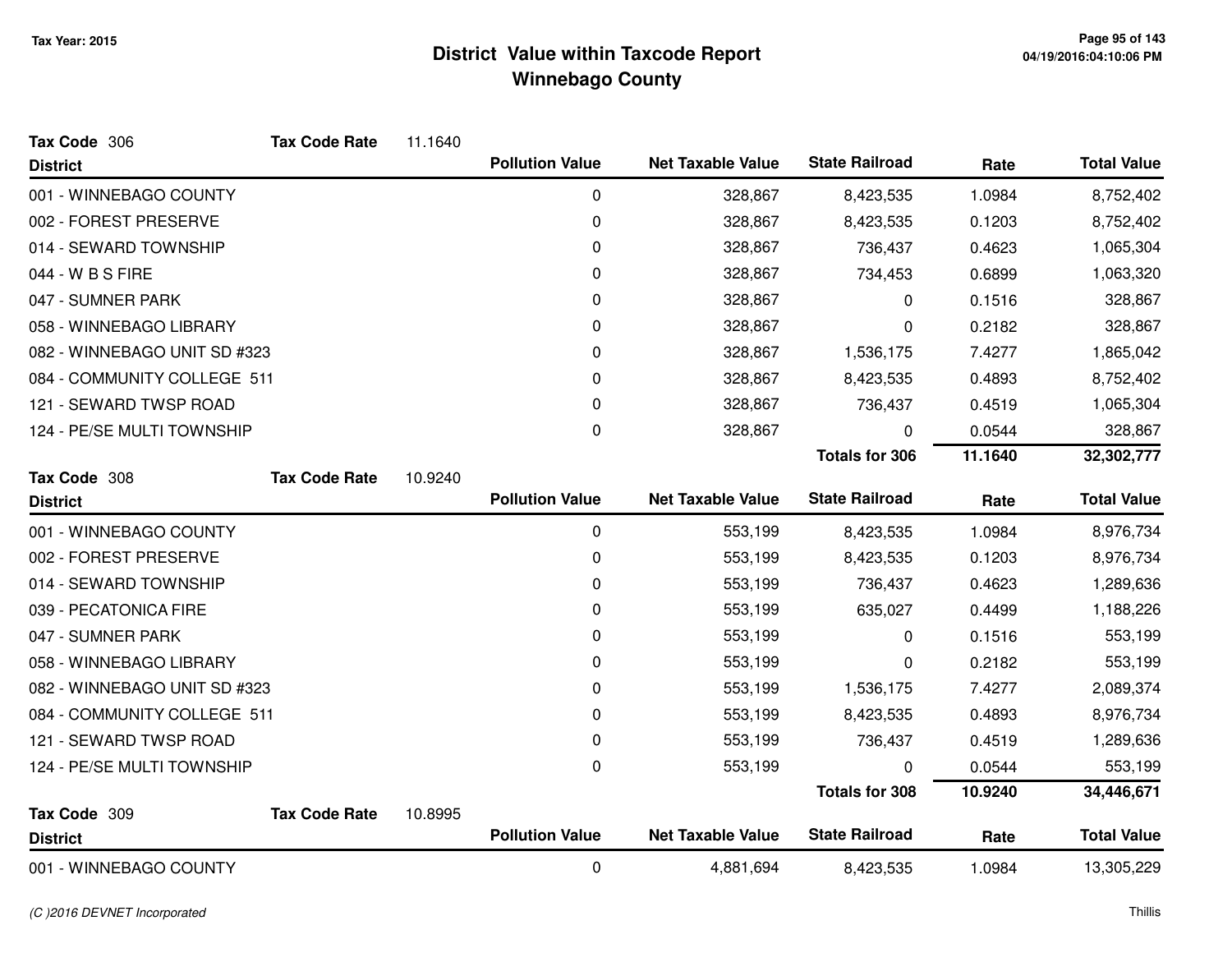| Tax Code 309                  | <b>Tax Code Rate</b> | 10.8995 |                        |                          |                       |         |                    |
|-------------------------------|----------------------|---------|------------------------|--------------------------|-----------------------|---------|--------------------|
| <b>District</b>               |                      |         | <b>Pollution Value</b> | <b>Net Taxable Value</b> | <b>State Railroad</b> | Rate    | <b>Total Value</b> |
| 002 - FOREST PRESERVE         |                      |         | 0                      | 4,881,694                | 8,423,535             | 0.1203  | 13,305,229         |
| 014 - SEWARD TOWNSHIP         |                      |         | 0                      | 4,881,694                | 736,437               | 0.4623  | 5,618,131          |
| 039 - PECATONICA FIRE         |                      |         | 0                      | 4,881,694                | 635,027               | 0.4499  | 5,516,721          |
| 047 - SUMNER PARK             |                      |         | 0                      | 4,881,694                | 0                     | 0.1516  | 4,881,694          |
| 056 - PECATONICA LIBRARY      |                      |         | 0                      | 4,881,694                | 0                     | 0.1967  | 4,881,694          |
| 080 - PECATONICA UNIT SD #321 |                      |         | 0                      | 4,881,694                | 0                     | 7.4247  | 4,881,694          |
| 084 - COMMUNITY COLLEGE 511   |                      |         | 0                      | 4,881,694                | 8,423,535             | 0.4893  | 13,305,229         |
| 121 - SEWARD TWSP ROAD        |                      |         | 0                      | 4,881,694                | 736,437               | 0.4519  | 5,618,131          |
| 124 - PE/SE MULTI TOWNSHIP    |                      |         | 0                      | 4,881,694                | 0                     | 0.0544  | 4,881,694          |
|                               |                      |         |                        |                          | <b>Totals for 309</b> | 10.8995 | 76,195,446         |
| Tax Code 310                  | <b>Tax Code Rate</b> | 10.9288 |                        |                          |                       |         |                    |
| <b>District</b>               |                      |         | <b>Pollution Value</b> | <b>Net Taxable Value</b> | <b>State Railroad</b> | Rate    | <b>Total Value</b> |
| 001 - WINNEBAGO COUNTY        |                      |         | 0                      | 6,410,271                | 8,423,535             | 1.0984  | 14,833,806         |
| 002 - FOREST PRESERVE         |                      |         | 0                      | 6,410,271                | 8,423,535             | 0.1203  | 14,833,806         |
| 014 - SEWARD TOWNSHIP         |                      |         | 0                      | 6,410,271                | 736,437               | 0.4623  | 7,146,708          |
| 039 - PECATONICA FIRE         |                      |         | $\pmb{0}$              | 6,410,271                | 635,027               | 0.4499  | 7,045,298          |
| 049 - SEWARD PARK DISTRICT    |                      |         | 0                      | 6,410,271                | 736,437               | 0.1564  | 7,146,708          |
| 058 - WINNEBAGO LIBRARY       |                      |         | 0                      | 6,410,271                | 0                     | 0.2182  | 6,410,271          |
| 082 - WINNEBAGO UNIT SD #323  |                      |         | 0                      | 6,410,271                | 1,536,175             | 7.4277  | 7,946,446          |
| 084 - COMMUNITY COLLEGE 511   |                      |         | 0                      | 6,410,271                | 8,423,535             | 0.4893  | 14,833,806         |
| 121 - SEWARD TWSP ROAD        |                      |         | $\pmb{0}$              | 6,410,271                | 736,437               | 0.4519  | 7,146,708          |
| 124 - PE/SE MULTI TOWNSHIP    |                      |         | 0                      | 6,410,271                | 0                     | 0.0544  | 6,410,271          |
|                               |                      |         |                        |                          | <b>Totals for 310</b> | 10.9288 | 93,753,828         |
| Tax Code 311                  | <b>Tax Code Rate</b> | 11.1688 |                        |                          |                       |         |                    |
| <b>District</b>               |                      |         | <b>Pollution Value</b> | <b>Net Taxable Value</b> | <b>State Railroad</b> | Rate    | <b>Total Value</b> |
| 001 - WINNEBAGO COUNTY        |                      |         | 0                      | 3,372,509                | 8,423,535             | 1.0984  | 11,796,044         |
| 002 - FOREST PRESERVE         |                      |         | 0                      | 3,372,509                | 8,423,535             | 0.1203  | 11,796,044         |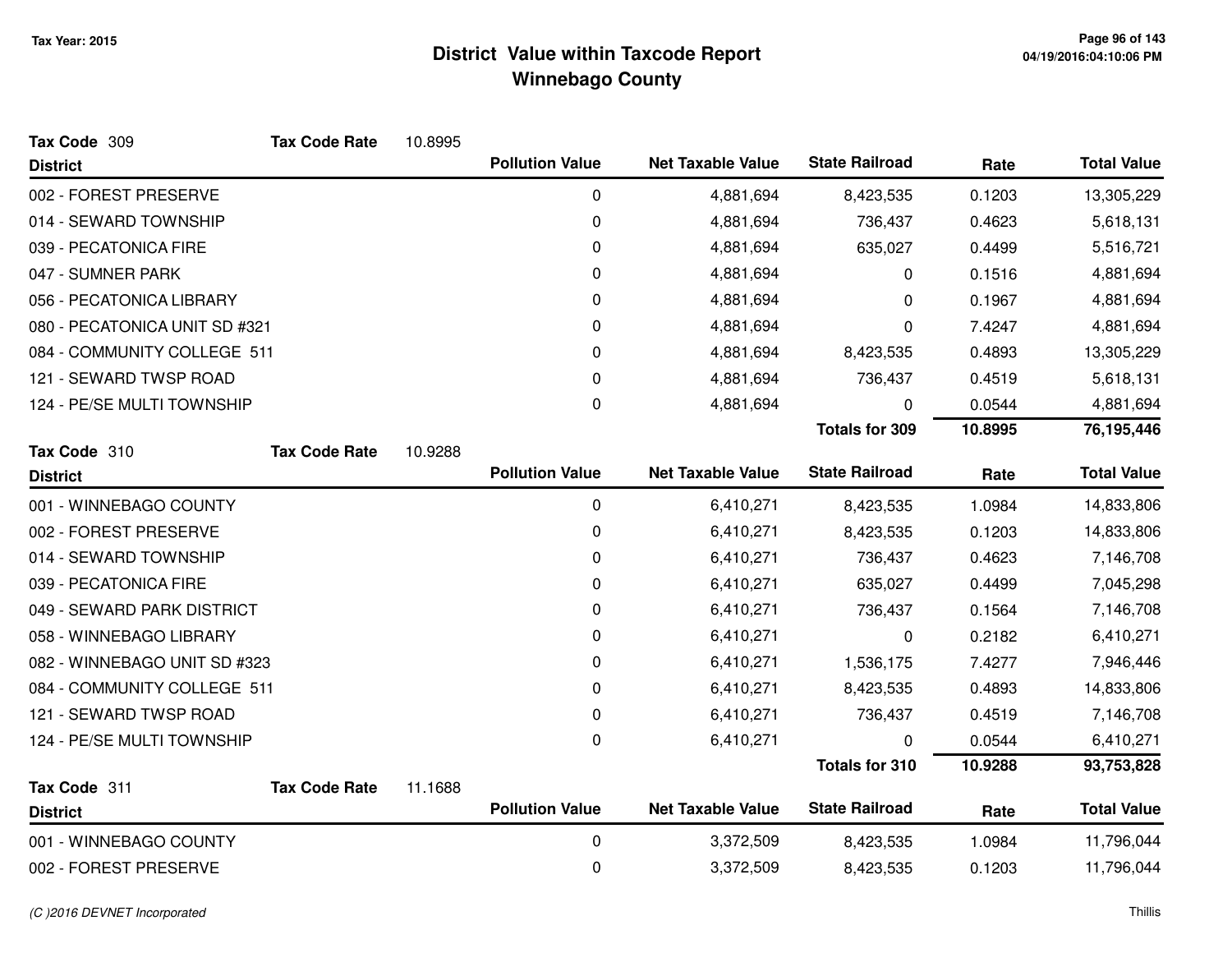| Tax Code 311                 | <b>Tax Code Rate</b> | 11.1688 |                        |                          |                       |         |                    |
|------------------------------|----------------------|---------|------------------------|--------------------------|-----------------------|---------|--------------------|
| <b>District</b>              |                      |         | <b>Pollution Value</b> | <b>Net Taxable Value</b> | <b>State Railroad</b> | Rate    | <b>Total Value</b> |
| 014 - SEWARD TOWNSHIP        |                      |         | 0                      | 3,372,509                | 736,437               | 0.4623  | 4,108,946          |
| 044 - W B S FIRE             |                      |         | 0                      | 3,372,509                | 734,453               | 0.6899  | 4,106,962          |
| 049 - SEWARD PARK DISTRICT   |                      |         | 0                      | 3,372,509                | 736,437               | 0.1564  | 4,108,946          |
| 058 - WINNEBAGO LIBRARY      |                      |         | 0                      | 3,372,509                | 0                     | 0.2182  | 3,372,509          |
| 082 - WINNEBAGO UNIT SD #323 |                      |         | 0                      | 3,372,509                | 1,536,175             | 7.4277  | 4,908,684          |
| 084 - COMMUNITY COLLEGE 511  |                      |         | 0                      | 3,372,509                | 8,423,535             | 0.4893  | 11,796,044         |
| 121 - SEWARD TWSP ROAD       |                      |         | 0                      | 3,372,509                | 736,437               | 0.4519  | 4,108,946          |
| 124 - PE/SE MULTI TOWNSHIP   |                      |         | 0                      | 3,372,509                | 0                     | 0.0544  | 3,372,509          |
|                              |                      |         |                        |                          | <b>Totals for 311</b> | 11.1688 | 63,475,634         |
| Tax Code 312                 | <b>Tax Code Rate</b> | 10.9025 |                        |                          |                       |         |                    |
| <b>District</b>              |                      |         | <b>Pollution Value</b> | <b>Net Taxable Value</b> | <b>State Railroad</b> | Rate    | <b>Total Value</b> |
| 001 - WINNEBAGO COUNTY       |                      |         | 0                      | 1,323,662                | 8,423,535             | 1.0984  | 9,747,197          |
| 002 - FOREST PRESERVE        |                      |         | 0                      | 1,323,662                | 8,423,535             | 0.1203  | 9,747,197          |
| 014 - SEWARD TOWNSHIP        |                      |         | 0                      | 1,323,662                | 736,437               | 0.4623  | 2,060,099          |
| 039 - PECATONICA FIRE        |                      |         | 0                      | 1,323,662                | 635,027               | 0.4499  | 1,958,689          |
| 047 - SUMNER PARK            |                      |         | 0                      | 1,323,662                | 0                     | 0.1516  | 1,323,662          |
| 056 - PECATONICA LIBRARY     |                      |         | 0                      | 1,323,662                | 0                     | 0.1967  | 1,323,662          |
| 082 - WINNEBAGO UNIT SD #323 |                      |         | 0                      | 1,323,662                | 1,536,175             | 7.4277  | 2,859,837          |
| 084 - COMMUNITY COLLEGE 511  |                      |         | 0                      | 1,323,662                | 8,423,535             | 0.4893  | 9,747,197          |
| 121 - SEWARD TWSP ROAD       |                      |         | 0                      | 1,323,662                | 736,437               | 0.4519  | 2,060,099          |
| 124 - PE/SE MULTI TOWNSHIP   |                      |         | 0                      | 1,323,662                | 0                     | 0.0544  | 1,323,662          |
|                              |                      |         |                        |                          | <b>Totals for 312</b> | 10.9025 | 42, 151, 301       |
| Tax Code 313                 | <b>Tax Code Rate</b> | 11.2634 |                        |                          |                       |         |                    |
| <b>District</b>              |                      |         | <b>Pollution Value</b> | <b>Net Taxable Value</b> | <b>State Railroad</b> | Rate    | <b>Total Value</b> |
| 001 - WINNEBAGO COUNTY       |                      |         | 0                      | 1,354,299                | 8,423,535             | 1.0984  | 9,777,834          |
| 002 - FOREST PRESERVE        |                      |         | 0                      | 1,354,299                | 8,423,535             | 0.1203  | 9,777,834          |
| 014 - SEWARD TOWNSHIP        |                      |         | 0                      | 1,354,299                | 736,437               | 0.4623  | 2,090,736          |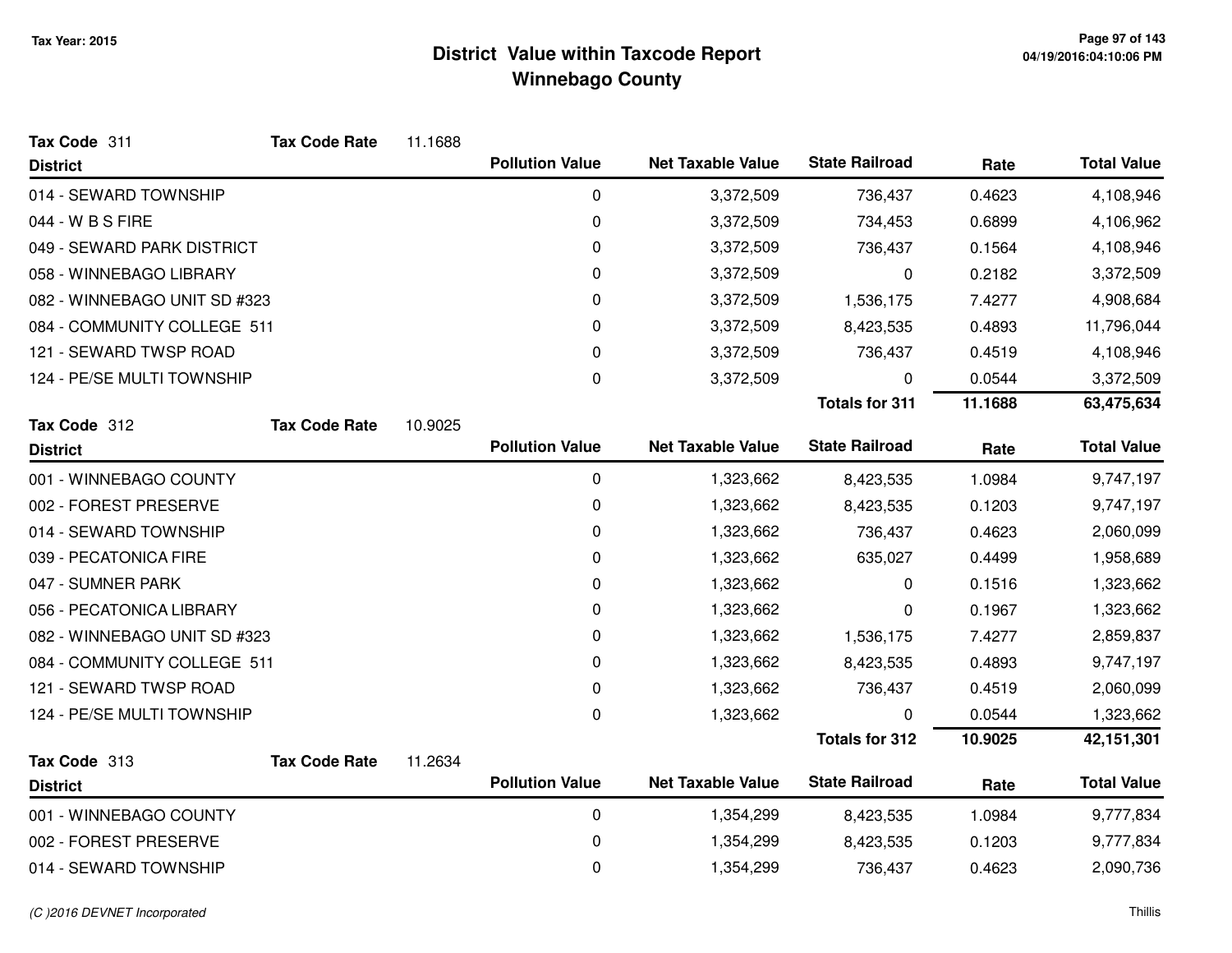| Tax Code 313                 | <b>Tax Code Rate</b> | 11.2634 |                        |                          |                       |         |                    |
|------------------------------|----------------------|---------|------------------------|--------------------------|-----------------------|---------|--------------------|
| <b>District</b>              |                      |         | <b>Pollution Value</b> | <b>Net Taxable Value</b> | <b>State Railroad</b> | Rate    | <b>Total Value</b> |
| 034 - GERMAN VALLEY FIRE     |                      |         | 0                      | 1,354,299                | 0                     | 0.7845  | 1,354,299          |
| 049 - SEWARD PARK DISTRICT   |                      |         | 0                      | 1,354,299                | 736,437               | 0.1564  | 2,090,736          |
| 058 - WINNEBAGO LIBRARY      |                      |         | 0                      | 1,354,299                | 0                     | 0.2182  | 1,354,299          |
| 082 - WINNEBAGO UNIT SD #323 |                      |         | 0                      | 1,354,299                | 1,536,175             | 7.4277  | 2,890,474          |
| 084 - COMMUNITY COLLEGE 511  |                      |         | 0                      | 1,354,299                | 8,423,535             | 0.4893  | 9,777,834          |
| 121 - SEWARD TWSP ROAD       |                      |         | 0                      | 1,354,299                | 736,437               | 0.4519  | 2,090,736          |
| 124 - PE/SE MULTI TOWNSHIP   |                      |         | 0                      | 1,354,299                | 0                     | 0.0544  | 1,354,299          |
|                              |                      |         |                        |                          | <b>Totals for 313</b> | 11.2634 | 42,559,081         |
| Tax Code 314                 | <b>Tax Code Rate</b> | 11.0232 |                        |                          |                       |         |                    |
| <b>District</b>              |                      |         | <b>Pollution Value</b> | <b>Net Taxable Value</b> | <b>State Railroad</b> | Rate    | <b>Total Value</b> |
| 001 - WINNEBAGO COUNTY       |                      |         | $\mathbf 0$            | 4,066,377                | 8,423,535             | 1.0984  | 12,489,912         |
| 002 - FOREST PRESERVE        |                      |         | 0                      | 4,066,377                | 8,423,535             | 0.1203  | 12,489,912         |
| 014 - SEWARD TOWNSHIP        |                      |         | 0                      | 4,066,377                | 736,437               | 0.4623  | 4,802,814          |
| 039 - PECATONICA FIRE        |                      |         | 0                      | 4,066,377                | 635,027               | 0.4499  | 4,701,404          |
| 049 - SEWARD PARK DISTRICT   |                      |         | 0                      | 4,066,377                | 736,437               | 0.1564  | 4,802,814          |
| 053 - SEWARD SANITARY        |                      |         | 0                      | 4,066,377                | 65,487                | 0.0944  | 4,131,864          |
| 058 - WINNEBAGO LIBRARY      |                      |         | 0                      | 4,066,377                | 0                     | 0.2182  | 4,066,377          |
| 082 - WINNEBAGO UNIT SD #323 |                      |         | 0                      | 4,066,377                | 1,536,175             | 7.4277  | 5,602,552          |
| 084 - COMMUNITY COLLEGE 511  |                      |         | 0                      | 4,066,377                | 8,423,535             | 0.4893  | 12,489,912         |
| 121 - SEWARD TWSP ROAD       |                      |         | 0                      | 4,066,377                | 736,437               | 0.4519  | 4,802,814          |
| 124 - PE/SE MULTI TOWNSHIP   |                      |         | 0                      | 4,066,377                | 0                     | 0.0544  | 4,066,377          |
|                              |                      |         |                        |                          | <b>Totals for 314</b> | 11.0232 | 74,446,752         |
| Tax Code 315                 | <b>Tax Code Rate</b> | 13.5179 |                        |                          |                       |         |                    |
| <b>District</b>              |                      |         | <b>Pollution Value</b> | <b>Net Taxable Value</b> | <b>State Railroad</b> | Rate    | <b>Total Value</b> |
| 001 - WINNEBAGO COUNTY       |                      |         | $\mathbf 0$            | 0                        | 8,423,535             | 1.0984  | 8,423,535          |
| 002 - FOREST PRESERVE        |                      |         | 0                      | 0                        | 8,423,535             | 0.1203  | 8,423,535          |
| 016 - WINNEBAGO TOWNSHIP     |                      |         | 0                      | 0                        | 633,043               | 0.1707  | 633,043            |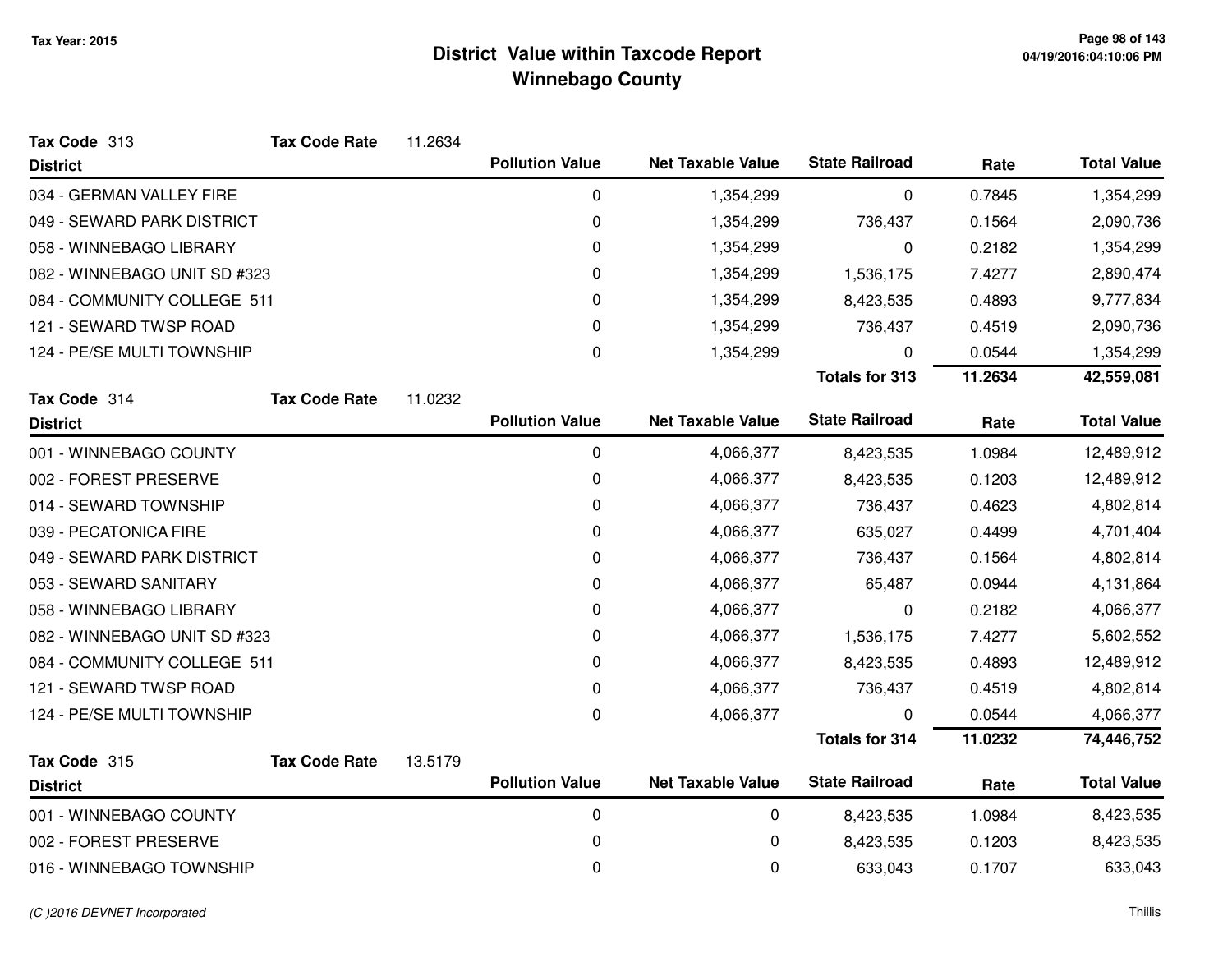| Tax Code 315                  | <b>Tax Code Rate</b> | 13.5179 |                        |                          |                       |         |                    |
|-------------------------------|----------------------|---------|------------------------|--------------------------|-----------------------|---------|--------------------|
| <b>District</b>               |                      |         | <b>Pollution Value</b> | <b>Net Taxable Value</b> | <b>State Railroad</b> | Rate    | <b>Total Value</b> |
| 023 - ROCKFORD CITY           |                      |         | 0                      | 0                        | 3,297,017             | 3.3595  | 3,297,017          |
| 048 - WINNEBAGO PARK DISTRICT |                      |         | $\pmb{0}$              | 0                        | 633,043               | 0.1326  | 633,043            |
| 059 - ROCKFORD CITY LIBRARY   |                      |         | 0                      | 0                        | 3,297,017             | 0.5196  | 3,297,017          |
| 062 - RKFD - WINN DRAINAGE    |                      |         | 0                      | 0                        | 0                     | 0.0000  | 0                  |
| 082 - WINNEBAGO UNIT SD #323  |                      |         | 0                      | 0                        | 1,536,175             | 7.4277  | 1,536,175          |
| 084 - COMMUNITY COLLEGE 511   |                      |         | $\Omega$               | 0                        | 8,423,535             | 0.4893  | 8,423,535          |
| 123 - WINNEBAGO TWSP ROAD     |                      |         | $\pmb{0}$              | 0                        | 633,043               | 0.1998  | 633,043            |
|                               |                      |         |                        |                          | <b>Totals for 315</b> | 13.5179 | 35,299,943         |
| Tax Code 324                  | <b>Tax Code Rate</b> | 10.5469 |                        |                          |                       |         |                    |
| <b>District</b>               |                      |         | <b>Pollution Value</b> | <b>Net Taxable Value</b> | <b>State Railroad</b> | Rate    | <b>Total Value</b> |
| 001 - WINNEBAGO COUNTY        |                      |         | 0                      | 1,792,320                | 8,423,535             | 1.0984  | 10,215,855         |
| 002 - FOREST PRESERVE         |                      |         | 0                      | 1,792,320                | 8,423,535             | 0.1203  | 10,215,855         |
| 016 - WINNEBAGO TOWNSHIP      |                      |         | 0                      | 1,792,320                | 633,043               | 0.1707  | 2,425,363          |
| 044 - W B S FIRE              |                      |         | $\pmb{0}$              | 1,792,320                | 734,453               | 0.6899  | 2,526,773          |
| 048 - WINNEBAGO PARK DISTRICT |                      |         | 0                      | 1,792,320                | 633,043               | 0.1326  | 2,425,363          |
| 058 - WINNEBAGO LIBRARY       |                      |         | 0                      | 1,792,320                | 0                     | 0.2182  | 1,792,320          |
| 062 - RKFD - WINN DRAINAGE    |                      |         | 0                      | 1,792,320                | 0                     | 0.0000  | 1,792,320          |
| 082 - WINNEBAGO UNIT SD #323  |                      |         | 0                      | 1,792,320                | 1,536,175             | 7.4277  | 3,328,495          |
| 084 - COMMUNITY COLLEGE 511   |                      |         | 0                      | 1,792,320                | 8,423,535             | 0.4893  | 10,215,855         |
| 123 - WINNEBAGO TWSP ROAD     |                      |         | 0                      | 1,792,320                | 633,043               | 0.1998  | 2,425,363          |
|                               |                      |         |                        |                          | <b>Totals for 324</b> | 10.5469 | 47,363,562         |
| Tax Code 325                  | <b>Tax Code Rate</b> | 11.4860 |                        |                          |                       |         |                    |
| <b>District</b>               |                      |         | <b>Pollution Value</b> | <b>Net Taxable Value</b> | <b>State Railroad</b> | Rate    | <b>Total Value</b> |
| 001 - WINNEBAGO COUNTY        |                      |         | $\mathbf 0$            | 44,048,532               | 8,423,535             | 1.0984  | 52,472,067         |
| 002 - FOREST PRESERVE         |                      |         | $\pmb{0}$              | 44,048,532               | 8,423,535             | 0.1203  | 52,472,067         |
| 016 - WINNEBAGO TOWNSHIP      |                      |         | 0                      | 44,048,532               | 633,043               | 0.1707  | 44,681,575         |
| 027 - WINNEBAGO VILLAGE       |                      |         | 0                      | 44,048,532               | 0                     | 0.9391  | 44,048,532         |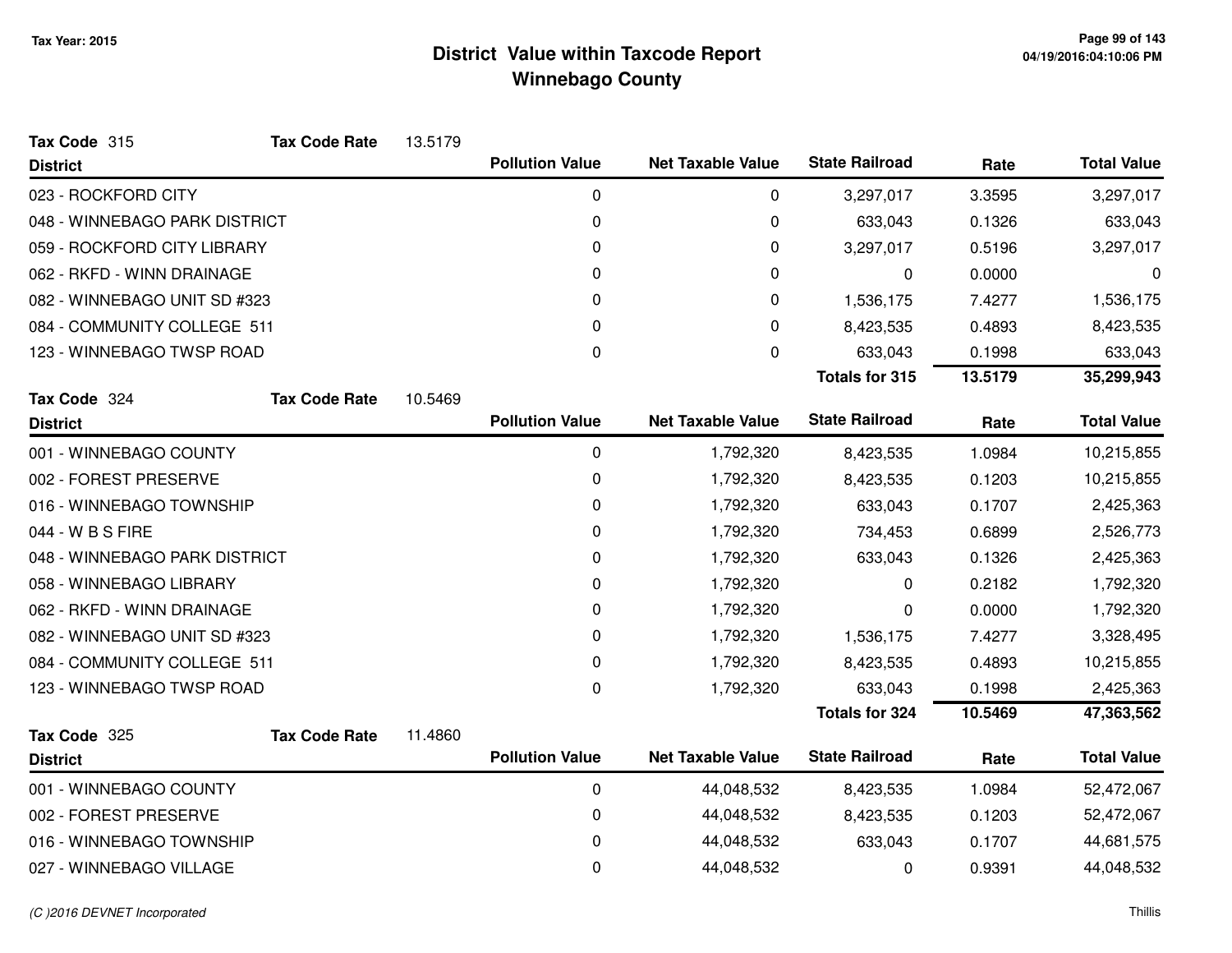| Tax Code 325                  | <b>Tax Code Rate</b>        | 11.4860 |                        |                          |                       |         |                    |
|-------------------------------|-----------------------------|---------|------------------------|--------------------------|-----------------------|---------|--------------------|
| <b>District</b>               |                             |         | <b>Pollution Value</b> | <b>Net Taxable Value</b> | <b>State Railroad</b> | Rate    | <b>Total Value</b> |
| 044 - W B S FIRE              |                             |         | 0                      | 44,048,532               | 734,453               | 0.6899  | 44,782,985         |
| 048 - WINNEBAGO PARK DISTRICT |                             |         | 0                      | 44,048,532               | 633,043               | 0.1326  | 44,681,575         |
| 058 - WINNEBAGO LIBRARY       |                             |         | 0                      | 44,048,532               | 0                     | 0.2182  | 44,048,532         |
| 082 - WINNEBAGO UNIT SD #323  |                             |         | 0                      | 44,048,532               | 1,536,175             | 7.4277  | 45,584,707         |
|                               | 084 - COMMUNITY COLLEGE 511 |         | 0                      | 44,048,532               | 8,423,535             | 0.4893  | 52,472,067         |
| 123 - WINNEBAGO TWSP ROAD     |                             |         | 0                      | 44,048,532               | 633,043               | 0.1998  | 44,681,575         |
|                               |                             |         |                        |                          | <b>Totals for 325</b> | 11.4860 | 469,925,682        |
| Tax Code 326                  | <b>Tax Code Rate</b>        | 10.5469 |                        |                          |                       |         |                    |
| <b>District</b>               |                             |         | <b>Pollution Value</b> | <b>Net Taxable Value</b> | <b>State Railroad</b> | Rate    | <b>Total Value</b> |
| 001 - WINNEBAGO COUNTY        |                             |         | 0                      | 42,640,637               | 8,423,535             | 1.0984  | 51,064,172         |
| 002 - FOREST PRESERVE         |                             |         | $\pmb{0}$              | 42,640,637               | 8,423,535             | 0.1203  | 51,064,172         |
| 016 - WINNEBAGO TOWNSHIP      |                             |         | $\pmb{0}$              | 42,640,637               | 633,043               | 0.1707  | 43,273,680         |
| 044 - W B S FIRE              |                             |         | 0                      | 42,640,637               | 734,453               | 0.6899  | 43,375,090         |
| 048 - WINNEBAGO PARK DISTRICT |                             |         | $\pmb{0}$              | 42,640,637               | 633,043               | 0.1326  | 43,273,680         |
| 058 - WINNEBAGO LIBRARY       |                             |         | 0                      | 42,640,637               | 0                     | 0.2182  | 42,640,637         |
| 082 - WINNEBAGO UNIT SD #323  |                             |         | 0                      | 42,640,637               | 1,536,175             | 7.4277  | 44,176,812         |
| 084 - COMMUNITY COLLEGE 511   |                             |         | 0                      | 42,640,637               | 8,423,535             | 0.4893  | 51,064,172         |
| 123 - WINNEBAGO TWSP ROAD     |                             |         | 0                      | 42,640,637               | 633,043               | 0.1998  | 43,273,680         |
|                               |                             |         |                        |                          | <b>Totals for 326</b> | 10.5469 | 413,206,095        |
| Tax Code 343                  | <b>Tax Code Rate</b>        | 12.5415 |                        |                          |                       |         |                    |
| <b>District</b>               |                             |         | <b>Pollution Value</b> | <b>Net Taxable Value</b> | <b>State Railroad</b> | Rate    | <b>Total Value</b> |
| 001 - WINNEBAGO COUNTY        |                             |         | $\mathbf 0$            | 514,325                  | 8,423,535             | 1.0984  | 8,937,860          |
| 002 - FOREST PRESERVE         |                             |         | 0                      | 514,325                  | 8,423,535             | 0.1203  | 8,937,860          |
| 004 - CHERRY VALLEY TOWNSHIP  |                             |         | 0                      | 514,325                  | 1,481,529             | 0.1418  | 1,995,854          |
| 031 - CHERRY VALLEY FIRE      |                             |         | 0                      | 514,325                  | 827,972               | 0.9999  | 1,342,297          |
| 046 - ROCKFORD PARK DISTRICT  |                             |         | 0                      | 514,325                  | 4,191,679             | 1.1629  | 4,706,004          |
| 051 - ROCK RIVER WATER REC    |                             |         | 0                      | 514,325                  | 4,452,412             | 0.2075  | 4,966,737          |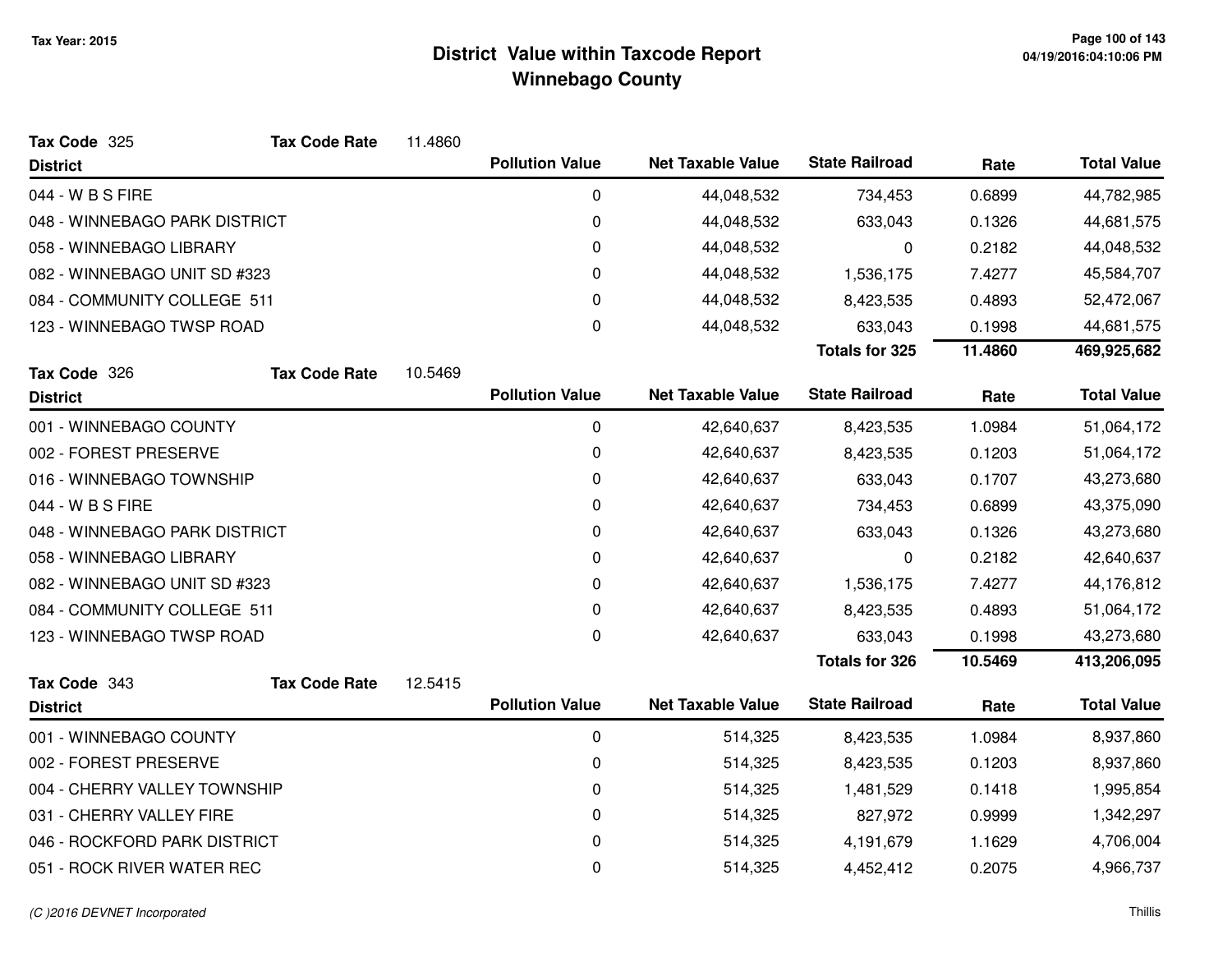| Tax Code 343                   | <b>Tax Code Rate</b> | 12.5415 |                        |                          |                       |         |                    |
|--------------------------------|----------------------|---------|------------------------|--------------------------|-----------------------|---------|--------------------|
| <b>District</b>                |                      |         | <b>Pollution Value</b> | <b>Net Taxable Value</b> | <b>State Railroad</b> | Rate    | <b>Total Value</b> |
| 060 - GREATER RKFD AIRPORT     |                      |         | 0                      | 514,325                  | 5,728,059             | 0.1073  | 6,242,384          |
| 076 - ROCKFORD SCHOOL DIST 205 |                      |         | 0                      | 514,325                  | 5,024,208             | 7.9379  | 5,538,533          |
| 084 - COMMUNITY COLLEGE 511    |                      |         | 0                      | 514,325                  | 8,423,535             | 0.4893  | 8,937,860          |
| 111 - CHERRY VALLEY TWSP ROAD  |                      |         | $\pmb{0}$              | 514,325                  | 1,481,529             | 0.2762  | 1,995,854          |
|                                |                      |         |                        |                          | <b>Totals for 343</b> | 12.5415 | 53,601,243         |
| Tax Code 351                   | <b>Tax Code Rate</b> | 9.0151  |                        |                          |                       |         |                    |
| <b>District</b>                |                      |         | <b>Pollution Value</b> | <b>Net Taxable Value</b> | <b>State Railroad</b> | Rate    | <b>Total Value</b> |
| 001 - WINNEBAGO COUNTY         |                      |         | 0                      | 740,694                  | 8,423,535             | 1.0984  | 9,164,229          |
| 002 - FOREST PRESERVE          |                      |         | 0                      | 740,694                  | 8,423,535             | 0.1203  | 9,164,229          |
| 011 - ROCKFORD TOWNSHIP        |                      |         | 0                      | 740,694                  | 3,976,170             | 0.1452  | 4,716,864          |
| 036 - NEW MILFORD FIRE         |                      |         | 0                      | 740,694                  | 43,474                | 0.8342  | 784,168            |
| 060 - GREATER RKFD AIRPORT     |                      |         | 0                      | 740,694                  | 5,728,059             | 0.1073  | 6,468,753          |
| 078 - MERIDIAN SCHOOL DIST 223 |                      |         | 0                      | 740,694                  | 11,758                | 6.0720  | 752,452            |
| 084 - COMMUNITY COLLEGE 511    |                      |         | 0                      | 740,694                  | 8,423,535             | 0.4893  | 9,164,229          |
| 118 - ROCKFORD TWSP ROAD       |                      |         | 0                      | 740,694                  | 3,976,170             | 0.1484  | 4,716,864          |
|                                |                      |         |                        |                          | <b>Totals for 351</b> | 9.0151  | 44,931,788         |
| Tax Code 358                   | <b>Tax Code Rate</b> | 10.9977 |                        |                          |                       |         |                    |
| <b>District</b>                |                      |         | <b>Pollution Value</b> | <b>Net Taxable Value</b> | <b>State Railroad</b> | Rate    | <b>Total Value</b> |
| 001 - WINNEBAGO COUNTY         |                      |         | 0                      | 0                        | 8,423,535             | 1.0984  | 8,423,535          |
| 002 - FOREST PRESERVE          |                      |         | 0                      | 0                        | 8,423,535             | 0.1203  | 8,423,535          |
| 009 - OWEN TOWNSHIP            |                      |         | 0                      | 0                        | 270,360               | 0.1485  | 270,360            |
| 020 - MACHESNEY PARK VILLAGE   |                      |         | 0                      | 0                        | 0                     | 0.0000  | 0                  |
| 038 - NORTHWEST FIRE           |                      |         | 0                      | 0                        | 210,077               | 0.5840  | 210,077            |
| 055 - NORTH SUBURBAN LIBRARY   |                      |         | 0                      | 0                        | 740,593               | 0.3032  | 740,593            |
| 060 - GREATER RKFD AIRPORT     |                      |         | 0                      | 0                        | 5,728,059             | 0.1073  | 5,728,059          |
| 076 - ROCKFORD SCHOOL DIST 205 |                      |         | 0                      | 0                        | 5,024,208             | 7.9379  | 5,024,208          |
| 084 - COMMUNITY COLLEGE 511    |                      |         | 0                      | 0                        | 8,423,535             | 0.4893  | 8,423,535          |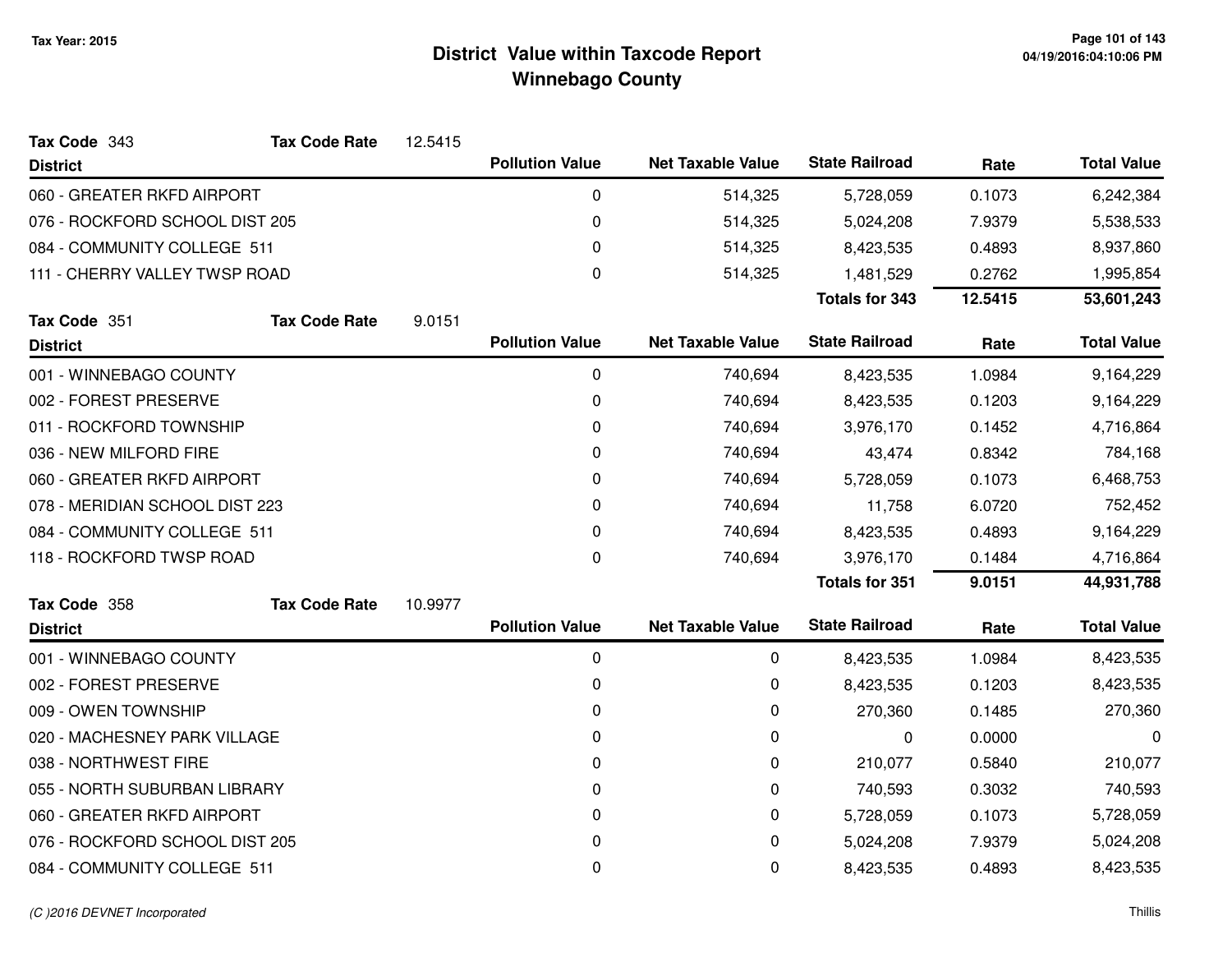| Tax Code 358                      | <b>Tax Code Rate</b> | 10.9977 |                        |                          |                       |         |                    |
|-----------------------------------|----------------------|---------|------------------------|--------------------------|-----------------------|---------|--------------------|
| <b>District</b>                   |                      |         | <b>Pollution Value</b> | <b>Net Taxable Value</b> | <b>State Railroad</b> | Rate    | <b>Total Value</b> |
| 116 - OWEN TWSP ROAD              |                      |         | 0                      | 0                        | 270,360               | 0.2088  | 270,360            |
| 156 - OLDE RIVER RIDGE PLAT 6 SSA |                      |         | 0                      | 0                        | 0                     | 0.0000  | 0                  |
|                                   |                      |         |                        |                          | <b>Totals for 358</b> | 10.9977 | 37,514,262         |
| Tax Code 359                      | <b>Tax Code Rate</b> | 10.9977 |                        |                          |                       |         |                    |
| <b>District</b>                   |                      |         | <b>Pollution Value</b> | <b>Net Taxable Value</b> | <b>State Railroad</b> | Rate    | <b>Total Value</b> |
| 001 - WINNEBAGO COUNTY            |                      |         | 0                      | 4,417                    | 8,423,535             | 1.0984  | 8,427,952          |
| 002 - FOREST PRESERVE             |                      |         | $\mathbf 0$            | 4,417                    | 8,423,535             | 0.1203  | 8,427,952          |
| 009 - OWEN TOWNSHIP               |                      |         | $\Omega$               | 4,417                    | 270,360               | 0.1485  | 274,777            |
| 020 - MACHESNEY PARK VILLAGE      |                      |         | 0                      | 4,417                    | 0                     | 0.0000  | 4,417              |
| 038 - NORTHWEST FIRE              |                      |         | 0                      | 4,417                    | 210,077               | 0.5840  | 214,494            |
| 055 - NORTH SUBURBAN LIBRARY      |                      |         | $\Omega$               | 4,417                    | 740,593               | 0.3032  | 745,010            |
| 060 - GREATER RKFD AIRPORT        |                      |         | 0                      | 4,417                    | 5,728,059             | 0.1073  | 5,732,476          |
| 076 - ROCKFORD SCHOOL DIST 205    |                      |         | 0                      | 4,417                    | 5,024,208             | 7.9379  | 5,028,625          |
| 084 - COMMUNITY COLLEGE 511       |                      |         | 0                      | 4,417                    | 8,423,535             | 0.4893  | 8,427,952          |
| 116 - OWEN TWSP ROAD              |                      |         | 0                      | 4,417                    | 270,360               | 0.2088  | 274,777            |
| 156 - OLDE RIVER RIDGE PLAT 6 SSA |                      |         | 0                      | 4,417                    | 0                     | 0.0000  | 4,417              |
|                                   |                      |         |                        |                          | <b>Totals for 359</b> | 10.9977 | 37,562,849         |
| Tax Code 360                      | <b>Tax Code Rate</b> | 10.5872 |                        |                          |                       |         |                    |
| <b>District</b>                   |                      |         | <b>Pollution Value</b> | <b>Net Taxable Value</b> | <b>State Railroad</b> | Rate    | <b>Total Value</b> |
| 001 - WINNEBAGO COUNTY            |                      |         | 0                      | 0                        | 8,423,535             | 1.0984  | 8,423,535          |
| 002 - FOREST PRESERVE             |                      |         | 0                      | 0                        | 8,423,535             | 0.1203  | 8,423,535          |
| 009 - OWEN TOWNSHIP               |                      |         | 0                      | 0                        | 270,360               | 0.1485  | 270,360            |
| 038 - NORTHWEST FIRE              |                      |         | $\mathbf{0}$           | 0                        | 210,077               | 0.5840  | 210,077            |
| 076 - ROCKFORD SCHOOL DIST 205    |                      |         | 0                      | 0                        | 5,024,208             | 7.9379  | 5,024,208          |
| 084 - COMMUNITY COLLEGE 511       |                      |         | 0                      | 0                        | 8,423,535             | 0.4893  | 8,423,535          |
| 116 - OWEN TWSP ROAD              |                      |         | $\mathbf 0$            | 0                        | 270,360               | 0.2088  | 270,360            |
|                                   |                      |         |                        |                          | <b>Totals for 360</b> | 10.5872 | 31,045,610         |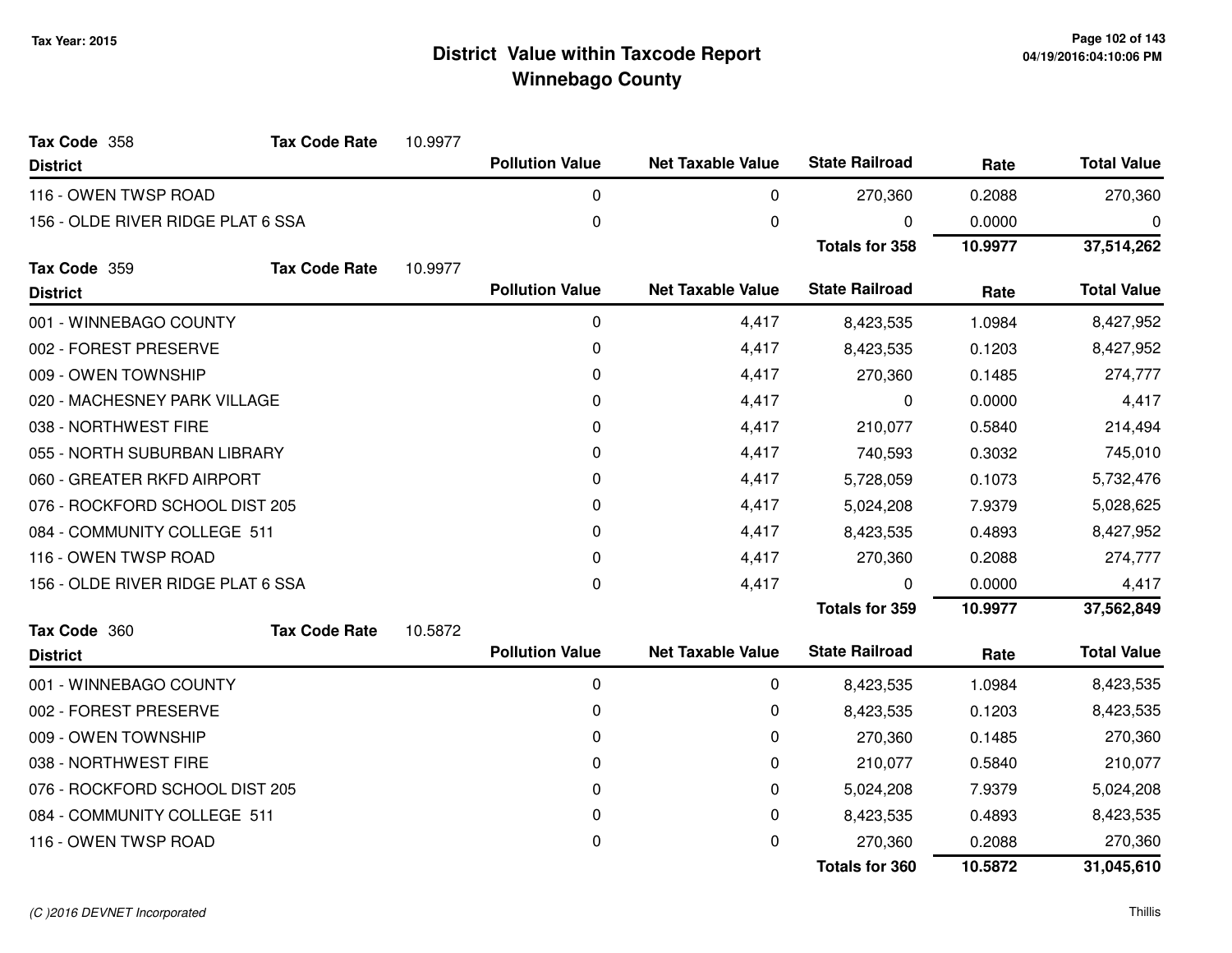| Tax Code 361                   | <b>Tax Code Rate</b> | 14.1971 |                        |                          |                       |         |                    |
|--------------------------------|----------------------|---------|------------------------|--------------------------|-----------------------|---------|--------------------|
| <b>District</b>                |                      |         | <b>Pollution Value</b> | <b>Net Taxable Value</b> | <b>State Railroad</b> | Rate    | <b>Total Value</b> |
| 001 - WINNEBAGO COUNTY         |                      |         | 0                      | 2,966                    | 8,423,535             | 1.0984  | 8,426,501          |
| 002 - FOREST PRESERVE          |                      |         | 0                      | 2,966                    | 8,423,535             | 0.1203  | 8,426,501          |
| 009 - OWEN TOWNSHIP            |                      |         | 0                      | 2,966                    | 270,360               | 0.1485  | 273,326            |
| 023 - ROCKFORD CITY            |                      |         | 0                      | 2,966                    | 3,297,017             | 3.3595  | 3,299,983          |
| 051 - ROCK RIVER WATER REC     |                      |         | 0                      | 2,966                    | 4,452,412             | 0.2075  | 4,455,378          |
| 059 - ROCKFORD CITY LIBRARY    |                      |         | 0                      | 2,966                    | 3,297,017             | 0.5196  | 3,299,983          |
| 060 - GREATER RKFD AIRPORT     |                      |         | 0                      | 2,966                    | 5,728,059             | 0.1073  | 5,731,025          |
| 076 - ROCKFORD SCHOOL DIST 205 |                      |         | 0                      | 2,966                    | 5,024,208             | 7.9379  | 5,027,174          |
| 084 - COMMUNITY COLLEGE 511    |                      |         | 0                      | 2,966                    | 8,423,535             | 0.4893  | 8,426,501          |
| 116 - OWEN TWSP ROAD           |                      |         | 0                      | 2,966                    | 270,360               | 0.2088  | 273,326            |
|                                |                      |         |                        |                          | <b>Totals for 361</b> | 14.1971 | 47,639,698         |
| Tax Code 362                   | <b>Tax Code Rate</b> | 9.1453  |                        |                          |                       |         |                    |
| <b>District</b>                |                      |         | <b>Pollution Value</b> | <b>Net Taxable Value</b> | <b>State Railroad</b> | Rate    | <b>Total Value</b> |
| 001 - WINNEBAGO COUNTY         |                      |         | $\mathbf 0$            | 697,336                  | 8,423,535             | 1.0984  | 9,120,871          |
| 002 - FOREST PRESERVE          |                      |         | 0                      | 697,336                  | 8,423,535             | 0.1203  | 9,120,871          |
| 009 - OWEN TOWNSHIP            |                      |         | 0                      | 697,336                  | 270,360               | 0.1485  | 967,696            |
| 038 - NORTHWEST FIRE           |                      |         | 0                      | 697,336                  | 210,077               | 0.5840  | 907,413            |
| 074 - ROCKTON SCHOOL DIST 140  |                      |         | 0                      | 697,336                  | 291,368               | 3.8877  | 988,704            |
| 077 - HONONEGAH HIGH SD #207   |                      |         | 0                      | 697,336                  | 366,785               | 2.6083  | 1,064,121          |
| 084 - COMMUNITY COLLEGE 511    |                      |         | 0                      | 697,336                  | 8,423,535             | 0.4893  | 9,120,871          |
| 116 - OWEN TWSP ROAD           |                      |         | 0                      | 697,336                  | 270,360               | 0.2088  | 967,696            |
|                                |                      |         |                        |                          | <b>Totals for 362</b> | 9.1453  | 32,258,243         |
| Tax Code 363                   | <b>Tax Code Rate</b> | 10.2952 |                        |                          |                       |         |                    |
| <b>District</b>                |                      |         | <b>Pollution Value</b> | <b>Net Taxable Value</b> | <b>State Railroad</b> | Rate    | <b>Total Value</b> |
| 001 - WINNEBAGO COUNTY         |                      |         | $\mathbf 0$            | 37,518                   | 8,423,535             | 1.0984  | 8,461,053          |
| 002 - FOREST PRESERVE          |                      |         | 0                      | 37,518                   | 8,423,535             | 0.1203  | 8,461,053          |
| 009 - OWEN TOWNSHIP            |                      |         | 0                      | 37,518                   | 270,360               | 0.1485  | 307,878            |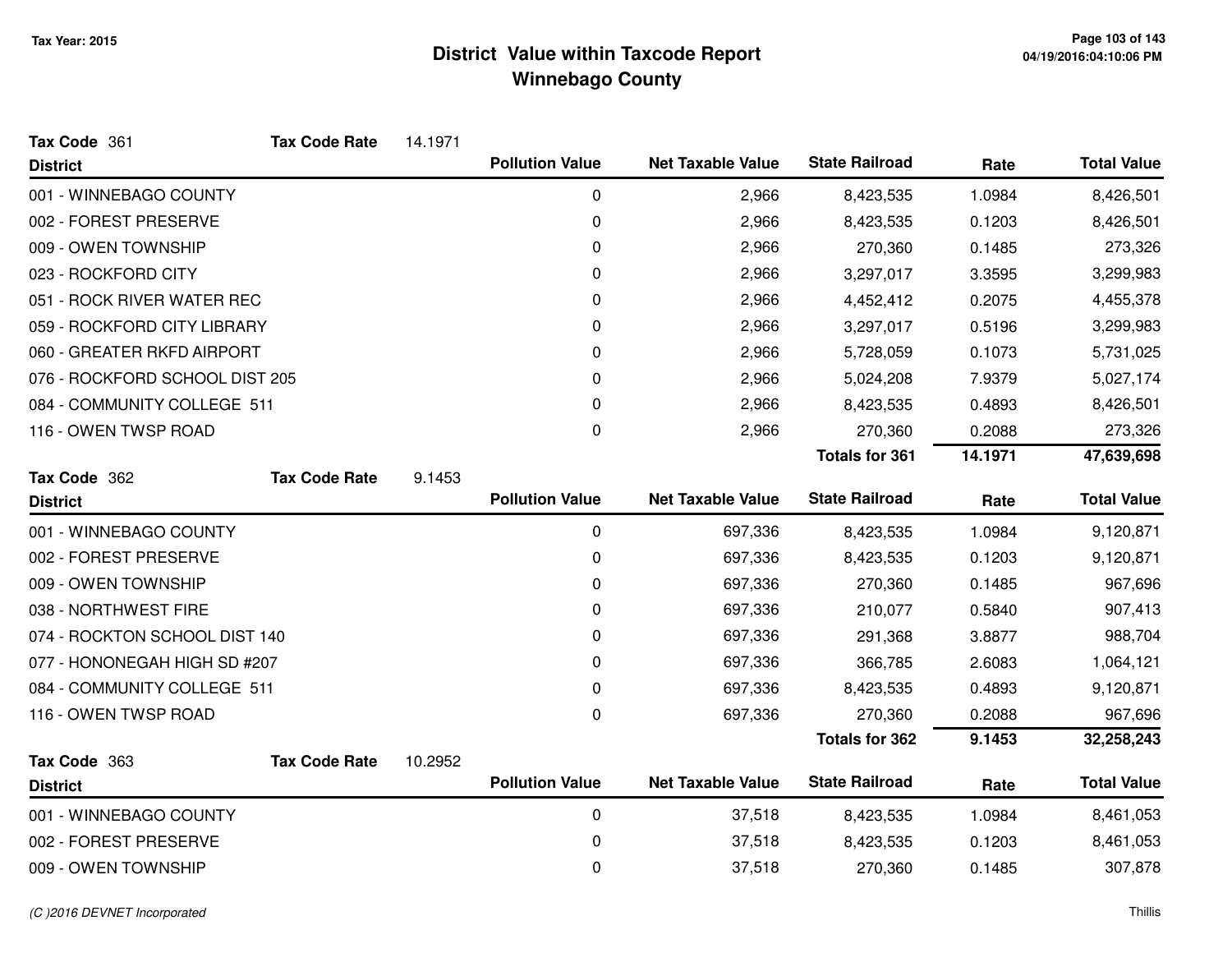| Tax Code 363                  | <b>Tax Code Rate</b> | 10.2952 |                        |                          |                       |         |                    |
|-------------------------------|----------------------|---------|------------------------|--------------------------|-----------------------|---------|--------------------|
| <b>District</b>               |                      |         | <b>Pollution Value</b> | <b>Net Taxable Value</b> | <b>State Railroad</b> | Rate    | <b>Total Value</b> |
| 038 - NORTHWEST FIRE          |                      |         | 0                      | 37,518                   | 210,077               | 0.5840  | 247,595            |
| 058 - WINNEBAGO LIBRARY       |                      |         | 0                      | 37,518                   | 0                     | 0.2182  | 37,518             |
| 082 - WINNEBAGO UNIT SD #323  |                      |         | 0                      | 37,518                   | 1,536,175             | 7.4277  | 1,573,693          |
| 084 - COMMUNITY COLLEGE 511   |                      |         | 0                      | 37,518                   | 8,423,535             | 0.4893  | 8,461,053          |
| 116 - OWEN TWSP ROAD          |                      |         | $\mathbf 0$            | 37,518                   | 270,360               | 0.2088  | 307,878            |
|                               |                      |         |                        |                          | <b>Totals for 363</b> | 10.2952 | 27,857,721         |
| Tax Code 364                  | <b>Tax Code Rate</b> | 9.3378  |                        |                          |                       |         |                    |
| <b>District</b>               |                      |         | <b>Pollution Value</b> | <b>Net Taxable Value</b> | <b>State Railroad</b> | Rate    | <b>Total Value</b> |
| 001 - WINNEBAGO COUNTY        |                      |         | 0                      | 185,509                  | 8,423,535             | 1.0984  | 8,609,044          |
| 002 - FOREST PRESERVE         |                      |         | 0                      | 185,509                  | 8,423,535             | 0.1203  | 8,609,044          |
| 009 - OWEN TOWNSHIP           |                      |         | 0                      | 185,509                  | 270,360               | 0.1485  | 455,869            |
| 041 - ROCKTON FIRE            |                      |         | 0                      | 185,509                  | 313,289               | 0.7765  | 498,798            |
| 074 - ROCKTON SCHOOL DIST 140 |                      |         | 0                      | 185,509                  | 291,368               | 3.8877  | 476,877            |
| 077 - HONONEGAH HIGH SD #207  |                      |         | 0                      | 185,509                  | 366,785               | 2.6083  | 552,294            |
| 084 - COMMUNITY COLLEGE 511   |                      |         | 0                      | 185,509                  | 8,423,535             | 0.4893  | 8,609,044          |
| 116 - OWEN TWSP ROAD          |                      |         | 0                      | 185,509                  | 270,360               | 0.2088  | 455,869            |
|                               |                      |         |                        |                          | <b>Totals for 364</b> | 9.3378  | 28,266,839         |
| Tax Code 365                  | <b>Tax Code Rate</b> | 11.2052 |                        |                          |                       |         |                    |
| <b>District</b>               |                      |         | <b>Pollution Value</b> | <b>Net Taxable Value</b> | <b>State Railroad</b> | Rate    | <b>Total Value</b> |
| 001 - WINNEBAGO COUNTY        |                      |         | 0                      | 9,462,095                | 8,423,535             | 1.0984  | 17,885,630         |
| 002 - FOREST PRESERVE         |                      |         | 0                      | 9,462,095                | 8,423,535             | 0.1203  | 17,885,630         |
| 009 - OWEN TOWNSHIP           |                      |         | 0                      | 9,462,095                | 270,360               | 0.1485  | 9,732,455          |
| 020 - MACHESNEY PARK VILLAGE  |                      |         | 0                      | 9,462,095                | 0                     | 0.0000  | 9,462,095          |
| 038 - NORTHWEST FIRE          |                      |         | 0                      | 9,462,095                | 210,077               | 0.5840  | 9,672,172          |
| 051 - ROCK RIVER WATER REC    |                      |         | 0                      | 9,462,095                | 4,452,412             | 0.2075  | 13,914,507         |
| 055 - NORTH SUBURBAN LIBRARY  |                      |         | 0                      | 9,462,095                | 740,593               | 0.3032  | 10,202,688         |
| 060 - GREATER RKFD AIRPORT    |                      |         | 0                      | 9,462,095                | 5,728,059             | 0.1073  | 15,190,154         |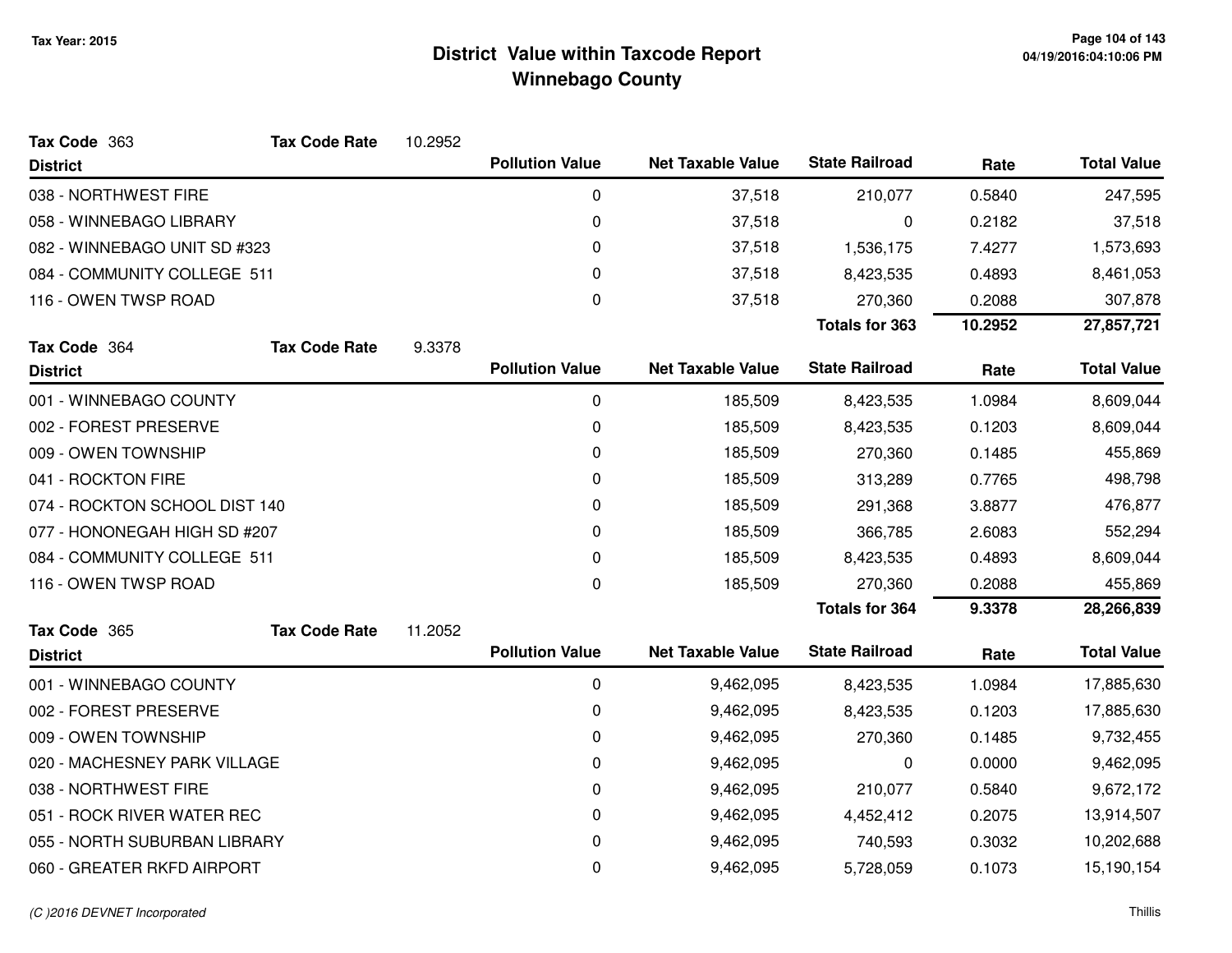| Tax Code 365                   | <b>Tax Code Rate</b> | 11.2052 |                        |                          |                       |           |                    |
|--------------------------------|----------------------|---------|------------------------|--------------------------|-----------------------|-----------|--------------------|
| <b>District</b>                |                      |         | <b>Pollution Value</b> | <b>Net Taxable Value</b> | <b>State Railroad</b> | Rate      | <b>Total Value</b> |
| 076 - ROCKFORD SCHOOL DIST 205 |                      |         | 0                      | 9,462,095                | 5,024,208             | 7.9379    | 14,486,303         |
| 084 - COMMUNITY COLLEGE 511    |                      |         | 0                      | 9,462,095                | 8,423,535             | 0.4893    | 17,885,630         |
| 116 - OWEN TWSP ROAD           |                      |         | 0                      | 9,462,095                | 270,360               | 0.2088    | 9,732,455          |
|                                |                      |         |                        |                          | Totals for 365        | 11.2052   | 146,049,719        |
| Tax Code 366                   | <b>Tax Code Rate</b> | 11.4614 |                        |                          |                       |           |                    |
| <b>District</b>                |                      |         | <b>Pollution Value</b> | <b>Net Taxable Value</b> | <b>State Railroad</b> | Rate      | <b>Total Value</b> |
| 001 - WINNEBAGO COUNTY         |                      |         | 0                      | 623,336                  | 8,423,535             | 1.0984    | 9,046,871          |
| 002 - FOREST PRESERVE          |                      |         | 0                      | 623,336                  | 8,423,535             | 0.1203    | 9,046,871          |
| 004 - CHERRY VALLEY TOWNSHIP   |                      |         | 0                      | 623,336                  | 1,481,529             | 0.1418    | 2,104,865          |
| 031 - CHERRY VALLEY FIRE       |                      |         | 0                      | 623,336                  | 827,972               | 0.9999    | 1,451,308          |
| 054 - CHERRY VALLEY LIBRARY    |                      | 0       | 623,336                | 939,290                  | 0.3976                | 1,562,626 |                    |
| 076 - ROCKFORD SCHOOL DIST 205 |                      | 0       | 623,336                | 5,024,208                | 7.9379                | 5,647,544 |                    |
| 084 - COMMUNITY COLLEGE 511    |                      |         | 0                      | 623,336                  | 8,423,535             | 0.4893    | 9,046,871          |
| 111 - CHERRY VALLEY TWSP ROAD  |                      |         | 0                      | 623,336                  | 1,481,529             | 0.2762    | 2,104,865          |
|                                |                      |         |                        |                          | <b>Totals for 366</b> | 11.4614   | 40,011,821         |
| Tax Code 367                   | <b>Tax Code Rate</b> | 10.0873 |                        |                          |                       |           |                    |
| <b>District</b>                |                      |         | <b>Pollution Value</b> | <b>Net Taxable Value</b> | <b>State Railroad</b> | Rate      | <b>Total Value</b> |
| 001 - WINNEBAGO COUNTY         |                      |         | 0                      | 92,754                   | 8,423,535             | 1.0984    | 8,516,289          |
| 002 - FOREST PRESERVE          |                      |         | 0                      | 92,754                   | 8,423,535             | 0.1203    | 8,516,289          |
| 004 - CHERRY VALLEY TOWNSHIP   |                      |         | 0                      | 92,754                   | 1,481,529             | 0.1418    | 1,574,283          |
| 031 - CHERRY VALLEY FIRE       |                      |         | 0                      | 92,754                   | 827,972               | 0.9999    | 920,726            |
| 054 - CHERRY VALLEY LIBRARY    |                      |         | 0                      | 92,754                   | 939,290               | 0.3976    | 1,032,044          |
| 083 - HIAWATHA SCHOOL DIST 426 |                      |         | 0                      | 92,754                   | 0                     | 6.3592    | 92,754             |
| 085 - COMMUNITY COLLEGE 523    |                      |         | 0                      | 92,754                   | 0                     | 0.6939    | 92,754             |
| 111 - CHERRY VALLEY TWSP ROAD  |                      |         | 0                      | 92,754                   | 1,481,529             | 0.2762    | 1,574,283          |
|                                |                      |         |                        |                          | <b>Totals for 367</b> | 10.0873   | 22,319,422         |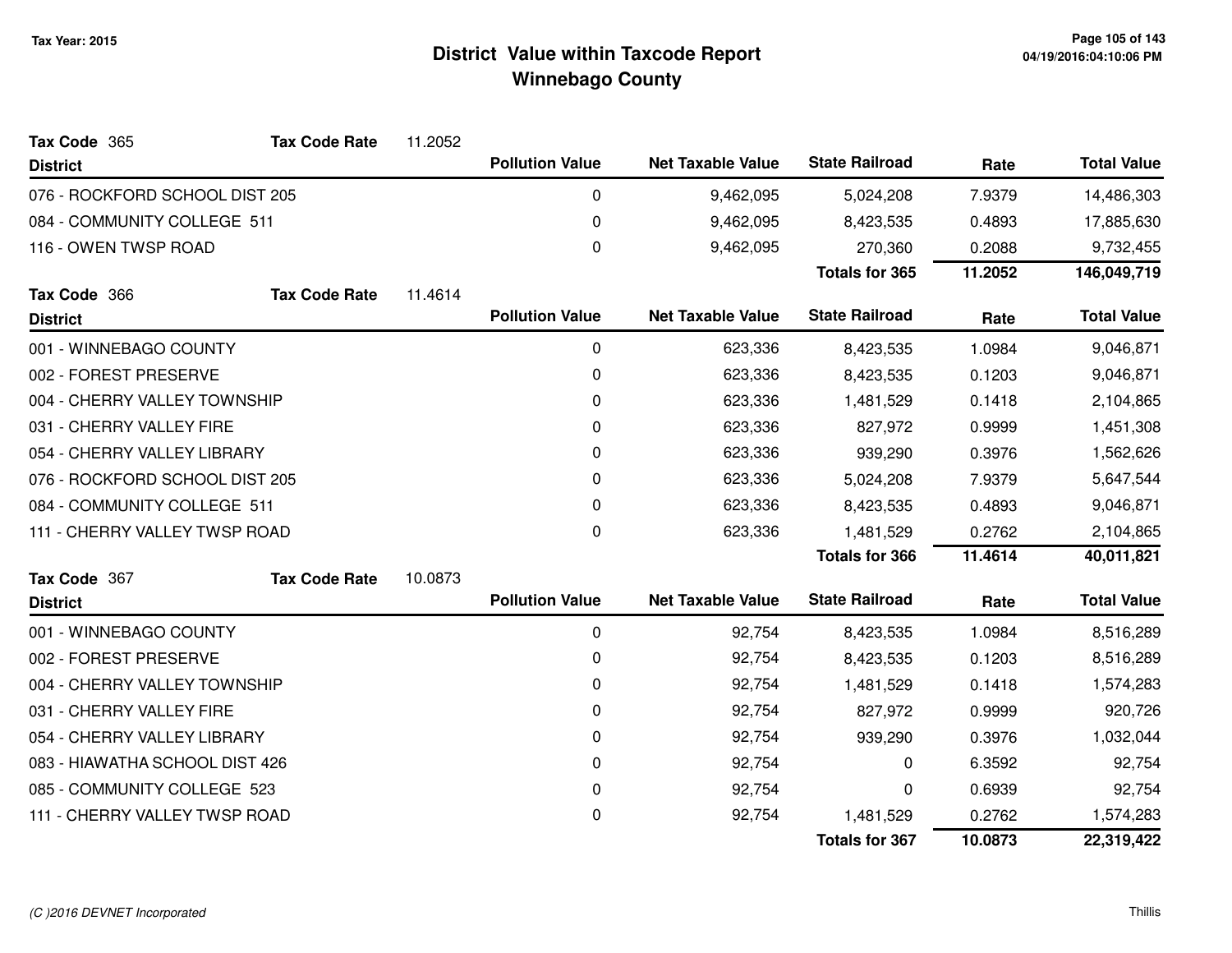| Tax Code 368                   | <b>Tax Code Rate</b> | 10.9977 |                        |                          |                       |         |                    |
|--------------------------------|----------------------|---------|------------------------|--------------------------|-----------------------|---------|--------------------|
| <b>District</b>                |                      |         | <b>Pollution Value</b> | <b>Net Taxable Value</b> | <b>State Railroad</b> | Rate    | <b>Total Value</b> |
| 001 - WINNEBAGO COUNTY         |                      |         | 0                      | 0                        | 8,423,535             | 1.0984  | 8,423,535          |
| 002 - FOREST PRESERVE          |                      |         | 0                      | 0                        | 8,423,535             | 0.1203  | 8,423,535          |
| 009 - OWEN TOWNSHIP            |                      |         | 0                      | 0                        | 270,360               | 0.1485  | 270,360            |
| 020 - MACHESNEY PARK VILLAGE   |                      |         | 0                      | 0                        | 0                     | 0.0000  | 0                  |
| 038 - NORTHWEST FIRE           |                      |         | 0                      | 0                        | 210,077               | 0.5840  | 210,077            |
| 055 - NORTH SUBURBAN LIBRARY   |                      |         | 0                      | 0                        | 740,593               | 0.3032  | 740,593            |
| 060 - GREATER RKFD AIRPORT     |                      |         | 0                      | 0                        | 5,728,059             | 0.1073  | 5,728,059          |
| 076 - ROCKFORD SCHOOL DIST 205 |                      |         | 0                      | 0                        | 5,024,208             | 7.9379  | 5,024,208          |
| 084 - COMMUNITY COLLEGE 511    |                      |         | 0                      | $\Omega$                 | 8,423,535             | 0.4893  | 8,423,535          |
| 116 - OWEN TWSP ROAD           |                      |         | 0                      | 0                        | 270,360               | 0.2088  | 270,360            |
|                                |                      |         |                        |                          | <b>Totals for 368</b> | 10.9977 | 37,514,262         |
| Tax Code 369                   | <b>Tax Code Rate</b> | 11.2052 |                        |                          |                       |         |                    |
| <b>District</b>                |                      |         | <b>Pollution Value</b> | <b>Net Taxable Value</b> | <b>State Railroad</b> | Rate    | <b>Total Value</b> |
| 001 - WINNEBAGO COUNTY         |                      |         | 0                      | 140,305                  | 8,423,535             | 1.0984  | 8,563,840          |
| 002 - FOREST PRESERVE          |                      |         | 0                      | 140,305                  | 8,423,535             | 0.1203  | 8,563,840          |
| 009 - OWEN TOWNSHIP            |                      |         | 0                      | 140,305                  | 270,360               | 0.1485  | 410,665            |
| 038 - NORTHWEST FIRE           |                      |         | 0                      | 140,305                  | 210,077               | 0.5840  | 350,382            |
| 051 - ROCK RIVER WATER REC     |                      |         | 0                      | 140,305                  | 4,452,412             | 0.2075  | 4,592,717          |
| 055 - NORTH SUBURBAN LIBRARY   |                      |         | 0                      | 140,305                  | 740,593               | 0.3032  | 880,898            |
| 060 - GREATER RKFD AIRPORT     |                      |         | 0                      | 140,305                  | 5,728,059             | 0.1073  | 5,868,364          |
| 076 - ROCKFORD SCHOOL DIST 205 |                      |         | 0                      | 140,305                  | 5,024,208             | 7.9379  | 5,164,513          |
| 084 - COMMUNITY COLLEGE 511    |                      |         | 0                      | 140,305                  | 8,423,535             | 0.4893  | 8,563,840          |
| 116 - OWEN TWSP ROAD           |                      |         | 0                      | 140,305                  | 270,360               | 0.2088  | 410,665            |
|                                |                      |         |                        |                          | <b>Totals for 369</b> | 11.2052 | 43,369,724         |
| Tax Code 370                   | <b>Tax Code Rate</b> | 12.4415 |                        |                          |                       |         |                    |
| <b>District</b>                |                      |         | <b>Pollution Value</b> | <b>Net Taxable Value</b> | <b>State Railroad</b> | Rate    | <b>Total Value</b> |
| 001 - WINNEBAGO COUNTY         |                      |         | 0                      | 0                        | 8,423,535             | 1.0984  | 8,423,535          |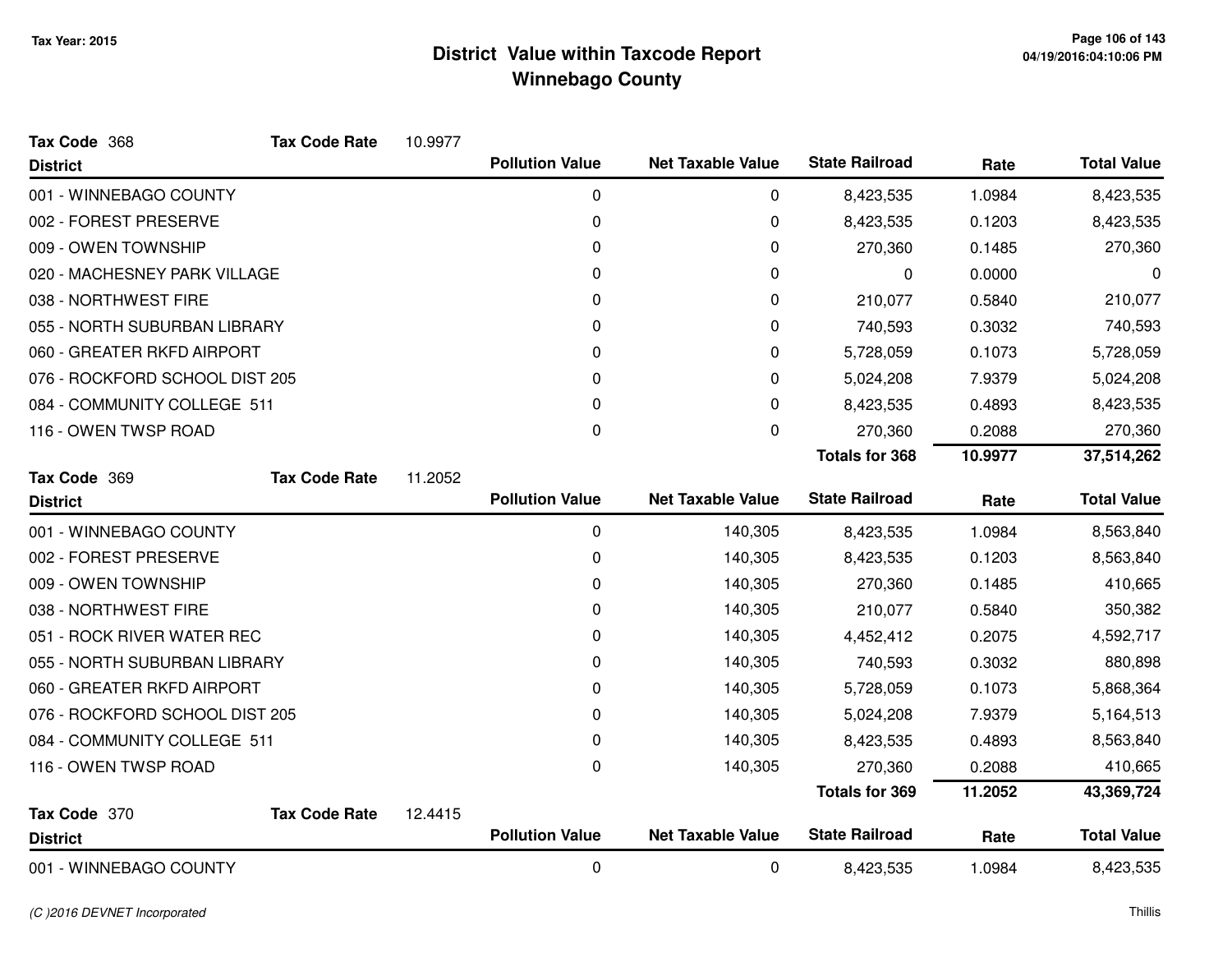| Tax Code 370                   | <b>Tax Code Rate</b> | 12.4415 |                        |                          |                       |         |                    |
|--------------------------------|----------------------|---------|------------------------|--------------------------|-----------------------|---------|--------------------|
| <b>District</b>                |                      |         | <b>Pollution Value</b> | <b>Net Taxable Value</b> | <b>State Railroad</b> | Rate    | <b>Total Value</b> |
| 002 - FOREST PRESERVE          |                      |         | 0                      | 0                        | 8,423,535             | 0.1203  | 8,423,535          |
| 011 - ROCKFORD TOWNSHIP        |                      |         | 0                      | 0                        | 3,976,170             | 0.1452  | 3,976,170          |
| 021 - NEW MILFORD VILLAGE      |                      |         | 0                      | 0                        | 0                     | 0.0000  | 0                  |
| 036 - NEW MILFORD FIRE         |                      |         | 0                      | 0                        | 43,474                | 0.8342  | 43,474             |
| 046 - ROCKFORD PARK DISTRICT   |                      |         | 0                      | 0                        | 4,191,679             | 1.1629  | 4,191,679          |
| 054 - CHERRY VALLEY LIBRARY    |                      |         | 0                      | 0                        | 939,290               | 0.3976  | 939,290            |
| 060 - GREATER RKFD AIRPORT     |                      |         | 0                      | 0                        | 5,728,059             | 0.1073  | 5,728,059          |
| 076 - ROCKFORD SCHOOL DIST 205 |                      |         | 0                      | 0                        | 5,024,208             | 7.9379  | 5,024,208          |
| 084 - COMMUNITY COLLEGE 511    |                      |         | 0                      | 0                        | 8,423,535             | 0.4893  | 8,423,535          |
| 118 - ROCKFORD TWSP ROAD       |                      |         | 0                      | 0                        | 3,976,170             | 0.1484  | 3,976,170          |
|                                |                      |         |                        |                          | <b>Totals for 370</b> | 12.4415 | 49,149,655         |
| Tax Code 372                   | <b>Tax Code Rate</b> | 12.6490 |                        |                          |                       |         |                    |
| <b>District</b>                |                      |         | <b>Pollution Value</b> | <b>Net Taxable Value</b> | <b>State Railroad</b> | Rate    | <b>Total Value</b> |
| 001 - WINNEBAGO COUNTY         |                      |         | 0                      | 3,430,266                | 8,423,535             | 1.0984  | 11,853,801         |
| 002 - FOREST PRESERVE          |                      |         | 0                      | 3,430,266                | 8,423,535             | 0.1203  | 11,853,801         |
| 011 - ROCKFORD TOWNSHIP        |                      |         | 0                      | 3,430,266                | 3,976,170             | 0.1452  | 7,406,436          |
| 021 - NEW MILFORD VILLAGE      |                      |         | 0                      | 3,430,266                | 0                     | 0.0000  | 3,430,266          |
| 036 - NEW MILFORD FIRE         |                      |         | 0                      | 3,430,266                | 43,474                | 0.8342  | 3,473,740          |
| 046 - ROCKFORD PARK DISTRICT   |                      |         | 0                      | 3,430,266                | 4,191,679             | 1.1629  | 7,621,945          |
| 051 - ROCK RIVER WATER REC     |                      |         | 0                      | 3,430,266                | 4,452,412             | 0.2075  | 7,882,678          |
| 054 - CHERRY VALLEY LIBRARY    |                      |         | 0                      | 3,430,266                | 939,290               | 0.3976  | 4,369,556          |
| 060 - GREATER RKFD AIRPORT     |                      |         | 0                      | 3,430,266                | 5,728,059             | 0.1073  | 9,158,325          |
| 076 - ROCKFORD SCHOOL DIST 205 |                      |         | 0                      | 3,430,266                | 5,024,208             | 7.9379  | 8,454,474          |
| 084 - COMMUNITY COLLEGE 511    |                      |         | 0                      | 3,430,266                | 8,423,535             | 0.4893  | 11,853,801         |
| 118 - ROCKFORD TWSP ROAD       |                      |         | 0                      | 3,430,266                | 3,976,170             | 0.1484  | 7,406,436          |
|                                |                      |         |                        |                          | <b>Totals for 372</b> | 12.6490 | 94,765,259         |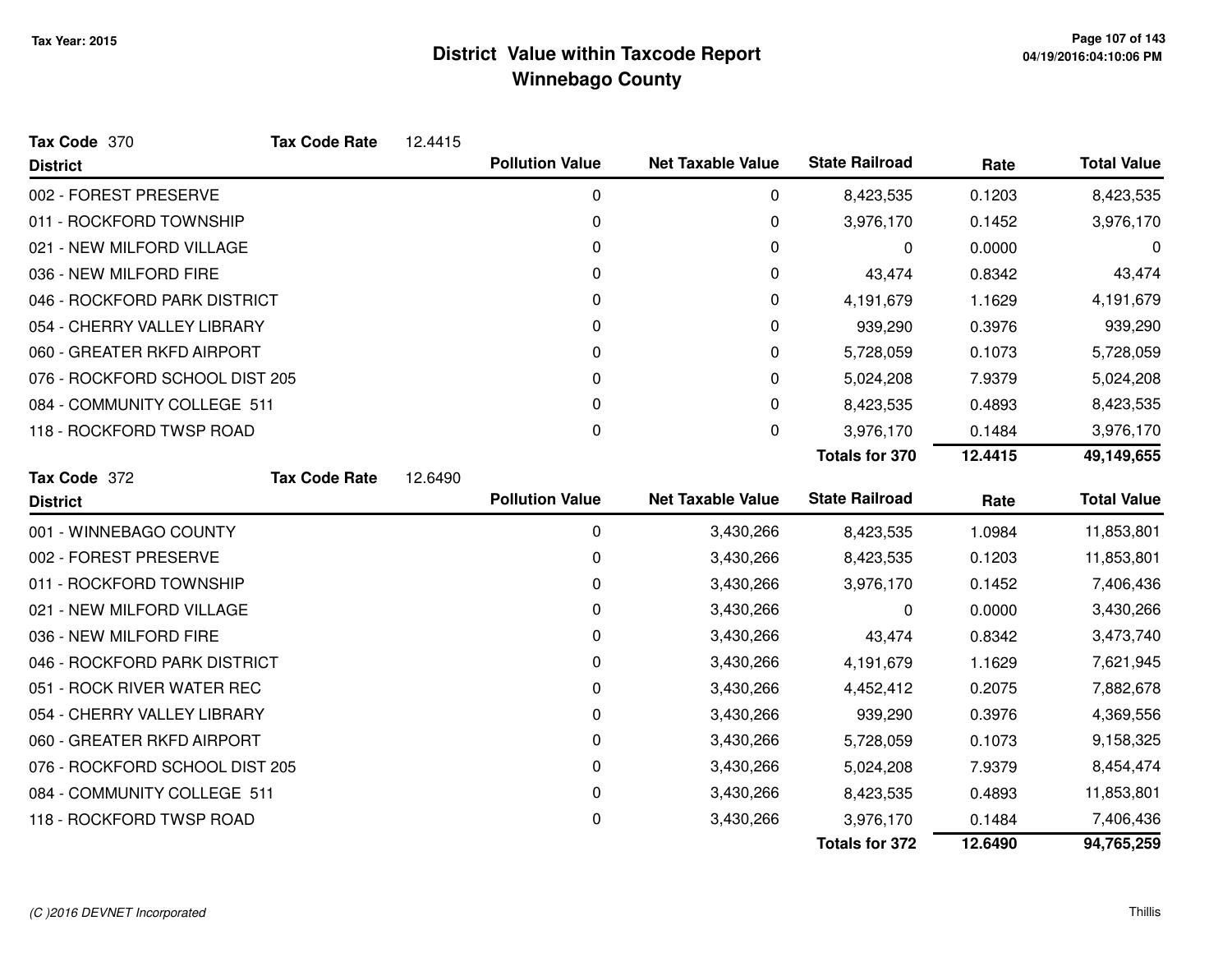| Tax Code 373                   | <b>Tax Code Rate</b> | 11.0885 |                        |                          |                       |         |                    |
|--------------------------------|----------------------|---------|------------------------|--------------------------|-----------------------|---------|--------------------|
| <b>District</b>                |                      |         | <b>Pollution Value</b> | <b>Net Taxable Value</b> | <b>State Railroad</b> | Rate    | <b>Total Value</b> |
| 001 - WINNEBAGO COUNTY         |                      |         | 0                      | 1,556,918                | 8,423,535             | 1.0984  | 9,980,453          |
| 002 - FOREST PRESERVE          |                      |         | 0                      | 1,556,918                | 8,423,535             | 0.1203  | 9,980,453          |
| 011 - ROCKFORD TOWNSHIP        |                      |         | 0                      | 1,556,918                | 3,976,170             | 0.1452  | 5,533,088          |
| 021 - NEW MILFORD VILLAGE      |                      |         | 0                      | 1,556,918                | 0                     | 0.0000  | 1,556,918          |
| 036 - NEW MILFORD FIRE         |                      |         | 0                      | 1,556,918                | 43,474                | 0.8342  | 1,600,392          |
| 051 - ROCK RIVER WATER REC     |                      |         | 0                      | 1,556,918                | 4,452,412             | 0.2075  | 6,009,330          |
| 060 - GREATER RKFD AIRPORT     |                      |         | 0                      | 1,556,918                | 5,728,059             | 0.1073  | 7,284,977          |
| 076 - ROCKFORD SCHOOL DIST 205 |                      |         | 0                      | 1,556,918                | 5,024,208             | 7.9379  | 6,581,126          |
| 084 - COMMUNITY COLLEGE 511    |                      |         | 0                      | 1,556,918                | 8,423,535             | 0.4893  | 9,980,453          |
| 118 - ROCKFORD TWSP ROAD       |                      |         | 0                      | 1,556,918                | 3,976,170             | 0.1484  | 5,533,088          |
|                                |                      |         |                        |                          | <b>Totals for 373</b> | 11.0885 | 64,040,278         |
| Tax Code 374                   | <b>Tax Code Rate</b> | 12.6072 |                        |                          |                       |         |                    |
| <b>District</b>                |                      |         | <b>Pollution Value</b> | <b>Net Taxable Value</b> | <b>State Railroad</b> | Rate    | <b>Total Value</b> |
| 001 - WINNEBAGO COUNTY         |                      |         | 0                      | 986,964                  | 8,423,535             | 1.0984  | 9,410,499          |
| 002 - FOREST PRESERVE          |                      |         | 0                      | 986,964                  | 8,423,535             | 0.1203  | 9,410,499          |
| 011 - ROCKFORD TOWNSHIP        |                      |         | 0                      | 986,964                  | 3,976,170             | 0.1452  | 4,963,134          |
| 017 - CHERRY VALLEY VILLAGE    |                      |         | 0                      | 986,964                  | 169,131               | 0.0000  | 1,156,095          |
| 031 - CHERRY VALLEY FIRE       |                      |         | 0                      | 986,964                  | 827,972               | 0.9999  | 1,814,936          |
| 046 - ROCKFORD PARK DISTRICT   |                      |         | 0                      | 986,964                  | 4,191,679             | 1.1629  | 5,178,643          |
| 054 - CHERRY VALLEY LIBRARY    |                      |         | 0                      | 986,964                  | 939,290               | 0.3976  | 1,926,254          |
| 060 - GREATER RKFD AIRPORT     |                      |         | 0                      | 986,964                  | 5,728,059             | 0.1073  | 6,715,023          |
| 076 - ROCKFORD SCHOOL DIST 205 |                      |         | 0                      | 986,964                  | 5,024,208             | 7.9379  | 6,011,172          |
| 084 - COMMUNITY COLLEGE 511    |                      |         | 0                      | 986,964                  | 8,423,535             | 0.4893  | 9,410,499          |
| 118 - ROCKFORD TWSP ROAD       |                      |         | 0                      | 986,964                  | 3,976,170             | 0.1484  | 4,963,134          |
|                                |                      |         |                        |                          | <b>Totals for 374</b> | 12.6072 | 60,959,888         |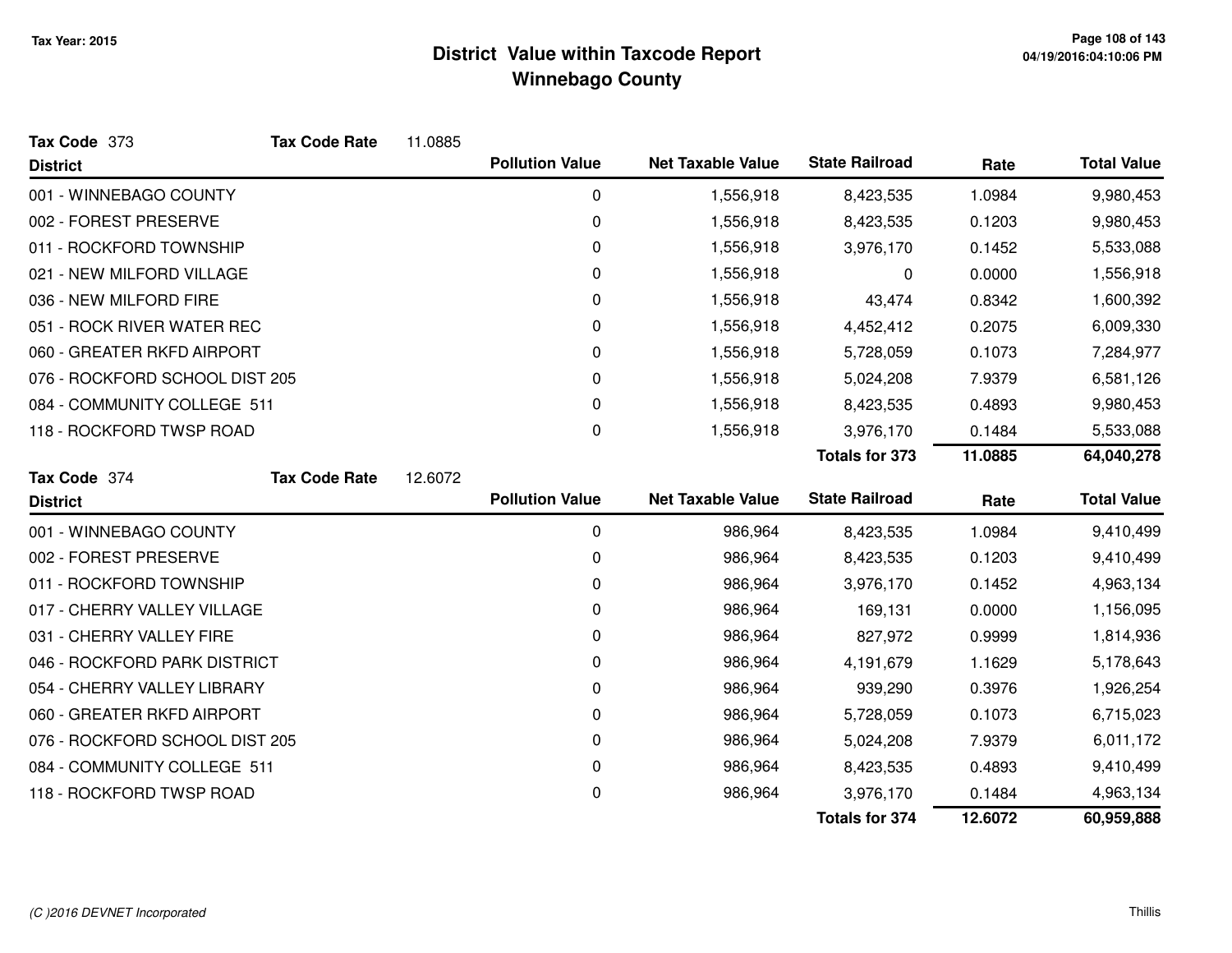| Tax Code 378                   | <b>Tax Code Rate</b> | 12.8147 |                        |                          |                       |         |                    |
|--------------------------------|----------------------|---------|------------------------|--------------------------|-----------------------|---------|--------------------|
| <b>District</b>                |                      |         | <b>Pollution Value</b> | <b>Net Taxable Value</b> | <b>State Railroad</b> | Rate    | <b>Total Value</b> |
| 001 - WINNEBAGO COUNTY         |                      |         | 0                      | 43,569,651               | 8,423,535             | 1.0984  | 51,993,186         |
| 002 - FOREST PRESERVE          |                      |         | 0                      | 43,569,651               | 8,423,535             | 0.1203  | 51,993,186         |
| 011 - ROCKFORD TOWNSHIP        |                      |         | 0                      | 43,569,651               | 3,976,170             | 0.1452  | 47,545,821         |
| 017 - CHERRY VALLEY VILLAGE    |                      |         | 0                      | 43,569,651               | 169,131               | 0.0000  | 43,738,782         |
| 031 - CHERRY VALLEY FIRE       |                      |         | 0                      | 43,569,651               | 827,972               | 0.9999  | 44,397,623         |
| 046 - ROCKFORD PARK DISTRICT   |                      |         | 0                      | 43,569,651               | 4,191,679             | 1.1629  | 47,761,330         |
| 051 - ROCK RIVER WATER REC     |                      |         | 0                      | 43,569,651               | 4,452,412             | 0.2075  | 48,022,063         |
| 054 - CHERRY VALLEY LIBRARY    |                      |         | 0                      | 43,569,651               | 939,290               | 0.3976  | 44,508,941         |
| 060 - GREATER RKFD AIRPORT     |                      |         | 0                      | 43,569,651               | 5,728,059             | 0.1073  | 49,297,710         |
| 076 - ROCKFORD SCHOOL DIST 205 |                      |         | 0                      | 43,569,651               | 5,024,208             | 7.9379  | 48,593,859         |
| 084 - COMMUNITY COLLEGE 511    |                      |         | 0                      | 43,569,651               | 8,423,535             | 0.4893  | 51,993,186         |
| 118 - ROCKFORD TWSP ROAD       |                      |         | 0                      | 43,569,651               | 3,976,170             | 0.1484  | 47,545,821         |
|                                |                      |         |                        |                          | <b>Totals for 378</b> | 12.8147 | 577,391,508        |
| Tax Code 379                   | <b>Tax Code Rate</b> | 10.8810 |                        |                          |                       |         |                    |
| <b>District</b>                |                      |         | <b>Pollution Value</b> | <b>Net Taxable Value</b> | <b>State Railroad</b> | Rate    | <b>Total Value</b> |
| 001 - WINNEBAGO COUNTY         |                      |         | 0                      | 635,573                  | 8,423,535             | 1.0984  | 9,059,108          |
| 002 - FOREST PRESERVE          |                      |         | 0                      | 635,573                  | 8,423,535             | 0.1203  | 9,059,108          |
| 011 - ROCKFORD TOWNSHIP        |                      |         | 0                      | 635,573                  | 3,976,170             | 0.1452  | 4,611,743          |
| 021 - NEW MILFORD VILLAGE      |                      |         | 0                      | 635,573                  | 0                     | 0.0000  | 635,573            |
| 036 - NEW MILFORD FIRE         |                      |         | 0                      | 635,573                  | 43,474                | 0.8342  | 679,047            |
| 060 - GREATER RKFD AIRPORT     |                      |         | 0                      | 635,573                  | 5,728,059             | 0.1073  | 6,363,632          |
| 076 - ROCKFORD SCHOOL DIST 205 |                      |         | 0                      | 635,573                  | 5,024,208             | 7.9379  | 5,659,781          |
| 084 - COMMUNITY COLLEGE 511    |                      |         | 0                      | 635,573                  | 8,423,535             | 0.4893  | 9,059,108          |
| 118 - ROCKFORD TWSP ROAD       |                      |         | 0                      | 635,573                  | 3,976,170             | 0.1484  | 4,611,743          |
|                                |                      |         |                        |                          | <b>Totals for 379</b> | 10.8810 | 49,738,843         |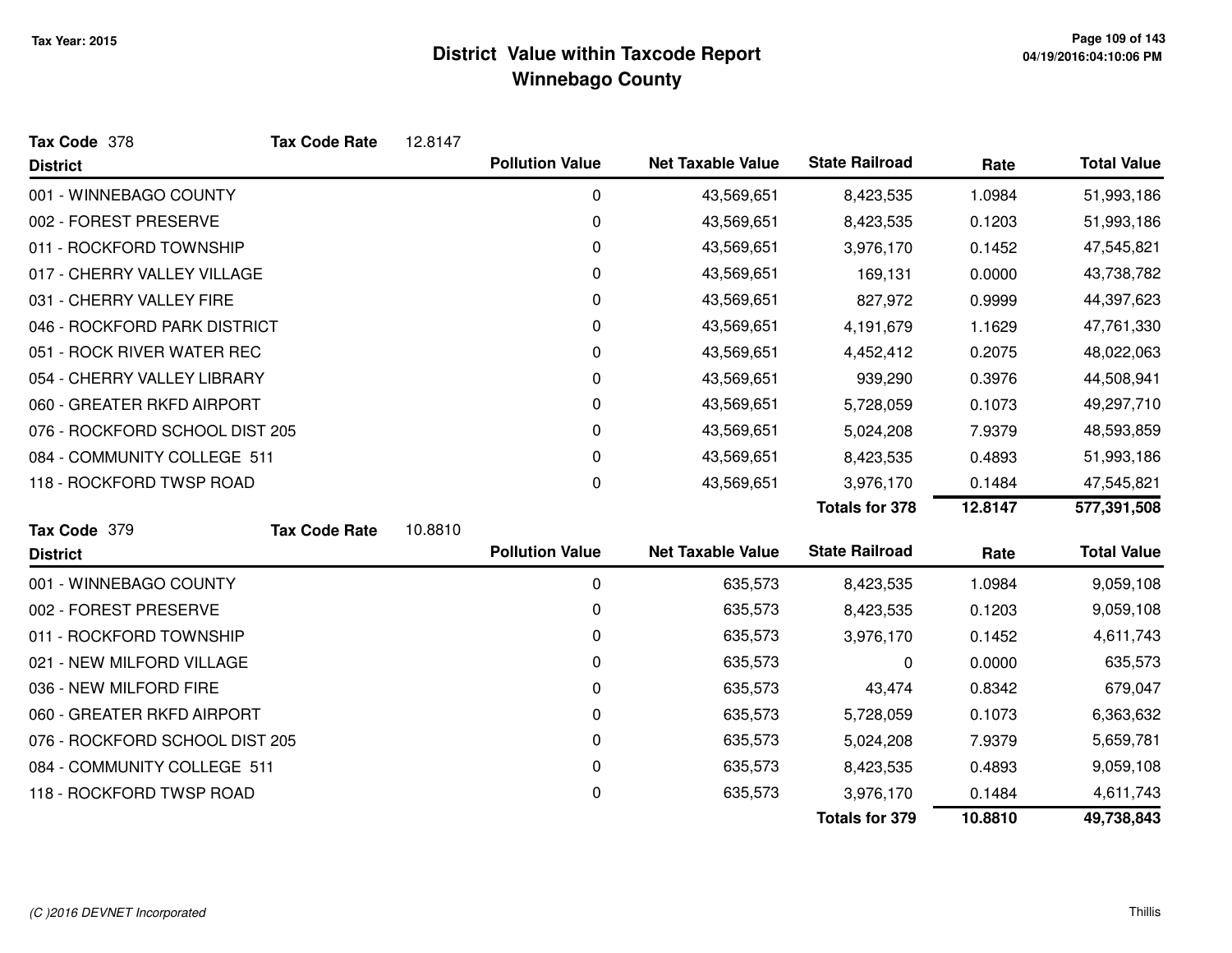| Tax Code 380                   | <b>Tax Code Rate</b> | 12.0439 |                        |                          |                       |         |                    |
|--------------------------------|----------------------|---------|------------------------|--------------------------|-----------------------|---------|--------------------|
| <b>District</b>                |                      |         | <b>Pollution Value</b> | <b>Net Taxable Value</b> | <b>State Railroad</b> | Rate    | <b>Total Value</b> |
| 001 - WINNEBAGO COUNTY         |                      |         | 0                      | 648,709                  | 8,423,535             | 1.0984  | 9,072,244          |
| 002 - FOREST PRESERVE          |                      |         | 0                      | 648,709                  | 8,423,535             | 0.1203  | 9,072,244          |
| 011 - ROCKFORD TOWNSHIP        |                      |         | 0                      | 648,709                  | 3,976,170             | 0.1452  | 4,624,879          |
| 021 - NEW MILFORD VILLAGE      |                      |         | 0                      | 648,709                  | 0                     | 0.0000  | 648,709            |
| 036 - NEW MILFORD FIRE         |                      |         | 0                      | 648,709                  | 43,474                | 0.8342  | 692,183            |
| 046 - ROCKFORD PARK DISTRICT   |                      |         | 0                      | 648,709                  | 4,191,679             | 1.1629  | 4,840,388          |
| 060 - GREATER RKFD AIRPORT     |                      |         | 0                      | 648,709                  | 5,728,059             | 0.1073  | 6,376,768          |
| 076 - ROCKFORD SCHOOL DIST 205 |                      |         | 0                      | 648,709                  | 5,024,208             | 7.9379  | 5,672,917          |
| 084 - COMMUNITY COLLEGE 511    |                      |         | 0                      | 648,709                  | 8,423,535             | 0.4893  | 9,072,244          |
| 118 - ROCKFORD TWSP ROAD       |                      |         | 0                      | 648,709                  | 3,976,170             | 0.1484  | 4,624,879          |
|                                |                      |         |                        |                          | <b>Totals for 380</b> | 12.0439 | 54,697,455         |
| Tax Code 381                   | <b>Tax Code Rate</b> | 14.7861 |                        |                          |                       |         |                    |
| <b>District</b>                |                      |         | <b>Pollution Value</b> | <b>Net Taxable Value</b> | <b>State Railroad</b> | Rate    | <b>Total Value</b> |
| 001 - WINNEBAGO COUNTY         |                      |         | 0                      | 5,503,143                | 8,423,535             | 1.0984  | 13,926,678         |
| 002 - FOREST PRESERVE          |                      |         | 0                      | 5,503,143                | 8,423,535             | 0.1203  | 13,926,678         |
| 011 - ROCKFORD TOWNSHIP        |                      |         | 0                      | 5,503,143                | 3,976,170             | 0.1452  | 9,479,313          |
| 023 - ROCKFORD CITY            |                      |         | 0                      | 5,503,143                | 3,297,017             | 3.3595  | 8,800,160          |
| 046 - ROCKFORD PARK DISTRICT   |                      |         | 0                      | 5,503,143                | 4,191,679             | 1.1629  | 9,694,822          |
| 051 - ROCK RIVER WATER REC     |                      |         | 0                      | 5,503,143                | 4,452,412             | 0.2075  | 9,955,555          |
| 059 - ROCKFORD CITY LIBRARY    |                      |         | 0                      | 5,503,143                | 3,297,017             | 0.5196  | 8,800,160          |
| 060 - GREATER RKFD AIRPORT     |                      |         | 0                      | 5,503,143                | 5,728,059             | 0.1073  | 11,231,202         |
| 082 - WINNEBAGO UNIT SD #323   |                      |         | 0                      | 5,503,143                | 1,536,175             | 7.4277  | 7,039,318          |
| 084 - COMMUNITY COLLEGE 511    |                      |         | 0                      | 5,503,143                | 8,423,535             | 0.4893  | 13,926,678         |
| 118 - ROCKFORD TWSP ROAD       |                      |         | 0                      | 5,503,143                | 3,976,170             | 0.1484  | 9,479,313          |
|                                |                      |         |                        |                          |                       | 14.7861 | 116,259,877        |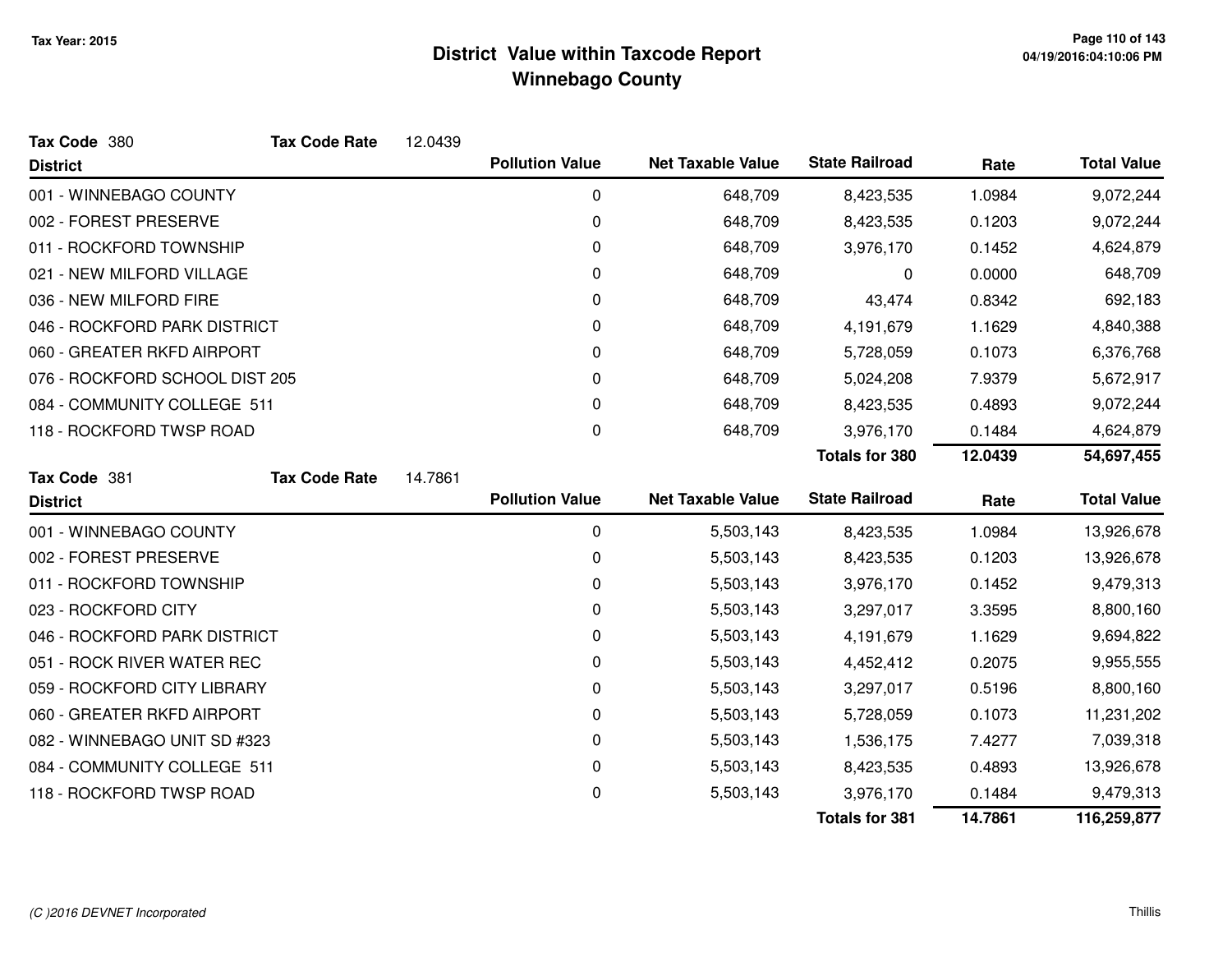| Tax Code 382                   | <b>Tax Code Rate</b> | 14.5786 |                        |                          |                       |         |                    |
|--------------------------------|----------------------|---------|------------------------|--------------------------|-----------------------|---------|--------------------|
| <b>District</b>                |                      |         | <b>Pollution Value</b> | <b>Net Taxable Value</b> | <b>State Railroad</b> | Rate    | <b>Total Value</b> |
| 001 - WINNEBAGO COUNTY         |                      |         | $\pmb{0}$              | 141,289                  | 8,423,535             | 1.0984  | 8,564,824          |
| 002 - FOREST PRESERVE          |                      |         | $\mathbf 0$            | 141,289                  | 8,423,535             | 0.1203  | 8,564,824          |
| 011 - ROCKFORD TOWNSHIP        |                      |         | 0                      | 141,289                  | 3,976,170             | 0.1452  | 4,117,459          |
| 023 - ROCKFORD CITY            |                      |         | 0                      | 141,289                  | 3,297,017             | 3.3595  | 3,438,306          |
| 046 - ROCKFORD PARK DISTRICT   |                      |         | $\mathbf 0$            | 141,289                  | 4,191,679             | 1.1629  | 4,332,968          |
| 059 - ROCKFORD CITY LIBRARY    |                      |         | 0                      | 141,289                  | 3,297,017             | 0.5196  | 3,438,306          |
| 060 - GREATER RKFD AIRPORT     |                      |         | 0                      | 141,289                  | 5,728,059             | 0.1073  | 5,869,348          |
| 082 - WINNEBAGO UNIT SD #323   |                      |         | $\mathbf 0$            | 141,289                  | 1,536,175             | 7.4277  | 1,677,464          |
| 084 - COMMUNITY COLLEGE 511    |                      |         | 0                      | 141,289                  | 8,423,535             | 0.4893  | 8,564,824          |
| 118 - ROCKFORD TWSP ROAD       |                      |         | $\mathbf 0$            | 141,289                  | 3,976,170             | 0.1484  | 4,117,459          |
|                                |                      |         |                        |                          | <b>Totals for 382</b> | 14.5786 | 52,685,782         |
| Tax Code 383                   | <b>Tax Code Rate</b> | 15.2132 |                        |                          |                       |         |                    |
| <b>District</b>                |                      |         | <b>Pollution Value</b> | <b>Net Taxable Value</b> | <b>State Railroad</b> | Rate    | <b>Total Value</b> |
| 001 - WINNEBAGO COUNTY         |                      |         | $\mathbf 0$            | 1,204,080                | 8,423,535             | 1.0984  | 9,627,615          |
| 002 - FOREST PRESERVE          |                      |         | 0                      | 1,204,080                | 8,423,535             | 0.1203  | 9,627,615          |
| 004 - CHERRY VALLEY TOWNSHIP   |                      |         | $\pmb{0}$              | 1,204,080                | 1,481,529             | 0.1418  | 2,685,609          |
| 023 - ROCKFORD CITY            |                      |         | $\mathbf 0$            | 1,204,080                | 3,297,017             | 3.3595  | 4,501,097          |
| 046 - ROCKFORD PARK DISTRICT   |                      |         | 0                      | 1,204,080                | 4,191,679             | 1.1629  | 5,395,759          |
| 059 - ROCKFORD CITY LIBRARY    |                      |         | 0                      | 1,204,080                | 3,297,017             | 0.5196  | 4,501,097          |
| 060 - GREATER RKFD AIRPORT     |                      |         | 0                      | 1,204,080                | 5,728,059             | 0.1073  | 6,932,139          |
| 076 - ROCKFORD SCHOOL DIST 205 |                      |         | $\mathbf 0$            | 1,204,080                | 5,024,208             | 7.9379  | 6,228,288          |
| 084 - COMMUNITY COLLEGE 511    |                      |         | 0                      | 1,204,080                | 8,423,535             | 0.4893  | 9,627,615          |
| 111 - CHERRY VALLEY TWSP ROAD  |                      |         | 0                      | 1,204,080                | 1,481,529             | 0.2762  | 2,685,609          |
|                                |                      |         |                        |                          | <b>Totals for 383</b> | 15.2132 | 61,812,443         |
| Tax Code 385                   | <b>Tax Code Rate</b> | 12.2514 |                        |                          |                       |         |                    |
| <b>District</b>                |                      |         | <b>Pollution Value</b> | <b>Net Taxable Value</b> | <b>State Railroad</b> | Rate    | <b>Total Value</b> |
| 001 - WINNEBAGO COUNTY         |                      |         | $\mathbf 0$            | 735,273                  | 8,423,535             | 1.0984  | 9,158,808          |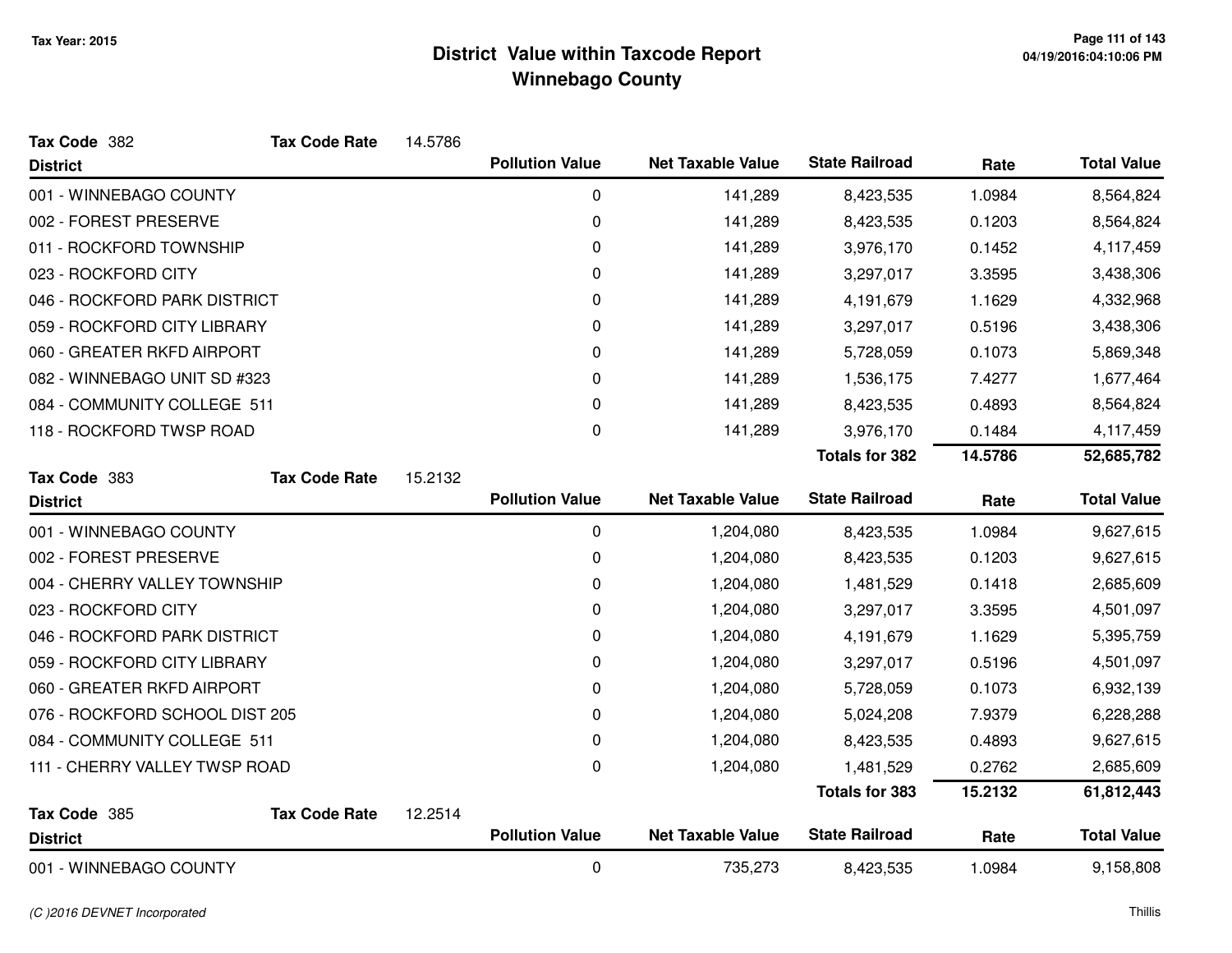| Tax Code 385                   | <b>Tax Code Rate</b> | 12.2514 |                        |                          |                       |         |                    |
|--------------------------------|----------------------|---------|------------------------|--------------------------|-----------------------|---------|--------------------|
| <b>District</b>                |                      |         | <b>Pollution Value</b> | <b>Net Taxable Value</b> | <b>State Railroad</b> | Rate    | <b>Total Value</b> |
| 002 - FOREST PRESERVE          |                      |         | $\pmb{0}$              | 735,273                  | 8,423,535             | 0.1203  | 9,158,808          |
| 011 - ROCKFORD TOWNSHIP        |                      |         | 0                      | 735,273                  | 3,976,170             | 0.1452  | 4,711,443          |
| 021 - NEW MILFORD VILLAGE      |                      |         | 0                      | 735,273                  | 0                     | 0.0000  | 735,273            |
| 036 - NEW MILFORD FIRE         |                      |         | 0                      | 735,273                  | 43,474                | 0.8342  | 778,747            |
| 046 - ROCKFORD PARK DISTRICT   |                      |         | 0                      | 735,273                  | 4,191,679             | 1.1629  | 4,926,952          |
| 051 - ROCK RIVER WATER REC     |                      |         | 0                      | 735,273                  | 4,452,412             | 0.2075  | 5,187,685          |
| 060 - GREATER RKFD AIRPORT     |                      |         | 0                      | 735,273                  | 5,728,059             | 0.1073  | 6,463,332          |
| 076 - ROCKFORD SCHOOL DIST 205 |                      |         | $\Omega$               | 735,273                  | 5,024,208             | 7.9379  | 5,759,481          |
| 084 - COMMUNITY COLLEGE 511    |                      |         | $\Omega$               | 735,273                  | 8,423,535             | 0.4893  | 9,158,808          |
| 118 - ROCKFORD TWSP ROAD       |                      |         | 0                      | 735,273                  | 3,976,170             | 0.1484  | 4,711,443          |
|                                |                      |         |                        |                          | <b>Totals for 385</b> | 12.2514 | 60,750,780         |
| Tax Code 386                   | <b>Tax Code Rate</b> | 12.7316 |                        |                          |                       |         |                    |
| <b>District</b>                |                      |         | <b>Pollution Value</b> | <b>Net Taxable Value</b> | <b>State Railroad</b> | Rate    | <b>Total Value</b> |
| 001 - WINNEBAGO COUNTY         |                      |         | 0                      | 0                        | 8,423,535             | 1.0984  | 8,423,535          |
| 002 - FOREST PRESERVE          |                      |         | 0                      | 0                        | 8,423,535             | 0.1203  | 8,423,535          |
| 004 - CHERRY VALLEY TOWNSHIP   |                      |         | 0                      | 0                        | 1,481,529             | 0.1418  | 1,481,529          |
| 021 - NEW MILFORD VILLAGE      |                      |         | 0                      | 0                        | 0                     | 0.0000  | 0                  |
| 031 - CHERRY VALLEY FIRE       |                      |         | 0                      | 0                        | 827,972               | 0.9999  | 827,972            |
| 046 - ROCKFORD PARK DISTRICT   |                      |         | 0                      | 0                        | 4,191,679             | 1.1629  | 4,191,679          |
| 054 - CHERRY VALLEY LIBRARY    |                      |         | 0                      | 0                        | 939,290               | 0.3976  | 939,290            |
| 060 - GREATER RKFD AIRPORT     |                      |         | 0                      | 0                        | 5,728,059             | 0.1073  | 5,728,059          |
| 076 - ROCKFORD SCHOOL DIST 205 |                      |         | 0                      | 0                        | 5,024,208             | 7.9379  | 5,024,208          |
| 084 - COMMUNITY COLLEGE 511    |                      |         | 0                      | 0                        | 8,423,535             | 0.4893  | 8,423,535          |
| 111 - CHERRY VALLEY TWSP ROAD  |                      |         | 0                      | 0                        | 1,481,529             | 0.2762  | 1,481,529          |
|                                |                      |         |                        |                          | <b>Totals for 386</b> | 12.7316 | 44,944,871         |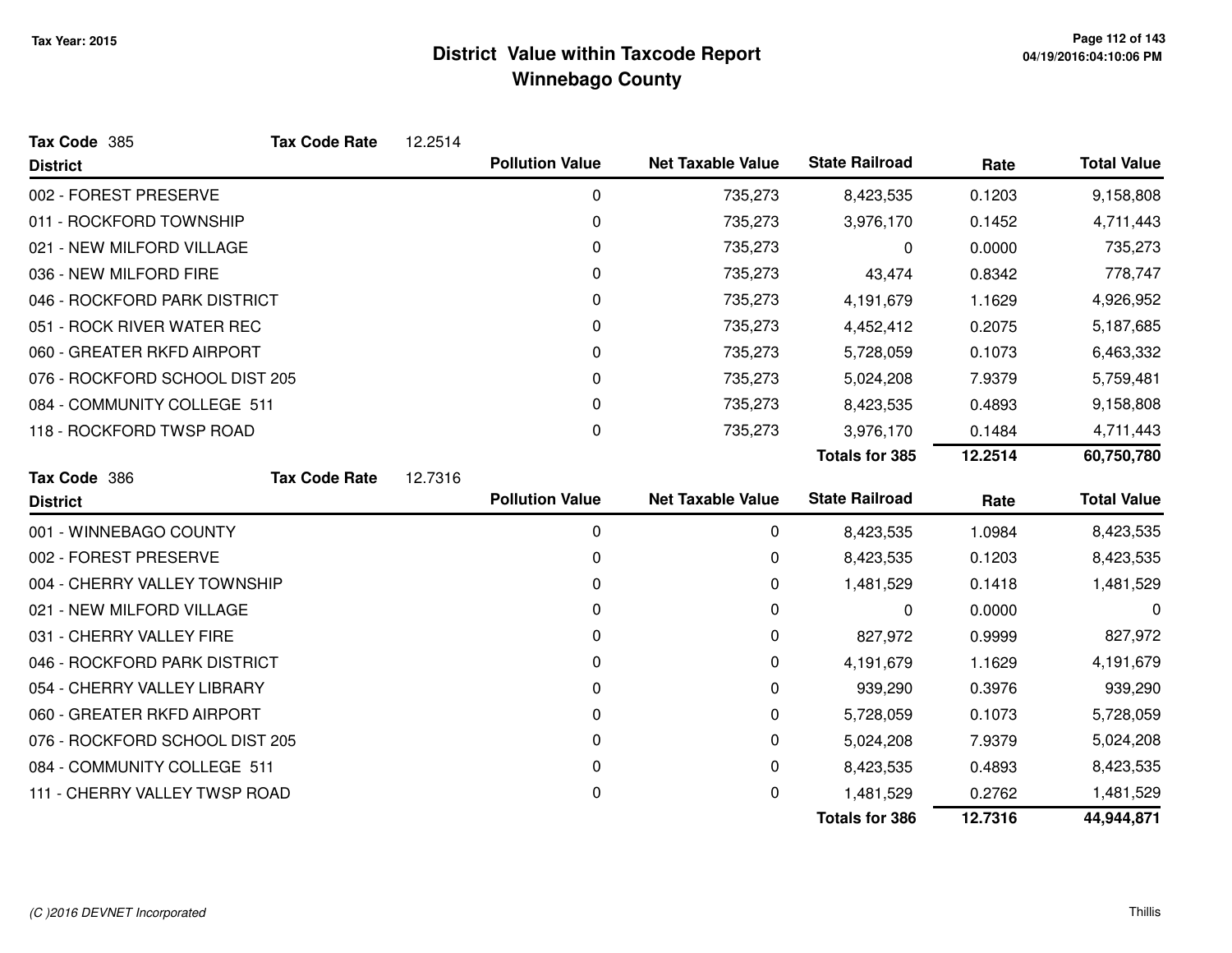| Tax Code 391                   | <b>Tax Code Rate</b> | 15.2963 |                        |                          |                       |         |                    |
|--------------------------------|----------------------|---------|------------------------|--------------------------|-----------------------|---------|--------------------|
| <b>District</b>                |                      |         | <b>Pollution Value</b> | <b>Net Taxable Value</b> | <b>State Railroad</b> | Rate    | <b>Total Value</b> |
| 001 - WINNEBAGO COUNTY         |                      |         | 0                      | 809,868                  | 8,423,535             | 1.0984  | 9,233,403          |
| 002 - FOREST PRESERVE          |                      |         | 0                      | 809,868                  | 8,423,535             | 0.1203  | 9,233,403          |
| 011 - ROCKFORD TOWNSHIP        |                      |         | 0                      | 809,868                  | 3,976,170             | 0.1452  | 4,786,038          |
| 023 - ROCKFORD CITY            |                      |         | 0                      | 809,868                  | 3,297,017             | 3.3595  | 4,106,885          |
| 046 - ROCKFORD PARK DISTRICT   |                      |         | 0                      | 809,868                  | 4,191,679             | 1.1629  | 5,001,547          |
| 051 - ROCK RIVER WATER REC     |                      |         | 0                      | 809,868                  | 4,452,412             | 0.2075  | 5,262,280          |
| 059 - ROCKFORD CITY LIBRARY    |                      |         | 0                      | 809,868                  | 3,297,017             | 0.5196  | 4,106,885          |
| 060 - GREATER RKFD AIRPORT     |                      |         | 0                      | 809,868                  | 5,728,059             | 0.1073  | 6,537,927          |
| 076 - ROCKFORD SCHOOL DIST 205 |                      |         | 0                      | 809,868                  | 5,024,208             | 7.9379  | 5,834,076          |
| 084 - COMMUNITY COLLEGE 511    |                      |         | 0                      | 809,868                  | 8,423,535             | 0.4893  | 9,233,403          |
| 093 - NORTH MAIN TIF           |                      |         | 0                      | 302,436                  | 0                     | 0.0000  | 302,436            |
| 118 - ROCKFORD TWSP ROAD       |                      |         | 0                      | 809,868                  | 3,976,170             | 0.1484  | 4,786,038          |
|                                |                      |         |                        |                          |                       |         |                    |
|                                |                      |         |                        |                          | <b>Totals for 391</b> | 15.2963 | 68,424,321         |
| Tax Code 392                   | <b>Tax Code Rate</b> | 15.2963 |                        |                          |                       |         |                    |
| <b>District</b>                |                      |         | <b>Pollution Value</b> | <b>Net Taxable Value</b> | <b>State Railroad</b> | Rate    | <b>Total Value</b> |
| 001 - WINNEBAGO COUNTY         |                      |         | 0                      | 21,781,621               | 8,423,535             | 1.0984  | 30,205,156         |
| 002 - FOREST PRESERVE          |                      |         | 0                      | 21,781,621               | 8,423,535             | 0.1203  | 30,205,156         |
| 011 - ROCKFORD TOWNSHIP        |                      |         | 0                      | 21,781,621               | 3,976,170             | 0.1452  | 25,757,791         |
| 023 - ROCKFORD CITY            |                      |         | 0                      | 21,781,621               | 3,297,017             | 3.3595  | 25,078,638         |
| 046 - ROCKFORD PARK DISTRICT   |                      |         | 0                      | 21,781,621               | 4,191,679             | 1.1629  | 25,973,300         |
| 051 - ROCK RIVER WATER REC     |                      |         | 0                      | 21,781,621               | 4,452,412             | 0.2075  | 26,234,033         |
| 059 - ROCKFORD CITY LIBRARY    |                      |         | 0                      | 21,781,621               | 3,297,017             | 0.5196  | 25,078,638         |
| 060 - GREATER RKFD AIRPORT     |                      |         | 0                      | 21,781,621               | 5,728,059             | 0.1073  | 27,509,680         |
| 076 - ROCKFORD SCHOOL DIST 205 |                      |         | 0                      | 21,781,621               | 5,024,208             | 7.9379  | 26,805,829         |
| 084 - COMMUNITY COLLEGE 511    |                      |         | 0                      | 21,781,621               | 8,423,535             | 0.4893  | 30,205,156         |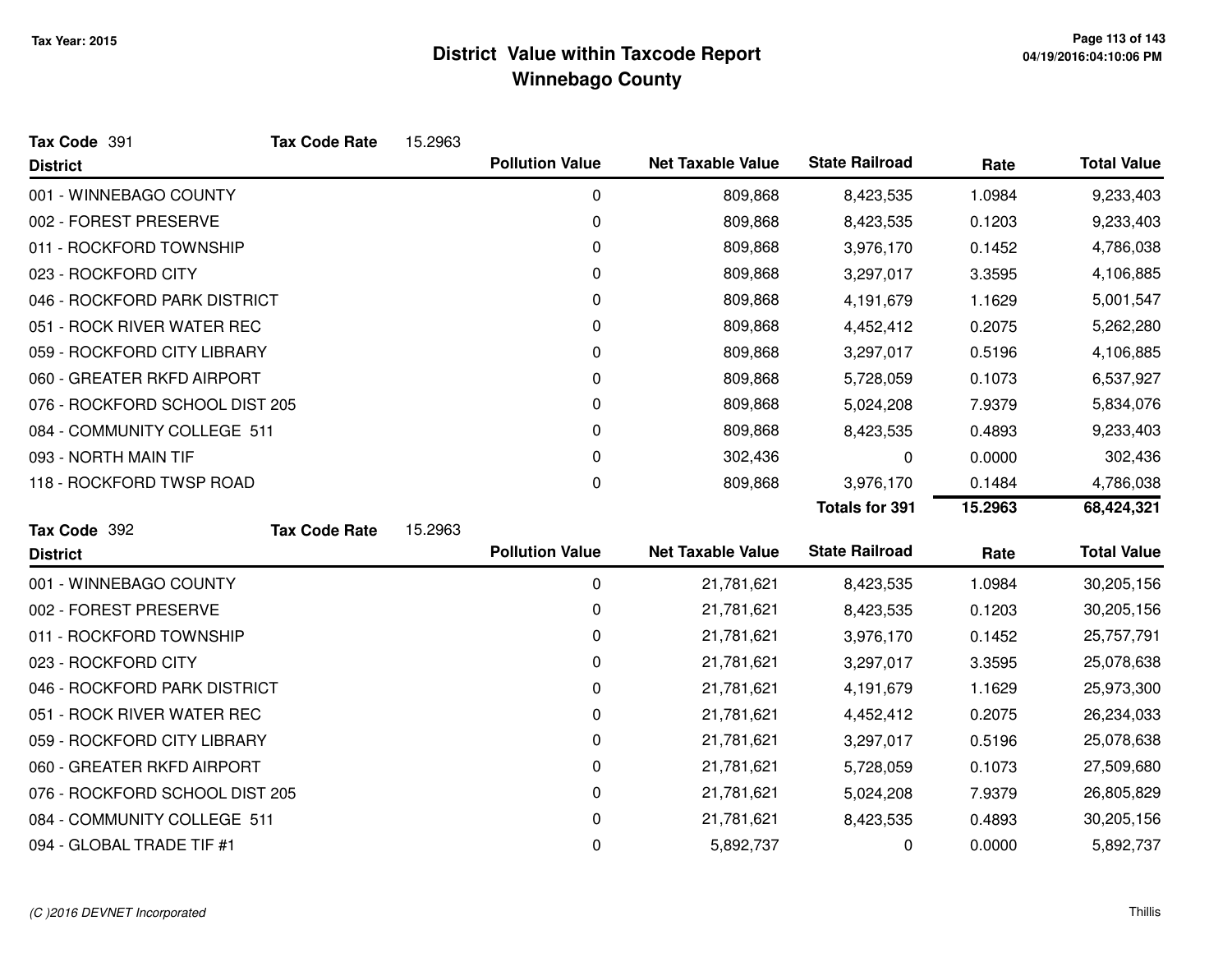| Tax Code 392                   | <b>Tax Code Rate</b> | 15.2963 |                        |                          |                       |         |                    |
|--------------------------------|----------------------|---------|------------------------|--------------------------|-----------------------|---------|--------------------|
| <b>District</b>                |                      |         | <b>Pollution Value</b> | <b>Net Taxable Value</b> | <b>State Railroad</b> | Rate    | <b>Total Value</b> |
| 118 - ROCKFORD TWSP ROAD       |                      |         | 0                      | 21,781,621               | 3,976,170             | 0.1484  | 25,757,791         |
|                                |                      |         |                        |                          | <b>Totals for 392</b> | 15.2963 | 304,703,905        |
| Tax Code 393                   | <b>Tax Code Rate</b> | 11.2786 |                        |                          |                       |         |                    |
| <b>District</b>                |                      |         | <b>Pollution Value</b> | <b>Net Taxable Value</b> | <b>State Railroad</b> | Rate    | <b>Total Value</b> |
| 001 - WINNEBAGO COUNTY         |                      |         | 0                      | 215,710                  | 8,423,535             | 1.0984  | 8,639,245          |
| 002 - FOREST PRESERVE          |                      |         | 0                      | 215,710                  | 8,423,535             | 0.1203  | 8,639,245          |
| 011 - ROCKFORD TOWNSHIP        |                      |         | 0                      | 215,710                  | 3,976,170             | 0.1452  | 4,191,880          |
| 021 - NEW MILFORD VILLAGE      |                      |         | 0                      | 215,710                  | 0                     | 0.0000  | 215,710            |
| 036 - NEW MILFORD FIRE         |                      |         | 0                      | 215,710                  | 43,474                | 0.8342  | 259,184            |
| 054 - CHERRY VALLEY LIBRARY    |                      |         | 0                      | 215,710                  | 939,290               | 0.3976  | 1,155,000          |
| 060 - GREATER RKFD AIRPORT     |                      |         | 0                      | 215,710                  | 5,728,059             | 0.1073  | 5,943,769          |
| 076 - ROCKFORD SCHOOL DIST 205 |                      |         | 0                      | 215,710                  | 5,024,208             | 7.9379  | 5,239,918          |
| 084 - COMMUNITY COLLEGE 511    |                      |         | 0                      | 215,710                  | 8,423,535             | 0.4893  | 8,639,245          |
| 118 - ROCKFORD TWSP ROAD       |                      |         | 0                      | 215,710                  | 3,976,170             | 0.1484  | 4,191,880          |
|                                |                      |         |                        |                          | <b>Totals for 393</b> | 11.2786 | 47,115,076         |
| Tax Code 394                   | <b>Tax Code Rate</b> | 11.2786 |                        |                          |                       |         |                    |
| <b>District</b>                |                      |         | <b>Pollution Value</b> | <b>Net Taxable Value</b> | <b>State Railroad</b> | Rate    | <b>Total Value</b> |
| 001 - WINNEBAGO COUNTY         |                      |         | 0                      | 0                        | 8,423,535             | 1.0984  | 8,423,535          |
| 002 - FOREST PRESERVE          |                      |         | 0                      | 0                        | 8,423,535             | 0.1203  | 8,423,535          |
| 011 - ROCKFORD TOWNSHIP        |                      |         | 0                      | 0                        | 3,976,170             | 0.1452  | 3,976,170          |
| 017 - CHERRY VALLEY VILLAGE    |                      |         | 0                      | 0                        | 169,131               | 0.0000  | 169,131            |
| 036 - NEW MILFORD FIRE         |                      |         | 0                      | 0                        | 43,474                | 0.8342  | 43,474             |
| 054 - CHERRY VALLEY LIBRARY    |                      |         | 0                      | 0                        | 939,290               | 0.3976  | 939,290            |
| 060 - GREATER RKFD AIRPORT     |                      |         | 0                      | 0                        | 5,728,059             | 0.1073  | 5,728,059          |
| 076 - ROCKFORD SCHOOL DIST 205 |                      |         | 0                      | 0                        | 5,024,208             | 7.9379  | 5,024,208          |
| 084 - COMMUNITY COLLEGE 511    |                      |         | 0                      | 0                        | 8,423,535             | 0.4893  | 8,423,535          |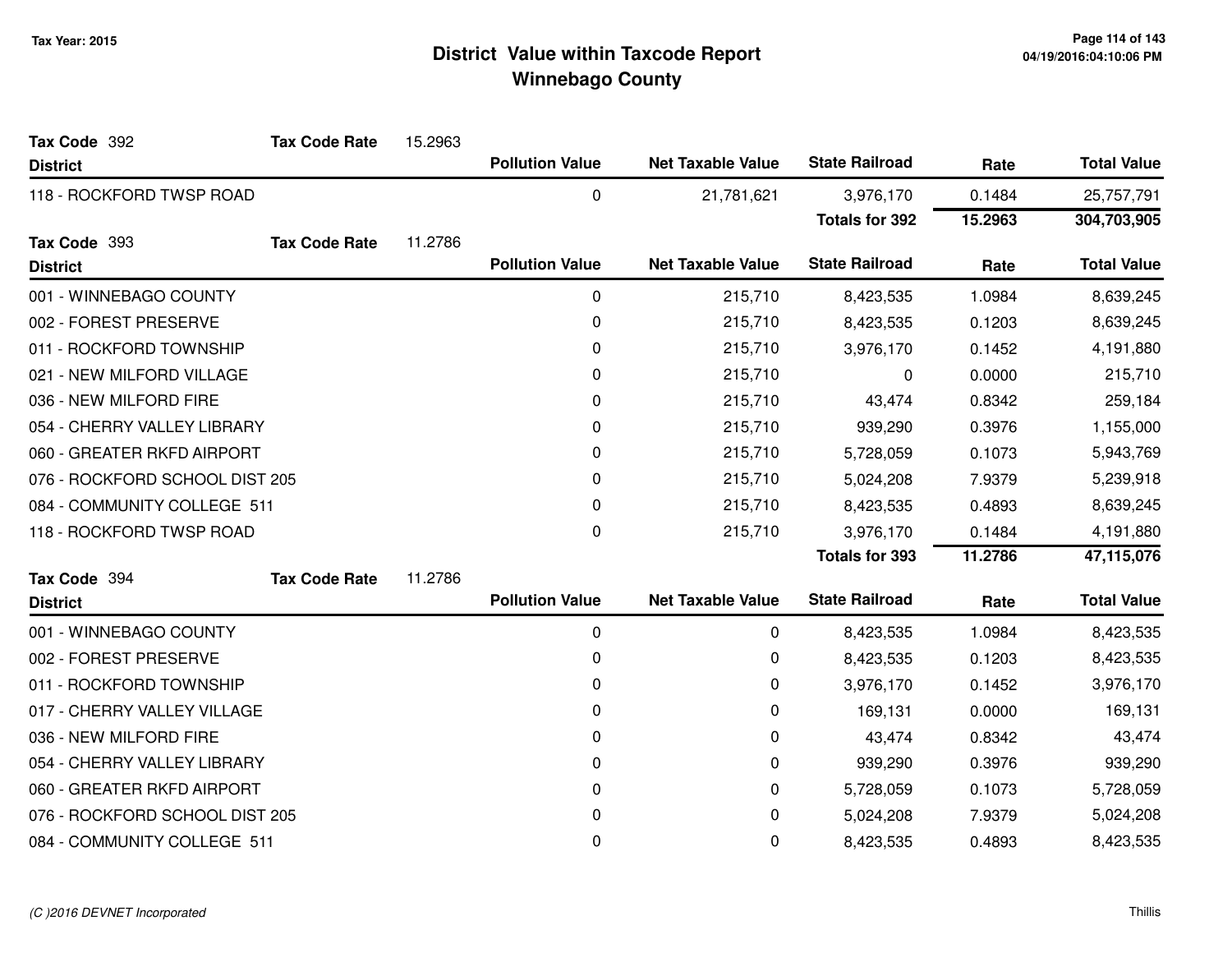| Tax Code 394                   | <b>Tax Code Rate</b> | 11.2786 |                        |                          |                       |         |                    |
|--------------------------------|----------------------|---------|------------------------|--------------------------|-----------------------|---------|--------------------|
| <b>District</b>                |                      |         | <b>Pollution Value</b> | <b>Net Taxable Value</b> | <b>State Railroad</b> | Rate    | <b>Total Value</b> |
| 118 - ROCKFORD TWSP ROAD       |                      |         | $\pmb{0}$              | 0                        | 3,976,170             | 0.1484  | 3,976,170          |
|                                |                      |         |                        |                          | <b>Totals for 394</b> | 11.2786 | 45,127,107         |
| Tax Code 396                   | <b>Tax Code Rate</b> | 11.4614 |                        |                          |                       |         |                    |
| <b>District</b>                |                      |         | <b>Pollution Value</b> | <b>Net Taxable Value</b> | <b>State Railroad</b> | Rate    | <b>Total Value</b> |
| 001 - WINNEBAGO COUNTY         |                      |         | 0                      | 0                        | 8,423,535             | 1.0984  | 8,423,535          |
| 002 - FOREST PRESERVE          |                      |         | 0                      | 0                        | 8,423,535             | 0.1203  | 8,423,535          |
| 004 - CHERRY VALLEY TOWNSHIP   |                      |         | $\Omega$               | 0                        | 1,481,529             | 0.1418  | 1,481,529          |
| 017 - CHERRY VALLEY VILLAGE    |                      |         | 0                      | 0                        | 169,131               | 0.0000  | 169,131            |
| 031 - CHERRY VALLEY FIRE       |                      |         | 0                      | 0                        | 827,972               | 0.9999  | 827,972            |
| 054 - CHERRY VALLEY LIBRARY    |                      |         | 0                      | 0                        | 939,290               | 0.3976  | 939,290            |
| 076 - ROCKFORD SCHOOL DIST 205 |                      |         | $\Omega$               | 0                        | 5,024,208             | 7.9379  | 5,024,208          |
| 084 - COMMUNITY COLLEGE 511    |                      |         | 0                      | 0                        | 8,423,535             | 0.4893  | 8,423,535          |
| 111 - CHERRY VALLEY TWSP ROAD  |                      |         | 0                      | $\Omega$                 | 1,481,529             | 0.2762  | 1,481,529          |
|                                |                      |         |                        |                          | <b>Totals for 396</b> | 11.4614 | 35,194,264         |
| Tax Code 397                   | <b>Tax Code Rate</b> | 11.0467 |                        |                          |                       |         |                    |
| <b>District</b>                |                      |         | <b>Pollution Value</b> | <b>Net Taxable Value</b> | <b>State Railroad</b> | Rate    | <b>Total Value</b> |
| 001 - WINNEBAGO COUNTY         |                      |         | 0                      | 0                        | 8,423,535             | 1.0984  | 8,423,535          |
| 002 - FOREST PRESERVE          |                      |         | 0                      | 0                        | 8,423,535             | 0.1203  | 8,423,535          |
| 011 - ROCKFORD TOWNSHIP        |                      |         | 0                      | 0                        | 3,976,170             | 0.1452  | 3,976,170          |
| 017 - CHERRY VALLEY VILLAGE    |                      |         | 0                      | 0                        | 169,131               | 0.0000  | 169,131            |
| 031 - CHERRY VALLEY FIRE       |                      |         | 0                      | 0                        | 827,972               | 0.9999  | 827,972            |
| 060 - GREATER RKFD AIRPORT     |                      |         | 0                      | 0                        | 5,728,059             | 0.1073  | 5,728,059          |
| 076 - ROCKFORD SCHOOL DIST 205 |                      |         | 0                      | 0                        | 5,024,208             | 7.9379  | 5,024,208          |
| 084 - COMMUNITY COLLEGE 511    |                      |         | 0                      | 0                        | 8,423,535             | 0.4893  | 8,423,535          |
| 118 - ROCKFORD TWSP ROAD       |                      |         | 0                      | 0                        | 3,976,170             | 0.1484  | 3,976,170          |
|                                |                      |         |                        |                          | <b>Totals for 397</b> | 11.0467 | 44,972,315         |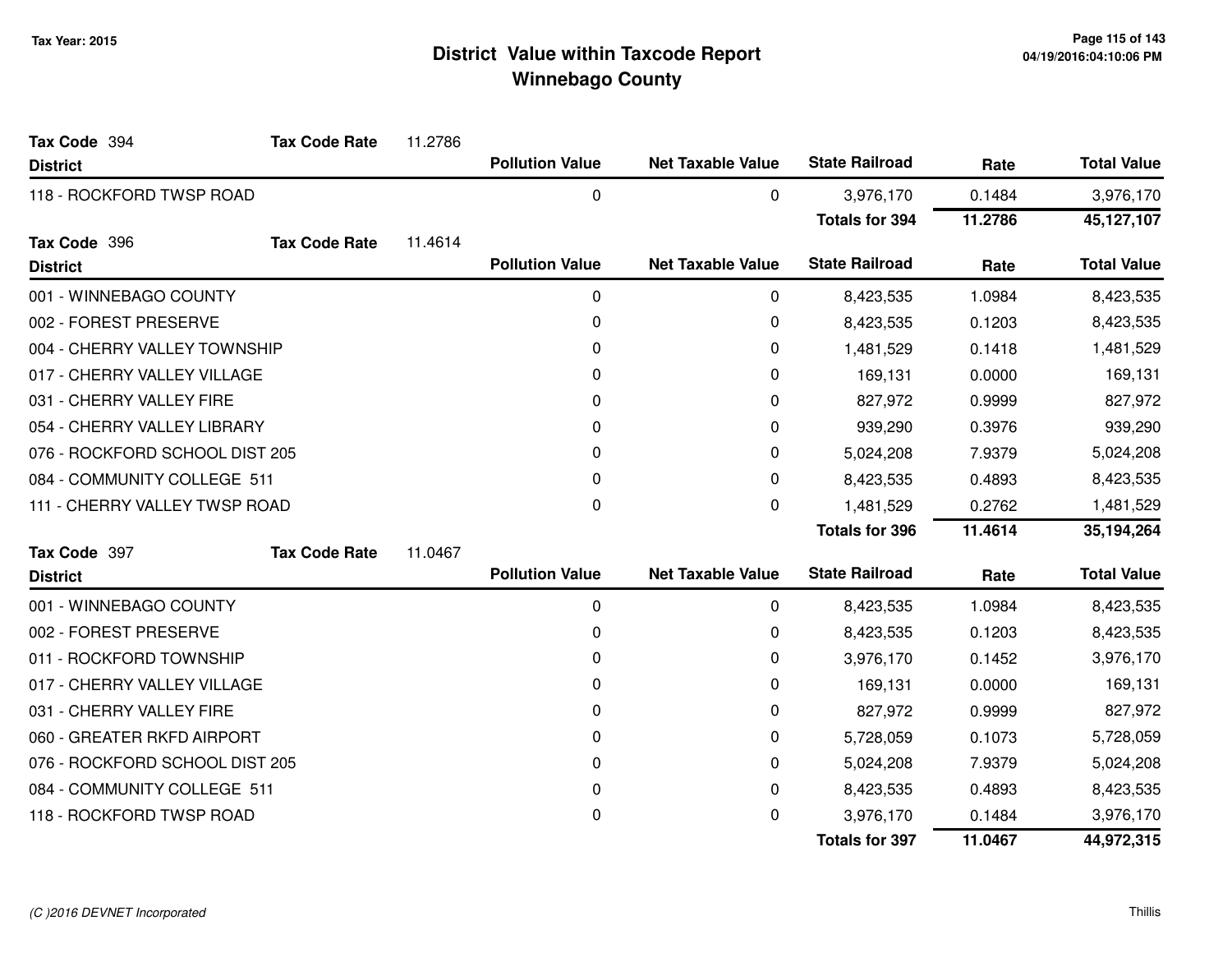| Tax Code 400                          | <b>Tax Code Rate</b> | 15.2963 |                        |                          |                       |         |                    |
|---------------------------------------|----------------------|---------|------------------------|--------------------------|-----------------------|---------|--------------------|
| <b>District</b>                       |                      |         | <b>Pollution Value</b> | <b>Net Taxable Value</b> | <b>State Railroad</b> | Rate    | <b>Total Value</b> |
| 001 - WINNEBAGO COUNTY                |                      |         | 0                      | 40,501                   | 8,423,535             | 1.0984  | 8,464,036          |
| 002 - FOREST PRESERVE                 |                      |         | 0                      | 40,501                   | 8,423,535             | 0.1203  | 8,464,036          |
| 011 - ROCKFORD TOWNSHIP               |                      |         | 0                      | 40,501                   | 3,976,170             | 0.1452  | 4,016,671          |
| 023 - ROCKFORD CITY                   |                      |         | 0                      | 40,501                   | 3,297,017             | 3.3595  | 3,337,518          |
| 046 - ROCKFORD PARK DISTRICT          |                      |         | 0                      | 40,501                   | 4,191,679             | 1.1629  | 4,232,180          |
| 051 - ROCK RIVER WATER REC            |                      |         | 0                      | 40,501                   | 4,452,412             | 0.2075  | 4,492,913          |
| 059 - ROCKFORD CITY LIBRARY           |                      |         | 0                      | 40,501                   | 3,297,017             | 0.5196  | 3,337,518          |
| 060 - GREATER RKFD AIRPORT            |                      |         | 0                      | 40,501                   | 5,728,059             | 0.1073  | 5,768,560          |
| 076 - ROCKFORD SCHOOL DIST 205        |                      |         | 0                      | 40,501                   | 5,024,208             | 7.9379  | 5,064,709          |
| 084 - COMMUNITY COLLEGE 511           |                      |         | 0                      | 40,501                   | 8,423,535             | 0.4893  | 8,464,036          |
| 118 - ROCKFORD TWSP ROAD              |                      |         | 0                      | 40,501                   | 3,976,170             | 0.1484  | 4,016,671          |
|                                       |                      |         |                        |                          | <b>Totals for 400</b> | 15.2963 | 59,658,848         |
| Tax Code 401                          | <b>Tax Code Rate</b> | 10.2364 |                        |                          |                       |         |                    |
| <b>District</b>                       |                      |         | <b>Pollution Value</b> | <b>Net Taxable Value</b> | <b>State Railroad</b> | Rate    | <b>Total Value</b> |
| 001 - WINNEBAGO COUNTY                |                      |         | 0                      | 4,520,337                | 8,423,535             | 1.0984  | 12,943,872         |
| 002 - FOREST PRESERVE                 |                      |         | 0                      | 4,520,337                | 8,423,535             | 0.1203  | 12,943,872         |
| 012 - ROCKTON TOWNSHIP                |                      |         | 0                      | 4,520,337                | 740,337               | 0.2035  | 5,260,674          |
| 024 - ROCKTON VILLAGE                 |                      |         | 0                      | 4,520,337                | 77,181                | 0.6705  | 4,597,518          |
| 041 - ROCKTON FIRE                    |                      |         | 0                      | 4,520,337                | 313,289               | 0.7765  | 4,833,626          |
| 057 - TALCOTT FREE LIBRARY            |                      |         | 0                      | 4,520,337                | 220,125               | 0.2208  | 4,740,462          |
| 074 - ROCKTON SCHOOL DIST 140         |                      |         | 0                      | 4,520,337                | 291,368               | 3.8877  | 4,811,705          |
| 077 - HONONEGAH HIGH SD #207          |                      |         | 0                      | 4,520,337                | 366,785               | 2.6083  | 4,887,122          |
| 084 - COMMUNITY COLLEGE 511           |                      |         | 0                      | 4,520,337                | 8,423,535             | 0.4893  | 12,943,872         |
| 119 - ROCKTON TWSP ROAD               |                      |         | 0                      | 4,520,337                | 740,337               | 0.1611  | 5,260,674          |
| 167 - VILLAGE OF ROCKTON DOWNTOWN TIF |                      |         | 0                      | 77,706                   |                       | 0.0000  | 77,706             |
|                                       |                      |         |                        |                          | <b>Totals for 401</b> | 10.2364 | 73,301,103         |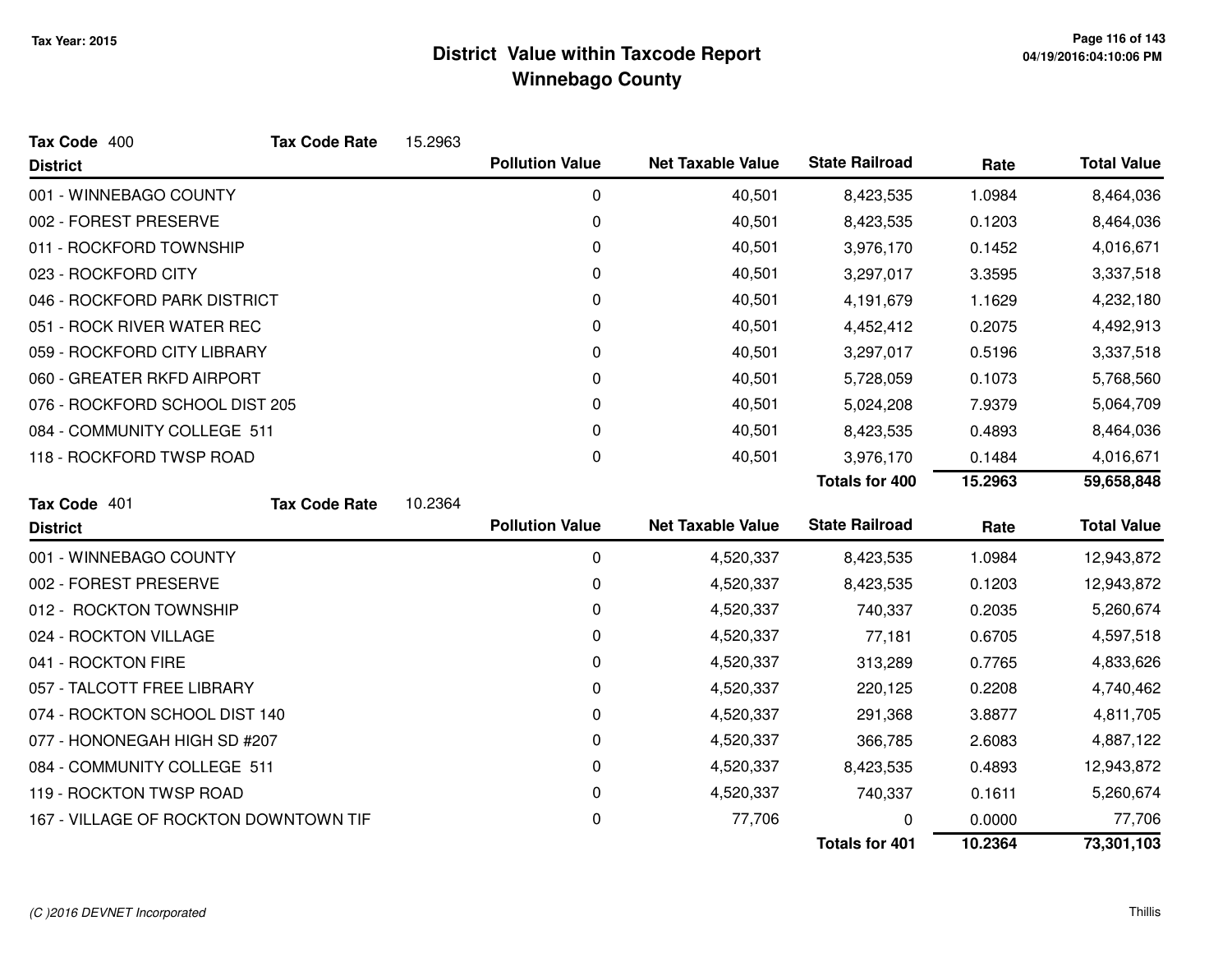| Tax Code 402                   | <b>Tax Code Rate</b> | 10.2364 |                        |                          |                       |         |                    |
|--------------------------------|----------------------|---------|------------------------|--------------------------|-----------------------|---------|--------------------|
| <b>District</b>                |                      |         | <b>Pollution Value</b> | <b>Net Taxable Value</b> | <b>State Railroad</b> | Rate    | <b>Total Value</b> |
| 001 - WINNEBAGO COUNTY         |                      |         | 0                      | 513,219                  | 8,423,535             | 1.0984  | 8,936,754          |
| 002 - FOREST PRESERVE          |                      |         | 0                      | 513,219                  | 8,423,535             | 0.1203  | 8,936,754          |
| 012 - ROCKTON TOWNSHIP         |                      |         | 0                      | 513,219                  | 740,337               | 0.2035  | 1,253,556          |
| 024 - ROCKTON VILLAGE          |                      |         | 0                      | 513,219                  | 77,181                | 0.6705  | 590,400            |
| 041 - ROCKTON FIRE             |                      |         | 0                      | 513,219                  | 313,289               | 0.7765  | 826,508            |
| 057 - TALCOTT FREE LIBRARY     |                      |         | 0                      | 513,219                  | 220,125               | 0.2208  | 733,344            |
| 074 - ROCKTON SCHOOL DIST 140  |                      |         | 0                      | 513,219                  | 291,368               | 3.8877  | 804,587            |
| 077 - HONONEGAH HIGH SD #207   |                      |         | 0                      | 513,219                  | 366,785               | 2.6083  | 880,004            |
| 084 - COMMUNITY COLLEGE 511    |                      |         | 0                      | 513,219                  | 8,423,535             | 0.4893  | 8,936,754          |
| 119 - ROCKTON TWSP ROAD        |                      |         | 0                      | 513,219                  | 740,337               | 0.1611  | 1,253,556          |
| 125 - WAGON WHEEL TIF          |                      |         | 0                      | 1,012,136                | 0                     | 0.0000  | 1,012,136          |
|                                |                      |         |                        |                          | Totals for 402        | 10.2364 | 34, 164, 353       |
| Tax Code 403                   | <b>Tax Code Rate</b> | 15.2963 |                        |                          |                       |         |                    |
|                                |                      |         |                        |                          |                       |         |                    |
| <b>District</b>                |                      |         | <b>Pollution Value</b> | <b>Net Taxable Value</b> | <b>State Railroad</b> | Rate    | <b>Total Value</b> |
| 001 - WINNEBAGO COUNTY         |                      |         | $\mathbf 0$            | 69,387                   | 8,423,535             | 1.0984  | 8,492,922          |
| 002 - FOREST PRESERVE          |                      |         | 0                      | 69,387                   | 8,423,535             | 0.1203  | 8,492,922          |
| 011 - ROCKFORD TOWNSHIP        |                      |         | 0                      | 69,387                   | 3,976,170             | 0.1452  | 4,045,557          |
| 023 - ROCKFORD CITY            |                      |         | 0                      | 69,387                   | 3,297,017             | 3.3595  | 3,366,404          |
| 046 - ROCKFORD PARK DISTRICT   |                      |         | 0                      | 69,387                   | 4,191,679             | 1.1629  | 4,261,066          |
| 051 - ROCK RIVER WATER REC     |                      |         | 0                      | 69,387                   | 4,452,412             | 0.2075  | 4,521,799          |
| 059 - ROCKFORD CITY LIBRARY    |                      |         | 0                      | 69,387                   | 3,297,017             | 0.5196  | 3,366,404          |
| 060 - GREATER RKFD AIRPORT     |                      |         | 0                      | 69,387                   | 5,728,059             | 0.1073  | 5,797,446          |
| 076 - ROCKFORD SCHOOL DIST 205 |                      |         | 0                      | 69,387                   | 5,024,208             | 7.9379  | 5,093,595          |
| 084 - COMMUNITY COLLEGE 511    |                      |         | 0                      | 69,387                   | 8,423,535             | 0.4893  | 8,492,922          |
| 118 - ROCKFORD TWSP ROAD       |                      |         | 0                      | 69,387                   | 3,976,170             | 0.1484  | 4,045,557          |
| 126 - RIVER OAKS TIF           |                      |         | 0                      | 172,361                  |                       | 0.0000  | 172,361            |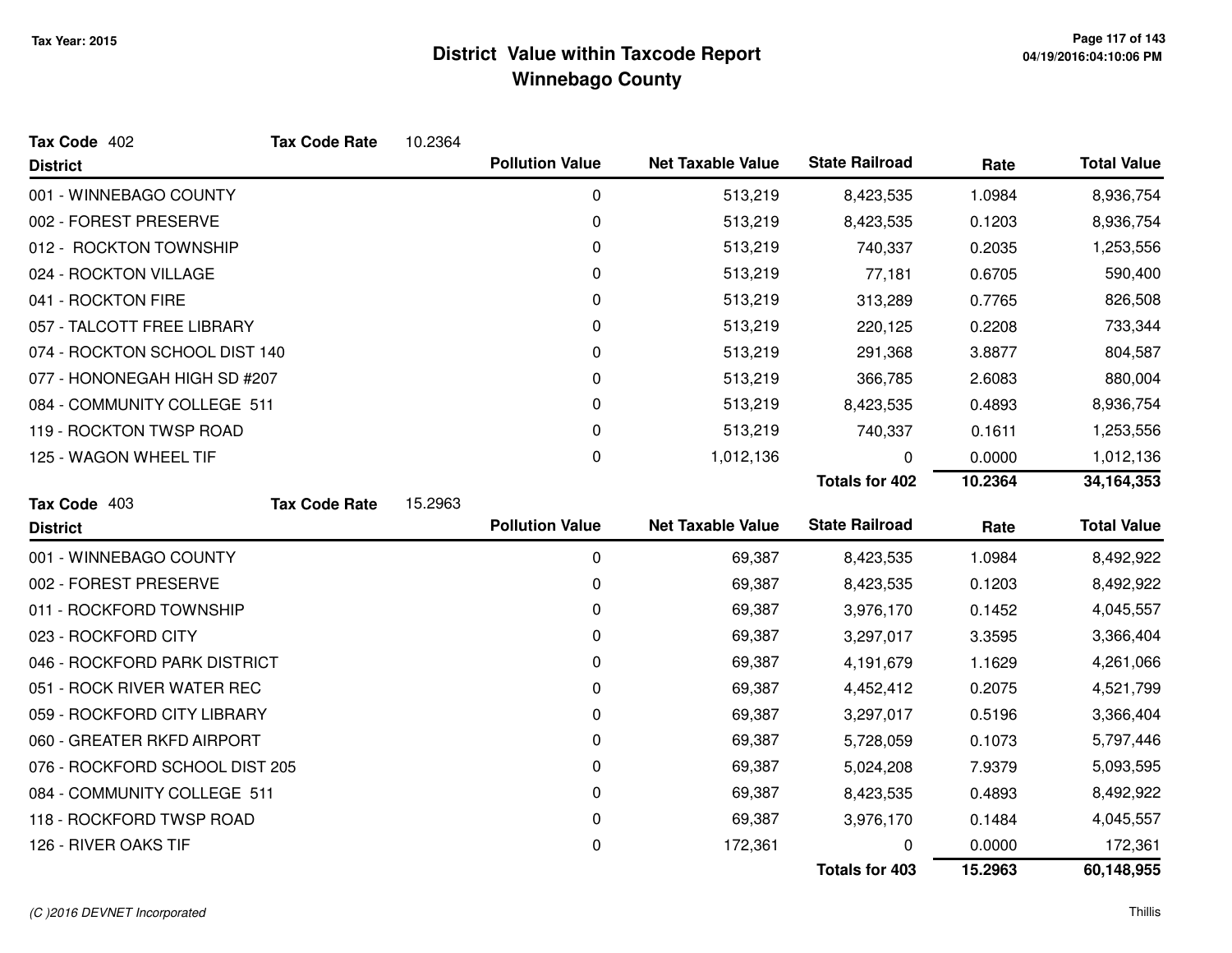| Tax Code 404                   | <b>Tax Code Rate</b> | 15.2963 |                        |                          |                       |         |                    |
|--------------------------------|----------------------|---------|------------------------|--------------------------|-----------------------|---------|--------------------|
| <b>District</b>                |                      |         | <b>Pollution Value</b> | <b>Net Taxable Value</b> | <b>State Railroad</b> | Rate    | <b>Total Value</b> |
| 001 - WINNEBAGO COUNTY         |                      |         | 0                      | 978,879                  | 8,423,535             | 1.0984  | 9,402,414          |
| 002 - FOREST PRESERVE          |                      |         | 0                      | 978,879                  | 8,423,535             | 0.1203  | 9,402,414          |
| 011 - ROCKFORD TOWNSHIP        |                      |         | 0                      | 978,879                  | 3,976,170             | 0.1452  | 4,955,049          |
| 023 - ROCKFORD CITY            |                      |         | 0                      | 978,879                  | 3,297,017             | 3.3595  | 4,275,896          |
| 046 - ROCKFORD PARK DISTRICT   |                      |         | 0                      | 978,879                  | 4,191,679             | 1.1629  | 5,170,558          |
| 051 - ROCK RIVER WATER REC     |                      |         | 0                      | 978,879                  | 4,452,412             | 0.2075  | 5,431,291          |
| 059 - ROCKFORD CITY LIBRARY    |                      |         | $\Omega$               | 978,879                  | 3,297,017             | 0.5196  | 4,275,896          |
| 060 - GREATER RKFD AIRPORT     |                      |         | 0                      | 978,879                  | 5,728,059             | 0.1073  | 6,706,938          |
| 076 - ROCKFORD SCHOOL DIST 205 |                      |         | 0                      | 978,879                  | 5,024,208             | 7.9379  | 6,003,087          |
| 084 - COMMUNITY COLLEGE 511    |                      |         | 0                      | 978,879                  | 8,423,535             | 0.4893  | 9,402,414          |
| 118 - ROCKFORD TWSP ROAD       |                      |         | 0                      | 978,879                  | 3,976,170             | 0.1484  | 4,955,049          |
| 127 - GARRISON SCHOOL TIF      |                      |         | 0                      | 714,135                  | 0                     | 0.0000  | 714,135            |
|                                |                      |         |                        |                          |                       |         |                    |
|                                |                      |         |                        |                          | <b>Totals for 404</b> | 15.2963 | 70,695,141         |
| Tax Code 405                   | <b>Tax Code Rate</b> | 15.2963 |                        |                          |                       |         |                    |
| <b>District</b>                |                      |         | <b>Pollution Value</b> | <b>Net Taxable Value</b> | <b>State Railroad</b> | Rate    | <b>Total Value</b> |
| 001 - WINNEBAGO COUNTY         |                      |         | 0                      | 1,389,929                | 8,423,535             | 1.0984  | 9,813,464          |
| 002 - FOREST PRESERVE          |                      |         | 0                      | 1,389,929                | 8,423,535             | 0.1203  | 9,813,464          |
| 011 - ROCKFORD TOWNSHIP        |                      |         | 0                      | 1,389,929                | 3,976,170             | 0.1452  | 5,366,099          |
| 023 - ROCKFORD CITY            |                      |         | 0                      | 1,389,929                | 3,297,017             | 3.3595  | 4,686,946          |
| 046 - ROCKFORD PARK DISTRICT   |                      |         | 0                      | 1,389,929                | 4,191,679             | 1.1629  | 5,581,608          |
| 051 - ROCK RIVER WATER REC     |                      |         | 0                      | 1,389,929                | 4,452,412             | 0.2075  | 5,842,341          |
| 059 - ROCKFORD CITY LIBRARY    |                      |         | 0                      | 1,389,929                | 3,297,017             | 0.5196  | 4,686,946          |
| 060 - GREATER RKFD AIRPORT     |                      |         | 0                      | 1,389,929                | 5,728,059             | 0.1073  | 7,117,988          |
| 076 - ROCKFORD SCHOOL DIST 205 |                      |         | 0                      | 1,389,929                | 5,024,208             | 7.9379  | 6,414,137          |
| 084 - COMMUNITY COLLEGE 511    |                      |         | 0                      | 1,389,929                | 8,423,535             | 0.4893  | 9,813,464          |

#### (C )2016 DEVNET Incorporated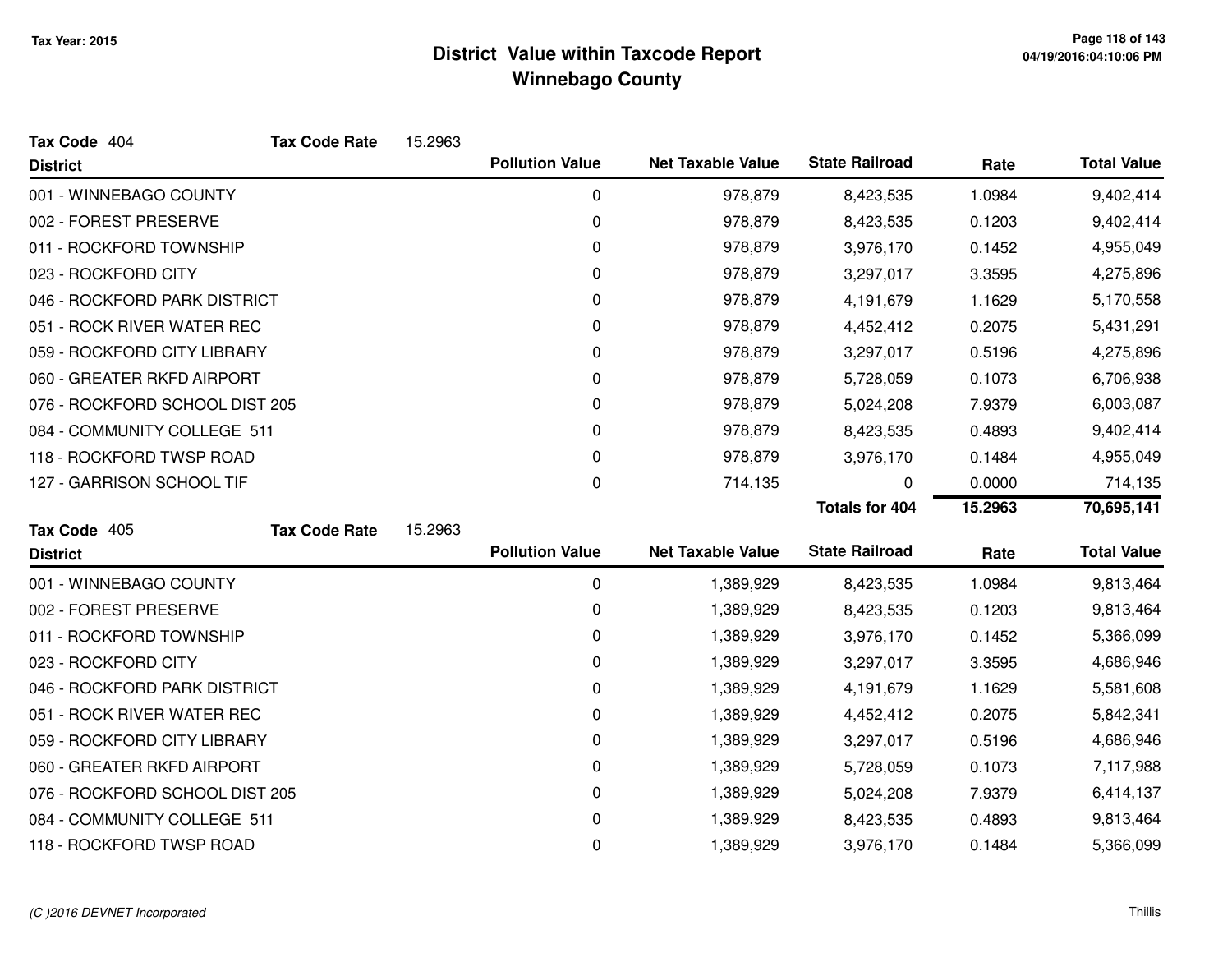| Tax Code 405                    | <b>Tax Code Rate</b> | 15.2963 |                        |                          |                       |         |                    |
|---------------------------------|----------------------|---------|------------------------|--------------------------|-----------------------|---------|--------------------|
| <b>District</b>                 |                      |         | <b>Pollution Value</b> | <b>Net Taxable Value</b> | <b>State Railroad</b> | Rate    | <b>Total Value</b> |
| 128 - KISHWAUKEE & HARRISON TIF |                      |         | 0                      | 262,642                  | 0                     | 0.0000  | 262,642            |
|                                 |                      |         |                        |                          | <b>Totals for 405</b> | 15.2963 | 74,765,198         |
| Tax Code 406                    | <b>Tax Code Rate</b> | 15.2963 |                        |                          |                       |         |                    |
| <b>District</b>                 |                      |         | <b>Pollution Value</b> | <b>Net Taxable Value</b> | <b>State Railroad</b> | Rate    | <b>Total Value</b> |
| 001 - WINNEBAGO COUNTY          |                      |         | 0                      | 10,548                   | 8,423,535             | 1.0984  | 8,434,083          |
| 002 - FOREST PRESERVE           |                      |         | $\pmb{0}$              | 10,548                   | 8,423,535             | 0.1203  | 8,434,083          |
| 011 - ROCKFORD TOWNSHIP         |                      |         | 0                      | 10,548                   | 3,976,170             | 0.1452  | 3,986,718          |
| 023 - ROCKFORD CITY             |                      |         | 0                      | 10,548                   | 3,297,017             | 3.3595  | 3,307,565          |
| 046 - ROCKFORD PARK DISTRICT    |                      |         | 0                      | 10,548                   | 4,191,679             | 1.1629  | 4,202,227          |
| 051 - ROCK RIVER WATER REC      |                      |         | 0                      | 10,548                   | 4,452,412             | 0.2075  | 4,462,960          |
| 059 - ROCKFORD CITY LIBRARY     |                      |         | 0                      | 10,548                   | 3,297,017             | 0.5196  | 3,307,565          |
| 060 - GREATER RKFD AIRPORT      |                      |         | 0                      | 10,548                   | 5,728,059             | 0.1073  | 5,738,607          |
| 076 - ROCKFORD SCHOOL DIST 205  |                      |         | 0                      | 10,548                   | 5,024,208             | 7.9379  | 5,034,756          |
| 084 - COMMUNITY COLLEGE 511     |                      |         | 0                      | 10,548                   | 8,423,535             | 0.4893  | 8,434,083          |
| 118 - ROCKFORD TWSP ROAD        |                      |         | 0                      | 10,548                   | 3,976,170             | 0.1484  | 3,986,718          |
| 129 - LINCOLNWOOD TIF #2        |                      |         | $\pmb{0}$              | 256,699                  | 0                     | 0.0000  | 256,699            |
|                                 |                      |         |                        |                          | <b>Totals for 406</b> | 15.2963 | 59,586,064         |
| Tax Code 407                    | <b>Tax Code Rate</b> | 15.2963 |                        |                          |                       |         |                    |
| <b>District</b>                 |                      |         | <b>Pollution Value</b> | <b>Net Taxable Value</b> | <b>State Railroad</b> | Rate    | <b>Total Value</b> |
| 001 - WINNEBAGO COUNTY          |                      |         | 0                      | 703,898                  | 8,423,535             | 1.0984  | 9,127,433          |
| 002 - FOREST PRESERVE           |                      |         | 0                      | 703,898                  | 8,423,535             | 0.1203  | 9,127,433          |
| 011 - ROCKFORD TOWNSHIP         |                      |         | 0                      | 703,898                  | 3,976,170             | 0.1452  | 4,680,068          |
| 023 - ROCKFORD CITY             |                      |         | 0                      | 703,898                  | 3,297,017             | 3.3595  | 4,000,915          |
| 046 - ROCKFORD PARK DISTRICT    |                      |         | 0                      | 703,898                  | 4,191,679             | 1.1629  | 4,895,577          |
| 051 - ROCK RIVER WATER REC      |                      |         | 0                      | 703,898                  | 4,452,412             | 0.2075  | 5,156,310          |
| 059 - ROCKFORD CITY LIBRARY     |                      |         | 0                      | 703,898                  | 3,297,017             | 0.5196  | 4,000,915          |
| 060 - GREATER RKFD AIRPORT      |                      |         | 0                      | 703,898                  | 5,728,059             | 0.1073  | 6,431,957          |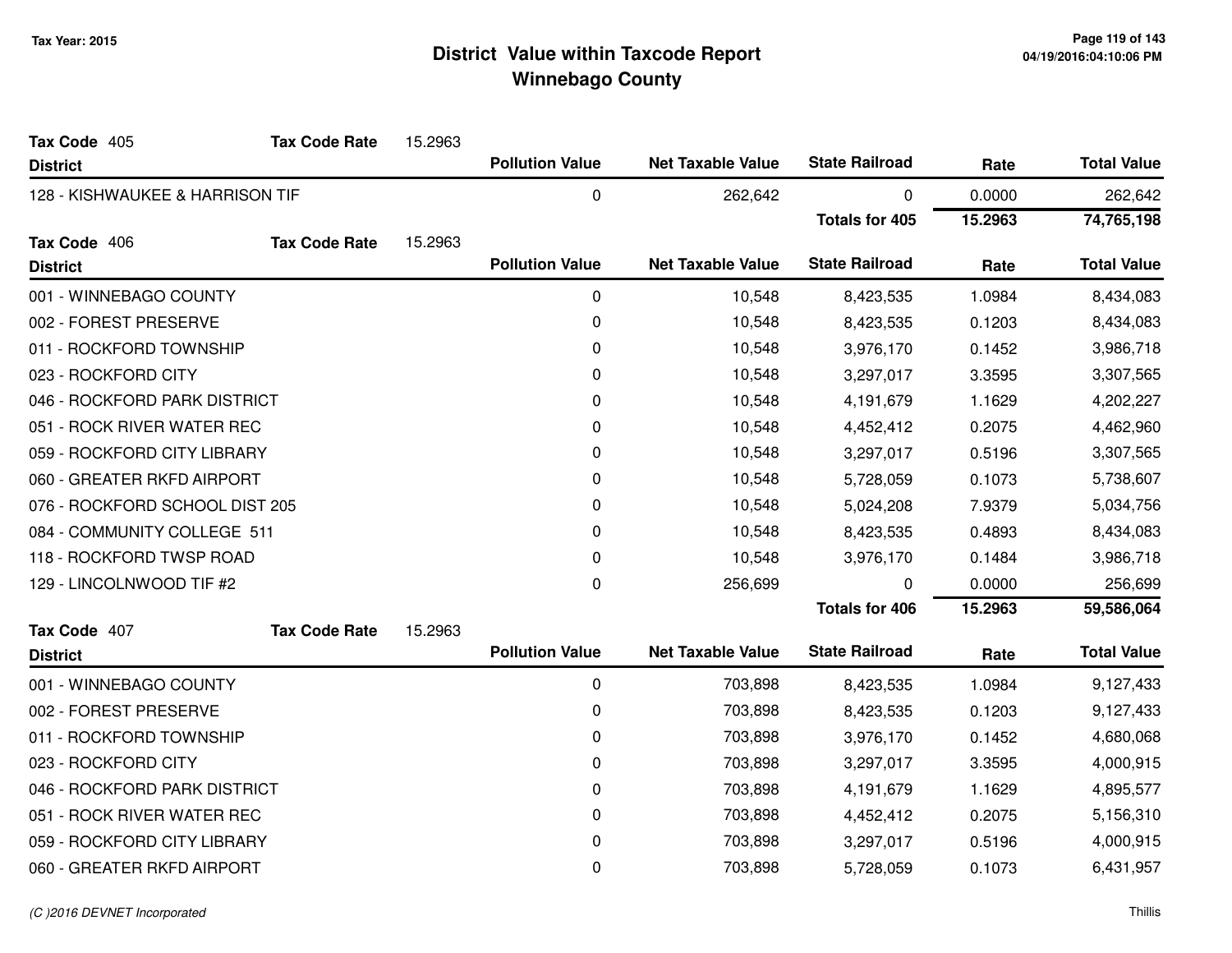| Tax Code 407                   | <b>Tax Code Rate</b> | 15.2963 |                        |                          |                       |         |                    |
|--------------------------------|----------------------|---------|------------------------|--------------------------|-----------------------|---------|--------------------|
| <b>District</b>                |                      |         | <b>Pollution Value</b> | <b>Net Taxable Value</b> | <b>State Railroad</b> | Rate    | <b>Total Value</b> |
| 076 - ROCKFORD SCHOOL DIST 205 |                      |         | 0                      | 703,898                  | 5,024,208             | 7.9379  | 5,728,106          |
| 084 - COMMUNITY COLLEGE 511    |                      |         | 0                      | 703,898                  | 8,423,535             | 0.4893  | 9,127,433          |
| 118 - ROCKFORD TWSP ROAD       |                      |         | $\mathbf{0}$           | 703,898                  | 3,976,170             | 0.1484  | 4,680,068          |
| 130 - HOPE VI TIF              |                      |         | $\boldsymbol{0}$       | 925,576                  | 0                     | 0.0000  | 925,576            |
|                                |                      |         |                        |                          | <b>Totals for 407</b> | 15.2963 | 67,881,791         |
| Tax Code 409                   | <b>Tax Code Rate</b> | 12.1689 |                        |                          |                       |         |                    |
| <b>District</b>                |                      |         | <b>Pollution Value</b> | <b>Net Taxable Value</b> | <b>State Railroad</b> | Rate    | <b>Total Value</b> |
| 001 - WINNEBAGO COUNTY         |                      |         | $\mathbf 0$            | 10,192,909               | 8,423,535             | 1.0984  | 18,616,444         |
| 002 - FOREST PRESERVE          |                      |         | 0                      | 10,192,909               | 8,423,535             | 0.1203  | 18,616,444         |
| 011 - ROCKFORD TOWNSHIP        |                      |         | 0                      | 10,192,909               | 3,976,170             | 0.1452  | 14,169,079         |
| 019 - LOVES PARK CITY          |                      |         | $\mathbf 0$            | 10,192,909               | 0                     | 0.0000  | 10,192,909         |
| 046 - ROCKFORD PARK DISTRICT   |                      |         | 0                      | 10,192,909               | 4,191,679             | 1.1629  | 14,384,588         |
| 051 - ROCK RIVER WATER REC     |                      |         | $\mathbf 0$            | 10,192,909               | 4,452,412             | 0.2075  | 14,645,321         |
| 055 - NORTH SUBURBAN LIBRARY   |                      |         | 0                      | 10,192,909               | 740,593               | 0.3032  | 10,933,502         |
| 060 - GREATER RKFD AIRPORT     |                      |         | 0                      | 10,192,909               | 5,728,059             | 0.1073  | 15,920,968         |
| 070 - HARLEM SCHOOL DIST 122   |                      |         | 0                      | 10,192,909               | 496,170               | 8.3864  | 10,689,079         |
| 084 - COMMUNITY COLLEGE 511    |                      |         | 0                      | 10,192,909               | 8,423,535             | 0.4893  | 18,616,444         |
| 118 - ROCKFORD TWSP ROAD       |                      |         | $\pmb{0}$              | 10,192,909               | 3,976,170             | 0.1484  | 14,169,079         |
| 132 - NORTH 2ND TIF LOVES PARK |                      |         | 0                      | 777,998                  | 0                     | 0.0000  | 777,998            |
|                                |                      |         |                        |                          | <b>Totals for 409</b> | 12.1689 | 161,731,855        |
| Tax Code 410                   | <b>Tax Code Rate</b> | 15.2963 |                        |                          | <b>State Railroad</b> |         |                    |
| <b>District</b>                |                      |         | <b>Pollution Value</b> | <b>Net Taxable Value</b> |                       | Rate    | <b>Total Value</b> |
| 001 - WINNEBAGO COUNTY         |                      |         | 0                      | 6,613,034                | 8,423,535             | 1.0984  | 15,036,569         |
| 002 - FOREST PRESERVE          |                      |         | 0                      | 6,613,034                | 8,423,535             | 0.1203  | 15,036,569         |
| 011 - ROCKFORD TOWNSHIP        |                      |         | $\mathbf 0$            | 6,613,034                | 3,976,170             | 0.1452  | 10,589,204         |
| 023 - ROCKFORD CITY            |                      |         | 0                      | 6,613,034                | 3,297,017             | 3.3595  | 9,910,051          |
| 046 - ROCKFORD PARK DISTRICT   |                      |         | 0                      | 6,613,034                | 4,191,679             | 1.1629  | 10,804,713         |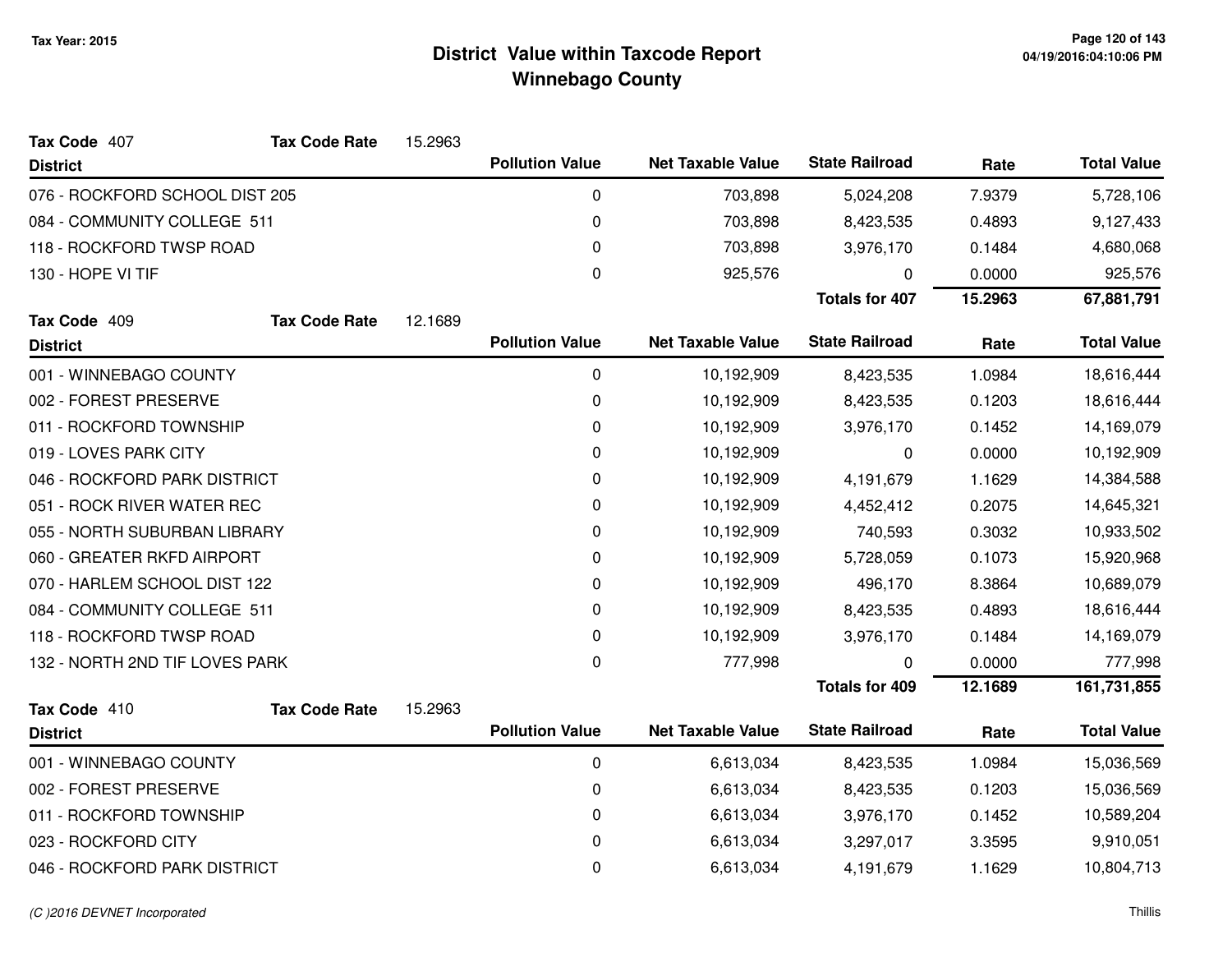| Tax Code 410                   | <b>Tax Code Rate</b> | 15.2963 |                        |                          |                       |         |                    |
|--------------------------------|----------------------|---------|------------------------|--------------------------|-----------------------|---------|--------------------|
| <b>District</b>                |                      |         | <b>Pollution Value</b> | <b>Net Taxable Value</b> | <b>State Railroad</b> | Rate    | <b>Total Value</b> |
| 051 - ROCK RIVER WATER REC     |                      |         | 0                      | 6,613,034                | 4,452,412             | 0.2075  | 11,065,446         |
| 059 - ROCKFORD CITY LIBRARY    |                      |         | 0                      | 6,613,034                | 3,297,017             | 0.5196  | 9,910,051          |
| 060 - GREATER RKFD AIRPORT     |                      |         | 0                      | 6,613,034                | 5,728,059             | 0.1073  | 12,341,093         |
| 076 - ROCKFORD SCHOOL DIST 205 |                      |         | 0                      | 6,613,034                | 5,024,208             | 7.9379  | 11,637,242         |
| 084 - COMMUNITY COLLEGE 511    |                      |         | 0                      | 6,613,034                | 8,423,535             | 0.4893  | 15,036,569         |
| 118 - ROCKFORD TWSP ROAD       |                      |         | $\Omega$               | 6,613,034                | 3,976,170             | 0.1484  | 10,589,204         |
| 133 - GLOBAL TRADE TIF #2      |                      |         | 0                      | 1,583,564                | 0                     | 0.0000  | 1,583,564          |
|                                |                      |         |                        |                          | <b>Totals for 410</b> | 15.2963 | 133,540,275        |
| Tax Code 411                   | <b>Tax Code Rate</b> | 15.0888 |                        |                          |                       |         |                    |
| <b>District</b>                |                      |         | <b>Pollution Value</b> | <b>Net Taxable Value</b> | <b>State Railroad</b> | Rate    | <b>Total Value</b> |
| 001 - WINNEBAGO COUNTY         |                      |         | $\pmb{0}$              | 375                      | 8,423,535             | 1.0984  | 8,423,910          |
| 002 - FOREST PRESERVE          |                      |         | 0                      | 375                      | 8,423,535             | 0.1203  | 8,423,910          |
| 011 - ROCKFORD TOWNSHIP        |                      |         | 0                      | 375                      | 3,976,170             | 0.1452  | 3,976,545          |
| 023 - ROCKFORD CITY            |                      |         | 0                      | 375                      | 3,297,017             | 3.3595  | 3,297,392          |
| 046 - ROCKFORD PARK DISTRICT   |                      |         | 0                      | 375                      | 4,191,679             | 1.1629  | 4,192,054          |
| 059 - ROCKFORD CITY LIBRARY    |                      |         | 0                      | 375                      | 3,297,017             | 0.5196  | 3,297,392          |
| 060 - GREATER RKFD AIRPORT     |                      |         | 0                      | 375                      | 5,728,059             | 0.1073  | 5,728,434          |
| 076 - ROCKFORD SCHOOL DIST 205 |                      |         | 0                      | 375                      | 5,024,208             | 7.9379  | 5,024,583          |
| 084 - COMMUNITY COLLEGE 511    |                      |         | 0                      | 375                      | 8,423,535             | 0.4893  | 8,423,910          |
| 118 - ROCKFORD TWSP ROAD       |                      |         | 0                      | 375                      | 3,976,170             | 0.1484  | 3,976,545          |
| 133 - GLOBAL TRADE TIF #2      |                      |         | 0                      | 0                        | 0                     | 0.0000  | 0                  |
|                                |                      |         |                        |                          | <b>Totals for 411</b> | 15.0888 | 54,764,675         |
| Tax Code 412                   | <b>Tax Code Rate</b> | 15.2963 |                        |                          |                       |         |                    |
| <b>District</b>                |                      |         | <b>Pollution Value</b> | <b>Net Taxable Value</b> | <b>State Railroad</b> | Rate    | <b>Total Value</b> |
| 001 - WINNEBAGO COUNTY         |                      |         | 0                      | 66,395                   | 8,423,535             | 1.0984  | 8,489,930          |
| 002 - FOREST PRESERVE          |                      |         | 0                      | 66,395                   | 8,423,535             | 0.1203  | 8,489,930          |
| 011 - ROCKFORD TOWNSHIP        |                      |         | 0                      | 66,395                   | 3,976,170             | 0.1452  | 4,042,565          |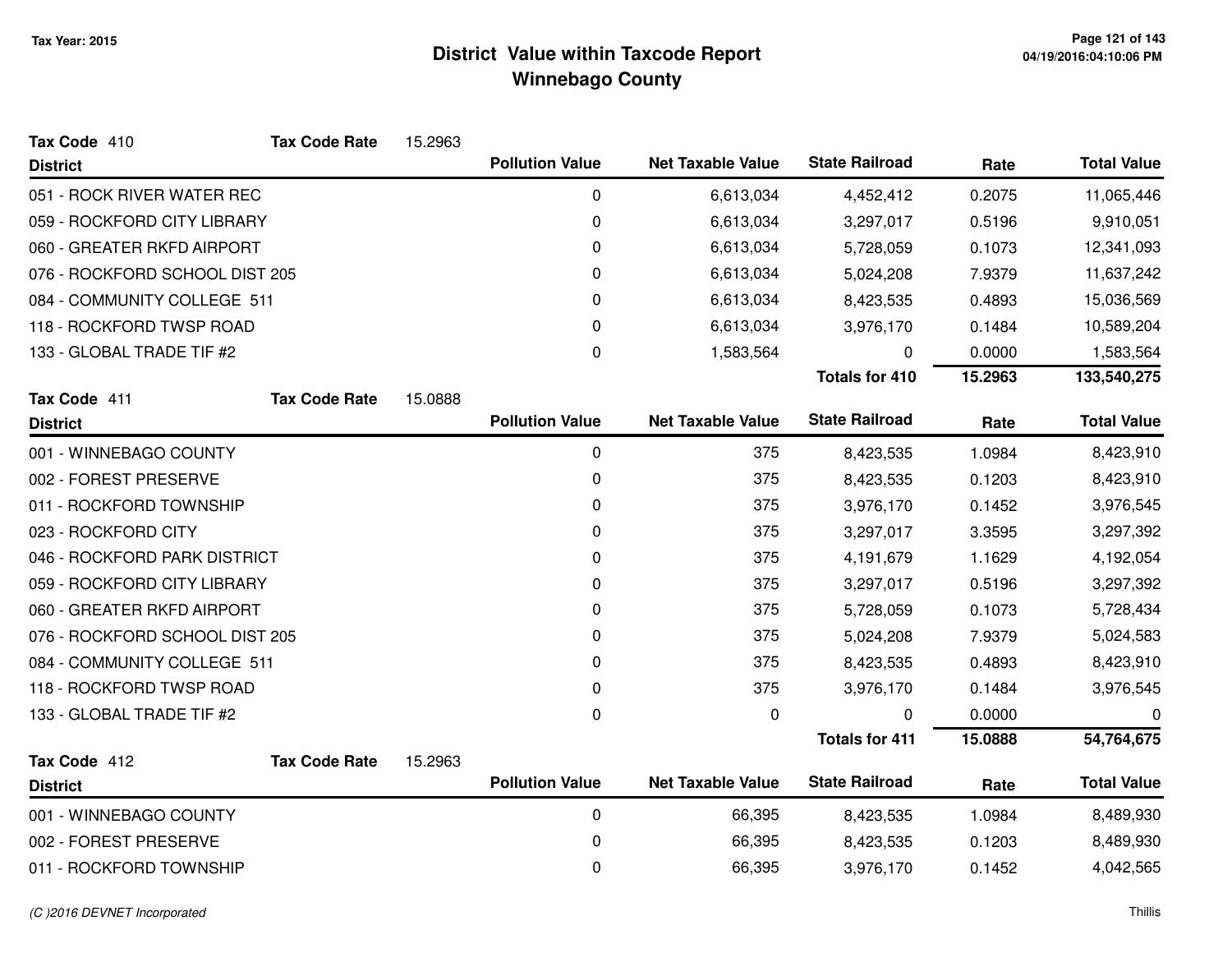| Tax Code 412                             | <b>Tax Code Rate</b> | 15.2963 |                        |                          |                       |         |                    |
|------------------------------------------|----------------------|---------|------------------------|--------------------------|-----------------------|---------|--------------------|
| <b>District</b>                          |                      |         | <b>Pollution Value</b> | <b>Net Taxable Value</b> | <b>State Railroad</b> | Rate    | <b>Total Value</b> |
| 023 - ROCKFORD CITY                      |                      |         | 0                      | 66,395                   | 3,297,017             | 3.3595  | 3,363,412          |
| 046 - ROCKFORD PARK DISTRICT             |                      |         | 0                      | 66,395                   | 4,191,679             | 1.1629  | 4,258,074          |
| 051 - ROCK RIVER WATER REC               |                      |         | 0                      | 66,395                   | 4,452,412             | 0.2075  | 4,518,807          |
| 059 - ROCKFORD CITY LIBRARY              |                      |         | 0                      | 66,395                   | 3,297,017             | 0.5196  | 3,363,412          |
| 060 - GREATER RKFD AIRPORT               |                      |         | 0                      | 66,395                   | 5,728,059             | 0.1073  | 5,794,454          |
| 076 - ROCKFORD SCHOOL DIST 205           |                      |         | 0                      | 66,395                   | 5,024,208             | 7.9379  | 5,090,603          |
| 084 - COMMUNITY COLLEGE 511              |                      |         | 0                      | 66,395                   | 8,423,535             | 0.4893  | 8,489,930          |
| 118 - ROCKFORD TWSP ROAD                 |                      |         | 0                      | 66,395                   | 3,976,170             | 0.1484  | 4,042,565          |
| 134 - ASSISTED LIVING/ RIVER HOUSING TIF |                      |         | 0                      | 0                        | $\Omega$              | 0.0000  | 0                  |
|                                          |                      |         |                        |                          | <b>Totals for 412</b> | 15.2963 | 59,943,682         |
| Tax Code 413                             | <b>Tax Code Rate</b> | 11.4359 |                        |                          |                       |         |                    |
| <b>District</b>                          |                      |         | <b>Pollution Value</b> | <b>Net Taxable Value</b> | <b>State Railroad</b> | Rate    | <b>Total Value</b> |
| 001 - WINNEBAGO COUNTY                   |                      |         | 0                      | 457,067                  | 8,423,535             | 1.0984  | 8,880,602          |
| 002 - FOREST PRESERVE                    |                      |         | 0                      | 457,067                  | 8,423,535             | 0.1203  | 8,880,602          |
| 006 - HARLEM TOWNSHIP                    |                      |         | 0                      | 457,067                  | 0                     | 0.1140  | 457,067            |
| 020 - MACHESNEY PARK VILLAGE             |                      |         | 0                      | 457,067                  | 0                     | 0.0000  | 457,067            |
| 035 - HARLEM-ROSCOE FIRE                 |                      |         | 0                      | 457,067                  | 317,502               | 0.7683  | 774,569            |
| 055 - NORTH SUBURBAN LIBRARY             |                      |         | 0                      | 457,067                  | 740,593               | 0.3032  | 1,197,660          |
| 060 - GREATER RKFD AIRPORT               |                      |         | 0                      | 457,067                  | 5,728,059             | 0.1073  | 6,185,126          |
| 070 - HARLEM SCHOOL DIST 122             |                      |         | 0                      | 457,067                  | 496,170               | 8.3864  | 953,237            |
| 084 - COMMUNITY COLLEGE 511              |                      |         | 0                      | 457,067                  | 8,423,535             | 0.4893  | 8,880,602          |
| 113 - HARLEM TWSP ROAD                   |                      |         | 0                      | 457,067                  | 0                     | 0.0487  | 457,067            |
| 135 - NORTH 2ND TIF MACHESNEY PARK       |                      |         | $\mathbf 0$            | 164,265                  | ∩                     | 0.0000  | 164,265            |
|                                          |                      |         |                        |                          | <b>Totals for 413</b> | 11.4359 | 37,287,864         |
| Tax Code 414                             | <b>Tax Code Rate</b> | 11.6434 |                        |                          |                       |         |                    |
| <b>District</b>                          |                      |         | <b>Pollution Value</b> | <b>Net Taxable Value</b> | <b>State Railroad</b> | Rate    | <b>Total Value</b> |
| 001 - WINNEBAGO COUNTY                   |                      |         | 0                      | 1,017,329                | 8,423,535             | 1.0984  | 9,440,864          |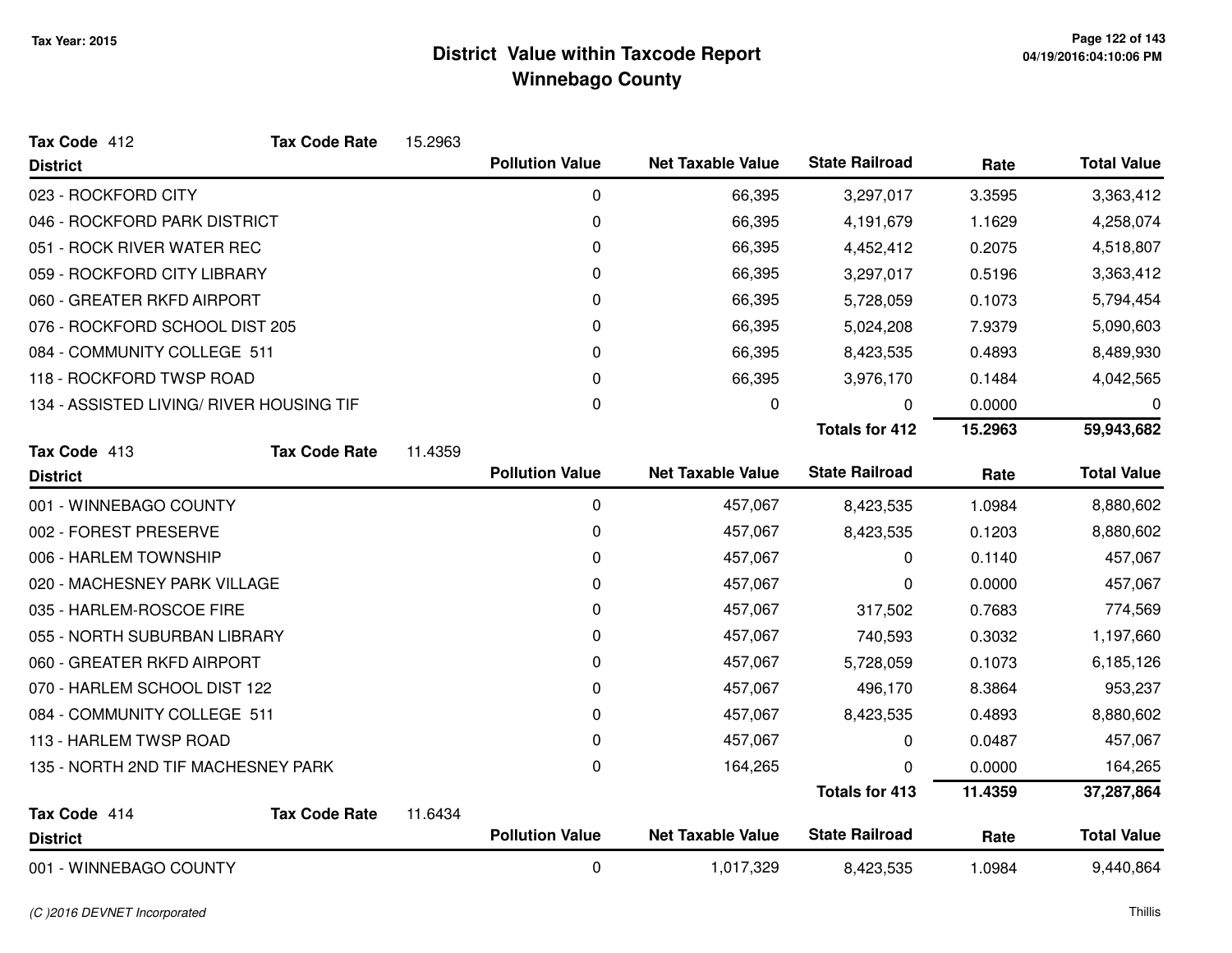| Tax Code 414                       | <b>Tax Code Rate</b>               | 11.6434 |                        |                          |                       |         |                    |
|------------------------------------|------------------------------------|---------|------------------------|--------------------------|-----------------------|---------|--------------------|
| <b>District</b>                    |                                    |         | <b>Pollution Value</b> | <b>Net Taxable Value</b> | <b>State Railroad</b> | Rate    | <b>Total Value</b> |
| 002 - FOREST PRESERVE              |                                    |         | 0                      | 1,017,329                | 8,423,535             | 0.1203  | 9,440,864          |
| 006 - HARLEM TOWNSHIP              |                                    |         | 0                      | 1,017,329                | 0                     | 0.1140  | 1,017,329          |
| 020 - MACHESNEY PARK VILLAGE       |                                    |         | 0                      | 1,017,329                | 0                     | 0.0000  | 1,017,329          |
| 035 - HARLEM-ROSCOE FIRE           |                                    |         | 0                      | 1,017,329                | 317,502               | 0.7683  | 1,334,831          |
| 051 - ROCK RIVER WATER REC         |                                    |         | 0                      | 1,017,329                | 4,452,412             | 0.2075  | 5,469,741          |
| 055 - NORTH SUBURBAN LIBRARY       |                                    |         | 0                      | 1,017,329                | 740,593               | 0.3032  | 1,757,922          |
| 060 - GREATER RKFD AIRPORT         |                                    |         | 0                      | 1,017,329                | 5,728,059             | 0.1073  | 6,745,388          |
| 070 - HARLEM SCHOOL DIST 122       |                                    |         | 0                      | 1,017,329                | 496,170               | 8.3864  | 1,513,499          |
| 084 - COMMUNITY COLLEGE 511        |                                    |         | 0                      | 1,017,329                | 8,423,535             | 0.4893  | 9,440,864          |
| 113 - HARLEM TWSP ROAD             |                                    |         | 0                      | 1,017,329                | 0                     | 0.0487  | 1,017,329          |
| 135 - NORTH 2ND TIF MACHESNEY PARK |                                    |         | 0                      | 46,096                   | 0                     | 0.0000  | 46,096             |
|                                    |                                    |         |                        |                          | <b>Totals for 414</b> | 11.6434 | 48,242,056         |
| Tax Code 416                       | <b>Tax Code Rate</b>               | 11.3273 |                        |                          |                       |         |                    |
| <b>District</b>                    |                                    |         | <b>Pollution Value</b> | <b>Net Taxable Value</b> | <b>State Railroad</b> | Rate    | <b>Total Value</b> |
| 001 - WINNEBAGO COUNTY             |                                    |         | 0                      | 6,244,529                | 8,423,535             | 1.0984  | 14,668,064         |
| 002 - FOREST PRESERVE              |                                    |         | $\mathbf 0$            | 6,244,529                | 8,423,535             | 0.1203  | 14,668,064         |
| 006 - HARLEM TOWNSHIP              |                                    |         | 0                      | 6,244,529                | 0                     | 0.1140  | 6,244,529          |
| 020 - MACHESNEY PARK VILLAGE       |                                    |         | 0                      | 6,244,529                | 0                     | 0.0000  | 6,244,529          |
| 037 - NORTH PARK FIRE              |                                    |         | 0                      | 6,244,529                | 424,145               | 0.4522  | 6,668,674          |
| 051 - ROCK RIVER WATER REC         |                                    |         | 0                      | 6,244,529                | 4,452,412             | 0.2075  | 10,696,941         |
| 055 - NORTH SUBURBAN LIBRARY       |                                    |         | 0                      | 6,244,529                | 740,593               | 0.3032  | 6,985,122          |
| 060 - GREATER RKFD AIRPORT         |                                    |         | 0                      | 6,244,529                | 5,728,059             | 0.1073  | 11,972,588         |
| 070 - HARLEM SCHOOL DIST 122       |                                    |         | 0                      | 6,244,529                | 496,170               | 8.3864  | 6,740,699          |
| 084 - COMMUNITY COLLEGE 511        |                                    |         | 0                      | 6,244,529                | 8,423,535             | 0.4893  | 14,668,064         |
| 113 - HARLEM TWSP ROAD             |                                    |         | 0                      | 6,244,529                | 0                     | 0.0487  | 6,244,529          |
|                                    |                                    |         |                        |                          |                       |         |                    |
|                                    | 135 - NORTH 2ND TIF MACHESNEY PARK |         | 0                      | 2,508,225                | 0                     | 0.0000  | 2,508,225          |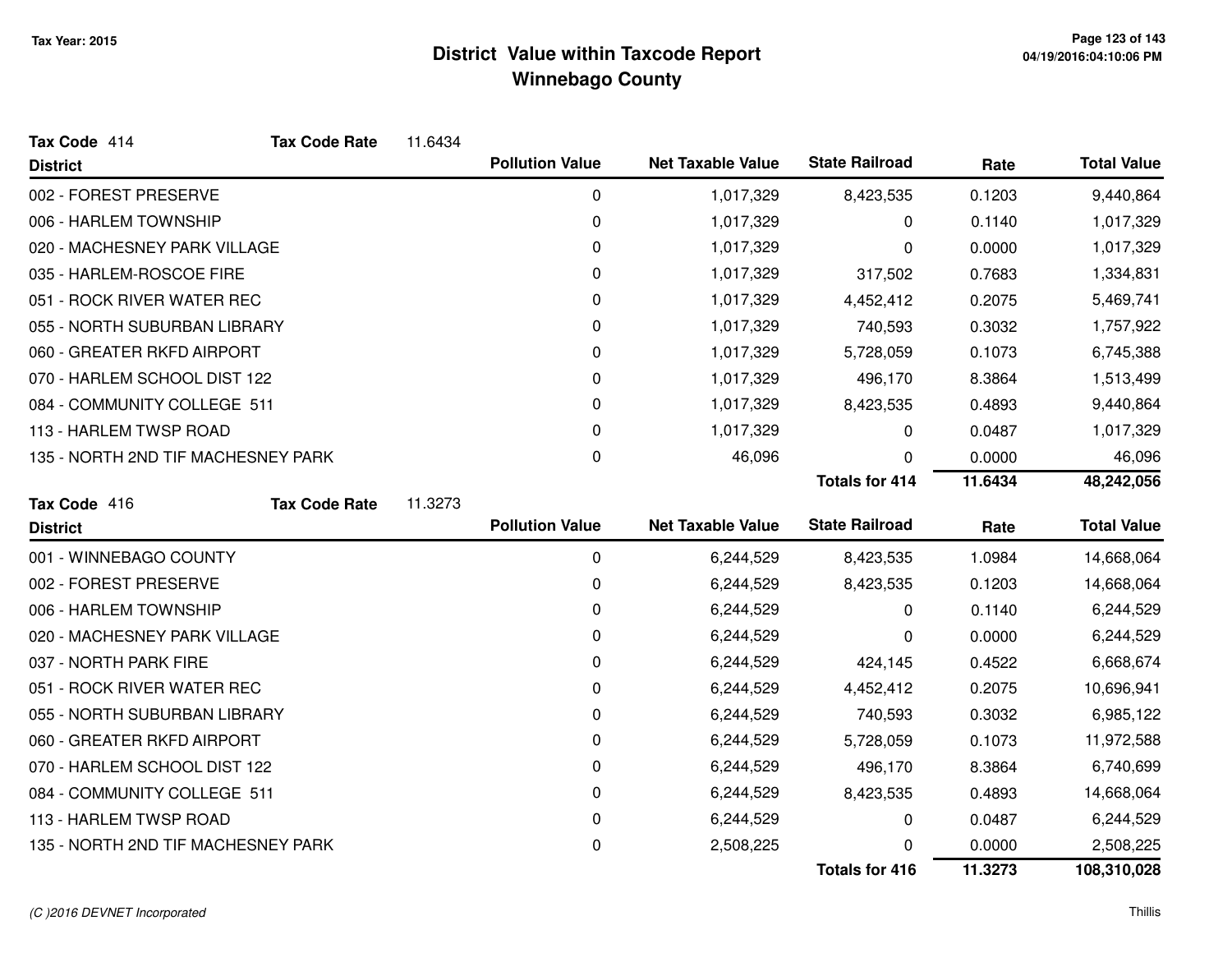| Tax Code 417                   | <b>Tax Code Rate</b> | 15.2963 |                        |                          |                       |         |                    |
|--------------------------------|----------------------|---------|------------------------|--------------------------|-----------------------|---------|--------------------|
| <b>District</b>                |                      |         | <b>Pollution Value</b> | <b>Net Taxable Value</b> | <b>State Railroad</b> | Rate    | <b>Total Value</b> |
| 001 - WINNEBAGO COUNTY         |                      |         | 0                      | 898,649                  | 8,423,535             | 1.0984  | 9,322,184          |
| 002 - FOREST PRESERVE          |                      |         | 0                      | 898,649                  | 8,423,535             | 0.1203  | 9,322,184          |
| 011 - ROCKFORD TOWNSHIP        |                      |         | 0                      | 898,649                  | 3,976,170             | 0.1452  | 4,874,819          |
| 023 - ROCKFORD CITY            |                      |         | 0                      | 898,649                  | 3,297,017             | 3.3595  | 4,195,666          |
| 046 - ROCKFORD PARK DISTRICT   |                      |         | 0                      | 898,649                  | 4,191,679             | 1.1629  | 5,090,328          |
| 051 - ROCK RIVER WATER REC     |                      |         | 0                      | 898,649                  | 4,452,412             | 0.2075  | 5,351,061          |
| 059 - ROCKFORD CITY LIBRARY    |                      |         | 0                      | 898,649                  | 3,297,017             | 0.5196  | 4,195,666          |
| 060 - GREATER RKFD AIRPORT     |                      |         | 0                      | 898,649                  | 5,728,059             | 0.1073  | 6,626,708          |
| 076 - ROCKFORD SCHOOL DIST 205 |                      |         | 0                      | 898,649                  | 5,024,208             | 7.9379  | 5,922,857          |
| 084 - COMMUNITY COLLEGE 511    |                      |         | 0                      | 898,649                  | 8,423,535             | 0.4893  | 9,322,184          |
| 118 - ROCKFORD TWSP ROAD       |                      |         | 0                      | 898,649                  | 3,976,170             | 0.1484  | 4,874,819          |
| 137 - MAIN & WHITMAN TIF       |                      |         | 0                      | 910,830                  | 0                     | 0.0000  | 910,830            |
|                                |                      |         |                        |                          | <b>Totals for 417</b> | 15.2963 | 70,009,306         |
| Tax Code 418                   | <b>Tax Code Rate</b> | 15.2963 |                        |                          |                       |         |                    |
| <b>District</b>                |                      |         | <b>Pollution Value</b> | <b>Net Taxable Value</b> | <b>State Railroad</b> | Rate    | <b>Total Value</b> |
| 001 - WINNEBAGO COUNTY         |                      |         | 0                      | 5,265,243                | 8,423,535             | 1.0984  | 13,688,778         |
| 002 - FOREST PRESERVE          |                      |         | 0                      | 5,265,243                | 8,423,535             | 0.1203  | 13,688,778         |
| 011 - ROCKFORD TOWNSHIP        |                      |         | 0                      | 5,265,243                | 3,976,170             | 0.1452  | 9,241,413          |
| 023 - ROCKFORD CITY            |                      |         | 0                      | 5,265,243                | 3,297,017             | 3.3595  | 8,562,260          |
|                                |                      |         |                        |                          |                       |         |                    |
| 046 - ROCKFORD PARK DISTRICT   |                      |         | 0                      | 5,265,243                | 4,191,679             | 1.1629  | 9,456,922          |
| 051 - ROCK RIVER WATER REC     |                      |         | 0                      | 5,265,243                | 4,452,412             | 0.2075  | 9,717,655          |
| 059 - ROCKFORD CITY LIBRARY    |                      |         | 0                      | 5,265,243                | 3,297,017             | 0.5196  | 8,562,260          |
| 060 - GREATER RKFD AIRPORT     |                      |         | 0                      | 5,265,243                | 5,728,059             | 0.1073  | 10,993,302         |
| 076 - ROCKFORD SCHOOL DIST 205 |                      |         | 0                      | 5,265,243                | 5,024,208             | 7.9379  | 10,289,451         |
| 084 - COMMUNITY COLLEGE 511    |                      |         | 0                      | 5,265,243                | 8,423,535             | 0.4893  | 13,688,778         |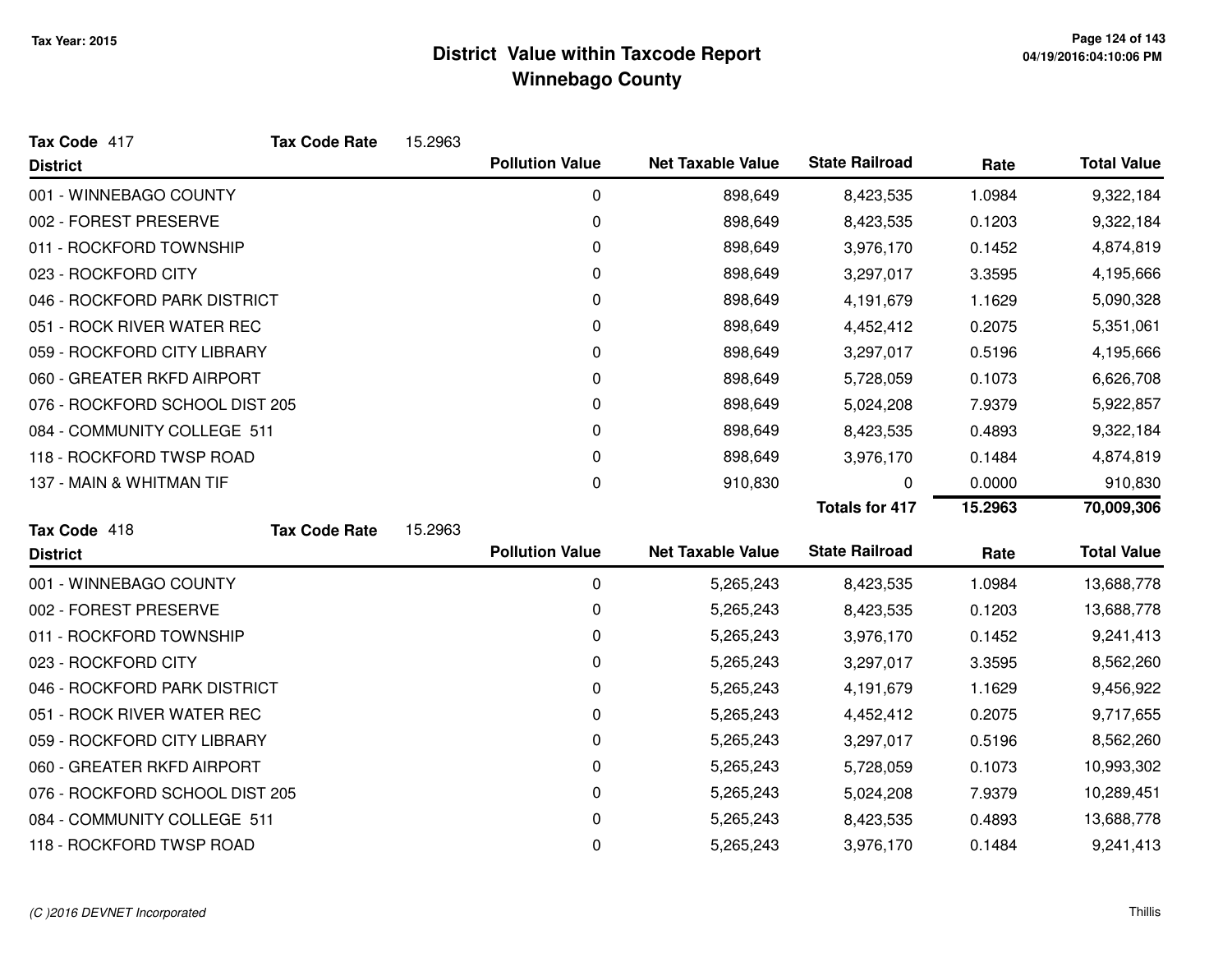| Tax Code 418                       | <b>Tax Code Rate</b> | 15.2963 |                        |                          |                       |         |                    |
|------------------------------------|----------------------|---------|------------------------|--------------------------|-----------------------|---------|--------------------|
| <b>District</b>                    |                      |         | <b>Pollution Value</b> | <b>Net Taxable Value</b> | <b>State Railroad</b> | Rate    | <b>Total Value</b> |
| 138 - MIDTOWN TIF                  |                      |         | 0                      | 72,521                   | 0                     | 0.0000  | 72,521             |
|                                    |                      |         |                        |                          | <b>Totals for 418</b> | 15.2963 | 117,203,531        |
| Tax Code 419                       | <b>Tax Code Rate</b> | 15.2963 |                        |                          |                       |         |                    |
| <b>District</b>                    |                      |         | <b>Pollution Value</b> | <b>Net Taxable Value</b> | <b>State Railroad</b> | Rate    | <b>Total Value</b> |
| 001 - WINNEBAGO COUNTY             |                      |         | 0                      | 386,217                  | 8,423,535             | 1.0984  | 8,809,752          |
| 002 - FOREST PRESERVE              |                      |         | 0                      | 386,217                  | 8,423,535             | 0.1203  | 8,809,752          |
| 011 - ROCKFORD TOWNSHIP            |                      |         | 0                      | 386,217                  | 3,976,170             | 0.1452  | 4,362,387          |
| 023 - ROCKFORD CITY                |                      |         | 0                      | 386,217                  | 3,297,017             | 3.3595  | 3,683,234          |
| 046 - ROCKFORD PARK DISTRICT       |                      |         | 0                      | 386,217                  | 4,191,679             | 1.1629  | 4,577,896          |
| 051 - ROCK RIVER WATER REC         |                      |         | 0                      | 386,217                  | 4,452,412             | 0.2075  | 4,838,629          |
| 059 - ROCKFORD CITY LIBRARY        |                      |         | 0                      | 386,217                  | 3,297,017             | 0.5196  | 3,683,234          |
| 060 - GREATER RKFD AIRPORT         |                      |         | 0                      | 386,217                  | 5,728,059             | 0.1073  | 6,114,276          |
| 076 - ROCKFORD SCHOOL DIST 205     |                      |         | 0                      | 386,217                  | 5,024,208             | 7.9379  | 5,410,425          |
| 084 - COMMUNITY COLLEGE 511        |                      |         | 0                      | 386,217                  | 8,423,535             | 0.4893  | 8,809,752          |
| 118 - ROCKFORD TWSP ROAD           |                      |         | 0                      | 386,217                  | 3,976,170             | 0.1484  | 4,362,387          |
| 139 - KISHWAUKEE & HARRISON TIF #2 |                      |         | 0                      | 0                        | 0                     | 0.0000  | 0                  |
|                                    |                      |         |                        |                          | <b>Totals for 419</b> | 15.2963 | 63,461,724         |
| Tax Code 420                       | <b>Tax Code Rate</b> | 10.2364 |                        |                          |                       |         |                    |
| <b>District</b>                    |                      |         | <b>Pollution Value</b> | <b>Net Taxable Value</b> | <b>State Railroad</b> | Rate    | <b>Total Value</b> |
| 001 - WINNEBAGO COUNTY             |                      |         | 0                      | 1,751,743                | 8,423,535             | 1.0984  | 10,175,278         |
| 002 - FOREST PRESERVE              |                      |         | $\mathbf 0$            | 1,751,743                | 8,423,535             | 0.1203  | 10,175,278         |
| 012 - ROCKTON TOWNSHIP             |                      |         | 0                      | 1,751,743                | 740,337               | 0.2035  | 2,492,080          |
| 024 - ROCKTON VILLAGE              |                      |         | 0                      | 1,751,743                | 77,181                | 0.6705  | 1,828,924          |
| 041 - ROCKTON FIRE                 |                      |         | 0                      | 1,751,743                | 313,289               | 0.7765  | 2,065,032          |
| 057 - TALCOTT FREE LIBRARY         |                      |         | 0                      | 1,751,743                | 220,125               | 0.2208  | 1,971,868          |
| 074 - ROCKTON SCHOOL DIST 140      |                      |         | 0                      | 1,751,743                | 291,368               | 3.8877  | 2,043,111          |
| 077 - HONONEGAH HIGH SD #207       |                      |         | 0                      | 1,751,743                | 366,785               | 2.6083  | 2,118,528          |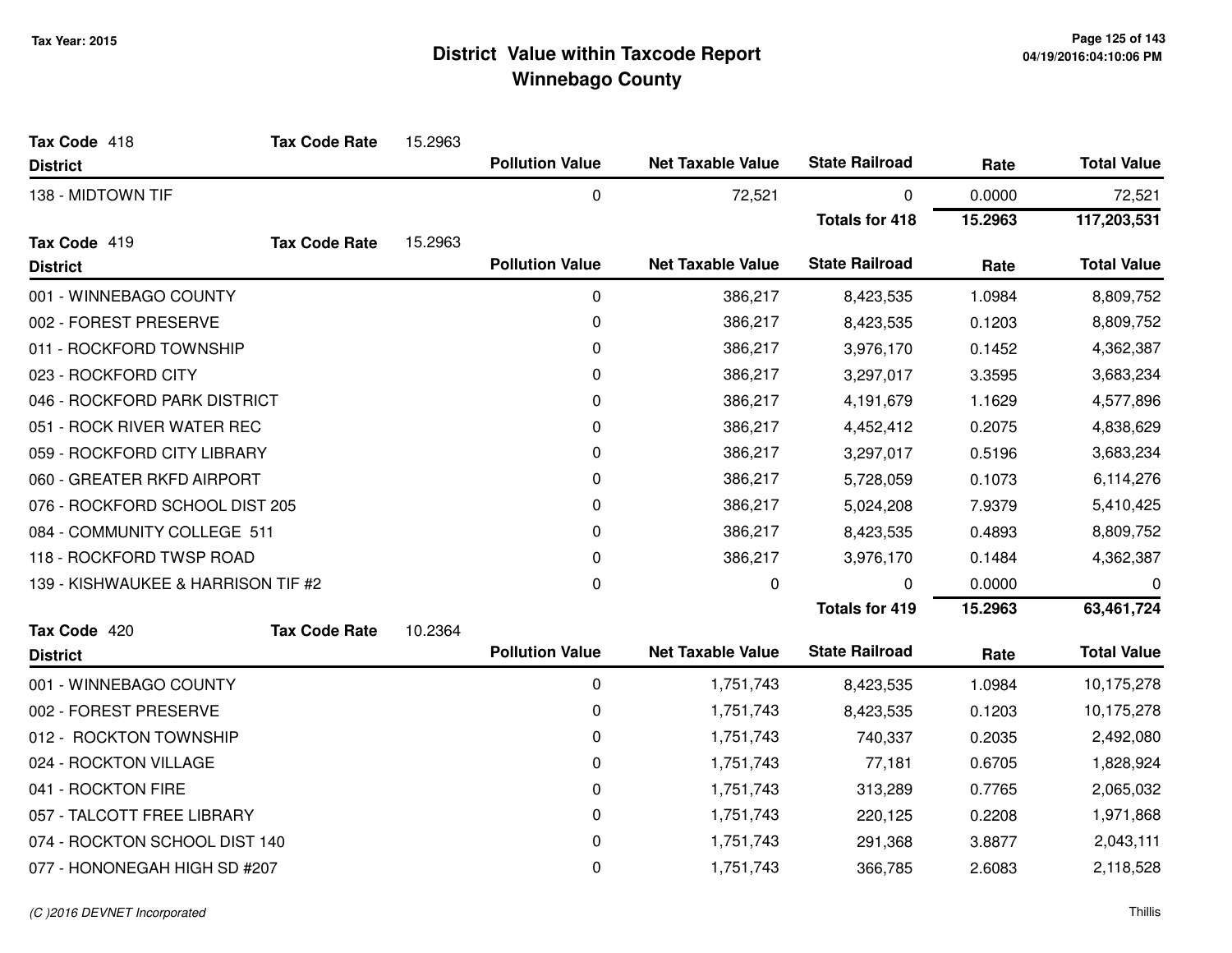| Tax Code 420                   | <b>Tax Code Rate</b> | 10.2364 |                        |                          |                       |         |                    |
|--------------------------------|----------------------|---------|------------------------|--------------------------|-----------------------|---------|--------------------|
| <b>District</b>                |                      |         | <b>Pollution Value</b> | <b>Net Taxable Value</b> | <b>State Railroad</b> | Rate    | <b>Total Value</b> |
| 084 - COMMUNITY COLLEGE 511    |                      |         | 0                      | 1,751,743                | 8,423,535             | 0.4893  | 10,175,278         |
| 119 - ROCKTON TWSP ROAD        |                      |         | 0                      | 1,751,743                | 740,337               | 0.1611  | 2,492,080          |
| 140 - FORMER BELOIT CORP TIF   |                      |         | 0                      | 3,184,992                | 0                     | 0.0000  | 3,184,992          |
|                                |                      |         |                        |                          | <b>Totals for 420</b> | 10.2364 | 48,722,449         |
| Tax Code 421                   | <b>Tax Code Rate</b> | 15.2963 |                        |                          |                       |         |                    |
| <b>District</b>                |                      |         | <b>Pollution Value</b> | <b>Net Taxable Value</b> | <b>State Railroad</b> | Rate    | <b>Total Value</b> |
| 001 - WINNEBAGO COUNTY         |                      |         | 0                      | 13,054,146               | 8,423,535             | 1.0984  | 21,477,681         |
| 002 - FOREST PRESERVE          |                      |         | 0                      | 13,054,146               | 8,423,535             | 0.1203  | 21,477,681         |
| 011 - ROCKFORD TOWNSHIP        |                      |         | 0                      | 13,054,146               | 3,976,170             | 0.1452  | 17,030,316         |
| 023 - ROCKFORD CITY            |                      |         | 0                      | 13,054,146               | 3,297,017             | 3.3595  | 16,351,163         |
| 046 - ROCKFORD PARK DISTRICT   |                      |         | 0                      | 13,054,146               | 4,191,679             | 1.1629  | 17,245,825         |
| 051 - ROCK RIVER WATER REC     |                      |         | 0                      | 13,054,146               | 4,452,412             | 0.2075  | 17,506,558         |
| 059 - ROCKFORD CITY LIBRARY    |                      |         | 0                      | 13,054,146               | 3,297,017             | 0.5196  | 16,351,163         |
| 060 - GREATER RKFD AIRPORT     |                      |         | $\pmb{0}$              | 13,054,146               | 5,728,059             | 0.1073  | 18,782,205         |
| 076 - ROCKFORD SCHOOL DIST 205 |                      |         | 0                      | 13,054,146               | 5,024,208             | 7.9379  | 18,078,354         |
| 084 - COMMUNITY COLLEGE 511    |                      |         | 0                      | 13,054,146               | 8,423,535             | 0.4893  | 21,477,681         |
| 118 - ROCKFORD TWSP ROAD       |                      |         | 0                      | 13,054,146               | 3,976,170             | 0.1484  | 17,030,316         |
| 141 - GLOBAL TRADE TIF #3      |                      |         | 0                      | 184,296                  | 0                     | 0.0000  | 184,296            |
|                                |                      |         |                        |                          | <b>Totals for 421</b> | 15.2963 | 202,993,239        |
| Tax Code 422                   | <b>Tax Code Rate</b> | 15.2963 |                        |                          |                       |         |                    |
| <b>District</b>                |                      |         | <b>Pollution Value</b> | <b>Net Taxable Value</b> | <b>State Railroad</b> | Rate    | <b>Total Value</b> |
| 001 - WINNEBAGO COUNTY         |                      |         | 0                      | 6,637,313                | 8,423,535             | 1.0984  | 15,060,848         |
| 002 - FOREST PRESERVE          |                      |         | 0                      | 6,637,313                | 8,423,535             | 0.1203  | 15,060,848         |
| 011 - ROCKFORD TOWNSHIP        |                      |         | 0                      | 6,637,313                | 3,976,170             | 0.1452  | 10,613,483         |
| 023 - ROCKFORD CITY            |                      |         | $\pmb{0}$              | 6,637,313                | 3,297,017             | 3.3595  | 9,934,330          |
| 046 - ROCKFORD PARK DISTRICT   |                      |         | 0                      | 6,637,313                | 4,191,679             | 1.1629  | 10,828,992         |
| 051 - ROCK RIVER WATER REC     |                      |         | 0                      | 6,637,313                | 4,452,412             | 0.2075  | 11,089,725         |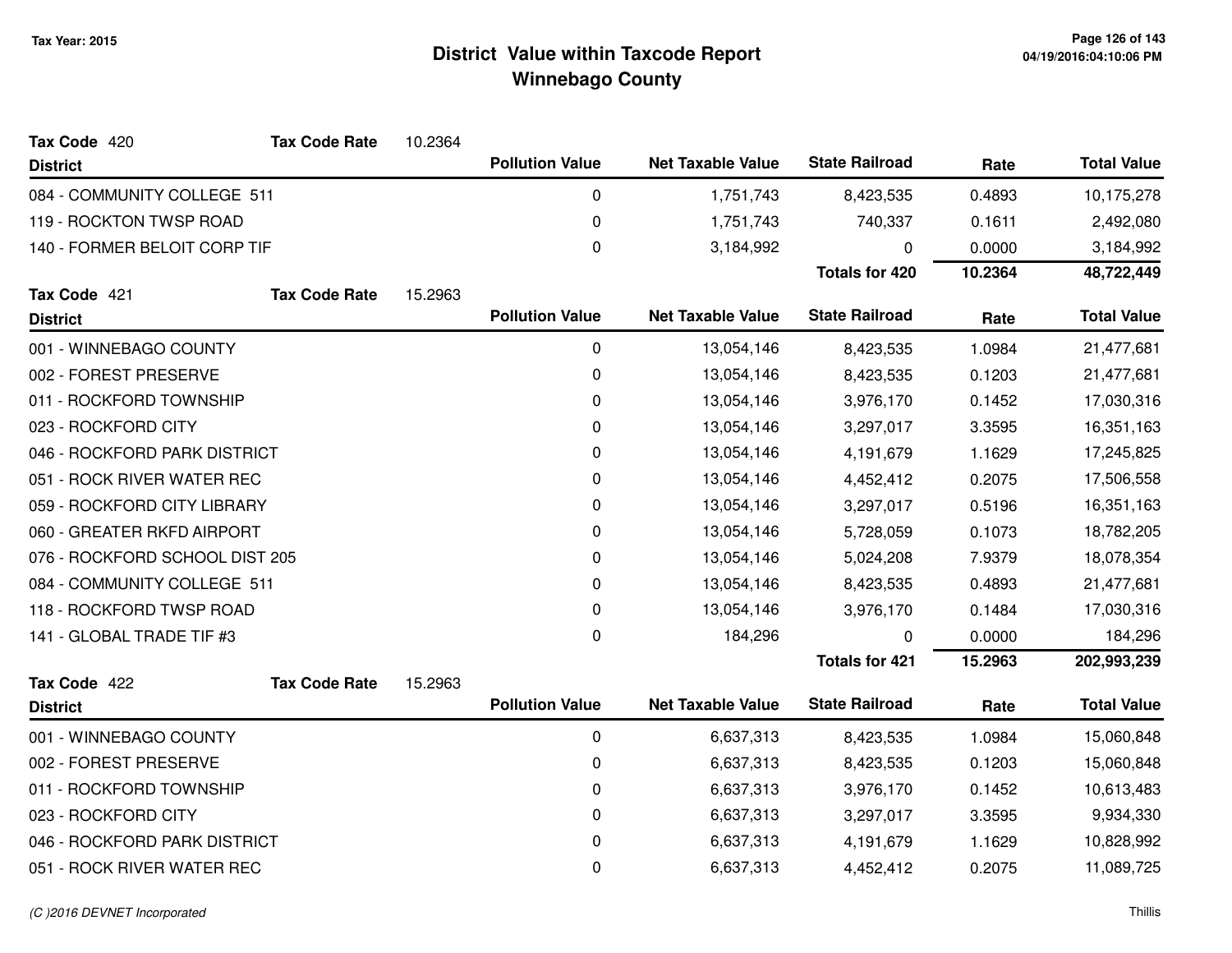| Tax Code 422                   | <b>Tax Code Rate</b> | 15.2963 |                        |                          |                       |         |                    |
|--------------------------------|----------------------|---------|------------------------|--------------------------|-----------------------|---------|--------------------|
| <b>District</b>                |                      |         | <b>Pollution Value</b> | <b>Net Taxable Value</b> | <b>State Railroad</b> | Rate    | <b>Total Value</b> |
| 059 - ROCKFORD CITY LIBRARY    |                      |         | 0                      | 6,637,313                | 3,297,017             | 0.5196  | 9,934,330          |
| 060 - GREATER RKFD AIRPORT     |                      |         | 0                      | 6,637,313                | 5,728,059             | 0.1073  | 12,365,372         |
| 076 - ROCKFORD SCHOOL DIST 205 |                      |         | 0                      | 6,637,313                | 5,024,208             | 7.9379  | 11,661,521         |
| 084 - COMMUNITY COLLEGE 511    |                      |         | 0                      | 6,637,313                | 8,423,535             | 0.4893  | 15,060,848         |
| 118 - ROCKFORD TWSP ROAD       |                      |         | 0                      | 6,637,313                | 3,976,170             | 0.1484  | 10,613,483         |
| 142 - RIVER DISTRICT NORTH TIF |                      |         | 0                      | 367,981                  | 0                     | 0.0000  | 367,981            |
|                                |                      |         |                        |                          | <b>Totals for 422</b> | 15.2963 | 132,591,761        |
| Tax Code 423                   | <b>Tax Code Rate</b> | 15.2963 |                        |                          |                       |         |                    |
| <b>District</b>                |                      |         | <b>Pollution Value</b> | <b>Net Taxable Value</b> | <b>State Railroad</b> | Rate    | <b>Total Value</b> |
| 001 - WINNEBAGO COUNTY         |                      |         | 0                      | 11,220,682               | 8,423,535             | 1.0984  | 19,644,217         |
| 002 - FOREST PRESERVE          |                      |         | 0                      | 11,220,682               | 8,423,535             | 0.1203  | 19,644,217         |
| 011 - ROCKFORD TOWNSHIP        |                      |         | 0                      | 11,220,682               | 3,976,170             | 0.1452  | 15,196,852         |
| 023 - ROCKFORD CITY            |                      |         | 0                      | 11,220,682               | 3,297,017             | 3.3595  | 14,517,699         |
| 046 - ROCKFORD PARK DISTRICT   |                      |         | 0                      | 11,220,682               | 4,191,679             | 1.1629  | 15,412,361         |
| 051 - ROCK RIVER WATER REC     |                      |         | 0                      | 11,220,682               | 4,452,412             | 0.2075  | 15,673,094         |
| 059 - ROCKFORD CITY LIBRARY    |                      |         | 0                      | 11,220,682               | 3,297,017             | 0.5196  | 14,517,699         |
| 060 - GREATER RKFD AIRPORT     |                      |         | 0                      | 11,220,682               | 5,728,059             | 0.1073  | 16,948,741         |
| 076 - ROCKFORD SCHOOL DIST 205 |                      |         | 0                      | 11,220,682               | 5,024,208             | 7.9379  | 16,244,890         |
| 084 - COMMUNITY COLLEGE 511    |                      |         | 0                      | 11,220,682               | 8,423,535             | 0.4893  | 19,644,217         |
| 118 - ROCKFORD TWSP ROAD       |                      |         | 0                      | 11,220,682               | 3,976,170             | 0.1484  | 15,196,852         |
| 143 - BROADWAY TIF             |                      |         | $\mathbf 0$            | 317,435                  | 0                     | 0.0000  | 317,435            |
|                                |                      |         |                        |                          | <b>Totals for 423</b> | 15.2963 | 182,958,274        |
| Tax Code 424                   | <b>Tax Code Rate</b> | 15.2963 |                        |                          |                       |         |                    |
| <b>District</b>                |                      |         | <b>Pollution Value</b> | <b>Net Taxable Value</b> | <b>State Railroad</b> | Rate    | <b>Total Value</b> |
| 001 - WINNEBAGO COUNTY         |                      |         | 0                      | 8,466,185                | 8,423,535             | 1.0984  | 16,889,720         |
| 002 - FOREST PRESERVE          |                      |         | 0                      | 8,466,185                | 8,423,535             | 0.1203  | 16,889,720         |
| 011 - ROCKFORD TOWNSHIP        |                      |         | 0                      | 8,466,185                | 3,976,170             | 0.1452  | 12,442,355         |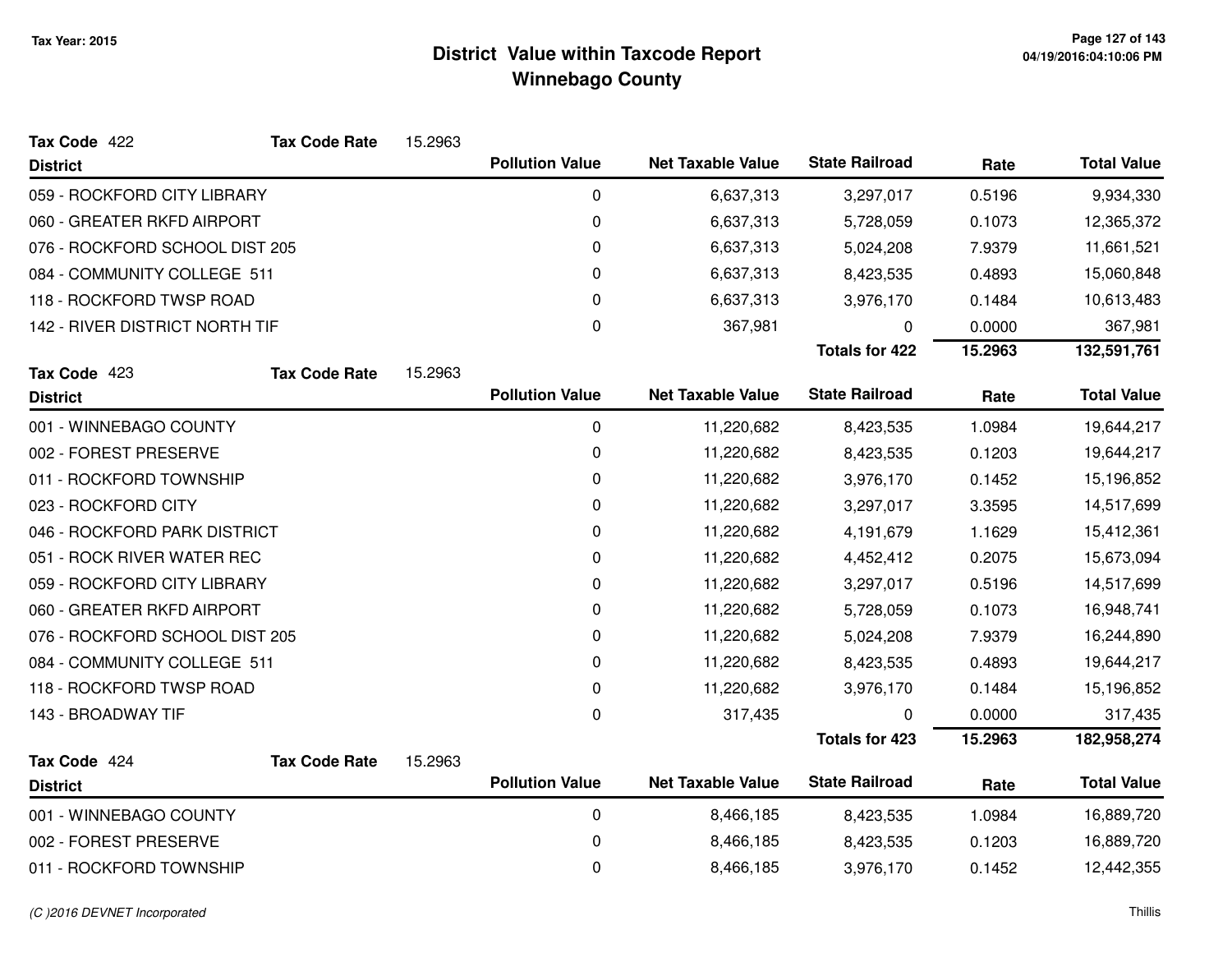| Tax Code 424                     | <b>Tax Code Rate</b> | 15.2963 |                        |                          |                       |         |                    |
|----------------------------------|----------------------|---------|------------------------|--------------------------|-----------------------|---------|--------------------|
| <b>District</b>                  |                      |         | <b>Pollution Value</b> | <b>Net Taxable Value</b> | <b>State Railroad</b> | Rate    | <b>Total Value</b> |
| 023 - ROCKFORD CITY              |                      |         | $\pmb{0}$              | 8,466,185                | 3,297,017             | 3.3595  | 11,763,202         |
| 046 - ROCKFORD PARK DISTRICT     |                      |         | 0                      | 8,466,185                | 4,191,679             | 1.1629  | 12,657,864         |
| 051 - ROCK RIVER WATER REC       |                      |         | 0                      | 8,466,185                | 4,452,412             | 0.2075  | 12,918,597         |
| 059 - ROCKFORD CITY LIBRARY      |                      |         | 0                      | 8,466,185                | 3,297,017             | 0.5196  | 11,763,202         |
| 060 - GREATER RKFD AIRPORT       |                      |         | 0                      | 8,466,185                | 5,728,059             | 0.1073  | 14,194,244         |
| 076 - ROCKFORD SCHOOL DIST 205   |                      |         | 0                      | 8,466,185                | 5,024,208             | 7.9379  | 13,490,393         |
| 084 - COMMUNITY COLLEGE 511      |                      |         | 0                      | 8,466,185                | 8,423,535             | 0.4893  | 16,889,720         |
| 118 - ROCKFORD TWSP ROAD         |                      |         | 0                      | 8,466,185                | 3,976,170             | 0.1484  | 12,442,355         |
| 144 - EAST RIVER TIF             |                      |         | $\Omega$               | 1,931,027                | 0                     | 0.0000  | 1,931,027          |
|                                  |                      |         |                        |                          | <b>Totals for 424</b> | 15.2963 | 154,272,399        |
| Tax Code 425                     | <b>Tax Code Rate</b> | 10.7476 |                        |                          |                       |         |                    |
| <b>District</b>                  |                      |         | <b>Pollution Value</b> | <b>Net Taxable Value</b> | <b>State Railroad</b> | Rate    | <b>Total Value</b> |
| 001 - WINNEBAGO COUNTY           |                      |         | 0                      | 57,263                   | 8,423,535             | 1.0984  | 8,480,798          |
| 002 - FOREST PRESERVE            |                      |         | 0                      | 57,263                   | 8,423,535             | 0.1203  | 8,480,798          |
| 010 - PECATONICA TOWNSHIP        |                      |         | 0                      | 57,263                   | 0                     | 0.1829  | 57,263             |
| 022 - PECATONICA VILLAGE         |                      |         | 0                      | 57,263                   | 0                     | 0.3920  | 57,263             |
| 039 - PECATONICA FIRE            |                      |         | 0                      | 57,263                   | 635,027               | 0.4499  | 692,290            |
| 047 - SUMNER PARK                |                      |         | 0                      | 57,263                   | 0                     | 0.1516  | 57,263             |
| 056 - PECATONICA LIBRARY         |                      |         | 0                      | 57,263                   | 0                     | 0.1967  | 57,263             |
| 080 - PECATONICA UNIT SD #321    |                      |         | 0                      | 57,263                   | 0                     | 7.4247  | 57,263             |
| 084 - COMMUNITY COLLEGE 511      |                      |         | 0                      | 57,263                   | 8,423,535             | 0.4893  | 8,480,798          |
| 117 - PECATONICA TWSP ROAD       |                      |         | 0                      | 57,263                   | 0                     | 0.1874  | 57,263             |
| 124 - PE/SE MULTI TOWNSHIP       |                      |         | 0                      | 57,263                   | 0                     | 0.0544  | 57,263             |
| 145 - SUMNER ROAD / GROVE ST TIF |                      |         | 0                      | 0                        | 0                     | 0.0000  | 0                  |
|                                  |                      |         |                        |                          | <b>Totals for 425</b> | 10.7476 | 26,535,525         |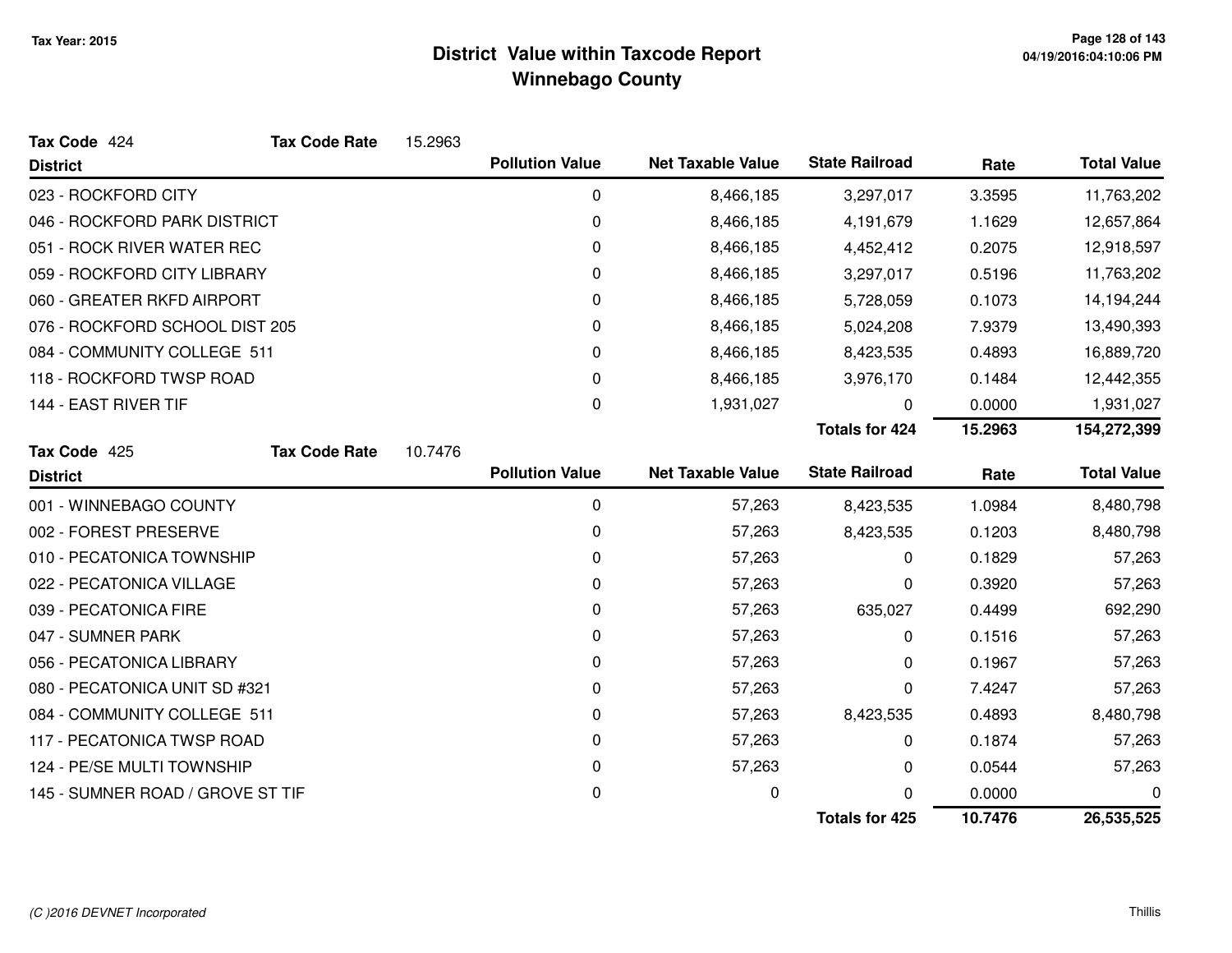| Tax Code 426                     | <b>Tax Code Rate</b> | 11.7204 |                        |                          |                       |         |                    |
|----------------------------------|----------------------|---------|------------------------|--------------------------|-----------------------|---------|--------------------|
| <b>District</b>                  |                      |         | <b>Pollution Value</b> | <b>Net Taxable Value</b> | <b>State Railroad</b> | Rate    | <b>Total Value</b> |
| 001 - WINNEBAGO COUNTY           |                      |         | 0                      | 2,254,918                | 8,423,535             | 1.0984  | 10,678,453         |
| 002 - FOREST PRESERVE            |                      |         | 0                      | 2,254,918                | 8,423,535             | 0.1203  | 10,678,453         |
| 011 - ROCKFORD TOWNSHIP          |                      |         | 0                      | 2,254,918                | 3,976,170             | 0.1452  | 6,231,088          |
| 019 - LOVES PARK CITY            |                      |         | 0                      | 2,254,918                | 0                     | 0.0000  | 2,254,918          |
| 046 - ROCKFORD PARK DISTRICT     |                      |         | 0                      | 2,254,918                | 4,191,679             | 1.1629  | 6,446,597          |
| 051 - ROCK RIVER WATER REC       |                      |         | 0                      | 2,254,918                | 4,452,412             | 0.2075  | 6,707,330          |
| 055 - NORTH SUBURBAN LIBRARY     |                      |         | 0                      | 2,254,918                | 740,593               | 0.3032  | 2,995,511          |
| 060 - GREATER RKFD AIRPORT       |                      |         | 0                      | 2,254,918                | 5,728,059             | 0.1073  | 7,982,977          |
| 076 - ROCKFORD SCHOOL DIST 205   |                      |         | 0                      | 2,254,918                | 5,024,208             | 7.9379  | 7,279,126          |
| 084 - COMMUNITY COLLEGE 511      |                      |         | 0                      | 2,254,918                | 8,423,535             | 0.4893  | 10,678,453         |
| 118 - ROCKFORD TWSP ROAD         |                      |         | 0                      | 2,254,918                | 3,976,170             | 0.1484  | 6,231,088          |
| 146 - LOVES PARK CORP CENTER TIF |                      |         | 0                      | 19,333                   | 0                     | 0.0000  | 19,333             |
|                                  |                      |         |                        |                          | <b>Totals for 426</b> | 11.7204 | 78, 183, 327       |
| Tax Code 427                     | <b>Tax Code Rate</b> | 11.3820 |                        |                          |                       |         |                    |
| <b>District</b>                  |                      |         | <b>Pollution Value</b> | <b>Net Taxable Value</b> | <b>State Railroad</b> | Rate    | <b>Total Value</b> |
| 001 - WINNEBAGO COUNTY           |                      |         | 0                      | 9,788                    | 8,423,535             | 1.0984  | 8,433,323          |
| 002 - FOREST PRESERVE            |                      |         | 0                      | 9,788                    | 8,423,535             | 0.1203  | 8,433,323          |
| 006 - HARLEM TOWNSHIP            |                      |         | 0                      | 9,788                    | $\Omega$              | 0.1140  | 9,788              |
| 019 - LOVES PARK CITY            |                      |         | 0                      | 9,788                    | 0                     | 0.0000  | 9,788              |
| 046 - ROCKFORD PARK DISTRICT     |                      |         | 0                      | 9,788                    | 4,191,679             | 1.1629  | 4,201,467          |
| 055 - NORTH SUBURBAN LIBRARY     |                      |         | 0                      | 9,788                    | 740,593               | 0.3032  | 750,381            |
| 060 - GREATER RKFD AIRPORT       |                      |         | 0                      | 9,788                    | 5,728,059             | 0.1073  | 5,737,847          |
| 076 - ROCKFORD SCHOOL DIST 205   |                      |         | 0                      | 9,788                    | 5,024,208             | 7.9379  | 5,033,996          |
| 084 - COMMUNITY COLLEGE 511      |                      |         | 0                      | 9,788                    | 8,423,535             | 0.4893  | 8,433,323          |
| 113 - HARLEM TWSP ROAD           |                      |         | 0                      | 9,788                    | 0                     | 0.0487  | 9,788              |
| 146 - LOVES PARK CORP CENTER TIF |                      |         | 0                      | 1,617                    |                       | 0.0000  | 1,617              |
|                                  |                      |         |                        |                          | <b>Totals for 427</b> | 11.3820 | 41,054,641         |

#### (C )2016 DEVNET Incorporated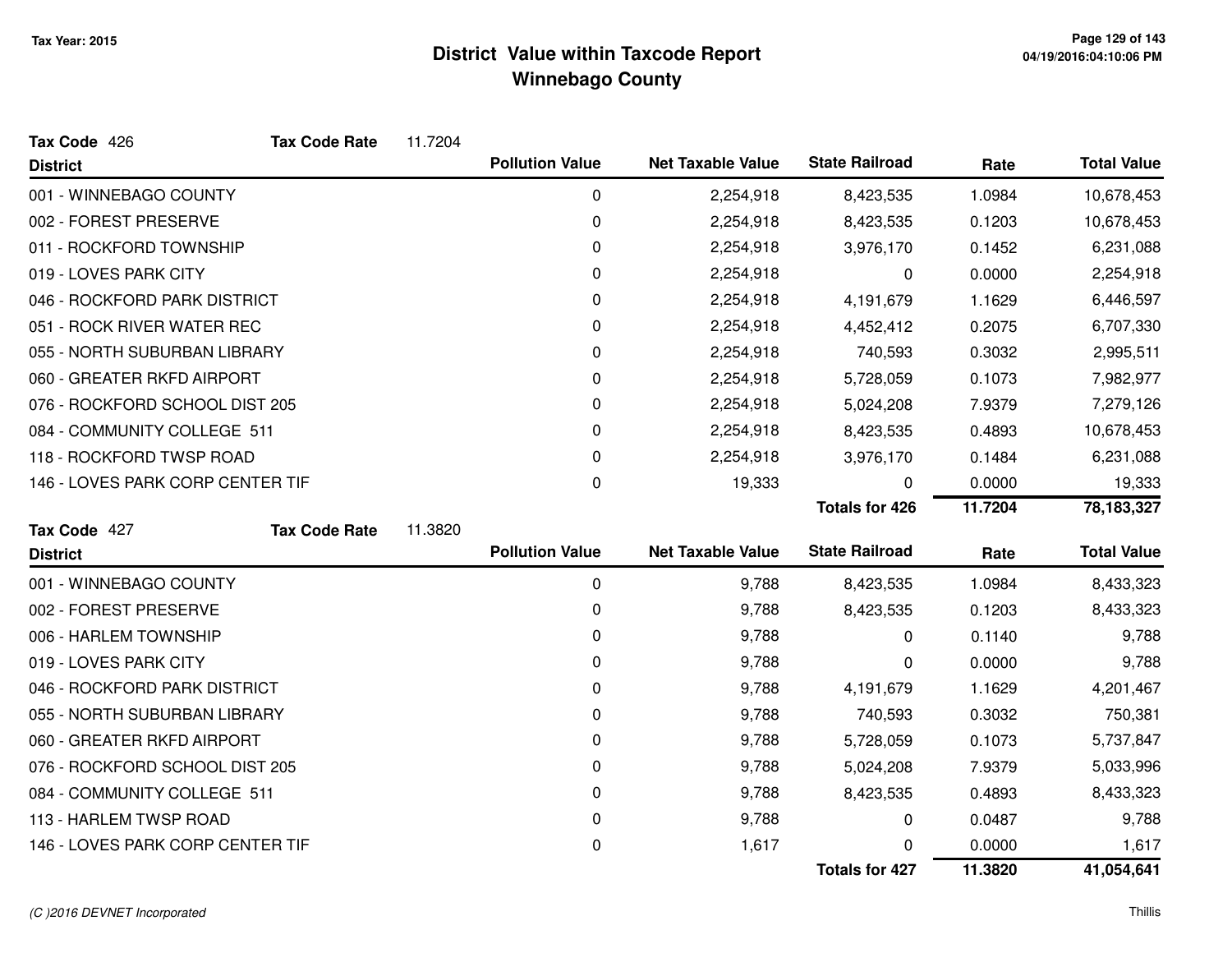| Tax Code 428                     | <b>Tax Code Rate</b> | 11.5895 |                        |                          |                       |         |                    |
|----------------------------------|----------------------|---------|------------------------|--------------------------|-----------------------|---------|--------------------|
| <b>District</b>                  |                      |         | <b>Pollution Value</b> | <b>Net Taxable Value</b> | <b>State Railroad</b> | Rate    | <b>Total Value</b> |
| 001 - WINNEBAGO COUNTY           |                      |         | 0                      | 1,704,090                | 8,423,535             | 1.0984  | 10,127,625         |
| 002 - FOREST PRESERVE            |                      |         | 0                      | 1,704,090                | 8,423,535             | 0.1203  | 10,127,625         |
| 006 - HARLEM TOWNSHIP            |                      |         | 0                      | 1,704,090                | 0                     | 0.1140  | 1,704,090          |
| 019 - LOVES PARK CITY            |                      |         | 0                      | 1,704,090                | 0                     | 0.0000  | 1,704,090          |
| 046 - ROCKFORD PARK DISTRICT     |                      |         | 0                      | 1,704,090                | 4,191,679             | 1.1629  | 5,895,769          |
| 051 - ROCK RIVER WATER REC       |                      |         | 0                      | 1,704,090                | 4,452,412             | 0.2075  | 6,156,502          |
| 055 - NORTH SUBURBAN LIBRARY     |                      |         | 0                      | 1,704,090                | 740,593               | 0.3032  | 2,444,683          |
| 060 - GREATER RKFD AIRPORT       |                      |         | 0                      | 1,704,090                | 5,728,059             | 0.1073  | 7,432,149          |
| 076 - ROCKFORD SCHOOL DIST 205   |                      |         | 0                      | 1,704,090                | 5,024,208             | 7.9379  | 6,728,298          |
| 084 - COMMUNITY COLLEGE 511      |                      |         | 0                      | 1,704,090                | 8,423,535             | 0.4893  | 10,127,625         |
| 113 - HARLEM TWSP ROAD           |                      |         | 0                      | 1,704,090                | 0                     | 0.0487  | 1,704,090          |
| 146 - LOVES PARK CORP CENTER TIF |                      |         | 0                      | 1,544,148                | U                     | 0.0000  | 1,544,148          |
|                                  |                      |         |                        |                          | <b>Totals for 428</b> | 11.5895 | 65,696,694         |
| Tax Code 429                     | <b>Tax Code Rate</b> | 10.9874 |                        |                          |                       |         |                    |
| <b>District</b>                  |                      |         | <b>Pollution Value</b> | <b>Net Taxable Value</b> | <b>State Railroad</b> | Rate    | <b>Total Value</b> |
| 001 - WINNEBAGO COUNTY           |                      |         | $\mathbf 0$            | 3,334                    | 8,423,535             | 1.0984  | 8,426,869          |
| 002 - FOREST PRESERVE            |                      |         | 0                      | 3,334                    | 8,423,535             | 0.1203  | 8,426,869          |
| 006 - HARLEM TOWNSHIP            |                      |         | 0                      | 3,334                    | 0                     | 0.1140  | 3,334              |
| 020 - MACHESNEY PARK VILLAGE     |                      |         | 0                      | 3,334                    | 0                     | 0.0000  | 3,334              |
| 035 - HARLEM-ROSCOE FIRE         |                      |         | 0                      | 3,334                    | 317,502               | 0.7683  | 320,836            |
| 055 - NORTH SUBURBAN LIBRARY     |                      |         | 0                      | 3,334                    | 740,593               | 0.3032  | 743,927            |
| 060 - GREATER RKFD AIRPORT       |                      |         | 0                      | 3,334                    | 5,728,059             | 0.1073  | 5,731,393          |
| 076 - ROCKFORD SCHOOL DIST 205   |                      |         | 0                      | 3,334                    | 5,024,208             | 7.9379  | 5,027,542          |
| 084 - COMMUNITY COLLEGE 511      |                      |         | 0                      | 3,334                    | 8,423,535             | 0.4893  | 8,426,869          |
| 113 - HARLEM TWSP ROAD           |                      |         | 0                      | 3,334                    | 0                     | 0.0487  | 3,334              |
| 147 - WESTSTONE TIF              |                      |         | 0                      | 2,478                    | O                     | 0.0000  | 2,478              |
|                                  |                      |         |                        |                          | <b>Totals for 429</b> | 10.9874 | 37,116,785         |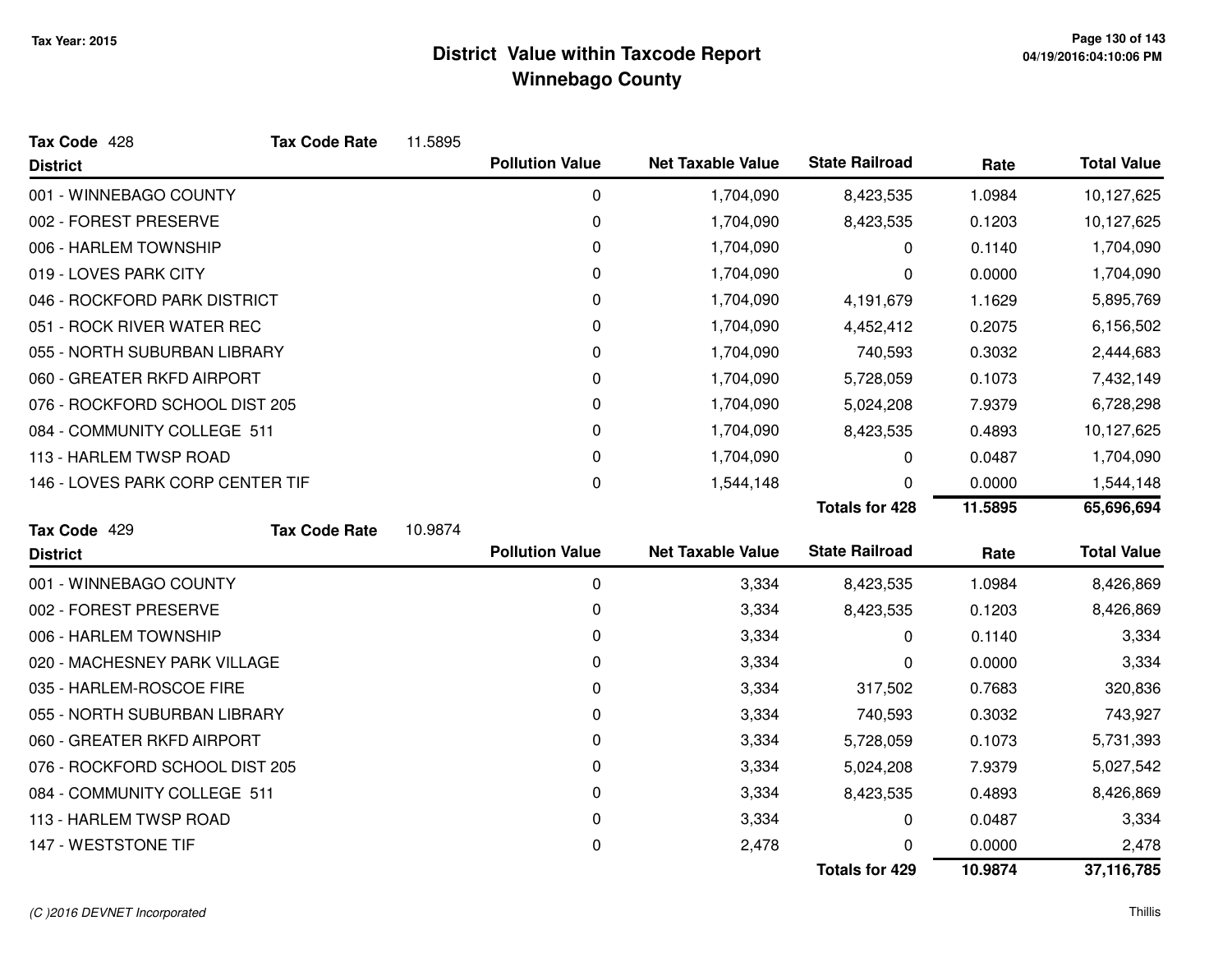| Tax Code 430                   | <b>Tax Code Rate</b> | 11.1949 |                        |                          |                       |         |                    |
|--------------------------------|----------------------|---------|------------------------|--------------------------|-----------------------|---------|--------------------|
| <b>District</b>                |                      |         | <b>Pollution Value</b> | <b>Net Taxable Value</b> | <b>State Railroad</b> | Rate    | <b>Total Value</b> |
| 001 - WINNEBAGO COUNTY         |                      |         | $\mathbf 0$            | 134,066                  | 8,423,535             | 1.0984  | 8,557,601          |
| 002 - FOREST PRESERVE          |                      |         | 0                      | 134,066                  | 8,423,535             | 0.1203  | 8,557,601          |
| 006 - HARLEM TOWNSHIP          |                      |         | 0                      | 134,066                  | 0                     | 0.1140  | 134,066            |
| 020 - MACHESNEY PARK VILLAGE   |                      |         | 0                      | 134,066                  | 0                     | 0.0000  | 134,066            |
| 035 - HARLEM-ROSCOE FIRE       |                      |         | 0                      | 134,066                  | 317,502               | 0.7683  | 451,568            |
| 051 - ROCK RIVER WATER REC     |                      |         | 0                      | 134,066                  | 4,452,412             | 0.2075  | 4,586,478          |
| 055 - NORTH SUBURBAN LIBRARY   |                      |         | 0                      | 134,066                  | 740,593               | 0.3032  | 874,659            |
| 060 - GREATER RKFD AIRPORT     |                      |         | 0                      | 134,066                  | 5,728,059             | 0.1073  | 5,862,125          |
| 076 - ROCKFORD SCHOOL DIST 205 |                      |         | 0                      | 134,066                  | 5,024,208             | 7.9379  | 5,158,274          |
| 084 - COMMUNITY COLLEGE 511    |                      |         | 0                      | 134,066                  | 8,423,535             | 0.4893  | 8,557,601          |
| 113 - HARLEM TWSP ROAD         |                      |         | 0                      | 134,066                  | 0                     | 0.0487  | 134,066            |
| 147 - WESTSTONE TIF            |                      |         | 0                      | 4,134,825                | O                     | 0.0000  | 4,134,825          |
|                                |                      |         |                        |                          | <b>Totals for 430</b> | 11.1949 | 47,142,930         |
| Tax Code 431                   | <b>Tax Code Rate</b> | 11.1949 |                        |                          |                       |         |                    |
| <b>District</b>                |                      |         | <b>Pollution Value</b> | <b>Net Taxable Value</b> | <b>State Railroad</b> | Rate    | <b>Total Value</b> |
| 001 - WINNEBAGO COUNTY         |                      |         | $\mathbf 0$            | 2,135                    | 8,423,535             | 1.0984  | 8,425,670          |
| 002 - FOREST PRESERVE          |                      |         | 0                      | 2,135                    | 8,423,535             | 0.1203  | 8,425,670          |
| 006 - HARLEM TOWNSHIP          |                      |         | 0                      | 2,135                    | 0                     | 0.1140  | 2,135              |
| 035 - HARLEM-ROSCOE FIRE       |                      |         | 0                      | 2,135                    | 317,502               | 0.7683  | 319,637            |
| 051 - ROCK RIVER WATER REC     |                      |         | 0                      | 2,135                    | 4,452,412             | 0.2075  | 4,454,547          |
| 055 - NORTH SUBURBAN LIBRARY   |                      |         | 0                      | 2,135                    | 740,593               | 0.3032  | 742,728            |
| 060 - GREATER RKFD AIRPORT     |                      |         | 0                      | 2,135                    | 5,728,059             | 0.1073  | 5,730,194          |
| 076 - ROCKFORD SCHOOL DIST 205 |                      |         | 0                      | 2,135                    | 5,024,208             | 7.9379  | 5,026,343          |
| 084 - COMMUNITY COLLEGE 511    |                      |         | 0                      | 2,135                    | 8,423,535             | 0.4893  | 8,425,670          |
| 113 - HARLEM TWSP ROAD         |                      |         | 0                      | 2,135                    | 0                     | 0.0487  | 2,135              |
| 147 - WESTSTONE TIF            |                      |         | 0                      | 1,260                    | 0                     | 0.0000  | 1,260              |
|                                |                      |         |                        |                          | <b>Totals for 431</b> | 11.1949 | 41,555,989         |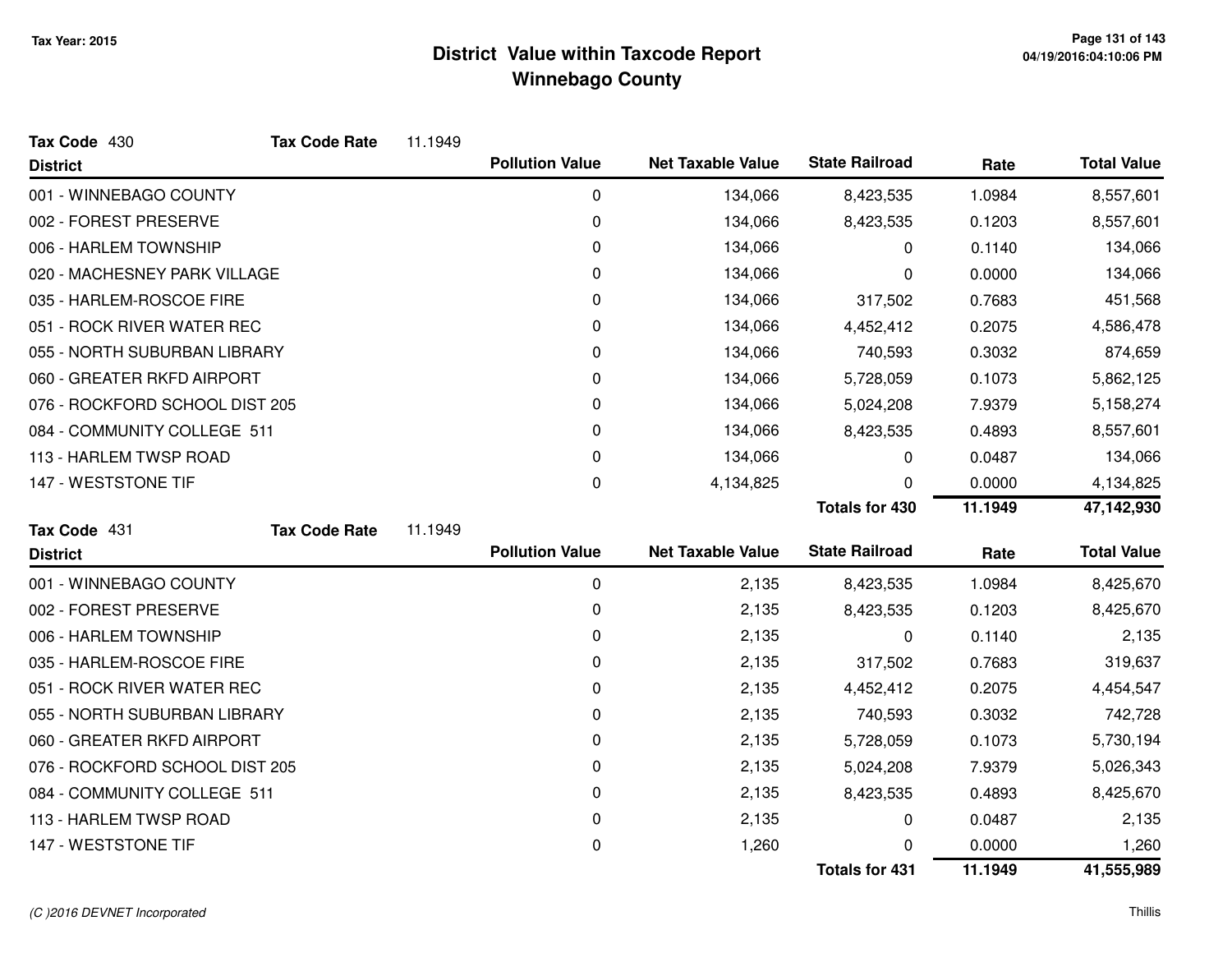| Tax Code 432                   | <b>Tax Code Rate</b> | 10.9874 |                        |                          |                       |         |                    |
|--------------------------------|----------------------|---------|------------------------|--------------------------|-----------------------|---------|--------------------|
| <b>District</b>                |                      |         | <b>Pollution Value</b> | <b>Net Taxable Value</b> | <b>State Railroad</b> | Rate    | <b>Total Value</b> |
| 001 - WINNEBAGO COUNTY         |                      |         | $\mathbf 0$            | 1,279                    | 8,423,535             | 1.0984  | 8,424,814          |
| 002 - FOREST PRESERVE          |                      |         | $\pmb{0}$              | 1,279                    | 8,423,535             | 0.1203  | 8,424,814          |
| 006 - HARLEM TOWNSHIP          |                      |         | 0                      | 1,279                    | 0                     | 0.1140  | 1,279              |
| 035 - HARLEM-ROSCOE FIRE       |                      |         | $\Omega$               | 1,279                    | 317,502               | 0.7683  | 318,781            |
| 055 - NORTH SUBURBAN LIBRARY   |                      |         | 0                      | 1,279                    | 740,593               | 0.3032  | 741,872            |
| 060 - GREATER RKFD AIRPORT     |                      |         | 0                      | 1,279                    | 5,728,059             | 0.1073  | 5,729,338          |
| 076 - ROCKFORD SCHOOL DIST 205 |                      |         | 0                      | 1,279                    | 5,024,208             | 7.9379  | 5,025,487          |
| 084 - COMMUNITY COLLEGE 511    |                      |         | 0                      | 1,279                    | 8,423,535             | 0.4893  | 8,424,814          |
| 113 - HARLEM TWSP ROAD         |                      |         | 0                      | 1,279                    | 0                     | 0.0487  | 1,279              |
| 147 - WESTSTONE TIF            |                      |         | 0                      | 827                      | 0                     | 0.0000  | 827                |
|                                |                      |         |                        |                          | <b>Totals for 432</b> | 10.9874 | 37,093,305         |
| Tax Code 433                   | <b>Tax Code Rate</b> | 11.6434 |                        |                          |                       |         |                    |
| <b>District</b>                |                      |         | <b>Pollution Value</b> | <b>Net Taxable Value</b> | <b>State Railroad</b> | Rate    | <b>Total Value</b> |
| 001 - WINNEBAGO COUNTY         |                      |         | 0                      | 1,309,109                | 8,423,535             | 1.0984  | 9,732,644          |
| 002 - FOREST PRESERVE          |                      |         | 0                      | 1,309,109                | 8,423,535             | 0.1203  | 9,732,644          |
| 006 - HARLEM TOWNSHIP          |                      |         | 0                      | 1,309,109                | 0                     | 0.1140  | 1,309,109          |
| 020 - MACHESNEY PARK VILLAGE   |                      |         | 0                      | 1,309,109                | 0                     | 0.0000  | 1,309,109          |
| 035 - HARLEM-ROSCOE FIRE       |                      |         | 0                      | 1,309,109                | 317,502               | 0.7683  | 1,626,611          |
| 051 - ROCK RIVER WATER REC     |                      |         | 0                      | 1,309,109                | 4,452,412             | 0.2075  | 5,761,521          |
| 055 - NORTH SUBURBAN LIBRARY   |                      |         | 0                      | 1,309,109                | 740,593               | 0.3032  | 2,049,702          |
| 060 - GREATER RKFD AIRPORT     |                      |         | 0                      | 1,309,109                | 5,728,059             | 0.1073  | 7,037,168          |
| 070 - HARLEM SCHOOL DIST 122   |                      |         | 0                      | 1,309,109                | 496,170               | 8.3864  | 1,805,279          |
| 084 - COMMUNITY COLLEGE 511    |                      |         | 0                      | 1,309,109                | 8,423,535             | 0.4893  | 9,732,644          |
| 113 - HARLEM TWSP ROAD         |                      |         | 0                      | 1,309,109                | 0                     | 0.0487  | 1,309,109          |
| 148 - NORTH WILLOW CREEK TIF   |                      |         | $\pmb{0}$              | 117,238                  | <sup>0</sup>          | 0.0000  | 117,238            |
|                                |                      |         |                        |                          | <b>Totals for 433</b> | 11.6434 | 51,522,778         |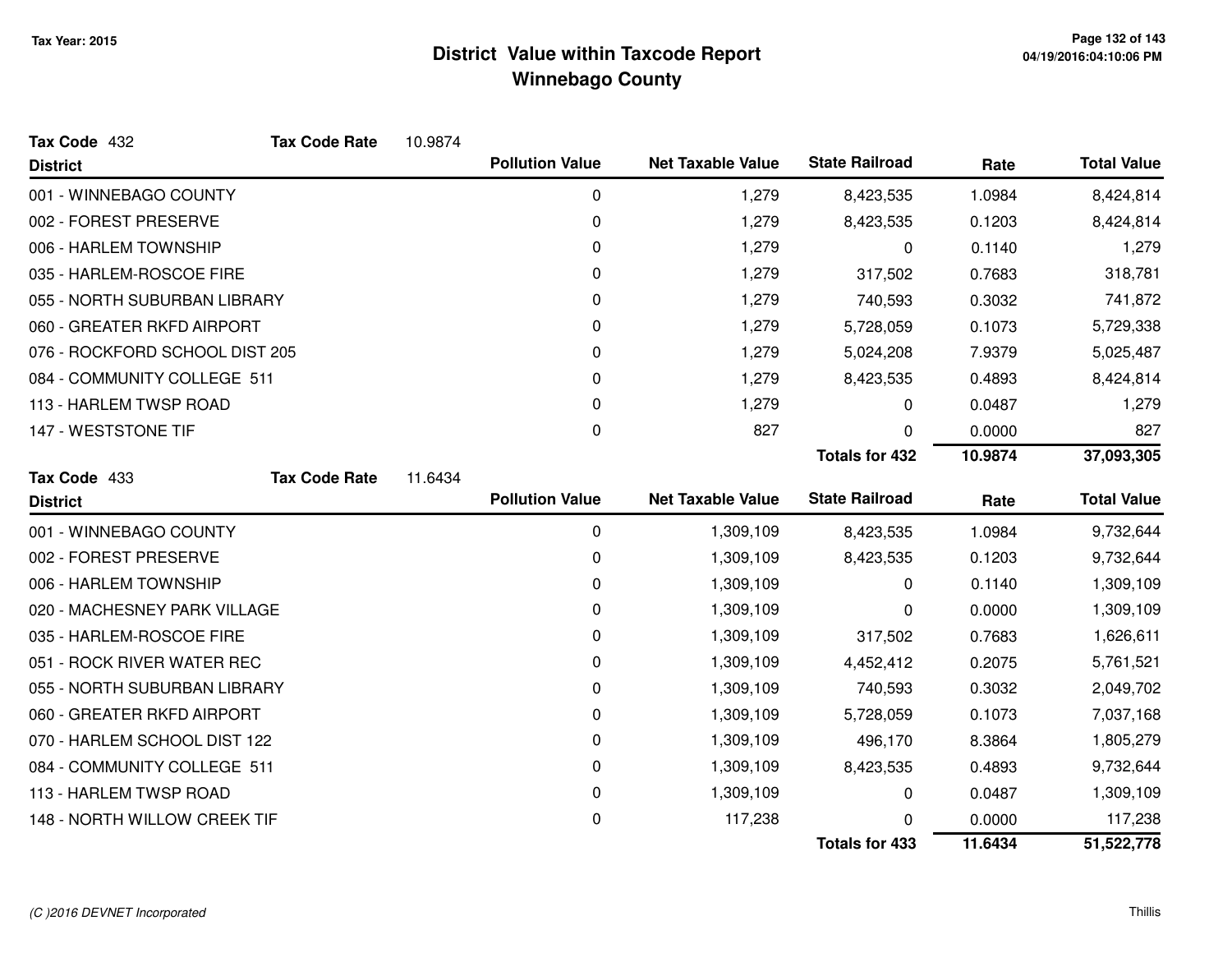| Tax Code 434                 | <b>Tax Code Rate</b> | 11.6434 |                        |                          |                       |         |                    |
|------------------------------|----------------------|---------|------------------------|--------------------------|-----------------------|---------|--------------------|
| <b>District</b>              |                      |         | <b>Pollution Value</b> | <b>Net Taxable Value</b> | <b>State Railroad</b> | Rate    | <b>Total Value</b> |
| 001 - WINNEBAGO COUNTY       |                      |         | 0                      | 187,245                  | 8,423,535             | 1.0984  | 8,610,780          |
| 002 - FOREST PRESERVE        |                      |         | 0                      | 187,245                  | 8,423,535             | 0.1203  | 8,610,780          |
| 006 - HARLEM TOWNSHIP        |                      |         | 0                      | 187,245                  | 0                     | 0.1140  | 187,245            |
| 035 - HARLEM-ROSCOE FIRE     |                      |         | 0                      | 187,245                  | 317,502               | 0.7683  | 504,747            |
| 051 - ROCK RIVER WATER REC   |                      |         | 0                      | 187,245                  | 4,452,412             | 0.2075  | 4,639,657          |
| 055 - NORTH SUBURBAN LIBRARY |                      |         | 0                      | 187,245                  | 740,593               | 0.3032  | 927,838            |
| 060 - GREATER RKFD AIRPORT   |                      |         | 0                      | 187,245                  | 5,728,059             | 0.1073  | 5,915,304          |
| 070 - HARLEM SCHOOL DIST 122 |                      |         | 0                      | 187,245                  | 496,170               | 8.3864  | 683,415            |
| 084 - COMMUNITY COLLEGE 511  |                      |         | 0                      | 187,245                  | 8,423,535             | 0.4893  | 8,610,780          |
| 113 - HARLEM TWSP ROAD       |                      |         | 0                      | 187,245                  | 0                     | 0.0487  | 187,245            |
| 149 - SOUTH WILLOW CREEK TIF |                      |         | 0                      | 0                        | 0                     | 0.0000  | 0                  |
|                              |                      |         |                        |                          | <b>Totals for 434</b> | 11.6434 | 38,877,791         |
| Tax Code 435                 | <b>Tax Code Rate</b> | 11.6434 |                        |                          |                       |         |                    |
| <b>District</b>              |                      |         | <b>Pollution Value</b> | <b>Net Taxable Value</b> | <b>State Railroad</b> | Rate    | <b>Total Value</b> |
| 001 - WINNEBAGO COUNTY       |                      |         | 0                      | 5,311,169                | 8,423,535             | 1.0984  | 13,734,704         |
| 002 - FOREST PRESERVE        |                      |         | 0                      | 5,311,169                | 8,423,535             | 0.1203  | 13,734,704         |
| 006 - HARLEM TOWNSHIP        |                      |         | 0                      | 5,311,169                | 0                     | 0.1140  | 5,311,169          |
| 020 - MACHESNEY PARK VILLAGE |                      |         |                        |                          |                       |         |                    |
|                              |                      |         | 0                      | 5,311,169                | 0                     | 0.0000  | 5,311,169          |
| 035 - HARLEM-ROSCOE FIRE     |                      |         | 0                      | 5,311,169                | 317,502               | 0.7683  | 5,628,671          |
| 051 - ROCK RIVER WATER REC   |                      |         | 0                      | 5,311,169                | 4,452,412             | 0.2075  | 9,763,581          |
| 055 - NORTH SUBURBAN LIBRARY |                      |         | 0                      | 5,311,169                | 740,593               | 0.3032  | 6,051,762          |
| 060 - GREATER RKFD AIRPORT   |                      |         | 0                      | 5,311,169                | 5,728,059             | 0.1073  | 11,039,228         |
| 070 - HARLEM SCHOOL DIST 122 |                      |         | 0                      | 5,311,169                | 496,170               | 8.3864  | 5,807,339          |
| 084 - COMMUNITY COLLEGE 511  |                      |         | 0                      | 5,311,169                | 8,423,535             | 0.4893  | 13,734,704         |
| 113 - HARLEM TWSP ROAD       |                      |         | 0                      | 5,311,169                | 0                     | 0.0487  | 5,311,169          |
| 149 - SOUTH WILLOW CREEK TIF |                      |         | 0                      | 608,730                  | O                     | 0.0000  | 608,730            |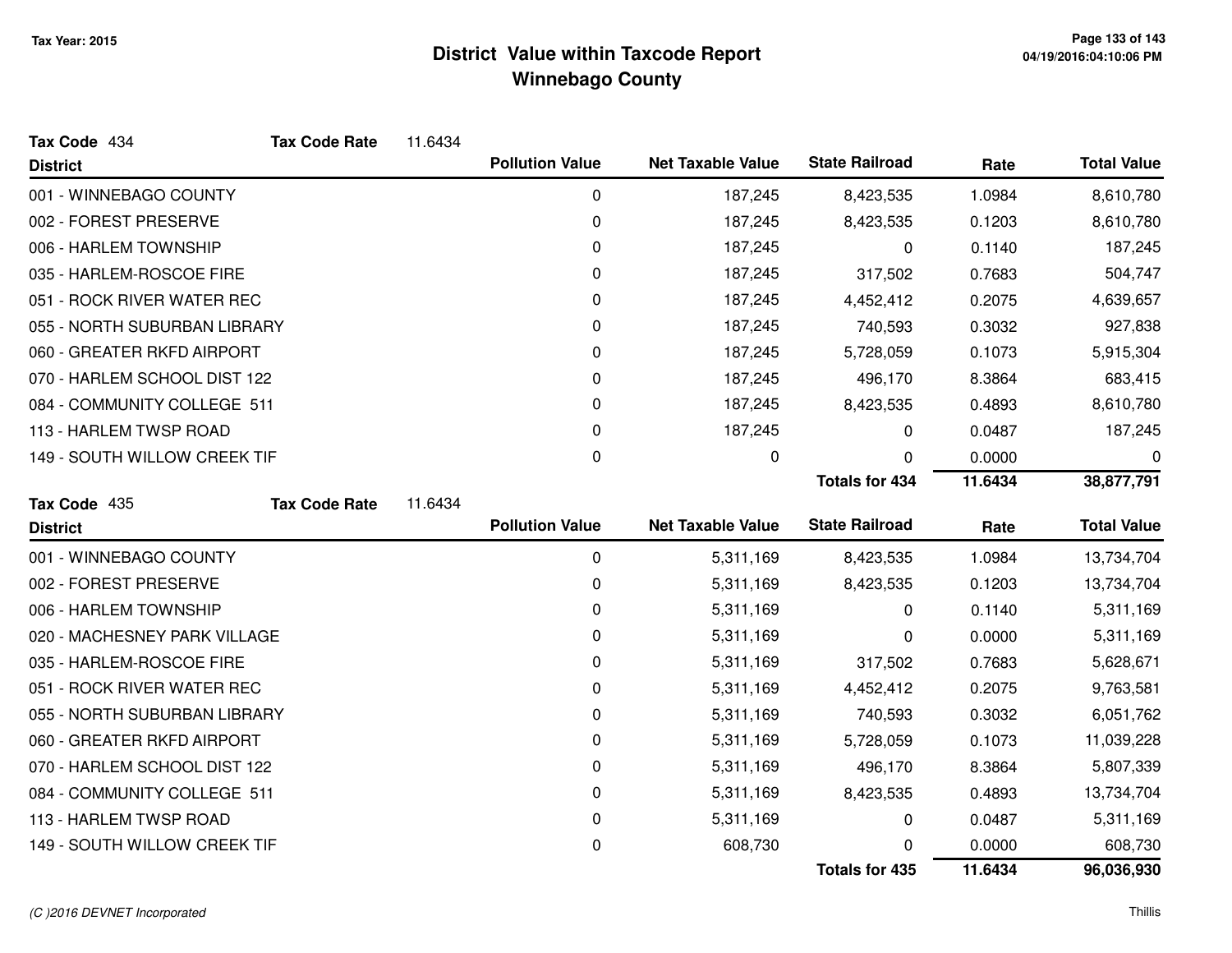| Tax Code 438                   | <b>Tax Code Rate</b>       | 11.2786                           |                        |                          |                       |         |                    |
|--------------------------------|----------------------------|-----------------------------------|------------------------|--------------------------|-----------------------|---------|--------------------|
| <b>District</b>                |                            |                                   | <b>Pollution Value</b> | <b>Net Taxable Value</b> | <b>State Railroad</b> | Rate    | <b>Total Value</b> |
| 001 - WINNEBAGO COUNTY         |                            |                                   | $\mathbf 0$            | 474,460                  | 8,423,535             | 1.0984  | 8,897,995          |
| 002 - FOREST PRESERVE          |                            |                                   | 0                      | 474,460                  | 8,423,535             | 0.1203  | 8,897,995          |
| 011 - ROCKFORD TOWNSHIP        |                            |                                   | 0                      | 474,460                  | 3,976,170             | 0.1452  | 4,450,630          |
| 036 - NEW MILFORD FIRE         |                            |                                   | 0                      | 474,460                  | 43,474                | 0.8342  | 517,934            |
| 054 - CHERRY VALLEY LIBRARY    |                            | 0<br>474,460<br>0.3976<br>939,290 |                        |                          | 1,413,750             |         |                    |
|                                | 060 - GREATER RKFD AIRPORT |                                   | 0                      | 474,460                  | 5,728,059             | 0.1073  | 6,202,519          |
| 076 - ROCKFORD SCHOOL DIST 205 |                            |                                   | 0                      | 474,460                  | 5,024,208             | 7.9379  | 5,498,668          |
| 084 - COMMUNITY COLLEGE 511    |                            |                                   | 0                      | 474,460                  | 8,423,535             | 0.4893  | 8,897,995          |
| 118 - ROCKFORD TWSP ROAD       |                            |                                   | 0                      | 474,460                  | 3,976,170             | 0.1484  | 4,450,630          |
| 151 - I-39 / BAXTER ROAD TIF   |                            |                                   | 0                      | 10,089                   | 0                     | 0.0000  | 10,089             |
|                                |                            |                                   |                        |                          | <b>Totals for 438</b> | 11.2786 | 49,238,205         |
| Tax Code 439                   | <b>Tax Code Rate</b>       | 11.4443                           |                        |                          |                       |         |                    |
| <b>District</b>                |                            |                                   | <b>Pollution Value</b> | <b>Net Taxable Value</b> | <b>State Railroad</b> | Rate    | <b>Total Value</b> |
| 001 - WINNEBAGO COUNTY         |                            |                                   | 0                      | 391,674                  | 8,423,535             | 1.0984  | 8,815,209          |
| 002 - FOREST PRESERVE          |                            |                                   | 0                      | 391,674                  | 8,423,535             | 0.1203  | 8,815,209          |
| 011 - ROCKFORD TOWNSHIP        |                            |                                   | 0                      | 391,674                  | 3,976,170             | 0.1452  | 4,367,844          |
| 017 - CHERRY VALLEY VILLAGE    |                            |                                   | 0                      | 391,674                  | 169,131               | 0.0000  | 560,805            |
| 031 - CHERRY VALLEY FIRE       |                            |                                   | 0                      | 391,674                  | 827,972               | 0.9999  | 1,219,646          |
| 054 - CHERRY VALLEY LIBRARY    |                            |                                   | 0                      | 391,674                  | 939,290               | 0.3976  | 1,330,964          |
| 060 - GREATER RKFD AIRPORT     |                            |                                   | 0                      | 391,674                  | 5,728,059             | 0.1073  | 6,119,733          |
| 076 - ROCKFORD SCHOOL DIST 205 |                            |                                   | 0                      | 391,674                  | 5,024,208             | 7.9379  | 5,415,882          |
| 084 - COMMUNITY COLLEGE 511    |                            |                                   | 0                      | 391,674                  | 8,423,535             | 0.4893  | 8,815,209          |
| 118 - ROCKFORD TWSP ROAD       |                            |                                   | 0                      | 391,674                  | 3,976,170             | 0.1484  | 4,367,844          |
| 151 - I-39 / BAXTER ROAD TIF   |                            |                                   | 0                      | 20,981                   | 0                     | 0.0000  | 20,981             |
|                                |                            |                                   |                        |                          |                       |         |                    |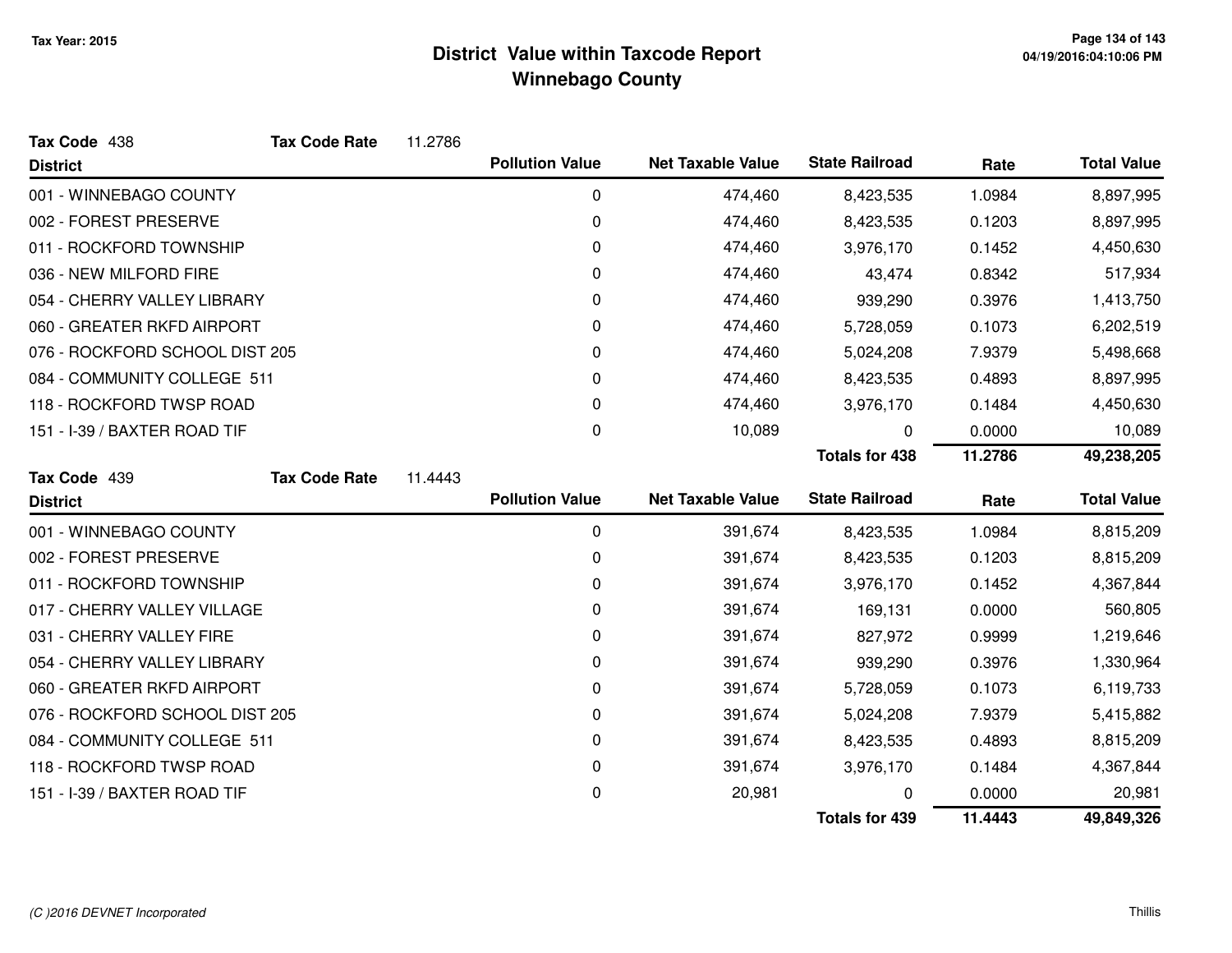| Tax Code 440                   | <b>Tax Code Rate</b> | 11.5687 |                        |                          |                       |         |                    |
|--------------------------------|----------------------|---------|------------------------|--------------------------|-----------------------|---------|--------------------|
| <b>District</b>                |                      |         | <b>Pollution Value</b> | <b>Net Taxable Value</b> | <b>State Railroad</b> | Rate    | <b>Total Value</b> |
| 001 - WINNEBAGO COUNTY         |                      |         | 0                      | 26,335                   | 8,423,535             | 1.0984  | 8,449,870          |
| 002 - FOREST PRESERVE          |                      |         | 0                      | 26,335                   | 8,423,535             | 0.1203  | 8,449,870          |
| 004 - CHERRY VALLEY TOWNSHIP   |                      |         | 0                      | 26,335                   | 1,481,529             | 0.1418  | 1,507,864          |
| 017 - CHERRY VALLEY VILLAGE    |                      |         | 0                      | 26,335                   | 169,131               | 0.0000  | 195,466            |
| 031 - CHERRY VALLEY FIRE       |                      |         | 0                      | 26,335                   | 827,972               | 0.9999  | 854,307            |
| 054 - CHERRY VALLEY LIBRARY    |                      |         | 0                      | 26,335                   | 939,290               | 0.3976  | 965,625            |
| 060 - GREATER RKFD AIRPORT     |                      |         | 0                      | 26,335                   | 5,728,059             | 0.1073  | 5,754,394          |
| 076 - ROCKFORD SCHOOL DIST 205 |                      |         | 0                      | 26,335                   | 5,024,208             | 7.9379  | 5,050,543          |
| 084 - COMMUNITY COLLEGE 511    |                      |         | 0                      | 26,335                   | 8,423,535             | 0.4893  | 8,449,870          |
| 111 - CHERRY VALLEY TWSP ROAD  |                      |         | 0                      | 26,335                   | 1,481,529             | 0.2762  | 1,507,864          |
| 151 - I-39 / BAXTER ROAD TIF   | 0<br>2,056,249       | 0       | 0.0000                 | 2,056,249                |                       |         |                    |
|                                |                      |         |                        |                          | <b>Totals for 440</b> | 11.5687 | 43,241,922         |
| Tax Code 441                   | <b>Tax Code Rate</b> | 11.2786 |                        |                          |                       |         |                    |
| <b>District</b>                |                      |         | <b>Pollution Value</b> | <b>Net Taxable Value</b> | <b>State Railroad</b> | Rate    | <b>Total Value</b> |
| 001 - WINNEBAGO COUNTY         |                      |         | 0                      | 367,183                  | 8,423,535             | 1.0984  | 8,790,718          |
| 002 - FOREST PRESERVE          |                      |         | 0                      | 367,183                  | 8,423,535             | 0.1203  | 8,790,718          |
| 011 - ROCKFORD TOWNSHIP        |                      |         | 0                      | 367,183                  | 3,976,170             | 0.1452  | 4,343,353          |
| 021 - NEW MILFORD VILLAGE      |                      |         | 0                      | 367,183                  | 0                     | 0.0000  | 367,183            |
| 036 - NEW MILFORD FIRE         |                      |         | 0                      | 367,183                  | 43,474                | 0.8342  | 410,657            |
| 054 - CHERRY VALLEY LIBRARY    |                      |         | 0                      | 367,183                  | 939,290               | 0.3976  | 1,306,473          |
| 060 - GREATER RKFD AIRPORT     |                      |         | 0                      | 367,183                  | 5,728,059             | 0.1073  | 6,095,242          |
| 076 - ROCKFORD SCHOOL DIST 205 |                      |         | 0                      | 367,183                  | 5,024,208             | 7.9379  | 5,391,391          |
| 084 - COMMUNITY COLLEGE 511    |                      |         | 0                      | 367,183                  | 8,423,535             | 0.4893  | 8,790,718          |
| 118 - ROCKFORD TWSP ROAD       |                      |         | 0                      | 367,183                  | 3,976,170             | 0.1484  | 4,343,353          |
| 151 - I-39 / BAXTER ROAD TIF   |                      |         | 0                      | 13,925                   |                       | 0.0000  | 13,925             |
|                                |                      |         |                        |                          | <b>Totals for 441</b> | 11.2786 | 48,643,731         |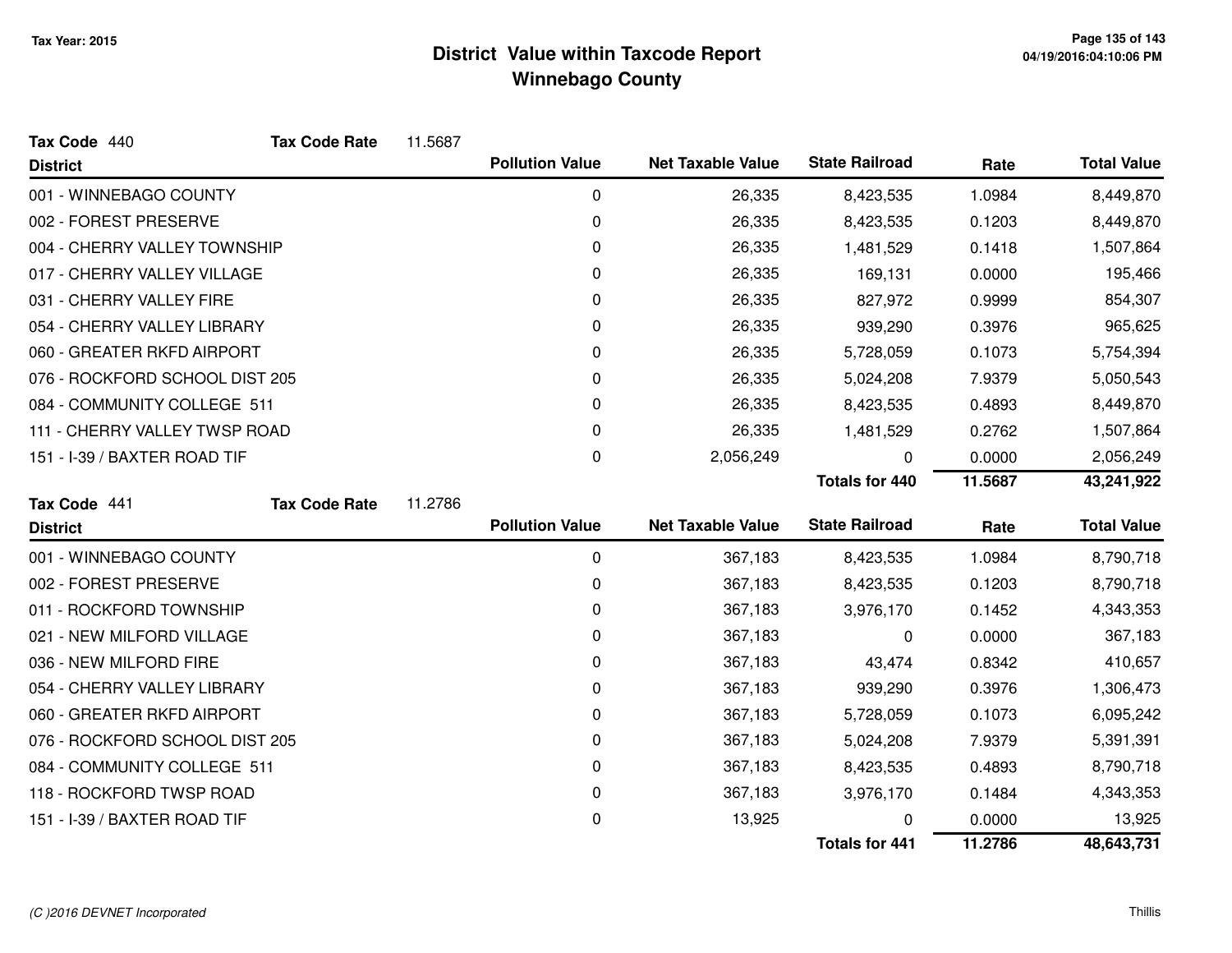| Tax Code 442                   | <b>Tax Code Rate</b> | 12.0380 |                        |                          |                       |         |                    |
|--------------------------------|----------------------|---------|------------------------|--------------------------|-----------------------|---------|--------------------|
| <b>District</b>                |                      |         | <b>Pollution Value</b> | <b>Net Taxable Value</b> | <b>State Railroad</b> | Rate    | <b>Total Value</b> |
| 001 - WINNEBAGO COUNTY         |                      |         | 0                      | 882,527                  | 8,423,535             | 1.0984  | 9,306,062          |
| 002 - FOREST PRESERVE          |                      |         | 0                      | 882,527                  | 8,423,535             | 0.1203  | 9,306,062          |
| 006 - HARLEM TOWNSHIP          |                      |         | 0                      | 882,527                  | 0                     | 0.1140  | 882,527            |
| 019 - LOVES PARK CITY          |                      |         | 0                      | 882,527                  | 0                     | 0.0000  | 882,527            |
| 046 - ROCKFORD PARK DISTRICT   |                      |         | 0                      | 882,527                  | 4,191,679             | 1.1629  | 5,074,206          |
| 051 - ROCK RIVER WATER REC     |                      |         | 0                      | 882,527                  | 4,452,412             | 0.2075  | 5,334,939          |
| 055 - NORTH SUBURBAN LIBRARY   |                      |         | 0                      | 882,527                  | 740,593               | 0.3032  | 1,623,120          |
| 060 - GREATER RKFD AIRPORT     |                      |         | 0                      | 882,527                  | 5,728,059             | 0.1073  | 6,610,586          |
| 070 - HARLEM SCHOOL DIST 122   |                      |         | 0                      | 882,527                  | 496,170               | 8.3864  | 1,378,697          |
| 084 - COMMUNITY COLLEGE 511    |                      |         | 0                      | 882,527                  | 8,423,535             | 0.4893  | 9,306,062          |
| 113 - HARLEM TWSP ROAD         |                      |         | 0                      | 882,527                  | 0                     | 0.0487  | 882,527            |
| 152 - ZENITH CUTTER TIF        |                      |         | 0                      | 7,548,911                | 0                     | 0.0000  | 7,548,911          |
|                                |                      |         |                        |                          | <b>Totals for 442</b> | 12.0380 | 58,136,226         |
| Tax Code 443                   | <b>Tax Code Rate</b> | 10.2191 |                        |                          |                       |         |                    |
| <b>District</b>                |                      |         | <b>Pollution Value</b> | <b>Net Taxable Value</b> | <b>State Railroad</b> | Rate    | <b>Total Value</b> |
| 001 - WINNEBAGO COUNTY         |                      |         | 0                      | 53,848                   | 8,423,535             | 1.0984  | 8,477,383          |
| 002 - FOREST PRESERVE          |                      |         | 0                      | 53,848                   | 8,423,535             | 0.1203  | 8,477,383          |
| 006 - HARLEM TOWNSHIP          |                      |         | 0                      | 53,848                   | 0                     | 0.1140  | 53,848             |
| 019 - LOVES PARK CITY          |                      |         | 0                      | 53,848                   | 0                     | 0.0000  | 53,848             |
| 055 - NORTH SUBURBAN LIBRARY   |                      |         | 0                      | 53,848                   | 740,593               | 0.3032  | 794,441            |
| 060 - GREATER RKFD AIRPORT     |                      |         | 0                      | 53,848                   | 5,728,059             | 0.1073  | 5,781,907          |
| 076 - ROCKFORD SCHOOL DIST 205 |                      |         | 0                      | 53,848                   | 5,024,208             | 7.9379  | 5,078,056          |
| 084 - COMMUNITY COLLEGE 511    |                      |         | 0                      | 53,848                   | 8,423,535             | 0.4893  | 8,477,383          |
| 113 - HARLEM TWSP ROAD         |                      |         | 0                      | 53,848                   | 0                     | 0.0487  | 53,848             |
| 153 - SPRING CREEK LAKES TIF   |                      |         | 0                      | 29,946                   | O                     | 0.0000  | 29,946             |
|                                |                      |         |                        |                          | <b>Totals for 443</b> | 10.2191 | 37,278,043         |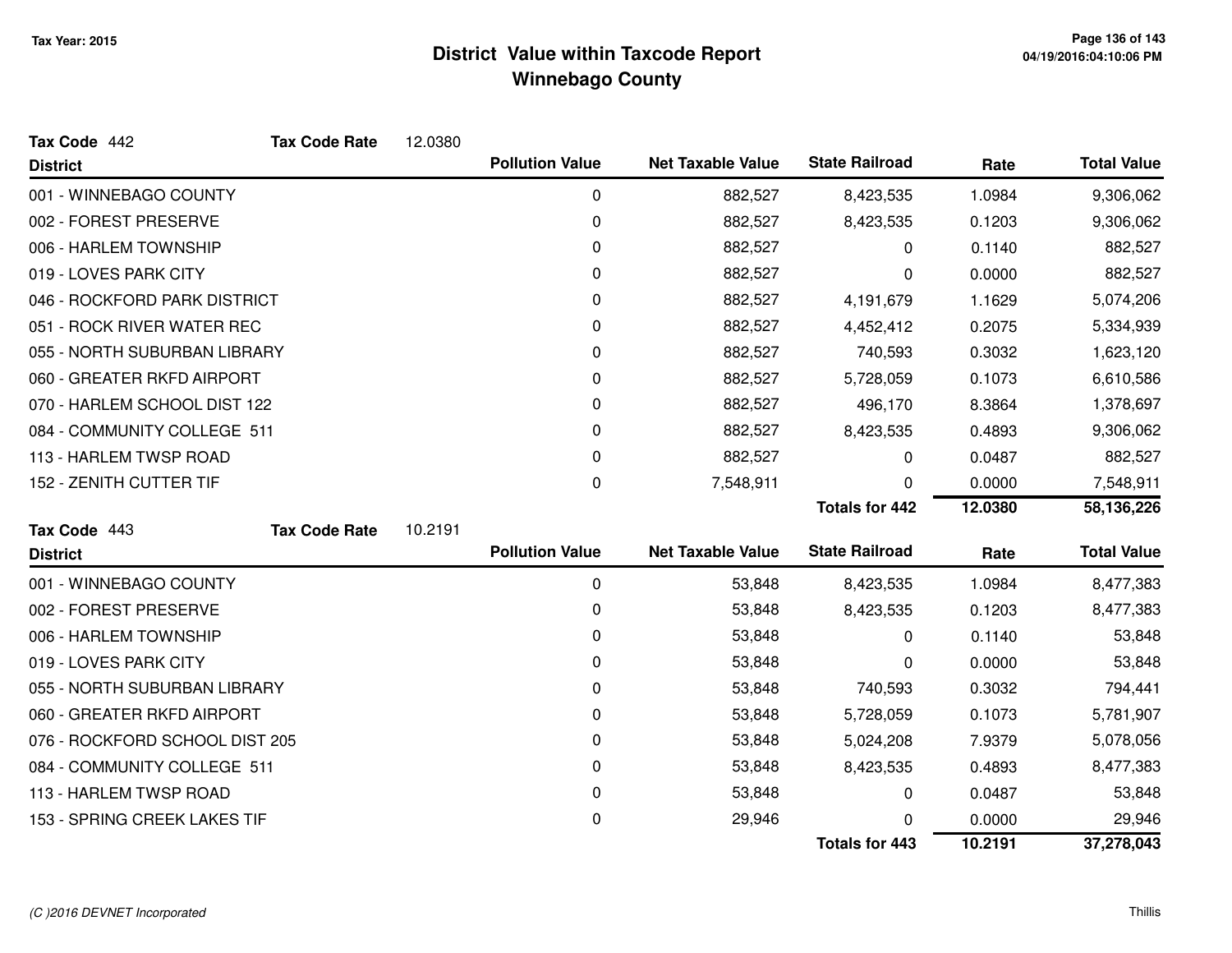| Tax Code 444                     | <b>Tax Code Rate</b> | 11.5895 |                        |                          |                       |         |                    |
|----------------------------------|----------------------|---------|------------------------|--------------------------|-----------------------|---------|--------------------|
| <b>District</b>                  |                      |         | <b>Pollution Value</b> | <b>Net Taxable Value</b> | <b>State Railroad</b> | Rate    | <b>Total Value</b> |
| 001 - WINNEBAGO COUNTY           |                      |         | $\mathbf 0$            | 13,371                   | 8,423,535             | 1.0984  | 8,436,906          |
| 002 - FOREST PRESERVE            |                      |         | 0                      | 13,371                   | 8,423,535             | 0.1203  | 8,436,906          |
| 006 - HARLEM TOWNSHIP            |                      |         | 0                      | 13,371                   | 0                     | 0.1140  | 13,371             |
| 019 - LOVES PARK CITY            |                      |         | 0                      | 13,371                   | 0                     | 0.0000  | 13,371             |
| 046 - ROCKFORD PARK DISTRICT     |                      |         | 0                      | 13,371                   | 4,191,679             | 1.1629  | 4,205,050          |
| 051 - ROCK RIVER WATER REC       |                      |         | 0                      | 13,371                   | 4,452,412             | 0.2075  | 4,465,783          |
| 055 - NORTH SUBURBAN LIBRARY     |                      |         | 0                      | 13,371                   | 740,593               | 0.3032  | 753,964            |
| 060 - GREATER RKFD AIRPORT       |                      |         | 0                      | 13,371                   | 5,728,059             | 0.1073  | 5,741,430          |
| 076 - ROCKFORD SCHOOL DIST 205   |                      |         | 0                      | 13,371                   | 5,024,208             | 7.9379  | 5,037,579          |
| 084 - COMMUNITY COLLEGE 511      |                      |         | 0                      | 13,371                   | 8,423,535             | 0.4893  | 8,436,906          |
| 113 - HARLEM TWSP ROAD           |                      |         | 0                      | 13,371                   | 0                     | 0.0487  | 13,371             |
| 153 - SPRING CREEK LAKES TIF     |                      |         | 0                      | 1,296                    | 0                     | 0.0000  | 1,296              |
|                                  |                      |         |                        |                          | <b>Totals for 444</b> | 11.5895 | 45,555,933         |
| Tax Code 447                     | <b>Tax Code Rate</b> | 10.4525 |                        |                          |                       |         |                    |
| <b>District</b>                  |                      |         | <b>Pollution Value</b> | <b>Net Taxable Value</b> | <b>State Railroad</b> | Rate    | <b>Total Value</b> |
| 001 - WINNEBAGO COUNTY           |                      |         | $\mathbf 0$            | 390,181                  | 8,423,535             | 1.0984  | 8,813,716          |
| 002 - FOREST PRESERVE            |                      |         | 0                      | 390,181                  | 8,423,535             | 0.1203  | 8,813,716          |
| 013 - ROSCOE TOWNSHIP            |                      |         | 0                      | 390,181                  | 585,659               | 0.1492  | 975,840            |
| 025 - ROSCOE VILLAGE             |                      |         | 0                      | 390,181                  | 0                     | 0.6589  | 390,181            |
| 035 - HARLEM-ROSCOE FIRE         |                      |         | 0                      | 390,181                  | 317,502               | 0.7683  | 707,683            |
| 055 - NORTH SUBURBAN LIBRARY     |                      |         | 0                      | 390,181                  | 740,593               | 0.3032  | 1,130,774          |
| 071 - KINNIKINNICK SD #131       |                      |         | 0                      | 390,181                  | 75,417                | 4.0729  | 465,598            |
| 077 - HONONEGAH HIGH SD #207     |                      |         | 0                      | 390,181                  | 366,785               | 2.6083  | 756,966            |
| 084 - COMMUNITY COLLEGE 511      |                      |         | 0                      | 390,181                  | 8,423,535             | 0.4893  | 8,813,716          |
| 120 - ROSCOE TWSP ROAD           |                      |         | 0                      | 390,181                  | 585,659               | 0.1837  | 975,840            |
| 154 - FORMER WARNER ELECTRIC TIF |                      |         | 0                      | 57,013                   |                       | 0.0000  | 57,013             |
|                                  |                      |         |                        |                          | <b>Totals for 447</b> | 10.4525 | 31,901,043         |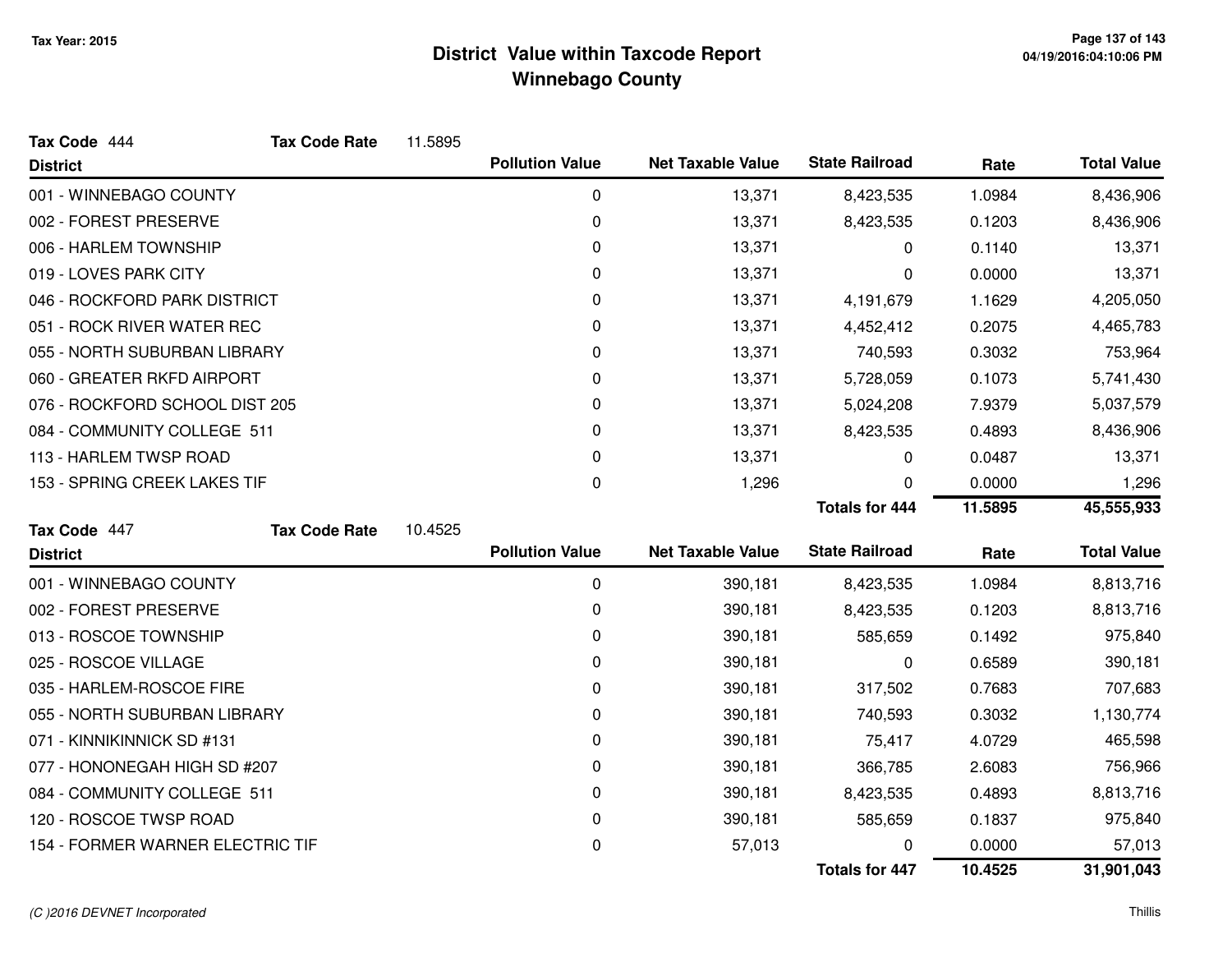| Tax Code 448                   | <b>Tax Code Rate</b> | 11.7204 |                        |                          |                       |         |                    |
|--------------------------------|----------------------|---------|------------------------|--------------------------|-----------------------|---------|--------------------|
| <b>District</b>                |                      |         | <b>Pollution Value</b> | <b>Net Taxable Value</b> | <b>State Railroad</b> | Rate    | <b>Total Value</b> |
| 001 - WINNEBAGO COUNTY         |                      |         | 0                      | 11,580                   | 8,423,535             | 1.0984  | 8,435,115          |
| 002 - FOREST PRESERVE          |                      |         | 0                      | 11,580                   | 8,423,535             | 0.1203  | 8,435,115          |
| 011 - ROCKFORD TOWNSHIP        |                      |         | 0                      | 11,580                   | 3,976,170             | 0.1452  | 3,987,750          |
| 019 - LOVES PARK CITY          |                      |         | 0                      | 11,580                   | 0                     | 0.0000  | 11,580             |
| 046 - ROCKFORD PARK DISTRICT   |                      |         | 0                      | 11,580                   | 4,191,679             | 1.1629  | 4,203,259          |
| 051 - ROCK RIVER WATER REC     |                      |         | 0                      | 11,580                   | 4,452,412             | 0.2075  | 4,463,992          |
| 055 - NORTH SUBURBAN LIBRARY   |                      |         | 0                      | 11,580                   | 740,593               | 0.3032  | 752,173            |
| 060 - GREATER RKFD AIRPORT     |                      |         | 0                      | 11,580                   | 5,728,059             | 0.1073  | 5,739,639          |
| 076 - ROCKFORD SCHOOL DIST 205 |                      |         | 0                      | 11,580                   | 5,024,208             | 7.9379  | 5,035,788          |
| 084 - COMMUNITY COLLEGE 511    |                      |         | 0                      | 11,580                   | 8,423,535             | 0.4893  | 8,435,115          |
| 118 - ROCKFORD TWSP ROAD       |                      |         | 0                      | 11,580                   | 3,976,170             | 0.1484  | 3,987,750          |
| 153 - SPRING CREEK LAKES TIF   |                      |         | 0                      | 0                        | 0                     | 0.0000  | 0                  |
|                                |                      |         |                        |                          | <b>Totals for 448</b> | 11.7204 | 53,487,276         |
| Tax Code 450                   | <b>Tax Code Rate</b> | 15.2963 |                        |                          |                       |         |                    |
| <b>District</b>                |                      |         | <b>Pollution Value</b> | <b>Net Taxable Value</b> | <b>State Railroad</b> | Rate    | <b>Total Value</b> |
| 001 - WINNEBAGO COUNTY         |                      |         |                        |                          |                       |         |                    |
|                                |                      |         | 0                      | 191,141                  | 8,423,535             | 1.0984  | 8,614,676          |
| 002 - FOREST PRESERVE          |                      |         | 0                      | 191,141                  | 8,423,535             | 0.1203  | 8,614,676          |
| 011 - ROCKFORD TOWNSHIP        |                      |         | 0                      | 191,141                  | 3,976,170             | 0.1452  | 4,167,311          |
| 023 - ROCKFORD CITY            |                      |         | 0                      | 191,141                  | 3,297,017             | 3.3595  | 3,488,158          |
| 046 - ROCKFORD PARK DISTRICT   |                      |         | 0                      | 191,141                  | 4,191,679             | 1.1629  | 4,382,820          |
| 051 - ROCK RIVER WATER REC     |                      |         | 0                      | 191,141                  | 4,452,412             | 0.2075  | 4,643,553          |
| 059 - ROCKFORD CITY LIBRARY    |                      |         | 0                      | 191,141                  | 3,297,017             | 0.5196  | 3,488,158          |
| 060 - GREATER RKFD AIRPORT     |                      |         | 0                      | 191,141                  | 5,728,059             | 0.1073  | 5,919,200          |
| 076 - ROCKFORD SCHOOL DIST 205 |                      |         | 0                      | 191,141                  | 5,024,208             | 7.9379  | 5,215,349          |
| 084 - COMMUNITY COLLEGE 511    |                      |         | 0                      | 191,141                  | 8,423,535             | 0.4893  | 8,614,676          |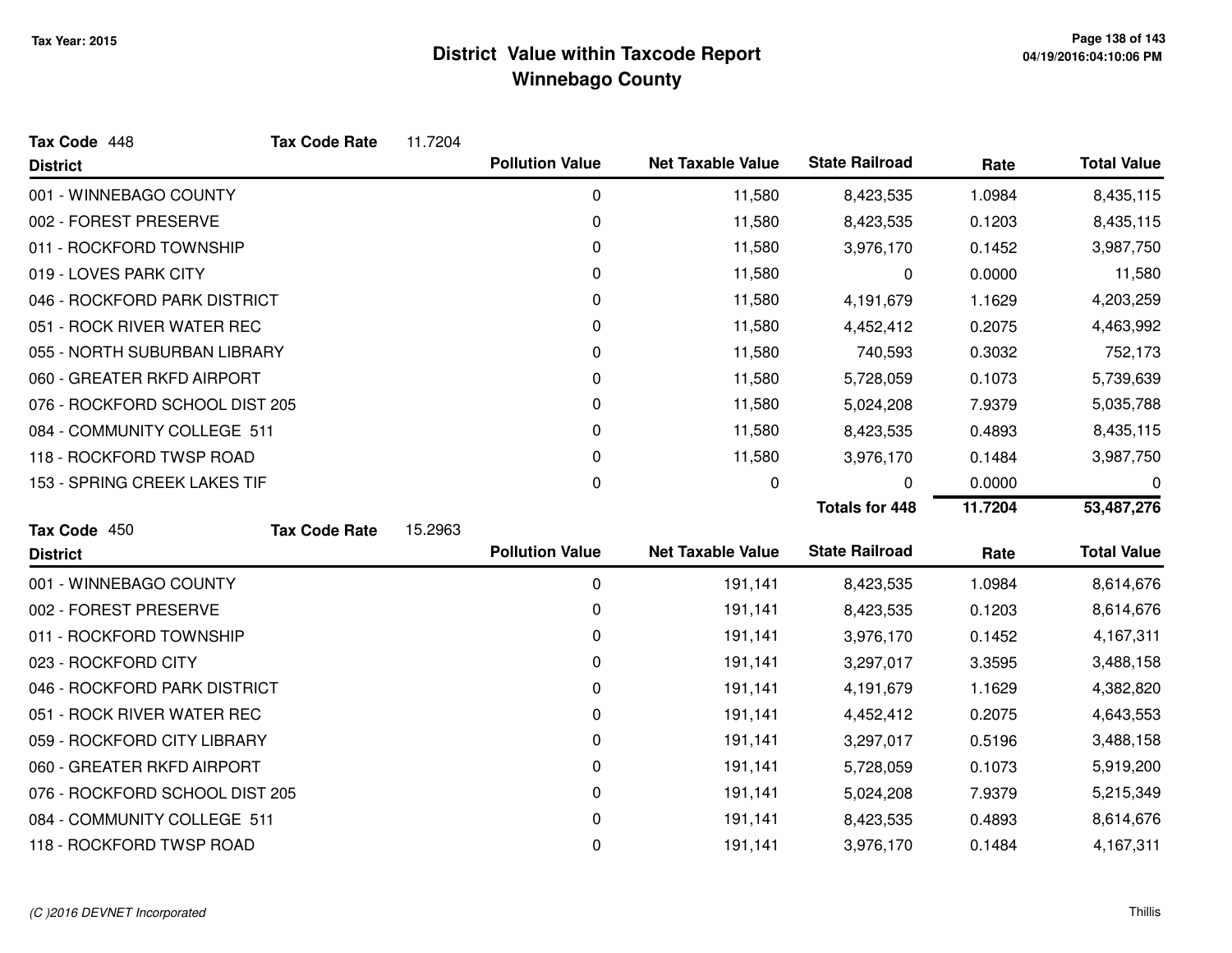| Tax Code 450                          | <b>Tax Code Rate</b> | 15.2963 |                        |                          |                       |         |                    |
|---------------------------------------|----------------------|---------|------------------------|--------------------------|-----------------------|---------|--------------------|
| <b>District</b>                       |                      |         | <b>Pollution Value</b> | <b>Net Taxable Value</b> | <b>State Railroad</b> | Rate    | <b>Total Value</b> |
| 157 - JEFFERSON / NORTH 3RD ST TIF    |                      |         | $\boldsymbol{0}$       | 104,817                  | 0                     | 0.0000  | 104,817            |
|                                       |                      |         |                        |                          | <b>Totals for 450</b> | 15.2963 | 61,420,705         |
| Tax Code 451                          | <b>Tax Code Rate</b> | 15.2963 |                        |                          |                       |         |                    |
| <b>District</b>                       |                      |         | <b>Pollution Value</b> | <b>Net Taxable Value</b> | <b>State Railroad</b> | Rate    | <b>Total Value</b> |
| 001 - WINNEBAGO COUNTY                |                      |         | $\mathbf 0$            | 37,289,013               | 8,423,535             | 1.0984  | 45,712,548         |
| 002 - FOREST PRESERVE                 |                      |         | 0                      | 37,289,013               | 8,423,535             | 0.1203  | 45,712,548         |
| 011 - ROCKFORD TOWNSHIP               |                      |         | 0                      | 37,289,013               | 3,976,170             | 0.1452  | 41,265,183         |
| 023 - ROCKFORD CITY                   |                      |         | 0                      | 37,289,013               | 3,297,017             | 3.3595  | 40,586,030         |
| 046 - ROCKFORD PARK DISTRICT          |                      |         | 0                      | 37,289,013               | 4,191,679             | 1.1629  | 41,480,692         |
| 051 - ROCK RIVER WATER REC            |                      |         | $\mathbf 0$            | 37,289,013               | 4,452,412             | 0.2075  | 41,741,425         |
| 059 - ROCKFORD CITY LIBRARY           |                      |         | $\pmb{0}$              | 37,289,013               | 3,297,017             | 0.5196  | 40,586,030         |
| 060 - GREATER RKFD AIRPORT            |                      |         | 0                      | 37,289,013               | 5,728,059             | 0.1073  | 43,017,072         |
| 076 - ROCKFORD SCHOOL DIST 205        |                      |         | 0                      | 37,289,013               | 5,024,208             | 7.9379  | 42,313,221         |
| 084 - COMMUNITY COLLEGE 511           |                      |         | $\pmb{0}$              | 37,289,013               | 8,423,535             | 0.4893  | 45,712,548         |
| 118 - ROCKFORD TWSP ROAD              |                      |         | 0                      | 37,289,013               | 3,976,170             | 0.1484  | 41,265,183         |
| 159 - MULFORD & EAST STATE STREET TIF |                      |         | $\mathbf 0$            | 1,420,654                | 0                     | 0.0000  | 1,420,654          |
|                                       |                      |         |                        |                          | <b>Totals for 451</b> | 15.2963 | 470,813,134        |
| Tax Code 452                          | <b>Tax Code Rate</b> | 11.2786 |                        |                          |                       |         |                    |
| <b>District</b>                       |                      |         | <b>Pollution Value</b> | <b>Net Taxable Value</b> | <b>State Railroad</b> | Rate    | <b>Total Value</b> |
| 001 - WINNEBAGO COUNTY                |                      |         | $\mathbf 0$            | 23,748                   | 8,423,535             | 1.0984  | 8,447,283          |
| 002 - FOREST PRESERVE                 |                      |         | 0                      | 23,748                   | 8,423,535             | 0.1203  | 8,447,283          |
| 011 - ROCKFORD TOWNSHIP               |                      |         | 0                      | 23,748                   | 3,976,170             | 0.1452  | 3,999,918          |
| 017 - CHERRY VALLEY VILLAGE           |                      |         | $\mathbf 0$            | 23,748                   | 169,131               | 0.0000  | 192,879            |
| 036 - NEW MILFORD FIRE                |                      |         | 0                      | 23,748                   | 43,474                | 0.8342  | 67,222             |
| 054 - CHERRY VALLEY LIBRARY           |                      |         | 0                      | 23,748                   | 939,290               | 0.3976  | 963,038            |
| 060 - GREATER RKFD AIRPORT            |                      |         | 0                      | 23,748                   | 5,728,059             | 0.1073  | 5,751,807          |
| 076 - ROCKFORD SCHOOL DIST 205        |                      |         | 0                      | 23,748                   | 5,024,208             | 7.9379  | 5,047,956          |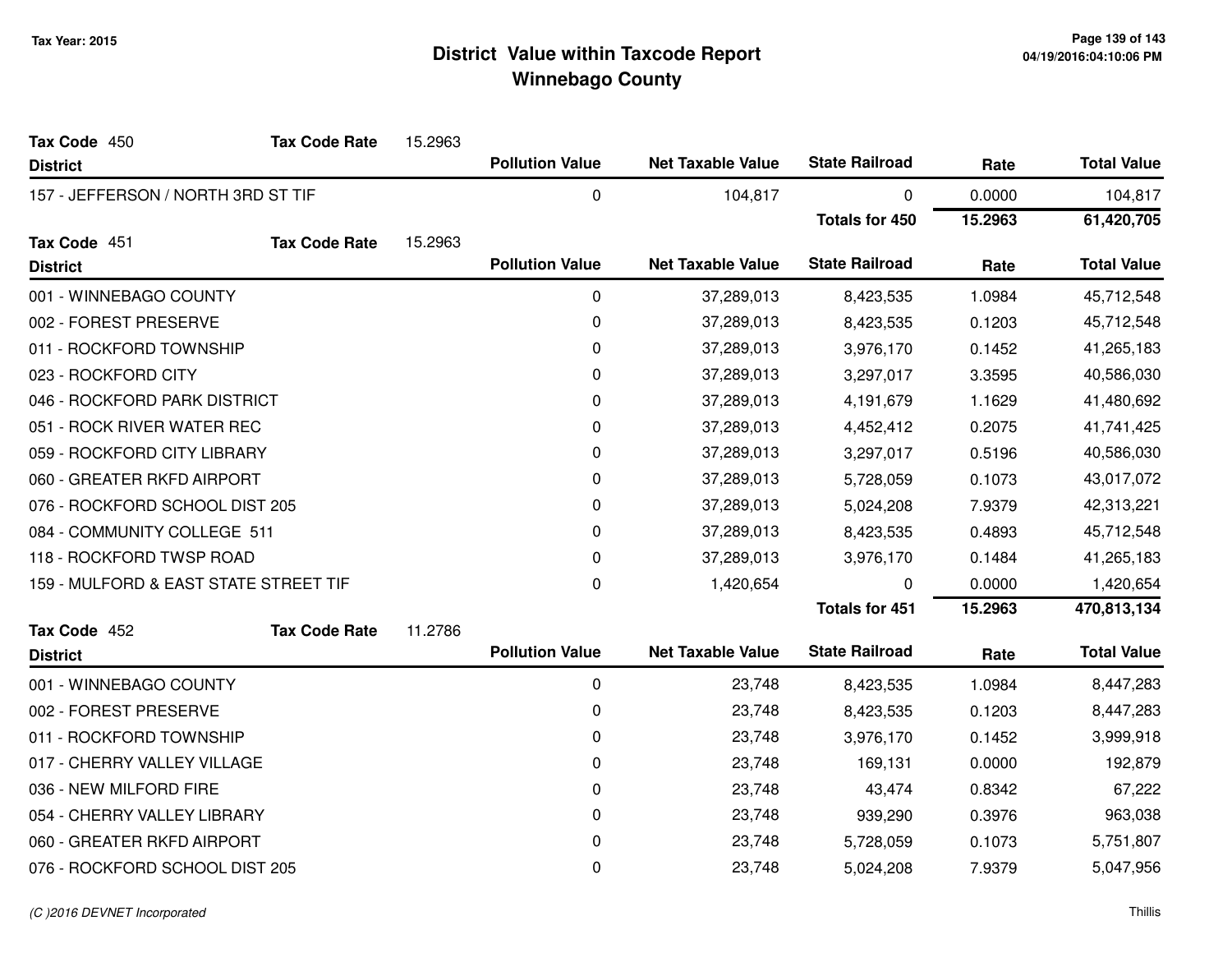| Tax Code 452                     | <b>Tax Code Rate</b> | 11.2786 |                        |                          |                       |         |                    |
|----------------------------------|----------------------|---------|------------------------|--------------------------|-----------------------|---------|--------------------|
| <b>District</b>                  |                      |         | <b>Pollution Value</b> | <b>Net Taxable Value</b> | <b>State Railroad</b> | Rate    | <b>Total Value</b> |
| 084 - COMMUNITY COLLEGE 511      |                      |         | 0                      | 23,748                   | 8,423,535             | 0.4893  | 8,447,283          |
| 118 - ROCKFORD TWSP ROAD         |                      |         | 0                      | 23,748                   | 3,976,170             | 0.1484  | 3,999,918          |
| 151 - I-39 / BAXTER ROAD TIF     |                      |         | 0                      | 2,289                    | 0                     | 0.0000  | 2,289              |
|                                  |                      |         |                        |                          | <b>Totals for 452</b> | 11.2786 | 45,366,876         |
| Tax Code 453                     | <b>Tax Code Rate</b> | 13.2229 |                        |                          |                       |         |                    |
| <b>District</b>                  |                      |         | <b>Pollution Value</b> | <b>Net Taxable Value</b> | <b>State Railroad</b> | Rate    | <b>Total Value</b> |
| 001 - WINNEBAGO COUNTY           |                      |         | 0                      | 179,020                  | 8,423,535             | 1.0984  | 8,602,555          |
| 002 - FOREST PRESERVE            |                      |         | 0                      | 179,020                  | 8,423,535             | 0.1203  | 8,602,555          |
| 011 - ROCKFORD TOWNSHIP          |                      |         | 0                      | 179,020                  | 3,976,170             | 0.1452  | 4,155,190          |
| 023 - ROCKFORD CITY              |                      |         | 0                      | 179,020                  | 3,297,017             | 3.3595  | 3,476,037          |
| 046 - ROCKFORD PARK DISTRICT     |                      |         | 0                      | 179,020                  | 4,191,679             | 1.1629  | 4,370,699          |
| 059 - ROCKFORD CITY LIBRARY      |                      |         | 0                      | 179,020                  | 3,297,017             | 0.5196  | 3,476,037          |
| 060 - GREATER RKFD AIRPORT       |                      |         | 0                      | 179,020                  | 5,728,059             | 0.1073  | 5,907,079          |
| 078 - MERIDIAN SCHOOL DIST 223   |                      |         | 0                      | 179,020                  | 11,758                | 6.0720  | 190,778            |
| 084 - COMMUNITY COLLEGE 511      |                      |         | 0                      | 179,020                  | 8,423,535             | 0.4893  | 8,602,555          |
| 118 - ROCKFORD TWSP ROAD         |                      |         | 0                      | 179,020                  | 3,976,170             | 0.1484  | 4,155,190          |
| 150 - GLOBAL TRADEPARK SOUTH TIF |                      |         | 0                      | 107,582                  | 0                     | 0.0000  | 107,582            |
|                                  |                      |         |                        |                          | <b>Totals for 453</b> | 13.2229 | 51,646,257         |
| Tax Code 454                     | <b>Tax Code Rate</b> | 11.3820 |                        |                          |                       |         |                    |
| <b>District</b>                  |                      |         | <b>Pollution Value</b> | <b>Net Taxable Value</b> | <b>State Railroad</b> | Rate    | <b>Total Value</b> |
| 001 - WINNEBAGO COUNTY           |                      |         | 0                      | 30,306                   | 8,423,535             | 1.0984  | 8,453,841          |
| 002 - FOREST PRESERVE            |                      |         | 0                      | 30,306                   | 8,423,535             | 0.1203  | 8,453,841          |
| 006 - HARLEM TOWNSHIP            |                      |         | 0                      | 30,306                   | 0                     | 0.1140  | 30,306             |
| 019 - LOVES PARK CITY            |                      |         | 0                      | 30,306                   | 0                     | 0.0000  | 30,306             |
| 046 - ROCKFORD PARK DISTRICT     |                      |         | 0                      | 30,306                   | 4,191,679             | 1.1629  | 4,221,985          |
| 055 - NORTH SUBURBAN LIBRARY     |                      |         | 0                      | 30,306                   | 740,593               | 0.3032  | 770,899            |
| 060 - GREATER RKFD AIRPORT       |                      |         | 0                      | 30,306                   | 5,728,059             | 0.1073  | 5,758,365          |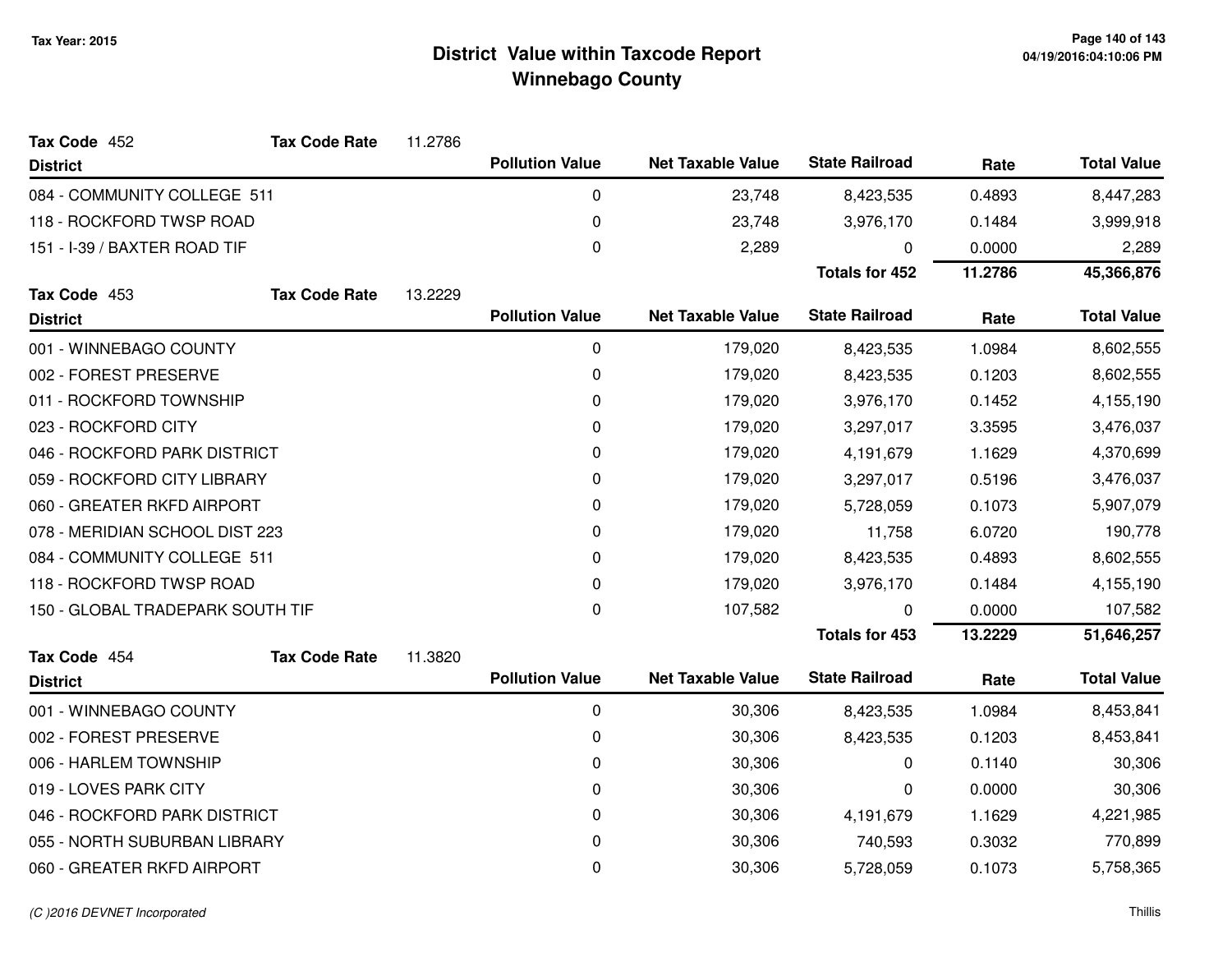| Tax Code 454                   | <b>Tax Code Rate</b> | 11.3820 |                        |                          |                       |            |                    |
|--------------------------------|----------------------|---------|------------------------|--------------------------|-----------------------|------------|--------------------|
| <b>District</b>                |                      |         | <b>Pollution Value</b> | <b>Net Taxable Value</b> | <b>State Railroad</b> | Rate       | <b>Total Value</b> |
| 076 - ROCKFORD SCHOOL DIST 205 |                      |         | 0                      | 30,306                   | 5,024,208             | 7.9379     | 5,054,514          |
| 084 - COMMUNITY COLLEGE 511    |                      |         | 0                      | 30,306                   | 8,423,535             | 0.4893     | 8,453,841          |
| 113 - HARLEM TWSP ROAD         |                      |         | 0                      | 30,306                   | 0                     | 0.0487     | 30,306             |
| 153 - SPRING CREEK LAKES TIF   |                      |         | 0                      | 204,827                  | 0                     | 0.0000     | 204,827            |
|                                |                      |         |                        |                          | <b>Totals for 454</b> | 11.3820    | 41,463,031         |
| Tax Code 455                   | <b>Tax Code Rate</b> | 15.2963 |                        |                          |                       |            |                    |
| <b>District</b>                |                      |         | <b>Pollution Value</b> | <b>Net Taxable Value</b> | <b>State Railroad</b> | Rate       | <b>Total Value</b> |
| 001 - WINNEBAGO COUNTY         |                      |         | 0                      | 6,391,039                | 8,423,535             | 1.0984     | 14,814,574         |
| 002 - FOREST PRESERVE          |                      |         | 0                      | 6,391,039                | 8,423,535             | 0.1203     | 14,814,574         |
| 011 - ROCKFORD TOWNSHIP        |                      |         | 0                      | 6,391,039                | 3,976,170             | 0.1452     | 10,367,209         |
| 023 - ROCKFORD CITY            |                      |         | 0                      | 6,391,039                | 3,297,017             | 3.3595     | 9,688,056          |
| 046 - ROCKFORD PARK DISTRICT   |                      | 0       | 6,391,039              | 4,191,679                | 1.1629                | 10,582,718 |                    |
| 051 - ROCK RIVER WATER REC     |                      |         | 0                      | 6,391,039                | 4,452,412             | 0.2075     | 10,843,451         |
| 059 - ROCKFORD CITY LIBRARY    |                      |         | 0                      | 6,391,039                | 3,297,017             | 0.5196     | 9,688,056          |
| 060 - GREATER RKFD AIRPORT     |                      |         | 0                      | 6,391,039                | 5,728,059             | 0.1073     | 12,119,098         |
| 076 - ROCKFORD SCHOOL DIST 205 |                      |         | 0                      | 6,391,039                | 5,024,208             | 7.9379     | 11,415,247         |
| 084 - COMMUNITY COLLEGE 511    |                      |         | 0                      | 6,391,039                | 8,423,535             | 0.4893     | 14,814,574         |
| 118 - ROCKFORD TWSP ROAD       |                      |         | 0                      | 6,391,039                | 3,976,170             | 0.1484     | 10,367,209         |
| 164 - AUBURN STREET TIF        |                      |         | 0                      | 93,059                   | $\mathbf 0$           | 0.0000     | 93,059             |
|                                |                      |         |                        |                          | <b>Totals for 455</b> | 15.2963    | 129,607,825        |
| Tax Code 456                   | <b>Tax Code Rate</b> | 12.1689 |                        |                          |                       |            |                    |
| <b>District</b>                |                      |         | <b>Pollution Value</b> | <b>Net Taxable Value</b> | <b>State Railroad</b> | Rate       | <b>Total Value</b> |
| 001 - WINNEBAGO COUNTY         |                      |         | 0                      | 4,206,644                | 8,423,535             | 1.0984     | 12,630,179         |
| 002 - FOREST PRESERVE          |                      |         | 0                      | 4,206,644                | 8,423,535             | 0.1203     | 12,630,179         |
| 011 - ROCKFORD TOWNSHIP        |                      |         | 0                      | 4,206,644                | 3,976,170             | 0.1452     | 8,182,814          |
| 019 - LOVES PARK CITY          |                      |         | 0                      | 4,206,644                | 0                     | 0.0000     | 4,206,644          |
| 046 - ROCKFORD PARK DISTRICT   |                      |         | 0                      | 4,206,644                | 4,191,679             | 1.1629     | 8,398,323          |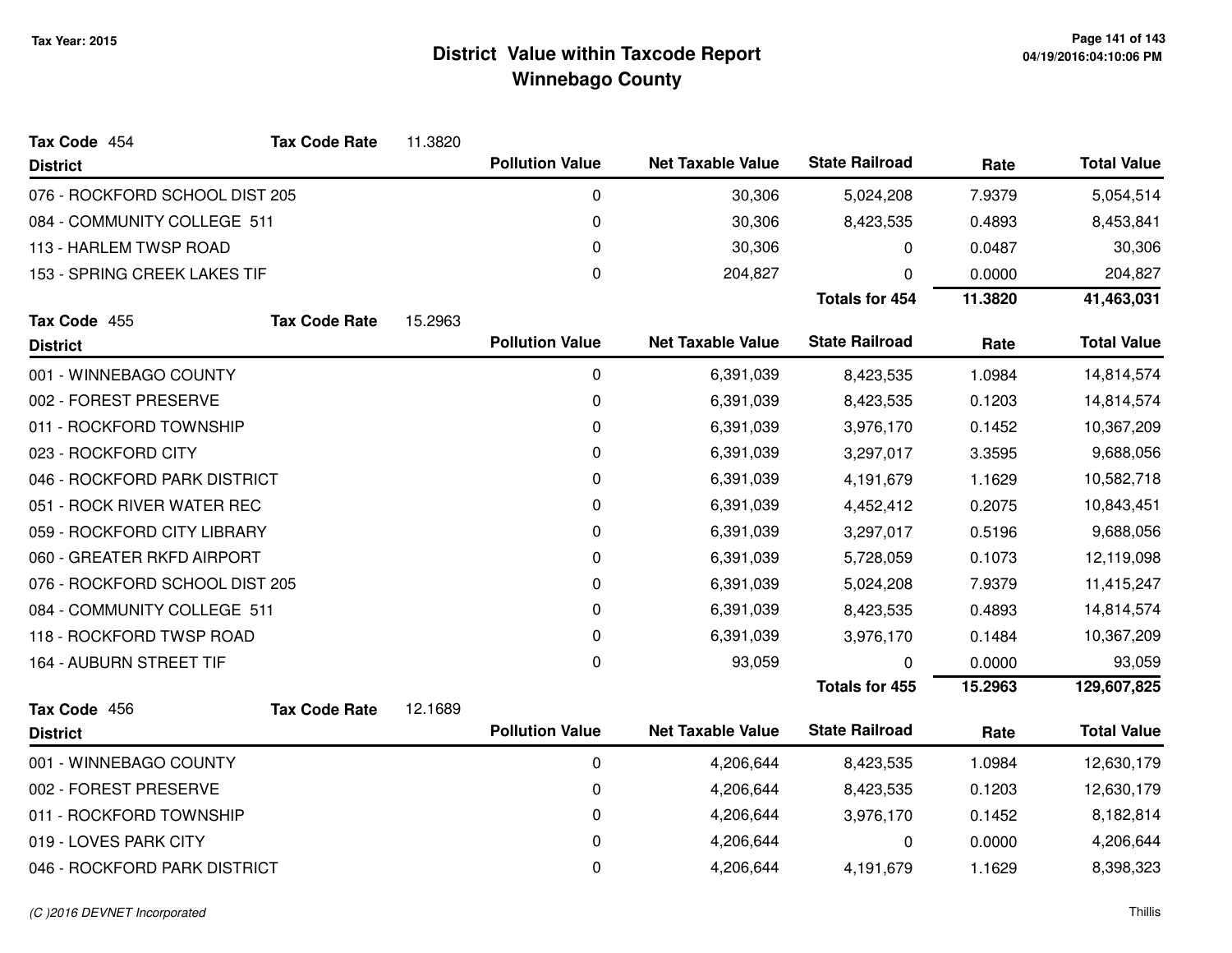| Tax Code 456                    | <b>Tax Code Rate</b> | 12.1689     |                        |                          |                       |           |                    |
|---------------------------------|----------------------|-------------|------------------------|--------------------------|-----------------------|-----------|--------------------|
| <b>District</b>                 |                      |             | <b>Pollution Value</b> | <b>Net Taxable Value</b> | <b>State Railroad</b> | Rate      | <b>Total Value</b> |
| 051 - ROCK RIVER WATER REC      |                      |             | 0                      | 4,206,644                | 4,452,412             | 0.2075    | 8,659,056          |
| 055 - NORTH SUBURBAN LIBRARY    |                      |             | $\mathbf 0$            | 4,206,644                | 740,593               | 0.3032    | 4,947,237          |
| 060 - GREATER RKFD AIRPORT      |                      | $\mathbf 0$ | 4,206,644              | 5,728,059                | 0.1073                | 9,934,703 |                    |
| 070 - HARLEM SCHOOL DIST 122    |                      |             | $\mathbf 0$            | 4,206,644                | 496,170               | 8.3864    | 4,702,814          |
| 084 - COMMUNITY COLLEGE 511     |                      |             | 0                      | 4,206,644                | 8,423,535             | 0.4893    | 12,630,179         |
| 118 - ROCKFORD TWSP ROAD        |                      |             | 0                      | 4,206,644                | 3,976,170             | 0.1484    | 8,182,814          |
| 165 - FOREST HILLS ROAD TIF     |                      |             | $\boldsymbol{0}$       | 7,685                    | 0                     | 0.0000    | 7,685              |
|                                 |                      |             |                        |                          | <b>Totals for 456</b> | 12.1689   | 95,112,627         |
| Tax Code 457                    | <b>Tax Code Rate</b> | 10.5732     |                        |                          |                       |           |                    |
| <b>District</b>                 |                      |             | <b>Pollution Value</b> | <b>Net Taxable Value</b> | <b>State Railroad</b> | Rate      | <b>Total Value</b> |
| 001 - WINNEBAGO COUNTY          |                      |             | $\mathbf 0$            | 1,961,984                | 8,423,535             | 1.0984    | 10,385,519         |
| 002 - FOREST PRESERVE           |                      |             | $\mathbf 0$            | 1,961,984                | 8,423,535             | 0.1203    | 10,385,519         |
| 013 - ROSCOE TOWNSHIP           |                      |             | 0                      | 1,961,984                | 585,659               | 0.1492    | 2,547,643          |
| 026 - SOUTH BELOIT CITY         |                      |             | $\mathbf 0$            | 1,961,984                | 914,210               | 1.1922    | 2,876,194          |
| 061 - SOUTH BELOIT CITY LIBRARY |                      |             | 0                      | 1,961,984                | 914,210               | 0.2142    | 2,876,194          |
| 079 - SOUTH BELOIT SD #320      |                      |             | $\mathbf 0$            | 1,961,984                | 988,439               | 7.1259    | 2,950,423          |
| 084 - COMMUNITY COLLEGE 511     |                      |             | $\mathbf 0$            | 1,961,984                | 8,423,535             | 0.4893    | 10,385,519         |
| 120 - ROSCOE TWSP ROAD          |                      |             | 0                      | 1,961,984                | 585,659               | 0.1837    | 2,547,643          |
| 166 - GARDNER / BLACKHAWK TIF   |                      |             | 0                      | 116,296                  | 0                     | 0.0000    | 116,296            |
|                                 |                      |             |                        |                          | <b>Totals for 457</b> | 10.5732   | 45,070,950         |
| Tax Code 458                    | <b>Tax Code Rate</b> | 10.6049     |                        |                          | <b>State Railroad</b> |           |                    |
| <b>District</b>                 |                      |             | <b>Pollution Value</b> | <b>Net Taxable Value</b> |                       | Rate      | <b>Total Value</b> |
| 001 - WINNEBAGO COUNTY          |                      |             | 0                      | 5,304,643                | 8,423,535             | 1.0984    | 13,728,178         |
| 002 - FOREST PRESERVE           |                      |             | 0                      | 5,304,643                | 8,423,535             | 0.1203    | 13,728,178         |
| 012 - ROCKTON TOWNSHIP          |                      |             | $\pmb{0}$              | 5,304,643                | 740,337               | 0.2035    | 6,044,980          |
| 026 - SOUTH BELOIT CITY         |                      |             | 0                      | 5,304,643                | 914,210               | 1.1922    | 6,218,853          |
| 061 - SOUTH BELOIT CITY LIBRARY |                      |             | $\mathbf 0$            | 5,304,643                | 914,210               | 0.2142    | 6,218,853          |